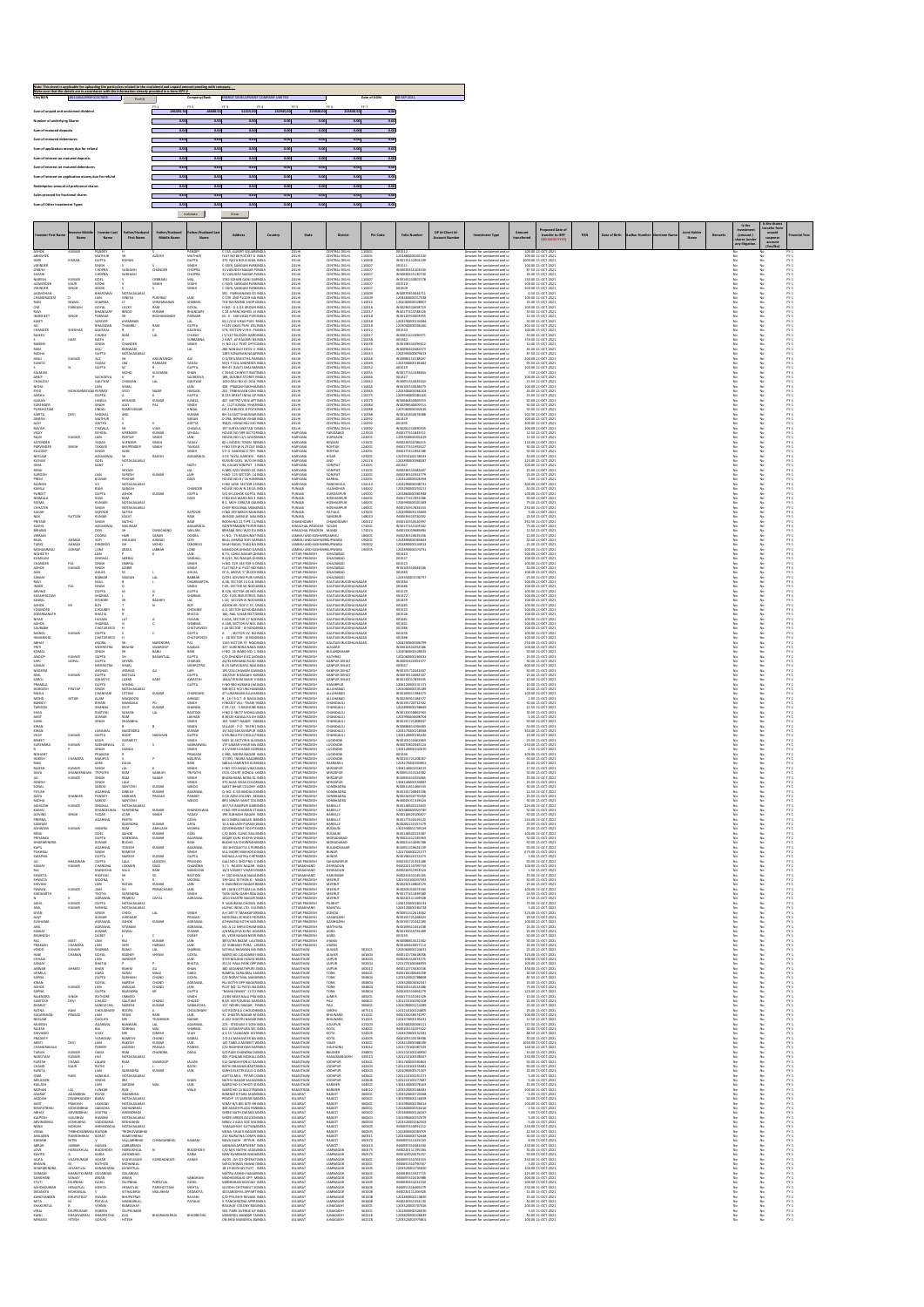| <b>SHICHASHA</b><br>ASUTOSH                                                |                                                                                                                                                                                                                                                                                                                                                                           | RATHOD                                                                                                                                                                                                                                                                                                                                                                                                                                 | SAVDASABHAI<br>MADHUSUDAN                                                                                                                                                                                                                                                                                                                                                                                                                                                              | BHAGAVANEHAI                                                                       | RATHOD<br>PANCHOLI                                                                                                                     | AT PRACHE KAMNATH INDIA<br>ASUTOSH BRAHMA SO INDIA                                                                                                                                                                                                                                                                                                                                                                                    | GUIARAT<br>GUIARAT                                                                                                                                                                                                                                                                                                                                                                     | <b>JUNAGADH</b><br>SURENDRA NAGAR        | 362268<br>363000                                                                                                                                                                                                               | INTOXICAT EXPESSIV<br>N30115123043525                                                                                                                                                                                | Amount for unclaimed and u                                                                                               | 50.00 21-OCT-2021<br>250.00 21-OCT-2021                      |  |
|----------------------------------------------------------------------------|---------------------------------------------------------------------------------------------------------------------------------------------------------------------------------------------------------------------------------------------------------------------------------------------------------------------------------------------------------------------------|----------------------------------------------------------------------------------------------------------------------------------------------------------------------------------------------------------------------------------------------------------------------------------------------------------------------------------------------------------------------------------------------------------------------------------------|----------------------------------------------------------------------------------------------------------------------------------------------------------------------------------------------------------------------------------------------------------------------------------------------------------------------------------------------------------------------------------------------------------------------------------------------------------------------------------------|------------------------------------------------------------------------------------|----------------------------------------------------------------------------------------------------------------------------------------|---------------------------------------------------------------------------------------------------------------------------------------------------------------------------------------------------------------------------------------------------------------------------------------------------------------------------------------------------------------------------------------------------------------------------------------|----------------------------------------------------------------------------------------------------------------------------------------------------------------------------------------------------------------------------------------------------------------------------------------------------------------------------------------------------------------------------------------|------------------------------------------|--------------------------------------------------------------------------------------------------------------------------------------------------------------------------------------------------------------------------------|----------------------------------------------------------------------------------------------------------------------------------------------------------------------------------------------------------------------|--------------------------------------------------------------------------------------------------------------------------|--------------------------------------------------------------|--|
| PANKAJ<br>DARSINA<br>JIGNA                                                 | S<br>MADHUSUDAN PANCHOLI<br>VRAILAL HALANI<br>PIRUSHILIMAR SANGHANI<br>NRAVIHAI DOSHI<br>HASMUKHAI SUKHADIA                                                                                                                                                                                                                                                               |                                                                                                                                                                                                                                                                                                                                                                                                                                        | NOTAVAILABLE<br>PIYUSHKUMAR<br>NISAVEHA                                                                                                                                                                                                                                                                                                                                                                                                                                                |                                                                                    | poses                                                                                                                                  | GREEN CHOWK DHRANINDM<br>USHABH NAGAR-4 PLINDIA<br>125 ARIHANT VUAYRAINDI                                                                                                                                                                                                                                                                                                                                                             | GUIARAT<br><b>GUIARA</b><br><b>GUIARA</b>                                                                                                                                                                                                                                                                                                                                              | SURENDRA NAGAR<br>AHMEDABAD<br>BHAVNAGAR | 363541<br>164000                                                                                                                                                                                                               | IN30097410017190<br>1201800000179364<br>N30045012424854                                                                                                                                                              | Amount for unclaimed and us<br>Amount for unclaimed and us<br>Amount for unclaimed and us<br>Amount for unclaimed and us | 0.50 21-OCT-2021<br>50.00 21-OCT-2021                        |  |
| RAMAGEN                                                                    | VALLABHEHAI                                                                                                                                                                                                                                                                                                                                                               |                                                                                                                                                                                                                                                                                                                                                                                                                                        | <b>HASMURHRAI</b><br>VALLAGHEMA                                                                                                                                                                                                                                                                                                                                                                                                                                                        |                                                                                    | SUKHADIA                                                                                                                               | OLD UG-646 OPP, JAININDIA<br>MU VADASADA TAL JEINDIA                                                                                                                                                                                                                                                                                                                                                                                  | GUIARAT<br><b>GUIARA</b>                                                                                                                                                                                                                                                                                                                                                               | BHAVNAGAR<br>RAIKOT                      | 164005<br>164485                                                                                                                                                                                                               | IN30045013246759<br>IN30097411555803                                                                                                                                                                                 | Amount for unclaimed and u<br>Amount for unclaimed and u                                                                 | 7.50 21-OCT-2021<br>100.00 21-OCT-2021                       |  |
| SHANTILAL<br>RITESH<br>RAJESHKUMAR                                         | VASANTRAI<br><b>HABIBENA</b>                                                                                                                                                                                                                                                                                                                                              | ROKAD<br>SHETH<br>CHUNARA                                                                                                                                                                                                                                                                                                                                                                                                              | <b>VASANTRAL</b><br>HARIBHAI                                                                                                                                                                                                                                                                                                                                                                                                                                                           |                                                                                    | SETH                                                                                                                                   | PADAMAVATI SWEET FINDM<br><b>5.3 GUIARAT HOUSINGINOIL</b>                                                                                                                                                                                                                                                                                                                                                                             | <b>GUIARA</b><br><b>GUIARA</b>                                                                                                                                                                                                                                                                                                                                                         | BHAVNAGAR<br>BHAVNAGAR                   | 164710<br>164710                                                                                                                                                                                                               | N30097411636224<br>N3010392405998                                                                                                                                                                                    | Amount for unclaimed and u<br>Amount for unclaimed and u                                                                 | 50.00 21-OCT-2021<br>2.50 21-OCT-2021                        |  |
| NAROTAMDA<br>EHARATEHAI<br>CHUDASAMA                                       | KESHAVLAL                                                                                                                                                                                                                                                                                                                                                                 | MALVANTS<br>CHAUHAN                                                                                                                                                                                                                                                                                                                                                                                                                    | KESHAVLAL<br>KARSHANDHA                                                                                                                                                                                                                                                                                                                                                                                                                                                                | GANDALAL                                                                           | MALVANIYA                                                                                                                              | <b>BEAMMIN SHEEL AVES INFIN</b><br>.<br>B/H. GOVINDJI NI CHAIINDIA<br>B/H. VADODARIYA HOIINDIA                                                                                                                                                                                                                                                                                                                                        | <b>GUIARA</b><br><b>GUIARA</b>                                                                                                                                                                                                                                                                                                                                                         | BHAVNAGAR<br>BHAVNAGAR                   | 164710<br>164710<br>164710                                                                                                                                                                                                     | 120492000014720<br>N30097411052405                                                                                                                                                                                   | Amount for unclaimed and u                                                                                               | 2.50 21-OCT-2021<br>25.00 21-OCT-2021                        |  |
| <b>BHARATEMA</b>                                                           | PRAFULABEN<br>NARMADAS                                                                                                                                                                                                                                                                                                                                                    | <b>EEPATHAK</b>                                                                                                                                                                                                                                                                                                                                                                                                                        | <b>PRAKASHEHAI</b><br>NARMADASHANKAR                                                                                                                                                                                                                                                                                                                                                                                                                                                   |                                                                                    |                                                                                                                                        | AT&POST : UGAMEDI TINDIA                                                                                                                                                                                                                                                                                                                                                                                                              | <b>GUIARA</b><br><b>GUIARA</b>                                                                                                                                                                                                                                                                                                                                                         | BHAVNAGAR<br>BHAVNAGAR                   | 164710                                                                                                                                                                                                                         | 1203380000046532<br>120112020000918                                                                                                                                                                                  | Amount for unclaimed and u<br>Amount for unclaimed and u<br>Amount for unclaimed and u                                   | 2.00 21-OCT-2021                                             |  |
| KAMLESHBHA<br><b>MAMTA</b><br>KUNTAL                                       | MANDJ                                                                                                                                                                                                                                                                                                                                                                     | VARU<br>MOREA                                                                                                                                                                                                                                                                                                                                                                                                                          | RANINGENAL<br>NOTAVAILABLE<br>SEURESHONANDRA P                                                                                                                                                                                                                                                                                                                                                                                                                                         |                                                                                    | VARU<br>MEHTA                                                                                                                          | SHYAM COMPLEX RAINDIA<br>MANGALAM VOKLA FAINDIA<br>6-D PUNJABHAI TOWE INDIA                                                                                                                                                                                                                                                                                                                                                           | <b>GUIARA</b><br><b>GUIARA</b><br><b>GUIARA</b>                                                                                                                                                                                                                                                                                                                                        | <b>AMRELI</b><br>KADICHH<br>KADICHH      | 165500<br>170001<br>170001                                                                                                                                                                                                     | N30097410788300<br>N30097410191126<br>N30097411266433                                                                                                                                                                | Amount for unclaimed and u<br>Amount for unclaimed and u<br>Amount for unclaimed and u                                   | 25.00 21-OCT-2021<br>50.00 21-OCT-2021<br>25.00 21-OCT-2021  |  |
| SHEETAL                                                                    | SRESHCHANDRA MEHTA<br><b>DIPAM</b>                                                                                                                                                                                                                                                                                                                                        | SHAH<br>PRAVIN                                                                                                                                                                                                                                                                                                                                                                                                                         | MAHESHBHAI<br>PRAVIN                                                                                                                                                                                                                                                                                                                                                                                                                                                                   | DHAND                                                                              | SHAH<br>THACKER<br>SHARCH                                                                                                              | 202 ANIAH TOWER HOINDIA<br>PODIATA FALIYA SHIVINGIL                                                                                                                                                                                                                                                                                                                                                                                   | <b>GUIARA</b><br><b>GUIARA</b>                                                                                                                                                                                                                                                                                                                                                         | KADICHH<br>KACHCHH<br>AHMEDABAD          | 370000                                                                                                                                                                                                                         | 130414000002057<br>N3009741085935                                                                                                                                                                                    | Amount for unclaimed and u                                                                                               | 50.00.21.007-2023<br>50.00 21-OCT-2021                       |  |
| THACKER<br>MOHAMMACRAFIK<br>MOHAMMKEDRAFIQ                                 | GULAMMONAMISHAIO<br>GULAMMURTUIASHAIO<br>SHANTILAL                                                                                                                                                                                                                                                                                                                        |                                                                                                                                                                                                                                                                                                                                                                                                                                        | GULAMMONAM<br><b>GULAM</b><br>SHANTILAL                                                                                                                                                                                                                                                                                                                                                                                                                                                | <b>MURTUIA</b>                                                                     | SAH                                                                                                                                    | 1658 SINDHI WAD NR (INDIA<br>JUNA KUMBHARWADAINDIA<br>STH FLOOR IS BLOCK BINDIN                                                                                                                                                                                                                                                                                                                                                       | <b>GUIARA</b><br><b>GUIARA</b><br>GUIARAT                                                                                                                                                                                                                                                                                                                                              | AHMEDABAD<br>AHMEDABAD                   | 170110<br>180001<br>180001<br>380006                                                                                                                                                                                           | 1205410000011258<br>N30246110046958                                                                                                                                                                                  | Amount for unclaimed and u<br>Amount for unclaimed and u<br>Amount for unclaimed and u                                   | 25.00 21-OCT-2021<br>250.00 21-OCT-2021<br>50.00 21-OCT-2021 |  |
| MANULAL<br>MANISH<br>NILESH<br>DHARMENDRA                                  | <b>RAMANLAL</b><br><b>JAMNADAS</b>                                                                                                                                                                                                                                                                                                                                        | SHAH<br>PATEL<br>GALIAR<br>PATEL                                                                                                                                                                                                                                                                                                                                                                                                       | <b>BAMANLA</b><br><b>JAMNADA</b>                                                                                                                                                                                                                                                                                                                                                                                                                                                       | <b>BHOGILAL</b>                                                                    | PATE<br>GAJIAR                                                                                                                         | TO4 - GANESH COMPLEINDIA<br>3 FOOLWADI SOC GORINDIA                                                                                                                                                                                                                                                                                                                                                                                   | <b>GUIARA</b><br><b>GUIARA</b>                                                                                                                                                                                                                                                                                                                                                         | AHMEDABAD<br>AHMEDABAD                   | 180021<br>180021<br>180054                                                                                                                                                                                                     | IN30223611445465<br>N303052100                                                                                                                                                                                       | Amount for unclaimed and u<br>Amount for unclaimed and u<br>Amount for unclaimed and u<br>Amount for unclaimed and u     | 3.50 21-OCT-2021<br>50.00 21-OCT-2021                        |  |
|                                                                            | <b>BHIKHABHA</b>                                                                                                                                                                                                                                                                                                                                                          |                                                                                                                                                                                                                                                                                                                                                                                                                                        | DISONABIN<br>MOHMED                                                                                                                                                                                                                                                                                                                                                                                                                                                                    | HARGOVANDAS<br>AMIN                                                                | PATEL                                                                                                                                  | A-44 SAHIANAND STATINGU                                                                                                                                                                                                                                                                                                                                                                                                               | GUIARAT                                                                                                                                                                                                                                                                                                                                                                                | AHMEDABAD                                |                                                                                                                                                                                                                                | IN 10172411152400                                                                                                                                                                                                    |                                                                                                                          | 50.00 21-OCT-2021                                            |  |
|                                                                            | MOHMEDYUS<br>SURESHINAI<br>RATILAL<br>VINOOSINH                                                                                                                                                                                                                                                                                                                           |                                                                                                                                                                                                                                                                                                                                                                                                                                        |                                                                                                                                                                                                                                                                                                                                                                                                                                                                                        | ,<br>CHANDULAI                                                                     |                                                                                                                                        |                                                                                                                                                                                                                                                                                                                                                                                                                                       |                                                                                                                                                                                                                                                                                                                                                                                        |                                          |                                                                                                                                                                                                                                |                                                                                                                                                                                                                      |                                                                                                                          |                                                              |  |
|                                                                            |                                                                                                                                                                                                                                                                                                                                                                           | FATEL<br>FATEL<br>SEGDIYA<br>MASANI PATEL<br>FATEL<br>GABHARP<br>GABHARP<br>PATEL<br>PATEL<br>PATEL                                                                                                                                                                                                                                                                                                                                    |                                                                                                                                                                                                                                                                                                                                                                                                                                                                                        | AMARSANG<br>GANESHIRA                                                              | FAILL<br>SHARH<br>PATEL<br>SISOONF<br>MASANI                                                                                           |                                                                                                                                                                                                                                                                                                                                                                                                                                       |                                                                                                                                                                                                                                                                                                                                                                                        |                                          |                                                                                                                                                                                                                                |                                                                                                                                                                                                                      |                                                                                                                          |                                                              |  |
|                                                                            | <b>BHICHABHA</b><br>JOITRAM                                                                                                                                                                                                                                                                                                                                               |                                                                                                                                                                                                                                                                                                                                                                                                                                        |                                                                                                                                                                                                                                                                                                                                                                                                                                                                                        | MANAGAL                                                                            | PATEL                                                                                                                                  |                                                                                                                                                                                                                                                                                                                                                                                                                                       |                                                                                                                                                                                                                                                                                                                                                                                        |                                          |                                                                                                                                                                                                                                |                                                                                                                                                                                                                      |                                                                                                                          |                                                              |  |
|                                                                            |                                                                                                                                                                                                                                                                                                                                                                           |                                                                                                                                                                                                                                                                                                                                                                                                                                        |                                                                                                                                                                                                                                                                                                                                                                                                                                                                                        |                                                                                    |                                                                                                                                        |                                                                                                                                                                                                                                                                                                                                                                                                                                       |                                                                                                                                                                                                                                                                                                                                                                                        |                                          |                                                                                                                                                                                                                                |                                                                                                                                                                                                                      |                                                                                                                          |                                                              |  |
|                                                                            | --<br>GANPATRAM<br>DILIPKUMAR<br>SALDEVIRKA<br>DIARMERIKKA                                                                                                                                                                                                                                                                                                                |                                                                                                                                                                                                                                                                                                                                                                                                                                        |                                                                                                                                                                                                                                                                                                                                                                                                                                                                                        | GABHABHA                                                                           |                                                                                                                                        |                                                                                                                                                                                                                                                                                                                                                                                                                                       |                                                                                                                                                                                                                                                                                                                                                                                        |                                          |                                                                                                                                                                                                                                |                                                                                                                                                                                                                      |                                                                                                                          |                                                              |  |
|                                                                            |                                                                                                                                                                                                                                                                                                                                                                           |                                                                                                                                                                                                                                                                                                                                                                                                                                        |                                                                                                                                                                                                                                                                                                                                                                                                                                                                                        | VIPULKUMAR<br>KUMUDCHAN<br>DEVSHANKAR                                              |                                                                                                                                        |                                                                                                                                                                                                                                                                                                                                                                                                                                       |                                                                                                                                                                                                                                                                                                                                                                                        |                                          |                                                                                                                                                                                                                                |                                                                                                                                                                                                                      |                                                                                                                          |                                                              |  |
|                                                                            |                                                                                                                                                                                                                                                                                                                                                                           |                                                                                                                                                                                                                                                                                                                                                                                                                                        | RATILAL<br>RATILAL<br>KHUMANSA<br>KHUMANSA<br>EHIDHAIBHA<br>CANPATRA<br>GANPATRA<br>SUMANTA<br>SUMANTA<br>SUMANTA<br>SUMANTA<br>SUMANTA<br>SUMANTA<br>SUMANTA<br>SUMANTA<br>SUMANTA<br>SUMANTA                                                                                                                                                                                                                                                                                         |                                                                                    | JOSHI<br>SOMABHA<br>PATEL<br>SHANTILAL<br>DAHYALAL<br>PANDYA<br>PANDYA<br>PANDYA                                                       |                                                                                                                                                                                                                                                                                                                                                                                                                                       |                                                                                                                                                                                                                                                                                                                                                                                        |                                          |                                                                                                                                                                                                                                |                                                                                                                                                                                                                      |                                                                                                                          |                                                              |  |
|                                                                            | DHARMISHTH<br>AMULKUMAR<br>KANTIBHAI<br>KANTIBHAI<br>KALPANA<br>DAWOOD<br>RATANLAL<br>RAQIBHAI<br>N                                                                                                                                                                                                                                                                       |                                                                                                                                                                                                                                                                                                                                                                                                                                        |                                                                                                                                                                                                                                                                                                                                                                                                                                                                                        | MAHENDRADI                                                                         | SHAH                                                                                                                                   |                                                                                                                                                                                                                                                                                                                                                                                                                                       |                                                                                                                                                                                                                                                                                                                                                                                        |                                          |                                                                                                                                                                                                                                |                                                                                                                                                                                                                      |                                                                                                                          |                                                              |  |
|                                                                            |                                                                                                                                                                                                                                                                                                                                                                           |                                                                                                                                                                                                                                                                                                                                                                                                                                        |                                                                                                                                                                                                                                                                                                                                                                                                                                                                                        |                                                                                    | PATEL<br>MORE                                                                                                                          |                                                                                                                                                                                                                                                                                                                                                                                                                                       |                                                                                                                                                                                                                                                                                                                                                                                        |                                          |                                                                                                                                                                                                                                |                                                                                                                                                                                                                      |                                                                                                                          |                                                              |  |
|                                                                            |                                                                                                                                                                                                                                                                                                                                                                           |                                                                                                                                                                                                                                                                                                                                                                                                                                        |                                                                                                                                                                                                                                                                                                                                                                                                                                                                                        | a<br>TUKARAM                                                                       |                                                                                                                                        |                                                                                                                                                                                                                                                                                                                                                                                                                                       |                                                                                                                                                                                                                                                                                                                                                                                        |                                          |                                                                                                                                                                                                                                |                                                                                                                                                                                                                      |                                                                                                                          |                                                              |  |
|                                                                            |                                                                                                                                                                                                                                                                                                                                                                           |                                                                                                                                                                                                                                                                                                                                                                                                                                        |                                                                                                                                                                                                                                                                                                                                                                                                                                                                                        | NARAYAN<br>KUMARPAL                                                                | UTEKAR<br>SHAH                                                                                                                         |                                                                                                                                                                                                                                                                                                                                                                                                                                       |                                                                                                                                                                                                                                                                                                                                                                                        |                                          |                                                                                                                                                                                                                                |                                                                                                                                                                                                                      |                                                                                                                          |                                                              |  |
|                                                                            | V<br>Suiata<br>Balkrishna<br>Naukrishna<br>Mohanibhai<br>Tusharkumai<br>Narshihibhai                                                                                                                                                                                                                                                                                      | KUMUDCH<br>PANDYA<br>RUPAMKU<br>RUPAMKU<br>NADOUYA<br>SHAH<br>CHAWA<br>SHAH<br>RUPAME<br>THAKKAR<br>PHAMAR<br>THAKKAR<br>THAKKAR<br>PHAMO                                                                                                                                                                                                                                                                                              |                                                                                                                                                                                                                                                                                                                                                                                                                                                                                        | <b>JAYANTILA</b>                                                                   | THAIXAI                                                                                                                                |                                                                                                                                                                                                                                                                                                                                                                                                                                       |                                                                                                                                                                                                                                                                                                                                                                                        |                                          |                                                                                                                                                                                                                                |                                                                                                                                                                                                                      |                                                                                                                          |                                                              |  |
|                                                                            |                                                                                                                                                                                                                                                                                                                                                                           | DHANE<br>AMELE<br>PATEL                                                                                                                                                                                                                                                                                                                                                                                                                |                                                                                                                                                                                                                                                                                                                                                                                                                                                                                        |                                                                                    | <b>DHAMBA</b>                                                                                                                          |                                                                                                                                                                                                                                                                                                                                                                                                                                       |                                                                                                                                                                                                                                                                                                                                                                                        |                                          |                                                                                                                                                                                                                                |                                                                                                                                                                                                                      |                                                                                                                          |                                                              |  |
|                                                                            | AFRID<br>AMBALALBHAI<br>KEYURBHAI<br>ARAIANBHAI                                                                                                                                                                                                                                                                                                                           |                                                                                                                                                                                                                                                                                                                                                                                                                                        | H<br>AMBALALBHAI<br>AMBALALBHAI<br>ARAJANBHAI<br>SHANKARLAL<br>VRAILAL<br>V                                                                                                                                                                                                                                                                                                                                                                                                            |                                                                                    |                                                                                                                                        |                                                                                                                                                                                                                                                                                                                                                                                                                                       |                                                                                                                                                                                                                                                                                                                                                                                        |                                          |                                                                                                                                                                                                                                |                                                                                                                                                                                                                      |                                                                                                                          |                                                              |  |
|                                                                            |                                                                                                                                                                                                                                                                                                                                                                           | N<br>DOBARIYA<br>PANCHAL<br>POPAT                                                                                                                                                                                                                                                                                                                                                                                                      |                                                                                                                                                                                                                                                                                                                                                                                                                                                                                        | AMBALAL<br>JIVANEHA<br>H                                                           |                                                                                                                                        |                                                                                                                                                                                                                                                                                                                                                                                                                                       |                                                                                                                                                                                                                                                                                                                                                                                        |                                          |                                                                                                                                                                                                                                |                                                                                                                                                                                                                      |                                                                                                                          |                                                              |  |
|                                                                            | S<br>VRAJLAL<br>BHARAT<br>CHIRAG                                                                                                                                                                                                                                                                                                                                          |                                                                                                                                                                                                                                                                                                                                                                                                                                        | <b>APSITE</b>                                                                                                                                                                                                                                                                                                                                                                                                                                                                          |                                                                                    |                                                                                                                                        |                                                                                                                                                                                                                                                                                                                                                                                                                                       |                                                                                                                                                                                                                                                                                                                                                                                        |                                          |                                                                                                                                                                                                                                |                                                                                                                                                                                                                      |                                                                                                                          |                                                              |  |
|                                                                            |                                                                                                                                                                                                                                                                                                                                                                           |                                                                                                                                                                                                                                                                                                                                                                                                                                        | DINNISUMTERIN<br>POPATLAL<br>MULCHANDOAS<br>MULCHANDOAS                                                                                                                                                                                                                                                                                                                                                                                                                                | $\overline{\mathbf{a}}$                                                            |                                                                                                                                        |                                                                                                                                                                                                                                                                                                                                                                                                                                       |                                                                                                                                                                                                                                                                                                                                                                                        |                                          |                                                                                                                                                                                                                                |                                                                                                                                                                                                                      |                                                                                                                          |                                                              |  |
|                                                                            | <br>Muldhand<br>Sunderlal                                                                                                                                                                                                                                                                                                                                                 |                                                                                                                                                                                                                                                                                                                                                                                                                                        | .<br>UNDERLAL                                                                                                                                                                                                                                                                                                                                                                                                                                                                          |                                                                                    | DARH<br>PANCHAL<br>PANCHAL<br>MISTRY<br>MISTRY<br>PANAH<br>CALLEDAR<br>PANAHAR<br>PANAHAR<br>PANAHAR<br>PANAHAR<br>PANAHAR<br>SPROFF   |                                                                                                                                                                                                                                                                                                                                                                                                                                       |                                                                                                                                                                                                                                                                                                                                                                                        |                                          |                                                                                                                                                                                                                                |                                                                                                                                                                                                                      |                                                                                                                          |                                                              |  |
|                                                                            |                                                                                                                                                                                                                                                                                                                                                                           | DHANSU<br>TALIA<br>SHAH<br>PIPWALA<br>PENGHIWA<br>PECHIWA<br>SHEOFF<br>SHEOFF<br>SHEOFF<br>SHEOFF<br>SHEOFF                                                                                                                                                                                                                                                                                                                            |                                                                                                                                                                                                                                                                                                                                                                                                                                                                                        |                                                                                    |                                                                                                                                        |                                                                                                                                                                                                                                                                                                                                                                                                                                       |                                                                                                                                                                                                                                                                                                                                                                                        |                                          |                                                                                                                                                                                                                                |                                                                                                                                                                                                                      |                                                                                                                          |                                                              |  |
|                                                                            |                                                                                                                                                                                                                                                                                                                                                                           |                                                                                                                                                                                                                                                                                                                                                                                                                                        |                                                                                                                                                                                                                                                                                                                                                                                                                                                                                        | F<br>MOHANLAL<br>CHHABILDA                                                         |                                                                                                                                        |                                                                                                                                                                                                                                                                                                                                                                                                                                       |                                                                                                                                                                                                                                                                                                                                                                                        |                                          |                                                                                                                                                                                                                                |                                                                                                                                                                                                                      |                                                                                                                          |                                                              |  |
|                                                                            |                                                                                                                                                                                                                                                                                                                                                                           |                                                                                                                                                                                                                                                                                                                                                                                                                                        |                                                                                                                                                                                                                                                                                                                                                                                                                                                                                        | CHHABILE<br>RAVJERNA<br>HIRALAL                                                    | SHAH<br>TAMAKL<br>PATEL<br>SHAH                                                                                                        |                                                                                                                                                                                                                                                                                                                                                                                                                                       |                                                                                                                                                                                                                                                                                                                                                                                        |                                          |                                                                                                                                                                                                                                |                                                                                                                                                                                                                      |                                                                                                                          |                                                              |  |
|                                                                            | 1<br>FRAMESH<br>FRAMMONIAL<br>JIGRESHEUM<br>JASREIAL<br>MASREIAL<br>MASREIAL<br>MASREIAL<br>MASREIAL<br>MANAREIAL<br>MANAREIAL<br>MANAREIAL<br>MANAREIAL                                                                                                                                                                                                                  | WANKAWA<br>PATEL<br>SHAH<br>SHAH<br>SHAH<br>DESAI<br>GANDHI<br>PAREKH<br>PAREKH                                                                                                                                                                                                                                                                                                                                                        |                                                                                                                                                                                                                                                                                                                                                                                                                                                                                        |                                                                                    |                                                                                                                                        | $\begin{aligned} &\frac{1}{2\sqrt{3}}\frac{1}{2}\left(\frac{1}{2}\log\frac{3}{2}\log\frac{3}{2}\log\frac{3}{2}\log\frac{3}{2}\log\frac{3}{2}\log\frac{3}{2}\log\frac{3}{2}\log\frac{3}{2}\log\frac{3}{2}\log\frac{3}{2}\log\frac{3}{2}\log\frac{3}{2}\log\frac{3}{2}\log\frac{3}{2}\log\frac{3}{2}\log\frac{3}{2}\log\frac{3}{2}\log\frac{3}{2}\log\frac{3}{2}\log\frac{3}{2}\log\frac{3}{2}\log\frac{3}{2}\log\frac{3}{2}\log\frac{$ |                                                                                                                                                                                                                                                                                                                                                                                        |                                          |                                                                                                                                                                                                                                |                                                                                                                                                                                                                      |                                                                                                                          |                                                              |  |
|                                                                            |                                                                                                                                                                                                                                                                                                                                                                           |                                                                                                                                                                                                                                                                                                                                                                                                                                        | VASANTLAI<br>HAMANGAL<br>MAMANGAL<br>MATZEAN<br>MAGANLAL<br>MATAPULCABLE<br>KALPESH<br>EMAGWATI<br>EMAGWATI<br>MAGWATI<br>MAGWATI                                                                                                                                                                                                                                                                                                                                                      | -<br>GOPALII<br>RUSTOMII                                                           | SHAH<br>DESAI<br>GANDHI<br>PAREKH                                                                                                      |                                                                                                                                                                                                                                                                                                                                                                                                                                       |                                                                                                                                                                                                                                                                                                                                                                                        |                                          |                                                                                                                                                                                                                                |                                                                                                                                                                                                                      |                                                                                                                          |                                                              |  |
|                                                                            | K<br>MAGANLAL<br>ISPVTLTD<br>IFINANCELTD                                                                                                                                                                                                                                                                                                                                  |                                                                                                                                                                                                                                                                                                                                                                                                                                        |                                                                                                                                                                                                                                                                                                                                                                                                                                                                                        |                                                                                    |                                                                                                                                        |                                                                                                                                                                                                                                                                                                                                                                                                                                       |                                                                                                                                                                                                                                                                                                                                                                                        |                                          |                                                                                                                                                                                                                                |                                                                                                                                                                                                                      |                                                                                                                          |                                                              |  |
|                                                                            | KALPESH<br>CHANDRA<br>KARANSIN                                                                                                                                                                                                                                                                                                                                            |                                                                                                                                                                                                                                                                                                                                                                                                                                        |                                                                                                                                                                                                                                                                                                                                                                                                                                                                                        |                                                                                    |                                                                                                                                        |                                                                                                                                                                                                                                                                                                                                                                                                                                       |                                                                                                                                                                                                                                                                                                                                                                                        |                                          |                                                                                                                                                                                                                                |                                                                                                                                                                                                                      |                                                                                                                          |                                                              |  |
|                                                                            |                                                                                                                                                                                                                                                                                                                                                                           |                                                                                                                                                                                                                                                                                                                                                                                                                                        |                                                                                                                                                                                                                                                                                                                                                                                                                                                                                        | òв                                                                                 | SATRA<br>TIWARI<br>DAS<br>VAKIL                                                                                                        |                                                                                                                                                                                                                                                                                                                                                                                                                                       |                                                                                                                                                                                                                                                                                                                                                                                        |                                          |                                                                                                                                                                                                                                |                                                                                                                                                                                                                      |                                                                                                                          |                                                              |  |
|                                                                            |                                                                                                                                                                                                                                                                                                                                                                           |                                                                                                                                                                                                                                                                                                                                                                                                                                        | N<br>NOTAVALABLE<br>NOTAVALABLE<br>M                                                                                                                                                                                                                                                                                                                                                                                                                                                   |                                                                                    |                                                                                                                                        |                                                                                                                                                                                                                                                                                                                                                                                                                                       |                                                                                                                                                                                                                                                                                                                                                                                        |                                          |                                                                                                                                                                                                                                |                                                                                                                                                                                                                      |                                                                                                                          |                                                              |  |
|                                                                            | $\mathbf{M}$<br>DILIP                                                                                                                                                                                                                                                                                                                                                     |                                                                                                                                                                                                                                                                                                                                                                                                                                        | .<br>Asupeo                                                                                                                                                                                                                                                                                                                                                                                                                                                                            |                                                                                    | IMMACHIN<br>SANKORE<br>GOPPNATH                                                                                                        |                                                                                                                                                                                                                                                                                                                                                                                                                                       |                                                                                                                                                                                                                                                                                                                                                                                        |                                          |                                                                                                                                                                                                                                |                                                                                                                                                                                                                      |                                                                                                                          |                                                              |  |
|                                                                            | RAMAN<br>DALSURH<br>JAGANNA                                                                                                                                                                                                                                                                                                                                               |                                                                                                                                                                                                                                                                                                                                                                                                                                        | N<br>DALSUKH<br>JAGANNATH                                                                                                                                                                                                                                                                                                                                                                                                                                                              |                                                                                    |                                                                                                                                        |                                                                                                                                                                                                                                                                                                                                                                                                                                       |                                                                                                                                                                                                                                                                                                                                                                                        |                                          |                                                                                                                                                                                                                                |                                                                                                                                                                                                                      |                                                                                                                          |                                                              |  |
|                                                                            |                                                                                                                                                                                                                                                                                                                                                                           |                                                                                                                                                                                                                                                                                                                                                                                                                                        |                                                                                                                                                                                                                                                                                                                                                                                                                                                                                        | ء<br>∞                                                                             | PANCHAL<br>JANI<br>PANCHAL<br>SHAH                                                                                                     |                                                                                                                                                                                                                                                                                                                                                                                                                                       |                                                                                                                                                                                                                                                                                                                                                                                        |                                          |                                                                                                                                                                                                                                |                                                                                                                                                                                                                      |                                                                                                                          |                                                              |  |
|                                                                            | SARADBHA                                                                                                                                                                                                                                                                                                                                                                  |                                                                                                                                                                                                                                                                                                                                                                                                                                        | .<br>Sanansara<br>HEMRAI<br>AKRAM                                                                                                                                                                                                                                                                                                                                                                                                                                                      |                                                                                    |                                                                                                                                        |                                                                                                                                                                                                                                                                                                                                                                                                                                       |                                                                                                                                                                                                                                                                                                                                                                                        |                                          |                                                                                                                                                                                                                                |                                                                                                                                                                                                                      |                                                                                                                          |                                                              |  |
|                                                                            | AKRAM<br>RAMCHAN                                                                                                                                                                                                                                                                                                                                                          |                                                                                                                                                                                                                                                                                                                                                                                                                                        |                                                                                                                                                                                                                                                                                                                                                                                                                                                                                        | <b>ALLAUDOR</b><br>ALLAMAWADI                                                      | PATEL                                                                                                                                  |                                                                                                                                                                                                                                                                                                                                                                                                                                       |                                                                                                                                                                                                                                                                                                                                                                                        |                                          |                                                                                                                                                                                                                                |                                                                                                                                                                                                                      |                                                                                                                          |                                                              |  |
|                                                                            |                                                                                                                                                                                                                                                                                                                                                                           |                                                                                                                                                                                                                                                                                                                                                                                                                                        |                                                                                                                                                                                                                                                                                                                                                                                                                                                                                        | TOLARAM                                                                            |                                                                                                                                        |                                                                                                                                                                                                                                                                                                                                                                                                                                       |                                                                                                                                                                                                                                                                                                                                                                                        |                                          |                                                                                                                                                                                                                                |                                                                                                                                                                                                                      |                                                                                                                          |                                                              |  |
|                                                                            | SUBHASH<br>PURAS                                                                                                                                                                                                                                                                                                                                                          |                                                                                                                                                                                                                                                                                                                                                                                                                                        |                                                                                                                                                                                                                                                                                                                                                                                                                                                                                        | AMRUTLA                                                                            |                                                                                                                                        |                                                                                                                                                                                                                                                                                                                                                                                                                                       |                                                                                                                                                                                                                                                                                                                                                                                        |                                          |                                                                                                                                                                                                                                |                                                                                                                                                                                                                      |                                                                                                                          |                                                              |  |
|                                                                            |                                                                                                                                                                                                                                                                                                                                                                           | $\begin{tabular}{l c c c} \hline \textbf{SFR} & \textbf{N} & \textbf{N} & \textbf{N} \\ \hline \textbf{SFR} & \textbf{N} & \textbf{N} & \textbf{N} & \textbf{N} \\ \hline \textbf{SFR} & \textbf{N} & \textbf{N} & \textbf{N} & \textbf{N} & \textbf{N} \\ \hline \textbf{SFR} & \textbf{N} & \textbf{N} & \textbf{N} & \textbf{N} & \textbf{N} & \textbf{N} \\ \hline \textbf{SFR} & \textbf{N} & \textbf{N} & \textbf{N} & \textbf{$ | R<br>ANE<br>ALEXANDRE<br>BADRI<br>ANEUXUMAR<br>SUBHASH<br>DEVENAI<br>DEVENAI<br>DEVENAI<br>DEVENAI                                                                                                                                                                                                                                                                                                                                                                                     |                                                                                    | GARGH<br>IAL<br>DSILVA<br>MANATOLA<br>SANATOSAI<br>DSIAI<br>DSIAI<br>NATATOLA<br>MANAT<br>MANAT<br>MANATOS<br>KAMAT<br>KAMAT           |                                                                                                                                                                                                                                                                                                                                                                                                                                       |                                                                                                                                                                                                                                                                                                                                                                                        |                                          |                                                                                                                                                                                                                                | 120109000174679<br>1201120010120503<br>IN20047641112077<br>IN2010311010167<br>120145000026724<br>1204470001418762<br>IN20051114647116<br>IN20051114647116<br>IN20051114647116<br>IN20051114647116<br>IN2005111224886 |                                                                                                                          |                                                              |  |
|                                                                            | ,<br>Mahadey<br>Dhiraj<br>Piraji                                                                                                                                                                                                                                                                                                                                          |                                                                                                                                                                                                                                                                                                                                                                                                                                        | HADE                                                                                                                                                                                                                                                                                                                                                                                                                                                                                   | BABU                                                                               |                                                                                                                                        |                                                                                                                                                                                                                                                                                                                                                                                                                                       |                                                                                                                                                                                                                                                                                                                                                                                        |                                          |                                                                                                                                                                                                                                |                                                                                                                                                                                                                      |                                                                                                                          |                                                              |  |
|                                                                            |                                                                                                                                                                                                                                                                                                                                                                           |                                                                                                                                                                                                                                                                                                                                                                                                                                        | R<br>PIRAII<br>JAGANNATH<br>NAIESH<br>CHUTHMAL<br>-                                                                                                                                                                                                                                                                                                                                                                                                                                    | R<br>GANGARAN<br>NARAYAN                                                           |                                                                                                                                        |                                                                                                                                                                                                                                                                                                                                                                                                                                       |                                                                                                                                                                                                                                                                                                                                                                                        |                                          |                                                                                                                                                                                                                                |                                                                                                                                                                                                                      |                                                                                                                          |                                                              |  |
|                                                                            | SHAM                                                                                                                                                                                                                                                                                                                                                                      |                                                                                                                                                                                                                                                                                                                                                                                                                                        |                                                                                                                                                                                                                                                                                                                                                                                                                                                                                        |                                                                                    | MALPANI                                                                                                                                |                                                                                                                                                                                                                                                                                                                                                                                                                                       |                                                                                                                                                                                                                                                                                                                                                                                        |                                          |                                                                                                                                                                                                                                |                                                                                                                                                                                                                      |                                                                                                                          |                                                              |  |
|                                                                            | L<br>DEEPAK<br>DHAMRAI<br>JAYANTILAL<br>DAHYALAL<br>SHAMKARLAL<br>SHAMKARLAL<br>HARISHCHAN                                                                                                                                                                                                                                                                                |                                                                                                                                                                                                                                                                                                                                                                                                                                        | .<br>DHANRAJ                                                                                                                                                                                                                                                                                                                                                                                                                                                                           |                                                                                    | nasonar<br>MAHADEO                                                                                                                     |                                                                                                                                                                                                                                                                                                                                                                                                                                       |                                                                                                                                                                                                                                                                                                                                                                                        |                                          |                                                                                                                                                                                                                                |                                                                                                                                                                                                                      |                                                                                                                          |                                                              |  |
|                                                                            |                                                                                                                                                                                                                                                                                                                                                                           |                                                                                                                                                                                                                                                                                                                                                                                                                                        |                                                                                                                                                                                                                                                                                                                                                                                                                                                                                        |                                                                                    |                                                                                                                                        |                                                                                                                                                                                                                                                                                                                                                                                                                                       |                                                                                                                                                                                                                                                                                                                                                                                        |                                          |                                                                                                                                                                                                                                |                                                                                                                                                                                                                      |                                                                                                                          |                                                              |  |
|                                                                            |                                                                                                                                                                                                                                                                                                                                                                           |                                                                                                                                                                                                                                                                                                                                                                                                                                        |                                                                                                                                                                                                                                                                                                                                                                                                                                                                                        | <b>SURATEAN</b><br>MOHA                                                            | ATTAL                                                                                                                                  |                                                                                                                                                                                                                                                                                                                                                                                                                                       |                                                                                                                                                                                                                                                                                                                                                                                        |                                          |                                                                                                                                                                                                                                |                                                                                                                                                                                                                      |                                                                                                                          |                                                              |  |
|                                                                            |                                                                                                                                                                                                                                                                                                                                                                           |                                                                                                                                                                                                                                                                                                                                                                                                                                        |                                                                                                                                                                                                                                                                                                                                                                                                                                                                                        | BHAGA<br>SHUBHA                                                                    | ARORA<br><b>JADHAV</b><br>PHOPHALIYA                                                                                                   |                                                                                                                                                                                                                                                                                                                                                                                                                                       |                                                                                                                                                                                                                                                                                                                                                                                        |                                          |                                                                                                                                                                                                                                |                                                                                                                                                                                                                      |                                                                                                                          |                                                              |  |
|                                                                            | HARISHCH<br>MADAN<br>VILAS<br>SHALAKA<br>FUKHRAJ<br>PUKHRAJ<br>-                                                                                                                                                                                                                                                                                                          | AGARWAL<br>KALE<br>KALE<br>FAIENDRALI<br>FIOPHALI<br>KOCHAR<br>SINGHANI                                                                                                                                                                                                                                                                                                                                                                |                                                                                                                                                                                                                                                                                                                                                                                                                                                                                        | $_{\rm M}$                                                                         |                                                                                                                                        |                                                                                                                                                                                                                                                                                                                                                                                                                                       |                                                                                                                                                                                                                                                                                                                                                                                        |                                          |                                                                                                                                                                                                                                |                                                                                                                                                                                                                      |                                                                                                                          |                                                              |  |
|                                                                            |                                                                                                                                                                                                                                                                                                                                                                           |                                                                                                                                                                                                                                                                                                                                                                                                                                        | $\begin{tabular}{l c c} \hline \multicolumn{2}{l}{MINISTAL} \multicolumn{2}{l}{MINISTAL} \multicolumn{2}{l}{MINISTAL} \multicolumn{2}{l}{MINISTAL} \multicolumn{2}{l}{MINISTAL} \multicolumn{2}{l}{MINISTAL} \multicolumn{2}{l}{MINISTAL} \multicolumn{2}{l}{MINISTAL} \multicolumn{2}{l}{MINISTAL} \multicolumn{2}{l}{MINISTAL} \multicolumn{2}{l}{MINISTAL} \multicolumn{2}{l}{MINISTAL} \multicolumn{2}{l}{MINISTAL} \multicolumn{2}{l}{MINISTAL} \multicolumn{2}{l}{$              | VILASRAD                                                                           | KALANTRI<br>SINGHANU<br>CHINTAMAN                                                                                                      | 6. KORON PARTICULAR AND CONTROL AND CONTROL AND CONTROL AND CONSUMER AND CONSUMER AND CONSUMER AND CONSUMER AND CONSUMER AN ANN CONSUMER AND ASSAULT CONSUMER AND CONSUMER AN ARCHITECT AND CONSUMER AN ARCHITECT CONSUMER AN                                                                                                                                                                                                         | $\begin{array}{l} \underline{\textbf{0.55}}\textbf{0.54}\textbf{0.54}\textbf{0.54}\textbf{0.54}\textbf{0.54}\textbf{0.54}\textbf{0.54}\textbf{0.54}\textbf{0.54}\textbf{0.54}\textbf{0.54}\textbf{0.54}\textbf{0.54}\textbf{0.54}\textbf{0.54}\textbf{0.54}\textbf{0.54}\textbf{0.54}\textbf{0.54}\textbf{0.54}\textbf{0.54}\textbf{0.54}\textbf{0.54}\textbf{0.54}\textbf{0.54}\text$ |                                          |                                                                                                                                                                                                                                |                                                                                                                                                                                                                      |                                                                                                                          |                                                              |  |
|                                                                            | -<br>MRUTYUNA<br>BAPUSAHEB                                                                                                                                                                                                                                                                                                                                                | SINGHAN<br>CHINTAN<br>NAGAIAN<br>KHODAL<br>DAYMA<br>KOLI                                                                                                                                                                                                                                                                                                                                                                               |                                                                                                                                                                                                                                                                                                                                                                                                                                                                                        | LIMBAR                                                                             | TAKE                                                                                                                                   |                                                                                                                                                                                                                                                                                                                                                                                                                                       |                                                                                                                                                                                                                                                                                                                                                                                        |                                          |                                                                                                                                                                                                                                |                                                                                                                                                                                                                      |                                                                                                                          |                                                              |  |
|                                                                            | $\mathbf{M}$                                                                                                                                                                                                                                                                                                                                                              |                                                                                                                                                                                                                                                                                                                                                                                                                                        |                                                                                                                                                                                                                                                                                                                                                                                                                                                                                        |                                                                                    |                                                                                                                                        |                                                                                                                                                                                                                                                                                                                                                                                                                                       |                                                                                                                                                                                                                                                                                                                                                                                        |                                          |                                                                                                                                                                                                                                |                                                                                                                                                                                                                      |                                                                                                                          |                                                              |  |
| T<br>RAJARAN<br>ASHISH<br>VINAY<br>PRAVIN<br>VISHMAN<br>VISHMAN<br>SHAH    |                                                                                                                                                                                                                                                                                                                                                                           |                                                                                                                                                                                                                                                                                                                                                                                                                                        |                                                                                                                                                                                                                                                                                                                                                                                                                                                                                        |                                                                                    |                                                                                                                                        |                                                                                                                                                                                                                                                                                                                                                                                                                                       |                                                                                                                                                                                                                                                                                                                                                                                        |                                          |                                                                                                                                                                                                                                |                                                                                                                                                                                                                      |                                                                                                                          |                                                              |  |
|                                                                            |                                                                                                                                                                                                                                                                                                                                                                           |                                                                                                                                                                                                                                                                                                                                                                                                                                        |                                                                                                                                                                                                                                                                                                                                                                                                                                                                                        | SUBHASH                                                                            | AMRUTLAL                                                                                                                               |                                                                                                                                                                                                                                                                                                                                                                                                                                       |                                                                                                                                                                                                                                                                                                                                                                                        |                                          |                                                                                                                                                                                                                                |                                                                                                                                                                                                                      |                                                                                                                          |                                                              |  |
|                                                                            |                                                                                                                                                                                                                                                                                                                                                                           |                                                                                                                                                                                                                                                                                                                                                                                                                                        |                                                                                                                                                                                                                                                                                                                                                                                                                                                                                        |                                                                                    | IHMRAC                                                                                                                                 |                                                                                                                                                                                                                                                                                                                                                                                                                                       |                                                                                                                                                                                                                                                                                                                                                                                        |                                          |                                                                                                                                                                                                                                |                                                                                                                                                                                                                      |                                                                                                                          |                                                              |  |
| <b>B</b><br>SAPKAL<br>PATIL<br>ANAND<br>HARI<br>DINESH<br>BHARAT<br>BHARAT |                                                                                                                                                                                                                                                                                                                                                                           |                                                                                                                                                                                                                                                                                                                                                                                                                                        |                                                                                                                                                                                                                                                                                                                                                                                                                                                                                        |                                                                                    |                                                                                                                                        |                                                                                                                                                                                                                                                                                                                                                                                                                                       |                                                                                                                                                                                                                                                                                                                                                                                        |                                          |                                                                                                                                                                                                                                |                                                                                                                                                                                                                      |                                                                                                                          |                                                              |  |
|                                                                            |                                                                                                                                                                                                                                                                                                                                                                           |                                                                                                                                                                                                                                                                                                                                                                                                                                        |                                                                                                                                                                                                                                                                                                                                                                                                                                                                                        | <b>FATTURAM</b>                                                                    | SUWARNAKAR                                                                                                                             |                                                                                                                                                                                                                                                                                                                                                                                                                                       |                                                                                                                                                                                                                                                                                                                                                                                        |                                          |                                                                                                                                                                                                                                |                                                                                                                                                                                                                      |                                                                                                                          |                                                              |  |
|                                                                            |                                                                                                                                                                                                                                                                                                                                                                           |                                                                                                                                                                                                                                                                                                                                                                                                                                        |                                                                                                                                                                                                                                                                                                                                                                                                                                                                                        |                                                                                    |                                                                                                                                        |                                                                                                                                                                                                                                                                                                                                                                                                                                       |                                                                                                                                                                                                                                                                                                                                                                                        |                                          |                                                                                                                                                                                                                                |                                                                                                                                                                                                                      |                                                                                                                          |                                                              |  |
|                                                                            |                                                                                                                                                                                                                                                                                                                                                                           |                                                                                                                                                                                                                                                                                                                                                                                                                                        | NOTAVALARILE<br>TRANSA NOTAVALARILE<br>NOTAVALARILE<br>NOTAVALARILE<br>NOTAVALARILE<br>NOTAVALARILE<br>NOTAVALARILE<br>NOTAVALARILE<br>NOTAVALARILE<br>NANDIDISA<br>NANDIDISARI<br>NANDIDISARI<br>NANDIDISARI<br>NANDIDISARI<br>NANDIDISARI<br>NANDIDISARI<br>NANDIDISARI<br>NAND                                                                                                                                                                                                      | AMOLAKCHAND                                                                        | UPADent                                                                                                                                |                                                                                                                                                                                                                                                                                                                                                                                                                                       |                                                                                                                                                                                                                                                                                                                                                                                        |                                          |                                                                                                                                                                                                                                |                                                                                                                                                                                                                      |                                                                                                                          |                                                              |  |
|                                                                            |                                                                                                                                                                                                                                                                                                                                                                           |                                                                                                                                                                                                                                                                                                                                                                                                                                        |                                                                                                                                                                                                                                                                                                                                                                                                                                                                                        |                                                                                    |                                                                                                                                        |                                                                                                                                                                                                                                                                                                                                                                                                                                       |                                                                                                                                                                                                                                                                                                                                                                                        |                                          |                                                                                                                                                                                                                                |                                                                                                                                                                                                                      |                                                                                                                          |                                                              |  |
|                                                                            |                                                                                                                                                                                                                                                                                                                                                                           |                                                                                                                                                                                                                                                                                                                                                                                                                                        |                                                                                                                                                                                                                                                                                                                                                                                                                                                                                        |                                                                                    |                                                                                                                                        |                                                                                                                                                                                                                                                                                                                                                                                                                                       |                                                                                                                                                                                                                                                                                                                                                                                        |                                          |                                                                                                                                                                                                                                |                                                                                                                                                                                                                      |                                                                                                                          |                                                              |  |
|                                                                            |                                                                                                                                                                                                                                                                                                                                                                           |                                                                                                                                                                                                                                                                                                                                                                                                                                        |                                                                                                                                                                                                                                                                                                                                                                                                                                                                                        | RAIAPANDI<br>RASIKLAL                                                              | NADAR<br>JARIWALA                                                                                                                      |                                                                                                                                                                                                                                                                                                                                                                                                                                       |                                                                                                                                                                                                                                                                                                                                                                                        |                                          |                                                                                                                                                                                                                                |                                                                                                                                                                                                                      |                                                                                                                          |                                                              |  |
|                                                                            |                                                                                                                                                                                                                                                                                                                                                                           |                                                                                                                                                                                                                                                                                                                                                                                                                                        |                                                                                                                                                                                                                                                                                                                                                                                                                                                                                        | CHOTHMAL<br>NAMHAMI                                                                | aan                                                                                                                                    |                                                                                                                                                                                                                                                                                                                                                                                                                                       |                                                                                                                                                                                                                                                                                                                                                                                        |                                          |                                                                                                                                                                                                                                | 1202890000115155<br>1201120200779082<br>IN30226911155020<br>1201850000057601<br>IN30047641254147<br>1201060000955547<br>1201060000955547<br>1201060000955547                                                         |                                                                                                                          |                                                              |  |
|                                                                            |                                                                                                                                                                                                                                                                                                                                                                           |                                                                                                                                                                                                                                                                                                                                                                                                                                        |                                                                                                                                                                                                                                                                                                                                                                                                                                                                                        | KRISHNA<br>SHANKERLAL                                                              | PENDHAR<br>YEGIA<br>SHAH                                                                                                               |                                                                                                                                                                                                                                                                                                                                                                                                                                       |                                                                                                                                                                                                                                                                                                                                                                                        |                                          |                                                                                                                                                                                                                                |                                                                                                                                                                                                                      |                                                                                                                          |                                                              |  |
|                                                                            |                                                                                                                                                                                                                                                                                                                                                                           |                                                                                                                                                                                                                                                                                                                                                                                                                                        |                                                                                                                                                                                                                                                                                                                                                                                                                                                                                        |                                                                                    |                                                                                                                                        |                                                                                                                                                                                                                                                                                                                                                                                                                                       |                                                                                                                                                                                                                                                                                                                                                                                        |                                          |                                                                                                                                                                                                                                |                                                                                                                                                                                                                      |                                                                                                                          |                                                              |  |
|                                                                            |                                                                                                                                                                                                                                                                                                                                                                           |                                                                                                                                                                                                                                                                                                                                                                                                                                        |                                                                                                                                                                                                                                                                                                                                                                                                                                                                                        |                                                                                    |                                                                                                                                        |                                                                                                                                                                                                                                                                                                                                                                                                                                       |                                                                                                                                                                                                                                                                                                                                                                                        |                                          |                                                                                                                                                                                                                                |                                                                                                                                                                                                                      |                                                                                                                          |                                                              |  |
|                                                                            |                                                                                                                                                                                                                                                                                                                                                                           |                                                                                                                                                                                                                                                                                                                                                                                                                                        |                                                                                                                                                                                                                                                                                                                                                                                                                                                                                        | BHALU<br>SINGD<br>GANSING<br>SHIVERCHAN<br>SHANDU<br>KHANDU<br>KHANDU<br>MADANLALI | PATIL<br>PARDESHI<br>PATIL<br>PARDESHI<br>KOTEDIAR<br>ATTARDE<br>ATTARDE                                                               |                                                                                                                                                                                                                                                                                                                                                                                                                                       |                                                                                                                                                                                                                                                                                                                                                                                        |                                          |                                                                                                                                                                                                                                |                                                                                                                                                                                                                      |                                                                                                                          |                                                              |  |
|                                                                            |                                                                                                                                                                                                                                                                                                                                                                           |                                                                                                                                                                                                                                                                                                                                                                                                                                        |                                                                                                                                                                                                                                                                                                                                                                                                                                                                                        |                                                                                    |                                                                                                                                        |                                                                                                                                                                                                                                                                                                                                                                                                                                       |                                                                                                                                                                                                                                                                                                                                                                                        |                                          |                                                                                                                                                                                                                                |                                                                                                                                                                                                                      |                                                                                                                          |                                                              |  |
|                                                                            |                                                                                                                                                                                                                                                                                                                                                                           |                                                                                                                                                                                                                                                                                                                                                                                                                                        |                                                                                                                                                                                                                                                                                                                                                                                                                                                                                        | MANMAT                                                                             | SHAHAPURE                                                                                                                              |                                                                                                                                                                                                                                                                                                                                                                                                                                       |                                                                                                                                                                                                                                                                                                                                                                                        |                                          |                                                                                                                                                                                                                                |                                                                                                                                                                                                                      |                                                                                                                          |                                                              |  |
|                                                                            |                                                                                                                                                                                                                                                                                                                                                                           |                                                                                                                                                                                                                                                                                                                                                                                                                                        |                                                                                                                                                                                                                                                                                                                                                                                                                                                                                        |                                                                                    |                                                                                                                                        |                                                                                                                                                                                                                                                                                                                                                                                                                                       |                                                                                                                                                                                                                                                                                                                                                                                        |                                          |                                                                                                                                                                                                                                |                                                                                                                                                                                                                      |                                                                                                                          |                                                              |  |
|                                                                            |                                                                                                                                                                                                                                                                                                                                                                           |                                                                                                                                                                                                                                                                                                                                                                                                                                        |                                                                                                                                                                                                                                                                                                                                                                                                                                                                                        | JAGJIVANDAS<br>SITARAM<br>TUKARAM<br>KUMAR<br>RAMPRASAD                            | SHAH<br>FEGADE<br>PURBHUI<br>JAIN<br>JAIOO                                                                                             |                                                                                                                                                                                                                                                                                                                                                                                                                                       |                                                                                                                                                                                                                                                                                                                                                                                        |                                          |                                                                                                                                                                                                                                |                                                                                                                                                                                                                      |                                                                                                                          |                                                              |  |
|                                                                            | $\begin{tabular}{l c c c} \hline $R_{11}$ & $M_{12}$ & $M_{13}$ & $M_{14}$ & $M_{15}$ & $M_{16}$ \\ \hline $R_{12}$ & $M_{15}$ & $M_{16}$ & $M_{16}$ & $M_{16}$ & $M_{16}$ & $M_{16}$ & $M_{16}$ & $M_{16}$ \\ \hline $R_{13}$ & $M_{16}$ & $M_{16}$ & $M_{16}$ & $M_{16}$ & $M_{16}$ & $M_{16}$ & $M_{16}$ \\ \hline $R_{14}$ & $M_{16}$ & $M_{16}$ & $M_{16}$ & $M_{16$ |                                                                                                                                                                                                                                                                                                                                                                                                                                        | $\begin{minipage}{0.9\textwidth} \begin{tabular}{lcccc} \textbf{3.0\textwidth} & \textbf{3.0\textwidth} & \textbf{3.0\textwidth} & \textbf{3.0\textwidth} \\ \textbf{3.0\textwidth} & \textbf{3.0\textwidth} & \textbf{3.0\textwidth} & \textbf{3.0\textwidth} \\ \textbf{3.0\textwidth} & \textbf{3.0\textwidth} & \textbf{3.0\textwidth} & \textbf{3.0\textwidth} \\ \textbf{3.0\textwidth} & \textbf{3.0\textwidth} & \textbf{3.0\textwidth} & \textbf{3.0\textwidth} \\ \textbf{3$ |                                                                                    |                                                                                                                                        |                                                                                                                                                                                                                                                                                                                                                                                                                                       |                                                                                                                                                                                                                                                                                                                                                                                        |                                          |                                                                                                                                                                                                                                |                                                                                                                                                                                                                      |                                                                                                                          |                                                              |  |
|                                                                            |                                                                                                                                                                                                                                                                                                                                                                           |                                                                                                                                                                                                                                                                                                                                                                                                                                        |                                                                                                                                                                                                                                                                                                                                                                                                                                                                                        | SHANKARRAD<br>ZAINUDON                                                             | KULKARN                                                                                                                                |                                                                                                                                                                                                                                                                                                                                                                                                                                       |                                                                                                                                                                                                                                                                                                                                                                                        |                                          |                                                                                                                                                                                                                                |                                                                                                                                                                                                                      |                                                                                                                          |                                                              |  |
|                                                                            |                                                                                                                                                                                                                                                                                                                                                                           |                                                                                                                                                                                                                                                                                                                                                                                                                                        |                                                                                                                                                                                                                                                                                                                                                                                                                                                                                        |                                                                                    | SYED<br>KHAN<br>JAIN                                                                                                                   |                                                                                                                                                                                                                                                                                                                                                                                                                                       |                                                                                                                                                                                                                                                                                                                                                                                        |                                          |                                                                                                                                                                                                                                |                                                                                                                                                                                                                      |                                                                                                                          |                                                              |  |
|                                                                            |                                                                                                                                                                                                                                                                                                                                                                           |                                                                                                                                                                                                                                                                                                                                                                                                                                        |                                                                                                                                                                                                                                                                                                                                                                                                                                                                                        |                                                                                    |                                                                                                                                        |                                                                                                                                                                                                                                                                                                                                                                                                                                       |                                                                                                                                                                                                                                                                                                                                                                                        |                                          |                                                                                                                                                                                                                                |                                                                                                                                                                                                                      |                                                                                                                          |                                                              |  |
|                                                                            |                                                                                                                                                                                                                                                                                                                                                                           |                                                                                                                                                                                                                                                                                                                                                                                                                                        |                                                                                                                                                                                                                                                                                                                                                                                                                                                                                        | GANIMOHN                                                                           | GIRIPUNJI<br>GUPTA<br>DHOLE<br>ISRAHIM<br>PIDURKAI<br>SIKRIA                                                                           |                                                                                                                                                                                                                                                                                                                                                                                                                                       |                                                                                                                                                                                                                                                                                                                                                                                        |                                          |                                                                                                                                                                                                                                |                                                                                                                                                                                                                      |                                                                                                                          |                                                              |  |
|                                                                            |                                                                                                                                                                                                                                                                                                                                                                           |                                                                                                                                                                                                                                                                                                                                                                                                                                        |                                                                                                                                                                                                                                                                                                                                                                                                                                                                                        | RAMGOPA                                                                            |                                                                                                                                        |                                                                                                                                                                                                                                                                                                                                                                                                                                       |                                                                                                                                                                                                                                                                                                                                                                                        |                                          |                                                                                                                                                                                                                                |                                                                                                                                                                                                                      |                                                                                                                          |                                                              |  |
|                                                                            |                                                                                                                                                                                                                                                                                                                                                                           |                                                                                                                                                                                                                                                                                                                                                                                                                                        |                                                                                                                                                                                                                                                                                                                                                                                                                                                                                        | NARFANDAS<br>NAMOEORAO                                                             | MALU<br>KITE<br>AGRAWAL<br>KACHOLIYA                                                                                                   |                                                                                                                                                                                                                                                                                                                                                                                                                                       |                                                                                                                                                                                                                                                                                                                                                                                        |                                          |                                                                                                                                                                                                                                |                                                                                                                                                                                                                      |                                                                                                                          |                                                              |  |
|                                                                            | ----<br>ENERAD<br>ENASADOLGA<br>CHINDHUI<br>LAXMINARAVAN<br>LAXMINARAVAN<br>METHULAL<br>SHANGALLAL<br>TUKARAM<br>TUKARAM<br>TUKARAM<br>TUKARAM<br>MOHO                                                                                                                                                                                                                    |                                                                                                                                                                                                                                                                                                                                                                                                                                        | O<br>SAHEBRAO<br>SAHEBRAO<br>MADIFINASAD<br>MADIFINASAD<br>LAXMINARIA<br>METHULAL<br>NOTAVALAD<br>TUARAM<br>TUARAM<br>TUARAM<br>MOHAMAL<br>METHULAL<br>METHULAL<br>METHULAL<br>METHULAL<br>METHULAL<br>METHULAL<br>METHULAL<br>METHULAL<br>METHULAL<br>METHULAL<br>METHULAL<br>METHULAL<br>METHULAL                                                                                                                                                                                    |                                                                                    |                                                                                                                                        |                                                                                                                                                                                                                                                                                                                                                                                                                                       |                                                                                                                                                                                                                                                                                                                                                                                        |                                          |                                                                                                                                                                                                                                |                                                                                                                                                                                                                      |                                                                                                                          |                                                              |  |
|                                                                            |                                                                                                                                                                                                                                                                                                                                                                           |                                                                                                                                                                                                                                                                                                                                                                                                                                        |                                                                                                                                                                                                                                                                                                                                                                                                                                                                                        | NARAYAN                                                                            | AGRAWAL                                                                                                                                |                                                                                                                                                                                                                                                                                                                                                                                                                                       |                                                                                                                                                                                                                                                                                                                                                                                        |                                          |                                                                                                                                                                                                                                |                                                                                                                                                                                                                      |                                                                                                                          |                                                              |  |
|                                                                            |                                                                                                                                                                                                                                                                                                                                                                           |                                                                                                                                                                                                                                                                                                                                                                                                                                        |                                                                                                                                                                                                                                                                                                                                                                                                                                                                                        | IMS                                                                                | WAGH<br>SAHIR                                                                                                                          |                                                                                                                                                                                                                                                                                                                                                                                                                                       |                                                                                                                                                                                                                                                                                                                                                                                        |                                          |                                                                                                                                                                                                                                |                                                                                                                                                                                                                      |                                                                                                                          |                                                              |  |
|                                                                            |                                                                                                                                                                                                                                                                                                                                                                           |                                                                                                                                                                                                                                                                                                                                                                                                                                        |                                                                                                                                                                                                                                                                                                                                                                                                                                                                                        | ANIL                                                                               |                                                                                                                                        |                                                                                                                                                                                                                                                                                                                                                                                                                                       |                                                                                                                                                                                                                                                                                                                                                                                        |                                          |                                                                                                                                                                                                                                |                                                                                                                                                                                                                      |                                                                                                                          |                                                              |  |
|                                                                            |                                                                                                                                                                                                                                                                                                                                                                           |                                                                                                                                                                                                                                                                                                                                                                                                                                        | s<br>JAMBU                                                                                                                                                                                                                                                                                                                                                                                                                                                                             | KUMAR<br>CHANDRA                                                                   |                                                                                                                                        |                                                                                                                                                                                                                                                                                                                                                                                                                                       |                                                                                                                                                                                                                                                                                                                                                                                        |                                          |                                                                                                                                                                                                                                |                                                                                                                                                                                                                      |                                                                                                                          |                                                              |  |
|                                                                            | KAILASHO                                                                                                                                                                                                                                                                                                                                                                  |                                                                                                                                                                                                                                                                                                                                                                                                                                        | IAMBU<br>KAIASH<br>BIAWANDAS<br>SWAPNI,<br>IADASHAM<br>ABUN<br>KARAMA<br>SATUDOIN<br>KAMAL<br>KARAMAL<br>KARAMAL<br>KARAMAL<br>CHARSHYAM<br>CHARAMAL<br>CHARAMAL                                                                                                                                                                                                                                                                                                                       |                                                                                    | RATHI<br>ALYA<br>SRIVASTAVA<br>SRIVASTAVA<br>MODI<br>LALCHANDAN<br>RATHI<br>SONONE<br>SONONE<br>RATHORE<br>SONONE<br>RATHORE<br>SONONE |                                                                                                                                                                                                                                                                                                                                                                                                                                       |                                                                                                                                                                                                                                                                                                                                                                                        |                                          |                                                                                                                                                                                                                                |                                                                                                                                                                                                                      |                                                                                                                          |                                                              |  |
|                                                                            |                                                                                                                                                                                                                                                                                                                                                                           |                                                                                                                                                                                                                                                                                                                                                                                                                                        |                                                                                                                                                                                                                                                                                                                                                                                                                                                                                        |                                                                                    |                                                                                                                                        |                                                                                                                                                                                                                                                                                                                                                                                                                                       |                                                                                                                                                                                                                                                                                                                                                                                        |                                          |                                                                                                                                                                                                                                |                                                                                                                                                                                                                      |                                                                                                                          |                                                              |  |
|                                                                            | ARUN<br>KUMAR                                                                                                                                                                                                                                                                                                                                                             |                                                                                                                                                                                                                                                                                                                                                                                                                                        |                                                                                                                                                                                                                                                                                                                                                                                                                                                                                        | $_{\rm LAL}$                                                                       |                                                                                                                                        |                                                                                                                                                                                                                                                                                                                                                                                                                                       |                                                                                                                                                                                                                                                                                                                                                                                        |                                          |                                                                                                                                                                                                                                |                                                                                                                                                                                                                      |                                                                                                                          |                                                              |  |
|                                                                            |                                                                                                                                                                                                                                                                                                                                                                           |                                                                                                                                                                                                                                                                                                                                                                                                                                        |                                                                                                                                                                                                                                                                                                                                                                                                                                                                                        | KUMA                                                                               |                                                                                                                                        |                                                                                                                                                                                                                                                                                                                                                                                                                                       |                                                                                                                                                                                                                                                                                                                                                                                        |                                          |                                                                                                                                                                                                                                |                                                                                                                                                                                                                      |                                                                                                                          |                                                              |  |
|                                                                            | HUSAIN<br>KUMAR<br>KUMAR                                                                                                                                                                                                                                                                                                                                                  |                                                                                                                                                                                                                                                                                                                                                                                                                                        |                                                                                                                                                                                                                                                                                                                                                                                                                                                                                        | DAS<br>CHANDRA<br>DAS                                                              |                                                                                                                                        |                                                                                                                                                                                                                                                                                                                                                                                                                                       |                                                                                                                                                                                                                                                                                                                                                                                        |                                          |                                                                                                                                                                                                                                |                                                                                                                                                                                                                      |                                                                                                                          |                                                              |  |
|                                                                            |                                                                                                                                                                                                                                                                                                                                                                           |                                                                                                                                                                                                                                                                                                                                                                                                                                        |                                                                                                                                                                                                                                                                                                                                                                                                                                                                                        |                                                                                    | GANGWAL<br>MAKSIWALA<br>SOMANI<br>MUNDRA<br>KOTHARI<br>VED<br>DAVE<br>KATARIYA<br>KATARIYA                                             |                                                                                                                                                                                                                                                                                                                                                                                                                                       |                                                                                                                                                                                                                                                                                                                                                                                        |                                          |                                                                                                                                                                                                                                |                                                                                                                                                                                                                      |                                                                                                                          |                                                              |  |
|                                                                            | KUMAR                                                                                                                                                                                                                                                                                                                                                                     |                                                                                                                                                                                                                                                                                                                                                                                                                                        |                                                                                                                                                                                                                                                                                                                                                                                                                                                                                        | $\boldsymbol{z}$<br>KUMAR                                                          |                                                                                                                                        |                                                                                                                                                                                                                                                                                                                                                                                                                                       |                                                                                                                                                                                                                                                                                                                                                                                        |                                          |                                                                                                                                                                                                                                |                                                                                                                                                                                                                      |                                                                                                                          |                                                              |  |
|                                                                            |                                                                                                                                                                                                                                                                                                                                                                           |                                                                                                                                                                                                                                                                                                                                                                                                                                        |                                                                                                                                                                                                                                                                                                                                                                                                                                                                                        | CHANDIS                                                                            | SCIMANI                                                                                                                                |                                                                                                                                                                                                                                                                                                                                                                                                                                       |                                                                                                                                                                                                                                                                                                                                                                                        |                                          |                                                                                                                                                                                                                                |                                                                                                                                                                                                                      |                                                                                                                          |                                                              |  |
|                                                                            |                                                                                                                                                                                                                                                                                                                                                                           |                                                                                                                                                                                                                                                                                                                                                                                                                                        |                                                                                                                                                                                                                                                                                                                                                                                                                                                                                        | NARAYAN                                                                            |                                                                                                                                        |                                                                                                                                                                                                                                                                                                                                                                                                                                       |                                                                                                                                                                                                                                                                                                                                                                                        |                                          |                                                                                                                                                                                                                                |                                                                                                                                                                                                                      |                                                                                                                          |                                                              |  |
|                                                                            | KUMAR<br>BABU                                                                                                                                                                                                                                                                                                                                                             |                                                                                                                                                                                                                                                                                                                                                                                                                                        |                                                                                                                                                                                                                                                                                                                                                                                                                                                                                        | sw<br>s                                                                            | MEHTA<br>SONI<br>KUMAR<br>SAXENA<br>THAKUR                                                                                             |                                                                                                                                                                                                                                                                                                                                                                                                                                       |                                                                                                                                                                                                                                                                                                                                                                                        |                                          | 4年4月8日,4月5日,4月23日,4月23日,4月23日,4月23日,4月23日,4月24日,4月24日,4月24日,4月24日,4月25日,4月25日,4月24日,4月24日,4月24日,4月25日,4月25日,4月25日,4月25日,4月25日,4月25日,4月25日,4月25日,4月25日,4月25日,4月25日,4月25日,4月25日,4月25日,4月25日,4月25日,4月25日,4月25日,4月25日,4月25日,4月25日, |                                                                                                                                                                                                                      |                                                                                                                          |                                                              |  |
|                                                                            | KUMAR                                                                                                                                                                                                                                                                                                                                                                     |                                                                                                                                                                                                                                                                                                                                                                                                                                        |                                                                                                                                                                                                                                                                                                                                                                                                                                                                                        |                                                                                    |                                                                                                                                        |                                                                                                                                                                                                                                                                                                                                                                                                                                       |                                                                                                                                                                                                                                                                                                                                                                                        |                                          |                                                                                                                                                                                                                                |                                                                                                                                                                                                                      |                                                                                                                          |                                                              |  |
|                                                                            | KUMAR                                                                                                                                                                                                                                                                                                                                                                     |                                                                                                                                                                                                                                                                                                                                                                                                                                        |                                                                                                                                                                                                                                                                                                                                                                                                                                                                                        |                                                                                    |                                                                                                                                        |                                                                                                                                                                                                                                                                                                                                                                                                                                       |                                                                                                                                                                                                                                                                                                                                                                                        |                                          |                                                                                                                                                                                                                                |                                                                                                                                                                                                                      |                                                                                                                          |                                                              |  |
|                                                                            |                                                                                                                                                                                                                                                                                                                                                                           |                                                                                                                                                                                                                                                                                                                                                                                                                                        | <b>CHANSHYAM</b><br>GORAL SAMURI<br>GORAL MESHIRIA<br>ADHIESIA<br>SAMURY<br>SAMURI<br>SAMURI<br>BAMIS NAMURAM<br>RAMURAM<br>MESHIRIAM<br>MESHIRIAM<br>MESHIRIAM<br>MAMURAM<br>MAMURAM<br>MAMURAM<br>RAMURAM<br>RAMURAM<br>RAMURAM<br>RAMURAM<br>RAMURAM<br>MAMURAM<br>MAMURAM                                                                                                                                                                                                          | SWARDC<br>SEWAK<br>RAM<br>SINGH<br>PRASAD<br>L                                     | RAIZADA<br>GUPTA<br>GUPTA<br>ARYA<br>GOUTAM<br>BASAK                                                                                   |                                                                                                                                                                                                                                                                                                                                                                                                                                       |                                                                                                                                                                                                                                                                                                                                                                                        |                                          |                                                                                                                                                                                                                                |                                                                                                                                                                                                                      |                                                                                                                          |                                                              |  |
|                                                                            |                                                                                                                                                                                                                                                                                                                                                                           |                                                                                                                                                                                                                                                                                                                                                                                                                                        |                                                                                                                                                                                                                                                                                                                                                                                                                                                                                        |                                                                                    |                                                                                                                                        |                                                                                                                                                                                                                                                                                                                                                                                                                                       |                                                                                                                                                                                                                                                                                                                                                                                        |                                          |                                                                                                                                                                                                                                |                                                                                                                                                                                                                      |                                                                                                                          |                                                              |  |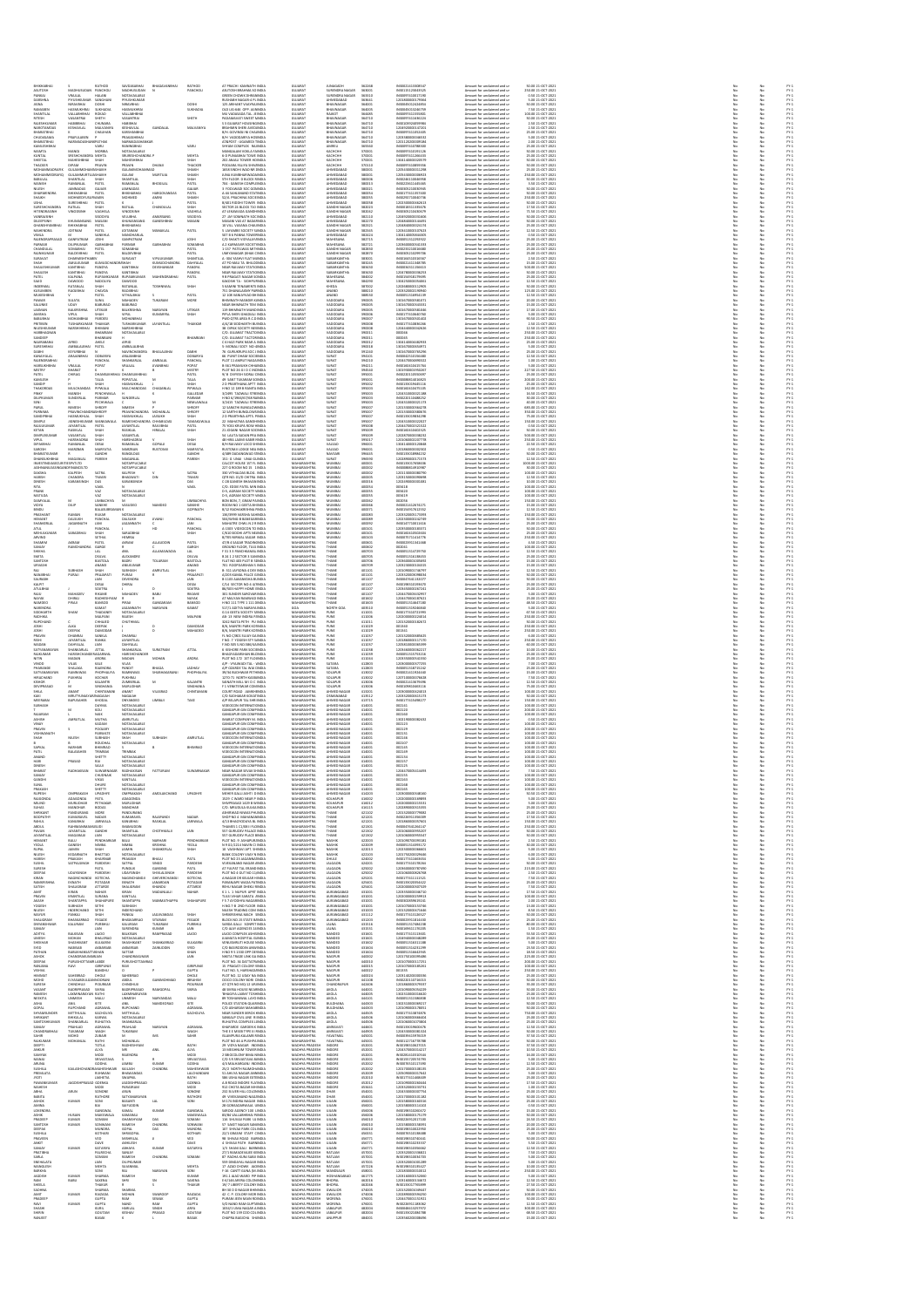| VEERENDRA<br>mon<br>KANTI<br>ANUPMA                                                                                                                                                                                                                          | KUMAR<br>PRAKASH                                                                  | JAISWA<br>SHARMA<br>.<br>Mishra                                                                                                                                                                   | d<br>NATHMA<br>OWNDAY                                                                                                                                                                                                                             |                                 | JAISWAL<br>SHARMA<br>CHIS<br>Mishira                                                                             | MAIN ROAD SOHAGPUINDI<br>BEHIND HIGH SCHOOL INDIA<br>NEAR JAIL BUILDING INDI<br>W/O SHIE MANOHARINDIA                                                                                                                         | MADHYA PRADESH<br>MADHYA PRADESH<br>MADHYA PRADESH<br>MADHYA PRADESH                                                                                                                                                           | ANUPPLIP<br><b>ANUPPLE</b><br>ANUPPU<br><b>ANUPPLE</b>                                                                                                                                                                                                                                                 | 484000<br>484001<br>484001<br>484001<br>484001<br>484001                                                                                                                                                                                 | 1203560200011585<br>120356020000882<br>20150020000137<br>120356020000126                                                                                                                                                                                      | Amount for unclaimed and u<br>Amount for unclaimed and u<br>Amount for sectainsed and<br>Amount for unclaimed and u  | 25.00 21-OCT-2021<br>100.00 21-OCT-2021<br>10.00 21-OCT-202<br>50.00 21-OCT-2021 |  |  |
|--------------------------------------------------------------------------------------------------------------------------------------------------------------------------------------------------------------------------------------------------------------|-----------------------------------------------------------------------------------|---------------------------------------------------------------------------------------------------------------------------------------------------------------------------------------------------|---------------------------------------------------------------------------------------------------------------------------------------------------------------------------------------------------------------------------------------------------|---------------------------------|------------------------------------------------------------------------------------------------------------------|-------------------------------------------------------------------------------------------------------------------------------------------------------------------------------------------------------------------------------|--------------------------------------------------------------------------------------------------------------------------------------------------------------------------------------------------------------------------------|--------------------------------------------------------------------------------------------------------------------------------------------------------------------------------------------------------------------------------------------------------------------------------------------------------|------------------------------------------------------------------------------------------------------------------------------------------------------------------------------------------------------------------------------------------|---------------------------------------------------------------------------------------------------------------------------------------------------------------------------------------------------------------------------------------------------------------|----------------------------------------------------------------------------------------------------------------------|----------------------------------------------------------------------------------|--|--|
| GANESH<br>PRAVEEZ<br>PRACHE<br>KANTA                                                                                                                                                                                                                         | PRASAD<br><b>DEVI</b>                                                             | pusey<br>HARM<br>DHOOT<br>BAIAI                                                                                                                                                                   | RAM<br>DEEPAR<br>GURUDAS                                                                                                                                                                                                                          | SHANKAR                         | puter<br>DIARAU<br>percipy                                                                                       | H.C.M.O.B BRANCH S. INDIA<br>VALANDA NIVIAS NEA<br>COVIND OPP. CONGEINDI<br>MP E B OFFICE APPOINDING                                                                                                                          | MADHYA PRADESH<br>MADHYA PRADES!<br>MADHYA PRADES!<br>MADHYA PRADES!                                                                                                                                                           | <b>ANUPPLE</b><br>ANUPPU<br><b>ANUPPLE</b><br>SHAHDO                                                                                                                                                                                                                                                   | 484110                                                                                                                                                                                                                                   | 120356020001130<br>120356020001166<br>1203560200001879<br>120356020000168                                                                                                                                                                                     | Amount for unclaimed and u<br>Amount for unclaimed and<br>Amount for unclaimed and<br>Amount for unclaimed and u     | 25.00 21-OCT-2021<br>50.00 21-OCT-202<br>150.00 21-OCT-202<br>100.00 21-OCT-2021 |  |  |
| VUAY<br>SANTOSI<br>suwa                                                                                                                                                                                                                                      | KUMAR<br>kumar<br>Kumar                                                           | LAHANGIR<br>MEDYA<br>SINGH                                                                                                                                                                        | DEVI<br>NANDA<br>RAM                                                                                                                                                                                                                              | PRASHAD<br>DULAL<br>SAKAL       | LAHANGE<br>MEDYA                                                                                                 | VEAR RAM JANKI MANINDI<br><b>RAVI NAGAR COLONY JINDI</b><br>C/O CENTAL BANK OF UNDI-                                                                                                                                          | MADHYA PRADES!<br>MADHYA PRADES<br>MADHYA PRADES!                                                                                                                                                                              | SHAHDO<br>ANUPPL<br>UMARIA                                                                                                                                                                                                                                                                             | 484120<br>484446<br>484446<br>486389<br>486389<br>490001                                                                                                                                                                                 | N30198310533049<br>120205000003010<br>120356020000897                                                                                                                                                                                                         | Amount for unclaimed and u<br>Amount for unclaimed and u<br>Amount for unclaimed and u                               | 106.00 21-OCT-202<br>50.00.21.007.202<br>100.00 21-OCT-202                       |  |  |
| suwa<br>viow                                                                                                                                                                                                                                                 | SHANKER                                                                           | <b>CLIMAR</b><br>sivon<br>MANDHA<br><b>SUMATHI</b>                                                                                                                                                | <b>SURENDRA</b><br>RAM<br>NOTAVAILA                                                                                                                                                                                                               | NARAYAN                         | PRASAD<br>SNGH<br>GANESH                                                                                         | C/O GOPI CHAND AGR/INDI<br>OTR NO-IR-1/6 BIRLA CINDI<br>OTR. NO. - 3/8 STREET INDIA<br>OR, NO. 3/8 STREET NUNDS                                                                                                               | MADHYA PRADES!<br>MADHYA PRAD<br>OINATTISGARI<br><b>OBIATTISGARI</b>                                                                                                                                                           | SIDMI<br>SIDMI<br>buto<br><b>DURG</b>                                                                                                                                                                                                                                                                  | 490006                                                                                                                                                                                                                                   | N30155721896043<br>N30155721893150<br>120113000033945<br>120111000012557                                                                                                                                                                                      | Amount for unclaimed and u<br>Amount for unclaimed and u<br>Amount for unclaimed and u<br>Amount for unclaimed and u | 2.50 21-OCT-2021<br>62.50 21-OCT-202<br>05.00 21-OCT-202<br>177.50 21-OCT-202    |  |  |
| SARG.<br>OM<br>SANJIVA                                                                                                                                                                                                                                       | KUMAR<br>HARI                                                                     | <b>JUNA</b><br>ANAND<br>KUMAR                                                                                                                                                                     | PRABHU<br>SUKH<br>NAND                                                                                                                                                                                                                            | NARAYAN<br>KISHORE              | m<br>RAM<br>SINGH                                                                                                | OTR NO 6 D STREET NCINDIA<br>OWERGRID CORP OF INDIA<br>MICATS PACAGAIAN INCL                                                                                                                                                  | <b>OBIATTISGARI</b><br><b>OBIATTISGARI</b><br><b>OBIATTISGARI</b>                                                                                                                                                              | <b>DURG</b><br>puks<br>puks                                                                                                                                                                                                                                                                            | 490000<br>490042<br>491000                                                                                                                                                                                                               | N3013302003359<br>N30051313992592<br>N3013301919723                                                                                                                                                                                                           | Amount for unclaimed and u<br>Amount for unclaimed and u<br>Amount for unclaimed and u                               | 25.00 21-OCT-2021<br>150.00 21-OCT-202<br>25.00 21-OCT-202                       |  |  |
| MANAD<br>VUAY<br>HELINA                                                                                                                                                                                                                                      | <b>CERSPLTD</b><br>SHANKAR                                                        | KUSHWANA<br>MOHAMMAD<br>MOZESES                                                                                                                                                                   | NOTAPPLIC<br>RAM<br>AHMED<br>ALEXENDO                                                                                                                                                                                                             | <b>NAGINA</b>                   | KUSHWAH<br><b>DHAI</b><br>MOZESES                                                                                | 199-A SAMTA COLONY INDIA<br>ASHOKA MILLENNEUNINDI<br>T SAKET COLONY JAINDI<br>T DANTESHWARI WA INDI                                                                                                                           | <b>OBIATTISGARI</b><br><b>OBIATTISGARI</b><br><b>OBIATTISGARI</b><br><b>OBIATTISGARI</b>                                                                                                                                       | BAIRU<br>RAIPUT<br>BASTAR<br>BASTAR                                                                                                                                                                                                                                                                    | 492000<br>492004<br>494001                                                                                                                                                                                                               | 130234000008067<br>120447000112122<br>120186000038<br>120186000031684                                                                                                                                                                                         | Amount for unclaimed and u<br>Amount for unclaimed and u<br>Amount for unclaimed and u<br>Amount for unclaimed and u | 0.50 21-OCT-2021<br>25.00 21-OCT-2021<br>150.00 21-OCT-202<br>100.00 21-OCT-202  |  |  |
| NIRMLA<br>SHIV                                                                                                                                                                                                                                               | KISHOR                                                                            | <b>JASHWAL</b>                                                                                                                                                                                    | RAMBALAR<br>NAND<br><b>DISON</b>                                                                                                                                                                                                                  | KISHORE                         | YADAV<br><b>JAISHWAI</b>                                                                                         | IND. H/2 ENG. COLLE INDIA<br>NEAR ANUPAMA TALK INDIA                                                                                                                                                                          | <b>OBIATTISGARI</b><br><b>OBIATTISGARI</b>                                                                                                                                                                                     | BASTAR<br>BASTAR                                                                                                                                                                                                                                                                                       | 494001<br>494001                                                                                                                                                                                                                         | 120186000028773<br>N3030285504303                                                                                                                                                                                                                             | Amount for unclaimed and u<br>Amount for unclaimed and u                                                             | 50.00.21-007-2021<br>0.50 21-OCT-2021                                            |  |  |
| SMIV<br>HUKUM<br>ADIRAJU<br>TIRAT<br>URVASH<br>MAHESH<br>RAJA<br>AMIT<br>AMIT<br>C                                                                                                                                                                           | NAND<br>CHAND<br>UDAY<br>KRISHNA                                                  | NAHTA<br>EMASKAR<br>CHAKRAR<br>FANDEY<br>FANDEY<br>MERKAR<br>VETAD<br>VETAD<br>EMASKAR<br>EMASKAR<br>EMASKAR<br>EMASKAR<br>EMASKAR<br>EMASKAR                                                     |                                                                                                                                                                                                                                                   | RAJ<br>Surayai<br>N             |                                                                                                                  |                                                                                                                                                                                                                               |                                                                                                                                                                                                                                | <b>BASTAR</b><br>BAASPUR<br>SUKSUKA<br>SUKSUKA<br>KORVA<br>KORVAALO<br>HYDERABAO<br>HYDERABAO<br>HYDERABAO<br>HYDERABAO<br>HYDERABAO<br>HYDERABAO<br>HYDERABAO<br>HYDERABAO<br>HYDERABAO<br>HYDERABAO<br>HYDERABAO<br>HYDERABAO<br>HYDERABAO<br>HYDERABAO                                              |                                                                                                                                                                                                                                          | 120186000014074<br>N:3003941534447<br>N:3003941534447<br>N:3015572190215<br>N:3015572190215                                                                                                                                                                   |                                                                                                                      |                                                                                  |  |  |
|                                                                                                                                                                                                                                                              | KUMAR<br>MCHANR<br>CHANDRA                                                        |                                                                                                                                                                                                   | HASI<br>RAJ<br>UMRAD                                                                                                                                                                                                                              | KUMAR<br>MAL<br>GOPAL<br>CHANDR | REDOY<br>TIWARI                                                                                                  |                                                                                                                                                                                                                               |                                                                                                                                                                                                                                |                                                                                                                                                                                                                                                                                                        |                                                                                                                                                                                                                                          | 20356020001081<br>2026500000206                                                                                                                                                                                                                               |                                                                                                                      |                                                                                  |  |  |
| G<br>WRITER<br>PADALA<br>ALARAM                                                                                                                                                                                                                              | ZUBIN<br>VENKA<br>VUAYA                                                           |                                                                                                                                                                                                   | m<br>PRAMCO<br>VENKATES<br>YEZAD                                                                                                                                                                                                                  | DADDY<br>LATCHA                 | G<br>WRITER<br>DAMOGARAM<br>DAMOGARAD<br>KHASIM<br>CHANDRARAO<br>ADABALA<br>POUSHETTY<br>RATHI<br>RATHI<br>RATHI |                                                                                                                                                                                                                               |                                                                                                                                                                                                                                |                                                                                                                                                                                                                                                                                                        |                                                                                                                                                                                                                                          |                                                                                                                                                                                                                                                               |                                                                                                                      |                                                                                  |  |  |
|                                                                                                                                                                                                                                                              |                                                                                   |                                                                                                                                                                                                   |                                                                                                                                                                                                                                                   |                                 |                                                                                                                  |                                                                                                                                                                                                                               |                                                                                                                                                                                                                                |                                                                                                                                                                                                                                                                                                        |                                                                                                                                                                                                                                          |                                                                                                                                                                                                                                                               |                                                                                                                      |                                                                                  |  |  |
| =<br>PRASAD<br>VENKATA<br>RAJENDR<br>NANDA                                                                                                                                                                                                                   | KISHORI                                                                           | sanari                                                                                                                                                                                            |                                                                                                                                                                                                                                                   | RAD                             |                                                                                                                  |                                                                                                                                                                                                                               |                                                                                                                                                                                                                                |                                                                                                                                                                                                                                                                                                        |                                                                                                                                                                                                                                          |                                                                                                                                                                                                                                                               |                                                                                                                      |                                                                                  |  |  |
| NANDA<br>PARASIMA<br>VADLURI<br>BANDA<br>SURINDEPALLI<br>SURINDEPALLI<br>KOWRU<br>RAVI<br>VAND<br>VAND<br>VAND                                                                                                                                               | VUAY<br><b>VENUGOP/</b>                                                           | MOABALA<br>POLISHETTI<br>BATNAJAIN<br>KUMAR<br>FADMA<br>PADMATH<br>SARASWATI<br>PULUIR<br>PULUIR<br>PULUIR<br>PULUIR                                                                              | S<br>HARNACHA<br>HARNACHA<br>SATYANARAY<br>RATUKAN<br>KATUKAN<br>NDTAVALAR<br>NDTAVALAR<br>NDTAVALAR<br>NDTAVALAR<br>NDTAVALAR                                                                                                                    |                                 | ANJAIAH<br>GANNU                                                                                                 |                                                                                                                                                                                                                               |                                                                                                                                                                                                                                | NIZAMAGAD<br>ADILAGAD<br>ADILAGAD<br>KARIMOAL<br>WARANGAL<br>WARANGAL<br>WARANGAL<br>WARANGAL<br>KHAMMAAL                                                                                                                                                                                              |                                                                                                                                                                                                                                          |                                                                                                                                                                                                                                                               |                                                                                                                      |                                                                                  |  |  |
|                                                                                                                                                                                                                                                              |                                                                                   |                                                                                                                                                                                                   |                                                                                                                                                                                                                                                   |                                 | GONE<br>RAIALINGAM<br>MURTHY                                                                                     |                                                                                                                                                                                                                               |                                                                                                                                                                                                                                |                                                                                                                                                                                                                                                                                                        |                                                                                                                                                                                                                                          |                                                                                                                                                                                                                                                               |                                                                                                                      |                                                                                  |  |  |
|                                                                                                                                                                                                                                                              | KUMAR<br>MADHAVK                                                                  | 6AD                                                                                                                                                                                               | RISHNA<br>ANUMAI                                                                                                                                                                                                                                  |                                 |                                                                                                                  |                                                                                                                                                                                                                               |                                                                                                                                                                                                                                |                                                                                                                                                                                                                                                                                                        |                                                                                                                                                                                                                                          |                                                                                                                                                                                                                                                               |                                                                                                                      |                                                                                  |  |  |
| V<br>VUDAYAG<br>MOHAN<br>GUTHI<br>THAI<br>JAYANTH<br>JAYANTH                                                                                                                                                                                                 |                                                                                   |                                                                                                                                                                                                   | K<br>BASKAR<br>VUDAYAGIRI<br>RENGANATHA<br>THIPPESWAM<br>NAGAPPA<br>VENKAIAH<br>T                                                                                                                                                                 |                                 | N<br>GUPTA<br>REDDY<br>SAMBANDAM<br>SAMBANDAM                                                                    |                                                                                                                                                                                                                               |                                                                                                                                                                                                                                |                                                                                                                                                                                                                                                                                                        |                                                                                                                                                                                                                                          |                                                                                                                                                                                                                                                               |                                                                                                                      |                                                                                  |  |  |
|                                                                                                                                                                                                                                                              | ASWATH<br>VISWANATI                                                               |                                                                                                                                                                                                   | ANUMAN                                                                                                                                                                                                                                            |                                 | SETTY<br>SEETIVY<br>KURURA<br>NARASIMMA<br>THALLA<br>VERCHAND<br>MUSHANAD<br>R<br>R<br>R                         |                                                                                                                                                                                                                               |                                                                                                                                                                                                                                |                                                                                                                                                                                                                                                                                                        |                                                                                                                                                                                                                                          |                                                                                                                                                                                                                                                               |                                                                                                                      |                                                                                  |  |  |
| C<br>KUSUMAPPA<br>RAO<br>KANCHAN<br>KOTTAMASU<br>KOTTAMASU<br>KOTTAMASU                                                                                                                                                                                      |                                                                                   |                                                                                                                                                                                                   | <b>RAD</b><br>RAD<br>RANGAPPA                                                                                                                                                                                                                     |                                 |                                                                                                                  |                                                                                                                                                                                                                               |                                                                                                                                                                                                                                |                                                                                                                                                                                                                                                                                                        |                                                                                                                                                                                                                                          |                                                                                                                                                                                                                                                               |                                                                                                                      |                                                                                  |  |  |
|                                                                                                                                                                                                                                                              | praihulal<br>NAGA<br>VNAGAHARI<br>PANDURANC<br>VEERAVENIG<br>RANGARAD<br>RANGARAD | MURALI<br>MAGARAJU<br>NAGESH KURUBA<br>KAGESH KURUBA<br>JAGESH<br>KAGESHA<br>SAMOHERA<br>KANOHERA<br>NANOHERA<br>NANOHERA<br>NANOHERA<br>NANOHERA<br>NANOHERA<br>NANOHERA<br>NANOHERA<br>NANOHERA | <b>IVRAJ</b>                                                                                                                                                                                                                                      | NAGA<br>RAD<br>RAGNAVA          |                                                                                                                  |                                                                                                                                                                                                                               |                                                                                                                                                                                                                                |                                                                                                                                                                                                                                                                                                        |                                                                                                                                                                                                                                          | 1N:100669310165488<br>1201860000113155<br>1N:10021911267686<br>1N:100219112670311<br>1N:100229112670311<br>1N:101022911047261<br>1N:10022911047261<br>1N:10022911047261<br>1N:10022911057366<br>1N:10022911057366<br>1N:100229110525650<br>1N:100213410022850 |                                                                                                                      |                                                                                  |  |  |
| K<br>VAZRALA<br>PANDU<br>PANDU<br>TOLCHURI<br>TOLCHURI<br>VANDANAPU<br>VANDANAPU<br>VANDANAPU<br>VANDANAPU<br>C                                                                                                                                              |                                                                                   |                                                                                                                                                                                                   | K<br>SUBBA<br>VAZBALA<br>VENKATESV<br>PAMA<br>VENKATESV<br>VENKATESV<br>C                                                                                                                                                                         |                                 | K<br>DHARY<br>KANCHERIA<br>TAVVA<br>TRUPATAIAH<br>TAVO<br>MLO<br>SINGAMSETTY<br>SINGAMSETTY<br>SINGAMSETTY       |                                                                                                                                                                                                                               |                                                                                                                                                                                                                                |                                                                                                                                                                                                                                                                                                        |                                                                                                                                                                                                                                          |                                                                                                                                                                                                                                                               |                                                                                                                      |                                                                                  |  |  |
|                                                                                                                                                                                                                                                              | SAMBI                                                                             |                                                                                                                                                                                                   |                                                                                                                                                                                                                                                   | MMGESWAR.<br>VENKATAPPA         |                                                                                                                  |                                                                                                                                                                                                                               |                                                                                                                                                                                                                                |                                                                                                                                                                                                                                                                                                        |                                                                                                                                                                                                                                          |                                                                                                                                                                                                                                                               |                                                                                                                      |                                                                                  |  |  |
|                                                                                                                                                                                                                                                              | LAIGHN                                                                            | ECPPANA<br>EAWTHA<br>EEDDY<br>GONUGUNTLA<br>GONUGUNTLA<br>EAMADEVI<br>TATIKONDA<br>NEBELLA                                                                                                        | C<br>VANGA<br>YALLAMAN<br>KUBIARAC<br>VENKATESI<br>VENKATESI<br>NERELLA                                                                                                                                                                           |                                 |                                                                                                                  |                                                                                                                                                                                                                               |                                                                                                                                                                                                                                |                                                                                                                                                                                                                                                                                                        |                                                                                                                                                                                                                                          |                                                                                                                                                                                                                                                               |                                                                                                                      |                                                                                  |  |  |
| JALADI<br>ASHOK<br>SIVA<br>INDIA<br>AHOBILA<br>VENKATA<br>CHELAKI<br>CH                                                                                                                                                                                      | kumar<br>Nagapirasad<br>Sriniyasa<br>Narahariya                                   | TATIKONE<br>NERELLA<br>PAO<br>VASI KANAMAI<br>SUIATHA<br>RANAMAR<br>PANULAM<br>PAULUAM                                                                                                            | .<br>Natatau                                                                                                                                                                                                                                      | ENKATASI.<br>ABASIMPI           | TATHONDA<br>RAO<br>RAO<br>KANAMARILAPI,<br>KANAMARIKIN<br>DHEMARIKIN<br>PILA<br>MAHADEVU                         |                                                                                                                                                                                                                               |                                                                                                                                                                                                                                |                                                                                                                                                                                                                                                                                                        |                                                                                                                                                                                                                                          |                                                                                                                                                                                                                                                               |                                                                                                                      |                                                                                  |  |  |
|                                                                                                                                                                                                                                                              | SUDHEE<br>JANAKI                                                                  |                                                                                                                                                                                                   | VENKATA<br>VENKURES                                                                                                                                                                                                                               | NARAYANA<br>SVA                 |                                                                                                                  |                                                                                                                                                                                                                               |                                                                                                                                                                                                                                |                                                                                                                                                                                                                                                                                                        |                                                                                                                                                                                                                                          |                                                                                                                                                                                                                                                               |                                                                                                                      |                                                                                  |  |  |
|                                                                                                                                                                                                                                                              |                                                                                   |                                                                                                                                                                                                   | U<br>KONDA<br>SREERAMULL                                                                                                                                                                                                                          | MOHA<br>RAD                     |                                                                                                                  |                                                                                                                                                                                                                               |                                                                                                                                                                                                                                |                                                                                                                                                                                                                                                                                                        |                                                                                                                                                                                                                                          |                                                                                                                                                                                                                                                               |                                                                                                                      |                                                                                  |  |  |
| R<br>MAHADEV<br>AMPAVALL<br>KATURI<br>GODAVART<br>USHADEVI<br>DHULPALA<br>PANDELLAI<br>"                                                                                                                                                                     | RAVI<br>KESAVA<br>VEERAVI<br>PUSHPA                                               | BABU<br>RAD<br>SISHARA<br>VEERRAR<br>VEERRAR<br>MATTARI                                                                                                                                           |                                                                                                                                                                                                                                                   |                                 | n<br>Sitaram<br>Nalam<br>Nalam                                                                                   |                                                                                                                                                                                                                               |                                                                                                                                                                                                                                |                                                                                                                                                                                                                                                                                                        |                                                                                                                                                                                                                                          |                                                                                                                                                                                                                                                               |                                                                                                                      |                                                                                  |  |  |
|                                                                                                                                                                                                                                                              | SREE<br>VENKATESA<br>SRAGHURAM<br>SRAGHURAM                                       |                                                                                                                                                                                                   | m<br>SUBBA<br>VENKATA<br>PATTABH                                                                                                                                                                                                                  | SOMESWARAD                      |                                                                                                                  |                                                                                                                                                                                                                               |                                                                                                                                                                                                                                |                                                                                                                                                                                                                                                                                                        |                                                                                                                                                                                                                                          |                                                                                                                                                                                                                                                               |                                                                                                                      |                                                                                  |  |  |
|                                                                                                                                                                                                                                                              |                                                                                   | LAKSHINI<br>PRADIU<br>RAUU<br>SURUNA<br>GURUNA<br>SHAH<br>SHAH                                                                                                                                    | PATTAININNAM<br>GOPALARAU<br>GOPALARAU<br>NOTAVAILABLE<br>NOTAVAILABLE<br>BHOPALCHANE<br>NOPALCHANE<br>NOPALCHANE<br>CULTY<br>NOTALCHANE<br>CUNCHANE<br>CUNCHANE<br>NOTAVAILABLE<br>NOTALCHANE                                                    | GOPAL                           | MURTH<br>DANDU<br>RAJU                                                                                           |                                                                                                                                                                                                                               |                                                                                                                                                                                                                                |                                                                                                                                                                                                                                                                                                        |                                                                                                                                                                                                                                          |                                                                                                                                                                                                                                                               |                                                                                                                      |                                                                                  |  |  |
|                                                                                                                                                                                                                                                              |                                                                                   |                                                                                                                                                                                                   |                                                                                                                                                                                                                                                   | AVEERAPPA                       | JAIN<br>JAIN<br>JAIN<br>SETTY<br>SHAH                                                                            |                                                                                                                                                                                                                               |                                                                                                                                                                                                                                |                                                                                                                                                                                                                                                                                                        |                                                                                                                                                                                                                                          |                                                                                                                                                                                                                                                               |                                                                                                                      |                                                                                  |  |  |
| DAMAY<br>AMIT<br>AMIT<br>OLETY<br>SAMEER<br>FINKY<br>GOVING<br>GOVING                                                                                                                                                                                        |                                                                                   | MANI                                                                                                                                                                                              |                                                                                                                                                                                                                                                   |                                 | <b>THEMM</b>                                                                                                     |                                                                                                                                                                                                                               |                                                                                                                                                                                                                                |                                                                                                                                                                                                                                                                                                        |                                                                                                                                                                                                                                          |                                                                                                                                                                                                                                                               |                                                                                                                      |                                                                                  |  |  |
| N<br>GAUTAM<br>PURUSHC<br>NIRMAI                                                                                                                                                                                                                             | kuma<br>V                                                                         | .<br>RAMESH<br>SIPANI<br>.<br>SANCHET                                                                                                                                                             | THIMMALAH<br>VARASHIMLAH<br>YRAKASHICHAND<br>VARASMAL<br>JHANKAR<br>JHANKAR<br>JHANKAR                                                                                                                                                            |                                 | SPAN                                                                                                             |                                                                                                                                                                                                                               |                                                                                                                                                                                                                                |                                                                                                                                                                                                                                                                                                        |                                                                                                                                                                                                                                          |                                                                                                                                                                                                                                                               |                                                                                                                      |                                                                                  |  |  |
| NIRMA)<br>SAPNA<br>VIKASH<br>RAJEEV                                                                                                                                                                                                                          |                                                                                   | u<br>BHANDAR<br>SURESH<br>SURESH                                                                                                                                                                  | NUTHNEAL<br>NOTAVAILABLI<br>DAMOGARAN                                                                                                                                                                                                             |                                 | м                                                                                                                |                                                                                                                                                                                                                               |                                                                                                                                                                                                                                |                                                                                                                                                                                                                                                                                                        |                                                                                                                                                                                                                                          |                                                                                                                                                                                                                                                               |                                                                                                                      |                                                                                  |  |  |
| .<br>Ravipra                                                                                                                                                                                                                                                 |                                                                                   | <b>LIMA</b>                                                                                                                                                                                       |                                                                                                                                                                                                                                                   |                                 | BASAVAIAH<br>SUBBARAD<br>MASILAMAN<br>SETTY<br>MARIELWALA<br>V                                                   |                                                                                                                                                                                                                               |                                                                                                                                                                                                                                |                                                                                                                                                                                                                                                                                                        |                                                                                                                                                                                                                                          |                                                                                                                                                                                                                                                               |                                                                                                                      |                                                                                  |  |  |
| G<br>RITA<br>HERMA<br>HERMA<br>JATHAN                                                                                                                                                                                                                        | RRAMAK<br>PRAKASH                                                                 | SIVASUBR<br>PRASAD<br>NARIELWI<br>JOSHI                                                                                                                                                           |                                                                                                                                                                                                                                                   |                                 |                                                                                                                  |                                                                                                                                                                                                                               |                                                                                                                                                                                                                                |                                                                                                                                                                                                                                                                                                        |                                                                                                                                                                                                                                          |                                                                                                                                                                                                                                                               |                                                                                                                      |                                                                                  |  |  |
|                                                                                                                                                                                                                                                              | *<br>VIRAS<br>MARAYAN<br>MARIUNI                                                  | FERIERA<br>PERISAD<br>SHETTY<br>POOVAPI<br>-                                                                                                                                                      | VARADAR<br>ISHWARA<br>ISHWARA<br>SANIETYA<br>MADARA<br>VIITATHAD,<br>DIANDARA                                                                                                                                                                     |                                 | ,<br>PERIERA<br>SHETTY                                                                                           |                                                                                                                                                                                                                               |                                                                                                                                                                                                                                |                                                                                                                                                                                                                                                                                                        |                                                                                                                                                                                                                                          |                                                                                                                                                                                                                                                               |                                                                                                                      |                                                                                  |  |  |
| r<br>ATHRABAI<br>MAHESHWI<br>MAHESHW                                                                                                                                                                                                                         | KUMAR                                                                             |                                                                                                                                                                                                   |                                                                                                                                                                                                                                                   |                                 | SUNDAR<br>BELMALLUR                                                                                              |                                                                                                                                                                                                                               | CPARTICULAR PRODUCTION DESCRIPTION DE CARDONAL DE CARDONAL DE CARDONAL DE CARDONAL DE CARDONAL DE CARDONAL DE CARDONAL DE CARDONAL DE CARDONAL DE CARDONAL DE CARDONAL DE CARDONAL DE CARDONAL DE CARDONAL DE CARDONAL DE CAR  |                                                                                                                                                                                                                                                                                                        |                                                                                                                                                                                                                                          |                                                                                                                                                                                                                                                               |                                                                                                                      |                                                                                  |  |  |
| MAHESHW<br>MALATHI<br>RAMESH<br>VEENA<br>SHINAMA<br>KEMPEGOL<br>ESHWARA<br>AMITHA<br>SHRIKANTH                                                                                                                                                               | CHAND<br>M                                                                        | iAN<br>$\mathbf{N}$                                                                                                                                                                               | EUTTAPPA<br>PUTTAPPA<br>MANIKLAL                                                                                                                                                                                                                  |                                 | CHETANA<br>BHAT<br>KEMPEGOWD.                                                                                    |                                                                                                                                                                                                                               |                                                                                                                                                                                                                                |                                                                                                                                                                                                                                                                                                        |                                                                                                                                                                                                                                          |                                                                                                                                                                                                                                                               |                                                                                                                      |                                                                                  |  |  |
|                                                                                                                                                                                                                                                              | same                                                                              | TATER                                                                                                                                                                                             | L<br>NARAGALU<br>NANJUNDAJ<br>GOPAL<br>GOPAL                                                                                                                                                                                                      |                                 |                                                                                                                  |                                                                                                                                                                                                                               |                                                                                                                                                                                                                                |                                                                                                                                                                                                                                                                                                        |                                                                                                                                                                                                                                          |                                                                                                                                                                                                                                                               |                                                                                                                      |                                                                                  |  |  |
| n<br>Shrishail<br>Ashok<br>Shylaia                                                                                                                                                                                                                           | <b>CANIL</b>                                                                      |                                                                                                                                                                                                   | B<br>GAVIYAPPA<br>ASHOK<br>SUGIRAPPA                                                                                                                                                                                                              |                                 | TATER<br>RAO<br>ONKARAPPA<br>MATTI<br>MEHARWADE                                                                  |                                                                                                                                                                                                                               |                                                                                                                                                                                                                                |                                                                                                                                                                                                                                                                                                        |                                                                                                                                                                                                                                          |                                                                                                                                                                                                                                                               |                                                                                                                      |                                                                                  |  |  |
|                                                                                                                                                                                                                                                              |                                                                                   | G<br>KUMAR<br>MATTI<br>MEHARU<br>JAUHAL<br>PATIL<br>HEGDE<br>ANNIGERI<br>ANNIGERI                                                                                                                 | VOTAVALABLI<br>R                                                                                                                                                                                                                                  |                                 |                                                                                                                  |                                                                                                                                                                                                                               |                                                                                                                                                                                                                                |                                                                                                                                                                                                                                                                                                        |                                                                                                                                                                                                                                          |                                                                                                                                                                                                                                                               |                                                                                                                      |                                                                                  |  |  |
| ><br>RAVINDRA<br>KIRAN<br>RAMACHAN<br>RAMACHAN<br>TENGINAKA<br>MEGHARAJ<br>MEGHARAJ                                                                                                                                                                          | KRUPAL                                                                            | 3<br>VEERESHAF<br>RAJOOR<br>MARANAR/                                                                                                                                                              | V<br>SHIVARAM<br>SONTHA<br>SONTHA<br>$\overline{\mathbf{M}}$                                                                                                                                                                                      | VEERAPPI                        | HEGDE<br>HEGDE<br>ANNIGERI<br>SUDHAKAJ<br>GRIAPPA<br>GRIAPPA                                                     |                                                                                                                                                                                                                               |                                                                                                                                                                                                                                |                                                                                                                                                                                                                                                                                                        |                                                                                                                                                                                                                                          |                                                                                                                                                                                                                                                               |                                                                                                                      |                                                                                  |  |  |
| MEGHARA)<br>MALADEVI<br>VEERKUMARI<br>SANKAPPA<br>ANAND<br>MANDI                                                                                                                                                                                             | GIRLYAPP.                                                                         | MASHAWASA<br>KARDIGUDD<br>KADEMANI<br>SAMMATASHE                                                                                                                                                  | S<br>RAJOOR<br>NOTAVAILABLE<br>SHIVAYYA<br>NASANT<br>VASANT<br>NOTAVAILABLE                                                                                                                                                                       |                                 |                                                                                                                  |                                                                                                                                                                                                                               |                                                                                                                                                                                                                                |                                                                                                                                                                                                                                                                                                        |                                                                                                                                                                                                                                          |                                                                                                                                                                                                                                                               |                                                                                                                      |                                                                                  |  |  |
|                                                                                                                                                                                                                                                              | -<br>NAGAPPA<br>VASANT                                                            | <b>RUDRAPI</b>                                                                                                                                                                                    |                                                                                                                                                                                                                                                   | MALAKAPPA                       | KARDIGUDE<br>KADEMANI                                                                                            |                                                                                                                                                                                                                               | KARNATAK                                                                                                                                                                                                                       | <b>MIGALIA</b>                                                                                                                                                                                                                                                                                         |                                                                                                                                                                                                                                          |                                                                                                                                                                                                                                                               |                                                                                                                      |                                                                                  |  |  |
| SUSHANT<br>SHIVAPPA<br>NAGALING<br>SHAKUNTALA<br>SHIDAGOUDA<br>-                                                                                                                                                                                             | SURESH<br>IRANGA<br>IRANGA<br>IRAGAL<br>M                                         | RUDBAPUR<br>CHIPALKATTI<br>CHIPALKATTI<br>CHIDGALA<br>GAINGIR<br>CHIDBAPUR<br>CHIDGAPUR<br>CHIDGAPUR<br>CHIDGAPUR<br>CHIDGAPUR                                                                    | SURESH<br>IRAPPA<br>RANGAPPA<br>NAGALING<br>M<br>MGALING                                                                                                                                                                                          |                                 | JOLAD<br>CHIPALKATTI<br>HOUGALA                                                                                  |                                                                                                                                                                                                                               |                                                                                                                                                                                                                                | BEGIAUM<br>ERGAUM<br>ERGAUM<br>ERGAUM<br>ERGAUM<br>ERGAUM<br>CHENAU<br>CHENAU<br>CHENAU<br>TRUVALLIR<br>TRUVALLIR<br>TRUVALLIR<br>TRUVALLIR<br>TRUVALLIR<br>TRUVALLIR<br>TRUVALLIR<br>TRUVALLIR<br>TRUVALLIR<br>TRUVALLIR<br>TRUVALLIR<br>TRUVALLIR<br>TRUVALLIR<br>TRUVALLIR<br>TRUVALLIR<br>TRUVALLI | 591307<br>591307<br>591307<br>591307<br>591311<br>60021<br>60002<br>600004<br>601200<br>601200<br>601200<br>601200                                                                                                                       |                                                                                                                                                                                                                                                               |                                                                                                                      |                                                                                  |  |  |
|                                                                                                                                                                                                                                                              | $\frac{\omega}{\text{VNO}}$                                                       |                                                                                                                                                                                                   | M<br>NOTAVAILABLI<br>PULITAMPARA                                                                                                                                                                                                                  |                                 | GANGUR<br>NARAYANAN                                                                                              |                                                                                                                                                                                                                               |                                                                                                                                                                                                                                |                                                                                                                                                                                                                                                                                                        |                                                                                                                                                                                                                                          |                                                                                                                                                                                                                                                               |                                                                                                                      |                                                                                  |  |  |
|                                                                                                                                                                                                                                                              | GOPAL                                                                             | REDOY<br>RAMESH                                                                                                                                                                                   | SUSHIL<br>AMBALAVAN<br>KRISHNA                                                                                                                                                                                                                    |                                 | KUMAR<br>REDDY<br>VUMMATI                                                                                        |                                                                                                                                                                                                                               |                                                                                                                                                                                                                                |                                                                                                                                                                                                                                                                                                        |                                                                                                                                                                                                                                          |                                                                                                                                                                                                                                                               |                                                                                                                      |                                                                                  |  |  |
| EYANTH                                                                                                                                                                                                                                                       |                                                                                   |                                                                                                                                                                                                   | <b>HARANTH</b><br>VASUBR                                                                                                                                                                                                                          |                                 | SELVARAJ                                                                                                         |                                                                                                                                                                                                                               |                                                                                                                                                                                                                                |                                                                                                                                                                                                                                                                                                        |                                                                                                                                                                                                                                          |                                                                                                                                                                                                                                                               |                                                                                                                      |                                                                                  |  |  |
|                                                                                                                                                                                                                                                              |                                                                                   | 3<br>MALLIKA<br>VIGNESWARI<br>VALLIAPPAN<br>*                                                                                                                                                     | WONARAN<br>MANUMARAN<br>SUNDARARAJUPILLA<br>KULANDAI<br>NARAYANAN                                                                                                                                                                                 |                                 |                                                                                                                  |                                                                                                                                                                                                                               |                                                                                                                                                                                                                                |                                                                                                                                                                                                                                                                                                        |                                                                                                                                                                                                                                          |                                                                                                                                                                                                                                                               |                                                                                                                      |                                                                                  |  |  |
| <i>a</i><br>Veeramani<br>Loganathan<br>Raasekaran<br>Subbaredoy<br>-                                                                                                                                                                                         | $\boldsymbol{N}$                                                                  | .<br>Anantha<br>Vimala                                                                                                                                                                            |                                                                                                                                                                                                                                                   |                                 | CHETTIAR<br>PITCHAI<br>SUBBAREDE<br>JAIGANESH                                                                    |                                                                                                                                                                                                                               |                                                                                                                                                                                                                                |                                                                                                                                                                                                                                                                                                        |                                                                                                                                                                                                                                          |                                                                                                                                                                                                                                                               |                                                                                                                      |                                                                                  |  |  |
| .<br>KARTHICK<br>GANESH                                                                                                                                                                                                                                      | $\bar{\mathbf{z}}$<br>KUMAR                                                       | SELVAM                                                                                                                                                                                            | KRISHNAA<br>KRISHNAA<br>SUBRAAM                                                                                                                                                                                                                   |                                 | <b>COLORADO</b>                                                                                                  |                                                                                                                                                                                                                               |                                                                                                                                                                                                                                |                                                                                                                                                                                                                                                                                                        |                                                                                                                                                                                                                                          |                                                                                                                                                                                                                                                               |                                                                                                                      |                                                                                  |  |  |
| SHENBAG<br>ir<br>Varayanad                                                                                                                                                                                                                                   | EDILIEND                                                                          | .<br>BAJ                                                                                                                                                                                          | SATHAPPAN                                                                                                                                                                                                                                         |                                 | TRINGMOORT<br>RAMANATHAI<br>TAI                                                                                  |                                                                                                                                                                                                                               |                                                                                                                                                                                                                                |                                                                                                                                                                                                                                                                                                        |                                                                                                                                                                                                                                          |                                                                                                                                                                                                                                                               |                                                                                                                      |                                                                                  |  |  |
|                                                                                                                                                                                                                                                              | SN<br>JCHANDRA                                                                    | s<br>Ikar                                                                                                                                                                                         | n<br>Subramania<br>Poongayana                                                                                                                                                                                                                     |                                 | .<br>IANAROHANA                                                                                                  |                                                                                                                                                                                                                               |                                                                                                                                                                                                                                |                                                                                                                                                                                                                                                                                                        |                                                                                                                                                                                                                                          |                                                                                                                                                                                                                                                               |                                                                                                                      |                                                                                  |  |  |
| <br>Kavi<br>Senthil                                                                                                                                                                                                                                          | .<br>KAAVYANJAJ<br>KUMARV                                                         | J<br>REVATHI<br>SRIDHAR<br>M                                                                                                                                                                      | <br>MOHAMILAJ<br>MUTHYMN<br>KUMARASAM<br>KUPPUSAMY<br>CHIKKAMUNI                                                                                                                                                                                  |                                 | VISWANATHA<br>$_{\rm N}$                                                                                         |                                                                                                                                                                                                                               |                                                                                                                                                                                                                                |                                                                                                                                                                                                                                                                                                        |                                                                                                                                                                                                                                          |                                                                                                                                                                                                                                                               |                                                                                                                      |                                                                                  |  |  |
|                                                                                                                                                                                                                                                              |                                                                                   | .<br>MANUNA                                                                                                                                                                                       | <b>HAVAN</b>                                                                                                                                                                                                                                      |                                 | RAJENDRAN                                                                                                        |                                                                                                                                                                                                                               |                                                                                                                                                                                                                                |                                                                                                                                                                                                                                                                                                        |                                                                                                                                                                                                                                          |                                                                                                                                                                                                                                                               |                                                                                                                      |                                                                                  |  |  |
|                                                                                                                                                                                                                                                              |                                                                                   | R<br>SANKAR<br>DHAMAYANTHI<br>DALUSAMY<br>VENKATACHALAI<br>UMAMAHESWAI<br>RA<br>RA                                                                                                                | PALANE<br>PALANE<br>ANGAMUTHU<br>ATHIYANNA                                                                                                                                                                                                        | GOUNDER                         | ILAMURUGAN<br>KALIANNAN                                                                                          |                                                                                                                                                                                                                               |                                                                                                                                                                                                                                |                                                                                                                                                                                                                                                                                                        |                                                                                                                                                                                                                                          |                                                                                                                                                                                                                                                               |                                                                                                                      |                                                                                  |  |  |
| DHANSUKH<br>KARTHIKEYAN                                                                                                                                                                                                                                      |                                                                                   |                                                                                                                                                                                                   | -<br>RATILAL<br>FMAARA                                                                                                                                                                                                                            |                                 | SIVAKUMAR                                                                                                        |                                                                                                                                                                                                                               |                                                                                                                                                                                                                                |                                                                                                                                                                                                                                                                                                        |                                                                                                                                                                                                                                          |                                                                                                                                                                                                                                                               |                                                                                                                      |                                                                                  |  |  |
| .<br>SASI                                                                                                                                                                                                                                                    |                                                                                   | CANAKARA                                                                                                                                                                                          |                                                                                                                                                                                                                                                   |                                 |                                                                                                                  |                                                                                                                                                                                                                               |                                                                                                                                                                                                                                |                                                                                                                                                                                                                                                                                                        |                                                                                                                                                                                                                                          |                                                                                                                                                                                                                                                               |                                                                                                                      |                                                                                  |  |  |
| .<br>Therlinavlikka<br>Theyagarajan                                                                                                                                                                                                                          |                                                                                   |                                                                                                                                                                                                   | .<br>KANDHASAMI                                                                                                                                                                                                                                   |                                 | сигтия                                                                                                           |                                                                                                                                                                                                                               |                                                                                                                                                                                                                                |                                                                                                                                                                                                                                                                                                        |                                                                                                                                                                                                                                          |                                                                                                                                                                                                                                                               |                                                                                                                      |                                                                                  |  |  |
| n<br>Karthikeyan<br>Jeevanlal<br>Jeevanlal                                                                                                                                                                                                                   | KUMAR<br>M                                                                        |                                                                                                                                                                                                   | aua                                                                                                                                                                                                                                               |                                 | <b>JOTHISWARA</b>                                                                                                |                                                                                                                                                                                                                               |                                                                                                                                                                                                                                |                                                                                                                                                                                                                                                                                                        |                                                                                                                                                                                                                                          |                                                                                                                                                                                                                                                               |                                                                                                                      |                                                                                  |  |  |
|                                                                                                                                                                                                                                                              |                                                                                   | VENKATESAN<br>MANIVANINA<br>.<br>GEORGE<br>CHERIYAN                                                                                                                                               |                                                                                                                                                                                                                                                   | R<br>VITTAL<br>JAYA             |                                                                                                                  |                                                                                                                                                                                                                               |                                                                                                                                                                                                                                |                                                                                                                                                                                                                                                                                                        |                                                                                                                                                                                                                                          |                                                                                                                                                                                                                                                               |                                                                                                                      |                                                                                  |  |  |
| SANTHAN<br>ROBIN<br>ANCY<br>SURESH<br>RANITH<br>NANAL<br>NODIXOU<br>NISHAD<br>PRANOOR<br>MANI<br>MANI                                                                                                                                                        | kumar<br>Rajp                                                                     |                                                                                                                                                                                                   | K<br>MGANATHAN<br>GEORGE THOMAS<br>GOFINATHAN<br>MGANATHAN<br>MGOGIACIXER<br>ALIKUTTY<br>MGANATHAN<br>MGANATHAN<br>MGANATHAN<br>MGANATHAN<br>MGANATHAN<br>MGANATHAN<br>MGANATHAN<br>MGANATHAN<br>MGANATHAN<br>MGANATHAN<br>MGANATHAN<br>MGANATHAN |                                 | CHERIYAN                                                                                                         |                                                                                                                                                                                                                               |                                                                                                                                                                                                                                |                                                                                                                                                                                                                                                                                                        |                                                                                                                                                                                                                                          |                                                                                                                                                                                                                                                               |                                                                                                                      |                                                                                  |  |  |
|                                                                                                                                                                                                                                                              | AKBAR                                                                             | ī.                                                                                                                                                                                                |                                                                                                                                                                                                                                                   |                                 | NAI                                                                                                              |                                                                                                                                                                                                                               |                                                                                                                                                                                                                                |                                                                                                                                                                                                                                                                                                        |                                                                                                                                                                                                                                          |                                                                                                                                                                                                                                                               |                                                                                                                      |                                                                                  |  |  |
|                                                                                                                                                                                                                                                              |                                                                                   |                                                                                                                                                                                                   |                                                                                                                                                                                                                                                   |                                 |                                                                                                                  |                                                                                                                                                                                                                               |                                                                                                                                                                                                                                |                                                                                                                                                                                                                                                                                                        |                                                                                                                                                                                                                                          |                                                                                                                                                                                                                                                               |                                                                                                                      |                                                                                  |  |  |
|                                                                                                                                                                                                                                                              | þ.                                                                                |                                                                                                                                                                                                   |                                                                                                                                                                                                                                                   |                                 | wair<br>Thiomas                                                                                                  |                                                                                                                                                                                                                               |                                                                                                                                                                                                                                |                                                                                                                                                                                                                                                                                                        |                                                                                                                                                                                                                                          |                                                                                                                                                                                                                                                               |                                                                                                                      |                                                                                  |  |  |
|                                                                                                                                                                                                                                                              |                                                                                   | .<br>GEORGE<br>THOMAS<br>.<br>HOMAS                                                                                                                                                               |                                                                                                                                                                                                                                                   |                                 |                                                                                                                  |                                                                                                                                                                                                                               |                                                                                                                                                                                                                                |                                                                                                                                                                                                                                                                                                        |                                                                                                                                                                                                                                          |                                                                                                                                                                                                                                                               |                                                                                                                      |                                                                                  |  |  |
|                                                                                                                                                                                                                                                              |                                                                                   | KALAM<br>PILLAI                                                                                                                                                                                   | K<br>APPUPATTARI<br>THOMAS<br>PAULOSE<br>NADHAVAN<br>MADHAVAN<br>V                                                                                                                                                                                |                                 |                                                                                                                  |                                                                                                                                                                                                                               |                                                                                                                                                                                                                                |                                                                                                                                                                                                                                                                                                        | 627008 625009 625009 625009 625009 62600 62600 62600 62600 62600 62600 62600 62600 62600 62600 62600 62600 62600 62600 62600 62600 62600 62600 62600 62600 62600 62600 62600 62600 62600 62600 62600 62600 62600 62600 62600 6<br>695012 |                                                                                                                                                                                                                                                               |                                                                                                                      |                                                                                  |  |  |
|                                                                                                                                                                                                                                                              | PILLAI<br>R                                                                       | NAINA<br>SHAW                                                                                                                                                                                     | n<br>GOPALA<br>MOHAMAD                                                                                                                                                                                                                            | KRISHNA<br>ABDUL                | PILLAI<br>PONNUSI<br>PILLAI<br>RASHEED<br>SHAW                                                                   |                                                                                                                                                                                                                               |                                                                                                                                                                                                                                |                                                                                                                                                                                                                                                                                                        |                                                                                                                                                                                                                                          |                                                                                                                                                                                                                                                               |                                                                                                                      |                                                                                  |  |  |
|                                                                                                                                                                                                                                                              | KUMAR<br><b>DEVI</b>                                                              |                                                                                                                                                                                                   | G<br>NOTAPPLI<br>RAN<br>MANCU<br>-                                                                                                                                                                                                                | KARAN<br>KUMAR<br>KUMAR         | PODDAR<br>VERMA<br>DALMIA<br>GANDHI                                                                              |                                                                                                                                                                                                                               |                                                                                                                                                                                                                                |                                                                                                                                                                                                                                                                                                        |                                                                                                                                                                                                                                          |                                                                                                                                                                                                                                                               |                                                                                                                      |                                                                                  |  |  |
|                                                                                                                                                                                                                                                              | KUMA                                                                              | FOODAI<br>VERMA<br>DALMIA<br>GANDHI<br>MALANI<br>MALANI<br>TIRRIAI                                                                                                                                |                                                                                                                                                                                                                                                   |                                 |                                                                                                                  |                                                                                                                                                                                                                               |                                                                                                                                                                                                                                |                                                                                                                                                                                                                                                                                                        |                                                                                                                                                                                                                                          |                                                                                                                                                                                                                                                               |                                                                                                                      |                                                                                  |  |  |
| <b>FROM SATHAN<br/>REGISTION ARAF RAVIS CONSUMERS ARAF RAVIS COMMERCIAL</b><br>REGISTION ARAF RAVIS COPAL<br>SANGER RAVIS COPAL SANGER<br>SANGER RAVIS CORPORATION<br>DIMPLE SANGER<br>RUSSA RAVIS CORPORATION<br>DIMPLE SANGER<br>RUSSA RUSSA RAVIS RAVIS R | RATA                                                                              | TIBRIWAL<br>LAHOTI<br>BAJAJ<br>SINHA<br>PAL<br>BANERJEE<br>RAJAK                                                                                                                                  | r<br>Notavalasu<br>Namanand<br>Natan<br>N<br>M<br>NANDADULAL<br>NOTAVALABLE<br>GANGA<br>NOTAPPLICABLE                                                                                                                                             | KUMAR<br>KUMAR                  | TIBREWA)<br>LAHOTI<br>BAJAJ<br>SINHA<br>DAS<br>RAJAI                                                             | A PARKING PERSONAL PROPERTY AND RESERVATION CONSULTING THE SERVE AND A STRUCTURE CONSULTING THE SERVE AND A STRUCTURE CONSULTING THE SERVE AND A STRUCTURE CONSULTING THE SERVE AND A STRUCTURE CONSULTING THE SERVE AND A ST | 反对的对象,我们在我们的人们的人们,我们的人们的人们,我们的人们的人们,我们的人们的人们,我们的人们的人们,我们的人们,我们的人们的人们,我们的人们的人们的人们的人们的人们的人们的人们,我们的人们的人们,我们的人们的人们,我们的人们的人们,我们的人们的人们,我们的人们的人们,我们的人们的人们,我们的人们的人们,我们的人们,我们的人们,我们的人们,我们的人们,我们的人们,我们的人们,我们的人们,我们的人们,我们的人们,我们的人们,我们的人们, | KOLKATA<br>KOLKATA<br>KOLKATA<br>KOLKATA<br>KOLKATA<br>KOLKATA<br>KOLKATA<br>KOLKATA<br>KOLKATA<br>KOLKATA<br>KOLKATA<br>KOLKATA<br>KOLKATA                                                                                                                                                            |                                                                                                                                                                                                                                          |                                                                                                                                                                                                                                                               |                                                                                                                      |                                                                                  |  |  |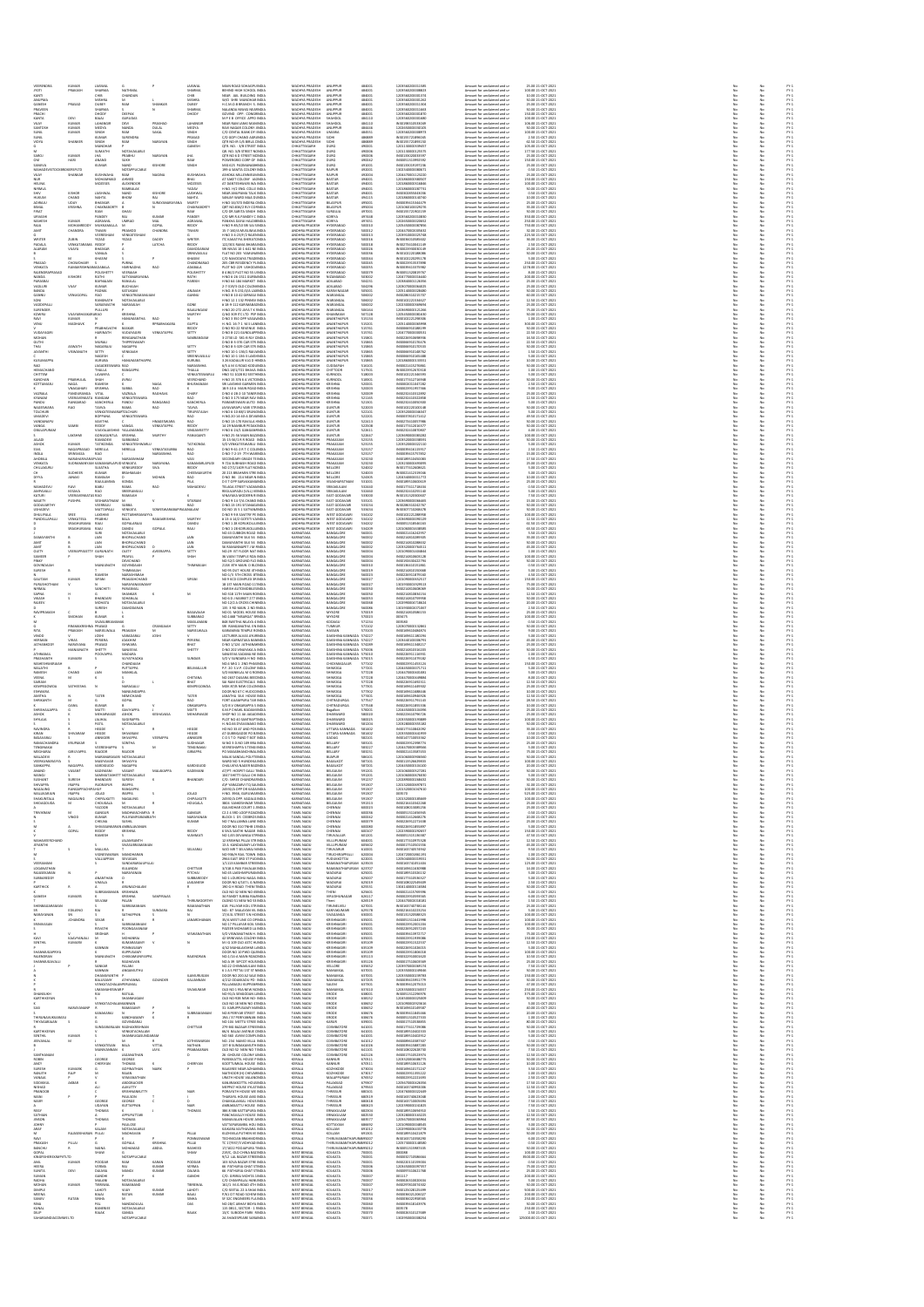| <b>ANIMESH</b>                                                                                                                                                                                                                 |                                 | JOSHI<br>DASGUPTA                                                                                                                                                                                                                          | RATAN<br>PURNENDU<br>DHANBAI<br>GHANSHYAM<br>SHRI                                                                                                                                                                                                                        | $_{\rm LAL}$                                             | JOSHI<br>DASGUPTA                                                                                                                                                                                                                                                                                                        | C/O MADAI GHOSH 17INDIA<br>10 SARADA PARK KAMINDIA                                                                                                                                                                                 | WEST BENGAL                                                                                                                                                                                                                                                                                      | KOLKATA<br>EDUCATA                                                                                                                                                                                                                  | 700074                                                                                                                                                                                                                                                       | 130208000026194<br>N30095810118549                                                                                                                                                                                                                   | 5.00 21-OCT-2021                                                               |  |
|--------------------------------------------------------------------------------------------------------------------------------------------------------------------------------------------------------------------------------|---------------------------------|--------------------------------------------------------------------------------------------------------------------------------------------------------------------------------------------------------------------------------------------|--------------------------------------------------------------------------------------------------------------------------------------------------------------------------------------------------------------------------------------------------------------------------|----------------------------------------------------------|--------------------------------------------------------------------------------------------------------------------------------------------------------------------------------------------------------------------------------------------------------------------------------------------------------------------------|------------------------------------------------------------------------------------------------------------------------------------------------------------------------------------------------------------------------------------|--------------------------------------------------------------------------------------------------------------------------------------------------------------------------------------------------------------------------------------------------------------------------------------------------|-------------------------------------------------------------------------------------------------------------------------------------------------------------------------------------------------------------------------------------|--------------------------------------------------------------------------------------------------------------------------------------------------------------------------------------------------------------------------------------------------------------|------------------------------------------------------------------------------------------------------------------------------------------------------------------------------------------------------------------------------------------------------|--------------------------------------------------------------------------------|--|
| RAINEESH<br>KIRAN<br>SUBRATA                                                                                                                                                                                                   | GHANDIYAM                       | LUNA<br>MAVADIYA                                                                                                                                                                                                                           |                                                                                                                                                                                                                                                                          | KALYANI<br>RADHESHYAM                                    | LUNIA<br>MAVADIYA                                                                                                                                                                                                                                                                                                        | 25 LAKE TOWN BLOCKINDIA<br>82 PRAKASHWADI NR IINDIA<br>P. 68 NIVEDITA PARK SINDIA                                                                                                                                                  | WEST BENGAL<br>WEST BENGAL<br>WEST BENGAL<br>WEST BENGAL                                                                                                                                                                                                                                         | EDUCATA<br>KOLKATA<br>EDUCATA                                                                                                                                                                                                       | 700054<br>700089<br>700093<br>700096                                                                                                                                                                                                                         | IN3026461002840<br>IN3029024152832<br>IN3017741074105                                                                                                                                                                                                | 5.00 21-OCT-2021<br>25.00 21-OCT-2021<br>3.50 21-OCT-2021<br>25.00.21.007-2021 |  |
| KUSUM<br>SULAN                                                                                                                                                                                                                 | <b>DEVI</b>                     | PAL<br>MUNDHRA                                                                                                                                                                                                                             | GORUL<br>GORUL<br>NOTAVAILABLI                                                                                                                                                                                                                                           | DAS                                                      | PAL<br>MUNDHRA<br>PALIL                                                                                                                                                                                                                                                                                                  | 26 ABUL KALAM AZAD INDIA<br>NIANGARH SHEORAP INDI                                                                                                                                                                                  | <b>WIST BENGAL<br/>WIST BENGAL<br/>WIST BENGAL<br/>WIST BENGAL<br/>WIST BENGAL<br/>WIST BENGAL</b><br>WIST BENGAL                                                                                                                                                                                | HOWRAY                                                                                                                                                                                                                              | 711100                                                                                                                                                                                                                                                       | 120461000001242<br>N3028981011459                                                                                                                                                                                                                    | 25.00.21.007-2021                                                              |  |
| SIBA<br>SUBHAMAY                                                                                                                                                                                                               | RANJAN                          | PAUL<br>CHAKRABORTY<br><b>MAJUMDER</b>                                                                                                                                                                                                     |                                                                                                                                                                                                                                                                          | $\epsilon$                                               | MAJUMDER                                                                                                                                                                                                                                                                                                                 | 71/63 S C CHATTERIES INDIA<br>16/1 SARAT CHATTERSINDIA                                                                                                                                                                             |                                                                                                                                                                                                                                                                                                  | HOOGHLY<br>HOOGHLY<br>HOOGHLY                                                                                                                                                                                                       |                                                                                                                                                                                                                                                              | IN30026310000359<br>000073                                                                                                                                                                                                                           | 5.00 21-OCT-2021<br>0.50 21-OCT-2021<br>100.00 21-OCT-2021                     |  |
| SIDDHARTI<br>GOUTAM                                                                                                                                                                                                            |                                 | CHOWDHURY<br>PATHAK                                                                                                                                                                                                                        | DUP<br>DILIP<br>SAMIR                                                                                                                                                                                                                                                    | RANJAN                                                   | CHOWDHUR!<br>PATHAK                                                                                                                                                                                                                                                                                                      | <b>ANANDA PALLY P.O - 5 INDIA</b><br>26 BHATCHALA PEONPINDIA                                                                                                                                                                       |                                                                                                                                                                                                                                                                                                  | INGGEN<br>BARDHAMAN<br>BARDHAMAN                                                                                                                                                                                                    | 71100<br>712233<br>712235<br>713103<br>713103<br>713103                                                                                                                                                                                                      | 1203500000180725                                                                                                                                                                                                                                     | 1.00 21-OCT-2021                                                               |  |
| RABU                                                                                                                                                                                                                           |                                 | PAUL<br><b>FADAV</b>                                                                                                                                                                                                                       |                                                                                                                                                                                                                                                                          | KANTA                                                    | PAUL<br>YADAV                                                                                                                                                                                                                                                                                                            | 0 - II / 30 VIDYASAGAHNDIA<br>ALL RAISANDH PO RAINDIA                                                                                                                                                                              | WEST BENGAL<br>WEST BENGAL<br>WEST BENGAL                                                                                                                                                                                                                                                        | BARDHAMAN<br>BARDHAMAR                                                                                                                                                                                                              | $713212713212713302$                                                                                                                                                                                                                                         | N3007731019307<br>IN30177412208212                                                                                                                                                                                                                   | 125.00 21-OCT-2021<br>25.00 21-OCT-2021<br>9.50 21-OCT-2021                    |  |
| GITA<br>DIPAK<br>RINKLI                                                                                                                                                                                                        | KUMAR                           | MONDAL<br>BURMAN<br>AGARWAI                                                                                                                                                                                                                | SAMIK<br>KAMALA<br>DUKHLALL<br>RALENDRA<br>SACHINDRA                                                                                                                                                                                                                     |                                                          | NAYAK<br>BURMAN                                                                                                                                                                                                                                                                                                          | I O C RAIBANDH DURCINDIA<br>RAMAKRISHNA DANG/INDIA<br>C/O SANJAY READYMA INDIA                                                                                                                                                     |                                                                                                                                                                                                                                                                                                  | BARDHAMAN<br>BARDHAMAN                                                                                                                                                                                                              | 713359                                                                                                                                                                                                                                                       | IN30177412244865<br>IN30297810043450<br>IN3021051021967                                                                                                                                                                                              | 225.00 21-OCT-2021<br>25.00 21-OCT-2021                                        |  |
| SATINATI<br>TUSHAR                                                                                                                                                                                                             | KANTI                           | SANTRA<br>SANTRA<br>KARMAKAR                                                                                                                                                                                                               | GOSTHA                                                                                                                                                                                                                                                                   | NATH<br>BEHARI<br>NATH                                   | TULSIYAN<br>SANTRA<br>SANTRA<br>KARMAKAR                                                                                                                                                                                                                                                                                 | .<br>VILL- KOLA P.O- KOLAGINDIA<br>BARBORISHA KOLAGHINDIA                                                                                                                                                                          | WEST BENGAL<br>WEST BENGAL<br>WEST BENGAL<br>WEST BENGAL                                                                                                                                                                                                                                         | WEST MIDNAPORE<br>WEST MIDNAPORE<br>WEST MIDNAPORE                                                                                                                                                                                  | $\begin{array}{r} \textbf{721134} \\ \textbf{721134} \\ \textbf{721212} \end{array}$                                                                                                                                                                         | 1205120000001385<br>1205120000075166                                                                                                                                                                                                                 | 25.00 21-OCT-2021<br>25.00 21-OCT-2021                                         |  |
| <b>SIMA</b><br>RAMA<br><b>BABITA</b>                                                                                                                                                                                           |                                 | MONDAL<br>LODHA<br>KHANDELWAI                                                                                                                                                                                                              | PARESH<br>LAUKAMA                                                                                                                                                                                                                                                        | DAS                                                      | MONDAL<br>CHAMARI                                                                                                                                                                                                                                                                                                        | VILL - ALAMGANI GHA'INDIA<br>VILL-KONNAGAR WAREINDIA                                                                                                                                                                               | WEST BENGAL<br>WEST BENGAL<br>WEST BENGAL                                                                                                                                                                                                                                                        | WEST MIDNAPORE<br>WEST MIDNAPORE<br>BANKURA                                                                                                                                                                                         | $721212721253722200$                                                                                                                                                                                                                                         | N3002631015529<br>1201910300199206<br>120218000001591                                                                                                                                                                                                | 75.00.21.0ET-2023<br>25.00 21-OCT-2021<br>100.00 21-OCT-2021                   |  |
| KAILASP<br>AGDISH                                                                                                                                                                                                              | PRASAD                          |                                                                                                                                                                                                                                            | <b>DWARKA</b><br>SATYANNAI                                                                                                                                                                                                                                               |                                                          | KHANDELWA<br>SHARMA                                                                                                                                                                                                                                                                                                      | VILL+POST. SATIANKLINDIA<br>PALIT BAGAN PO & DIINDIA<br>HARMA SADAN AGRAINDIA                                                                                                                                                      |                                                                                                                                                                                                                                                                                                  |                                                                                                                                                                                                                                     |                                                                                                                                                                                                                                                              | 120384000037430<br>N3009661052607                                                                                                                                                                                                                    | 50.00 21-OCT-2021<br>50.00.21.007-2023                                         |  |
| SANTOSI                                                                                                                                                                                                                        |                                 | SHARA SHARA MARKA SHARA SHARA SHARA SHARA MARKA SHARA MARKA SHARA SHARA SHARA SHARA SHARA SHARA SHARA SHARA SHARA SHARA SHARA SHARA SHARA SHARA SHARA SHARA SHARA SHARA SHARA SHARA SHARA SHARA SHARA SHARA SHARA SHARA SHARA              | ram<br>ranjit                                                                                                                                                                                                                                                            | SWARUP<br>SINGH<br>NARAYAN<br>MOHAN<br>KUMAR<br>KUMAR    | BORAR                                                                                                                                                                                                                                                                                                                    | <b>RANIT AUTOMOBILES INDIA</b>                                                                                                                                                                                                     |                                                                                                                                                                                                                                                                                                  | DARJEING<br>COOCH BEHAR                                                                                                                                                                                                             |                                                                                                                                                                                                                                                              | 120209000014159                                                                                                                                                                                                                                      | 50.00.21.007-2023                                                              |  |
|                                                                                                                                                                                                                                | kumar<br>kumar<br>saya<br>sakha |                                                                                                                                                                                                                                            | SATEA<br>KISHORI<br>KISHORI<br>BATAKRISHORI<br>PRASANT<br>MADANIT<br>HEMANT<br>SHEAM<br>SHEAM<br>SHEAM<br>SHEAM<br>SHEAM<br>SHEAM<br>SHEAM<br>SHEAM<br>SHEAM<br>SHEAM<br>SHEAM<br>SHEAM<br>SHEAM<br>SHEAM<br>SHEAM<br>SHEAM<br>SHEAM                                     |                                                          |                                                                                                                                                                                                                                                                                                                          |                                                                                                                                                                                                                                    |                                                                                                                                                                                                                                                                                                  |                                                                                                                                                                                                                                     |                                                                                                                                                                                                                                                              |                                                                                                                                                                                                                                                      |                                                                                |  |
|                                                                                                                                                                                                                                |                                 |                                                                                                                                                                                                                                            |                                                                                                                                                                                                                                                                          |                                                          |                                                                                                                                                                                                                                                                                                                          |                                                                                                                                                                                                                                    |                                                                                                                                                                                                                                                                                                  |                                                                                                                                                                                                                                     |                                                                                                                                                                                                                                                              |                                                                                                                                                                                                                                                      |                                                                                |  |
|                                                                                                                                                                                                                                | PRASAD                          |                                                                                                                                                                                                                                            |                                                                                                                                                                                                                                                                          | KUMAR<br>CHANDIS                                         |                                                                                                                                                                                                                                                                                                                          |                                                                                                                                                                                                                                    |                                                                                                                                                                                                                                                                                                  |                                                                                                                                                                                                                                     |                                                                                                                                                                                                                                                              |                                                                                                                                                                                                                                                      |                                                                                |  |
|                                                                                                                                                                                                                                | DEV                             |                                                                                                                                                                                                                                            |                                                                                                                                                                                                                                                                          | GOPAL                                                    |                                                                                                                                                                                                                                                                                                                          |                                                                                                                                                                                                                                    |                                                                                                                                                                                                                                                                                                  |                                                                                                                                                                                                                                     |                                                                                                                                                                                                                                                              |                                                                                                                                                                                                                                                      |                                                                                |  |
|                                                                                                                                                                                                                                |                                 |                                                                                                                                                                                                                                            |                                                                                                                                                                                                                                                                          |                                                          |                                                                                                                                                                                                                                                                                                                          |                                                                                                                                                                                                                                    |                                                                                                                                                                                                                                                                                                  |                                                                                                                                                                                                                                     |                                                                                                                                                                                                                                                              |                                                                                                                                                                                                                                                      |                                                                                |  |
|                                                                                                                                                                                                                                |                                 |                                                                                                                                                                                                                                            |                                                                                                                                                                                                                                                                          | SUNDAR<br>PRASAD<br>RATAN                                |                                                                                                                                                                                                                                                                                                                          |                                                                                                                                                                                                                                    |                                                                                                                                                                                                                                                                                                  |                                                                                                                                                                                                                                     |                                                                                                                                                                                                                                                              |                                                                                                                                                                                                                                                      |                                                                                |  |
|                                                                                                                                                                                                                                |                                 |                                                                                                                                                                                                                                            |                                                                                                                                                                                                                                                                          | $_{\rm LAG}$                                             |                                                                                                                                                                                                                                                                                                                          |                                                                                                                                                                                                                                    |                                                                                                                                                                                                                                                                                                  |                                                                                                                                                                                                                                     |                                                                                                                                                                                                                                                              |                                                                                                                                                                                                                                                      |                                                                                |  |
|                                                                                                                                                                                                                                | DEVI<br>KUMAR                   |                                                                                                                                                                                                                                            | A<br>AMAR<br>SATISH<br>HARIDAY<br>HARIDAY                                                                                                                                                                                                                                | $\begin{array}{c} \text{KUMAR} \\ \text{CH} \end{array}$ |                                                                                                                                                                                                                                                                                                                          |                                                                                                                                                                                                                                    |                                                                                                                                                                                                                                                                                                  |                                                                                                                                                                                                                                     |                                                                                                                                                                                                                                                              |                                                                                                                                                                                                                                                      |                                                                                |  |
|                                                                                                                                                                                                                                |                                 |                                                                                                                                                                                                                                            |                                                                                                                                                                                                                                                                          |                                                          |                                                                                                                                                                                                                                                                                                                          |                                                                                                                                                                                                                                    |                                                                                                                                                                                                                                                                                                  |                                                                                                                                                                                                                                     |                                                                                                                                                                                                                                                              |                                                                                                                                                                                                                                                      |                                                                                |  |
|                                                                                                                                                                                                                                |                                 |                                                                                                                                                                                                                                            |                                                                                                                                                                                                                                                                          | NARAYAN<br>SHANKAR                                       |                                                                                                                                                                                                                                                                                                                          |                                                                                                                                                                                                                                    |                                                                                                                                                                                                                                                                                                  |                                                                                                                                                                                                                                     |                                                                                                                                                                                                                                                              |                                                                                                                                                                                                                                                      |                                                                                |  |
|                                                                                                                                                                                                                                | KANT                            |                                                                                                                                                                                                                                            | R<br>KRIPA<br>KRIPA<br>DEOCHAND<br>SUDESHWAR<br>K                                                                                                                                                                                                                        |                                                          |                                                                                                                                                                                                                                                                                                                          |                                                                                                                                                                                                                                    |                                                                                                                                                                                                                                                                                                  |                                                                                                                                                                                                                                     |                                                                                                                                                                                                                                                              |                                                                                                                                                                                                                                                      |                                                                                |  |
|                                                                                                                                                                                                                                |                                 |                                                                                                                                                                                                                                            |                                                                                                                                                                                                                                                                          |                                                          |                                                                                                                                                                                                                                                                                                                          |                                                                                                                                                                                                                                    |                                                                                                                                                                                                                                                                                                  |                                                                                                                                                                                                                                     |                                                                                                                                                                                                                                                              |                                                                                                                                                                                                                                                      |                                                                                |  |
|                                                                                                                                                                                                                                |                                 |                                                                                                                                                                                                                                            |                                                                                                                                                                                                                                                                          |                                                          |                                                                                                                                                                                                                                                                                                                          |                                                                                                                                                                                                                                    |                                                                                                                                                                                                                                                                                                  |                                                                                                                                                                                                                                     |                                                                                                                                                                                                                                                              |                                                                                                                                                                                                                                                      |                                                                                |  |
|                                                                                                                                                                                                                                | ALI<br>NATH<br>KUMAR            |                                                                                                                                                                                                                                            |                                                                                                                                                                                                                                                                          | NATH<br>KUMAR<br>KUMAR<br>NATH                           |                                                                                                                                                                                                                                                                                                                          |                                                                                                                                                                                                                                    |                                                                                                                                                                                                                                                                                                  |                                                                                                                                                                                                                                     |                                                                                                                                                                                                                                                              |                                                                                                                                                                                                                                                      |                                                                                |  |
|                                                                                                                                                                                                                                |                                 |                                                                                                                                                                                                                                            |                                                                                                                                                                                                                                                                          |                                                          |                                                                                                                                                                                                                                                                                                                          |                                                                                                                                                                                                                                    |                                                                                                                                                                                                                                                                                                  |                                                                                                                                                                                                                                     |                                                                                                                                                                                                                                                              |                                                                                                                                                                                                                                                      |                                                                                |  |
|                                                                                                                                                                                                                                | narayan<br>Kumar                |                                                                                                                                                                                                                                            |                                                                                                                                                                                                                                                                          | NARAYA                                                   |                                                                                                                                                                                                                                                                                                                          |                                                                                                                                                                                                                                    |                                                                                                                                                                                                                                                                                                  |                                                                                                                                                                                                                                     |                                                                                                                                                                                                                                                              |                                                                                                                                                                                                                                                      |                                                                                |  |
|                                                                                                                                                                                                                                |                                 |                                                                                                                                                                                                                                            |                                                                                                                                                                                                                                                                          |                                                          |                                                                                                                                                                                                                                                                                                                          |                                                                                                                                                                                                                                    |                                                                                                                                                                                                                                                                                                  |                                                                                                                                                                                                                                     |                                                                                                                                                                                                                                                              |                                                                                                                                                                                                                                                      |                                                                                |  |
|                                                                                                                                                                                                                                |                                 |                                                                                                                                                                                                                                            |                                                                                                                                                                                                                                                                          | KUMAR<br>NATH                                            |                                                                                                                                                                                                                                                                                                                          |                                                                                                                                                                                                                                    |                                                                                                                                                                                                                                                                                                  |                                                                                                                                                                                                                                     |                                                                                                                                                                                                                                                              |                                                                                                                                                                                                                                                      |                                                                                |  |
|                                                                                                                                                                                                                                | kumar<br>Kumar                  |                                                                                                                                                                                                                                            |                                                                                                                                                                                                                                                                          | MOHAN                                                    |                                                                                                                                                                                                                                                                                                                          |                                                                                                                                                                                                                                    |                                                                                                                                                                                                                                                                                                  |                                                                                                                                                                                                                                     |                                                                                                                                                                                                                                                              |                                                                                                                                                                                                                                                      |                                                                                |  |
| SMORIA USANARA MARAKA MARAKA MARAKA 1992 (1992) A MARAKA 1992 (1992) A MARAKA 1992 (1992) A MARAKA 1992 (1992) A MARAKA 1992 (1992) A MARAKA 1992 (1992) A MARAKA 1992 (1992) A MARAKA 1992 (1992) A MARAKA 1992 (1992) A MARA | promu                           | DEW RAM SAM ARAN SAM AREA SAM ARAN SAM ARAN SAM ARAN SAM ARAN SAM ARAN SAM ARAN SAM ARAN SAM ARAN SAM ARAN SAM ARAN SAM ARAN SAM ARAN SAM ARAN SAM ARAN SAM ARAN SAM ARAN SAM ARAN SAM ARAN SAM ARAN SAM ARAN SAM ARAN SAM ARA             | ROTAVIMAL MANDAMA<br>INTERNA MANDAMA<br>INTERNA MANDAMA<br>INTERNA MANDAMA<br>INTERNA MANDAMA<br>INTERNA MANDAMA<br>INTERNA MANDAMA<br>INTERNA MANDAMA<br>INTERNA MANDAMA<br>INTERNA MANDAMA<br>INTERNA MANDAMAN<br>INTERNA MANDAMAN<br>INTERNA MANDAMAN<br>INTERNA M    | <b>BHI KHA</b>                                           | KANT<br>2014 SIMBAD<br>2014 SIMBAD<br>2015 SIMBAD<br>2015 SIMBAD<br>2015 SIMBAD<br>2015 SIMBAD<br>2015 SIMBAD<br>2015 SIMBAD<br>2015 SIMBAD<br>2015 SIMBAD<br>2015 SIMBAD<br>2015 SIMBAD<br>2015 SIMBAD                                                                                                                  | C COMPONENT AND MANUFACTURE IN the main of the main of the main of the main of the main of the main of the main of the main of the main of the main of the main of the main of the main of the main of the main of the main o      |                                                                                                                                                                                                                                                                                                  |                                                                                                                                                                                                                                     |                                                                                                                                                                                                                                                              |                                                                                                                                                                                                                                                      |                                                                                |  |
|                                                                                                                                                                                                                                | <b>KLIMAGE</b>                  |                                                                                                                                                                                                                                            |                                                                                                                                                                                                                                                                          | BHUSHA<br>KUMAR<br>KUMAR<br>DHARI<br>DRSURIZ<br>MAKHU    |                                                                                                                                                                                                                                                                                                                          |                                                                                                                                                                                                                                    |                                                                                                                                                                                                                                                                                                  |                                                                                                                                                                                                                                     |                                                                                                                                                                                                                                                              |                                                                                                                                                                                                                                                      |                                                                                |  |
|                                                                                                                                                                                                                                | kumar<br>Kumar<br>Rajendri      |                                                                                                                                                                                                                                            |                                                                                                                                                                                                                                                                          |                                                          |                                                                                                                                                                                                                                                                                                                          |                                                                                                                                                                                                                                    |                                                                                                                                                                                                                                                                                                  |                                                                                                                                                                                                                                     |                                                                                                                                                                                                                                                              |                                                                                                                                                                                                                                                      |                                                                                |  |
|                                                                                                                                                                                                                                | <b>BHUSHAM</b>                  |                                                                                                                                                                                                                                            |                                                                                                                                                                                                                                                                          | KUMAR<br>KUMAR                                           |                                                                                                                                                                                                                                                                                                                          |                                                                                                                                                                                                                                    |                                                                                                                                                                                                                                                                                                  |                                                                                                                                                                                                                                     |                                                                                                                                                                                                                                                              |                                                                                                                                                                                                                                                      |                                                                                |  |
|                                                                                                                                                                                                                                | kumar<br>Narayan                |                                                                                                                                                                                                                                            |                                                                                                                                                                                                                                                                          | PRASAD                                                   |                                                                                                                                                                                                                                                                                                                          |                                                                                                                                                                                                                                    | EIHAR<br>EIHAR<br>EIHAR<br>EIHAR<br>KARNATAKA<br>KARNATAKA<br>KARNATAKA                                                                                                                                                                                                                          |                                                                                                                                                                                                                                     |                                                                                                                                                                                                                                                              |                                                                                                                                                                                                                                                      |                                                                                |  |
|                                                                                                                                                                                                                                | s.                              |                                                                                                                                                                                                                                            |                                                                                                                                                                                                                                                                          |                                                          | SRIVASTAVA<br>PODDAR<br>RAHMAN<br>GOWDA                                                                                                                                                                                                                                                                                  |                                                                                                                                                                                                                                    |                                                                                                                                                                                                                                                                                                  |                                                                                                                                                                                                                                     |                                                                                                                                                                                                                                                              |                                                                                                                                                                                                                                                      |                                                                                |  |
|                                                                                                                                                                                                                                | s.                              |                                                                                                                                                                                                                                            |                                                                                                                                                                                                                                                                          |                                                          |                                                                                                                                                                                                                                                                                                                          |                                                                                                                                                                                                                                    | <b>CARINATAKA</b>                                                                                                                                                                                                                                                                                |                                                                                                                                                                                                                                     |                                                                                                                                                                                                                                                              |                                                                                                                                                                                                                                                      |                                                                                |  |
|                                                                                                                                                                                                                                | NARENCH                         |                                                                                                                                                                                                                                            |                                                                                                                                                                                                                                                                          |                                                          | HEGDE<br>JOHN<br>SHAH                                                                                                                                                                                                                                                                                                    |                                                                                                                                                                                                                                    |                                                                                                                                                                                                                                                                                                  |                                                                                                                                                                                                                                     |                                                                                                                                                                                                                                                              |                                                                                                                                                                                                                                                      |                                                                                |  |
| -<br>Johnson<br>Rakesh<br>Geetha<br>Choudappy<br>Harish<br>Harish                                                                                                                                                              |                                 |                                                                                                                                                                                                                                            |                                                                                                                                                                                                                                                                          |                                                          | ٠                                                                                                                                                                                                                                                                                                                        |                                                                                                                                                                                                                                    |                                                                                                                                                                                                                                                                                                  |                                                                                                                                                                                                                                     |                                                                                                                                                                                                                                                              |                                                                                                                                                                                                                                                      |                                                                                |  |
|                                                                                                                                                                                                                                |                                 |                                                                                                                                                                                                                                            |                                                                                                                                                                                                                                                                          |                                                          | <b>DHARMED</b>                                                                                                                                                                                                                                                                                                           |                                                                                                                                                                                                                                    | INA<br>KARNATAKA<br>KARNATAKA<br>KARNATAKA<br>KARNATAKA<br>KARNATAKA<br>KARNATAKA<br>KARNATAKA<br>KARNATAKA<br>KARNATAKA<br>KARNATAKA<br>KARNATAKA<br>KARNATAKA<br>KARNATAKA<br>KARNATAKA<br>KARNATAKA<br>KARNATAKA<br>KARNATAKA<br>KARNATAKA<br>KARNATAKA<br>KARNATAKA<br>KARNATAKA<br>KARNATAK |                                                                                                                                                                                                                                     |                                                                                                                                                                                                                                                              |                                                                                                                                                                                                                                                      |                                                                                |  |
| n<br>DINESHTH<br>UMESH<br>SINNAIN                                                                                                                                                                                              | kumarh<br>K                     |                                                                                                                                                                                                                                            | UBBANNA                                                                                                                                                                                                                                                                  |                                                          | NINGAD                                                                                                                                                                                                                                                                                                                   |                                                                                                                                                                                                                                    |                                                                                                                                                                                                                                                                                                  |                                                                                                                                                                                                                                     |                                                                                                                                                                                                                                                              |                                                                                                                                                                                                                                                      |                                                                                |  |
|                                                                                                                                                                                                                                |                                 | <b>BATRA</b>                                                                                                                                                                                                                               |                                                                                                                                                                                                                                                                          |                                                          | .<br>BATRA                                                                                                                                                                                                                                                                                                               |                                                                                                                                                                                                                                    |                                                                                                                                                                                                                                                                                                  |                                                                                                                                                                                                                                     |                                                                                                                                                                                                                                                              |                                                                                                                                                                                                                                                      |                                                                                |  |
| SIDDAL<br>SATISH<br>UMESH                                                                                                                                                                                                      |                                 |                                                                                                                                                                                                                                            | AGHAVA                                                                                                                                                                                                                                                                   |                                                          | PEVARAM                                                                                                                                                                                                                                                                                                                  |                                                                                                                                                                                                                                    |                                                                                                                                                                                                                                                                                                  |                                                                                                                                                                                                                                     |                                                                                                                                                                                                                                                              |                                                                                                                                                                                                                                                      |                                                                                |  |
|                                                                                                                                                                                                                                | 5                               | SHEKAR<br>KANDAS<br>BATRA<br>MOHAN                                                                                                                                                                                                         |                                                                                                                                                                                                                                                                          |                                                          | DEVARA                                                                                                                                                                                                                                                                                                                   |                                                                                                                                                                                                                                    |                                                                                                                                                                                                                                                                                                  |                                                                                                                                                                                                                                     |                                                                                                                                                                                                                                                              |                                                                                                                                                                                                                                                      |                                                                                |  |
|                                                                                                                                                                                                                                |                                 |                                                                                                                                                                                                                                            |                                                                                                                                                                                                                                                                          |                                                          | BATRA<br>GOWDA                                                                                                                                                                                                                                                                                                           |                                                                                                                                                                                                                                    |                                                                                                                                                                                                                                                                                                  |                                                                                                                                                                                                                                     |                                                                                                                                                                                                                                                              |                                                                                                                                                                                                                                                      |                                                                                |  |
| VIMA<br>Ram                                                                                                                                                                                                                    |                                 |                                                                                                                                                                                                                                            |                                                                                                                                                                                                                                                                          | SRIBABI                                                  | $\mathsf{M}$                                                                                                                                                                                                                                                                                                             |                                                                                                                                                                                                                                    |                                                                                                                                                                                                                                                                                                  |                                                                                                                                                                                                                                     |                                                                                                                                                                                                                                                              |                                                                                                                                                                                                                                                      |                                                                                |  |
|                                                                                                                                                                                                                                | KUMAR                           |                                                                                                                                                                                                                                            | ,<br>Sidappa<br>LT Singarayelli<br>Ramaswani<br>Sidinik<br>Calappa<br>Citanawani<br>Si<br>Citanawani<br>Si                                                                                                                                                               | s                                                        | KANNAN<br>PRADHAN<br>SALIYAN<br>MAHADE\<br>ANAND                                                                                                                                                                                                                                                                         |                                                                                                                                                                                                                                    |                                                                                                                                                                                                                                                                                                  |                                                                                                                                                                                                                                     |                                                                                                                                                                                                                                                              |                                                                                                                                                                                                                                                      |                                                                                |  |
| n<br>Ranait<br>Antaash<br>Navneet<br>Navneet                                                                                                                                                                                   | nakas<br>Rai<br>C               |                                                                                                                                                                                                                                            |                                                                                                                                                                                                                                                                          | KUMAR                                                    |                                                                                                                                                                                                                                                                                                                          |                                                                                                                                                                                                                                    |                                                                                                                                                                                                                                                                                                  |                                                                                                                                                                                                                                     |                                                                                                                                                                                                                                                              |                                                                                                                                                                                                                                                      |                                                                                |  |
|                                                                                                                                                                                                                                |                                 |                                                                                                                                                                                                                                            |                                                                                                                                                                                                                                                                          | AVDISH                                                   |                                                                                                                                                                                                                                                                                                                          |                                                                                                                                                                                                                                    |                                                                                                                                                                                                                                                                                                  |                                                                                                                                                                                                                                     |                                                                                                                                                                                                                                                              |                                                                                                                                                                                                                                                      |                                                                                |  |
| ABHISHEK<br>ASHOK<br>ANIS<br>NARESH<br>SANIEV<br>NAREY<br>NAREY<br>SAHIL<br>RAREY<br>NAREY                                                                                                                                     | KUMAR                           |                                                                                                                                                                                                                                            | <br>ABDUI                                                                                                                                                                                                                                                                |                                                          |                                                                                                                                                                                                                                                                                                                          |                                                                                                                                                                                                                                    |                                                                                                                                                                                                                                                                                                  |                                                                                                                                                                                                                                     |                                                                                                                                                                                                                                                              |                                                                                                                                                                                                                                                      |                                                                                |  |
|                                                                                                                                                                                                                                | KUMAR                           |                                                                                                                                                                                                                                            | -<br>SHANTI<br>BINDO<br>-                                                                                                                                                                                                                                                | OSRBARU<br>SARUP<br>KUMAR<br>AMARPALSINI<br>ROSHANSING   |                                                                                                                                                                                                                                                                                                                          |                                                                                                                                                                                                                                    |                                                                                                                                                                                                                                                                                                  |                                                                                                                                                                                                                                     |                                                                                                                                                                                                                                                              |                                                                                                                                                                                                                                                      |                                                                                |  |
|                                                                                                                                                                                                                                | SINGH<br>SINGH                  |                                                                                                                                                                                                                                            |                                                                                                                                                                                                                                                                          |                                                          |                                                                                                                                                                                                                                                                                                                          |                                                                                                                                                                                                                                    |                                                                                                                                                                                                                                                                                                  |                                                                                                                                                                                                                                     |                                                                                                                                                                                                                                                              |                                                                                                                                                                                                                                                      |                                                                                |  |
|                                                                                                                                                                                                                                |                                 |                                                                                                                                                                                                                                            | H<br>20<br>20<br>20                                                                                                                                                                                                                                                      | $_{\rm S}^{\rm LL}$                                      |                                                                                                                                                                                                                                                                                                                          |                                                                                                                                                                                                                                    |                                                                                                                                                                                                                                                                                                  |                                                                                                                                                                                                                                     |                                                                                                                                                                                                                                                              |                                                                                                                                                                                                                                                      |                                                                                |  |
|                                                                                                                                                                                                                                |                                 |                                                                                                                                                                                                                                            |                                                                                                                                                                                                                                                                          |                                                          |                                                                                                                                                                                                                                                                                                                          |                                                                                                                                                                                                                                    |                                                                                                                                                                                                                                                                                                  |                                                                                                                                                                                                                                     |                                                                                                                                                                                                                                                              |                                                                                                                                                                                                                                                      |                                                                                |  |
|                                                                                                                                                                                                                                |                                 |                                                                                                                                                                                                                                            |                                                                                                                                                                                                                                                                          |                                                          |                                                                                                                                                                                                                                                                                                                          |                                                                                                                                                                                                                                    |                                                                                                                                                                                                                                                                                                  |                                                                                                                                                                                                                                     |                                                                                                                                                                                                                                                              |                                                                                                                                                                                                                                                      |                                                                                |  |
|                                                                                                                                                                                                                                | KUMA                            |                                                                                                                                                                                                                                            |                                                                                                                                                                                                                                                                          |                                                          |                                                                                                                                                                                                                                                                                                                          |                                                                                                                                                                                                                                    |                                                                                                                                                                                                                                                                                                  |                                                                                                                                                                                                                                     |                                                                                                                                                                                                                                                              |                                                                                                                                                                                                                                                      |                                                                                |  |
|                                                                                                                                                                                                                                |                                 |                                                                                                                                                                                                                                            |                                                                                                                                                                                                                                                                          | ARJUNSING<br>PARKASH                                     |                                                                                                                                                                                                                                                                                                                          |                                                                                                                                                                                                                                    |                                                                                                                                                                                                                                                                                                  |                                                                                                                                                                                                                                     |                                                                                                                                                                                                                                                              |                                                                                                                                                                                                                                                      |                                                                                |  |
| S<br>RAM<br>ANUJ<br>SUCHIN<br>SUCHIN<br>BHARAT                                                                                                                                                                                 |                                 |                                                                                                                                                                                                                                            |                                                                                                                                                                                                                                                                          |                                                          | MATHUR<br>SHARANA MARCAR<br>SHARANA BHARANA<br>SHARANA BHARANA<br>SETHE MARCHAN<br>CUSH PODDAR<br>ALL ALL<br>ALL VADAV<br>TAYAL<br>TAYAL<br>TAYAL GUFTA                                                                                                                                                                  |                                                                                                                                                                                                                                    |                                                                                                                                                                                                                                                                                                  |                                                                                                                                                                                                                                     |                                                                                                                                                                                                                                                              |                                                                                                                                                                                                                                                      |                                                                                |  |
|                                                                                                                                                                                                                                |                                 | - LAONAN VELAND MARINE MARINE MARINE SALEMAN (1988)<br>- LAONAN MARINE MARINE MARINE MARINE MARINE MARINE MARINE MARINE MARINE MARINE MARINE MARINE MARINE MARINE MARINE MARINE MARINE MARINE DIFFERENCE DIFFERENCE DIFFERENCE DI          |                                                                                                                                                                                                                                                                          |                                                          |                                                                                                                                                                                                                                                                                                                          |                                                                                                                                                                                                                                    |                                                                                                                                                                                                                                                                                                  |                                                                                                                                                                                                                                     |                                                                                                                                                                                                                                                              |                                                                                                                                                                                                                                                      |                                                                                |  |
|                                                                                                                                                                                                                                |                                 |                                                                                                                                                                                                                                            | <i>M</i><br>Notavaila<br>Kulerusha<br>Mohd<br>Harengera<br>V                                                                                                                                                                                                             | SULTANA<br>KUMAR                                         |                                                                                                                                                                                                                                                                                                                          |                                                                                                                                                                                                                                    |                                                                                                                                                                                                                                                                                                  |                                                                                                                                                                                                                                     |                                                                                                                                                                                                                                                              |                                                                                                                                                                                                                                                      |                                                                                |  |
|                                                                                                                                                                                                                                |                                 |                                                                                                                                                                                                                                            |                                                                                                                                                                                                                                                                          |                                                          |                                                                                                                                                                                                                                                                                                                          |                                                                                                                                                                                                                                    |                                                                                                                                                                                                                                                                                                  |                                                                                                                                                                                                                                     |                                                                                                                                                                                                                                                              |                                                                                                                                                                                                                                                      |                                                                                |  |
|                                                                                                                                                                                                                                |                                 |                                                                                                                                                                                                                                            | V<br>SYED<br>AIAY<br>AIAY<br>-<br>YOGINDE                                                                                                                                                                                                                                | P<br>NAZIR<br>PAL<br>PAL<br>PAL                          |                                                                                                                                                                                                                                                                                                                          |                                                                                                                                                                                                                                    |                                                                                                                                                                                                                                                                                                  |                                                                                                                                                                                                                                     |                                                                                                                                                                                                                                                              |                                                                                                                                                                                                                                                      |                                                                                |  |
|                                                                                                                                                                                                                                |                                 |                                                                                                                                                                                                                                            |                                                                                                                                                                                                                                                                          |                                                          |                                                                                                                                                                                                                                                                                                                          |                                                                                                                                                                                                                                    |                                                                                                                                                                                                                                                                                                  |                                                                                                                                                                                                                                     |                                                                                                                                                                                                                                                              |                                                                                                                                                                                                                                                      |                                                                                |  |
| FARV<br>FARVAN<br>SALMAN<br>ANIL ANILP<br>AVED<br>STED GAGAN<br>SURESH<br>FAVESH<br>DINESH<br>VICKY<br>RAVESH<br>VICKY<br>RAVESH                                                                                               | kumar<br>Shekhar                |                                                                                                                                                                                                                                            | a<br>Sh<br>Vrendei<br>Partap                                                                                                                                                                                                                                             | VIJAY<br>KUMAR<br>SINGH                                  |                                                                                                                                                                                                                                                                                                                          |                                                                                                                                                                                                                                    |                                                                                                                                                                                                                                                                                                  |                                                                                                                                                                                                                                     |                                                                                                                                                                                                                                                              |                                                                                                                                                                                                                                                      |                                                                                |  |
|                                                                                                                                                                                                                                |                                 |                                                                                                                                                                                                                                            |                                                                                                                                                                                                                                                                          | <br>SINGH<br>SINGH                                       |                                                                                                                                                                                                                                                                                                                          |                                                                                                                                                                                                                                    |                                                                                                                                                                                                                                                                                                  |                                                                                                                                                                                                                                     |                                                                                                                                                                                                                                                              |                                                                                                                                                                                                                                                      |                                                                                |  |
|                                                                                                                                                                                                                                |                                 | KASHYAP<br>FERWEZ<br>FERWEZ<br>LINEJA<br>AGITYA<br>AGITYA<br>DUGGAL<br>CHAUNIA<br>CHAUNIA<br>LINE<br>CHAUNIA<br>LINE<br>LINEX<br>LINEX<br>LINEX<br>LINEX<br>LINEX<br>LINEX<br>LINEX<br>LINEX<br>LINEX<br>LINEX<br>LINEX                    | A<br>VIENDER<br>DASHRATH<br>SUBE<br>PUNEET<br>HUNGET                                                                                                                                                                                                                     |                                                          |                                                                                                                                                                                                                                                                                                                          |                                                                                                                                                                                                                                    |                                                                                                                                                                                                                                                                                                  |                                                                                                                                                                                                                                     |                                                                                                                                                                                                                                                              |                                                                                                                                                                                                                                                      |                                                                                |  |
|                                                                                                                                                                                                                                |                                 | DIW                                                                                                                                                                                                                                        |                                                                                                                                                                                                                                                                          |                                                          | DEINGRA<br>SNGH<br>SNGH HASSAN<br>MASSAN<br>MASSAN<br>SNGH SNGH<br>CHAUNA<br>SNGH CHAUNA<br>SNGH SNGH<br>CHAUNAN<br>CHAUNAN<br>CHAUNAN<br>MITA                                                                                                                                                                           |                                                                                                                                                                                                                                    | MARYANA MARYANA MARYANA MARYANA MARYANA MARYANA MARYana de de la presidente de la ciención de la ciención de la ciención de la ciención de la ciención de la ciención de la ciención de la ciención de la ciención de la cienc                                                                   | INTERNATIONAL SERVICE SERVICE SERVICE SERVICE SERVICE SERVICE SERVICE SERVICE SERVICE SERVICE SERVICE SERVICE SERVICE SERVICE SERVICE SERVICE SERVICE SERVICE SERVICE SERVICE SERVICE SERVICE SERVICE SERVICE SERVICE SERVICE       |                                                                                                                                                                                                                                                              |                                                                                                                                                                                                                                                      |                                                                                |  |
|                                                                                                                                                                                                                                |                                 | GOEL<br>KANT<br>JAIN                                                                                                                                                                                                                       |                                                                                                                                                                                                                                                                          | KUMAR                                                    |                                                                                                                                                                                                                                                                                                                          |                                                                                                                                                                                                                                    |                                                                                                                                                                                                                                                                                                  |                                                                                                                                                                                                                                     |                                                                                                                                                                                                                                                              |                                                                                                                                                                                                                                                      |                                                                                |  |
|                                                                                                                                                                                                                                |                                 |                                                                                                                                                                                                                                            |                                                                                                                                                                                                                                                                          |                                                          | NATH<br>JAIN<br>LAL<br>DASS                                                                                                                                                                                                                                                                                              |                                                                                                                                                                                                                                    |                                                                                                                                                                                                                                                                                                  |                                                                                                                                                                                                                                     |                                                                                                                                                                                                                                                              |                                                                                                                                                                                                                                                      |                                                                                |  |
|                                                                                                                                                                                                                                | KUMAR                           |                                                                                                                                                                                                                                            |                                                                                                                                                                                                                                                                          |                                                          |                                                                                                                                                                                                                                                                                                                          |                                                                                                                                                                                                                                    |                                                                                                                                                                                                                                                                                                  |                                                                                                                                                                                                                                     |                                                                                                                                                                                                                                                              |                                                                                                                                                                                                                                                      |                                                                                |  |
|                                                                                                                                                                                                                                |                                 |                                                                                                                                                                                                                                            |                                                                                                                                                                                                                                                                          | KUMAR                                                    |                                                                                                                                                                                                                                                                                                                          |                                                                                                                                                                                                                                    |                                                                                                                                                                                                                                                                                                  |                                                                                                                                                                                                                                     |                                                                                                                                                                                                                                                              |                                                                                                                                                                                                                                                      |                                                                                |  |
|                                                                                                                                                                                                                                |                                 |                                                                                                                                                                                                                                            |                                                                                                                                                                                                                                                                          |                                                          |                                                                                                                                                                                                                                                                                                                          |                                                                                                                                                                                                                                    |                                                                                                                                                                                                                                                                                                  |                                                                                                                                                                                                                                     |                                                                                                                                                                                                                                                              | $\begin{array}{l} 12028900009681287\\ 001167\\ 002167\\ 101207\\ 180218610031779\\ 11024510351081267\\ 1102450000618191\\ 1022290000061911\\ 1022290000061911\\ 1022290000061911\\ 1020229000021111\\ 102160000018194\\ 1020186000018194\\ 11021860$ |                                                                                |  |
|                                                                                                                                                                                                                                |                                 |                                                                                                                                                                                                                                            |                                                                                                                                                                                                                                                                          |                                                          |                                                                                                                                                                                                                                                                                                                          |                                                                                                                                                                                                                                    |                                                                                                                                                                                                                                                                                                  |                                                                                                                                                                                                                                     |                                                                                                                                                                                                                                                              |                                                                                                                                                                                                                                                      |                                                                                |  |
|                                                                                                                                                                                                                                | AHMAD<br>AHMAD<br>ASHIMA        |                                                                                                                                                                                                                                            |                                                                                                                                                                                                                                                                          |                                                          |                                                                                                                                                                                                                                                                                                                          |                                                                                                                                                                                                                                    |                                                                                                                                                                                                                                                                                                  |                                                                                                                                                                                                                                     | $\begin{array}{l} 110001\\ 1100001\\ 11000001\\ 11000001\\ 110000001\\ 110000001\\ 110000001\\ 110000001\\ 11000001\\ 11000001\\ 11000001\\ 11000001\\ 11000001\\ 11000001\\ 11000001\\ 11000001\\ 1100001\\ 1100001\\ 1100001\\ 1100001\\ 1100001\\ 110000$ |                                                                                                                                                                                                                                                      |                                                                                |  |
|                                                                                                                                                                                                                                |                                 |                                                                                                                                                                                                                                            | SURESH<br>SURESH<br>NOTAVARLARIE<br>SURASH<br>SURASH<br>SURASH<br>ASHOK<br>SATISH<br>HARI<br>HARIE<br>HARIE SURA<br>HARIE<br>HARIE<br>HARIE SURA<br>HARIE MARIE MARIE MARIE MARIE MARIE MARIE MARIE MARIE MARIE MARIE MARIE MARIE MARIE MARIE MARIE MARIE MARIE MARIE MA | SARAN<br>AHMAD<br>MOHD<br>JABBAR<br>M<br>K               |                                                                                                                                                                                                                                                                                                                          |                                                                                                                                                                                                                                    |                                                                                                                                                                                                                                                                                                  |                                                                                                                                                                                                                                     |                                                                                                                                                                                                                                                              |                                                                                                                                                                                                                                                      |                                                                                |  |
|                                                                                                                                                                                                                                | PAL<br>KUMAR                    |                                                                                                                                                                                                                                            |                                                                                                                                                                                                                                                                          |                                                          |                                                                                                                                                                                                                                                                                                                          |                                                                                                                                                                                                                                    |                                                                                                                                                                                                                                                                                                  |                                                                                                                                                                                                                                     |                                                                                                                                                                                                                                                              |                                                                                                                                                                                                                                                      |                                                                                |  |
|                                                                                                                                                                                                                                |                                 |                                                                                                                                                                                                                                            |                                                                                                                                                                                                                                                                          |                                                          |                                                                                                                                                                                                                                                                                                                          |                                                                                                                                                                                                                                    |                                                                                                                                                                                                                                                                                                  |                                                                                                                                                                                                                                     |                                                                                                                                                                                                                                                              |                                                                                                                                                                                                                                                      |                                                                                |  |
|                                                                                                                                                                                                                                | KISHORI                         |                                                                                                                                                                                                                                            | P<br>NEERAJ<br>HASDIR<br>JASDIR<br>M<br>MADAN<br>SH                                                                                                                                                                                                                      | LAL<br>RADHEY                                            |                                                                                                                                                                                                                                                                                                                          |                                                                                                                                                                                                                                    |                                                                                                                                                                                                                                                                                                  |                                                                                                                                                                                                                                     |                                                                                                                                                                                                                                                              |                                                                                                                                                                                                                                                      |                                                                                |  |
|                                                                                                                                                                                                                                | KUMA                            |                                                                                                                                                                                                                                            |                                                                                                                                                                                                                                                                          |                                                          |                                                                                                                                                                                                                                                                                                                          |                                                                                                                                                                                                                                    |                                                                                                                                                                                                                                                                                                  |                                                                                                                                                                                                                                     |                                                                                                                                                                                                                                                              |                                                                                                                                                                                                                                                      |                                                                                |  |
|                                                                                                                                                                                                                                |                                 |                                                                                                                                                                                                                                            |                                                                                                                                                                                                                                                                          | ¢                                                        |                                                                                                                                                                                                                                                                                                                          |                                                                                                                                                                                                                                    |                                                                                                                                                                                                                                                                                                  |                                                                                                                                                                                                                                     |                                                                                                                                                                                                                                                              |                                                                                                                                                                                                                                                      |                                                                                |  |
|                                                                                                                                                                                                                                |                                 |                                                                                                                                                                                                                                            | Ü41                                                                                                                                                                                                                                                                      |                                                          |                                                                                                                                                                                                                                                                                                                          |                                                                                                                                                                                                                                    |                                                                                                                                                                                                                                                                                                  |                                                                                                                                                                                                                                     |                                                                                                                                                                                                                                                              |                                                                                                                                                                                                                                                      |                                                                                |  |
|                                                                                                                                                                                                                                | $\mathbb{P}\mathsf{AL}$         |                                                                                                                                                                                                                                            |                                                                                                                                                                                                                                                                          |                                                          |                                                                                                                                                                                                                                                                                                                          |                                                                                                                                                                                                                                    |                                                                                                                                                                                                                                                                                                  |                                                                                                                                                                                                                                     |                                                                                                                                                                                                                                                              |                                                                                                                                                                                                                                                      |                                                                                |  |
|                                                                                                                                                                                                                                | x,                              |                                                                                                                                                                                                                                            |                                                                                                                                                                                                                                                                          |                                                          |                                                                                                                                                                                                                                                                                                                          |                                                                                                                                                                                                                                    |                                                                                                                                                                                                                                                                                                  |                                                                                                                                                                                                                                     |                                                                                                                                                                                                                                                              |                                                                                                                                                                                                                                                      |                                                                                |  |
|                                                                                                                                                                                                                                |                                 |                                                                                                                                                                                                                                            |                                                                                                                                                                                                                                                                          |                                                          |                                                                                                                                                                                                                                                                                                                          |                                                                                                                                                                                                                                    |                                                                                                                                                                                                                                                                                                  |                                                                                                                                                                                                                                     |                                                                                                                                                                                                                                                              |                                                                                                                                                                                                                                                      |                                                                                |  |
|                                                                                                                                                                                                                                | KUMA                            |                                                                                                                                                                                                                                            |                                                                                                                                                                                                                                                                          |                                                          |                                                                                                                                                                                                                                                                                                                          |                                                                                                                                                                                                                                    |                                                                                                                                                                                                                                                                                                  |                                                                                                                                                                                                                                     |                                                                                                                                                                                                                                                              |                                                                                                                                                                                                                                                      |                                                                                |  |
|                                                                                                                                                                                                                                | KUMAR                           | EUNIO DE GUERRE DE MARIE DE CARACTER DE MARIE DE CARACTER DE MARIE DE LA CARACTER DE MARIE DE LA CARACTER DE LA CARACTER DE LA CARACTER DE LA CARACTER DE LA CARACTER DE LA CARACTER DE LA CARACTER DE LA CARACTER DE LA CARAC<br>MEHROTIU |                                                                                                                                                                                                                                                                          | SWARDOP<br>DUTT<br>BABU<br>BASANTLAL                     | DALAM MARKA DINA MARKA DI MARKA DI MARKA DI MARKA DI MARKA DI MARKA DI MARKA DI MARKA DI MARKA DI MARKA DI MARKA DI MARKA DI MARKA DI MARKA DI MARKA DI MARKA DI MARKA DI MARKA DI MARKA DI MARKA DI MARKA DI MARKA DI MARKA D                                                                                           |                                                                                                                                                                                                                                    |                                                                                                                                                                                                                                                                                                  |                                                                                                                                                                                                                                     |                                                                                                                                                                                                                                                              |                                                                                                                                                                                                                                                      |                                                                                |  |
|                                                                                                                                                                                                                                | KUMA                            |                                                                                                                                                                                                                                            |                                                                                                                                                                                                                                                                          | <b>ALI</b>                                               |                                                                                                                                                                                                                                                                                                                          |                                                                                                                                                                                                                                    |                                                                                                                                                                                                                                                                                                  |                                                                                                                                                                                                                                     |                                                                                                                                                                                                                                                              |                                                                                                                                                                                                                                                      |                                                                                |  |
|                                                                                                                                                                                                                                | KUMAR                           |                                                                                                                                                                                                                                            |                                                                                                                                                                                                                                                                          | KANT<br>CHAND                                            |                                                                                                                                                                                                                                                                                                                          |                                                                                                                                                                                                                                    |                                                                                                                                                                                                                                                                                                  |                                                                                                                                                                                                                                     |                                                                                                                                                                                                                                                              |                                                                                                                                                                                                                                                      |                                                                                |  |
|                                                                                                                                                                                                                                |                                 |                                                                                                                                                                                                                                            |                                                                                                                                                                                                                                                                          |                                                          | MEHROTRA<br>GUPTA<br>GUPTA<br>AWASTHI<br>GUPTA<br>GUPTA<br>NARESH                                                                                                                                                                                                                                                        |                                                                                                                                                                                                                                    |                                                                                                                                                                                                                                                                                                  |                                                                                                                                                                                                                                     |                                                                                                                                                                                                                                                              |                                                                                                                                                                                                                                                      |                                                                                |  |
|                                                                                                                                                                                                                                | PRATAP                          |                                                                                                                                                                                                                                            |                                                                                                                                                                                                                                                                          |                                                          |                                                                                                                                                                                                                                                                                                                          |                                                                                                                                                                                                                                    |                                                                                                                                                                                                                                                                                                  |                                                                                                                                                                                                                                     |                                                                                                                                                                                                                                                              |                                                                                                                                                                                                                                                      |                                                                                |  |
|                                                                                                                                                                                                                                | ATAB                            | ARSHAD<br>GUPTA<br>AWASTH<br>GUPTA<br>DEW<br>CHANDEY<br>CHANDEY<br>AAM BIHARI                                                                                                                                                              |                                                                                                                                                                                                                                                                          | KUMAR<br>KUMAR                                           |                                                                                                                                                                                                                                                                                                                          |                                                                                                                                                                                                                                    |                                                                                                                                                                                                                                                                                                  |                                                                                                                                                                                                                                     |                                                                                                                                                                                                                                                              |                                                                                                                                                                                                                                                      |                                                                                |  |
|                                                                                                                                                                                                                                |                                 |                                                                                                                                                                                                                                            |                                                                                                                                                                                                                                                                          | PD.                                                      |                                                                                                                                                                                                                                                                                                                          |                                                                                                                                                                                                                                    |                                                                                                                                                                                                                                                                                                  |                                                                                                                                                                                                                                     |                                                                                                                                                                                                                                                              |                                                                                                                                                                                                                                                      |                                                                                |  |
|                                                                                                                                                                                                                                | KUMAR                           |                                                                                                                                                                                                                                            | H<br>NAGENDRA<br>GOVIND<br>G                                                                                                                                                                                                                                             | NARAYAN                                                  |                                                                                                                                                                                                                                                                                                                          |                                                                                                                                                                                                                                    |                                                                                                                                                                                                                                                                                                  |                                                                                                                                                                                                                                     |                                                                                                                                                                                                                                                              |                                                                                                                                                                                                                                                      |                                                                                |  |
| CATTROL RESIDENT PRODUCTION AND RELEASE AND RELEASE AND RELEASE AND RELEASE AND RELEASE AND RELEASE AND RELEASE AND RELEASE AND RELEASE AND RELEASE AND RELEASE AND RELEASE AND RELEASE AND RELEASE AND RELEASE AND RELEASE AN | KUMAR<br>CHANDE                 |                                                                                                                                                                                                                                            | a<br>GANGA                                                                                                                                                                                                                                                               | s.                                                       |                                                                                                                                                                                                                                                                                                                          |                                                                                                                                                                                                                                    |                                                                                                                                                                                                                                                                                                  |                                                                                                                                                                                                                                     |                                                                                                                                                                                                                                                              |                                                                                                                                                                                                                                                      |                                                                                |  |
|                                                                                                                                                                                                                                |                                 |                                                                                                                                                                                                                                            | .<br>MSHV                                                                                                                                                                                                                                                                | KANT                                                     |                                                                                                                                                                                                                                                                                                                          |                                                                                                                                                                                                                                    |                                                                                                                                                                                                                                                                                                  |                                                                                                                                                                                                                                     |                                                                                                                                                                                                                                                              |                                                                                                                                                                                                                                                      |                                                                                |  |
| natish<br>Astha<br>Nishan<br>Ram                                                                                                                                                                                               |                                 |                                                                                                                                                                                                                                            |                                                                                                                                                                                                                                                                          | SAGAS                                                    |                                                                                                                                                                                                                                                                                                                          |                                                                                                                                                                                                                                    |                                                                                                                                                                                                                                                                                                  |                                                                                                                                                                                                                                     |                                                                                                                                                                                                                                                              |                                                                                                                                                                                                                                                      |                                                                                |  |
|                                                                                                                                                                                                                                | kumar<br>Kumar                  |                                                                                                                                                                                                                                            |                                                                                                                                                                                                                                                                          |                                                          | CHANDAY<br>SINGH<br>SINGH<br>SINGH<br>SINGH<br>SINGH<br>SINGH<br>MAUSTA<br>PANGH<br>PANGH<br>PANGH<br>PANGH<br>PANGH<br>SINGH<br>PANGH<br>PANGH<br>PANGH<br>PANGH<br>PANGH<br>SINGH<br>MAUSTAR SINGH<br>MAUSTAR SINGH<br>PANGH<br>PANGH<br>PANGH<br>PANGH<br>PANGH<br>PANGH<br>PANGH<br>PANGH<br>PANGH<br>PANGH<br>PANGH |                                                                                                                                                                                                                                    |                                                                                                                                                                                                                                                                                                  |                                                                                                                                                                                                                                     |                                                                                                                                                                                                                                                              |                                                                                                                                                                                                                                                      |                                                                                |  |
|                                                                                                                                                                                                                                | SHANKET<br>Kijimar<br>Singh     |                                                                                                                                                                                                                                            |                                                                                                                                                                                                                                                                          | KUMAR<br>PRASAD                                          |                                                                                                                                                                                                                                                                                                                          |                                                                                                                                                                                                                                    |                                                                                                                                                                                                                                                                                                  |                                                                                                                                                                                                                                     |                                                                                                                                                                                                                                                              |                                                                                                                                                                                                                                                      |                                                                                |  |
|                                                                                                                                                                                                                                |                                 |                                                                                                                                                                                                                                            |                                                                                                                                                                                                                                                                          | SINGH<br>KUMAR                                           |                                                                                                                                                                                                                                                                                                                          |                                                                                                                                                                                                                                    |                                                                                                                                                                                                                                                                                                  |                                                                                                                                                                                                                                     |                                                                                                                                                                                                                                                              |                                                                                                                                                                                                                                                      |                                                                                |  |
|                                                                                                                                                                                                                                | KUMAR<br>GOPAL                  |                                                                                                                                                                                                                                            |                                                                                                                                                                                                                                                                          |                                                          |                                                                                                                                                                                                                                                                                                                          |                                                                                                                                                                                                                                    |                                                                                                                                                                                                                                                                                                  |                                                                                                                                                                                                                                     |                                                                                                                                                                                                                                                              |                                                                                                                                                                                                                                                      |                                                                                |  |
|                                                                                                                                                                                                                                |                                 |                                                                                                                                                                                                                                            |                                                                                                                                                                                                                                                                          | ADHILASH<br>RAM<br>KUMAR<br>KUMAR                        |                                                                                                                                                                                                                                                                                                                          |                                                                                                                                                                                                                                    |                                                                                                                                                                                                                                                                                                  |                                                                                                                                                                                                                                     |                                                                                                                                                                                                                                                              |                                                                                                                                                                                                                                                      |                                                                                |  |
|                                                                                                                                                                                                                                |                                 |                                                                                                                                                                                                                                            |                                                                                                                                                                                                                                                                          | KUMAR                                                    |                                                                                                                                                                                                                                                                                                                          |                                                                                                                                                                                                                                    |                                                                                                                                                                                                                                                                                                  |                                                                                                                                                                                                                                     |                                                                                                                                                                                                                                                              |                                                                                                                                                                                                                                                      |                                                                                |  |
|                                                                                                                                                                                                                                |                                 |                                                                                                                                                                                                                                            | DUIAI<br>DUIAI<br>DINESH HARIHAR<br>HARIHAR<br>MATAH<br>SURINDRA<br>VIRINDRA<br>VIRINDRA<br>NOGER<br>NOGER<br>NOGER<br>NOGER<br>NOGER<br>NOGER<br>NOGER<br>NOGER<br><br>KALU                                                                                             | tAM                                                      |                                                                                                                                                                                                                                                                                                                          |                                                                                                                                                                                                                                    |                                                                                                                                                                                                                                                                                                  |                                                                                                                                                                                                                                     |                                                                                                                                                                                                                                                              |                                                                                                                                                                                                                                                      |                                                                                |  |
|                                                                                                                                                                                                                                |                                 |                                                                                                                                                                                                                                            |                                                                                                                                                                                                                                                                          |                                                          |                                                                                                                                                                                                                                                                                                                          |                                                                                                                                                                                                                                    |                                                                                                                                                                                                                                                                                                  |                                                                                                                                                                                                                                     |                                                                                                                                                                                                                                                              |                                                                                                                                                                                                                                                      |                                                                                |  |
| ALI<br>RIVISH ANDRE STATES AND RIVISH<br>COVINO KAMAL<br>GOVINO KAMAL<br>ASHWARE NASHWARE<br>PILIPHING CHARGESHEN<br>CHARGESHEN<br>CHARGESHEN<br>CHARGESHEN<br>CHARGESHEN<br>SACHING SACHING                                   | KUMA                            |                                                                                                                                                                                                                                            |                                                                                                                                                                                                                                                                          |                                                          | YADAY<br>KHAROELWA<br>MISHIRA<br>MISHIRA<br>MASHRIYA<br>MASHRIYA<br>MAROCHA<br>MUFTA<br>MAROCHA<br>MOONA<br>MAROCHA<br>MAROCHA<br>MAROCHA<br>MAROCHA<br>MAROCHA<br>MAROCHA<br>MAROCHA<br>MAROCHA<br>MAROCHA<br>MAROCHA<br>MAROCHA<br>MAROCHA<br>MAROCHA<br>MAROCHA                                                       |                                                                                                                                                                                                                                    |                                                                                                                                                                                                                                                                                                  |                                                                                                                                                                                                                                     |                                                                                                                                                                                                                                                              |                                                                                                                                                                                                                                                      |                                                                                |  |
| SIDDHART<br>ANIL<br>SUMAN<br>AIAY<br>SUSHAMA<br>ANIL                                                                                                                                                                           | KUMAR                           | <i>JESHWARI MARINA WARRANGAN A SANA MARINA WASAN WASAN WASAn MARINA WASAn WASAn WASAn WASAn WASAn WASAn WASAn WASAn WASAn WASAn WASAn WASAn WASAn WASAn WASAn WASAn WASAn WASAn WASAn WASAn WASAn WASAn WASAn WASAn WASAn WASAn </i>       | SH<br>SURENDRA<br>NOTAVAILABI<br>-<br>GIRDHAR<br>ASHOK<br>SITARAM                                                                                                                                                                                                        | KUMAR                                                    | SHARMA<br>PRASAD<br>AGRAWAI<br>AGRAWAI                                                                                                                                                                                                                                                                                   | <b>From Book and The Conservation Conservation Conservation Conservation Conservation Conservation Conservation Conservation Conservation Conservation Conservation Conservation Conservation Conservation Conservation Conser</b> |                                                                                                                                                                                                                                                                                                  | <b>MOOD ASSESS The Markov Security of the Markov Security and Assessment Community of the Markov Security and Assessment Community of the Markov Security and Assessment Community and Assessment Community and Assessment Comm</b> |                                                                                                                                                                                                                                                              |                                                                                                                                                                                                                                                      | de                                                                             |  |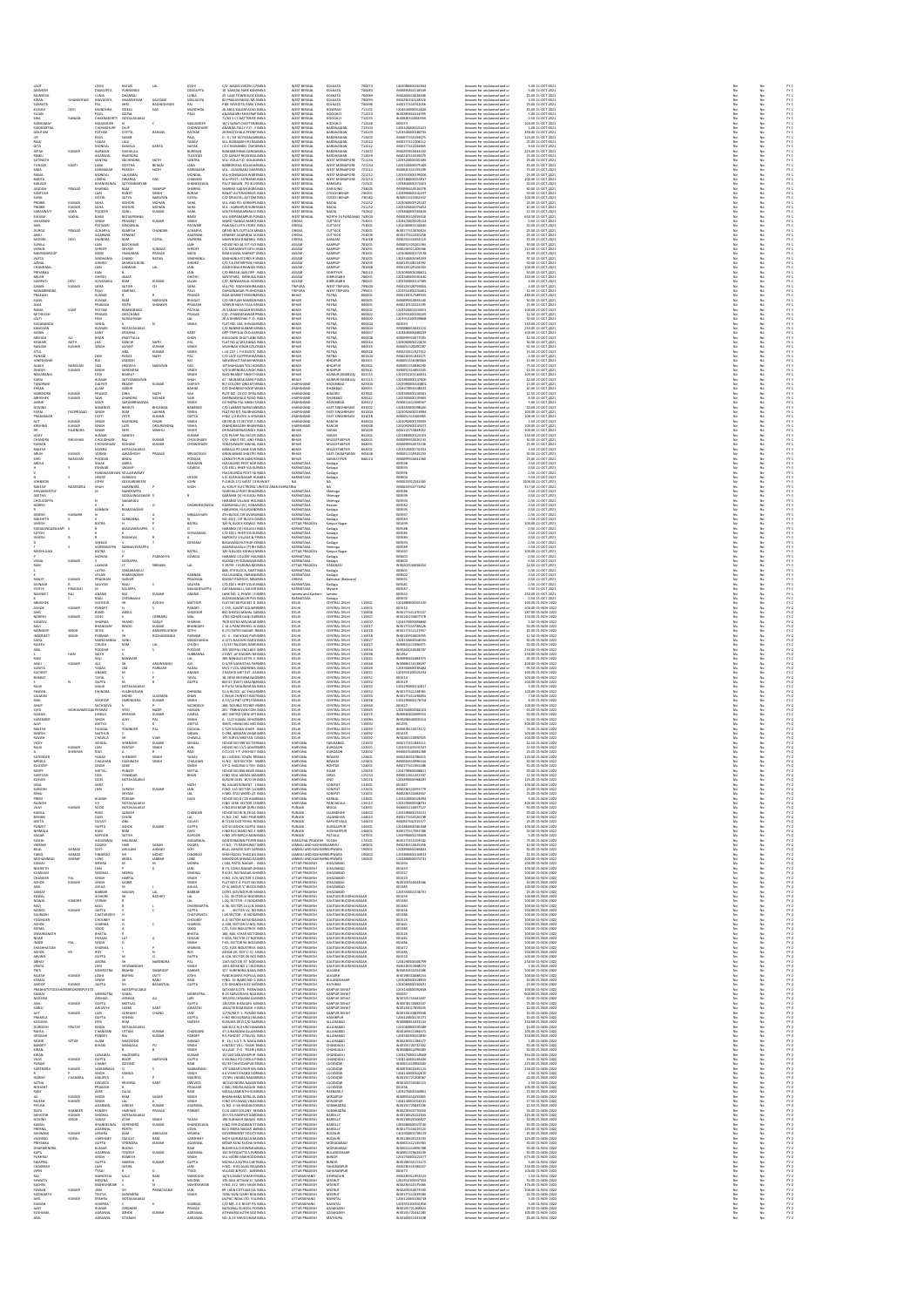| - INTERNATIONAL BRANCH<br>INGENIA ANG MANARA<br>INGENIA ANG MANARA<br>ISANG MANARA<br>ISANG MANARA<br>ISANG MANGKAT<br>ISANG MANGKAT<br>ISANG MANGKAT<br>ISANG MANGKAT<br>ISANG MANGKAT<br>ISANG MANGKAT<br>ISANG MANGKAT MANGKAT<br>ISANG MANGKAT MANGKAT MANGKAT |
|--------------------------------------------------------------------------------------------------------------------------------------------------------------------------------------------------------------------------------------------------------------------|
|                                                                                                                                                                                                                                                                    |
|                                                                                                                                                                                                                                                                    |
|                                                                                                                                                                                                                                                                    |
|                                                                                                                                                                                                                                                                    |
|                                                                                                                                                                                                                                                                    |
|                                                                                                                                                                                                                                                                    |
| DARSHANA<br>MANJU                                                                                                                                                                                                                                                  |
| SURESH<br>RATAN                                                                                                                                                                                                                                                    |
| CHAND                                                                                                                                                                                                                                                              |
| SUNITA<br>DINESH                                                                                                                                                                                                                                                   |
| OMA<br>MEUDEEN                                                                                                                                                                                                                                                     |
| VINOD<br>JAYANTILAI                                                                                                                                                                                                                                                |
|                                                                                                                                                                                                                                                                    |
| ABHAY<br>KALPESH<br>ASHITA                                                                                                                                                                                                                                         |
| ARVINDENA<br>VIPULBHAI                                                                                                                                                                                                                                             |
|                                                                                                                                                                                                                                                                    |
| KANTILAL<br>JAYABEN<br>ANILABEN                                                                                                                                                                                                                                    |
| KAMANI                                                                                                                                                                                                                                                             |
| RUCHI<br>DHARMENDI                                                                                                                                                                                                                                                 |
| SANGHANI<br>PRADIP                                                                                                                                                                                                                                                 |
| ASHOKKUMAI<br>MITA                                                                                                                                                                                                                                                 |
| KANCHANIET                                                                                                                                                                                                                                                         |
| VIRAL<br>SHAKUNTLA                                                                                                                                                                                                                                                 |
| MINAKSI<br>BHIKHABHA<br>DARSHNA                                                                                                                                                                                                                                    |
|                                                                                                                                                                                                                                                                    |
|                                                                                                                                                                                                                                                                    |
| <b>JIGNA</b><br>SHANTILAL<br>NAROTAMDAS<br>DHARATBHAI<br>KETAN<br>KARIFEWINA                                                                                                                                                                                       |
|                                                                                                                                                                                                                                                                    |
| KAMLESP                                                                                                                                                                                                                                                            |
| KUNTAL<br>SHEETAL<br>THACKER                                                                                                                                                                                                                                       |
| SHAH<br>PINAKIN                                                                                                                                                                                                                                                    |
| BABULAL                                                                                                                                                                                                                                                            |
| NITESH<br>NILESH                                                                                                                                                                                                                                                   |
| DHARMEND                                                                                                                                                                                                                                                           |
| SHAIRH<br>USHA<br>MUKUNDE                                                                                                                                                                                                                                          |
| GHANSHYAMB                                                                                                                                                                                                                                                         |
| MAHENDRA<br>MAHENDRA                                                                                                                                                                                                                                               |
| VIMLA<br>GANESHKUMAI                                                                                                                                                                                                                                               |
|                                                                                                                                                                                                                                                                    |
| PARMAR<br>SURAVAT<br>GANDHI                                                                                                                                                                                                                                        |
| SHAH<br>NARENDRAKI                                                                                                                                                                                                                                                 |
| KANUBHAI                                                                                                                                                                                                                                                           |
| PATEL<br>SAJID                                                                                                                                                                                                                                                     |
| RAMESHBHAI<br>MUKESHBHAI                                                                                                                                                                                                                                           |
| LAXMAN<br>SALUNKE                                                                                                                                                                                                                                                  |
| PAWAR<br>RAPUT                                                                                                                                                                                                                                                     |
|                                                                                                                                                                                                                                                                    |
| AMISHA<br>BABUBHAI<br>SANDEEP                                                                                                                                                                                                                                      |
| HARIHAGNA<br>NAJIRABANU                                                                                                                                                                                                                                            |
| HARSUICHENA                                                                                                                                                                                                                                                        |
| PATEL<br>KAMLESH                                                                                                                                                                                                                                                   |
| SANJAY<br>SWATIBEN                                                                                                                                                                                                                                                 |
| ZINABHAI<br>SEEMA                                                                                                                                                                                                                                                  |
| JAY                                                                                                                                                                                                                                                                |
| DIMPLE                                                                                                                                                                                                                                                             |
| RAJULIOJMA<br><b>KETAN</b>                                                                                                                                                                                                                                         |
| DIMPLEXUMAL<br>DIPAKEHAI<br>PRAGNA<br>DIPESHEHAI                                                                                                                                                                                                                   |
|                                                                                                                                                                                                                                                                    |
| SAROSH                                                                                                                                                                                                                                                             |
| VIRAL<br>DHANSURH                                                                                                                                                                                                                                                  |
| jashnanileasin<br>Haiush<br>Lyndon                                                                                                                                                                                                                                 |
|                                                                                                                                                                                                                                                                    |
| DINESH                                                                                                                                                                                                                                                             |
|                                                                                                                                                                                                                                                                    |
| RITA<br>FRANK                                                                                                                                                                                                                                                      |
| <b>MATILDA</b><br>DAMYALAL                                                                                                                                                                                                                                         |
| LILY<br><b>BINDL</b>                                                                                                                                                                                                                                               |
| PRASHAN                                                                                                                                                                                                                                                            |
| AIAY<br>ATUL                                                                                                                                                                                                                                                       |
| ARVIND<br>SHAMIM                                                                                                                                                                                                                                                   |
|                                                                                                                                                                                                                                                                    |
| SANJAY<br>CHITRA<br>SANJAY                                                                                                                                                                                                                                         |
| PREMLATA<br>SANTOSH                                                                                                                                                                                                                                                |
| URVASHI                                                                                                                                                                                                                                                            |
| RAJ<br>NANJIBINA                                                                                                                                                                                                                                                   |
| PIYUSH<br>DEEPALI                                                                                                                                                                                                                                                  |
| KETAN                                                                                                                                                                                                                                                              |
| ATULENA<br>SAURABH                                                                                                                                                                                                                                                 |
| RAJU<br>NAYAK                                                                                                                                                                                                                                                      |
|                                                                                                                                                                                                                                                                    |
| NAMDEO<br>RONALDO<br>NANDKUMAI                                                                                                                                                                                                                                     |
| ABHAY<br>SIDDHARTH                                                                                                                                                                                                                                                 |
| RADHIKA                                                                                                                                                                                                                                                            |
| ABHUEET<br>LAXMAN                                                                                                                                                                                                                                                  |
| IOSHI<br>IOSHI                                                                                                                                                                                                                                                     |
| RAIKUMAR<br>NITIN                                                                                                                                                                                                                                                  |
| VINOD<br>KAMAL                                                                                                                                                                                                                                                     |
| RAMESH                                                                                                                                                                                                                                                             |
| SHILA                                                                                                                                                                                                                                                              |
| KAKI<br>MEERABA<br>PRAVIN                                                                                                                                                                                                                                          |
| <b>VIVEK</b>                                                                                                                                                                                                                                                       |
|                                                                                                                                                                                                                                                                    |
| SANJAY<br>YOGES?                                                                                                                                                                                                                                                   |
| DEEPAK<br>RAIAN                                                                                                                                                                                                                                                    |
| SUNIL<br>DINESH                                                                                                                                                                                                                                                    |
| SHAH                                                                                                                                                                                                                                                               |
| ANAND<br>HARI                                                                                                                                                                                                                                                      |
| AASHSH<br>NITIN                                                                                                                                                                                                                                                    |
| POPATLA                                                                                                                                                                                                                                                            |
| RUPESH<br>TRUPTI                                                                                                                                                                                                                                                   |
| SIKANDAR<br>MILIND                                                                                                                                                                                                                                                 |
| SUMAS<br>SHRIKANT                                                                                                                                                                                                                                                  |
|                                                                                                                                                                                                                                                                    |
| RAHUL<br>BOOPATHY<br>ABDUL                                                                                                                                                                                                                                         |
| VIRENDRA                                                                                                                                                                                                                                                           |
| JAYANTILAL<br>PAVAN                                                                                                                                                                                                                                                |
| HEMANT<br>MOHAN                                                                                                                                                                                                                                                    |
| RUPAL<br>RAMESH                                                                                                                                                                                                                                                    |
| HARISH                                                                                                                                                                                                                                                             |
| SUSHIL<br>RAOSAHED                                                                                                                                                                                                                                                 |
| DEEPAK<br>SURESH                                                                                                                                                                                                                                                   |
| KIRAN                                                                                                                                                                                                                                                              |
| stms<br>AMIT                                                                                                                                                                                                                                                       |
| NEMICHANI<br><b>MAYUR</b>                                                                                                                                                                                                                                          |
| DHIRAJ                                                                                                                                                                                                                                                             |
| SHALIGRAM<br>MRS                                                                                                                                                                                                                                                   |
| DNYANSHI                                                                                                                                                                                                                                                           |
|                                                                                                                                                                                                                                                                    |
| SANJAY<br>ADITYA<br>SHEXHAR                                                                                                                                                                                                                                        |
| SYED<br>DEEPAK<br>MOHD                                                                                                                                                                                                                                             |
| SURESH                                                                                                                                                                                                                                                             |
| vaishali<br>Chandrakumai                                                                                                                                                                                                                                           |
| SANTOSHICU<br>SHRIKANT                                                                                                                                                                                                                                             |
| MADISLIRI<br>VASDEV                                                                                                                                                                                                                                                |
|                                                                                                                                                                                                                                                                    |
| SUDAS<br>CHANDRABHAL<br>SAHIR                                                                                                                                                                                                                                      |
| DEEPTI<br>ANKUR                                                                                                                                                                                                                                                    |
| SUSHILA                                                                                                                                                                                                                                                            |
| ARUNA<br>PREMLATA                                                                                                                                                                                                                                                  |
| PAWANKUMAI<br>MAHESH                                                                                                                                                                                                                                               |
| ABMA<br>ASHOK                                                                                                                                                                                                                                                      |
| <b>AMINA</b>                                                                                                                                                                                                                                                       |
| <b>ALOK</b><br>LOKENDRA                                                                                                                                                                                                                                            |
| ASHIK<br>DEEPAK                                                                                                                                                                                                                                                    |
| SANTOSI<br>PRADEER                                                                                                                                                                                                                                                 |
| SUSHILA<br>ANKIT                                                                                                                                                                                                                                                   |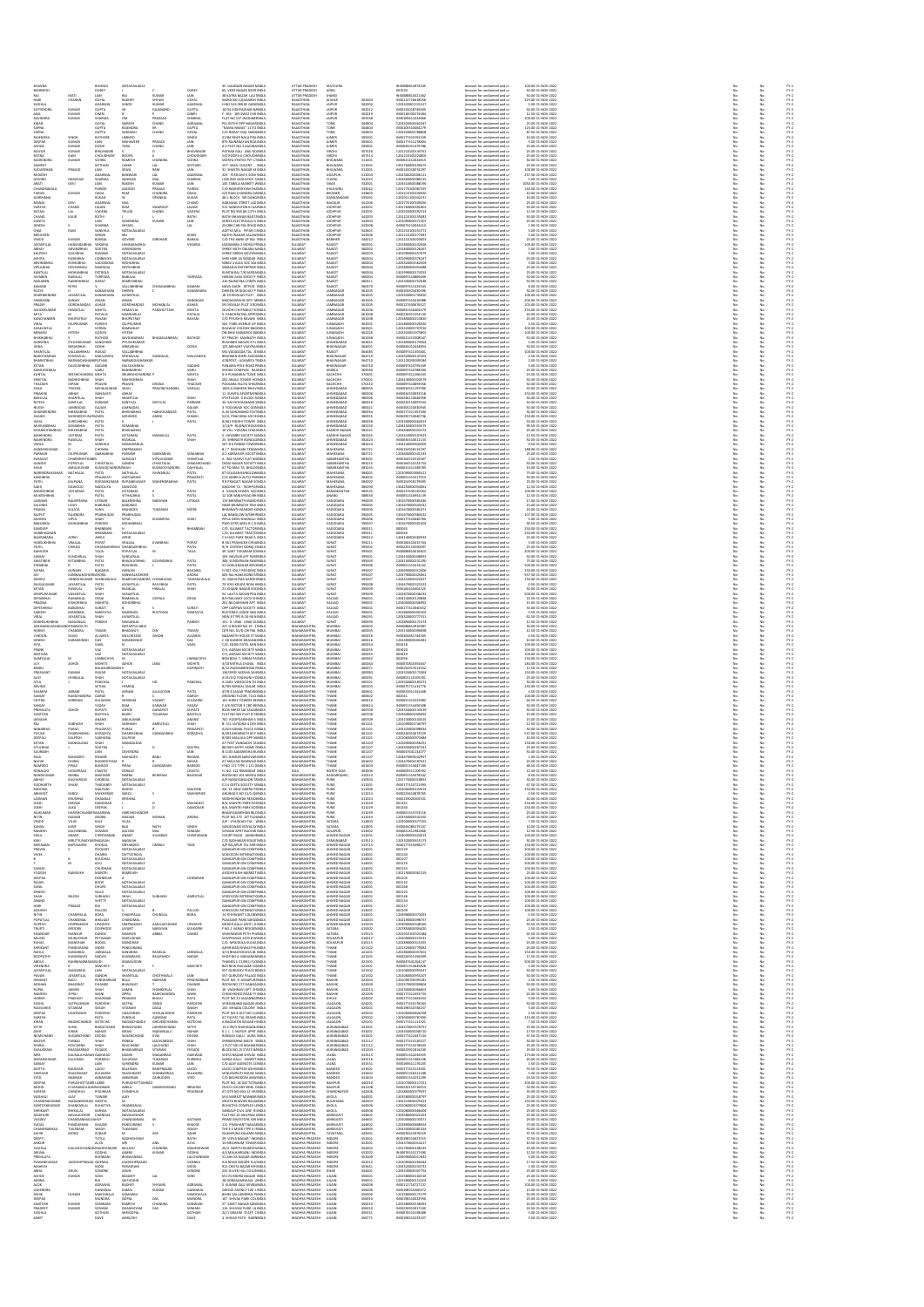| SANJAY<br>MANISH<br>TARUN                           | KUMAR                                    | KATARIYA<br><b>KUMAR</b><br><b>ACHARYA</b>   | ABHAYA<br>DEVENDRA<br>RAVINDRA                              | KUMAR                                  | KATARIYA<br>KUMAR<br><b>ADMARYA</b>      | 1/3 SHANIGALI BARFINDIA<br>7 MAHARANA PRATAP INDIA<br>80 VIKRAMADITYA MA INDIA                                          | MADHYA PRADESH<br>MADHYA PRADESH<br>MADHYA PRADESH                 | uuan<br>UIJAIN<br>UJJAIN                                              | 456773<br>456773<br>456773                                                                                                 | IN30198310356662<br>N30133018382702<br>1204110000029170                     | Amount for unclaimed and us<br>Amount for unclaimed and u<br>Amount for unclaimed and u                             | 12.50 01-NOV-2022<br>50.00 01-NOV-2022<br>25.00 01-NOV-2022                      |                                                                                                                                                                                                                               |
|-----------------------------------------------------|------------------------------------------|----------------------------------------------|-------------------------------------------------------------|----------------------------------------|------------------------------------------|-------------------------------------------------------------------------------------------------------------------------|--------------------------------------------------------------------|-----------------------------------------------------------------------|----------------------------------------------------------------------------------------------------------------------------|-----------------------------------------------------------------------------|---------------------------------------------------------------------------------------------------------------------|----------------------------------------------------------------------------------|-------------------------------------------------------------------------------------------------------------------------------------------------------------------------------------------------------------------------------|
| SNEHALATA<br>NEMA<br>SAURABH                        |                                          | <b>JAIN</b><br>KACHCHHARA<br><b>MATHUR</b>   | DILIPICUMAL<br>AIIT<br><b>BAKESH</b>                        |                                        | <b>BHANDAR</b><br><b>MATHUR</b>          | 559 DINDAYAL NAGAR INDIA<br>125 SHASTRI NAGAR BINDIA<br>"SHIVASHISH" 585 KA'INDIA                                       | MADHYA PRADESH<br>MADHYA PRADESH<br>MADHYA PRADESH                 | RATLAN<br>RATLAM<br>RATLAM                                            | 457000<br>457000<br>457000                                                                                                 | 1203320001001289<br>IN30023911759667<br>IN30198310058012                    | Amount for unclaimed and u<br>Amount for unclaimed and u<br>Amount for unclaimed and u                              | 5.00 01-NOV-2022<br>20.00 01-NOV-2022<br>5.50 01-NOV-2022                        |                                                                                                                                                                                                                               |
| ARADHNA<br>MANGLESH                                 |                                          | MAHESHWARI<br><b>MEHTA</b>                   | SATISM<br>SUJANMAJ                                          |                                        | MAHESHWARI<br>MEHTA                      | 2 NAZAR BAG BANK CIINDIA<br>17 AZAD CHOWK JACINDIA                                                                      | MADHYA PRADESH<br>MADHYA PRADESH                                   | RATLAM<br>RATLAM                                                      | 457000<br>457226                                                                                                           | IN30198310094683<br>IN30198310135427                                        | Amount for unclaimed and u<br>Amount for unclaimed and                                                              | 10.50 01-NOV-2022<br>10.00 01-NOV-2022<br>50.00 01-NOV-2022                      |                                                                                                                                                                                                                               |
| LEELA<br>BARKHA<br>JAGDISH                          | KUMAR                                    | CHAPROT<br>sons<br>SHARMA                    | MANGE<br><b>DAJ</b><br>RAMESH                               | LAL<br>NARAYAN                         | SISODIYA<br>sann<br>KUMAR                | ADINATH VIHAR NAI A INDIA<br>F-16 CANTT GUNA IM. INDIA<br>191.1 AJAD WARD PIP INDIA                                     | MADHYA PRADESH<br>MADHYA PRADESH<br>MADHYA PRADESH                 | MANDSAUI<br>MANDSAUR<br>HOSHANGABAD                                   | 458000<br>458000<br>461775                                                                                                 | N30198310764634<br>1201810000010012<br>1203160000152066                     | Amount for unclaimed and u<br>Amount for unclaimed and u<br>Amount for unclaimed and u                              | 250.00 01-NOV-2022<br>5.00 01-NOV-2022                                           |                                                                                                                                                                                                                               |
| PREM<br>RAM<br>SHEELA                               | CHAND<br>BADU                            | jain<br>Saxena<br>THAKUR                     | ORIOTELAL<br>SHRI                                           | 5N                                     | MIAL<br>SAXENA<br>THAKUR                 | HIG-129 VIDYA NAGARINDIA<br>E-6/146 ARERA COLONINDIA<br>19/ 7 LIBERTY COLONY INDIA                                      | MADHYA PRADESH<br>MADHYA PRADESH<br>MADHYA PRADESH                 | ENOPAL<br>ENOPAL<br>ENOPAL                                            | 462000<br>462016<br>462046                                                                                                 | 1201160000011132<br>1203160000134672<br>IN30133017765899                    | Amount for unclaimed and<br>Amount for unclaimed and u<br>Amount for unclaimed and u                                | 52.50 01-NOV-2022<br>12.50 01-NOV-2022<br>27.50 01-NOV-2022                      |                                                                                                                                                                                                                               |
| AMIT<br>PUS/PA<br>SADHN                             |                                          | PYASI<br>HABLAN<br>SHARMA                    | RAMESH<br><b>JAPAL</b><br>SHARMA                            | PRASAD                                 | PEASE<br>HAILAN                          | DR. AMIT PYASI BEHIN INDIA<br>C 4 AKASHIYA APPARTIINDIA<br>BH 30 D D NAGAR BHFINDV                                      | MADHYA PRADESH<br>MADHYA PRADESH<br>MADHYA PRADESH                 | SAGAR<br>GWALIOT<br>GWALIOT                                           | 470000<br>474002<br>474005                                                                                                 | 120316000011058<br>IN30133020364521<br>1201320001049443                     | Amount for unclaimed and u<br>Amount for unclaimed and<br>Amount for unclaimed and u                                | 5.00 01-NOV-2022<br>25.00 01-NOV-2022<br>50.00 01-NOV-2022                       |                                                                                                                                                                                                                               |
| AMIT<br>RAVI<br>PRADEEP                             | KUMAR<br>KUMAR                           | RAIZADA<br><b>GUPTA</b><br><b>GUPTA</b>      | MOHAN<br>NAND<br>RAM                                        | SWARDOR<br>RAM<br><b>SEWAK</b>         | RAIZADA<br>GUPTA<br>GUPTA                | 42 C. P. COLONY MOR INDIA<br>S/O NAND RAM GUPT/INDIA<br>PURANI JEEN MAIN ROINDIA                                        | MADHYA PRADESH<br>MADHYA PRADESH<br>MADHYA PRADESH                 | GWALIOT<br>MORENA<br>MORENA                                           | 474000<br>476000<br>476000                                                                                                 | 1202890000594250<br>IN30226911183062<br>120447000115192                     | Amount for unclaimed and u<br>Amount for unclaimed and u<br>Amount for unclaimed and                                | 100.00 01-NOV-2022<br>12.50 01-NOV-2022<br>50.00 01-NOV-2022                     |                                                                                                                                                                                                                               |
| PRAYEEN<br><b>ANUPMA</b><br>RANEET                  |                                          | SHARMA<br>MISHRA<br>BASAK                    |                                                             |                                        | SHARMA<br>MSHIM<br>BASAK                 | NALANDA NIWAS NEALINDIA<br>W/O SHRI MANOHARINDIA<br>CHAPRA BAGICHA SHINDIA                                              | MADHYA PRADESH<br>MADHYA PRADESH<br>MADHYA PRADESH                 | ANUPPLE<br>ANUPPLE<br>ANUPPLE                                         | 484000<br>484000<br>484000                                                                                                 | 120356020001166<br>1203560200001263<br>1203560200008496                     | Amount for unclaimed and u<br>Amount for unclaimed and u<br>Amount for unclaimed and u                              | 50.00 01-NOV-2022<br>50.00 01-NOV-2022<br>15.00 01-NOV-2022                      |                                                                                                                                                                                                                               |
| mon<br>VEERENDR<br>KANTI                            | PRAKASH<br>KUMAR.                        | SHARMA<br><b>JAISWAL</b>                     | NATHMAL<br>OMNDAN                                           |                                        | SHARMA<br><b>JAISWAL</b><br>oris         | BEHIND HIGH SCHOOL INDIA<br>MAIN ROAD SOHAGPUINDIA<br>NEAR JAIL BUILDING INDI-                                          | MADHYA PRADESH<br>MADHYA PRADESH<br>MADHYA PRADESH                 | ANUPPLE<br>ANUPPLE<br><b>ANUPPLE</b>                                  | 484000<br>484000<br>484000                                                                                                 | 1203560200008823<br>1203560200011585<br>120356020000117                     | Amount for unclaimed and u<br>Amount for unclaimed and<br>Amount for unclaimed and                                  | 100.00 01-NOV-2022<br>25.00 01-NOV-2022<br>10.00 01-NOV-2022                     |                                                                                                                                                                                                                               |
| NANDA                                               | KUMAR                                    | CHIB<br>SEN<br><b>JAISWA</b><br><b>YADAY</b> | MAHAVIE<br>PRADIE<br>DHARMMAT                               | PRASAD<br>KUMAR<br>PRASAD              | <b>JAISWAI</b>                           | LAKHERAN MOHALLA (IND)<br>AMAR DEEP CLOTH SINDM<br>VAISHALI GARMENTS HINDM                                              | MADHYA PRADESH<br>MADHYA PRADESH                                   | SHAHDO<br>SHANDO                                                      | 484110<br>484114<br>484117<br>484334                                                                                       | IN30198110294943<br>120356020000406                                         | Amount for unclaimed and<br>Amount for un<br>imed and <mark>L</mark><br>imed and L                                  | 150.00 01-NOV-2022<br>200.00 01-NOV-2022                                         |                                                                                                                                                                                                                               |
| ANUJ<br>SANTOSI<br>SANTOS                           | KUMAR<br>KUMAR<br>KUMAR                  | RASTOG                                       | RADHYSH<br>NANDA                                            | <b>DULAL</b>                           | YADAY<br>RASTOG<br>MEDIA                 | DAFAI TOLA WARD NO INDI<br><b>MAYI NAGAR COLONY JINDI</b>                                                               | MADHYA PRADESH<br>MADHYA PRADESH<br>MADHYA PRADESH                 | SHANDO<br><b>ANUPPLE</b><br><b>ANUPPLE</b>                            |                                                                                                                            | 1203350000031136<br>IN3019831040264<br>120205000003010                      | Amount for u<br>Amount for und<br>imed and<br>Amount for und<br>imed and                                            | 2.50 01-NOV-2022<br>75.00 01-NOV-2022<br>50.00 01-NOV-2022                       |                                                                                                                                                                                                                               |
| <b>SUNIL</b><br>PRAKASH<br><b>SUNIL</b>             | KUMAR<br>CHAND                           | MEDYA<br>SINGH<br>JAIN<br>KUMAR              | ram<br>Manik                                                | SAKAL<br>CHAND                         | <b>JAIN</b><br>PRASAD                    | C/O CENTAL BANK OF UNDI-<br><b>ISHALI PRESS KOTWINDI</b><br>C/O GOPI CHAND AGR/INDI                                     | MADHYA PRADESH<br>MADHYA PRADESH<br>MADHYA PRADESH                 | <b>UMARIA</b><br>SATNA<br>sion                                        | 48446<br>486887                                                                                                            | 120356020000897<br>IN3013302022468<br>IN30155721896045                      | enount for u<br>imed and <mark>L</mark><br>imed and L<br>Amount for u<br>Amount for une<br>imed and                 | 100.00 01-NOV-2022<br>50.00 01-NOV-2022<br>2.50 01-NOV-2022                      |                                                                                                                                                                                                                               |
| VIDYA<br>SARQU                                      | SHANKET<br>KUMAR                         | SINGH<br>MANOHA                              | SURENDRA<br>RAM<br>PRAGHU                                   | NARAYAN<br>NARAYAN                     | SINGH<br>GANESH                          | OTR NO-IR-1/6 BIRLA CINDI<br>QTR. NO. - 3/8 STREET INDIA<br>QTR NO 6 D STREET NCINDIA                                   | MADHYA PRADESH<br>OINATTISGARH<br>OINATTISGARH                     | sion<br>buto<br>pung                                                  | 486887<br>49000<br>49000                                                                                                   | IN30155721893150<br>120111000033945<br>N3013302003359                       | Amount for und<br>imed and<br>enount for u<br>imed and <mark>L</mark><br>imed and L<br>Amount for u                 | 62.50 01-NOV-2022<br>05.00 01-NOV-2022<br>25.00 01-NOV-2022                      |                                                                                                                                                                                                                               |
| VUAY<br>SANJIV                                      | KUMAR                                    | KHOSLA<br><b>KUMAR</b>                       | NAND                                                        | <b>CSHORE</b>                          | KHOSLA<br>SINGH<br>JAISHWAI              | BLOCK 64 PLOT 9 NEHEINDI<br>MIG 625 PADMANAGE INDI                                                                      | DINATTISGARI<br>DINATTISGARI                                       | pung<br>pung                                                          | 490020<br>491000                                                                                                           | IN30045011315348<br>IN3013301919723                                         | Amount for und<br>imed and<br>Amount for uncl<br>imed and                                                           | 5.00 01-NOV-2022<br>25.00 01-NOV-2022                                            |                                                                                                                                                                                                                               |
| <b>KAI</b><br>HELINA                                | kishor<br>Kumar                          | <b>JASHWA</b><br>SURANA<br>MOZESES           | NAND<br>RICHAB<br>ALEXENDO                                  | KISHORI<br>CHAND                       | <b>SURANA</b><br>MOZESES                 | NEAR ANUPAMA TALK INDI-<br>H NO-59 PALACE BOATINGS<br>AT DANTFOOM<br>ARI WA INDIA                                       | DINATTISGARI<br>DINATTISGARI<br>DINATTISGARI                       | BASTAR<br>BASTAR<br>BASTAR                                            | 49400<br>494000<br>494000                                                                                                  | IN30302855043036<br>1201860000210522<br>120186000031684                     | enount for u<br>med and<br>Amount for u<br>med and<br>Amount for und<br>imed and u                                  | 0.50 01-NOV-2022<br>25.00 01-NOV-2022<br>100.00 01-NOV-2022                      |                                                                                                                                                                                                                               |
| NIRMLA<br><b>HUKUN</b><br>RAIDE                     | CHAND                                    | NAHTA<br>SAINT                               | <b>MMBALAI</b><br>EPIOM<br>HAWA                             | RAJ<br>SINGH                           | <b>YADAY</b><br>NAHTA<br>SAIN            | H NO. H/2 ENG. COLLE INDI<br>SANIAY WARD MAA DUNDE<br>RAISONS AUTO BORIN INDI                                           | DINATTISGARI<br>HATTISGARI<br>DINATTISGARI                         | BASTAR<br>BASTAR<br>BLASPUR                                           | 49400<br>494115<br>495000                                                                                                  | 120186000028773<br>120186000014074<br>IN30133020109179                      | Amount for und<br>imed and<br>enount for u<br>imed and<br>Amount for u<br>med and                                   | 50.00 01-NOV-2022<br>10.00 01-NOV-2022<br>250.00 01-NOV-2022                     |                                                                                                                                                                                                                               |
| <b>ADIRAJL</b><br>BIMAL<br>FIRAT                    | UDAY<br>KRSHNA                           | BHASKAR<br>CHAIOU<br><b>EAM</b>              | CHAST                                                       | SURAYAN                                | MURTY<br>CHAKRADORT<br><b>MM</b>         | H NO-16/370 INDERA CINDIA<br>ORT NO 836/2 RLY CONNOM<br>C/O DR.SARITA SINGH INDM                                        | DINATTISGARI<br>DINATTISGARI                                       | BLASPUR<br>BILASPUR                                                   | 495000<br>495004<br>49700                                                                                                  | IN30039415344479<br>120106010002927<br>N3015572190215                       | Amount for uncl<br>imed and<br>Amount for und<br>imed and<br>enount for u<br>med and                                | 25.00 01-NOV-2022<br>15.00 01-NOV-2022<br>0.00 01-NOV-2022                       |                                                                                                                                                                                                                               |
| AME<br>CHALASAN<br><b>ALABAM</b>                    | CHANDRA<br>TULASI<br>VUAYA               | TIWARI<br>RANI                               | PRAMOD<br>DIALASAN                                          | CHANDRA<br>PRADHAKAR                   | <b>TIWARI</b><br><b>MO</b><br>DAMODARAM  | 15-7-160/A MUSUMIA INDI<br>H NO 2 2 647/23 CENT INDIA                                                                   | OIMATTISGARH<br>ANDHRA PRADESH<br>ANDHRA PRADESP<br>ANDHRA PRADES! | <b>HYDERABAG</b><br><b>HYDERABAC</b><br><b>HYDERABAG</b>              | 500012<br>500013<br>50002                                                                                                  | 120447000200563<br>IN3010222041725<br>IN3002393003014                       | Amount for u<br>med and<br>Amount for und<br>imed and<br>Amount for us<br>imed and                                  | 32.00 01-NOV-2022<br>500.00 01-NOV-2022<br>25.00 01-NOV-2022                     |                                                                                                                                                                                                                               |
| <b>SUDHIR</b><br>PARASILA                           |                                          | BHASKAR<br>MANNE<br>BAFNAJAIP                | NAGESWAR<br>RANULAI                                         | RAD                                    | MANNE<br>PAREKH                          | SRI NIVAS 10-1-641 NE INDIA<br>FLAT NO 11 PLOT NO 61NDIA<br>H NO 64-184 MARKET INDIA                                    | ANDHRA PRADES<br>ANDHRA PRADES!                                    | <b>HYDERABAG</b><br>ADILABAD                                          | 500034<br>20421                                                                                                            | N30051313083300<br>1203840001126356                                         | enount for u<br>med and<br>Amount for u<br>med and                                                                  | 20.00 01-NOV-2022<br>25.00 01-NOV-2022                                           |                                                                                                                                                                                                                               |
| VADLUR<br>VADDEPALL                                 | VUAY<br>DASHARATHA                       | <b>KUMAR</b><br>REDOY<br>SARASWATH           | BUCHAIAH<br>NARASAIAH                                       | GANGA                                  | REDOY<br>cont                            | 2-7-319/3 OLD COLON INDI<br>D NO 1-1/1 MAID PALLINDI<br>#18-9-112 KARIMADAI                                             | ANDHRA PRADES!<br>ANDHRA PRADES!<br>ANDHRA PRADES!                 | ADILABAD<br>KARIM NAGA<br>WARANGAL                                    | 504296<br>505453                                                                                                           | 120307000006402<br>1205450000161490<br>12023000003                          | Amount for un<br>imed and<br>Amount for us<br>imed and<br>enount for u<br>med and                                   | 25.00 01-NOV-2022<br>50.00 01-NOV-2022<br>25.00 01-NOV-2022                      |                                                                                                                                                                                                                               |
| RAMESH<br>SURENDER<br><b>KOWRU</b>                  | VISYAN                                   | SARDA<br>PULLURI                             | RAM<br><b>CRISHINA</b>                                      |                                        | VALLE<br>RAIALINGAM<br>MURTHY            | H NO 8-3-33/1 II FLOO INDI<br>H NO 20-272 JAYA T K ! NDM<br>O NO 309 ITC LTD PSP INDI                                   | ANDHRA PRADESP<br>ANDHRA PRADESP<br>ANDHRA PRADES!                 | WARANGAI<br>WARANGAI<br><b>DIAMMAN</b>                                | scepe:<br>506164                                                                                                           | N30061011016189<br>1203090000121266<br>120545000000163                      | Amount for u<br>med and<br>Amount for un<br>imed and<br>Amount for us<br>imed and <mark>L</mark><br>imed and L      | 87.50 01-NOV-2022<br>75.00 01-NOV-2022<br>0.00 01-NOV-2022                       |                                                                                                                                                                                                                               |
| RAVI<br>VUDAYAGIR<br>MOHAN                          | <b>KUMAR</b>                             | N<br>HARINATH                                | HANUMANTHA<br>VUDAYAGIR<br>RENGANATHAN                      | RAD<br><b>VENKATAPPA</b>               | serry<br>SAMBANDAN                       | D NO 3 350 OPP VASAVINDIA<br>D NO 8-221 GUNDLAPHINDIA<br>3-2730 LD 583-B RLY CINDIA                                     | ANDHRA PRADES!<br>ANDHRA PRADESP<br>ANDHRA PRADESP                 | MANTHAPU<br>ANANTHAPU<br>ANANTHAPU                                    |                                                                                                                            | N3010222129830<br>1204770000000533<br>IN3022691069893                       | enount for u<br>Amount for u<br>med and<br>Amount for un<br>imed and                                                | 1.00 01-NOV-2022<br>22.50 01-NOV-2022<br>16.50 01-NOV-2022                       |                                                                                                                                                                                                                               |
| cume                                                | ASWATH                                   | MURAL<br>NAGES<br>NAGARAJL                   | <b>SPPESWAM</b><br><b>NAGAPPA</b>                           |                                        | SREENIVASULL<br>serry.                   | D NO 8-3-376 CAR STR INDI<br>D NO 10-1-135-3 LAKSH<br>D NO 8-3-379 CAR STR INDIA                                        | ANDHRA PRADES!<br>ANDHRA PRADES!<br>ANDHRA PRADESP                 | ANANTHAPU<br>ANANTHAPU<br>ANANTHAPU                                   | 50109<br>507128<br>515134<br>515800<br>515805<br>515805                                                                    | IN30066910176476<br>IN3006691016548<br>IN3006691017053                      | Amount for us<br>imed and <mark>L</mark><br>imed and L<br>enount for u<br>Amount for u<br>med and                   | 22.50 01-NOV-2022<br>5.00 01-NOV-2022<br>50.00 01-NOV-2022                       |                                                                                                                                                                                                                               |
| POLEPALLI<br><b>JAYANTHI</b>                        | RAGHUNATI                                | BABU<br>serry                                | VENKAIAH<br>KARIBASAPPA                                     |                                        | <b>THIPPESWAM</b><br>serry               | 0.2.2021AVOIDE BAZENDIN<br>H NO 10-1-136/1 RAILVINDIA<br>D NO 2-15 MECHRY PONDIA                                        | ANDHRA PRADESP<br>ANDHRA PRADES!<br>ANDHRA PRADES!                 | ANANTHAPUL<br>ANANTHAPU<br>ANANTHAPU                                  | 51580<br>515865<br>515865                                                                                                  | IN30066910172176<br>IN3006691014876<br>N3006691016976                       | Amount for un<br>imed and<br>Amount for us<br>imed and <mark>L</mark><br>imed and L<br>enount for u                 | 25.00 01-NOV-2022<br>4.00 01-NOV-2022<br>10.00 01-NOV-2022                       |                                                                                                                                                                                                                               |
| PALUVURI<br>KUSUMAPPA                               | .<br>NARASIHMA                           | serry<br>KURUBA                              | HANUM                                                       |                                        | SIDDAPPA<br>KURUBA                       | D.NO.16 - 2 - 200 VAR/INDIA<br>3 26 KADALUR VLG D HINDIA                                                                | ANDHRA PRADESP<br>ANDHRA PRADESP                                   | ANANTHAPU<br>ANANTHAPU                                                | 51580<br>51580                                                                                                             | 120186000010511<br>120100000013355                                          | Amount for u<br>med and u<br>Amount for un<br>imed and                                                              | 50.00 01-NOV-2022<br>10.00 01-NOV-2022                                           |                                                                                                                                                                                                                               |
| DAASAR<br>HEMACHAND                                 | KISHORE                                  | <b>KUMAR</b><br>THALLA<br>VEDAVATHI          | <b>BANGAPPA</b><br>KUNDA                                    | SCHANDRA<br>THIRUMALA                  | BOSE<br>THALLA<br>KONDANA                | NO 28-1328/3 NEW BAINDI<br>DNO.18/1/721 BHAVA INDI<br>19 8 152/12 SAI RESIDENDI                                         | ANDHRA PRADESP<br>ANDHRA PRADES!<br>ANDHRA PRADESP                 | CHITTOOR<br>CHITTOOR<br>CHITTOOR                                      | 517000<br>517500<br>517500                                                                                                 | N3018951045543<br>IN3002391267031<br>IN30021413398562                       | Amount for u<br>imed and <mark>L</mark><br>imed and L<br>enount for u<br>Amount for u<br>med and                    | 0.00 01-NOV-2022<br>1.00 01-NOV-2022<br>50.00 01-NOV-2022                        |                                                                                                                                                                                                                               |
| CHITTEM<br><b>VENKATA</b>                           | MAHESH<br>SUDRAMAN                       | LAVANYA<br><b>KUMAR</b><br>KANAMARI AS       | <b>KESHAMIA</b><br>ENKATA                                   | NARAYANA                               | VENKATESWARI<br>SHAH<br>KANAMARLAPUD     | HNO 51 1028 02 SEETHINDIA<br>ARLINA VEROX SHOP NINDIA<br>9-72A SUBHASH ROAD INDIA                                       | ANDHRA PRADESP<br>ANDHRA PRADES!<br>ANDHRA PRADES!                 | <b>KURNOO</b><br>KURNOC<br><b>KRISHNA</b>                             | 518000<br>518300                                                                                                           | IN3010222134659<br>N3010222132668<br>1203230000493                          | Amount for un<br>imed and<br>Amount for u<br>imed and <mark>L</mark><br>imed and L<br>enount for u                  | 5.00 01-NOV-2022<br>25.00 01-NOV-2022<br>25.00 01-NOV-2022                       |                                                                                                                                                                                                                               |
| PANDU<br>TOLCHURS                                   | <b>BANGARAD</b><br>SAMIRAJYA             | KANDIERLA<br>LAKSHMI<br><b>FREATES</b>       | PANDU<br>TOLOHUR                                            | RANGARAO<br>YLN                        | KANCHERLA<br>MURTHY<br>TIRUPATAIAH       | PARAMESWARI AUTO INDIA<br>LACSHMI ADAPTMENTINGS<br>H NO 6-30-88/1 SRUNCINDI                                             | ANDHRA PRADESP<br>ANDHRA PRADESP<br>ANDHRA PRADES!                 | <b>KRISHNA</b><br>GUNTUR<br>GUNTUR                                    | 521300<br>52200                                                                                                            | N3023241005030<br>IN30232410121151<br>120352000004634                       | Amount for u<br>med and<br>Amount for un<br>imed and<br>Amount for u                                                | 5.00 01-NOV-2022<br>15.00 01-NOV-2022<br>5.00 01-NOV-2022                        | THIRT THIRT THIRT THIRT THIRT THIRT THIRT THIRT THIRT THIRT THIRT THIRT THIRT THIRT THIRT THIRT THIRT THIRT THIRT THIRT THIRT THIRT THIRT THIRT THIRT THIRT THIRT THIRT THIRT THIRT THIRT THIRT THIRT THIRT THIRT THIRT THIRT |
| UMADEVI<br>SITA<br>VANDANAPL                        | MAHALAKSHMI                              | CPPAN<br>NUNNA<br>KAWTHA                     | VENKATES!<br>ANJANEYA                                       | <b>HNAGESWARA</b>                      | <b>MO</b><br><b>GUPTHA</b><br><b>MO</b>  | H.NO.20-14-40-A DEVAINDI<br>SITA MAHA LAKSHMI NINDI<br>D NO 13-170 RAVILLA HNDM                                         | ANDHRA PRADES!<br>ANDHRA PRADES!<br>ANDHRA PRADES!                 | GUNTUR<br>GUNTUR<br>GUNTUR                                            | 522101<br>522201<br>522235<br>522413                                                                                       | N30037810171412<br>IN30039411236302<br>IN3027341005798                      | imed and <mark>L</mark><br>imed and L<br>Amount for u<br>Amount for u<br>med and<br>Amount for us<br>imed and       | 49.50 01-NOV-2022<br>50.00 01-NOV-2022<br>50.00 01-NOV-2022                      |                                                                                                                                                                                                                               |
| VANGA<br><b>OBULAPLIRAM</b>                         | SAMBI                                    | REDOY<br>diaval art                          | <b>ANGA</b><br>YALLAMANDA                                   | VENKATAPPA                             | ernov<br>SINGAMSETTY                     | 14-29 NAMELIR PEDAKINDIA<br>H NO 6-24/1 GANGANINDIA<br>6.175 VASANI NAGAR CINEMA                                        | ANDHRA PRADES!<br>ANDHRA PRADES!                                   | GUNTUR<br>GUNTUR                                                      | 522508<br>522508<br>522616                                                                                                 | N30177412016377<br>IN30232410870                                            | Amount for u<br>imed and <mark>L</mark><br>imed and L<br>Amount for u                                               | 0.00 01-NOV-2022<br>4.00 01-NOV-2022                                             |                                                                                                                                                                                                                               |
| <b>ALAPATI</b><br>ASHOK<br>JALADI                   | PANDURANCA<br><b>KUMAR</b>               | <b>BAD</b><br>TATIKONDA<br>RAMADEV           | KALESHA<br>VENKATES<br>SUBBARAC                             |                                        | TATIKONDA                                | S/O VENKATESWARLU INDI<br>15.15.56/1 P P ROAD INDIA                                                                     | ANDHRA PRADES!<br>ANDHRA PRADESP<br>ANDHRA PRADES!                 | GUNTUR<br>PRAKASAM<br>PRAKASAN                                        | 523155<br>523155<br>523157                                                                                                 | IN30102220342487<br>120352000002211<br>120352000003851                      | Amount for u<br>med and<br>Amount for us<br>imed and<br>Amount for u<br>imed and <mark>L</mark><br>imed and L       | 50.00 01-NOV-2022<br>5.00 01-NOV-2022<br>0.00 01-NOV-2022                        |                                                                                                                                                                                                                               |
| INDLA<br><b>SIVA</b>                                | SRINIVASA<br><b>NAGAPRASAD</b><br>VSUBBA | RAD<br>NERELLA<br><b>BAD</b>                 | NERELLA                                                     | NARASIMHA<br><b>VENKATASUBM</b><br>AS. | MO<br>RAO<br>GUPTA                       | D.NO.Z.2.19 TH WASHING<br>D NO 9-61-2 R T C COUNDI<br>MAIN BOAD PERALA C INDIA                                          | ANDHRA PRADES!<br>ANDHRA PRADESP<br>ANDHRA PRADESP                 | PRAKASAM<br>PRAKASAM<br>PRAKASAM                                      | 523157                                                                                                                     | N3003941575785<br>IN30039416115917<br>IN3003941138075                       | Amount for u<br>Amount for u<br>med and u<br>Amount for un<br>imed and                                              | 15.00 01-NOV-2022<br>2.50 01-NOV-2022<br>10.00 01-NOV-2022                       |                                                                                                                                                                                                                               |
| GADE<br>AHOBILA<br>CHILLAKURU                       | PITCHE<br>NARAHA                         | REDOY<br>SUJATNA                             | <br>PEDA<br>NARASIMHAN<br>VENKUREDDY                        | SIVA                                   | VASI<br>ernov                            | HOUSE NO 2-150 HIGHINDIA<br>SECONDARY GRADE TEINDIA<br>NO 27/1/1409 FLAT NCINDIA                                        | ANDHRA PRADES!<br>ANDHRA PRADES!<br>ANDHRA PRADESP                 | PRAKASAN<br>PRAKASAM<br>NELLORE                                       | 523157<br>523169<br>523230<br>524002                                                                                       | IN3023241076297<br>N3018951045008<br>IN30177412608621                       | Amount for u<br>imed and <mark>L</mark><br>imed and L<br>Amount for u<br>Amount for u<br>imed and                   | 0.00 01-NOV-2022<br>17.50 01-NOV-2022<br>5.00 01-NOV-2022                        |                                                                                                                                                                                                                               |
| print                                               | SUDHEER<br><b>JANAKI</b>                 | <b>KUMAR</b><br><b>RAMALAI</b>               | 124114-014                                                  | MOHAN                                  | CHEEMAKURTH<br>MO                        | 20 213 BRAHMIN STREINDI<br>D NO 86 214 NEAR NINDH<br>D NO 58-12-15 OLD KAINDH                                           | ANDHRA PRADES!<br>ANDHRA PRADESH<br>ANDHRA PRADESH                 | NELLORE<br>NELLORI                                                    | 524000<br>124305                                                                                                           | N3002141231904<br>120434000001177                                           | Amount for un<br>imed and<br>enount for u<br>imed and <mark>L</mark><br>imed and L                                  | 0.50 01-NOV-2022<br>0.00 01-NOV-2022                                             |                                                                                                                                                                                                                               |
| SASUMAHANT<br>SRIVIDYA                              |                                          | SARADA<br>RAJULAMMA                          | <b>JANDYALA</b><br>KONDA                                    | NANASIM                                | MO<br>BAMAKERSHIN<br>PILA<br>MAHADEVU    | 10-27-3/A GANGIREDOINDI<br>D E T OPP SARVAKAM/INDI/<br>TELAGA STREET VADA/INDI/                                         | ANDHRA PRADES!<br>ANDHRA PRADES!                                   | <b>VISAKHAPATNAM</b><br><b>VISAKHAPATNAM</b><br><b>VISAKHAPATNAM</b>  | 53000<br>530010<br>53100                                                                                                   | N3023241022616<br>120384000017580<br>N30189510600619                        | Amount for u<br>Amount for u<br>imed and u<br>Amount for us<br>imed and                                             | 10.00 01-NOV-2022<br>16.00 01-NOV-2022<br>25.00 01-NOV-2022                      |                                                                                                                                                                                                                               |
| MAHADEVL<br>AMPAVALL<br>MARTY                       | RAW<br>KESAVA<br>PUSHPA                  | BABU<br>RAD<br>SESHARATNAN                   | <b>MMA</b><br><b>STERAMENT</b>                              | RAD                                    | STARAM                                   | REGULARADU (VILL) VEINDI<br>D NO 9-14-7/A CHAND INDI                                                                    | ANDHRA PRADES!<br>ANDHRA PRADES!<br>ANDHRA PRADES!                 | SRIKAKULAN<br>SRIKAKULAM<br><b>EAST GODAVAR</b>                       | 532440<br>51240<br>533100                                                                                                  | IN30177411718434<br>IN30232410255140<br>12030900000646                      | enount for u<br>imed and <mark>L</mark><br>imed and L<br>Amount for u<br>Amount for us<br>imed and u                | 0.50 01-NOV-2022<br>5.00 01-NOV-2022<br>15.00 01-NOV-2022                        |                                                                                                                                                                                                                               |
| GUNTREDOR                                           | SRAGHU<br>THAMM                          | VEERRARJ<br><b>BAJU</b><br>NAIDU             | SUBBA<br>DANDU<br>SRIVUN<br>PRAFUL                          | COPALA                                 | <b>MO</b><br><b>BAJU</b><br>NAIDL        | D NO.13-191 SITANAG INDI<br>D NO 1-28 KORUKOLLLINDI<br><b>RAVI VALASA (VILL) GAINDI</b>                                 | ANDHRA PRADES!<br>ANDHRA PRADES<br>ANDHRA PRADES!                  | <b>EAST GODAVAR</b><br>WEST GODAVAR<br>VIZIANAGARAM                   | 533234<br>535521                                                                                                           | N3028631024276<br>120106000163858<br>N3023241056936                         | Amount for un<br>imed and<br>Amount for u<br>imed and <mark>L</mark><br>imed and L<br>Amount for u                  | 0.00 01-NOV-2022<br>63.50 01-NOV-2022<br>25.00 01-NOV-2022                       |                                                                                                                                                                                                                               |
| SAMEER<br>GAUTAM                                    |                                          | SHAH<br><b>EAMES</b>                         | NARASHIMIAN                                                 |                                        | SNH<br>SPAN                              | 36 VASVI TEMPLE ROA INDIA<br>NO-1/3 STH CROSS STINDIA<br>NO 9 KED COMPLEX 3RINDS                                        | KARNATAKA<br><b>CARINATAKA</b>                                     | BANGALORE<br><b>MAGALORE</b><br>ANGALORI                              | sonn<br>560023<br>56002                                                                                                    | IN30214810503128<br>IN30226911879160<br>1201090000652511                    | Amount for us<br>imed and u<br>Amount for uncl<br>imed and<br>enount for u                                          | 100.00 01-NOV-2022<br>1.00 01-NOV-2022<br>150.00 01-NOV-2022                     |                                                                                                                                                                                                                               |
| RAREV                                               | KUMAR                                    | SIPANI<br>MOHATA<br><b>SURESH</b>            | PRAKASHCH<br>NOTAVAILABLE<br>DAMODARAN                      |                                        |                                          | NO 12/2 A CROSS CHINNOL<br>135 3 RD MAIN 2 ND INDIA                                                                     | KARNATAKA<br>KARNATAKA<br><b>CARINATAKA</b>                        | BANGALORS<br>BANGALORS                                                | secose<br>secon                                                                                                            | 120299000471862<br>130193000207106                                          | imed and <mark>L</mark><br>imed and L<br>Amount for u<br>Amount for und<br>imed and                                 | 20.00 01-NOV-2022<br>2.50 01-NOV-2022                                            |                                                                                                                                                                                                                               |
| MOHAN<br>RAVIPRAKAS                                 | <b>BAJU</b>                              | RAVICHANCE                                   |                                                             | SHETTYL                                | LAKSHMIN<br>BASAVAIAN                    | LAKSHMI VENKATESHVINDI<br>NO. 2937/1, 4TH MAININDI<br>NO 01 MODEL HOUSE INDIA                                           | <b>CARINATAKA</b><br>KARNATAKA<br>KARNATAKA                        | KOLAR<br>wsom<br>MYSORE                                               | 562114<br>570027                                                                                                           | 120472000010958<br>003474<br>IN30214810586153                               | Amount for uncl<br>imed and<br>enount for u<br>imed and <mark>L</mark><br>imed and L<br>Amount for u                | 3.50 01-NOV-2022<br>100.00 01-NOV-2022<br>25.00 01-NOV-2022                      |                                                                                                                                                                                                                               |
| RITA                                                | RRAMAKR                                  | <b>STYASUBR</b><br>PRASAD<br>NARIELWALA      | PRAKASH                                                     | CRANGAIAI                              | MASILAMAN<br>sm<br>MARIELWALA            | 848 SWETHA NILAYA 4 INDIA<br>SRI RANGANATHA EN INDIA<br>KARIAMMA TEMPLE RUNDI                                           | <b>CARINATAKA</b><br><b>CARINATAKA</b>                             | KODAGU<br>TUMKUP<br>HASSAN                                            | 571234<br>572102<br>57310                                                                                                  | 003580<br>1203070000132861<br>N30169610484874                               | Amount for und<br>imed and<br>Amount for us<br>imed and<br>enount for u                                             | 0.50 01-NOV-2022<br>50.00 01-NOV-2022<br>9.00 01-NOV-2022                        |                                                                                                                                                                                                                               |
| HERMAN<br>VINOD<br>PORATHUKARA                      | prakash<br>Viras<br><b>KURIAN</b>        | PERIDA<br>THOMAS                             | <b>JOAXHIM</b><br><b>VARADARA</b><br>PORATHUKARAN           | <b>JOSHI</b><br>VARGHESE               | PERIERA<br>KURIAN                        | NEAR KARNATAKA BANINDI<br>LECTURER ALVAS AYUFINDI<br>H.NO.2/99 ALANGAR FINDS                                            | KARNATAKA<br>KARNATAKA<br><b>CARINATAKA</b><br><b>CARINATAKA</b>   | DAKSHINA KANNADA<br>DAKSHINA KANNADA 574222<br>DAKSHINA KANNADA 57422 | 574227                                                                                                                     | 1203440100006793<br>IN3016961118029<br>IN3016961022758                      | imed and <mark>L</mark><br>imed and L<br>Amount for u<br>Amount for us<br>imed and<br>Amount for us<br>imed and     | 45.00 01-NOV-2022<br>5.00 01-NOV-2022<br>25.00 01-NOV-2022                       |                                                                                                                                                                                                                               |
| <b>JATHANKOD</b><br>VEDA                            | NARAYAN<br>MAHABALA                      | PRASAD                                       | SWAN<br>NARAYANA                                            |                                        | <b>BHAT</b><br>KOTTARI                   | D NO 1/124 JATHANAHNDIA<br>PATEL HOUSE GUDDE INDIA                                                                      | KARNATAKA<br>KARNATAKA                                             | DAKSHINA KANNADA 57428<br>DAKSHINA KANNADA 57500                      |                                                                                                                            | N30169611348217<br>N3018951059468                                           | enount for u<br>imed and <mark>L</mark><br>imed and L<br>Amount for u                                               | 25.00 01-NOV-2022<br>25.00 01-NOV-2022                                           |                                                                                                                                                                                                                               |
| <b>ATHRABAIL</b><br>PRASHANT                        | MANJUNATI<br><b>KUMARY</b>               | SHETTY<br><b>CONATOS</b>                     | SANIEEVA<br>MADARA<br>VUMATHADKA                            |                                        | SHITTY<br><b>SUNDAR</b>                  | D NO 202 VINAYAKA A INDIA<br>SANJEEVA SADANA NE INDI<br>.<br>KATHYAYANI PADIGAR INDIA<br>KATHYAYANI PADIGAR INDIA       | <b>CARINATAKA</b><br><b>CARINATAKA</b><br>KARNATAKA<br>KARNATAKA   | DAKSHINA KANNADA 57500<br>DAKSHINA KANNADA<br>DAKSHINA KANNADA        | 57503<br>57502                                                                                                             | IN30214810316203<br>IN3022691111693<br>IN30226911079182<br>1201060000299770 | Amount for us<br>imed and<br>Amount for us<br>imed and<br>enount for u<br>imed and <mark>L</mark><br>imed and L     | 50.00 01-NOV-2022<br>1.00 01-NOV-2022<br>1.00 01-NOV-2022                        |                                                                                                                                                                                                                               |
| SHANKAR<br>MALATHI                                  | HEBBAR                                   |                                              | GANAPAYE<br><b>PUTTAPPA</b>                                 |                                        | HEBBAR<br>BELIMALLUR<br>CHETANA          | P.F. 20 S.V.P. COLONY INDI<br>NO 2637 DASARA BEEEINDI                                                                   | <b>CARINATAKA</b><br><b>KARINATAK</b>                              | <b>UDUPI</b><br><b>SHIMOGA</b><br><b>SHIMOGA</b>                      | 576102<br>577200                                                                                                           | 1204450000071711<br>120447000044988                                         | Amount for u<br>Amount for une<br>imed and<br>Amount for uncl<br>imed and                                           | 12.50 01-NOV-2022<br>5.00 01-NOV-2022<br>8.00 01-NOV-2022                        |                                                                                                                                                                                                                               |
| VEENA<br>KEMPEGOWDA<br>ESHMARA<br><b>KISHORE</b>    | SATHEESH                                 |                                              | NARAGALU<br>NANJUNE<br>SALIAN                               |                                        | KEMPEGOWD.<br>MO                         | MDK 87/8 NEW COLORINO<br>DOOR NO 67 C HUDCOINDI<br>H.NO.3028 T.B.ROAD KINDI                                             | KARNATAKA<br>KARNATAKA<br><b>CARINATAKA</b>                        | <b>SHIMOGA</b><br><b>SHIMOGA</b><br>CHITRADURGA                       | 577228<br>577300<br>577300<br>577540                                                                                       | N30169611449302<br>IN30169611688446<br>IN3016961020826                      | enount for u<br>imed and<br>Amount for us<br>imed and u<br>Amount for uncl<br>imed and u                            | 25.00 01-NOV-2022<br>0.00 01-NOV-2022<br>12.50 01-NOV-2022                       |                                                                                                                                                                                                                               |
| MANUMATHAN<br>SHRISHALAPPA                          | <b>OANIL</b><br>ò.                       | KUMAR<br><b>FAJU</b><br>MATTI                | GAVIYAPPA                                                   | OTHEVAN                                | <b>ONKARAPPA</b><br>RAJU<br>MATTI        | <b>SO BY ONEARADOA SINOL</b><br><b>STAFF NO. 49240 CAN/INDI</b><br>K M P CHAWL BADAMINGS                                | <b>KARINATAK</b><br>KARNATAKA<br>KARNATAKA                         | CHITRADURG<br>CHITRADURGA                                             | 577541<br>577541<br>578201                                                                                                 | IN3022691185533<br>N3002391185029<br>120445000010419                        | Amount for und<br>imed and<br>enount for u<br>imed and<br>imed and u<br>Amount for us                               | 0.00 01-NOV-2022<br>25.00 01-NOV-2022<br>25.00 01-NOV-2022                       |                                                                                                                                                                                                                               |
| ASHOK                                               |                                          | MEHAR<br>PATIL                               | ASHOK<br>NOTAVAILABLE                                       | KESHAVASA                              | MEHARWADE                                | SHOP NO 11 JAI JAGADINDI<br>H. NO 65 DYAVANAKO INDI-                                                                    | <b>CARINATAKA</b><br>CARINATAK                                     | Bagalkot<br>DHARWARD<br>DHARWARD                                      | 580020<br>58120                                                                                                            | N3022351079572<br>120328000035518                                           | Amount for uncl<br>imed and<br>Amount for und<br>imed and                                                           | 25.00 01-NOV-2022<br>50.00 01-NOV-2022                                           |                                                                                                                                                                                                                               |
| SAYED<br><b>RAVINDRA</b><br><b>KIRAN</b>            | SAFWAN                                   | KARIKAL<br><b>HEGDE</b><br>HEGDE             | SAYED<br>SHIVARAM                                           | ABUBAKAR                               | KARIKAL<br>MEGDE<br>HEGDE                | 159 VILLAGE_SUSAGALINDIA<br>HO NO 33 AT AND POSINDIA<br>AT GUIREGADDE PO BUNDI-                                         | <b>KARINATAK</b><br><b>CARINATAKA</b><br><b>CARINATAKA</b>         | UTTARA KANNAD<br>UTTARA KANNAD<br>UTTARA KANNAD                       | 58132<br>58140<br>581402                                                                                                   | N3002391308490<br>N30177410842092<br>1203350000441958                       | enount for u<br>imed and<br>Amount for us<br>imed and<br>Amount for uncl<br>imed and                                | 100.00 01-NOV-2022<br>35.00 01-NOV-2022<br>0.50 01-NOV-2022                      |                                                                                                                                                                                                                               |
| BASAVARA<br>RAMACHANDE<br>VEERCUMARAY               | <b>CELIPAKAI</b>                         | WNGCER<br>MASTONAR                           | SHIVAPPA<br>SONTHA<br>SHIVAYYA                              | VEERAPPA                               | ANNIGER<br>SUDHAKAR                      | COSTO PAND TOOT INDIA<br>W.NO 3 D.NO 109 BRAINDI<br>WARD NO 5 HUNDEKAINDI                                               | CARINATAK<br>CARINATAK<br><b>CARINATAKA</b>                        | GADAG<br>BELLARY<br>BAGALKOT                                          | 58210<br>58310<br>587100                                                                                                   | N3014771005336<br>N3002391239877<br>IN3011352662983                         | Amount for und<br>imed and<br>enount for u<br>imed and<br>Amount for us<br>imed and                                 | 0.00 01-NOV-2022<br>25.00 01-NOV-2022<br>100.00 01-NOV-2022                      |                                                                                                                                                                                                                               |
| SANKAPPA<br>ANAND<br>MANDJ                          | <b>NAGAPPA</b><br>VASANT                 | KARDIGUDD<br>KADEMANI<br>SAMMATASI           | NAGAPEA<br>VASANT<br>NOTAVAILABLE                           | MALAKAPPA                              | KARDIGUDD<br>KADEMANI                    | CHALLINYA NACIFE BATINDIL<br>AT/PT: HOSPET GALLI TINDI                                                                  | <b>CARINATAKA</b><br>CARINATAK<br><b>KARINATAK</b>                 | BAGALKOT<br>BELGAUR<br>BELGAUR                                        | 587207<br>591200<br>591200                                                                                                 | 120445000010410<br>120106000052228<br>1201060000676                         | Amount for uncl<br>imed and<br>Amount for und<br>imed and<br>enount for u<br>imed and                               | 20.00 01-NOV-2022<br>0.00 01-NOV-2022<br>5.00 01-NOV-2022                        |                                                                                                                                                                                                                               |
| SUSHANT<br>MALIKARJUN<br>SHIVAPPA                   | sunzser<br>MONAN<br><b>BAPPA</b>         | <b>FHANDARI</b><br>KATTI<br><b>RUDRAPUR</b>  | sures»<br>MOHAN<br><b>IRAPPA</b>                            |                                        | <b>BHANDARI</b>                          | 1047 SHETTI GALLI CHI INDIA<br>C/O. SHREE CHANDRAINDIA<br><b>EXAMPLE TAL CHIEFEN INFIN</b><br>Ale vanazagus tri sauwrus | <b>CARINATAKA</b><br><b>CARINATAKA</b>                             | BELGAUR<br><b>BELGAUN</b><br><b>BELGAUN</b>                           | 591217<br>591244                                                                                                           | 1202090000268432<br>120209000035179<br>120112000069787                      | Amount for und<br>imed and<br>Amount for uncl<br>aimed and<br>enount for uncl<br>aimed and                          | 50.00 01-NOV-2022<br>4.00 01-NOV-2022<br>9.00 01-NOV-2022                        |                                                                                                                                                                                                                               |
| SHAKUNTALA<br>SANJAY                                | NAGALING<br>VANECHANDA                   | CHPALKATTI<br>BAFNA                          | NAGALING<br>VANECH                                          |                                        | CHPALKATTI                               | <b>24592/4 OPP KADALGINDI</b><br>2458 GOKAK RA                                                                          | KARNATAKA<br>KARNATAKA<br><b>CARINATAKA</b>                        | <b>BELGAUN</b><br><b>BELGAUN</b>                                      | 591307<br>591307<br>591307                                                                                                 | 120112000018566<br>1201120000549748                                         | sunt for s<br>imed and<br>ount for und<br>imed and u                                                                | 100.00 01-NOV-2022<br>75.00 01-NOV-2022                                          |                                                                                                                                                                                                                               |
| NAGAUNG                                             | PANGAPOA                                 | CHOUSE A<br>ANEXUMAR                         | <b>BANCADO</b><br><b>OSJHARMAL</b>                          |                                        | <b>HOUGAU</b>                            | 24592/A OPP DR KADAINDI<br>3804 SANKESHWART/INDI<br>57 MENDENDES BOAD INDU                                              | <b>CARINATAKA</b><br>CARNATAKA<br>TAMIL NADU<br>TAMIL NADU         | ELGAUR<br><b>BELGALIN</b><br>CHENNA                                   | 591307<br>591313<br>60001                                                                                                  | 120112000104761<br>IN30216410342268<br>IN30051312203962                     | unt for a<br>med and a<br>Amount for uncl<br>simed and                                                              | 00.00 01-NOV-2022<br>25.00 01-NOV-2022<br>150.00 01-NOV-2022                     |                                                                                                                                                                                                                               |
| TRATEDAM                                            | <b>VINCE</b>                             | GANGUR<br><b>KUMAR</b>                       | MADHWACHARYA R<br>PULITAMPARAMBATH<br>MBALAVANAS            |                                        | GANGUR<br>NARAYANAN                      | C2 2 4 3RD LOOP ROACHOL<br>BLOCK-1 DS CEEBROSINDI<br>DOOR NO 330 TNHS 1: INDIA                                          | TAMIL NADL<br>TAMIL NAD                                            | CHENNA<br>CHENNA<br>CHENNA                                            | 600036<br>600042<br>scoop                                                                                                  | IN30051311656945<br>N30021412668276<br>N3022691185589                       | Ammunt for conclaimed and a<br>Amount for unclaimed and<br>mount for uncl<br>aimed and                              | 0.50.01.NOV-2022<br>20.00 01-NOV-2022<br>1.00 01-NOV-2022                        |                                                                                                                                                                                                                               |
| EYANTHI<br>GOPALAN                                  | ×.                                       | MALUKA                                       | SIVASUBRAMANIAE<br><b>DISHNAMURTHY</b>                      |                                        | SELVARAJ                                 | 13 A KANDASAMY LAYINDI<br>W/O MR T SELVARAJ NINDI<br>46 KALYANA RAMAN S INDIA                                           | TAMIL NADL<br>TAMIL NADL<br>TAMIL NADL                             | <b>ALLUPURAN</b><br>TRUVARUP<br>THANIAVUP                             | scr.co.<br>61000<br>61200                                                                                                  | N3001751050155<br>IN3016374057494<br>N30131321117543                        | ount for u<br>med and<br>Amount for us<br>imed and<br>Amount for une<br>imed and                                    | 45.00 01-NOV-2022<br>9.50 01-NOV-2022<br>100.00 01-NOV-2022                      |                                                                                                                                                                                                                               |
| PERUMAL                                             | RAM                                      | <b>KUMAR</b>                                 | <b>ERUMAL</b><br>MANCHARAN<br>SHYAM                         |                                        | BALUSAMY<br>SUNDAR                       | DOOR NO 1/105 CHETINDI<br>NO 93504 BAIL TOWN INDIA<br>95/5 WHITE BATAL ST INDIA                                         | TAMIL NADL<br>TAMIL NADL<br>TAMIL NADL                             | THANIAVUE<br><b>TRUCHRAPPALL</b><br><b>TRUCHRAPPALL</b>               | 61230<br>62000<br>62000                                                                                                    | 120394000003<br>1204720001861193<br>N3018951021755                          | enount for u<br>imed and<br>enount for u<br>imed and<br>Amount for us<br>imed and                                   | 247.50 01-NOV-2022<br>1.00 01-NOV-2022<br>100.00 01-NOV-2022                     |                                                                                                                                                                                                                               |
| VEERAMAN<br>1ARIVAS<br>RAIASEKARAN                  |                                          |                                              | <b>SUNDARARAJUPILLA</b><br>AMAN<br>NARAYANAN                |                                        | PITCHAL                                  | 1/1113 KAMBAR STREUNDI<br>1250 KOLLANPATTARINDI<br>NO 45 LAKSHMIPURANINDI                                               | TAMIL NADL<br>TAMIL NADL<br>TAMIL NADL                             | <b>BAMANATHAPURAN</b><br><b>MAMANATHAPURAN</b><br>MADURA              | 62350<br>62370<br>62500                                                                                                    | IN30163741051404<br>N3016961001368<br>N30189510326132                       | Amount for und<br>imed and<br>enount for u<br>imed and<br>enount for u<br>imed and                                  | 125.00 01-NOV-2022<br>25.00 01-NOV-2022<br>5.00 01-NOV-2022                      |                                                                                                                                                                                                                               |
| SUBBAREDO                                           |                                          | ANANTHAN<br><b>VIMALA</b>                    | OVUREDOY                                                    |                                        | SUBBAREDOY<br><b>JAIGANESH</b>           | NO 110180611 NACA INDIA<br>DOOR NO 4/102 LC NUMBER                                                                      | TAMIL NADL<br>TAMIL NADL                                           | MADURAL<br>MADURA                                                     | 625000<br>625027                                                                                                           | IN3017741053632<br>N3010802254940                                           | Amount for u<br>imed and<br>Amount for us<br>imed and                                                               | 5.00 01-NOV-2022<br>2.50 01-NOV-2022                                             |                                                                                                                                                                                                                               |
| KARTHICK<br>VENKATARAMA                             |                                          |                                              | ARUNADIALAN<br><b>CRISHINAN</b>                             |                                        | KRISHNAN                                 | 190 G H ROAD THEN INDIA<br>109 NORTH AGRAHAR INDIA<br>OLD NO 32 NEW NO 61NDM                                            | TAMIL NADU<br>TAMIL NADU<br>TAMIL NADL                             | MADURA<br>THENI<br>THENI                                              | 625532<br>62560<br>eron                                                                                                    | 130414000011658<br>N3002391123928<br>IN3002141576939                        | enount for u<br>imed and <mark>L</mark><br>imed and L<br>enount for u<br>Amount for u<br>imed and u                 | 0.00 01-NOV-2022<br>17.50.01.NOV-2022<br>5.00 01-NOV-2022                        |                                                                                                                                                                                                                               |
| GANESH<br>SHENBAGA<br><b>WAHEETHA</b>               | KUMARS<br><b>FATHIMAN</b>                |                                              | <b>CRISINA</b><br>SUBRAMANIAN<br>SINTHA                     | SAMYRAJAS<br>KOOL                      | <b>MAANATHAI</b><br>MOHIDEEN             | 34 PANDIT SUBBA RAILINDI<br><b>618 PUTINAR KOR STRINGS</b><br>16 B/1 HAMEEMPURA INDIA                                   | TAMIL NADL<br>TAMIL NADU<br>TAMIL NADU                             | <b>VIRUDHUNAGAI</b><br>TRUNELVEL<br>TRUNELVEL                         | 626117<br>62700<br>627005                                                                                                  | IN30023910591565<br>N3016374073814<br>12020100022231                        | Amount for us<br>imed and<br>enount for u<br>imed and <mark>L</mark><br>imed and L<br>enount for u                  | 6.00 01-NOV-2022<br>25.00 01-NOV-2022<br>00.00 01-NOV-2022                       |                                                                                                                                                                                                                               |
| <b>SERIVASAS</b>                                    |                                          | REVATH<br>SRIDHAF                            | POONGAVANAM<br>UBRAMANIAM                                   |                                        | VISWANATHAE                              | PAZEER MOHAMED LA INDIA<br>S/O VISWANATHAN H. INDI<br>NO 17 PELAYAR KOE SINDI                                           | TAMIL NADL<br>TAMIL NADL<br>TAMIL NADU<br>TAMIL NADU               | KRSHNAGIR<br>ERSHNAGIR<br>KRISHNAGIR                                  | 635000<br>635000<br>635000                                                                                                 | N3022691205724<br>IN30039413972717<br>N3002391200120                        | Amount for us<br>imed and u<br>Amount for us<br>imed and u<br>enount for u<br>imed and                              | 30.00.01.NOV-2022<br>75.00 01-NOV-2022<br>00.00 01-NOV-2022                      |                                                                                                                                                                                                                               |
| KAVI                                                | <b>JOHANDRA</b><br>KAAVYANIAL            | <b>SEKAR</b><br>rannan                       | MOHANRAJ<br>PONNUSAMY                                       |                                        | JANARDHANAN                              | 35/4 WEST UNE CO OENDS<br>42 SRINIVASA COLONY INDI<br>4/42 MAHALAKSHMI LINDIA                                           | TAMIL NADL<br>TAMIL NADL                                           | ERSHNAGIR<br>ERSHNAGIR<br>ERSHNAGIR                                   | 635000<br>635000<br>635109                                                                                                 | N3005131164199<br>IN3002391193908<br>IN3022691102601                        | enount for u<br>med and<br>Amount for us<br>imed and<br>Amount for us<br>imed and                                   | 100.00 01-NOV-2022<br>150.00 01-NOV-2022<br>5.00 01-NOV-2022                     |                                                                                                                                                                                                                               |
| <b>SENTHIS</b><br>RAIDNEAM<br><b>SHANNERS AVAIL</b> | KUMARY                                   | MANIFINATI                                   | CUMARASAM<br>CHIXAMUNIYAPPI<br>RAGHAVAN                     |                                        | RAIDNORAN                                | M I G 309 OLD ASTC HUNDI<br>NO.1/14-A MAIN ROACHOL<br>NO A 19 SECOT HOUSINGS                                            | TAMIL NADU<br>TAMIL NADU<br>TAMIL NADL                             | KRISHNAGIR<br>KRISHNAGIR<br>KRISHNAGIR                                | 63510<br>635113<br>635120                                                                                                  | N30023911522537<br>IN30322910001620<br>IN3001751060356                      | enount for u<br>imed and <mark>L</mark><br>imed and L<br>Amount for u<br>Amount for us<br>imed and                  | 12.50 01-NOV-2022<br>0.50 01-NOV-2022<br>25.00 01-NOV-2022                       |                                                                                                                                                                                                                               |
|                                                     |                                          | SANKAR<br>BALUSAMY                           | PALANE<br>ANGAMUTHU<br>ATHIYANNA                            | GOUNDER                                | KALIANNAN                                | NO.22 CHINNAKULAM INDI<br>6 1 A S PETTAI 15T ST NINDIA<br>4/212 COAKKADU PO- INDIA                                      | TAMIL NADL<br>TAMIL NADU<br>TAMIL NADU                             | VELLORE<br><b>NAMAKKA</b><br>NAMAKKA                                  | 635652<br>637000<br>637205                                                                                                 | 120397000006917<br>1203350000249<br>IN30039415951779                        | Amount for us<br>imed and<br>enount for u<br>imed and <mark>L</mark><br>imed and L<br>Amount for u                  | 7.50 01-NOV-2022<br>50.00 01-NOV-2022<br>0.00 01-NOV-2022                        |                                                                                                                                                                                                                               |
| SASI                                                | NARAYANANE                               | <b>WINKATACH</b><br>VENKATACHAL              | APERUMAL<br><b>BAMASAMY</b><br>KANNAN                       |                                        | $\overline{N}$                           | PALLAKKADU KUPPANIINDI<br>31 KARUPPUSAMY MAINOL<br><b>OLD NO 18 NEW NO 4:INDI-</b>                                      | TAMIL NADL<br>TAMIL NADL                                           | SALEM<br>FRODE<br>FRODE<br>FRODE                                      | 637300<br>638452<br>638452                                                                                                 | IN30039412075011<br>IN3016961014958<br>1201090002923616                     | Amount for us<br>imed and u<br>Amount for us<br>imed and<br>enount for u<br>imed and                                | 47.00.01.NOV-2022<br>40.00 01-NOV-2022<br>5.00 01-NOV-2022                       |                                                                                                                                                                                                                               |
| THIRUNAVUKKARASL                                    |                                          | KANAKARAJ                                    | KANDHASAMY                                                  |                                        | SUBRAMANIAM                              | NO 8 PERIYAR STREET INDIA<br>194 / 37 PERVANNAN INDIA                                                                   | TAMIL NADU<br>TAMIL NADU<br>TAMIL NADL                             | ERODE                                                                 | 638470<br>638470                                                                                                           | N3003941184546<br>IN30051310527333                                          | med and u<br>Amount for u<br>Amount for us<br>imed and u                                                            | 20.00 01-NOV-2022<br>1.00 01-NOV-2022                                            |                                                                                                                                                                                                                               |
| KARTHIKEYAN<br><b>SENTHIL</b>                       |                                          |                                              | VENKATACHALAM                                               |                                        | CHETTIAR                                 | 66/4 BALAJI AVENUE CINDIA<br>NO 360 AVVM COMPLINOL                                                                      | TAMIL NADL                                                         | COIMBATOR<br>COIMBATOR                                                | 641000<br>641000<br>641000                                                                                                 | IN30189510402333<br>N3018951040291                                          | Amount for us<br>imed and                                                                                           |                                                                                  |                                                                                                                                                                                                                               |
| <b>JEEVANLAL</b>                                    | KUMAR                                    |                                              | <b>HAMMIDAS INDANAN</b>                                     |                                        |                                          | <b>220 BIG BAZAAR STREENED</b>                                                                                          | TAMIL NADU<br>TAMIL NADU                                           | COIMBATOR                                                             |                                                                                                                            | IN3017741172909                                                             | enount for u<br>imed and<br>Amount for u<br>med and                                                                 | 5.00 01-NOV-2022<br>5.00 01-NOV-2022<br>50.00 01-NOV-2022                        |                                                                                                                                                                                                                               |
|                                                     | KAMALA                                   | ptw                                          |                                                             |                                        | VENUGOPAL<br>IOTHERWARD                  | 917 BIG BAZAAR STRE INCH<br>NO. 234 NAMO VILLA INDIA                                                                    | TAMIL NADL<br>TAMIL NADL                                           | COIMBATOR<br>COIMBATOR                                                | 641000<br>641012                                                                                                           | 000043<br>IN30089610387307                                                  | Amount for us<br>imed and u<br>Amount for us<br>imed and                                                            | 150.00 01-NOV-2022<br>0.50 01-NOV-2022                                           |                                                                                                                                                                                                                               |
| SANTHANAM<br>SURESH<br>RANITH                       | KUMARK                                   |                                              | <b>JAGANATHAN</b><br>GOPINATHAN<br>RAJAN                    | JAYA<br>NAIR                           | PRABAKARAN                               | OLD NO 52 NEW NO 7 INDIA<br>26 GHOUSE COLONY LINDIA<br>RAIASREE NEAR AZHAHNDIA<br>NAITHOOR (H) CHEVAFINDI               | TAMIL NADU<br>TAMIL NADU<br><b>KERALA</b>                          | COIMBATOR<br>COIMBATOR<br>KOZHIKODE<br>KOZHIKODI                      | 64110<br>64212<br>673004<br>673017                                                                                         | IN30108022628710<br>IN3001751052197<br>IN30169610171247<br>IN30023911355222 | enount for u<br>imed and<br>Amount for u<br>imed and<br>Amount for uncl<br>aimed and u<br>Amount for us<br>imed and | 7.50 01-NOV-2022<br>12.50 01-NOV-2022<br>3.50 01-NOV-2022<br>1.00 01-NOV-2022    |                                                                                                                                                                                                                               |
| VANAJA<br>SIDDIKKUI                                 | <b>BAJP</b><br><b>AKBAR</b>              |                                              | VSWANATHAN<br><b>ABOOBACKER</b>                             |                                        |                                          | URATH HOUSE VALANCINDI<br>KANJRAKKOTTIL HOUSINDI                                                                        | KERALA<br>KERALA<br>KERALA                                         | MALAPPURAM<br>PALAKKAD                                                | 676552<br>679307                                                                                                           | N3002391222169<br>1205670000426156                                          | enount for u<br>imed and<br>Amount for u<br>imed and u                                                              | 2.50 01-NOV-2022<br>17.50 01-NOV-2022                                            |                                                                                                                                                                                                                               |
| NISHAD<br>PRANOOS<br>MAN                            |                                          |                                              | <b>ALIKUTTY</b><br><b>CRISIMANIC ITT</b><br>PAULSON         |                                        | NAIR                                     | MEPPAT HOUSE VYLATINDM<br>PORAYATH HOUSE WE INDI-<br>THARAYIL HOUSE AKKI INDI                                           | <b>KERALA</b>                                                      | PALAKKAD<br>messur<br>THRISSUP                                        | 679563<br>68010<br>680529                                                                                                  | IN3016374099200<br>120476000002244<br>N3016374062304                        | Amount for uncl<br>aimed and u<br>Amount for us<br>imed and<br>mount for u<br>imed and                              | 12.50 01-NOV-2022<br>5.00 01-NOV-2022<br>2.00 01-NOV-2022                        |                                                                                                                                                                                                                               |
| MARY                                                | KMO                                      | GEORGE<br>UDAYAN<br><b>ASHRAI</b>            | GEORGE<br><b>KUTTAPPAN</b><br>NOTAVAILABLE                  |                                        | NAIR                                     | CHAKKALAKKAL HOUSINDI<br>AMBAKKATTU HOUSE INDIA<br>41/2576 XAVIER ARAKINDI                                              | KERALA<br>KERALA<br>KERALA                                         | THRISSUP<br>THRISSUP<br>ERNAKULAN                                     | 680618<br>680621<br>682018                                                                                                 | IN3016371000569<br>120239000024182<br>120239000015652                       | Amount for u<br>imed and u<br>Amount for und<br>imed and u<br>Amount for uncl<br>aimed and                          | 7.50 01-NOV-2022<br>7.50 01-NOV-2022<br>5.00 01-NOV-2022                         |                                                                                                                                                                                                                               |
| REGY<br>ARAF<br>RAV                                 |                                          | THOMA<br>KALAM                               | NOTAVAILABLE                                                |                                        | THOMAS<br>PONNUSWAM                      | 386 8 386 KATTAPURA INDI<br>KAIKARA KAITHAVARA INDI-<br>TECHNICIAN BRAHMO! INDI                                         | KERALA<br>KERALA<br>KERALA<br><b>CERALA</b>                        | <b>ERNAKULAN</b><br>KOLLAM<br>THIRLIVANANTH.                          | 682304<br>691012<br>10500                                                                                                  | N3018951069491<br>120299000643377<br>IN3016371035829                        | mount for u<br>imed and<br>Amount for u<br>imed and u<br>Amount for unclaimed and u                                 | 1.50 01-NOV-2022<br>52.00 01-NOV-2022<br>6.00 01-NOV-2022                        |                                                                                                                                                                                                                               |
| PRAKASI<br><b>BANCHL</b><br>ANIL                    | PILLAI<br>KUMAR                          | NAINA<br>PODDAR                              | GOPALA<br>MONAMAC<br>RAM                                    | ABDUL<br>KARAN                         | PILLAI<br>RASHEED<br>PODDAR              | TC 17/937/3 VIDHYADIINDI<br>17/1022 POOJAPURA TINDI<br>9/12 LALBAZAR ST KOINDIA                                         | kerala<br>kerala<br>WEST BENGAL                                    | THRUVANANTI<br>HIBINANA<br>KIDLKATA                                   | 8/095012<br>MOSOT<br>70000                                                                                                 | 120573000014858<br>N3005131598743<br>IN30220110159004                       | Amount for us<br>imed and<br>mount for u<br>imed and<br>Amount for u<br>imed and u                                  | 0.50 01-NOV-2022<br>0.00 01-NOV-2022<br>0.50 01-NOV-2022                         |                                                                                                                                                                                                                               |
| <b>GOPAL</b><br>souwn                               |                                          | SHAW<br>VERMA                                | <b>SAMAR</b>                                                | LAL                                    | SHAW<br><b>VERMA</b>                     | 219/C. OLD CHINA BAZINDI<br>50 AHIRITOLA STREET JINDI<br>66 PATHURIA GHAT STINDI                                        | WEST BENGAL<br>WEST BENGA<br>WEST BENGA                            | KOLKATA<br>KOLKATA<br>KOLKATA                                         | 70000<br>70002<br>70000                                                                                                    | occoss<br>N30289810065010<br>1203450000097353                               | Amount for unclaimed and u<br>Amount for uncl<br>imed and<br>mount for u<br>imed and                                | 100.00 01-NOV-2022<br>8.50 01-NOV-2022<br>75.00 01-NOV-2022                      |                                                                                                                                                                                                                               |
| HEERA<br>GOVERDHA<br>MOHAN                          | DAS<br>KUMAR                             | KARNAN<br>TIBRIWAL                           | raj<br>Dwarka<br>RAMANANO                                   | KUMAR<br>DAS                           | KARNANI<br>TIBREWA                       | C/O.GOVERDHAN DAS INDIA<br>161/1 M.G.ROAD 4TH INDIA                                                                     | WEST BENGA<br>WEST BENGAL                                          | EDUCATA<br>EDUCATA                                                    | 700000<br>700000                                                                                                           | IN302515100206<br>IN30297810074102                                          | Amount for u<br>imed and u<br>Amount for unclaimed and u                                                            | 15.00 01-NOV-2022<br>50.00 01-NOV-2022                                           |                                                                                                                                                                                                                               |
| SUMAN<br>VINAY<br>ABID                              | KUMAR                                    | GANDH<br>SHRAFT<br>HUSAIN                    | HUSAINBHA                                                   |                                        | GANDH<br>SHAFF                           | C/O. GIRIRAJ MOHTA 1INDI<br>52 WESTON STREET STINDS<br>88 ROYD STREET 3RD FINDIA                                        | WEST BENGAL<br>WEST BENGAL<br>WEST BENGAL                          | KOLKATA<br>KOLKATA<br>KOLKATA                                         | 70000<br>700012<br>700010                                                                                                  | 001117<br>N30036021967225<br>1201090000831167                               | mount for unclaimed and<br>mount for u<br>imed and<br>Amount for us<br>imed and u                                   | 200.00 01-NOV-2022<br>50.00 01-NOV-2022<br>50.00 01-NOV-2022                     |                                                                                                                                                                                                                               |
| NILANIANA<br>SUSHIL<br>SANJIV                       | KUMAR<br>RATAN                           | KANDRIA<br>PALRIWA<br>SIMA                   | SAWARMA<br><b>PURUSHOTAM</b>                                | DAS                                    | GOENKA<br>PALRIWAL<br>SINHA              | 12 KUSUM APARTMENINDI<br>156/2E B. T. ROAD KENDS<br>SF 32C ENGINEERS FLAINDI                                            | WEST BENGAL                                                        | KOLKATA<br>KOLKATA<br>KOLKATA                                         | 700019<br>70003<br>700050                                                                                                  | IN30209210052236<br>IN3025151002768<br>IN30036021958565                     | Amount for unclaimed and u<br>enount for uncl<br>aimed and<br>ount for u<br>imed and                                | 1500.00 01-NOV-2022<br>100.00 01-NOV-2022<br>250.00 01-NOV-2022                  |                                                                                                                                                                                                                               |
| RINA<br><b>DAULAL</b>                               |                                          | PAL<br>MUNDHRA<br>BANERIES                   | NANDADULAL<br>HANUMANDA<br>NOTAVAILABLE                     |                                        | DAS<br><b>MUNDHRA</b>                    | NO 28/C ABHAY BIDYA INDI<br>138 SALTLAKE BLOCK- INDIA<br>115 0011, SECTOR - 1: NOV                                      | WEST BENGAL<br>WEST BENGAL<br>WEST BENGAL<br>WEST BENGAL           | KOLKATA<br>KOLKATA<br>KOLKATA                                         | 70005<br>700064<br>700064                                                                                                  | IN3003941814197<br>120113000025731                                          | Amount for us<br>imed and<br>Amount for unclaimed and<br>mount for unclaimed and                                    | 50.00 01-NOV-2022<br>100.00 01-NOV-2022<br>250.00 01-NOV-2022                    |                                                                                                                                                                                                                               |
| KUNAL<br>LALIT<br><b>ANIMESH</b><br>JAYANTA         |                                          | <b>JOSHI</b><br><b>DASGUPTA</b><br>DAS       | RATAN<br>PURNENDU<br><b>ITENDRA</b>                         | LAL<br>NATH                            | 8321<br><b>DASGUPTA</b><br>DAS           | C/O MADAI GHOSH 17INDI<br>10 SARADA PARK KAMINDI<br>14 LATAFATH HOSSOEINDI                                              | WEST BENGAL<br>WEST BENGAL<br>WEST BENGAL<br>WEST BENGAL           | KOLKATA<br>KOLKATA<br>KOLKATA                                         | 700074<br>700084<br>7000E                                                                                                  | 003578<br>1302080000261944<br>N30095810118549<br>IN30201710026280           | enount for u<br>imed and<br>Amount for us<br>imed and<br>Amount for unclaimed and                                   | 5.00 01-NOV-2022<br>5.00 01-NOV-2022<br>25.00 01-NOV-2022                        |                                                                                                                                                                                                                               |
| RAINEESH<br>KIRAN<br>KUSUM                          | GHANSHYAN<br><b>DEVI</b>                 | MAVADIYA<br>MUNDHRA                          | DHANRAJ<br>CHANSIFIELD<br>GOKUL                             | KALYANI<br>DAS                         | LUNA<br>MAVADIYA<br><b>MUNDHRA</b>       | 25 LAKE TOWN BLOCKINGS<br>82 PRAKASHWADI NR IINDI<br>26 ABUL KALAM AZAD INDIA                                           | WEST BENGA<br>WEST BENGA<br>WEST BENGA                             | KOLKATA<br>KOLKATA<br>HOWRAY                                          | 700089<br>700093<br>711100                                                                                                 | IN3026461002840<br>N3029024152832<br>120461000001242                        | enount for u<br>imed and<br>ount for u<br>imed and<br>Amount for u<br>imed and u                                    | 25.00 01-NOV-2022<br>3.50 01-NOV-2022<br>25.00 01-NOV-2022                       |                                                                                                                                                                                                                               |
| MANOJ<br>BABLU                                      | KUMAR                                    | <b>AGARWAL</b><br>DAS                        | NOTAVAILABLE<br>ANAT                                        |                                        | DAS                                      | 12 DR. P.K.ROAD BUIL INDIA<br>NO 1 MOUKHAU PO G INDI                                                                    | WEST BENGAL                                                        | HOWRAH<br>HOWRAY                                                      | 711100                                                                                                                     | 120345000003154<br>130193000249796                                          | Amount for unclaimed and u<br>enount for u<br>imed and                                                              | 25.00 01-NOV-2022<br>25.00 01-NOV-2022                                           |                                                                                                                                                                                                                               |
| SIBA<br>SUBHAMAY<br>SIDDHARTHA                      | RANJAN                                   | CHAXMADRT<br>MAJUMDER<br>CHOWDHURY           | NOTAVAILABLE<br><b>DILIP</b>                                |                                        | MAJUMDER<br>CHOWDHURT                    | <b>71/63 S C CHATTERIEE INDIA</b><br>16/1 SARAT CHATTEREL<br>ANANDA PALLY P.O - SINDIA                                  | WEST BENGAL<br>WEST BENGAL<br>WEST BENGA<br>WEST BENGAL            | <b>HOOGHL</b><br>HOOGHLY<br>BARDHAMA                                  | 711112<br>712235<br>712240<br>713100                                                                                       | IN30026310000359<br>000073<br>1205120000021021                              | ount for u<br>imed and<br>Amount for u<br>imed and<br>Amount for unclaimed and                                      | 0.50 01-NOV-2022<br>100.00 01-NOV-2022<br>1.00 01-NOV-2022                       |                                                                                                                                                                                                                               |
| TARUN<br>GOUTAM<br>NISITES                          |                                          | PAL<br>PATHAK<br>KUNDU                       | <b>DIAGENDRA</b><br>OSTTA<br>NEMAL                          | NATH<br>RANJAN                         | PATHAK                                   | S NO ICHLA BAD SOUTINOM<br>26 BHATCHALA PEONPINOM<br>BAGANE PARA P.O. KAINDIA                                           | WEST BENGAL<br>WEST BENGAL<br>WEST BENGA                           | BARDHAMA<br>BARDHAMA<br>BARDHAMA                                      | 713103<br>713103<br>713130                                                                                                 | N3021051008674<br>120350000018072<br>N30032710296613                        | enount for u<br>sclaimed and s<br>sclaimed and s<br>ount for u<br>Amount for unclaimed and                          | 20.00 01-NOV-2022<br>250.00 01-NOV-2022<br>25.00 01-NOV-2022                     |                                                                                                                                                                                                                               |
| GITA<br>RAIL<br>DIPAK<br>SUBHASIS                   | KUMAR                                    | MONDA<br><b>YADAV</b><br>BURMAN<br>DAS       | KAMALA<br><b>LALIT</b><br><b>DUIDILALI</b><br><b>TUSHAR</b> | KANTA<br>KANTI                         | KUNDU<br>NAYAK<br>YADAY<br>BURMAN<br>DAS | <b>I O C RAIBANDH DURCINDI</b><br>VILL RAISANDH PO RAINDI<br>RAMAKRISHNA DANGAINDI<br>KALYANFUR HOUSING INDIA           | WEST BENGAL<br>WEST BENGAL<br>WEST BENGAL<br>WEST BENGAL           | BARDHAMA<br>BARDHAMA<br>BARDHAMA<br>BARDHAMAR                         | $\begin{array}{r} \textbf{713212} \\ \textbf{713212} \\ \textbf{713302} \\ \textbf{713302} \\ \textbf{713304} \end{array}$ | IN3017741224480<br>N30177412208212<br>N3029781004345<br>N30069310143310     | Amount for unclaimed and<br>mount for unclaimed and<br>unt for unclaimed and u<br>mount for unclaimed and u         | 9.50 01-NOV-2022<br>25.00 01-NOV-2022<br>225.00 01-NOV-2022<br>25.00 01-NOV-2022 | r<br>Trin                                                                                                                                                                                                                     |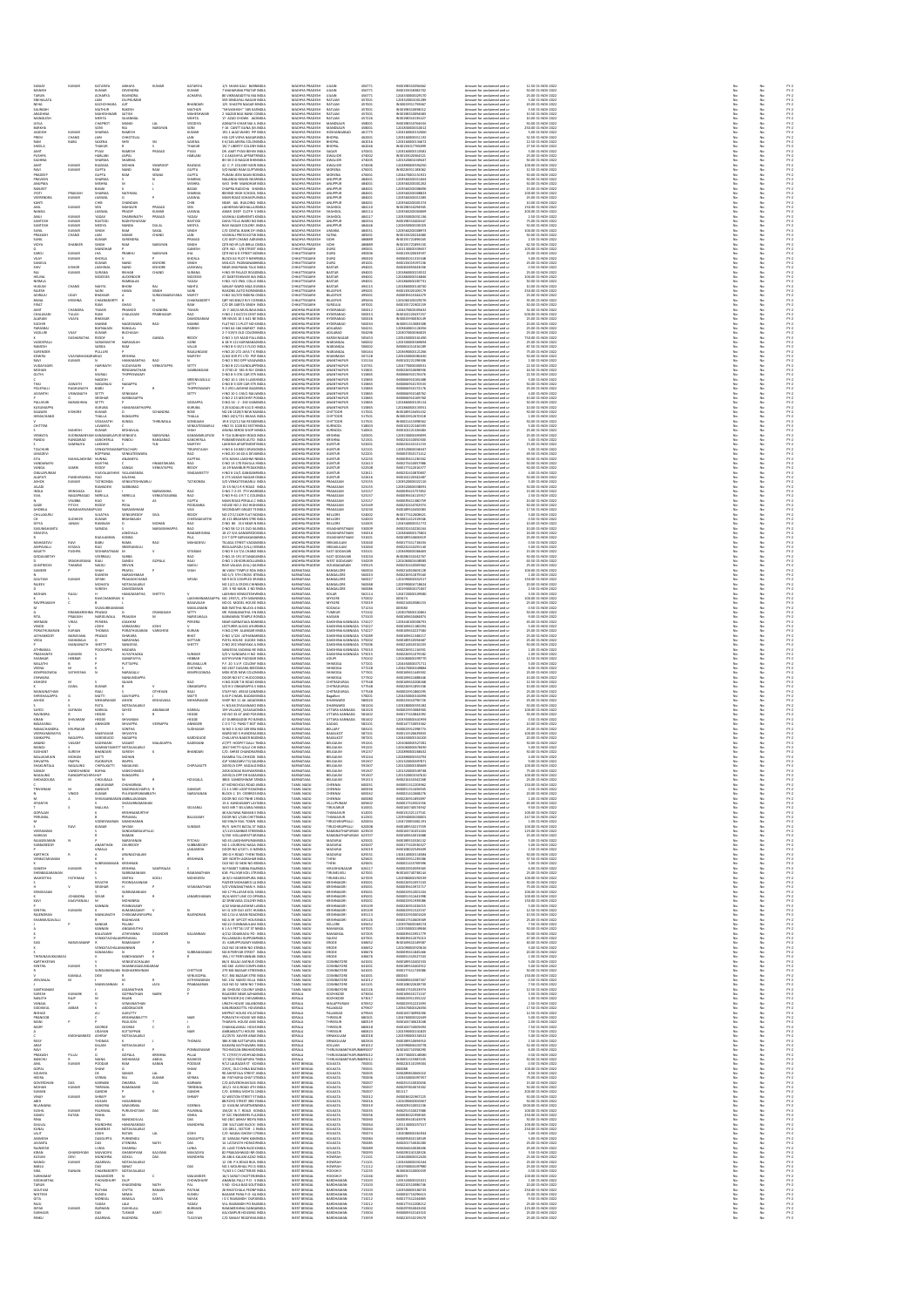|                                 | PRAKASH               | BAJORN                                   | LAL                                                                                       |                             | BAJORJA                                 |
|---------------------------------|-----------------------|------------------------------------------|-------------------------------------------------------------------------------------------|-----------------------------|-----------------------------------------|
| NARAYAN<br>SATINATH             | CHANDRA               | GHOSH<br>SANTRA<br>KARMAKAR              | OSJORAM<br>SACHINDRA                                                                      |                             | GHOSH<br>SANTRA                         |
| SIMA<br>BABITA                  |                       | LODHA                                    | PARESH<br>DWARKA                                                                          | NATH<br>NATH<br>DAS         | KARMAKAR<br>CHAMARI                     |
| KAILASH                         |                       | KHANDELWA                                | SATYAN                                                                                    | NARAYAN                     | KHANDELWA                               |
| SUNIL<br>PROGIN                 | KUMAR<br>SAHA         | GOYAL<br>SAHA<br>PODDER                  |                                                                                           | MOHAN<br>KUMAR              | COYAL<br>SAMA                           |
| SARASWATI<br>SRIKANTA           |                       | SWAIN                                    | SATKA<br>KISHORI<br>SUNIL<br>MOCHIRAN<br>PAMESH<br>HEMANT<br>HEMANT                       |                             | SAMA<br>SWAIN                           |
| <b>DURGA</b>                    | PRASAD                | ACHARYA<br>PATWARI<br>AGARWA             |                                                                                           | CHANDIS                     | ACHARYA<br>PATWARI<br>AGARWAI<br>MUNDRA |
| ANIL<br>ANJU                    |                       |                                          |                                                                                           |                             |                                         |
| MOHIN<br>VUETA                  | DEVI                  | MUNDRA                                   |                                                                                           | GOPAL<br>RATAN<br>PRASAD    | SINGHANI                                |
| RAMSWAR<br><b>SUNILA</b>        |                       | MOD                                      |                                                                                           |                             | MODI                                    |
| SEFALI<br>AZMAL                 |                       | JAIN<br>DAS                              |                                                                                           | CHANDIS                     | JAUN<br>DAS                             |
|                                 |                       | AHMED<br>SETHIA<br>SETHIA                |                                                                                           | CHAND                       | AHMED<br>SETHIA<br>SETHIA               |
| USHA<br>PRAKASH<br>MILAN        | DEVI<br>CHAND         | GHOSH                                    | <b>TANA</b><br>CHAND<br>DAICHAND<br>DHIRIXIDEA<br>SHARAFUDD<br>THAARAN<br>THAARAN<br>AMAR |                             |                                         |
| MANJU                           | devi<br>Kumar         | jain<br>Sama                             | amar<br>Jhumar<br>Satish                                                                  | $^{\rm MAL}_{\rm CH}$       | GHOSH<br>KALA<br>SAHA                   |
| SANJIB<br><b>MANABENDRA</b>     |                       | PAUL                                     | HARIDAS                                                                                   |                             | <b>PALIL</b>                            |
| <b>ALKA</b><br>RAMA             | KANT                  | PRAKASI<br>PATHAK                        | <b>ASSIS</b><br>RAMSJEHA                                                                  | SHANKAF                     | <b>PRAKASH</b><br><b>PATHAK</b>         |
| MITHILISH                       |                       | PRASAD                                   | DE OCHANG                                                                                 |                             | PRASAD                                  |
| LALTI<br>KANCHAN                |                       | DEVI<br>KUMARI                           | <b>SUDESHWAI</b><br>NOTAVAILABLE                                                          |                             | LAL                                     |
| SADANANDA<br>SHYAM              | <b>BEHARI</b>         | SINHA<br>SULTANIA                        | GAIA                                                                                      | NANO                        | SINHA<br><b>SULTANIA</b>                |
| AMAN                            |                       | KANT                                     | KRISHINA                                                                                  |                             | KANT                                    |
| ARSHAD<br>KESHARI               | ALI<br>NATH           | KHAN<br>JHA                              | <b>ENAYTULLA</b><br>KANDS                                                                 | NATH                        | KHAN                                    |
| ATUL<br>PUNAM                   |                       | prw                                      | ANIL<br>PARAS                                                                             | KUMAR<br>NATH               | JMA<br>SINHA                            |
| JANESHWAR<br>DINESH             | KUMAI                 | <b>BAI</b><br>SINGH                      | AGDISH<br>SURENDRA                                                                        |                             | PAL<br>RAI<br>SINGH                     |
| SURAI                           |                       | KUMAR                                    | SATIONARAYAN                                                                              |                             | SHAH                                    |
| GEETA<br><b>ABMISHEK</b>        | KUMAR                 | CHAURASU<br>SAW                          | CM<br>ONANDRA                                                                             | PRAKASH<br>MOHAN            | CHAURASIA<br>SAW                        |
| YOGENDRA<br>JASBIR              | PRASAD                | SHAW<br>KAUR                             | BADRI<br>SARDARDH                                                                         | LALL                        | SHAW<br>SINGH                           |
| GOVIND                          |                       | BANERIED                                 | <b>BIBMUTI</b>                                                                            | BHUSHAM                     | BANCRICE                                |
| PRAIHAKAI<br>DEEPAK             | <b>KUMAR</b>          | mon<br>SHARMA                            | חסת<br>MADAN                                                                              | KUMAR<br>LAL<br>DHARI       | <b>DUTTA</b><br>SHARMA                  |
| AIIT<br>KRISHNA                 | <b>KUMAR</b><br>KUMAR | SINGH<br>SINGH                           | <b>BAJENCIRA</b>                                                                          | <b>DRSURENDR</b>            | SINGH<br>SINHA                          |
| RAVI<br>UDAY                    |                       | KUMAR<br><b>KUMAR</b>                    | late<br>ram<br>SANESH                                                                     | KISHUN                      | PRASAD<br>KUMAR                         |
| RAKESH                          |                       | KASERA                                   | NOTAVAILABLE                                                                              |                             |                                         |
| KUM<br>SUMAN                    | KUMBALA               | SINGH<br>CHOWDHA                         | <b>SURESH</b><br>KESHAW                                                                   | NANDAN<br>KUMAR             | SINGH<br>CHOWDHARY                      |
| SHRI<br>MADISLEICA              | NARAYAN               | <b>PODOAR</b><br>BATRA                   | EINDA                                                                                     |                             | PODDAR<br>BATRA                         |
| UMISH<br>RANIT                  | KUMAI                 | BATRA<br>PRADINAL                        | <b>SUDHIR</b>                                                                             |                             | BATRA<br>PRADHAN                        |
|                                 |                       | SHEKAR                                   |                                                                                           |                             | DEVARA                                  |
|                                 |                       | MONAN<br>KARIBASAPPA                     | SANNAVEERAPPA                                                                             | PADMAYKA                    | <b>GOWDA</b>                            |
| SIDDALINGASWAMY                 |                       | KANNAN                                   | BASAVARAJAPPA<br>RAMASWAMY                                                                |                             | G.                                      |
| RAKSHITH                        |                       | HEGDE                                    | <b>SUBBANNA</b><br>SUBRAYA                                                                |                             | HEGDE                                   |
|                                 |                       | VELAN                                    | RAMASWAMY                                                                                 |                             | KANNAN                                  |
| SHASHI<br>ABDUL                 |                       | GARG<br>RAJAK                            | MOTHU<br><b>ASDUL</b>                                                                     | RAM                         | <b>GOYAL</b><br>RAHIMAN                 |
| GEETHA                          |                       | PARAM                                    | SIDDALINGASWAR S<br>VILLASWAMY                                                            |                             |                                         |
| DINESH<br>HARISH                | KUMARI                |                                          |                                                                                           |                             | NINGADIARY<br>DHARMEGOWDA               |
|                                 |                       | ESHWAI                                   | SWAMY                                                                                     |                             | GOWDA                                   |
| SHIVAMURTH<br>CHOUDAPPA         |                       |                                          | NANDYAPPA<br>NAGARAJU                                                                     |                             |                                         |
| UMISH<br>SATISM                 |                       |                                          | RAGHAVA                                                                                   | ٠                           | SHVARAMA                                |
| RAM<br><b>JYOTHI</b>            | PRAKASH               | LAKHAN                                   | KALAPPA                                                                                   | SRIBABU                     | LAL<br>MAHADEVAPIV                      |
|                                 |                       | LATHA                                    | SINGARAVELLI                                                                              |                             |                                         |
| NAVNEET<br><b>VIMAL</b>         | <b>BAJ</b><br>KUMAR   | ANAND                                    | <b>BAJ</b><br>SIDDAPPA                                                                    | KUMAR                       | ANAND                                   |
| <b>AVINAS?</b>                  |                       | RAIU<br>SALIYAN                          | DIENNAIA<br>RAJU                                                                          |                             | SALIYAN                                 |
| <b>ABMISHEK</b><br><b>ASHOK</b> | KUMAI                 | MATHUR<br>PANDEY                         | 51                                                                                        | AVDISH                      | <b>MATHUR</b><br>PANDEY                 |
| ANIS<br>SANIEEV                 |                       | BAND<br>SHARMA                           | <b>ASDUL</b><br>SHANTI                                                                    | SARUP                       | SHAK001<br>SHARMA                       |
| SHASH                           |                       | CHOPEA                                   | <b>SUBHASH</b>                                                                            |                             | CHOPRA                                  |
| AIIT<br>RAM                     | KUMAR                 | MOTWAN<br>SHARMA                         | <b>u</b>                                                                                  | SHUMSARAN                   | MOTWAN<br>SMARINE                       |
| INDERJEET<br>MOHIT              | NIWAS<br>SINGH        | PARMAR<br>KHANDELWA                      | <b>RADHA</b>                                                                              | ROSHAN<br>RAMAN             | PARMAR<br>KHANDELWA                     |
| RAZEV                           |                       | CHUCH                                    | RAM                                                                                       | LAL                         | CHUGH                                   |
| MUKESH<br>RUCHI                 |                       | CHAWLA<br>CHAWLA                         | GULSHAN<br><b>JTENDER</b>                                                                 |                             | CHAWLA<br>CHAWLA                        |
| KAMLESH<br>OM                   | SHANKAI               | <b>KUMARI</b><br>SHARMA                  | HANS<br>SH                                                                                | RAI<br>PRAHLADRAM           | GANDHI<br>SNARMA                        |
| RAM                             | HARI                  | NATH<br>KALI                             | <b>DANWAR</b>                                                                             |                             | SUBBANNA                                |
| SUNITA                          |                       | <b>YADAV</b>                             | CM                                                                                        | PARKASH                     | YADAV                                   |
| NUTAN<br>KUSUM                  |                       | MALHOTRA<br>GOLCHHA                      | <b>BAVI</b><br>MANAK                                                                      | CHAND                       | KUMAR<br>GOLCHNA                        |
| <b>BHARAT</b><br>RAIV           |                       | TAYAL<br>MALIK                           | NOTAVAILABLE                                                                              |                             | TAYAL                                   |
| SALMAN                          |                       | <b>GUPTA</b>                             | MOHD                                                                                      | SJLEMAN                     | <b>GUPTA</b>                            |
| ANIL<br><b>JATINDER</b>         |                       | KASHYAP                                  | HARENDERA                                                                                 | KUMAR                       | KHAN<br>SINGH                           |
| ANUP                            |                       | KAUR<br>SACHDEVA                         | <b>BHAR</b>                                                                               |                             | SINGH<br>SADIDEVA                       |
| CHALLESH<br>GAURAY              |                       | GAUTAM<br>SOLANICO                       | CHAMAN<br><b>BAJENCIRA</b>                                                                | -<br>Prasad<br>Sarup        | GAUTAM<br>SCLANKI                       |
| NIDHI<br>SYED                   |                       | <b>JAIN</b><br>PERWEZ                    | ANAND<br>SYED                                                                             | NAZIR                       | MIAL<br>HASSAN                          |
| ASHOK                           |                       | <b>GUPTA</b>                             | <b>BAM</b>                                                                                | <b>NATH</b>                 | <b>GUPTA</b>                            |
| PHOULA<br>JAGMONAN              |                       | BAZAZ<br><b>BHARDWA</b>                  | MOTI                                                                                      |                             | BAZAZ                                   |
|                                 |                       |                                          |                                                                                           | LAL                         |                                         |
| GAGAN                           |                       | <b>JUNEJA</b>                            | NOTAPPLIC<br>KRISMAN                                                                      | KUMAR                       | JUNEAU                                  |
| SURENDER<br>RAVISH              |                       | SINGH<br>CHAWLA                          | AIAY                                                                                      | PAL<br>VUAY                 | SINGH<br>CHAWLA                         |
| DINESH<br>AIAY                  |                       | MATHUR<br><b>ADITYA</b>                  |                                                                                           |                             | SARAN<br><b>ADITIA</b>                  |
| RAIV                            | KUMAR                 |                                          | PARTAP                                                                                    | SINGH                       |                                         |
| <b>MRIDUL</b>                   | SHEKHAR               | ian<br>Rad<br>CHAUHA                     | DASHRATH                                                                                  | SINGH                       | JAIN<br>RAO<br>CHALIMAN                 |
| SATENDER<br>KULDEER             |                       | <b>YADAV</b><br>SINGH                    | VUENDER<br>supe                                                                           | SINGH                       | YADAV<br>SINGH                          |
| MANOJ                           |                       | KUMAR                                    | CM                                                                                        |                             | PARKASH                                 |
| RAVISH<br>KUSUM                 |                       | <b>ARORA</b><br>GOEL                     | <b>VINAY</b><br>NOTAVAILABLE                                                              |                             | KUMAR                                   |
| RAIDH<br>JOGENDER               |                       | <b>JAIN</b>                              | KAILASH<br>SAHIB                                                                          |                             | CHAND<br>SINGH                          |
| <b>UMA</b><br>VUAY              | KUMAI                 | KANT<br>5000                             | NOTAVAILABLE                                                                              |                             | NATH                                    |
| <b>SUNIL</b>                    |                       | KUMAR                                    | <b>CM</b>                                                                                 |                             | PARKASH                                 |
| SURAI<br>KAMLA                  |                       | PARKASH<br>RANI                          | KUNDAN<br>SUBASH                                                                          |                             | LAL<br>CHANCER.                         |
| MANDHI<br>DISHAN                |                       | SINGH<br>DASS                            | NIRMAL                                                                                    |                             | SINGH                                   |
| PARMOD<br>RAVI                  |                       | KUMAR<br>SAREEN                          | CHUNI<br>KISHAN<br><b>BAMESH</b>                                                          | CHANDER                     | CHAND<br>SAREEN                         |
| PUNEET                          |                       | <b>GUPTA</b>                             | ASHOK                                                                                     | KUMAR                       | GUPTA                                   |
| NIRMALA<br>SAGAR                |                       | RANI<br>KAPOOR                           | <b>BAM</b><br>SATISH                                                                      |                             | DASS<br>KAPOOR                          |
| NIRMALA<br>NAV                  | RATTAN                | DEVI<br>KUMAR.                           | WSHVESHI<br><b>JAGAT</b>                                                                  |                             | NATH<br>RAM                             |
| <b>SURINDER</b>                 | SINGH                 | <b>BHANDARI</b>                          | SHER                                                                                      | SINGH                       | <b>BHANDARI</b>                         |
| SUSHIL<br>BANGE                 | LAL                   | AGGARWAL<br>SHARMA                       | MALIBAM                                                                                   | MUNSHIRAN                   | AGGARWA<br>SHARMA                       |
| <b>BILAS</b><br>TARIQ           | AHMAS                 | sor<br>DINDROO                           | GHULAM                                                                                    | <b>AHMAG</b>                | SOFT<br>DINDROO                         |
| MONAMMAD<br>NISHEETH            | AHMAD<br>ASHRAF       | LONE<br><b>JAIN</b>                      | GH<br>ABDUL                                                                               | MOHD<br>JADBAR              | LONE<br>MIAL                            |
| SONAL                           |                       | BANSAL                                   | PRASHANT                                                                                  |                             | BANSAL                                  |
| KUMKUM<br>CHANDER               | PAL                   | SINGHAI<br>SINGH                         | NEERAJ<br>HARPAL                                                                          |                             | SINGHAL<br>SINGH                        |
| ANIL<br>SANJAY                  |                       | ANGUIA<br>BABBAR                         | MADAN                                                                                     | LAL                         | AHUIA<br>BABBAR                         |
| KULDEER<br>ASHISH               | MONAN                 | MAHESH<br><b>KEDIA</b>                   | NOTAVAILABLE<br>VEDPRAKASH                                                                |                             | KEDIA                                   |
| SANIEEV<br>ARVIND               |                       | KUMAR<br><b>GUPTA</b>                    | <b>CNXAR</b>                                                                              |                             | SINGH<br>GUPTA                          |
| KAWA<br>SEEMA                   |                       | KISHORE<br>5000                          |                                                                                           | RADHO                       | LAL<br>soop                             |
| MANOJ                           | KUMAR                 | <b>GUPTA</b>                             |                                                                                           | $\epsilon$                  | GUPTA                                   |
| NAWAL<br>ASHOK                  | KISHORE<br>KR         | VERMA<br>ROY                             |                                                                                           |                             | LAL<br>aov                              |
| <b>NISAR</b><br>ASHOK           |                       | HUSAN<br>SHARMA                          | LAT                                                                                       |                             | HUSAIN<br>SHARMA                        |
| SHASHHATAA<br>INDER             | PAL                   | SHARMA<br>singer                         |                                                                                           |                             | SHARMA<br>SINGH                         |
| RAVI<br>SAURABH                 |                       | KAUL<br>CHATURVEDE                       |                                                                                           | k,                          | DHARMARTH<br>CHATURVEDS                 |
| <b>DWARKANATH</b><br>ABMAY      |                       | <b>BHATIA</b><br><b>ARORA</b>            |                                                                                           | NARENDRA                    | <b>BITAHE</b>                           |
| PRITI                           |                       | MEHROTRA                                 | <b>DRAHN</b>                                                                              | SWARDOP                     | KAKKAR                                  |
| KOMAL<br>ANDOP                  | KUMAI                 | SINGH<br><b>GUPTA</b>                    |                                                                                           | BABU<br>BASANTLAI           | RAM<br><b>GUPTA</b>                     |
| RANJANA<br>SANJAY               |                       | <b>GUPTA</b><br>MEHROTRA                 | AMIT<br><b>VIMAL</b>                                                                      |                             | <b>GUPTA</b><br>MEHROTRA                |
| NADEEM<br>ANIL                  | KUMAI                 | ARSHAD<br><b>GUPTA</b>                   | ARSHAD<br>MOTILAL                                                                         | ALI                         | LARI<br><b>GUPTA</b>                    |
| <b>AMRITA</b>                   |                       | TANDON                                   |                                                                                           |                             | TANDON                                  |
| PRAMILI<br><b>ARCHANA</b>       |                       | <b>GUPTA</b><br><b>AGRAWAI</b>           | VSHNU<br>SURENDRA                                                                         |                             | <b>GUPTA</b><br>NATH                    |
| DURGESH<br><b>RANGE</b>         | PRATAP                | SINGH<br>CHANDAN                         | NOTAVAILABLE<br>UTTAM                                                                     | KUMAR                       | CHANDAN                                 |
| <b>SUNIL</b>                    |                       | singer                                   | SHAMBING                                                                                  | <b>NARAYA</b>               | SINGH                                   |
| VIJAY<br>KIRAN                  | KUMAI                 | <b>GUPTA</b><br><b>JAISAWAL</b>          | <b>ROOP</b><br>NAGENDRA                                                                   |                             | <b>GUPTA</b><br>KUMAR                   |
| PURAN<br>REENA                  |                       | CHAND<br>AGARWAL                         | GOVIND<br>MANOJ                                                                           |                             | RAM<br>KUMAR                            |
| <b>SURENDRA</b>                 | KUMAI                 | SABHARWA<br>steps                        | GANGA                                                                                     | 5                           | SABHARWAL<br>SINGH                      |
| SHALINI<br>HARISH               | CHANDRA               | AGARWAI<br>MAURYA                        | <b>DAG</b>                                                                                | MOHA                        | <b>AGARWAL</b><br>MAURYA                |
| NISHANT                         |                       | PRAKASH                                  |                                                                                           |                             | PRAKASH                                 |
| <b>ASTHA</b><br>SUSHILA         |                       | DWVED<br><b>GUPTA</b>                    | KRISHIN<br><b>GUPTA</b>                                                                   | KANT                        | <b>DWIVED!</b>                          |
| RAM<br>RAIDH                    | KUMAR                 | ASRE<br>SINGH                            | DUJA                                                                                      |                             | RAM<br>SINGH                            |
| PIYUSH                          | KUMAR                 | SINGH<br>AGARWA                          | lal<br>Ram                                                                                | SAGAR<br>KUMAR              | SINGH<br><b>AGARWA</b>                  |
| PRERNA                          |                       | <b>AGARWA</b>                            | DINESH<br>PARTH                                                                           |                             |                                         |
| ASHWANI<br>DHARMENDR            | KUMAI                 | MISHRA<br><b>KUMAR</b>                   | <b>BAM</b><br>ELIDINA                                                                     | <b>ABHILAS</b>              | GOVIL<br>MGHIMA<br>RAM                  |
| KAPIL<br>PUKHRAJ                |                       | <b>AGARWA</b><br>SINGH                   | YOGESH<br><b>BAMESH</b>                                                                   | KUMAR                       | <b>AGARWA</b><br>SINGH                  |
| VIPIN                           |                       | TYAGI                                    |                                                                                           | $\frac{D}{2K}$              | TYAGI                                   |
| SHWETA<br>AVANTIKA              |                       | RASTOGE<br><b>DEEPAK</b>                 | VSHWA                                                                                     |                             | RASTOGI<br>DEEPAK                       |
| ANURAG<br>SUNITA                |                       | KUMAR<br><b>GUPTA</b>                    | BUDHA<br>RAJESH                                                                           |                             | PRAKASH<br><b>GUPTA</b>                 |
| PAWAN<br><b>SIDDHARTH</b>       | KUMAI                 | <b>JAIN</b><br>TEOTIA                    | SURENDRA                                                                                  | PREMENANE                   | MIAL<br>SINGH                           |
| <b>AXHIL</b>                    |                       | <b>GUPTA</b>                             | NOTAVAILABLE                                                                              |                             |                                         |
| ANIL<br>SUMAN                   | KUMAR<br>KUMAR        | MISHRA<br>SHARMA                         | NOTAVAILABLE                                                                              |                             | SHARMA                                  |
| PEUSH<br>AIAY                   |                       | <b>AGARWA</b><br><b>KUMAR</b>            | RADHEY<br>GIRDHAR                                                                         | SPYAM                       | AGRAWA<br>PRASAD                        |
| ANIL<br>GHANSHYAN               |                       | <b>AGRAWAI</b><br><b>GUPTA</b>           | SITARAM                                                                                   |                             | AGRAWA<br><b>MURARI</b>                 |
| ASHA                            |                       | RANI                                     | KRISHNA.<br>RAMJI                                                                         |                             | DAS                                     |
| 0320231<br>RAI                  | MATI                  | DUBEY<br><b>JAIN</b>                     | <b>BAJ</b>                                                                                | KUMAR                       | DUBEY<br>MIAL                           |
| VINOD<br><b>SUSHILA</b>         | KUMAI                 | SHARMA<br>AGARWA                         | RAMJI<br>VNOD                                                                             | LAL<br>KUMAR                | SHARMA<br><b>AGARWA</b>                 |
| KRISHAN                         | KANT                  | <b>GUPTA</b>                             |                                                                                           |                             | <b>GUPTA</b>                            |
| MANOJ<br>SHASHI                 | KUMAI                 | <b>JAIN</b><br>GARG                      | MOTHU                                                                                     | RAM                         | MIA<br><b>GOYAL</b>                     |
| <b>RAVINDRA</b><br>SAPNA        | KUMAI                 | SHARMA<br><b>GUPTA</b>                   | CM<br>SUBHASH                                                                             | PRAKASI<br>CHAND            | SHARMA<br><b>GOYAL</b>                  |
| ASHOK<br>NIKHL                  | KUMAI                 | <b>AGARWAI</b><br>EMARGAVA               | NARAYA<br>GAURI                                                                           | DAS                         | <b>AGARWA</b><br>BHARGAVA               |
| GYAN<br>RAIENDRA                | DEO<br>SINGH          | MAHESWAR<br>RATHORE                      | LADU<br>UMMED                                                                             | SHANKER<br>RAM              | <b>MUNDRA</b><br>SINGH                  |
| <b>SUNITA</b><br><b>MAYUR</b>   | KUMAR                 | KASIM<br>BHAVNAGR                        | NIRMAL                                                                                    | KUMAR                       | KABRA<br>BHAVNAGR                       |
| <b>MAHENCRA</b><br>NEELAM       | KUMAR                 | VOHRA<br>DAGLIYA                         | RAMESH<br>MR                                                                              | CHANDRA<br><b>TEJSHINGI</b> | VOHRA<br><b>NAHAR</b>                   |
| SAMPAT                          |                       | KOTHARI                                  | LAXMI                                                                                     |                             | KOTHARI                                 |
| MUKESH<br>RAISHREE<br>SOBHAG    | KUMAR<br>MAL          | <b>BHANDARI</b><br><b>JAIN</b><br>SHARMA | GIRDHAR<br>HIMANUSH<br>GOGA                                                               | LAL<br>SINGH<br><b>LAL</b>  | <b>BHANDAR</b><br>MIAL<br>SHARMA        |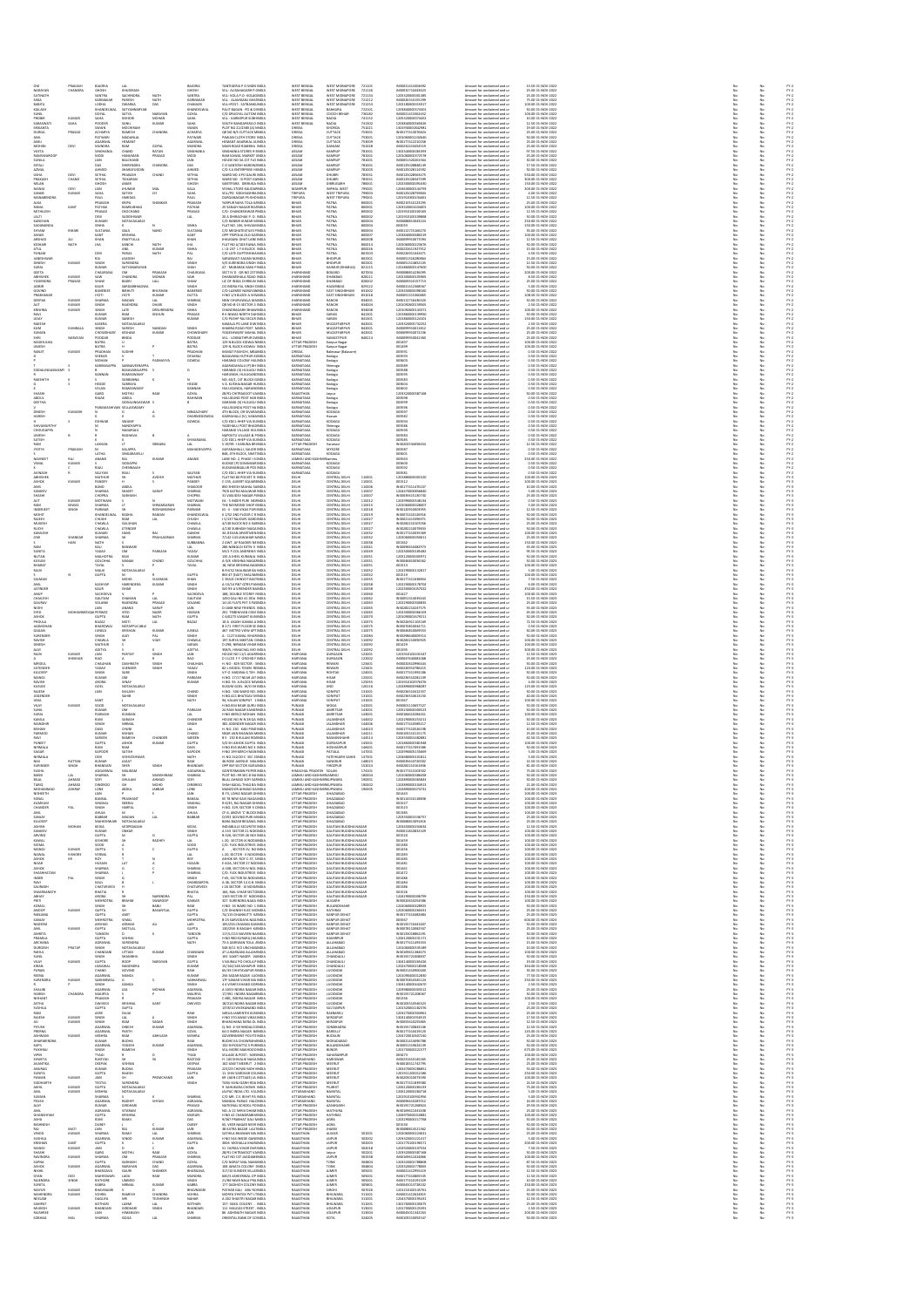|                                                                                                                                                   | MOHAN<br>DEVI<br>MAL                                                                                                                                                                                     | $^{\rm LAL}_{\rm LAL}$                    | NEAR JEEWAN MATA MNDIA<br>W/O PERMESHWAR LAINDIA                                                           | RAJASTHA!<br>CHURI<br><b>AJASTHA!</b>                                                                                                        | 120121010048939<br>33100<br>11100<br>1201210100489133                                                                | Amount for unclaimed and u                                                                                                                                                                                                                   | 100.00 01-NOV-2023<br>125.00 01-NOV-202                                                           |                         |
|---------------------------------------------------------------------------------------------------------------------------------------------------|----------------------------------------------------------------------------------------------------------------------------------------------------------------------------------------------------------|-------------------------------------------|------------------------------------------------------------------------------------------------------------|----------------------------------------------------------------------------------------------------------------------------------------------|----------------------------------------------------------------------------------------------------------------------|----------------------------------------------------------------------------------------------------------------------------------------------------------------------------------------------------------------------------------------------|---------------------------------------------------------------------------------------------------|-------------------------|
|                                                                                                                                                   | PERMESH<br>SANWAR<br>ATTRI<br>NARAYAN<br>SHARMA<br>SHARMA<br>PAREEK<br>PRAKAS<br>PRASAD<br>IAGDISH<br>RAM                                                                                                | SNARMA<br>NVESTMEN<br>PARED               | LODI BAS SADULPUR SINDIA<br>PATEL CHOWK SITLA B INDIA<br>C/O RADHESHYAM SHUINDIA                           | CHURU<br>CHURU<br>CHURU<br>RAJASTHA<br>RAJASTHAN<br>RAJASTHAN<br>RAJASTHAN                                                                   | 13102<br>120366000000011<br>13102<br>120177010051109<br>11104<br>120177010008732                                     | Frount for unclaimed and us<br>Amount for unclaimed and us<br>Amount for unclaimed and us<br>Amount for unclaimed and us<br>Amount for unclaimed and us<br>Amount for unclaimed and us                                                       | 5.00 01-NOV-202<br>50.00 01-NOV-202<br>140.50 01-NOV-202                                          |                         |
| PERMISHWAR<br>SUMITRA<br>CHANDRA<br>CHANDRAGAL<br>TARUN<br>DARSHANA<br>MAROTAM<br>MAROTAM<br>MAROTAM<br>MAROTAM<br>MAROTAM<br>MAROTAM<br>SANGEETA | KUMAR<br>DAGA<br>KUKAR<br>CHANDIS<br><b>OPANKA</b><br><b>IOTAVAILABL</b><br>KUMAR                                                                                                                        | DAGA<br>KUKAR                             | S/O RAM CHANDRA DAINDIA<br>46-L-BLOCK SRI GAN INDIA<br>445 PUNJABI MOHALLINDIA                             | INUINUNI<br>BIKANER<br>KANGANA<br>NAGAUR                                                                                                     | 13480<br>120121010024092<br>13500<br>120191010315418<br>135511<br>120121010050656                                    |                                                                                                                                                                                                                                              | 10.00 01-NOV-202<br>10.00 01-NOV-202<br>250.00 01-NOV-202                                         | いけい いいしん いいいい いいい いいいいい |
|                                                                                                                                                   | HUT<br>AGARWA<br>SHARMA<br>PARAKH<br>MUL<br>NOTAVAILA<br>DEVI<br>KUMAR                                                                                                                                   | CHAND<br>PAREIO                           | AGRAWAL STREET LADINDIA<br>4/Q/22 KURI BHAGTASINDIA                                                        | RAJASTHA<br>RAJASTHA<br>RAJASTHA<br>RAJASTHA<br>RAJASTHA<br>RAJASTHA<br>RAJASTHA<br>RAJASTHA<br>RAJASTHA<br>RAJASTHA                         | 141300<br>120177010050915<br>14200<br>120121010021343                                                                | Armouri for unclusional and us a<br>Armouri for unclusional and us a Armouri for unclusional and us a<br>Armouri for unclusional and us a<br>Armouri for unclusional and us a<br>Armouri for unclusional and us a<br>Armouri for unclusional | 25.00 01-NOV-2021<br>12.50 01-NOV-2021                                                            |                         |
| ANGEETA<br>SUNITA<br>DINESH                                                                                                                       | ANIL<br>SURENDRA<br>NOTAVALABLE<br>TOTAVALABLE<br>jain<br>Sharma<br>Sankhila<br>KUMA                                                                                                                     | JAIN<br>LAL                               | GURON KA TALAB ARIFINDIA<br>SONYA ELECTRICALS G INDIA<br>23/286 CHB PAL ROAD INDIA                         | JODHFUR<br>JODHFUR<br>JODHFUR<br>JODHFUR<br>BARMER<br>BARMER<br>BARMER<br>BARMER<br>RAIKOT<br>RAIKOT<br>RAIKOT<br>RAIKOT<br>RAIKOT<br>RAIKOT | 14200<br>IN3016041005365<br>120109000057130<br>N30073210043413                                                       |                                                                                                                                                                                                                                              | 10.00 01-NOV-202<br>25.00 01-NOV-2023<br>1.00 01-NOV-2023<br>5.00 01-NOV-2023<br>5.00 01-NOV-2023 |                         |
| OMA<br>MEUDEEN<br>KAILASH                                                                                                                         | s<br>Ram<br>INDM<br>ISU<br>SARDAR<br>MAL                                                                                                                                                                 | KHAN                                      | ADITYA MILL PPAR CIINDIA<br>NATHU NAGAR SALAWINDIA                                                         |                                                                                                                                              | 142001<br>142008<br>142600<br>144000<br>144000<br>144000<br>120121010025157<br>120121010027768<br>130414000007816    |                                                                                                                                                                                                                                              |                                                                                                   |                         |
| SAURABI<br>mop                                                                                                                                    | <b>JAIN</b><br>KUMAR<br>BANSAL<br>POPAT<br>PAMANI<br>DHOLARIN<br>DETROJA<br>HARISH<br>Govind<br>Kantilal<br>KUMAR                                                                                        | jain<br>Chancra<br>Bansal                 | ward no-s chhoti dindia<br>Inder Sadan Khagal India<br>C/O The Bank of RAJ India                           | RAJASTHAN<br>RAJASTHAN<br>RAJASTHAN                                                                                                          | IN3031161009612<br>120121010002005                                                                                   |                                                                                                                                                                                                                                              | 25.00 01-NOV-2023<br>50.00 01-NOV-2023<br>25.00 01-NOV-2023<br>12.50 01-NOV-2023                  |                         |
| rostst<br>KALPESH                                                                                                                                 | KANTILAI<br>SAVJIBNAI<br>GOKALBNA                                                                                                                                                                        |                                           | 3RD FLOOR TVC SKY SHINDIA<br>SHREE GREEN GOLDENINDIA<br>18 RANCHHOD NAGARINDIA<br>KUNTALRAJ 7/8 SARDAINDIA | GUIARAT<br>GUIARAT<br>GUIARAT<br>GUIARAT<br>GUIARAT                                                                                          | 16000<br>120180000030846<br>160000<br>130199000025767<br>120180000000149                                             |                                                                                                                                                                                                                                              | 5.00 01-NOV-202                                                                                   |                         |
| DHARAT<br>KANTILAL<br>ASHITA<br>KESHUBHA                                                                                                          | NOTAVALABLE<br>GOKALINNI<br>NOTAVALABLE<br>NOTAVALABLE<br>ENURABHAI<br>MCHANDHA<br>RASKEHAI<br>BHURABHA<br><b>LIMBASIYA</b><br>DOBARIA                                                                   |                                           | SHRI HARI 2A SARDAR INDIA<br>SAMRPAN 1 GHANSHNDIA                                                          | GUIARA                                                                                                                                       | 160001<br>16000<br>130199000017425<br>16000<br>130199000037624<br>160005<br>120180000021796                          |                                                                                                                                                                                                                                              | 100.00 01-NOV-2021<br>25.00 01-NOV-2021<br>20.00 01-NOV-202<br>12.50 01-NOV-202                   |                         |
| LEELABEN<br><b>BHANJIEN</b>                                                                                                                       | ARJANDHAI<br>PAMIENAS<br>ARJANDHAJ<br>NARDICRAM<br>KORINGA<br>NOTAVAILABLE                                                                                                                               |                                           | NANDI PARK MAIN ROJNOJA<br>ADHYASHAKTI DAMJIFINDIA                                                         | <b>GUIARAT</b><br>RAIKOT<br><b>GUIARAT</b><br>RAIKOT                                                                                         | 160005<br>1201800000125278<br>160005<br>IN3009741021795                                                              | Amount for unclaimed and u<br>Amount for unclaimed and u                                                                                                                                                                                     | 12.50 01-NOV-2021<br>5.00 01-NOV-202                                                              |                         |
| VIMAL<br><b>JAYSHREEBEN</b><br>WILADEN                                                                                                            | TRIEMOVANI<br>RAYAN<br>TREHOVANEHA<br>KESHAVBHAI<br>KESHAVEHAI<br>DOBARIA<br><b>BAMESHIRAI</b><br>KORAT<br>RAMESHEHA                                                                                     |                                           | MENA SHAKTI NAGAR INDIA<br>SAMRPAN 1 GHANSHNDV<br>210 RAJBATNA COMPLINDIA                                  | <b>GUIARAT</b><br>RAIKOT<br><b>GUIARAT</b><br>RAIKOT<br><b>GUIARAT</b><br>RAIKOT                                                             | 160005<br>120180000008370<br>160005<br>1201800000029419<br>160311<br>1202300000752648                                | Amount for unclaimed and u<br>Amount for unclaimed and u<br>Amount for unclaimed and u                                                                                                                                                       | 12.50 01-NOV-202<br>75.00 01-NOV-202<br>50.00 01-NOV-202                                          |                         |
| KAMANI<br>SHARA<br>HEMATEHA                                                                                                                       | NITIN<br>VALLABHEINA<br>CHHAGANBHA<br>KIRTIKUMAR<br>PRATAPRAY<br>DEVJEMAI<br>DEVJIBHA<br>SAVRAJEMA<br>THANK                                                                                              | KAMAN<br>ASHARA<br>THANK                  | NAVA GADH JETPUR, INDIA<br>KADIYA WAD NAKA NILINDIA<br>BALVI CHOWK JAMAT INDIA                             | <b>GUIARAT</b><br>RAIKOT<br><b>GUIARAT</b><br>RAJKOT<br><b>GUIARAT</b><br><b>JAMNAGA</b>                                                     | 160370<br>IN30097411425043<br>360410<br>IN30097411428468<br>160576<br>IN3009741053004                                | Amount for unclaimed and u<br>Amount for unclaimed and u<br>Amount for unclaimed and u                                                                                                                                                       | 8.00 01-NOV-202<br>12.50 01-NOV-202<br>12.50 01-NOV-202                                           |                         |
| ALPA<br><b>HAVIN</b>                                                                                                                              | <b>NJAYKUMAR</b><br>ASMAR<br>RATHOD<br>VEAYIOJMAR<br>GORDHANDAS<br>MOHANLAL                                                                                                                              | <b>ASHAR</b>                              | 24/25 JAY CO-OPERATINDIA<br>SARQJ NIWAS HAWAI (INDIA                                                       | <b>GUIARAT</b><br><b>JAMNAGAS</b><br><b>GUIARAT</b><br><b>JAMNAGAS</b>                                                                       | 361001<br>IN30097410761353<br>361001<br>IN3005131079056                                                              | Amount for unclaimed and u<br>Amount for unclaimed and u                                                                                                                                                                                     | 250.00 01-NOV-2021<br>5.00 01-NOV-202                                                             |                         |
| DAMANI<br>RUCHI<br>HARMENDR                                                                                                                       | <b>BHARATICUMA</b><br>GULABDAS<br>GULABDAS<br>KANAKHAR<br>DHIRIN<br><b>JAYANTILAL</b><br>KANAKHAR<br>AYANTILAL                                                                                           | KANAKHARA                                 | MATRU ASHISH NAGAHNDIA<br>DHIREN 58 DIGVIJAY P INDIA<br>18 19 DIGVUAY PLOT INDIA                           | <b>GUIARAT</b><br><b>JAMNAGAS</b><br><b>GUIARAT</b><br><b>JAMNAGAS</b><br><b>GUIARAT</b><br><b>JAMNAGAS</b>                                  | 161005<br>IN30039413327715<br>161005<br>IN3010392443049<br>161005<br>120332000173565                                 | Amount for unclaimed and us<br>Amount for unclaimed and u<br>Amount for unclaimed and u                                                                                                                                                      | 125.00 01-NOV-2021<br>50.00 01-NOV-202<br>100.00 01-NOV-202                                       |                         |
| MITA<br>VIRAL<br>SUMAN                                                                                                                            | PATALIA<br>MANHARLA<br>DIUPKUMAR<br>PAREKH<br>DIUPICUMAR<br>ARJANDHAU<br>GOSTEA<br>ARJANDHAJ                                                                                                             | PATALIA                                   | 5 PANCHRATNA APPR'INDIA<br>504 PARK AVENUE AP INDIA<br>MANGROL BUNDAR NINDIA                               | <b>GUIARAT</b><br><b>JAMNAGAS</b><br><b>GUIARAT</b><br><b>JUNAGADE</b><br><b>GUIARAT</b><br><b>JUNAGADE</b>                                  | 361008<br>N30226911554130<br>162001<br>120180000032603<br>162226<br>1203320001278352                                 | Amount for unclaimed and u<br>Amount for unclaimed and u<br>Amount for unclaimed and u                                                                                                                                                       | 40.00 01-NOV-202<br>3.50 01-NOV-202<br>50.00 01-NOV-202                                           |                         |
| MINARSI<br>IHIKHABHA                                                                                                                              | <b>HITESH</b><br>GOSTEA<br>HITESH<br>RATHOD<br>SAVDASABHA<br>BHAGAVANSHAI                                                                                                                                | RATHOD                                    | ON BHAI MANGROL B/INDIA<br>AT PRACHE KAMNATH INDIA                                                         | <b>GUIARAT</b><br><b>JUNAGADE</b><br><b>GUIARAT</b><br><b>JUNAGADE</b>                                                                       | 162226<br>120332000197580<br>162268<br>N30021413308547                                                               | Amount for unclaimed and u<br>Amount for unclaimed and u                                                                                                                                                                                     | 100.00 01-NOV-202<br>50.00 01-NOV-202                                                             |                         |
| DARSPINA<br>BGNA<br><b>MAHENCRA</b>                                                                                                               | PIYUSHKUMAR<br>SANGHAN<br>PIYUSHKUMAR<br>NITAVIHA<br>DOSHI<br>MISAVEHAL<br>RAMIEHA<br>CHHOTALA<br><b>BAMJIBHAI</b>                                                                                       | poses                                     | RUSHABH NAGAR-4 PL INDIA<br>125 ARIHANT VUAYRAJINDIA<br>AVAKAR JEWELLERS M INDIA                           | <b>GUIARAT</b><br>AHMEDABAI<br><b>GUIARAT</b><br>BHAVNAGAI<br><b>GUIARAT</b><br>BHAVNAGAR                                                    | 161641<br>120180000017916<br>164000<br>IN30045012424854<br>164290<br>1201980000123643                                | Amount for unclaimed and u<br>Amount for unclaimed and u<br>Amount for unclaimed and u                                                                                                                                                       | 5.00 01-NOV-202<br>50.00 01-NOV-202<br>100.00 01-NOV-202                                          |                         |
| SHANTILAL<br>VADIA                                                                                                                                | VALLABHEHAI<br>ROKAD<br>VALLABHEMA<br>SOHIL<br>SALIMINA<br>SALIMIBHAI<br>KESHAVLAL                                                                                                                       |                                           | MU VADASADA TAL JEINDIA<br>HARAN KULIANTA SOCINDIA                                                         | <b>GUIARAT</b><br><b>EAJKOT</b><br><b>GUIARAT</b><br>BHAVNAGAR                                                                               | 164485<br>IN30097411555803<br>164710<br>IN30097411749019                                                             | Amount for unclaimed and u<br>Amount for unclaimed and us<br>Amount for unclaimed and u                                                                                                                                                      | 100.00 01-NOV-2021<br>50.00 01-NOV-202                                                            |                         |
| NAROTAMOA<br><b>BHARATSHA</b><br>KETAN                                                                                                            | MALVANTEA<br>KESHAVLAL<br>GANDALA<br>NARMADASH<br>NARMADASHAN<br>PATHAI<br>DALSURHENAI<br>GADANI<br>DALSUKHEHAI                                                                                          | MALVANIYA<br>GADANI                       | BRAHMIN SHERI AVED INDIA<br>AT&POST : UGAMEDI TINDIA<br>PANJARA POLE ROAD FINDIA                           | <b>GUIARAT</b><br>BHAVNAGAR<br><b>GUIARAT</b><br>BHAVNAGAI<br><b>GUIARAT</b><br>BHAVNAGAR                                                    | 164710<br>120492000014720<br>164710<br>1201120200009184<br>364710<br>IN30097410795449                                | Amount for unclaimed and u<br>Amount for unclaimed and u                                                                                                                                                                                     | 2.50 01-NOV-202<br>2.00 01-NOV-202<br>5.00 01-NOV-202                                             |                         |
| KUNTAL<br><b>ISWARLAL</b><br>VIRBILISAN                                                                                                           | SRESHCHANDRA MEHTA<br>SRURESHONANDRA P<br>PRAIAPAT<br>JETHALAL<br><b>HARSHADKU</b><br>HARSHADKUMAR<br>ARMENTA                                                                                            | MEHTA<br>PRAIAPATI<br>MEHTA               | 6-D FUNJABHAI TOWE INDIA<br>PLOT NO. 49 GAYATRI INDIA<br>152/A KAGADA SHERI INDIA                          | <b>GUIARAT</b><br>KACHCHH<br><b>GUIARAT</b><br>KACHCHH<br><b>GUIARAT</b><br>AHMEDABAD                                                        | 170000<br>IN30097411266433<br>370110<br>IN3019831076304<br>IN3030521009648                                           | Amount for unclaimed and u<br>Amount for unclaimed and u<br>Amount for unclaimed and u                                                                                                                                                       | 25.00 01-NOV-202<br>50.00 01-NOV-202<br>5.00 01-NOV-202                                           |                         |
| <b>AMITA</b><br>apw                                                                                                                               | SHELAT<br><b>DIPAK</b><br><b>DIPAK</b><br>SAVAILAL<br>DESAL<br>SAVALAL                                                                                                                                   | SHELAT<br>DESAI                           | 2 DHARMANATH SOCIIINDIA<br>88/528 VUAYNAGAR FINDIA                                                         | <b>GUIARAT</b><br>ANMEDABAD<br><b>GUIARAT</b><br>ANMEDABAD                                                                                   | 180001<br>180004<br>IN3024611007844<br>380013<br>1202440000017662                                                    | Amount for unclaimed and u<br>Amount for unclaimed and u                                                                                                                                                                                     | 50.00 01-NOV-202<br>5.00 01-NOV-202                                                               |                         |
| KAMALDHA<br>DEVENDRA<br>IHAVANI                                                                                                                   | <b><i>BHUPENDRA</i></b><br>A DESAI<br><b>BHUPENDRABHAI</b><br>NANALAL<br>GAURISHANKAR LAXHOTV<br>GAURISHANKAR<br>RAMDAYAL<br>VENKAT<br><b>SUBRAI</b><br>DIAVANI<br>VENKAT                                | DESAI<br>LAKHOTIA<br><b>CRISHNAMURTH</b>  | 12-8 HINDU COLONY CINDIA<br><b>B-61 PRUTHVI TOWER INDIA</b><br>C/S BALAJI APPT LAAD INDIA                  | GUIARAT<br>ANMEDABAD<br><b>GUIARAT</b><br>ANMEDABAD<br><b>GUIARAT</b><br>ANMEDABAD                                                           | 380014<br>IN30034310611939<br>180015<br>IN3017741093166<br>380015<br>IN30047641748776                                | Amount for unclaimed and u<br>Amount for unclaimed and u<br>Amount for unclaimed and u                                                                                                                                                       | 25.00 01-NOV-202<br>50.00 01-NOV-202<br>100.00 01-NOV-202                                         |                         |
| NILESH<br>DHARMENDR<br>SHAIKH                                                                                                                     | <b>JAMNADAS</b><br>GAILAR<br><b>JAMNADAS</b><br>EHIO1AEHA<br>PATEL<br><b>DISOURDER</b><br><b>HARGOVANDAS</b><br>MOHMEDYU<br>MOHMED<br>AMIN                                                               | GAILAR<br>PATEL<br>HAICH                  | 3 FOOLWADI SOC GORINDIA<br>A-44 SAHUANAND STATINDIA<br>52 A PRACHINA SCC B INDIA                           | <b>GUIARAT</b><br>ANMEDABAD<br><b>GUIARAT</b><br>ANMEDABAD<br><b>GUIARAT</b><br>ANMEDABAD                                                    | 380021<br>IN3030521003094<br>180054<br>IN30177411357400<br>180055<br>IN3029271004073                                 | Amount for unclaimed and u<br>Amount for unclaimed and u<br>Amount for unclaimed and u                                                                                                                                                       | 50.00 01-NOV-202<br>50.00 01-NOV-202<br>250.00 01-NOV-202                                         |                         |
| USHA<br><b>HANSHYAM</b>                                                                                                                           | <b>SURESHIRAN</b><br>PATE<br>EHIO1AEHA<br>PATEL<br><b>AHEAVOIDS</b>                                                                                                                                      | PATEL                                     | B/401 RIDDHI TOWER INDIA<br>10 VILL VASANA CHAUINDIA                                                       | <b>GUIARAT</b><br>ANMEDABAD<br><b>GUIARAT</b><br>GANDHI NAGAJ                                                                                | 180058<br>1202300000462611<br>382321<br>1204840000024174                                                             | Amount for unclaimed and u<br>Amount for unclaimed and u                                                                                                                                                                                     | 50.00 01-NOV-202<br>25.00 01-NOV-202                                                              |                         |
| MAHENDRA<br>JIGNABEN<br>VIMLA                                                                                                                     | MARTICL<br>PATEL<br><b>JOITARAM</b><br>MANAKLAL<br>MODE<br>NOTAVAILABLE<br>SANDILA<br>MANOHARLAL                                                                                                         | PATEL                                     | S JAYAMBE SOCIETY SINDIA<br>E-16 NANCE PARK BEHINDIA<br>507 B 6 PANNA TOWERNOM                             | GUIARAT<br>GANDHI NAGAJ<br><b>GUIARAT</b><br>GANDHI NAGAJ<br><b>GUIARAT</b><br>WMEDABAD                                                      | 182345<br>1203410000107623<br>182346<br>1202570000025810<br>182424<br>1304140005844305                               | Amount for unclaimed and u<br>Amount for unclaimed and u<br>Amount for unclaimed and u                                                                                                                                                       | 12.50 01-NOV-202<br>20.00 01-NOV-202<br>0.50 01-NOV-202                                           |                         |
| SHAILESHKUMAR<br>RAMESHEHAI                                                                                                                       | <b>JAYANTILAL</b><br>PRAIAPATI<br>SOMABHAI<br>PATEL<br>SOMABHAI<br><b>MOHANEHA</b>                                                                                                                       | PRAIAPATI<br>PATEL                        | D-1 SHUBH COMPLEX FINDIA<br>NR. SWAMINARAYAN TINDIA                                                        | <b>GUIARAT</b><br>MAHESANA<br><b>GUIARAT</b><br>GANDHI NAGAJ                                                                                 | 382721<br>1203320001250345<br>182830<br>IN30097410898174                                                             | Amount for unclaimed and u<br>Amount for unclaimed and u                                                                                                                                                                                     | 10.00 01-NOV-202<br>25.00 01-NOV-202                                                              |                         |
| RAINKUMAR<br>SURAVAT<br>SHAH                                                                                                                      | BALDEVIRA<br>PATEL<br>BALDEVEHA<br>SURAVAT<br>VIPULKUMAR<br>DHARMISH<br>AMULKUMAI<br>KUMUDO<br>SHAH<br>KUMUDCHANDR                                                                                       | PATEL<br>SHANTILAI<br>DAHYALAL            | UMIYANAGAR (KHAK CINDIA<br>A -304 YASHVI FLAT MUNDIA<br>AT PO MAU TA SHILDIINDIA                           | <b>GUIARAT</b><br>GANDHI NAGAJ<br><b>GUIARAT</b><br>SABARKANTHA<br><b>GUIARAT</b><br>SABARKANTHA                                             | 182870<br>IN3030521029970<br>181001<br>IN30164510316567<br>183245<br>IN30021411348785                                | Amount for unclaimed and u<br>Amount for unclaimed and u<br>Amount for unclaimed and us                                                                                                                                                      | 25.00 01-NOV-202<br>2.50 01-NOV-202<br>15.00 01-NOV-202                                           |                         |
| HITESHKUMAR<br><b>HALLSH</b>                                                                                                                      | <b>NAGINDAS</b><br>KOTHARI<br>NAGINDAS<br>KACHARALAL<br>KANTIBHAI<br>PANDYA<br>KANTIBINA                                                                                                                 | KOTHARI<br>PANDYA                         | 2 31 023 CHH MADHUINDIA<br>NEAR RAILWAY STATICINDIA                                                        | <b>GUIARAT</b><br>SABARKANTHA<br><b>GUIARAT</b><br>SABARKANTHA                                                                               | 183410<br>IN3005131452595<br>181410<br>1204780000036251                                                              | Amount for unclaimed and u<br>Amount for unclaimed and u                                                                                                                                                                                     | 12.00 01-NOV-202<br>10.00 01-NOV-202                                                              |                         |
| VARENDRAKUM<br>KANUSHAI<br>PATEL                                                                                                                  | NATHALAL<br>PATEL<br>NATHALAI<br>ISHWARLAL<br>PRAIAPAT<br>AMTHARAM<br>KALPANA<br><b>RUPAMICU</b><br>RUPAMICUMAR<br>MAHENDRABHA                                                                           | PATEL<br>PRAIAPATI<br>PATEL               | 67 GOLDAN BUNGLOWINDM<br>C/O AMBICA AUTO EN INDIA<br>9 B PRAGATI NAGAR SCINDIA                             | <b>GUIARAT</b><br>MAHESANA<br><b>GUIARAT</b><br>MAHESANA<br><b>GUIARAT</b><br>MAHESANA                                                       | 184000<br>120109000186541<br>184002<br>IN30051313217913<br>184002<br>IN3015491817969                                 | Amount for unclaimed and u<br>Amount for unclaimed and us<br>Amount for unclaimed and u                                                                                                                                                      | 75.00 01-NOV-202<br>50.00 01-NOV-202<br>25.00 01-NOV-202                                          |                         |
| SANJAYKUMA<br>SAID<br><b>INDERMAL</b>                                                                                                             | PRAIMUDA<br>PATEL<br>PRABHUDAS<br>DAWOOD<br>NADOLIYA<br>DAWOOD<br>RATANLAL<br>SHAH<br><b>BATANLA</b><br>TOSHNINAL                                                                                        | PATEL<br>SNAH                             | DEVNAGRI VISNAGRI VINDIA<br>KAKOSHI TA - SIDHPUTINDIA<br>5 KAMINI TENAMENTS INDIA                          | <b>GUIARAT</b><br>PATAN<br><b>GUIARAT</b><br>MAHESANA<br><b>GUIARAT</b><br><b>KHEDA</b>                                                      | 184170<br>IN30047642651726<br>184290<br>130425000005406<br>187002<br>1202680000112905                                | Amount for unclaimed and u<br>Amount for unclaimed and u<br>Amount for unclaimed and us                                                                                                                                                      | 100.00 01-NOV-202<br>12.50 01-NOV-202<br>50.00 01-NOV-202                                         |                         |
| GULAMUDOIS<br>MUKESHBHA                                                                                                                           | GANISHA<br>SHAIKH<br>GANISHA<br>PATEL<br>WTHALSHA<br>s                                                                                                                                                   | SNADH<br>PATEL                            | PAYGA TALAV DARWA INDIA<br>12 108 VANIAYVAD BHINDIA                                                        | <b>GUIARAT</b><br><b>ANANO</b><br><b>GUIARAT</b><br>ANANO                                                                                    | 188255<br>1202770000159810<br>188530<br>IN30051316954139                                                             | Amount for unclaimed and u<br>Amount for unclaimed and u                                                                                                                                                                                     | 391.50 01-NOV-2021<br>12.50 01-NOV-202                                                            |                         |
| <b>DURIYYA</b><br>AMISHA<br>ANJLI                                                                                                                 | SHAGGUR<br><b>KAPADIA</b><br>SHABBIR<br><b>WPUL</b><br>SHAH<br><b>MPUL</b><br>KUMARPAL<br><b>VIPUL</b><br>PANDYA<br>VIPUL<br>CHANDRAKANT                                                                 | <b>KAPADIA</b><br>SNAH<br>PANDYA          | DARWAIA MOHALLA VINDIA<br>PIPLA SHERI GHADIALI INDIA<br>6 RANJAN SOCIETY NR INDIA                          | <b>GUIARAT</b><br>PANCH MAHAL<br><b>GUIARAT</b><br>VADODARA<br><b>GUIARAT</b><br>VADODARA                                                    | 385000<br>120109000346805<br>190006<br>IN3017741054076<br>190007<br>IN30051312014169                                 | Amount for unclaimed and u<br>Amount for unclaimed and u<br>Amount for unclaimed and u                                                                                                                                                       | 124.00 01-NOV-2021<br>5.00 01-NOV-202<br>2.50 01-NOV-202                                          |                         |
| BABUENA<br>SANDEEP                                                                                                                                | MONAN<br>PARDESI<br>MOHANIHA<br>EMANDAN                                                                                                                                                                  | <b>BHAMBAN</b>                            | PWD OTRS AREA R.C.D INDIA<br>C/O. GUIARAT TACTORINDIA                                                      | <b>GUIARAT</b><br>VADODARA<br><b>GUIARAT</b><br>VADODARA                                                                                     | 190000<br>1301670000501400<br>190011<br>000045                                                                       | Amount for unclaimed and u<br>Amount for unclaimed and u<br>Amount for unclaimed and u                                                                                                                                                       | 25.00 01-NOV-202<br>250.00 01-NOV-202<br>250.00 01-NOV-2021                                       |                         |
| HARBHAGNA<br>NAJIRABANU<br><b>BHAVNA</b>                                                                                                          | NOTAVAILABLE<br>EHAMIAN<br>ATRD<br>ANELE<br>AFRID<br><b><i>BHADRESH</i></b><br>PARISH<br>EMADRESH<br><b>JAYANTILAL</b>                                                                                   | PARICH                                    | C/O. GUIARAT TRACTOINDIA<br>C 6 HAZI PARK NEAR A INDIA<br>50 A VRAJ VIHAR SOCIIINDIA                       | <b>GUIARAT</b><br>VADODARA<br><b>GUIARAT</b><br>VADODARA<br><b>GUIARAT</b><br>VADODARA                                                       | 190013<br>000046<br>190012<br>1304140004482933<br>190015<br>IN30088813679403                                         | Amount for unclaimed and us<br>Amount for unclaimed and u                                                                                                                                                                                    | 25.00 01-NOV-202<br>7.50 01-NOV-202                                                               |                         |
| <b>SARSUICHENA</b><br>PATEL<br>KAMLESH                                                                                                            | VIMIAL<br>POPAT<br>VRAILAL<br><b>JVANIHA</b><br>CHIRAG<br>DHANSUI<br>DHANSURH<br>TALIA<br>POPATLAL<br>м                                                                                                  | POPAT<br>PATEL<br>TALIA                   | <b>B-361 PRAMUKH CHHAINDIA</b><br>9/ B DIVYESH SIDRAJ CINDIA<br>49 SANT TUKARAM SCINDIA                    | <b>GUIARAT</b><br>SURAT<br><b>GUIARAT</b><br>SURAT<br><b>GUIARAT</b><br>SURAT                                                                | 194211<br>IN30160410415764<br>195000<br>IN3022011055069<br>195000<br>IN30088814016821                                | Amount for unclaimed and u<br>Amount for unclaimed and us<br>Amount for unclaimed and u                                                                                                                                                      | 5.00 01-NOV-202<br>25.00 01-NOV-202<br>200.00 01-NOV-2021                                         |                         |
| BANARSIDAS<br>RAIDH                                                                                                                               | AGARWAL<br>RAMLAL<br>AGARWAL<br>BANARSIDAS                                                                                                                                                               | AGARWA<br><b>AGARWAL</b>                  | SHAKTI HOUSE 1558/ 1INDIA<br>SHAKTI HOUSE 1558/ 1INDIA                                                     | <b>GUIARAT</b><br>SURAT<br><b>GUIARAT</b><br>SURAT                                                                                           | 195002<br>IN3021641011039<br>195002<br>N30216410091724                                                               | Amount for unclaimed and u<br>Amount for unclaimed and u                                                                                                                                                                                     | 1500.00 01-NOV-202<br>1450.00 01-NOV-202                                                          |                         |
| HIREN<br><b>VIVEK</b><br><b>IRENDRAKUT</b>                                                                                                        | NAVINCHANDRA CHASM<br>MAVINDHAI<br>RATILAL<br>DISHBANDHU<br>ARYA<br><b>DESHBANDHL</b><br>PRAKASHO<br><b>ARORA</b><br>NOTAVAILABLE                                                                        | CHASMAWALI<br>ARYA                        | 114 MULTI STORY BUI INDIA<br>114 MULTI STORIED B INDIA<br>SHAKTI HOUSE 1558-1 INDIA                        | <b>GUIARAT</b><br>SURAT<br><b>GUIARAT</b><br>SURAT<br><b>GUIARAT</b><br>SURAT                                                                | 195002<br>120431000000040<br>195002<br>1204310000021481<br>195002<br>N30216410092962                                 | Amount for unclaimed and u<br>Amount for unclaimed and u<br>Amount for unclaimed and u                                                                                                                                                       | 30.00 01-NOV-202<br>40.00 01-NOV-202<br>1100.00 01-NOV-202                                        |                         |
| SHEETAL<br>PRATIMADEVI                                                                                                                            | <b>ARORA</b><br><b>JAIDEEP</b><br><b>ARORA</b><br>VRENDRA<br>KUMAR                                                                                                                                       | <b>ARORA</b><br><b>ARORA</b>              | SHAKTI HOUSE 1558/ 1INDIA<br>SHAKTI HOUSE 1558/ 1INDIA                                                     | <b>GUIARAT</b><br>SURAT<br><b>GUIARAT</b><br>SURAT                                                                                           | 195002<br>N3021641009068<br>195002<br>IN30216410090555                                                               | Amount for unclaimed and<br>Amount for unclaimed and u                                                                                                                                                                                       | 150.00 01-NOV-202<br>1000.00 01-NOV-202                                                           |                         |
| VIRENDRA<br>PRAKASHDEV<br>VANDANA                                                                                                                 | KUMAR<br><b>ARORA</b><br><b>ISHARDAS</b><br><b>AGARWAI</b><br>BANARSIDAS<br>OMPRAKASH<br><b>GUPTA</b><br><b>OMPRAIGSH</b>                                                                                | <b>ARORA</b><br><b>AGARWAL</b><br>GUPTA   | SHAKTI HOUSE 1558/ 1INDIA<br>SHAKTI HOUSE 1558 / 1INDIA<br>11/1353 JAGIRDAR NO INDIA                       | <b>GUIARAT</b><br>SURAT<br><b>GUIARAT</b><br>SURAT<br><b>GUIARAT</b><br>SURAT                                                                | 195002<br>IN3021641009088<br>195002<br>IN3021641009101<br>195003<br>1204150000325125                                 | Amount for unclaimed and u<br>Amount for unclaimed and<br>Amount for unclaimed and u                                                                                                                                                         | 3000.00 01-NOV-202<br>850.00 01-NOV-202<br>25.00 01-NOV-202                                       |                         |
| SHAH<br>MOHD                                                                                                                                      | <b>BHARATICUMAR</b><br><b>JAYANTILAL</b><br>SNAH<br>NISAR<br>KHAN<br>RAHIM                                                                                                                               | <b>JAYANTILAL</b><br>KHAN                 | 203 SHANKHESHVAR FINDIA<br>HAJI ESMAIL H. QURES INDIA                                                      | <b>GUIARAT</b><br>SURAT<br><b>GUIARAT</b><br>SURAT                                                                                           | 195004<br>N3022011057012<br>195005<br>IN30042510119162                                                               | Amount for unclaimed and u<br>Amount for unclaimed and u                                                                                                                                                                                     | 25.00 01-NOV-202<br>25.00 01-NOV-202                                                              |                         |
| SANDIPEHAI<br>DIMPLE<br>CHRAG                                                                                                                     | <b>HASMUKHLAL</b><br>SHAH<br><b>IASMUKHLAI</b><br><b>JAISUKH</b><br>IIGNESHKUMAI<br>WANKAWALA<br>RAMESHCHANDI<br>CHHABILDA<br><b>SURESHONA</b><br>NOTAVAILABLE                                           | SNAH<br>TAMAKUWALI                        | 2 D PRARTHNA APTS, FINDIA<br>22 MAHATMA GANDHINDIA<br>4/A 4TH FLOOR NEEL KINDIA                            | <b>GUIARAT</b><br>SURAT<br><b>GUIARAT</b><br>SURAT<br><b>GUIARAT</b><br>SURAT                                                                | 195000<br>IN30133019834298<br>195007<br>120431000002202<br>195000<br>N3005131005057                                  | Amount for unclaimed and u<br>Amount for unclaimed and u<br>Amount for unclaimed and u                                                                                                                                                       | 75.00 01-NOV-202<br>50.00 01-NOV-202<br>50.00 01-NOV-202                                          |                         |
| RAJULKUMAR<br>HILPA                                                                                                                               | <b>JAYANTILAL</b><br>PATEL<br><b>JAYANTILAL</b><br>RAVJENA<br><b>ECKARTA</b>                                                                                                                             | PATEL<br><b>BOKARIYA</b>                  | 75 YOGI KRUPA ROW FINDIA<br>17 JAWAHAR SOCIETY INDIA                                                       | <b>GUIARAT</b><br>SURAT<br>GUIARAT<br>SURAT                                                                                                  | 195008<br>1204470002321522<br>195010<br>1204310000022728                                                             | Amount for unclaimed and u<br>Amount for unclaimed and u                                                                                                                                                                                     | 0.50 01-NOV-202<br>2.50 01-NOV-202                                                                |                         |
| PRAGNA<br>DIPESHBHA<br>SAROSH                                                                                                                     | KISHORBHAI<br>MAHETA<br><b>KISHORBHA</b><br><b>SASUBHAI</b><br>SURATI<br>MARZBAN<br>MARFATIA<br>MARZEAN<br>RUSTOMI                                                                                       | SURATI<br><b>MARFATIA</b>                 | 201 NILDARSHAN APT INDIA<br>OPP DARPAN SOCIETY INDIA<br>RUSTOMII LODGE NEA INDIA                           | GUIARAT<br>VALSAD<br>GUIARAT<br>VALSAD<br>GUIARAT<br>VALSAD                                                                                  | 196000<br>120400000000099<br>196000<br>IN30177413040452<br>196000<br>1201860000002300                                | Amount for unclaimed and u<br>Amount for unclaimed and u<br>Amount for unclaimed and u                                                                                                                                                       | 15.00 01-NOV-202<br>50.00 01-NOV-202<br>0.50 01-NOV-202                                           |                         |
| agger<br>DHANSUKHO<br><b>JASHNANILLAS</b>                                                                                                         | ASHOK<br>PATEL<br><b>ASHOK</b><br>MAGANLAL<br>PAREKH<br>MAGANLAL<br>NOTAPPLICABLE<br><b>FINANCELTO</b>                                                                                                   | PATEL<br>PAREKH                           | SOMMADA FAKIRA FALINDIA<br>151-G UNAI UNAI GLINDIA<br>227 G ROOM NO 15 1 INDIA                             | GUIARAT<br>NAVSARI<br>GUIARAT<br>SURAT<br>MAHARASHTR<br>MUMBA                                                                                | 196375<br>120332000165957<br>196590<br>1202090000171571<br>400002<br>IN3008881491098                                 | Amount for unclaimed and u<br>Amount for unclaimed and u<br>Amount for unclaimed and u                                                                                                                                                       | 5.00 01-NOV-202<br>12.50 01-NOV-202<br>30.00 01-NOV-202                                           |                         |
| DILIP<br>SYXESRAYEQUITIESILTI                                                                                                                     | DEWANCHA<br><b>KAPOOR</b><br>DEWANCHAND<br>NOTAPPLICABLE                                                                                                                                                 | KAPOOR                                    | 5 DIVYANG BLDG S B S INDIA<br>15T FLOOR DAULATRAINDIA                                                      | MAHARASHTR<br>MUMBA<br>MAHARASHTR<br>MUMBA                                                                                                   | 400005<br>IN30036020746409<br>400005<br>110000100001330                                                              | Amount for unclaimed and u<br>Amount for unclaimed and u                                                                                                                                                                                     | 25.00 01-NOV-202<br>5.00 01-NOV-202                                                               |                         |
| <b>SARISH</b><br>RAIDH<br>RAMCHAN                                                                                                                 | CHANDRA<br>TIWARI<br><b>DIAGWATI</b><br>DIN<br>GAUTAMLAL<br>GAUTAMLAL<br>SHAH<br>UTTAN<br>JETHANANO                                                                                                      | TIWARI                                    | QTR NO. 01/D CHITRA INDIA<br>67/A-D. WALKESHWARINDM<br>A2 LA-SALETTE BLDG LINDIA                           | MAHARASHTR<br>MUMBA<br>MAHARASHTR<br>MUMBA<br>MAHABASHTIV<br>MUMBA                                                                           | <b>ECCODS</b><br>120315000009069<br><b>ECCODE</b><br>1201070000021698<br>000016<br>IN30053010076452                  | Amount for unclaimed and u<br>Amount for unclaimed and u<br>Amount for unclaimed and u                                                                                                                                                       | 12.50 01-NOV-202<br>5.00 01-NOV-202<br>500.00 01-NOV-202                                          |                         |
| DINESH<br><b>MAYUR</b>                                                                                                                            | KARANSINGP<br>DAS<br>KARANSINGP<br><b>JAMNADAS</b><br>VOIA<br>AMNADAS<br>HIRACHAND                                                                                                                       | DAS<br>VORA                               | C-28 GANESH BHAVANINDIA<br>A/6 SHRUINKETAN CH INDIA                                                        | MAHABASHTIV<br>MUMBA<br>MAHARASHTRA<br>MUMBA                                                                                                 | 000016<br>120249000000108<br>400019<br>003535                                                                        | Amount for unclaimed and u<br>Amount for unclaimed and u                                                                                                                                                                                     | 10.00 01-NOV-202<br>7.50 01-NOV-202                                                               |                         |
| RITA<br>NAVEED<br>MATILDA                                                                                                                         | VAKIL<br>$\approx$<br>NIZAM<br>NALIMAN<br>VAZ<br>NOTAVAILABLE                                                                                                                                            | VAKIL<br>NIZAMI                           | C/O. EDDIE PATEL MININDIA<br>BLDG 1/10 ASGARLI VAINDIA<br>D-5, AGRAM SOCIETY VINDIA                        | MAHARASHTRA<br>MUMBA<br>MAHABASHTIV<br>MUMBA<br>MAHABASHTIV<br>MUMBA                                                                         | 000054<br>003418<br>000055<br>IN30021410433298<br>000055<br>003419                                                   | Amount for unclaimed and u<br>Amount for unclaimed and u<br>Amount for unclaimed and u                                                                                                                                                       | 100.00 01-NOV-202<br>20.00 01-NOV-202<br>100.00 01-NOV-202                                        |                         |
| FRANK<br>DAMYALA                                                                                                                                  | vaz<br>NOTAVAILABLE<br>UMBACHIYA                                                                                                                                                                         | LIMBACHIYA                                | D-5, AGRAM SOCIETY VINDIA<br>BON BON, 7, GRAM PAINDIA                                                      | MAHARASHTRA<br>MUMBA<br>MAHARASHTRA<br>MUMBA                                                                                                 | 000055<br>003420<br>000062<br>002056                                                                                 | Amount for unclaimed and u<br>Amount for unclaimed and u                                                                                                                                                                                     | 100.00 01-NOV-202<br>150.00 01-NOV-202                                                            |                         |
| DINESH<br>GANESH<br>KINJAL                                                                                                                        | <b>NANJIBH</b><br>AHUF<br>NANJIBHA<br><b>HARIDAS</b><br>DAIMHOUGH<br><b>HARIDAS</b><br>RAGHU<br><b>SURESH</b><br><b>AIMERA</b><br><b>SURESH</b>                                                          | PAIDA<br>DAIMOUGAR                        | 805 RUSTOM/EEADAR INDIA<br>MONAN KOLAMKAR CIINDIA<br>13/122 PRAGATI SOC MINDIA                             | MAHABASHTIV<br>MUMBA<br>MAHABASHTIV<br>MUMBA<br>MAHARASHTRA<br>MUMBA                                                                         | 400054<br>1202350000128190<br><b>ECCOSS</b><br>12011300000004<br>000067<br>1203320001271338                          | Amount for unclaimed and u<br>Amount for unclaimed and u<br>Amount for unclaimed and                                                                                                                                                         | 50.00 01-NOV-202<br>7.00 01-NOV-202<br>2.50 01-NOV-202                                            |                         |
| SHAH<br>AMOL                                                                                                                                      | <b>FALGUNI</b><br>enerse<br>HARSHKANT<br>HIRACHAND<br>GANDH<br>ARVINDEHA<br>MANSURHLAL                                                                                                                   | SNAH<br>GANDHI                            | PATEL NAGAR B/4 M GINDIA<br>E - 116 15T FLOOR A - INDIA                                                    | MAHARASHTRA<br>MUMBA<br>MAHABASHTIV<br>MUMBA                                                                                                 | eccos:<br>IN3005131381595<br>400067<br>IN30220111219128                                                              | Amount for unclaimed and u<br>Amount for unclaimed and u                                                                                                                                                                                     | 50.00 01-NOV-202<br>250.00 01-NOV-202                                                             |                         |
| SHITHILA<br>VINTA<br>MEDHALI                                                                                                                      | PRAKASH<br>UDIL<br>MR<br>PRAKASH<br>DEVANSNE<br>UDERANI<br>DEVANANO<br>SHREDGAR<br>KARAMBELKAR<br>SHEEEKAR                                                                                               | UCHIL<br>KARAMBELKAR                      | D-8 BINA NAGAR SIR MINDIA<br>3/2A SATYA JIVAN SOCINDIA<br>D - 88 GURUPRASAD C INDIA                        | MAHABASHTIV<br>MUMBA<br>MAHARASHTRA<br>MUMBA<br>MAHARASHTRA<br>MUMBA                                                                         | <b>EDDOOS</b><br>120160000000<br>000070<br>1201090000457420<br>000071<br>1201860000165126                            | Amount for unclaimed and u<br>Amount for unclaimed and u<br>Amount for unclaimed and u                                                                                                                                                       | 75.00 01-NOV-202<br>5.00 01-NOV-202<br>76.50 01-NOV-202                                           |                         |
| EINDU<br>RAMPYAR                                                                                                                                  | BALASUBRAMAN I<br>PALKU<br><b>JAISWAL</b><br>NOTAVAILABLE<br>PRAVIN<br>MANGE<br><b>PURSHOTTAN</b><br><b>CHANDULAL</b>                                                                                    | COPINATH<br><b>BHANUSHALI</b>             | B/12 RADHAKRISHINA FINDIA<br>ROOM NO.1 PARIDN/NOV<br>5-C MAHAVIR CO-OP HINDIA                              | MAHABASHTIV<br>MUMBA<br>MAHABASHTIV<br>MUMBA<br>MAHARASHTRA<br>MUMBA                                                                         | 400071<br>IN30154917612552<br>400078<br>120177000000877<br><b>ECCOBE</b><br>N30021411918370                          | Amount for unclaimed and u<br>Amount for unclaimed and u<br>Amount for unclaimed and u                                                                                                                                                       | 12.50 01-NOV-202<br>1.50 01-NOV-202<br>12.50 01-NOV-202                                           |                         |
| PUSHPA<br>Nitin<br>SHRIKRISHN                                                                                                                     | CHASSAN<br><b>KUNJIR</b><br>OSABBAN<br>RAMBHAV<br>YASHWANT<br>TAMHANKAR<br>YASHWANT                                                                                                                      | KUNJIR                                    | ALTANA PHARAMA PV INDIA<br>SONA SHETTY CHAWL INDIA                                                         | MAHARASHTRA<br>MUMBA<br>MAHARASHTRA<br>MUMBA                                                                                                 | 400093<br>1203350000275450<br>400099<br>1301420000010435                                                             | Amount for unclaimed and u<br>Amount for unclaimed and u                                                                                                                                                                                     | 75.00 01-NOV-202<br>12.50 01-NOV-202                                                              |                         |
| ATUL<br><b>OWIVA</b><br>SHAMIM                                                                                                                    | ANDIAL<br>HD.<br>SETHIA<br>HEMRAI<br>AKRAM<br>PATEL<br>AKRAM<br><b>ALLAUDOIN</b>                                                                                                                         | PANCHAL<br>PATEL                          | A-1303 VIDEOCON TO INDIA<br>B/705 NIRMAL SAGAR INDIA<br>47/B 4 SAGAR TRADININDIA                           | MAHABASHTIV<br>MUMBA<br>MAHARASHTRA<br>MUMBA<br>MAHARASHTRA<br>THANE                                                                         | 600100<br>1203500000181171<br>400103<br>IN30075711414776<br><b>scosos</b><br>IN30023911341468                        | Amount for unclaimed and u<br>Amount for unclaimed and u<br>Amount for unclaimed and u                                                                                                                                                       | 45.50 01-NOV-202<br>250.00 01-NOV-202<br>4.50 01-NOV-202                                          |                         |
| SANJAY<br>LAXMIKAN<br>ANIAY                                                                                                                       | GARGE<br>RAMCHA<br>SUGANDH<br>PARASHU<br><b>YADAV</b><br>RAM<br>KANWAR                                                                                                                                   | GARGH<br>YADAV                            | GROUND FLOOR, TULS INDIA<br>13, MANGAL COOP. HSINDIA<br>F 4/6 SECTOR 3 CBD BEINDIA                         | MAHABASHTIV<br>THANE<br>MAHABASHTIV<br>THANE<br>MAHARASHTRA<br>THANE                                                                         | 000002<br>002041<br><b>ECOSO</b><br>002082<br>000514<br>IN30051314456308                                             | Amount for unclaimed and us<br>Amount for unclaimed and u                                                                                                                                                                                    | 100.00 01-NOV-202                                                                                 |                         |
| RASHMI<br>HIDIA                                                                                                                                   | HENDE<br><b>JAYANT</b>                                                                                                                                                                                   |                                           |                                                                                                            | MAHARASHTRA<br>THANE                                                                                                                         | 600703<br>IN30051315910637                                                                                           |                                                                                                                                                                                                                                              | 250.00 01-NOV-202                                                                                 |                         |
| SANTOSI<br>SUNYAN<br>VARSHA                                                                                                                       | ANIL<br>ALLAMAWADIA<br>LAL                                                                                                                                                                               | SHENDE<br>LAL                             | RH 4 M 9 SEC 6 VASHI INDIA<br>F 31 3 3 PAND SCAMALINDIA                                                    | MAHARASHTRA<br>THANE                                                                                                                         | 400703<br>IN30051314729750                                                                                           | Amount for unclaimed and u<br>Amount for unclaimed and us<br>Amount for unclaimed and us                                                                                                                                                     | 50.00 01-NOV-202<br>10.00 01-NOV-202<br>12.50 01-NOV-2021                                         |                         |
|                                                                                                                                                   | BASTOLA<br>BADRI<br>TOLARAM<br>SANTRAM<br>SURYAWAI<br>SANTRAM<br><b>GUNVAN</b>                                                                                                                           | BASTOLA<br>SURYAWANSH                     | FLAT NO 403 FLOT B SINDIA<br>A 203 JAYSHIVSAHYAD INDIA                                                     | MAHARASHTRA<br>THAND<br><b>MAHARASHTR</b><br>THAN                                                                                            | 000706<br>120360000100565<br>40110<br>120442000448711                                                                | Amount for unclaimed and us<br>Amount for unclaimed and u                                                                                                                                                                                    | 15.00 01-NOV-202<br>0.50 01-NOV-202                                                               |                         |
| NISHANT<br><b>VANUERS</b>                                                                                                                         | PIPALIYA<br>BAJAJ<br>DHANJISHA<br>SHIKHASH<br>NATHMAL<br>NATHMAL<br>PURAI<br>PRAIAPATI<br>PURAJI                                                                                                         | PRAIAPATI<br>BAIAI<br>PRAIAPATI           | 103 PRITI TOWER 60 FUNDIA<br>302 SUVIASH NARAYATINDIA<br>A/203 KAMAL PALCE GINDIA                          | MAHABASHTIV<br>THAND<br>MAHABASHTIV<br>THANE<br>MAHABASHTIV<br>THANE                                                                         | 401100<br>1204470001611693<br>401100<br>1201860000187665<br>401100<br>120332000309803                                | Amount for unclaimed and us<br>Amount for unclaimed and us<br>Amount for unclaimed and us                                                                                                                                                    | 0.50 01-NOV-2021<br>59.00 01-NOV-202<br>50.00 01-NOV-202                                          |                         |
| RAJ<br>DEEPALI<br>RAJU                                                                                                                            | SUBHASH<br>SHAH<br>UBHASH<br>AMRUTLA<br>KALPESH<br>VAKHARIA<br>KALPESH<br><b>MAHADEV</b><br><b>RIKAME</b><br>MAHADEV<br>BABU                                                                             | SHAH<br>RICAME                            | B-311 JAYSONA 4 DEV INDIA<br>B/305 MALLIKA OPP NJNDIA<br>301 SUNDER SAROVARINDIA                           | MAHARASHTRA<br>THANE<br>MAHARASHTRA<br>THANE<br>MAHABASHTIV<br>THANE                                                                         | 601100<br>120109000174679<br>601100<br>120106000097348<br>401107<br>120447000143295                                  | Amount for unclaimed and u<br>Amount for unclaimed and u<br>Amount for unclaimed and u                                                                                                                                                       | 12.50 01-NOV-202<br>10.00 01-NOV-202<br>1.00 01-NOV-202                                           |                         |
| ATULBINA<br>KALPIT                                                                                                                                | SOITEA<br><b>DESAI</b><br>DHIRAJ<br><b>FRANCIS</b><br>MENEZES<br><b>FRANCIS</b><br>ANTHONY                                                                                                               | SQIITRA<br>DESAI<br>MENEZES               | 86/503 HAPPY HOME EINDIA<br>C/14 SECTOR NO-4 4/1NDIA<br>SWAPNA- PURTY BHATINDIA                            | MAHABASHTIV<br>THANE<br>MAHARASHTRA<br>THANE<br>MAHARASHTRA<br>THANE                                                                         | 401107<br>120345000026724<br>401107<br>IN30198310193670<br>401203<br>120339000003201                                 | Amount for unclaimed and u<br>Amount for unclaimed and u<br>Amount for unclaimed and u                                                                                                                                                       | 25.00 01-NOV-202<br>25.00 01-NOV-202<br>2000.00 01-NOV-202                                        |                         |
| NARIMAN<br>NAYAK                                                                                                                                  | NADIRSHA<br><b>JAMSHEDWAL</b><br>NADIRSHA<br>KAVASJI<br>DHIRAI<br>RADHESHYAM                                                                                                                             | <b><i>AMSHEDWALL</i></b><br>NAYAK         | POST JAMSHET ASHAG INDIA<br>AT MALYAN RAMWAD INDIA                                                         | MAHABASHTIV<br>THANE<br>MAHABASHTIV<br>THANE                                                                                                 | 401602<br>IN3005971010099<br>401602<br>120447000418762                                                               | Amount for unclaimed and u<br>Amount for unclaimed and u                                                                                                                                                                                     | 50.00 01-NOV-202<br>25.00 01-NOV-202                                                              |                         |
| NAMDEO<br>NARENDRA<br>SARITA                                                                                                                      | PIRAIL<br>BANSOD<br>PIRAJI<br>GANGARAM<br>KAMAT<br><b>JAGANINATI</b><br>NARAYAN<br>SAWANT<br><b>JANARDAN</b><br>SURYA                                                                                    | BANSOD<br>KAMAT<br>VERENKAR               | H NO 111 TYPE 1 111 CINDIA<br>517/1 ADITYA NARAYA INDIA<br>H NO 63/A 15T DADDICINDIA                       | MAHABASHTIV<br>THANE<br>GDA<br>NORTH GOA<br>GDA<br>SOUTH GOA                                                                                 | 401603<br>IN30051314647180<br>403520<br>IN3005131924684<br>403707<br>IN3005131335194                                 | Amount for unclaimed and u<br>Amount for unclaimed and u<br>Amount for unclaimed and u                                                                                                                                                       | 48.50 01-NOV-202<br>5.00 01-NOV-202<br>2.50 01-NOV-202                                            |                         |
| NANDKUMAR<br>ABMAY                                                                                                                                | NIMBA<br>BAVISKAR<br>NIMBA<br>BENIRAM<br>KACHARDA<br>CHORDIA<br>NOTAVAILABLE                                                                                                                             | BAVISKAR                                  | ROOM NO 101 MEERA INDIA<br>A/P NARAYANGAON TJINDIA                                                         | MAHABASHTIV<br><b>EAIGARH</b><br>MAHABASHTIV<br>PUNE                                                                                         | 410210<br>IN30051315078342<br>110504<br>120177000001985                                                              | Amount for unclaimed and us<br>Amount for unclaimed and u                                                                                                                                                                                    | 8.50 01-NOV-202<br>30.00 01-NOV-202                                                               |                         |
| SIDDHARTH<br>mom<br>RADHIKA                                                                                                                       | SHAM<br><b>HADANEY</b><br>NOTAVAILABLE<br>MANDJ<br><b>HARMA</b><br>MANOJ<br><b>JETHMAL</b><br>MALPANI<br>RAJESH                                                                                          | SMMAG<br>MALPANI                          | G 14 GEETA SOCIETY SINOIA<br>3/23 PHULE NAGAR ALINDIA<br>AB-13 NEW INDIRA P/INDIA                          | MAHABASHTIV<br>PUNE<br>MAHABASHTIV<br>PUNE<br>MAHABASHTIV                                                                                    | 411000<br>IN3017741072199<br>411006<br>IN3010981041686<br>411006<br>120200000022401                                  | Amount for unclaimed and u<br>Amount for unclaimed and u<br>Amount for unclaimed and us                                                                                                                                                      | 67.50 01-NOV-202<br>5.00 01-NOV-202<br>250.00 01-NOV-2021                                         |                         |
| MINIEET<br>SANTOSH<br>SATYANARAYA                                                                                                                 | SARDI<br>SARDJ<br>MUXHERJEE<br>SADASHIV<br>KOLEKAR<br>SADASHIV<br>SHANKARLAI<br>ATTAL<br>SHANKARLAL<br>SURATRAM                                                                                          | MUDIERUEE<br>ATTAL                        | ANURAG S NO 51/1/44 INDIA<br>VANSHAJ APT FL NO CJINDIA<br>6 KISHORE PARK SOCIINDIA                         | PUNE<br>PUNE<br>PUNE<br>PUNE<br>MAHABASHTIV<br>MAHABASHTIV<br>MAHABASHTIV                                                                    | 411014<br>IN30223610878765<br>411028<br>120332000112504<br>411038<br>120346000006221                                 | Amount for unclaimed and u<br>Amount for unclaimed and u<br>Amount for unclaimed and u                                                                                                                                                       | 0.50 01-NOV-202<br>5.00 01-NOV-202<br>10.00 01-NOV-202                                            |                         |
| SUMIT<br>RAIKUMAR                                                                                                                                 | <b>HARISH</b><br>AGARWAL<br>HARISH<br>OMPRAKASH<br>HARISHCI<br><b>HARISHO</b><br>GARWAI                                                                                                                  | <b>AGARWAL</b>                            | BHAGYA DHARASHAN INDIA<br>BHAGYADARSHAN BILLINDIA                                                          | MAHABASHTIV<br>MAHABASHTIV                                                                                                                   | 411039<br>IN30051315810922<br>411039<br>IN30051315753216                                                             | Amount for unclaimed and u<br>Amount for unclaimed and u<br>Amount for unclaimed and u                                                                                                                                                       | 20.00 01-NOV-202<br>25.00 01-NOV-202                                                              |                         |
| umw<br>MANGESH<br><b>SUCHITA</b>                                                                                                                  | MADAN<br>MADAN<br>MOHAN<br>ARORA<br>YASHWANT<br>PAWAR<br>YASHWANT<br>PARSHURAM<br>PATIL<br>BALASO<br>RANGRAD<br><b>ANL</b>                                                                               | <b>ARORA</b><br>PAWAI<br>PATIL            | PLOT NO.172 1ST FLOUNDM<br>FL NO 203 SN 78 CHINTINDIA<br>SR NO 52/1/1 SIDDHI I INDIA                       | PUNE<br>PUNE<br>PUNE<br>PUNE<br>MAHABASHTIV<br>MAHABASHTIV<br>MAHABASHTIV                                                                    | 411044<br>1203350000541556<br>411040<br>120186000040301<br>411063<br>IN30051322755809                                | Amount for unclaimed and u<br>Amount for unclaimed and u                                                                                                                                                                                     | 25.00 01-NOV-202<br>0.50 01-NOV-202<br>32.50 01-NOV-202                                           |                         |
| TARACHAND<br>down<br>HARANDE                                                                                                                      | <b>MOTILAL</b><br>DESARDA<br>MOTILAL<br><b>VILAS</b><br>KALE<br>VILAS<br>PANDIT<br>SHALAKA<br><b>RAJENCIA</b><br><b>BHAGA</b>                                                                            | <b>JADHAY</b>                             | 1218 SUYOG NR COUR INDIA<br>A/P - VYAIWADI TAL - 1INDIA<br>A/P OZARDE TAL WAI LINDIA                       | PUNE<br>PUNE<br>MAHARASHTR<br>MAHARASHTR<br>SATARA<br>MAHABASHTIV<br>SATARA                                                                  | 412210<br>130414000076247<br>412803<br>1203000000377255<br>412803<br>IN30051318715242                                | Amount for unclaimed and u<br>Amount for unclaimed and u<br>Amount for unclaimed and u                                                                                                                                                       | 100.00 01-NOV-202<br>7.00 01-NOV-202<br>25.00 01-NOV-202                                          |                         |
| KAMAL<br>MADKAR                                                                                                                                   | KANT<br>SINGH<br>BAU<br>NATH<br><b>SUNIL</b><br>PRAINAKAR                                                                                                                                                | SINGH<br>MADKAR                           | SANJEEWAN VIDYALAYINDIA<br>QUARTER NO 4 SMALL INDIA                                                        | MAHABASHTIV<br>SATARA<br>MAHARASHTR<br><b>SOLAPUT</b>                                                                                        | 412805<br>IN3004508027510<br>413000<br>IN30051313755524                                                              | Amount for unclaimed and u<br>Amount for unclaimed and u                                                                                                                                                                                     | 10.00 01-NOV-202<br>12.50 01-NOV-202                                                              |                         |
| KIRTIKUMAR<br>SHEETAL<br>MEETALI                                                                                                                  | SHANTILAL<br><b>JAIN</b><br>SHANTILAD<br><b>HARMA</b><br>NANDKISHO<br>MALLIKARJUN<br>MANE                                                                                                                | aain<br>Sharma<br>KATTIMANI               | 613/14 CHATI GALLI SINDIA<br>234 WEST MANGALW/INDIA<br>PLOT NO 4 REVENUE CINDIA                            | MAHARASHTR<br><b>SOLAPUT</b><br>MAHARASHTR<br><b>SOLAPUR</b><br>MAHABASHTIV<br><b>SOLAPUR</b>                                                | 411002<br>IN30109810127127<br>411002<br>IN301098100<br>411005<br>IN30051314763846                                    | Amount for unclaimed and u<br>Amount for unclaimed and u<br>Amount for unclaimed and u                                                                                                                                                       | 5.00 01-NOV-202<br>10.00 01-NOV-202<br>7.50 01-NOV-202                                            |                         |
| SHILA<br>KAKI                                                                                                                                     | ANANT<br>CHINTAMAN<br>ANANT<br>VILASRAD<br>MRUTYUNA<br>NAGAIAH<br>NAGAIAH                                                                                                                                | CHINTAMAN                                 | COURT ROAD JAMKHINDIA<br>C/O SUDHAKAR KOKATINDIA                                                           | MAHARASHTR<br>AHMED NAGAR<br>MAHARASHTR<br>OSMANADAD                                                                                         | 413200<br>120300000042401<br>413512<br>1203320000615171                                                              | Amount for unclaimed and u<br>Amount for unclaimed and u                                                                                                                                                                                     | 100.00 01-NOV-202<br>50.00 01-NOV-202                                                             |                         |
| MEERABA<br>VINAY                                                                                                                                  | BAPUSAHEB<br>KHOOA<br>DNYANDED<br>LIMBAR<br>JAHAN<br>MONA<br>NOTAVAILABLE<br>KADAN<br>NOTAVAILABLE                                                                                                       | TAKE                                      | A/P BELAPUR TAL SHRIINDIA<br>VIDEOCON INTERNATIONDIA<br>GANGAPUR GIN COMPINDIA                             | MAHARASHTR<br>AHMED NAGAR<br>MAHARASHTR<br>AHMED NAGAR<br>MAHARASHTR<br>AHMED NAGAR                                                          | 413715<br>IN30177415498277<br>414000<br>002150<br>414000<br>002123                                                   | Amount for unclaimed and us<br>Amount for unclaimed and u<br>Amount for unclaimed and u                                                                                                                                                      | 150.00 01-NOV-202<br>100.00 01-NOV-202<br>100.00 01-NOV-202                                       |                         |
| <b>SUNIL</b><br><b>VIVEK</b><br>ANAND                                                                                                             | DHURE<br>NOTAVAILABLE<br>DHARN<br>DATTATRAYA<br>SHETTY<br>NOTAVAILABLE                                                                                                                                   |                                           | GANGAPUR GIN COMPINDIA<br>VIDEOCON INTERNATI(INDIA<br>GANGAPUR GIN COMPINDIA                               | MAHARASHTR<br>AHMED NAGAR<br>MAHARASHTR<br>AHMED NAGAR<br>MAHARASHTR<br>AHMED NAGAR                                                          | 414000<br>002168<br>414000<br>002140<br>414000<br>002134                                                             | Amount for unclaimed and u<br>Amount for unclaimed and us<br>Amount for unclaimed and u                                                                                                                                                      | 100.00 01-NOV-202<br>100.00 01-NOV-202<br>100.00 01-NOV-202                                       |                         |
| BALU<br>NANDALAI                                                                                                                                  | WAGHMAR<br>NOTAVAILABLE<br>PASI<br>NOTAVAILABLE                                                                                                                                                          |                                           | GANGAPUR GIN COMPINDIA<br>GANGAPUR GIN COMPINDIA                                                           | MAHARASHTR<br>AHMED NAGAR<br>MAHARASHTR<br>AHMED NAGAR                                                                                       | 414000<br>002136<br>414000<br>002156                                                                                 | Amount for unclaimed and u<br>Amount for unclaimed and u                                                                                                                                                                                     | 100.00 01-NOV-202<br>100.00 01-NOV-202                                                            |                         |
| DEVIDAS                                                                                                                                           | RAIGURU<br>NOTAVAILABLE<br>ROUDHA<br>NOTAVAILABLE<br>KOLI<br>NOTAVAILABLE                                                                                                                                |                                           | GANGAPUR GIN COMPINDIA<br>GANGAPUR GIN COMPINDIA<br>GANGAPUR GIN COMPINDIA                                 | MAHARASHTR<br>AHMED NAGAR<br>MAHARASHTR<br>AHMED NAGAR<br>MAHARASHTR<br>AHMED NAGAR                                                          | 414000<br>002135<br>414000<br>002107<br>414000<br>002120                                                             | Amount for unclaimed and u<br>Amount for unclaimed and u<br>Amount for unclaimed and u                                                                                                                                                       | 100.00 01-NOV-202<br>100.00 01-NOV-202<br>200.00 01-NOV-202                                       |                         |
| NITIN<br>MODHAVE<br>PRAVIN                                                                                                                        | CHAMPAL<br>ECRA<br><b>CHAMPALAL</b><br>CHUNILAL<br><b>VILAS</b><br>VASANTRAO<br>POOJARY<br>NOTAVAILABLE                                                                                                  | <b>BORA</b><br>MODHAVE                    | 14 YESHWANT COLON INDIA<br>VIDEOCON INTERNATI(INDIA<br>GANGAPUR GIN COMPINDIA                              | MAHARASHTR<br>AHMED NAGAR<br>MAHARASHTR<br>AHMED NAGAR<br>MAHARASHTR<br>AHMED NAGAR                                                          | 414000<br>1204980000073453<br>414000<br>002166<br>414000<br>002129                                                   | Amount for unclaimed and u<br>Amount for unclaimed and u<br>Amount for unclaimed and u                                                                                                                                                       | 0.50 01-NOV-202<br>100.00 01-NOV-202<br>200.00 01-NOV-202                                         |                         |
| HAH<br>DEEPA                                                                                                                                      | NILESH<br>SUBHASH<br>SUBHASH<br>SHAH<br>DEDNEKAR                                                                                                                                                         | <b>AMRUTLAI</b><br>DEDNEKAR               | VIDEOCON INTERNATI(INDIA<br>GANGAPUR GIN COMPINDIA                                                         | MAHARASHTR<br>AHMED NAGAR<br>MAHARASHTR<br>AHMED NAGAR                                                                                       | 414000<br>002146<br>414000<br>002105                                                                                 | Amount for unclaimed and u<br>Amount for unclaimed and u                                                                                                                                                                                     | 100.00 01-NOV-202<br>100.00 01-NOV-202                                                            |                         |
| onesH<br>RAMRAM<br>turesH                                                                                                                         | SALUI<br>NOTAVAILABLE<br>NAIK<br>NOTAVAILABLE<br><b>OMPRAKASE</b><br>UPADMYE<br><b>OMPRAIGSH</b><br>AMOLAKCHANI                                                                                          | <b>UPADINTE</b>                           | GANGAPUR GIN COMPINDIA<br>GANGAPUR GIN COMPINDIA<br>MEHER GALLI ASHTI DINDIA                               | MAHARASHTR<br>AHMED NAGAR<br>MAHABASHTIV<br>AHMED NAGAR<br>MAHABASHTIV<br>AHMED NAGAR                                                        | 414000<br>002125<br>414000<br>002160<br>414203<br>1203000000348160                                                   | Amount for unclaimed and u<br>Amount for unclaimed and u<br>Amount for unclaimed and u                                                                                                                                                       | 100.00 01-NOV-202<br>100.00 01-NOV-202<br>50.50 01-NOV-202                                        |                         |
| SANJAY<br>SIKANDAR<br>MRAN                                                                                                                        | PARASMAL<br>ENANDAR<br>PARASMAL<br>MANSUR<br>DANGE<br>MANSUR<br>ABBAS<br>SHAUKAT<br>ECGADE<br>SHAUKAT<br>ERAHIM                                                                                          | HANDAR<br>DANGE<br><b>BOBACE</b>          | 42 RAWWAR PETH K/INDIA<br>SHUKRAWAR PETH PHINDIA<br>512 B WARD BARAMAINDIA                                 | MAHARASHTR<br>KOLHAPUR<br>MAHARASHTRA<br><b>ATARA</b><br>MAHABASHTIV<br>KOLHAPUR                                                             | 415110<br>120109190001502<br>415523<br>120191010232418<br>416012<br>120131000095174                                  | Amount for unclaimed and u<br>Amount for unclaimed and u<br>Amount for unclaimed and u                                                                                                                                                       | 5.00 01-NOV-202<br>45.50 01-NOV-202<br>25.00 01-NOV-202                                           |                         |
| MILIND<br>RAVIKIRAN                                                                                                                               | RAMCHAN<br>THORAT<br>YASHAWANT<br>BULBULE<br>YASHAWANT<br>DATTATRAY                                                                                                                                      | THORAT<br><b>BULBULE</b>                  | A/P WALWA PETH BHAINDIA<br>5 NO 11284/13 NEAR SINDIA                                                       | MAHABASHTIV<br>SANGLI<br>MAHARASHTRA<br>SANGLI                                                                                               | 416313<br>IN3017741170746<br>416416<br>IN3011271584443                                                               | Amount for unclaimed and u<br>Amount for unclaimed and u                                                                                                                                                                                     | 50.00 01-NOV-202<br>50.00 01-NOV-202                                                              |                         |
| SHRIKANT<br><b>BOOPATH</b><br>AMIT                                                                                                                | PANDURANO<br>MORE<br>PANDURANG<br>KUMARAVEL<br>NADAR<br>KUMARAVEL<br>RAJAPANDE<br>DALPATLAL<br>SHAH<br>DALPATLAL<br><b>BECHARDAS</b>                                                                     | NADAR<br>SHAH                             | ASHRWAD NIWAS PHUNDIA<br>SHOP NO 4 MAINANAMINDIA<br>334/ NAZRANA COMP. INDIA                               | MAHARASHTRA<br>THANE<br>MAHABASHTIV<br>THANE<br>MAHABASHTIV<br>THANE                                                                         | 421102<br>120132000077908<br>421200<br>IN3022691135600<br>421302<br>120137000026694                                  | Amount for unclaimed and u<br>Amount for unclaimed and u<br>Amount for unclaimed and u                                                                                                                                                       | 25.00 01-NOV-202<br>17.50 01-NOV-202<br>25.00 01-NOV-202                                          |                         |
| <b>JAYANTILAL</b><br>MILIND                                                                                                                       | MAGARAJI<br><b>JAN</b><br>NOTAVAILABLE<br>PATIL<br>NILKANT                                                                                                                                               |                                           | 557 GURUDEV PLACE EINDIA<br>FLAT NO 201 PLOT NO INDIA                                                      | MAHABASHTIV<br>THANE<br>THANE<br>MAHABASHTIV                                                                                                 | 421302<br>120100000095554<br>421500<br>IN30021410241454                                                              | Amount for unclaimed and u<br>Amount for unclaimed and u                                                                                                                                                                                     | 50.00 01-NOV-202<br>130.00 01-NOV-202                                                             |                         |
| HEMANT<br><b>LAVINDRA</b><br>MOHAN                                                                                                                | BALU<br>PENDIS<br>BALU<br>NARHARI<br>VALLABHDA<br><b>BHATTAD</b><br>VALLABHDAS<br>RAMPRATAE<br><b>BHAGWAT</b><br>DHANDE<br>EMAGWAT                                                                       | PENDHARKAR<br><b>GRATTAD</b><br>DHANDE    | <b>PLOT NO. 9 ASHAPURUNDIA</b><br>725 HAVELI ROAD AT-INDIA<br>ROOM NO 177 GANGAINDIA                       | MAHABASHTIV<br>NASHE<br>MAHABASHTIV<br>NASHE<br>MAHABASHTIV                                                                                  | 422003<br>1201090700093181<br>422006<br>1202000000049198<br>422009<br>120257000000080                                | Amount for unclaimed and u<br>Amount for unclaimed and u<br>Amount for unclaimed and u                                                                                                                                                       | 2.50 01-NOV-202<br>5.00 01-NOV-202<br>50.00 01-NOV-202                                            |                         |
| RUPAL<br><b>JRENDRA</b><br>MANAVIE                                                                                                                | <b>JAIMIN</b><br>SHAH<br>AMM<br>SHANKERLAI<br>SWARDOP<br>KALAN<br>HARINARAYAN<br>PARASMAL<br>PARAIO<br>PARASMAL<br>KHETMAL                                                                               | SNAH<br>KALANI<br>PARAKH                  | 10 VAISHNAVI APT. SHINDIA<br>14 GIRIRAJ APP NEAR EINDIA<br>B MAHAVIR MARG NATINDIA                         | NASHIK<br>NASHIK<br>MAHARASHTRA<br>MAHABASHTIV<br>NASHE<br>MAHABASHTIV<br>NASHE                                                              | 422013<br>120230000006660<br>422013<br>1201060000078300<br>423106<br>IN30177410967451                                | Amount for unclaimed and u<br>Amount for unclaimed and u<br>Amount for unclaimed and u                                                                                                                                                       | 5.00 01-NOV-202<br>5.00 01-NOV-202<br>3.00 01-NOV-202                                             |                         |
| <b>SARISH</b><br>DILIP                                                                                                                            | PRAKASH<br>KHAIRNA<br>PRAKASH<br>BHALU<br>ZUMBARLA<br>GADIYA<br>ZUMBARLAI                                                                                                                                | PATIL                                     | PLOT NO 23 JAGANNA' INDIA<br>ADWA BAZAR CHALIS INDIA                                                       | MAHARASHTR<br>DHULE<br>MAHARASHTRA<br><b>IALGAON</b>                                                                                         | 424002<br>IN3017741166365<br>424100<br>120132000001462                                                               | Amount for unclaimed and u<br>Amount for unclaimed and u                                                                                                                                                                                     | 5.00 01-NOV-202<br>100.00 01-NOV-202                                                              |                         |
| <b>SUSHIL</b><br>RAMCHANDR<br>RADSAMED                                                                                                            | SATPALSING<br>PARDESH<br>SATPAL<br>SINGD<br><b>PUNDALIK</b><br>PATIL<br>PUNDALIK<br>GANSING<br>SITARAM<br>WAGH<br>SITABAM<br>DAGA                                                                        | PARDESH<br>PATIL<br>WAGH                  | VIVEKANAND NAGAR AINDIA<br>C/O. NANDANSING PU INDIA<br>150 MHADA COLONY INDIA                              | MAHABASHTIV<br><b>IALGAON</b><br>MAHABASHTIV<br><b>IALGAON</b><br>MAHARASHTR<br><b>IALGAON</b>                                               | 424200<br>IN30177410178264<br>425000<br>120492000011047<br>425000<br>IN30198310748257                                | Amount for unclaimed and u<br>Amount for unclaimed and u<br>Amount for unclaimed and u                                                                                                                                                       | 50.00 01-NOV-202<br>50.00 01-NOV-202<br>5.00 01-NOV-202                                           |                         |
| <b>SURANA</b><br>umw<br>NANDANSIN                                                                                                                 | <b>RATANLAL</b><br>JAYCHAND<br>AICHAND<br>RAMISHLAI<br>KALANTR<br>RAMESHLAI<br>BABULAL<br>PUNDLIK<br>PATIL<br>PUNDLIK                                                                                    | <b>SUITANA</b><br>KALANTRI<br>PATIL       | PLOT NO 4 15T FLOOR INDIA<br>PRATIK APT P NO 5 ADINDIA<br>4 VRUNDAVAN PARK LINDIA                          | MAHARASHTR<br><b>IALGAON</b><br>MAHABASHTIV<br><b>IALGAON</b><br>MAHABASHTIV<br><b>IALGAON</b>                                               | 425000<br>IN30177411085226<br>425000<br>1201060001728122<br>425002<br>IN30088814211801                               | Amount for unclaimed and u<br>Amount for unclaimed and u<br>Amount for unclaimed and u                                                                                                                                                       | 12.00 01-NOV-202<br>1.00 01-NOV-202<br>337.50 01-NOV-202                                          |                         |
| SURESH<br>DEEPAK                                                                                                                                  | PATIL<br>PUNDLIK<br>GANSING<br>UDAYSNOM<br>PARDESH<br><b>UDAYSING</b><br>SHVLALSING                                                                                                                      | PATIL<br>PARDESH                          | AT FULPAT TAL ERAND INDIA<br>PLOT NO 4 GUT NO 11 INDIA                                                     | MAHARASHTR<br><b>IALGAON</b><br>MAHARASHTR<br><b>IALGAON</b>                                                                                 | 425002<br>1203600000787498<br>425002<br>120106000082676                                                              | Amount for unclaimed and u<br>Amount for unclaimed and u                                                                                                                                                                                     | 65.00 01-NOV-202<br>2.50 01-NOV-202                                                               |                         |
| KIRAN<br>SATISM<br>RAMORGHNA                                                                                                                      | NAGINOHAN<br>KOTECHA<br>NAGINOU<br>GHEVEREHA<br>SHAUGRAM<br>ATTARDE<br>SHALIGRAM<br>KHANDU<br>EXNATH<br>POTADA<br>EXAMIN<br>MARCAR                                                                       | KOTEDIA<br>ATTARDE<br>POTADA              | A NAGAR DR KELKAR HINDIA<br>REHU NAGAR DHEKU FINDIA<br>PARANJAPE WADA PATINDIA                             | MAHARASHTR<br><b>IALGAON</b><br>MAHARASHTR<br><b>JALGAON</b><br>MAHARASHTR<br><b>JALGAON</b>                                                 | 425200<br>IN30177411111521<br>425400<br>120200000010732<br>(2540)<br>IN30133020354422                                | Amount for unclaimed and u<br>Amount for unclaimed and u<br>Amount for unclaimed and u                                                                                                                                                       | 7.50 01-NOV-202<br>7.50 01-NOV-202<br>25.00 01-NOV-202                                            |                         |
| NEMICHANO<br>MIT                                                                                                                                  | SUGANCHAND<br>DECOA<br><b>LUGANCHAND</b><br><b>JVAI</b><br>KIRAN<br>NAHAR<br>KIRAN<br>MADANLALE                                                                                                          | DEODA<br><b>NAHAR</b>                     | RANGAV GALLI AURA INDIA<br>K 1 L 1 NUPUR APRT INDIA                                                        | MAHARASHTR<br>AURANGABAS<br>MAHARASHTR<br>AURANGABAS                                                                                         | 431003<br>IN3017741244714<br>431003<br>1203350000046710                                                              | Amount for unclaimed and u<br>Amount for unclaimed and u                                                                                                                                                                                     | 37.50 01-NOV-202<br>17.50 01-NOV-202                                                              |                         |
| NILESH<br>NILESH                                                                                                                                  | INDERDIANO<br>SETHI<br>INDERCHAND<br>SOMEENATH<br>GAVANDE<br>SOMEENATH<br>KASHINATH<br>REVONAND<br>SHAH<br>RAVCHAND<br>LALCHAND                                                                          | GAVANCE<br>SNAH                           | NILESH TRADING COM INDIA<br>H NO C 70 LANE NO 8 UNDIA<br>1 PLOT NO 20 MAHARJINDIA                          | MAHABASHTIV<br>AURANGABAS<br>MAHARASHTIV<br>AURANGABAS<br>MAHARASHTIV<br>AURANGABAS                                                          | 431003<br>1201320000471646<br>431005<br>IN30023914961734<br>431112<br>IN30177413278603                               | Amount for unclaimed and u<br>Amount for unclaimed and u<br>Amount for unclaimed and u                                                                                                                                                       | 8.50 01-NOV-202<br>50.00 01-NOV-202<br>25.00 01-NOV-202                                           |                         |
| DHIRAJ<br>MAYUR<br><b>PRITES!</b><br>ROMA<br>SANTOSH                                                                                              | PANKAJ<br><b>HAM</b><br>PANKAJ<br><b>JAGJIVANDAS</b><br>SHRIPRAKASH<br>MALPAN<br>SHRIPRAKASI<br><b>BAVINDRA</b><br>MUNDADI<br><b>BAVINDRA</b><br>RATANLALII<br>SHANKAR<br>KALE<br>SHANKAR<br>KUNDALIKRAD | SNAH<br>MALPANI<br><b>MUNDADA</b><br>KALE | SHRIKRISHNA MACH 1NDIA<br>R/O MAHYCO COLONY INDIA<br>A/P SHIVIMAM NAGAR TINDIA<br>AAMDAR COLONY NR (INDIA  | MAHABASHTIV<br>AURANGABAD<br>MAHABASHTIV<br>AURANGABAD<br>MAHARASHTRA<br>PARISHANI<br><b>MAHARASHTRA</b><br><b>JALNA</b>                     | 431112<br>IN30177413126527<br>431203<br>IN30177412199283<br>431401<br>1201060002187752<br>431509<br>IN30045014161491 | Amount for unclaimed and u<br>Amount for unclaimed and u<br>Amount for unclaimed and u<br>Amount for unclaimed and us                                                                                                                        | 50.00 01-NOV-202<br>197.50 01-NOV-2021<br>25.00 01-NOV-202<br>40.00 01-NOV-2021                   | ry.<br>FY               |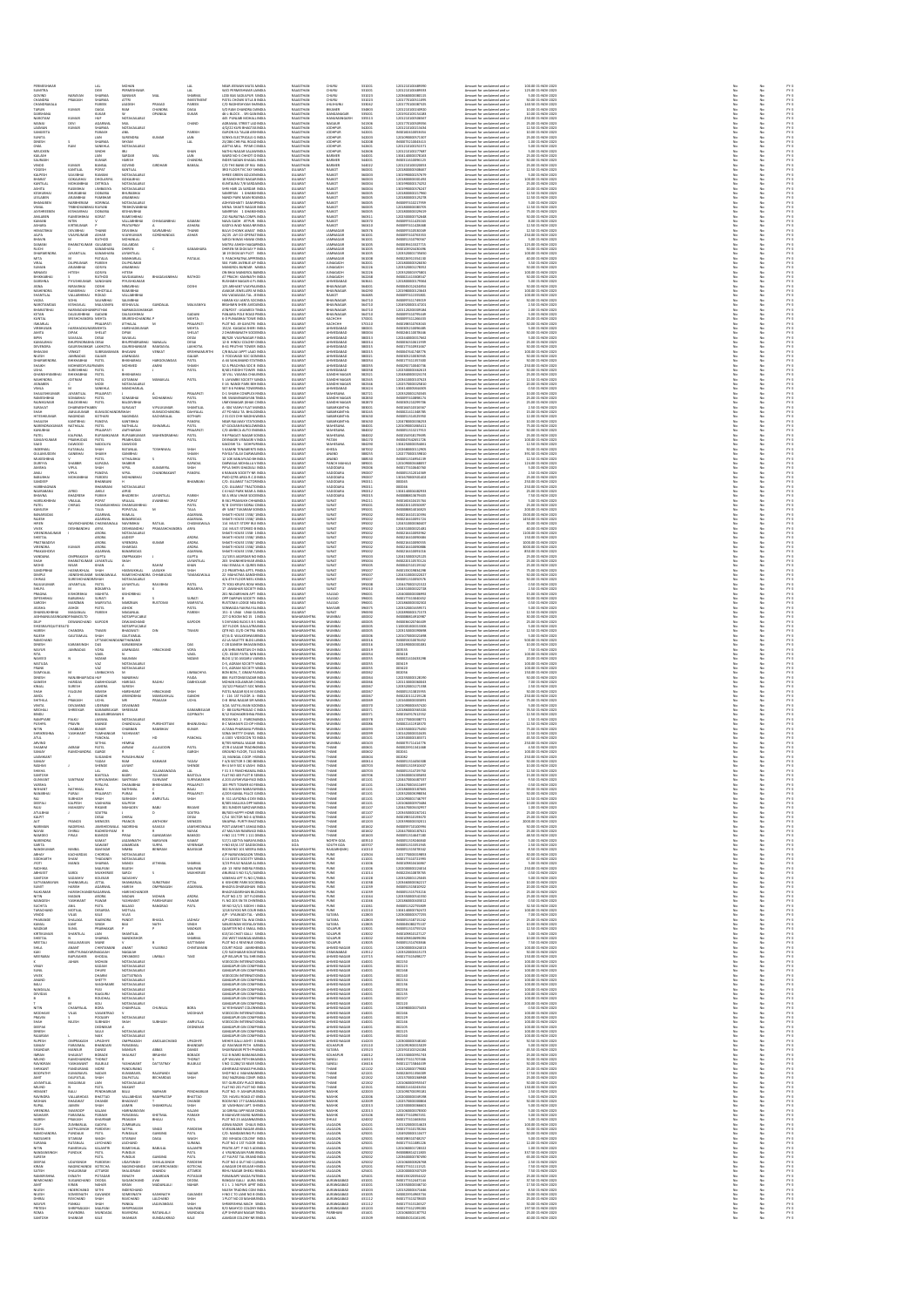| MIS<br><b>ALCO</b>                                                                                                                                                                                                            | KAUSALAYAMAN GAIKWAD<br>ASHANANDA                                         | BHIMASI<br><b>JAIN</b><br>JAJOO                                                                                                                                                                                                | MANIE<br>ALDE<br>SURENDRA                                                                                                                                                                                                                            | MAGANRAD<br>IIHMASHANKAR<br>KUMAR<br>RAMPIASAD | GAIKWAC<br><b>MAROTIAPP</b><br><b>JAIN</b><br>JAJOO                                                                                  | VIDYA NAGAR SHIVAII INDIA<br>A RHI ASHA SUBHASH UNDU<br>C/O ANY AGENCIES SAINERS                                                                                                                                                                                                                                                    | MAHABASHTIV<br>MAHARASHTRA<br>MAHARASHTR                                                                                                                                                                                      | <b>JALNA</b><br><b>JANA</b><br>JANA<br>NANDEI                                                                                                                                                                                                                                        | 431515<br>431527<br>43151                                                               | 00005111421492<br>N3005131120204<br>N3016961117620                    | Amount for unclaimed and u                                                                                                                                                                                                                                                                                                                                                                                                                        | 165.00 01-NOV-2023<br>50.00 01-NOV-2023<br>1.50.01.50%2023                      |  |
|-------------------------------------------------------------------------------------------------------------------------------------------------------------------------------------------------------------------------------|---------------------------------------------------------------------------|--------------------------------------------------------------------------------------------------------------------------------------------------------------------------------------------------------------------------------|------------------------------------------------------------------------------------------------------------------------------------------------------------------------------------------------------------------------------------------------------|------------------------------------------------|--------------------------------------------------------------------------------------------------------------------------------------|-------------------------------------------------------------------------------------------------------------------------------------------------------------------------------------------------------------------------------------------------------------------------------------------------------------------------------------|-------------------------------------------------------------------------------------------------------------------------------------------------------------------------------------------------------------------------------|--------------------------------------------------------------------------------------------------------------------------------------------------------------------------------------------------------------------------------------------------------------------------------------|-----------------------------------------------------------------------------------------|-----------------------------------------------------------------------|---------------------------------------------------------------------------------------------------------------------------------------------------------------------------------------------------------------------------------------------------------------------------------------------------------------------------------------------------------------------------------------------------------------------------------------------------|---------------------------------------------------------------------------------|--|
| <b>ADITYA</b><br>UMES<br>SHEXHAI<br>syzo                                                                                                                                                                                      | BALKISAN<br>MOHAN<br>TAASHIKANT<br>441548                                 | <b>BHALERAD</b><br>KULKARNI<br>AKBARSAB                                                                                                                                                                                        | DALKISAN<br>NOTAVAILABLE<br>SHASHIKANT<br>AKIMUSAD                                                                                                                                                                                                   | SHANKARRAD<br>ZAINUDDIN                        | KULKARNI<br>SYED                                                                                                                     | AIDD COMPLEX ASHISINDIA<br>JUAMATA HOSPITAL GIINDIA<br>ENUSMIUTI HOUSE FINDS<br>C/O BASIRODOIN ANW INDIA                                                                                                                                                                                                                            | MAHARASHTR<br>MAHARASHTR<br>MAHARASHTE<br>MAHARASHTR                                                                                                                                                                          | NANDED<br>NANDER<br>NANDEE                                                                                                                                                                                                                                                           | 43160<br>43160<br>43160<br>431604                                                       | N3017741311360<br>120494000004828<br>V3005131631118<br>N3005131423129 | Amount for uncluimed and u<br>Amount for uncluimed and u<br>Amount for uncluimed and u<br>Amount for uncluimed and u<br>Amount for uncluimed and u<br>Amount for uncluimed and u<br>Amount for uncluimed and u                                                                                                                                                                                                                                    | 53.50 01-NOV-2023<br>25.00 01-NOV-2023<br>5.00 01-NOV-2023<br>21.50 01-NOV-2023 |  |
| DEEPAK<br>MOHD<br>suntse                                                                                                                                                                                                      | FURUSHOTTAMR LABOE<br><b>TYASARDE GANNOORAN</b>                           | PIDURKA                                                                                                                                                                                                                        | PURUSHOT<br>ABOUL<br>CHINDHUI<br>HARGOVINDJ                                                                                                                                                                                                          | GANIMOHMA                                      | <b>ISRAHIM</b><br>PIDURKAI                                                                                                           | <b>PLOT NO. 34 DATTATIN INDIA</b><br>COCO COLONY BORI EINDIA<br>TOTE NO MOJ2 URUNDA                                                                                                                                                                                                                                                 | MAHARASHTR<br>MAHARASHTR<br>MAHARASHTR                                                                                                                                                                                        | NAGPUR<br>NAGPUR                                                                                                                                                                                                                                                                     | 4002<br>441108<br>442406<br>444000                                                      | 120107000011725<br>N3022011071601<br>12018000037913                   | Amount for unclusined and u<br>Amount for unclaimed and u<br>Amount for unclaimed and u<br>Amount for unclaimed and u                                                                                                                                                                                                                                                                                                                             | 200.00 01-NOV-2023<br>50.00 01-NOV-2023<br>35.00 01-NOV-2023                    |  |
| VINODKUT<br>NISHANT<br><b>ASHA</b>                                                                                                                                                                                            | HARCOVINDE<br>MURLIDHAR                                                   | <b>JHAWAR</b><br><b>BHANSAL</b><br>KITE                                                                                                                                                                                        | MURLIDINAR                                                                                                                                                                                                                                           | NAMOEORAO                                      | <b>JIAWAR</b><br>KITE                                                                                                                | C/O ADITYA COR<br>ORA' INDIA<br>HEFFERI IPA'S LIGHT VINEN<br><b>OUCE STATION QUARINOL</b>                                                                                                                                                                                                                                           | MAHARASHTR<br>MAHARASHTR<br>MAHARASHTR                                                                                                                                                                                        | CHANDRAP<br>AKOLA<br><b>AKOLA</b>                                                                                                                                                                                                                                                    | 4400                                                                                    | 130231000000739<br>130358000000756<br>130231000000921                 | Amount for uncusmed and<br>Amount for unclaimed and<br>Amount for unclaimed and i<br>Amount for unclaimed and i                                                                                                                                                                                                                                                                                                                                   | 250.00 01-NOV-2023<br>50.00 01-NOV-2023<br>50.00 01-NOV-2023                    |  |
| SHRIKANT<br>SANTOS<br>VASDEY                                                                                                                                                                                                  | <b>JAJURIN</b><br>SHANKARLAL<br><b>DIANDANI</b>                           | KARWA<br><b>RUNATIVA</b>                                                                                                                                                                                                       | ANIL<br>NOTAVAILABLE<br>SHANKARLAI                                                                                                                                                                                                                   | M                                              | VATNAN                                                                                                                               | ANKALP CIVIL LINE RUNDH<br>RUHATIYA COMPLEX LIINDIA<br><b>RIME INVESTORS SER INDIA</b>                                                                                                                                                                                                                                              | MAHARASHTR<br>MAHARASHTR<br>MAHARASHTR                                                                                                                                                                                        | BULDHAN<br>AKOLA<br>AKOLA<br><b>AMBAVAT</b>                                                                                                                                                                                                                                          |                                                                                         | 120106000066640<br>120106000107380<br>120200000023337                 | Amount for unclaimed and                                                                                                                                                                                                                                                                                                                                                                                                                          | 25.00 01-NOV-2023<br>25.00 01-NOV-2023<br>29.00 01-NOV-2023                     |  |
| MADHUR<br><b>SUDAS</b><br>CHANDRA                                                                                                                                                                                             | <b>EAVALKISHOP</b><br>ANDURANG<br><b>MARANT</b>                           | CHANDAR<br>KHADSE<br>WAGH                                                                                                                                                                                                      | CHANDANIMAL<br>NAVALKISHOR<br>PANDURANG<br>TUKARAM                                                                                                                                                                                                   | $\leq$                                         | KHADSE                                                                                                                               | FLAT NO-10 ANUPAM INDIA<br>111 PRASHANT NACAINENA<br>THE E E MSES TYPE III FINDM                                                                                                                                                                                                                                                    | MAHARASHTR<br>MAHARASHTR<br>MAHARASHTR                                                                                                                                                                                        | <b>AMBAVAT</b><br><b>AMBAVAT</b><br><b>AMBAVAT</b>                                                                                                                                                                                                                                   | 444305<br>444506<br>444506<br>4446005<br>4446005<br>445000<br>45000<br>452000<br>452000 | 130358000002145<br>120209000086855<br>12041100000112                  | Amount for unclaimed and u<br>Amount for unclaimed and u<br>Amount for unclaimed and u                                                                                                                                                                                                                                                                                                                                                            | 25.00 01-NOV-2023<br>75.00 01-NOV-2023<br>50.00 01-NOV-2023                     |  |
| SAHIR<br>RAIKUMAR<br>SAMYAK                                                                                                                                                                                                   | MOHD<br>MOHANLAL                                                          | ZUBAJR<br>RATHI<br>MODE                                                                                                                                                                                                        | MONANLAL<br>RAJENDRA                                                                                                                                                                                                                                 | <b>IMS</b>                                     | WAGH<br>SAHIR<br>MODI                                                                                                                | ISLAMPURA KALAMB RINDI<br><b>PLOT NO 46 A PUSHPA INDIA</b><br>SEIDDDLONY BIMA NINDIA                                                                                                                                                                                                                                                | MAHARASHTR<br>MAHARASHTRA<br>MADHYA PRADES                                                                                                                                                                                    | <b>YAVATMA</b><br><b>TAVATMAI</b><br>NOOR                                                                                                                                                                                                                                            |                                                                                         | V3003941597603<br>N3011271677878<br>N3028141031054                    | Amount for unclaimed and u<br>Amount for unclaimed and u<br>Amount for unclaimed and u<br>concern to service results                                                                                                                                                                                                                                                                                                                              | 17.50.01.NOV-2023<br>50.00.01-MOV-2023<br>16.00 01-NOV-2023                     |  |
| ANKUR<br><b>SUSHILA</b>                                                                                                                                                                                                       | KAILASI                                                                   | ALYA<br><b>MAHES</b>                                                                                                                                                                                                           |                                                                                                                                                                                                                                                      | ANII<br>CHANDRA<br>KUMAR                       | ALYA<br>MAHESHWARI                                                                                                                   | 3 MECHNI IM TOWER INTI<br>25/2 NORTH RAIMON INDIA                                                                                                                                                                                                                                                                                   | MADHYA PRADES<br>MADHYA PRADES!                                                                                                                                                                                               | NOOR                                                                                                                                                                                                                                                                                 |                                                                                         | 120417000001421<br>120170000010813                                    | Amount for unclaimed and u                                                                                                                                                                                                                                                                                                                                                                                                                        | 10.50 01-NOV-2023<br>25.00 01-NOV-2023                                          |  |
| ARUMANISM MANAHIRA MARUKA MARUKA MARUKA MARUKA MARUKA MARUKA MARUKA MARUKA MARUKA MARUKA MARUKA MARUKA MARUKA MARUKA MARUKA MARUKA MARUKA MARUKA MARUKA MARUKA MARUKA MARUKA MARUKA MARUKA MARUKA MARUKA MARUKA MARUKA MARUKA | ARUN                                                                      |                                                                                                                                                                                                                                | MR<br>KAILASH<br>EMAWANDAS<br>EMAWANDAS<br>PARASRAM<br>SAIFUDON<br>BASANTI<br>KAMARALI<br>KAMARALI<br>KAMARALI<br>RAMARALI<br>RAMARALI<br>RAMARALI<br>RAMARALI<br>RAMARALI<br>RAMARALI<br>RAMARALI<br>RAMARALI<br>RAMARALI<br>RAMARALI               |                                                | GODHA<br>LALCHAN<br>MODI<br>SONONE                                                                                                   |                                                                                                                                                                                                                                                                                                                                     |                                                                                                                                                                                                                               |                                                                                                                                                                                                                                                                                      |                                                                                         |                                                                       |                                                                                                                                                                                                                                                                                                                                                                                                                                                   |                                                                                 |  |
|                                                                                                                                                                                                                               | KUMA                                                                      |                                                                                                                                                                                                                                |                                                                                                                                                                                                                                                      | lal<br>Siyami<br>Kumar                         |                                                                                                                                      |                                                                                                                                                                                                                                                                                                                                     |                                                                                                                                                                                                                               |                                                                                                                                                                                                                                                                                      |                                                                                         |                                                                       |                                                                                                                                                                                                                                                                                                                                                                                                                                                   |                                                                                 |  |
|                                                                                                                                                                                                                               | HUSAIN<br>KUMAR                                                           |                                                                                                                                                                                                                                |                                                                                                                                                                                                                                                      | CHANDR                                         | SONI<br>AGRAWAL<br>GANGWAL<br>MAKSIWALI<br>SONWANI                                                                                   |                                                                                                                                                                                                                                                                                                                                     |                                                                                                                                                                                                                               |                                                                                                                                                                                                                                                                                      |                                                                                         |                                                                       |                                                                                                                                                                                                                                                                                                                                                                                                                                                   |                                                                                 |  |
|                                                                                                                                                                                                                               | KUMAR<br>BEHARI                                                           |                                                                                                                                                                                                                                |                                                                                                                                                                                                                                                      | DAS                                            |                                                                                                                                      |                                                                                                                                                                                                                                                                                                                                     |                                                                                                                                                                                                                               |                                                                                                                                                                                                                                                                                      |                                                                                         |                                                                       |                                                                                                                                                                                                                                                                                                                                                                                                                                                   |                                                                                 |  |
|                                                                                                                                                                                                                               |                                                                           |                                                                                                                                                                                                                                | A<br>MAHAYEER<br>DEVENDRA<br>ABHAYA<br>ABHAYA<br>ABHAYA<br>ABHAYA<br>BAXESH<br>BAXESH<br>BAXESH<br>BAXESH<br>BAXESH<br>BAXESH<br>ABHT<br>SUIRMAR<br>ABHAYA<br>ABHESH<br>BAXESH<br>BAXESH<br>BAXESH<br>BAXESH<br>BAXESH<br>BAXESH<br>BAXESH<br>BAXESH | KUMAR                                          | SCMAN<br>DAYAL<br>AIMERA<br>KCTHAR<br>ACHARYA<br>KATARIYA<br>KATARIYA<br>DAVE                                                        |                                                                                                                                                                                                                                                                                                                                     |                                                                                                                                                                                                                               |                                                                                                                                                                                                                                                                                      |                                                                                         |                                                                       |                                                                                                                                                                                                                                                                                                                                                                                                                                                   |                                                                                 |  |
|                                                                                                                                                                                                                               | <b>KUMA</b>                                                               |                                                                                                                                                                                                                                |                                                                                                                                                                                                                                                      | KUMAR                                          |                                                                                                                                      |                                                                                                                                                                                                                                                                                                                                     |                                                                                                                                                                                                                               |                                                                                                                                                                                                                                                                                      |                                                                                         |                                                                       |                                                                                                                                                                                                                                                                                                                                                                                                                                                   |                                                                                 |  |
|                                                                                                                                                                                                                               |                                                                           |                                                                                                                                                                                                                                |                                                                                                                                                                                                                                                      |                                                |                                                                                                                                      |                                                                                                                                                                                                                                                                                                                                     |                                                                                                                                                                                                                               |                                                                                                                                                                                                                                                                                      |                                                                                         |                                                                       |                                                                                                                                                                                                                                                                                                                                                                                                                                                   |                                                                                 |  |
|                                                                                                                                                                                                                               |                                                                           |                                                                                                                                                                                                                                |                                                                                                                                                                                                                                                      | CHANDIS                                        |                                                                                                                                      |                                                                                                                                                                                                                                                                                                                                     |                                                                                                                                                                                                                               |                                                                                                                                                                                                                                                                                      |                                                                                         |                                                                       |                                                                                                                                                                                                                                                                                                                                                                                                                                                   |                                                                                 |  |
|                                                                                                                                                                                                                               |                                                                           |                                                                                                                                                                                                                                |                                                                                                                                                                                                                                                      |                                                |                                                                                                                                      |                                                                                                                                                                                                                                                                                                                                     |                                                                                                                                                                                                                               |                                                                                                                                                                                                                                                                                      |                                                                                         |                                                                       |                                                                                                                                                                                                                                                                                                                                                                                                                                                   |                                                                                 |  |
|                                                                                                                                                                                                                               | <b>KUMA</b>                                                               |                                                                                                                                                                                                                                | .<br>RAMESH                                                                                                                                                                                                                                          | -<br>Prasad<br>Kumar                           | MATHUR<br>SOMANI<br>BHANDAR<br>MAHESH<br>MEHTA<br>SONI<br>YADAV<br>THAKUR<br>PHASI<br>PHASI<br>PHASI<br>PHASI                        |                                                                                                                                                                                                                                                                                                                                     |                                                                                                                                                                                                                               |                                                                                                                                                                                                                                                                                      |                                                                                         |                                                                       |                                                                                                                                                                                                                                                                                                                                                                                                                                                   |                                                                                 |  |
|                                                                                                                                                                                                                               | KUMA                                                                      |                                                                                                                                                                                                                                | R<br>RAMISH<br>ARUN<br>JARPAL<br>SHARMA<br>NGTHAV<br>NGTHAV<br>NATHMAL<br>NGTHAV<br>NATHMAL<br>NAM                                                                                                                                                   | RAM                                            | GUPTA                                                                                                                                |                                                                                                                                                                                                                                                                                                                                     |                                                                                                                                                                                                                               |                                                                                                                                                                                                                                                                                      |                                                                                         |                                                                       |                                                                                                                                                                                                                                                                                                                                                                                                                                                   |                                                                                 |  |
|                                                                                                                                                                                                                               |                                                                           |                                                                                                                                                                                                                                |                                                                                                                                                                                                                                                      | PRASAD                                         |                                                                                                                                      |                                                                                                                                                                                                                                                                                                                                     |                                                                                                                                                                                                                               |                                                                                                                                                                                                                                                                                      |                                                                                         |                                                                       |                                                                                                                                                                                                                                                                                                                                                                                                                                                   |                                                                                 |  |
|                                                                                                                                                                                                                               | PRAKASI<br>KUMAR                                                          |                                                                                                                                                                                                                                |                                                                                                                                                                                                                                                      |                                                | GOUTAN<br>SHARMA<br>MISHRA<br>DUREY<br>JAISWAL<br>RASAK<br>CHIR                                                                      |                                                                                                                                                                                                                                                                                                                                     |                                                                                                                                                                                                                               |                                                                                                                                                                                                                                                                                      |                                                                                         |                                                                       |                                                                                                                                                                                                                                                                                                                                                                                                                                                   |                                                                                 |  |
|                                                                                                                                                                                                                               |                                                                           |                                                                                                                                                                                                                                |                                                                                                                                                                                                                                                      |                                                |                                                                                                                                      |                                                                                                                                                                                                                                                                                                                                     |                                                                                                                                                                                                                               |                                                                                                                                                                                                                                                                                      |                                                                                         |                                                                       |                                                                                                                                                                                                                                                                                                                                                                                                                                                   |                                                                                 |  |
|                                                                                                                                                                                                                               | devi<br>Kumar<br>Kumar<br>Shareei<br>Shareei                              |                                                                                                                                                                                                                                | K<br>GURUDAS<br>GURUDAS<br>DHARMIA<br>RAM<br>SURENDRA<br>SURENDRA                                                                                                                                                                                    | PRASAD<br>DULAL<br>SAKAL<br>NARAYAI            |                                                                                                                                      |                                                                                                                                                                                                                                                                                                                                     |                                                                                                                                                                                                                               |                                                                                                                                                                                                                                                                                      |                                                                                         |                                                                       |                                                                                                                                                                                                                                                                                                                                                                                                                                                   |                                                                                 |  |
|                                                                                                                                                                                                                               |                                                                           |                                                                                                                                                                                                                                |                                                                                                                                                                                                                                                      |                                                |                                                                                                                                      |                                                                                                                                                                                                                                                                                                                                     |                                                                                                                                                                                                                               |                                                                                                                                                                                                                                                                                      |                                                                                         |                                                                       |                                                                                                                                                                                                                                                                                                                                                                                                                                                   |                                                                                 |  |
| u<br>Vijay<br>Om<br>Sanjiya<br>Raj<br>Raj<br>Nirmla                                                                                                                                                                           | KUMAR                                                                     | GOOD AN AGRICULATION CONTRACT CONTRACT AND A STRUCTURE OF A STRUCTURE OF A STRUCTURE OF A STRUCTURE OF A STRUCTURE OF A STRUCTURE OF A STRUCTURE OF A STRUCTURE OF A STRUCTURE OF A STRUCTURE OF A STRUCTURE OF A STRUCTURE OF |                                                                                                                                                                                                                                                      | KISHORI                                        | YADAV<br>MEDYA<br>SINGH<br>SINGH<br>PRASAD<br>GANESI<br>KHOSLA<br>RAM<br>SINGH                                                       |                                                                                                                                                                                                                                                                                                                                     |                                                                                                                                                                                                                               |                                                                                                                                                                                                                                                                                      |                                                                                         |                                                                       |                                                                                                                                                                                                                                                                                                                                                                                                                                                   |                                                                                 |  |
|                                                                                                                                                                                                                               | <b>CERCOLTE</b><br>KUMAR                                                  | SURANA                                                                                                                                                                                                                         | V<br>SUKH<br>NAND<br>NOTAPPUC<br>NAND<br>HANI<br>VASUDEV<br>VASUDEV                                                                                                                                                                                  | CHAND                                          |                                                                                                                                      |                                                                                                                                                                                                                                                                                                                                     |                                                                                                                                                                                                                               |                                                                                                                                                                                                                                                                                      |                                                                                         |                                                                       |                                                                                                                                                                                                                                                                                                                                                                                                                                                   |                                                                                 |  |
|                                                                                                                                                                                                                               | SHANKAI<br>UDAY                                                           |                                                                                                                                                                                                                                |                                                                                                                                                                                                                                                      | PRAKASH<br>lal<br>Suraya                       |                                                                                                                                      |                                                                                                                                                                                                                                                                                                                                     |                                                                                                                                                                                                                               |                                                                                                                                                                                                                                                                                      |                                                                                         |                                                                       |                                                                                                                                                                                                                                                                                                                                                                                                                                                   |                                                                                 |  |
| NIRMLA<br>MAMTA<br>PREM<br>ADIRAIU<br>FIRAT<br>MARSIMULL<br>RITU<br>DEVARAIAN<br>DEVARAIAN<br>CHANDRA<br>V                                                                                                                    | KUMAR<br>CHANDRA                                                          | CHAND<br>IAJODIA<br>BHASKAR<br>KGRAWAL<br>TIWARI                                                                                                                                                                               | A<br>CHASI<br>DRAMCO<br>PRAMCO<br>VENGATIS<br>CHARMCHAN<br>DHARMCHAN<br>VENGATISWA<br>V                                                                                                                                                              | MAL<br>CHANDRA                                 | SURANA<br>YADAV<br>SINGH<br>SINGH<br>MURTY<br>NARAYANA<br>TIWARI<br>TIWARI<br>NARAYANA<br>LAKSHMANA<br>LAKSHMANA<br>SETHURANA        |                                                                                                                                                                                                                                                                                                                                     |                                                                                                                                                                                                                               |                                                                                                                                                                                                                                                                                      |                                                                                         |                                                                       |                                                                                                                                                                                                                                                                                                                                                                                                                                                   |                                                                                 |  |
|                                                                                                                                                                                                                               |                                                                           |                                                                                                                                                                                                                                |                                                                                                                                                                                                                                                      |                                                |                                                                                                                                      |                                                                                                                                                                                                                                                                                                                                     |                                                                                                                                                                                                                               |                                                                                                                                                                                                                                                                                      |                                                                                         |                                                                       |                                                                                                                                                                                                                                                                                                                                                                                                                                                   |                                                                                 |  |
|                                                                                                                                                                                                                               | <b>HARI</b>                                                               | V<br>MAHAJAN<br>KUMARAVEL<br>VASANTHIKUR<br>HARAN<br>HARAN<br>SHIVARAULL<br>BATNAJAN<br>KUMAR<br>KUMAR<br>KUMAR<br>KUMAR<br>KUMAR<br>KUMARAULL<br>KUMARAULL                                                                    |                                                                                                                                                                                                                                                      |                                                |                                                                                                                                      |                                                                                                                                                                                                                                                                                                                                     |                                                                                                                                                                                                                               |                                                                                                                                                                                                                                                                                      |                                                                                         |                                                                       |                                                                                                                                                                                                                                                                                                                                                                                                                                                   |                                                                                 |  |
| a<br>Mallaiah<br>Siddamshi<br>Parasilai<br>Vadluri<br>                                                                                                                                                                        |                                                                           |                                                                                                                                                                                                                                | R<br>NARSIMLOO<br>RAMULU<br>BUCHAIAH<br>BUCHAIAH<br>-                                                                                                                                                                                                |                                                | Y<br>SUNDARISAN<br>JEKUSAN<br>SIDDAMSHETTY<br>PAREKH                                                                                 |                                                                                                                                                                                                                                                                                                                                     |                                                                                                                                                                                                                               |                                                                                                                                                                                                                                                                                      |                                                                                         |                                                                       |                                                                                                                                                                                                                                                                                                                                                                                                                                                   |                                                                                 |  |
|                                                                                                                                                                                                                               | VGAY<br>DASHARATHA                                                        |                                                                                                                                                                                                                                |                                                                                                                                                                                                                                                      |                                                | REDDY<br>GONE<br>BHEEMSHETTY<br>---                                                                                                  |                                                                                                                                                                                                                                                                                                                                     |                                                                                                                                                                                                                               |                                                                                                                                                                                                                                                                                      |                                                                                         |                                                                       |                                                                                                                                                                                                                                                                                                                                                                                                                                                   |                                                                                 |  |
| k<br>VADDEPALLI<br>KOWRU<br>SREENIVASULI<br>RAVI<br>                                                                                                                                                                          | KUMAR                                                                     | SAVIASWA<br>VRAD<br>BHEEMSH                                                                                                                                                                                                    | K<br>NARASANAH<br>KRISHINA<br>SURYANARAYAP<br>HANUMANTHA<br>NAGAPPA<br>RINGANATHAN<br>RINGANATHAN<br>NAGAPPA<br>NAGAPPA<br>NAGAPPA                                                                                                                   | <b>MG</b>                                      |                                                                                                                                      |                                                                                                                                                                                                                                                                                                                                     |                                                                                                                                                                                                                               |                                                                                                                                                                                                                                                                                      |                                                                                         |                                                                       |                                                                                                                                                                                                                                                                                                                                                                                                                                                   |                                                                                 |  |
| V<br>VUDAYAG<br>THAI<br>GUTHI                                                                                                                                                                                                 | ASWATH                                                                    | <br>Pradhav<br>Harinati                                                                                                                                                                                                        |                                                                                                                                                                                                                                                      |                                                | N<br>REDDY<br>SETTY<br>SETTY<br>SETTY                                                                                                |                                                                                                                                                                                                                                                                                                                                     |                                                                                                                                                                                                                               |                                                                                                                                                                                                                                                                                      |                                                                                         |                                                                       |                                                                                                                                                                                                                                                                                                                                                                                                                                                   |                                                                                 |  |
|                                                                                                                                                                                                                               |                                                                           | R<br>NAGARAJU<br>NAGESH                                                                                                                                                                                                        |                                                                                                                                                                                                                                                      |                                                |                                                                                                                                      |                                                                                                                                                                                                                                                                                                                                     |                                                                                                                                                                                                                               | NGUARAD<br>AGUARAD<br>AGUARAD<br>KASIM NAGA<br>KHAMMAM<br>KHAMMAMAR<br>ANANTHAR<br>ANANTHAR<br>ANANTHAR<br>ANANTHAR<br>ANANTHAR<br>ANANTHAR<br>ANANTHAR<br>ANANTHAR<br>ANANTHAR<br>ANANTHAR<br>ANANTHAR<br>ANANTHAR<br>ANANTHAR                                                      |                                                                                         |                                                                       |                                                                                                                                                                                                                                                                                                                                                                                                                                                   |                                                                                 |  |
| L<br>POLEPALLI<br>JAYANTHI<br>PALUVURI                                                                                                                                                                                        | RAGHUNATI<br>VISWANATH                                                    |                                                                                                                                                                                                                                | .<br>VENKAIAH<br>HANUMAN                                                                                                                                                                                                                             |                                                | SEEENVASUU<br>SETTY<br>KURUBA<br>SIDDAPPA<br>SIDDAPPA<br>MARIBOINA<br>VENKATESWARI<br>VENKATESWARI<br>CANAMARIDOINA<br>CANAMARIDOINA |                                                                                                                                                                                                                                                                                                                                     |                                                                                                                                                                                                                               |                                                                                                                                                                                                                                                                                      |                                                                                         |                                                                       |                                                                                                                                                                                                                                                                                                                                                                                                                                                   |                                                                                 |  |
| EMACHA                                                                                                                                                                                                                        | NARASIMAA<br>ABDUL                                                        |                                                                                                                                                                                                                                | P<br>GANDIKOTA<br>MALAKONDI<br>MALAKONDI                                                                                                                                                                                                             | <b>MTD</b>                                     |                                                                                                                                      |                                                                                                                                                                                                                                                                                                                                     |                                                                                                                                                                                                                               |                                                                                                                                                                                                                                                                                      |                                                                                         |                                                                       |                                                                                                                                                                                                                                                                                                                                                                                                                                                   |                                                                                 |  |
| m<br>CHITTEM<br>PANDU                                                                                                                                                                                                         | SUDEAMAN                                                                  |                                                                                                                                                                                                                                | L<br>VENKATA<br>PANDU                                                                                                                                                                                                                                |                                                |                                                                                                                                      |                                                                                                                                                                                                                                                                                                                                     |                                                                                                                                                                                                                               |                                                                                                                                                                                                                                                                                      |                                                                                         |                                                                       |                                                                                                                                                                                                                                                                                                                                                                                                                                                   |                                                                                 |  |
|                                                                                                                                                                                                                               | SUURAMANTI<br>RANGARAD<br>SAMRAJYA<br>RAMASUBBA<br>RAMASUBBA<br>TAMASUBBA |                                                                                                                                                                                                                                |                                                                                                                                                                                                                                                      | NARAYANA<br>RANGARAD<br>YLN<br>SANKARA         | :ANAMARLA<br>KANCHERLA<br>MURTHY<br>RAVURU<br>RAO                                                                                    |                                                                                                                                                                                                                                                                                                                                     |                                                                                                                                                                                                                               |                                                                                                                                                                                                                                                                                      |                                                                                         |                                                                       |                                                                                                                                                                                                                                                                                                                                                                                                                                                   |                                                                                 |  |
|                                                                                                                                                                                                                               |                                                                           |                                                                                                                                                                                                                                |                                                                                                                                                                                                                                                      |                                                |                                                                                                                                      |                                                                                                                                                                                                                                                                                                                                     |                                                                                                                                                                                                                               |                                                                                                                                                                                                                                                                                      |                                                                                         |                                                                       |                                                                                                                                                                                                                                                                                                                                                                                                                                                   |                                                                                 |  |
|                                                                                                                                                                                                                               | MANGUNIA<br>GUPTA<br>MAHALAKSHMI                                          |                                                                                                                                                                                                                                | R<br>SIVA<br>NOTAVAILABLI<br>ANUANEYA<br>-                                                                                                                                                                                                           |                                                |                                                                                                                                      |                                                                                                                                                                                                                                                                                                                                     |                                                                                                                                                                                                                               |                                                                                                                                                                                                                                                                                      |                                                                                         |                                                                       |                                                                                                                                                                                                                                                                                                                                                                                                                                                   |                                                                                 |  |
|                                                                                                                                                                                                                               |                                                                           | THE STREET WARD AND THE STREET WAS ARRESTED FOR THE STREET WAS ARRESTED FOR THE STREET WAS ARRESTED FOR THE STREET WAS ARRESTED FOR A STREET WAS ARRESTED FOR A STREET WAS ARRESTED FOR A STREET WAS A STREET OF A STREET WAS  |                                                                                                                                                                                                                                                      | <b>HNAGESWAR</b>                               | GUPTHA<br>RAO<br>SINGAMSETTI                                                                                                         |                                                                                                                                                                                                                                                                                                                                     |                                                                                                                                                                                                                               |                                                                                                                                                                                                                                                                                      |                                                                                         |                                                                       |                                                                                                                                                                                                                                                                                                                                                                                                                                                   |                                                                                 |  |
| R<br>BANALA<br>ANJANEYA<br>SITA<br>VENKATA<br>VENKATA<br>OBULAPURJ<br>ALAPATI<br>JALAPATI<br>JALAPATI<br>JALAPATI                                                                                                             |                                                                           | VIIATALAR<br>RAD<br>RAMADEV                                                                                                                                                                                                    | -<br>VENEATABAT<br>YALLAMAND<br>KALESHA<br>SUBBARAD<br>N                                                                                                                                                                                             |                                                |                                                                                                                                      |                                                                                                                                                                                                                                                                                                                                     |                                                                                                                                                                                                                               |                                                                                                                                                                                                                                                                                      |                                                                                         |                                                                       |                                                                                                                                                                                                                                                                                                                                                                                                                                                   |                                                                                 |  |
|                                                                                                                                                                                                                               | VSUBBA<br>NAGAPI<br>PITCHI                                                |                                                                                                                                                                                                                                |                                                                                                                                                                                                                                                      | VENKATASUBBA<br>SVA                            |                                                                                                                                      |                                                                                                                                                                                                                                                                                                                                     |                                                                                                                                                                                                                               |                                                                                                                                                                                                                                                                                      |                                                                                         |                                                                       |                                                                                                                                                                                                                                                                                                                                                                                                                                                   |                                                                                 |  |
|                                                                                                                                                                                                                               | SUDHEEI<br>JANAXI<br>BHANU                                                | RAMADE\<br>RAO<br>NERELLA<br>REDOY<br>SUIATHA<br>KUMAR<br>RAMALAH<br>PRASAD                                                                                                                                                    | N<br>NERELLA<br>PEDA<br>UENKUREDD<br>BRAHMAIAH<br>-                                                                                                                                                                                                  | MOHAN<br>RAMAKRIS                              |                                                                                                                                      |                                                                                                                                                                                                                                                                                                                                     |                                                                                                                                                                                                                               |                                                                                                                                                                                                                                                                                      |                                                                                         |                                                                       |                                                                                                                                                                                                                                                                                                                                                                                                                                                   |                                                                                 |  |
| N<br>SIVA<br>CADE<br>CHILLAKUR<br>CH<br>DIYYA<br>SRMDYA<br>RMDYA<br>R                                                                                                                                                         | RAVI<br>KESAVA                                                            |                                                                                                                                                                                                                                |                                                                                                                                                                                                                                                      | RAD                                            | GUPTA<br>PEDDAWNA<br>PEDDAWNA<br>CHEEMAGUR<br>MARKRISHN<br>PILA<br>PILA<br>MAHARKRISHN<br>PILA<br>MAHARKRISHN                        |                                                                                                                                                                                                                                                                                                                                     |                                                                                                                                                                                                                               |                                                                                                                                                                                                                                                                                      |                                                                                         |                                                                       |                                                                                                                                                                                                                                                                                                                                                                                                                                                   |                                                                                 |  |
| n<br>Mahadev<br>Ampayall<br>Godavari<br>SUNTREDE                                                                                                                                                                              | SRAGHUI<br>THAMM                                                          |                                                                                                                                                                                                                                |                                                                                                                                                                                                                                                      | GOPALA                                         |                                                                                                                                      |                                                                                                                                                                                                                                                                                                                                     |                                                                                                                                                                                                                               |                                                                                                                                                                                                                                                                                      |                                                                                         |                                                                       |                                                                                                                                                                                                                                                                                                                                                                                                                                                   |                                                                                 |  |
| OSHORE                                                                                                                                                                                                                        | AV<br>#RAVINDRA<br><b>CLIMAR</b>                                          | RAULAM)<br>BABU<br>RAD<br>VERRAU<br>RATHNAM<br>RATHNAM<br>NATH<br>MATH                                                                                                                                                         |                                                                                                                                                                                                                                                      |                                                |                                                                                                                                      |                                                                                                                                                                                                                                                                                                                                     |                                                                                                                                                                                                                               |                                                                                                                                                                                                                                                                                      |                                                                                         |                                                                       |                                                                                                                                                                                                                                                                                                                                                                                                                                                   |                                                                                 |  |
|                                                                                                                                                                                                                               | kumar<br>Sreinivasrao                                                     |                                                                                                                                                                                                                                | D<br>MEXAMEL<br>IANDYALA<br>KONDA<br>SEEBAAN<br>SUBBA<br>SEVUN<br>MANDU<br>MANDU<br>MANDU<br>MANDU<br>MANDU<br>MANDU<br>MANDU<br>MANDU                                                                                                               | SSRINIVASA                                     |                                                                                                                                      |                                                                                                                                                                                                                                                                                                                                     |                                                                                                                                                                                                                               |                                                                                                                                                                                                                                                                                      |                                                                                         |                                                                       |                                                                                                                                                                                                                                                                                                                                                                                                                                                   |                                                                                 |  |
| a<br>GAUTAM<br>KAMALA<br>FUSHPA                                                                                                                                                                                               |                                                                           | M<br>KUMMAASIN<br>SIPANI<br>DEVI<br>JAIN<br>JAIN                                                                                                                                                                               | L<br>PRAKASHCHANE<br>M<br>DHANRAJ<br>DHANRAJ                                                                                                                                                                                                         |                                                | RAD<br>RAJU<br>NATHAI<br>NATHAI<br>SETTY<br>SEAN<br>RAD<br>RAD<br>RAD<br>RAD                                                         | $\begin{smallmatrix} 1 & 0 & 0 & 0 \\ 0 & 0 & 0 & 0 \\ 0 & 0 & 0 & 0 \\ 0 & 0 & 0 & 0 \\ 0 & 0 & 0 & 0 \\ 0 & 0 & 0 & 0 \\ 0 & 0 & 0 & 0 \\ 0 & 0 & 0 & 0 \\ 0 & 0 & 0 & 0 \\ 0 & 0 & 0 & 0 \\ 0 & 0 & 0 & 0 \\ 0 & 0 & 0 & 0 \\ 0 & 0 & 0 & 0 \\ 0 & 0 & 0 & 0 \\ 0 & 0 & 0 & 0 \\ 0 & 0 & 0 & 0 \\ 0 & 0 & 0 & 0 \\ 0 & 0 & 0 & $ |                                                                                                                                                                                                                               | ANARTHAU<br>ANARTHAU<br>ANARTHAU<br>CHITTOOR COMMUNE<br>CHITTOOR COMMUNE<br>CHITTOOR COMMUNE<br>CHITTOOR COMMUNE<br>COMMUNE COMMUNE<br>COMMUNE COMMUNICATION<br>ANARTHAU<br>ANARTHAU<br>ANARTHAU<br>ANARTHAU<br>ANARTHAU<br>ANARTHAU<br>ANARTHAU<br>ANARTHAU<br>ANARTHAU<br>ANARTHAU |                                                                                         |                                                                       |                                                                                                                                                                                                                                                                                                                                                                                                                                                   |                                                                                 |  |
| SAVANUR<br><b>CANATH</b>                                                                                                                                                                                                      | ANANDARAO                                                                 |                                                                                                                                                                                                                                | ,<br>SAVANUR<br>DAMODARAN                                                                                                                                                                                                                            | <b>ANANDARA</b>                                | LATE                                                                                                                                 |                                                                                                                                                                                                                                                                                                                                     | KABNATA                                                                                                                                                                                                                       | <b>BANGALOR</b>                                                                                                                                                                                                                                                                      |                                                                                         |                                                                       |                                                                                                                                                                                                                                                                                                                                                                                                                                                   |                                                                                 |  |
|                                                                                                                                                                                                                               |                                                                           | PADMANABHA<br>SURESH<br>RAVICHANDRAN<br>N                                                                                                                                                                                      | KANDAVARA<br>NOTAPPLICABLE                                                                                                                                                                                                                           | CHICKAIA                                       | LAKSHMI<br>NARASIV<br>MASILAMAN                                                                                                      |                                                                                                                                                                                                                                                                                                                                     | .<br>CARINATAK.<br>CARINATAK.<br>APNATAK                                                                                                                                                                                      |                                                                                                                                                                                                                                                                                      |                                                                                         |                                                                       |                                                                                                                                                                                                                                                                                                                                                                                                                                                   |                                                                                 |  |
| RADEER                                                                                                                                                                                                                        |                                                                           | SIVASUB<br>GIREESH                                                                                                                                                                                                             |                                                                                                                                                                                                                                                      | CRANGAU                                        | <b>SATHAVA</b><br>serry                                                                                                              |                                                                                                                                                                                                                                                                                                                                     |                                                                                                                                                                                                                               |                                                                                                                                                                                                                                                                                      |                                                                                         |                                                                       |                                                                                                                                                                                                                                                                                                                                                                                                                                                   |                                                                                 |  |
|                                                                                                                                                                                                                               | <b>CURIAN</b>                                                             |                                                                                                                                                                                                                                |                                                                                                                                                                                                                                                      | $\overline{\mathbf{a}}$                        | NARIELWALA<br>KURIAN                                                                                                                 |                                                                                                                                                                                                                                                                                                                                     |                                                                                                                                                                                                                               |                                                                                                                                                                                                                                                                                      |                                                                                         |                                                                       |                                                                                                                                                                                                                                                                                                                                                                                                                                                   |                                                                                 |  |
| <b>G</b><br>VUAYA<br>RITA<br>PORATHU<br>HERMAN<br>HERMAN<br>JATHANKE                                                                                                                                                          | v<br>VIRAS<br>MARAYANI<br>MANIUNA                                         |                                                                                                                                                                                                                                |                                                                                                                                                                                                                                                      | VARGHESS                                       |                                                                                                                                      |                                                                                                                                                                                                                                                                                                                                     |                                                                                                                                                                                                                               |                                                                                                                                                                                                                                                                                      |                                                                                         |                                                                       |                                                                                                                                                                                                                                                                                                                                                                                                                                                   |                                                                                 |  |
|                                                                                                                                                                                                                               |                                                                           | <b>S</b><br>FRASAD<br>KUMAR<br>THOMAS<br>TRIERAD<br>PRASAD<br>PRASAD<br>FRASAD<br>SHETTY<br>SONKOOE<br>KORKOOE<br>P                                                                                                            |                                                                                                                                                                                                                                                      |                                                | V<br>PERIERA<br>SHETTY<br>SHETTY                                                                                                     |                                                                                                                                                                                                                                                                                                                                     |                                                                                                                                                                                                                               |                                                                                                                                                                                                                                                                                      |                                                                                         |                                                                       |                                                                                                                                                                                                                                                                                                                                                                                                                                                   |                                                                                 |  |
| ,<br>ATHRABAI<br>RACHANA<br>MALATHI<br>GAYATHIU                                                                                                                                                                               | $\frac{\rm N}{\rm M}$                                                     | EHAT<br>VEENA<br>K                                                                                                                                                                                                             | G<br>BASAVARAGEMA<br>PORATHUKARAN<br>VORATHUKARAN<br>JOAXHIM<br>JOAXHIM<br>SANTEVA<br>MABARA<br>MABARA<br>THARANATHU<br>PUTTAPPA<br>CANICSH<br>MABARATHU<br>PUTTAPPA<br>CANICSH                                                                      |                                                | KORKODE<br>BELIMALLUR<br>BHAT<br>NAGARAJA<br>CHETANA                                                                                 |                                                                                                                                                                                                                                                                                                                                     |                                                                                                                                                                                                                               |                                                                                                                                                                                                                                                                                      |                                                                                         |                                                                       |                                                                                                                                                                                                                                                                                                                                                                                                                                                   |                                                                                 |  |
|                                                                                                                                                                                                                               |                                                                           | TATER                                                                                                                                                                                                                          |                                                                                                                                                                                                                                                      |                                                | TATER                                                                                                                                |                                                                                                                                                                                                                                                                                                                                     |                                                                                                                                                                                                                               |                                                                                                                                                                                                                                                                                      |                                                                                         |                                                                       |                                                                                                                                                                                                                                                                                                                                                                                                                                                   |                                                                                 |  |
| H<br>ISHWARA<br>AMITHA<br>DATTATRIN<br>SHRKAMTH<br>SHRKAMTH                                                                                                                                                                   | OANS                                                                      | KUMA<br>Raju                                                                                                                                                                                                                   | -<br>Nanjune<br>Kunte<br>Gopal                                                                                                                                                                                                                       | OTHEVAN                                        |                                                                                                                                      |                                                                                                                                                                                                                                                                                                                                     |                                                                                                                                                                                                                               |                                                                                                                                                                                                                                                                                      |                                                                                         |                                                                       |                                                                                                                                                                                                                                                                                                                                                                                                                                                   |                                                                                 |  |
| R<br>MANUUNA<br>KISHORE<br>ASHOK<br>SAYED                                                                                                                                                                                     | $_{\rm M}$                                                                |                                                                                                                                                                                                                                |                                                                                                                                                                                                                                                      |                                                |                                                                                                                                      |                                                                                                                                                                                                                                                                                                                                     |                                                                                                                                                                                                                               |                                                                                                                                                                                                                                                                                      |                                                                                         |                                                                       |                                                                                                                                                                                                                                                                                                                                                                                                                                                   |                                                                                 |  |
|                                                                                                                                                                                                                               | -<br>SAFWAN<br>SUBRAM<br>SHIVARA                                          |                                                                                                                                                                                                                                | S<br>SAIJAN<br>ASHOK<br>SAYED<br>KOWLALI<br>SHIVARAM<br>SHIVARAM                                                                                                                                                                                     | KESHAVAS<br>ABUBAKAI<br>SITARAM                |                                                                                                                                      |                                                                                                                                                                                                                                                                                                                                     |                                                                                                                                                                                                                               |                                                                                                                                                                                                                                                                                      |                                                                                         |                                                                       |                                                                                                                                                                                                                                                                                                                                                                                                                                                   |                                                                                 |  |
|                                                                                                                                                                                                                               | -<br>NAGAPPA<br>VASANT<br>-                                               |                                                                                                                                                                                                                                |                                                                                                                                                                                                                                                      | VEERAPPA<br>MALAKAPPA                          | RAO<br>DIKARAPP<br>RAU<br>MEHARWA<br>KARKAL<br>VARIOTA<br>HISDE<br>ARWIGER<br>KADISJUS<br>KADISJUS<br>KADISJUS                       |                                                                                                                                                                                                                                                                                                                                     |                                                                                                                                                                                                                               |                                                                                                                                                                                                                                                                                      |                                                                                         |                                                                       |                                                                                                                                                                                                                                                                                                                                                                                                                                                   |                                                                                 |  |
|                                                                                                                                                                                                                               |                                                                           |                                                                                                                                                                                                                                |                                                                                                                                                                                                                                                      |                                                | CHPALKATTI                                                                                                                           |                                                                                                                                                                                                                                                                                                                                     |                                                                                                                                                                                                                               |                                                                                                                                                                                                                                                                                      |                                                                                         |                                                                       |                                                                                                                                                                                                                                                                                                                                                                                                                                                   |                                                                                 |  |
|                                                                                                                                                                                                                               | S<br>MONAN<br>RANGAPPA<br>IRAPPA<br>IRAPPA<br>VANECHAN                    |                                                                                                                                                                                                                                |                                                                                                                                                                                                                                                      |                                                | HOUGALA                                                                                                                              |                                                                                                                                                                                                                                                                                                                                     |                                                                                                                                                                                                                               |                                                                                                                                                                                                                                                                                      |                                                                                         |                                                                       |                                                                                                                                                                                                                                                                                                                                                                                                                                                   |                                                                                 |  |
| <b>CRAN<br/>RAVINDRA<br/>RAVINDRA<br/>RASAVARAJ<br/>SANKAPPA<br/>MAGALING<br/>SHAKUNTA<br/>SHIDAGOUI<br/>SUNAPPA<br/>SHIDAGOUI<br/>SUNAPPA</b><br>SHINAPPA<br>SHINAPPA<br>SHINAPPA<br>SHINAPPA<br>SHINAPPA<br>SHINAPPA        |                                                                           |                                                                                                                                                                                                                                |                                                                                                                                                                                                                                                      | KOTHAR                                         | KOTHARI                                                                                                                              |                                                                                                                                                                                                                                                                                                                                     |                                                                                                                                                                                                                               |                                                                                                                                                                                                                                                                                      |                                                                                         |                                                                       |                                                                                                                                                                                                                                                                                                                                                                                                                                                   |                                                                                 |  |
| L<br>SARQUA<br>MALLIKA<br>MALLIKA                                                                                                                                                                                             | $_{\rm M}$                                                                | MENAWAL<br>VAUXA<br>VAUXA<br>VAUXA HEGDE<br>KANNGERI<br>KANNGERI<br>KANNA KATI<br>JE CHIPALKATI<br>NGERIAAN<br>KANNA KANNA KANNA KANNA KANNA<br>KANNA KANNA KANNA KANNA KANNA<br>SAMNA KANNA KANNA KANNA KANNA KANNA           | V<br>SHIVAPPA<br>NAGAPPA<br>NAGAPPA<br>NASANT<br>NAVIGAPPA<br>NAGALING<br>NAVIGAPPA<br>NAVIGAPPA<br>NAVIGAPPAN<br>NAVIGAPPAN<br>NAVIGAPPAN<br>NAVIGAPPAN<br>NAVIGAPPANG<br>NAVIGAPPANG<br>.<br>Manhwachash                                           |                                                | SAMBASIVAN<br>GANGUR                                                                                                                 |                                                                                                                                                                                                                                                                                                                                     |                                                                                                                                                                                                                               |                                                                                                                                                                                                                                                                                      |                                                                                         |                                                                       |                                                                                                                                                                                                                                                                                                                                                                                                                                                   |                                                                                 |  |
|                                                                                                                                                                                                                               | <b>KHIMRA</b>                                                             | jain<br>Shivasan<br>Moorthy                                                                                                                                                                                                    | CHUNEALIAI<br>AMBALAVAN                                                                                                                                                                                                                              |                                                | RAMASWAM                                                                                                                             |                                                                                                                                                                                                                                                                                                                                     |                                                                                                                                                                                                                               |                                                                                                                                                                                                                                                                                      |                                                                                         |                                                                       |                                                                                                                                                                                                                                                                                                                                                                                                                                                   |                                                                                 |  |
| <b>SUSHIL</b><br>.<br>SHENBAG                                                                                                                                                                                                 | <br>Kumar<br>Kumar                                                        |                                                                                                                                                                                                                                | <br>HEERACHAND                                                                                                                                                                                                                                       |                                                |                                                                                                                                      |                                                                                                                                                                                                                                                                                                                                     |                                                                                                                                                                                                                               |                                                                                                                                                                                                                                                                                      |                                                                                         |                                                                       |                                                                                                                                                                                                                                                                                                                                                                                                                                                   |                                                                                 |  |
| PERUMAL<br>M                                                                                                                                                                                                                  | RAXISM                                                                    | n<br>Ramesh<br>Kumar<br>Mallika<br>Mallika<br>.<br>AGNESYA                                                                                                                                                                     |                                                                                                                                                                                                                                                      | CHANDIS                                        | RAMASWAM<br>CHORDIA<br>VUMMATI<br>PRAKASH<br>PRAKASH<br>SELVARAJ<br>RALUSAMY                                                         |                                                                                                                                                                                                                                                                                                                                     |                                                                                                                                                                                                                               |                                                                                                                                                                                                                                                                                      |                                                                                         |                                                                       |                                                                                                                                                                                                                                                                                                                                                                                                                                                   |                                                                                 |  |
|                                                                                                                                                                                                                               | $_{\rm N}$                                                                |                                                                                                                                                                                                                                | erumal<br>Annoharan                                                                                                                                                                                                                                  |                                                |                                                                                                                                      |                                                                                                                                                                                                                                                                                                                                     |                                                                                                                                                                                                                               |                                                                                                                                                                                                                                                                                      |                                                                                         |                                                                       |                                                                                                                                                                                                                                                                                                                                                                                                                                                   |                                                                                 |  |
| m<br>Jerome<br>Rajaseka<br>Subbarec                                                                                                                                                                                           |                                                                           | ,<br>ANANTH<br>MOHAN<br>MOHAN                                                                                                                                                                                                  | <br>NARAYANA!<br>OVUREDDY                                                                                                                                                                                                                            |                                                | CHRISPINRON<br>SUBBAREDDY<br>SUBBAREDDY<br>JAVGANESH<br>DEVENDRIER                                                                   |                                                                                                                                                                                                                                                                                                                                     |                                                                                                                                                                                                                               |                                                                                                                                                                                                                                                                                      |                                                                                         |                                                                       |                                                                                                                                                                                                                                                                                                                                                                                                                                                   |                                                                                 |  |
|                                                                                                                                                                                                                               | KUMAR<br>${\sf SN}$                                                       |                                                                                                                                                                                                                                |                                                                                                                                                                                                                                                      | SAMYRAJA                                       |                                                                                                                                      |                                                                                                                                                                                                                                                                                                                                     |                                                                                                                                                                                                                               |                                                                                                                                                                                                                                                                                      |                                                                                         |                                                                       |                                                                                                                                                                                                                                                                                                                                                                                                                                                   |                                                                                 |  |
| I<br>KARTHICK<br>GANESH<br>NARAYANAN<br>NARAYANAN<br>SRINIVASAN                                                                                                                                                               |                                                                           |                                                                                                                                                                                                                                | -<br>ARUNACHALAM<br>SUBRAMANIAN<br>SATHAPPAN<br>SUBRAMANIAM<br>N<br>MONGAVANAM                                                                                                                                                                       |                                                |                                                                                                                                      |                                                                                                                                                                                                                                                                                                                                     |                                                                                                                                                                                                                               |                                                                                                                                                                                                                                                                                      |                                                                                         |                                                                       |                                                                                                                                                                                                                                                                                                                                                                                                                                                   |                                                                                 |  |
|                                                                                                                                                                                                                               | <b>JOHANDR</b>                                                            |                                                                                                                                                                                                                                |                                                                                                                                                                                                                                                      |                                                | VISWANATHA<br>RAJENDRAN                                                                                                              |                                                                                                                                                                                                                                                                                                                                     |                                                                                                                                                                                                                               |                                                                                                                                                                                                                                                                                      |                                                                                         |                                                                       |                                                                                                                                                                                                                                                                                                                                                                                                                                                   |                                                                                 |  |
|                                                                                                                                                                                                                               |                                                                           | S<br>REVATHI<br>SRIDHAR<br>SEKAR<br>KANNAN<br>MANUJNA<br>MANUJNA                                                                                                                                                               | n<br>PONNUSAMY<br>CHIKKAMUNI<br>ANGAMUTHU<br>ATHIYANNA                                                                                                                                                                                               | counter                                        | KALIANNAN                                                                                                                            |                                                                                                                                                                                                                                                                                                                                     |                                                                                                                                                                                                                               |                                                                                                                                                                                                                                                                                      |                                                                                         |                                                                       |                                                                                                                                                                                                                                                                                                                                                                                                                                                   |                                                                                 |  |
|                                                                                                                                                                                                                               | $\alpha$                                                                  |                                                                                                                                                                                                                                |                                                                                                                                                                                                                                                      |                                                |                                                                                                                                      |                                                                                                                                                                                                                                                                                                                                     |                                                                                                                                                                                                                               |                                                                                                                                                                                                                                                                                      |                                                                                         |                                                                       |                                                                                                                                                                                                                                                                                                                                                                                                                                                   |                                                                                 |  |
| SENTHIL                                                                                                                                                                                                                       |                                                                           | R KANNAN AN<br>BALUSAMY AT<br>VENKATACHALANKA<br>BALASUBRAMAN G<br>KANAKARAJ N<br>SUNDARARAJAN RA                                                                                                                              |                                                                                                                                                                                                                                                      |                                                | CHETTIAR                                                                                                                             |                                                                                                                                                                                                                                                                                                                                     |                                                                                                                                                                                                                               |                                                                                                                                                                                                                                                                                      |                                                                                         |                                                                       |                                                                                                                                                                                                                                                                                                                                                                                                                                                   |                                                                                 |  |
| RSHA                                                                                                                                                                                                                          | kumar<br>Kamala                                                           | .<br>DEVI                                                                                                                                                                                                                      | <b>IOTAVAILABLE</b>                                                                                                                                                                                                                                  | <b>JAY</b>                                     | VENUGOPA<br>PRABAKARA                                                                                                                |                                                                                                                                                                                                                                                                                                                                     |                                                                                                                                                                                                                               |                                                                                                                                                                                                                                                                                      |                                                                                         |                                                                       |                                                                                                                                                                                                                                                                                                                                                                                                                                                   |                                                                                 |  |
| F<br>SANTHAN<br>VINOD<br>SURESH<br>RANAITH<br>VANAIA<br>MARE<br>MARE                                                                                                                                                          | EUMARK<br>RAJP                                                            | s<br>M                                                                                                                                                                                                                         | R<br>KARUNAKARAN<br>KARUNAKARAN<br>GEPINATHAN<br>VISWANATHAN<br>PAULSON<br>GEORGE                                                                                                                                                                    | NAIS                                           | <b>IAMBLAI</b>                                                                                                                       |                                                                                                                                                                                                                                                                                                                                     | 我的那种的人的人,我们的人们,我们的人们,我们的人们,我们的人们,我们的人们,我们的人们,我们的人们,我们的人们,我们的人们,我们的人们,我们的人们,我们的人们,我们的人们,我们的人们,我们的人们,我们的人们,我们的人们,我们的人们,我们的人们,我们的人们,我们的人们,我们的人们,我们的人们,我们的人们,我们的人们,我们的人们,我们的人们,我们的人们,我们的人们,我们的人们,我们的人们,我们的人们,我们的人们,我们的人们,我们的人们,我们 | <b>MARXON TERM AND MARXON TERM AND STRENGTH TERM AND STRENGTH TERM AND STRENGTH AND STRENGTH AND STRENGTH AND STR<br/>STRENGTH TERM AND STRENGTH AND STRENGTH AND STRENGTH AND STRENGTH AND STRENGTH AND STRENGTH AND STRENGTH AND </b>                                              |                                                                                         |                                                                       | $\begin{small} &\mathcal{N}_{\text{M}}\text{M} & \mathcal{N}_{\text{M}}\text{M} & \mathcal{N}_{\text{M}}\text{M} & \mathcal{N}_{\text{M}}\text{M} & \mathcal{N}_{\text{M}}\text{M} & \mathcal{N}_{\text{M}}\text{M} & \mathcal{N}_{\text{M}}\text{M} & \mathcal{N}_{\text{M}}\text{M} & \mathcal{N}_{\text{M}}\text{M} & \mathcal{N}_{\text{M}}\text{M} & \mathcal{N}_{\text{M}}\text{M} & \mathcal{N}_{\text{M}}\text{M} & \mathcal{N}_{\text{M$ |                                                                                 |  |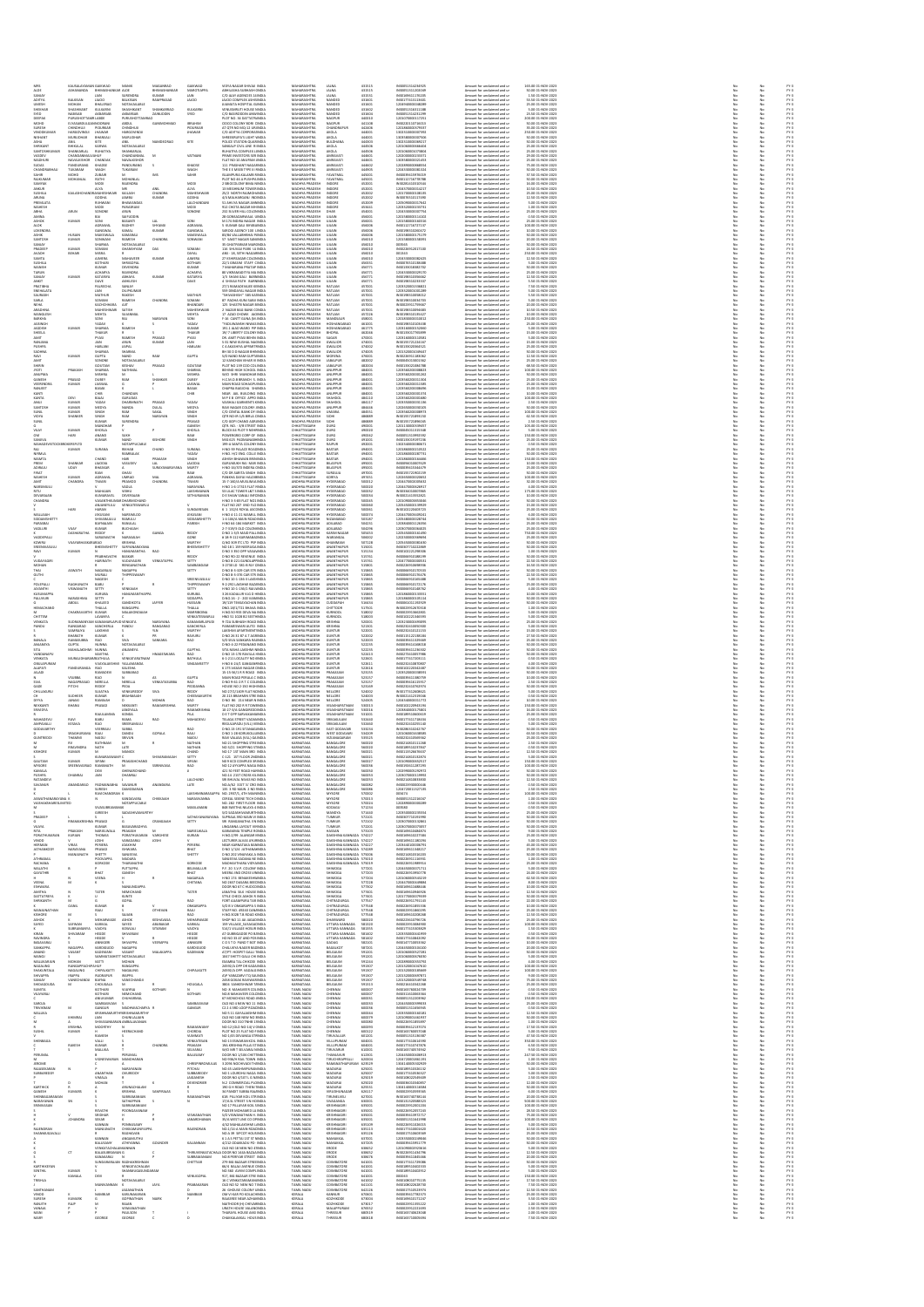| GEORGE<br>REGY<br>SATHIAN                                                                                                                                                                                                                            |                                            | UDAYAN<br>KURIAKOSI<br>THOMAS                                                                                                                                                                                                                                                                    | <b>KUTTAPPAN</b><br>KARLIN<br>APPUPATTAR                                                                                                                                                                                                               |                                                                                             | NAIR<br>MARKOSE<br>THOMAS                                                                                                                                                                                                                                                                                                   | AMBAKKATTU HOUSE INDIA<br>AMBAKKATTU HOUSE INDIA<br>186 8 186 KATTAPURDIA<br>186 8 186 KATTAPURA INDIA<br>PANCHAVALLY HOUSE INDIA<br>KAIKARA KAITHAVARA INDIA<br>TECHNICIAN BRAHMOLINDIA                                                                                                                                                                                 | KERALA<br>KERALA<br>KERALA<br>KERALA                     | THRISSUR<br>ERNAKULAM<br>ERNAKULAM<br>ERNAKULAM                                                            | 680623<br>682530                                                                                                                                                                                                                     | 1202390000241825<br>N30051315980317<br>IN30189510694910<br>1203280000163225                                                                                                                                                                                                                                                                                                                    | Amount for unclaimed and u<br>Are<br>note for uncidental and at a state of the system of the contributed and<br>$\alpha$ and a state of the system of the contributed and<br>$\alpha$ and a state of the contributed and<br>$\alpha$ are stated by the contributed and<br>$\alpha$ and a s | 7.50 01-NOV-2023                                                                                                                                                                                                                                                                                                                                                                                    |
|------------------------------------------------------------------------------------------------------------------------------------------------------------------------------------------------------------------------------------------------------|--------------------------------------------|--------------------------------------------------------------------------------------------------------------------------------------------------------------------------------------------------------------------------------------------------------------------------------------------------|--------------------------------------------------------------------------------------------------------------------------------------------------------------------------------------------------------------------------------------------------------|---------------------------------------------------------------------------------------------|-----------------------------------------------------------------------------------------------------------------------------------------------------------------------------------------------------------------------------------------------------------------------------------------------------------------------------|--------------------------------------------------------------------------------------------------------------------------------------------------------------------------------------------------------------------------------------------------------------------------------------------------------------------------------------------------------------------------|----------------------------------------------------------|------------------------------------------------------------------------------------------------------------|--------------------------------------------------------------------------------------------------------------------------------------------------------------------------------------------------------------------------------------|------------------------------------------------------------------------------------------------------------------------------------------------------------------------------------------------------------------------------------------------------------------------------------------------------------------------------------------------------------------------------------------------|--------------------------------------------------------------------------------------------------------------------------------------------------------------------------------------------------------------------------------------------------------------------------------------------|-----------------------------------------------------------------------------------------------------------------------------------------------------------------------------------------------------------------------------------------------------------------------------------------------------------------------------------------------------------------------------------------------------|
| <b>ARAF</b><br>RAVI<br>KAMALAN                                                                                                                                                                                                                       |                                            | KALAM                                                                                                                                                                                                                                                                                            | NOTAVAILABLE<br>KARUNAKARAN                                                                                                                                                                                                                            | p                                                                                           | PONNUSWAM<br>NAIR<br>PILLAI                                                                                                                                                                                                                                                                                                 |                                                                                                                                                                                                                                                                                                                                                                          | KERALA<br>KERALA<br>KERALA                               | EDLLAM<br>THIRLIVANANTHAPURASSOD<br>THIRUVANANTHAPURASIS011                                                | 691012                                                                                                                                                                                                                               | 120299000643377<br>IN30163710358290<br>IN30189510238747                                                                                                                                                                                                                                                                                                                                        |                                                                                                                                                                                                                                                                                            | $\begin{array}{c} 7.50 \times 10^{-1} \times 00^{-1} \times 223 \\ 20.00 \times 10^{-1} \times 00^{-2} \\ 20.00 \times 10^{-1} \times 00^{-2} \\ 21.50 \times 10^{-1} \times 00^{-1} \times 223 \\ 32.00 \times 10^{-1} \times 00^{-2} \times 233 \\ 5.00 \times 10^{-1} \times 00^{-2} \times 233 \\ 5.00 \times 10^{-1} \times 00^{-2} \times 233 \\ 5.00 \times 10^{-1} \times 00^{-2} \times 2$ |
| PRAKASH<br>MANCHU<br>CAPSTOD<br><b>AITH</b>                                                                                                                                                                                                          | PILLAI<br><b>DIABVTLTF</b><br>KUMAR        | NAINA<br>G.                                                                                                                                                                                                                                                                                      | GOPALA<br>MOHAMAD<br>NOTAPPLICABLE<br>GOPALAN                                                                                                                                                                                                          | <b>KRISHNA</b><br>ABDUL                                                                     | RASHEED<br>$\overline{N}$                                                                                                                                                                                                                                                                                                   | <b>IN 33 NEWMER WAS INCLUDED</b><br>TC 17/937/3 VIDHYADI INDIA<br>17/1022 POOJAPURA TINDIA<br>TC 28/1785 ANANDA IINDIA<br>PRIYA NIVAS PANANGCINDIA                                                                                                                                                                                                                       | KERALA<br>KERALA<br>KERALA<br>KERALA                     | THIRUVANANTHAPURASIS012<br>THIRUVANANTHAPURASIS012<br>THIRUVANANTHAPURASSO21<br>THIRUVANANTHAPURASISS23    |                                                                                                                                                                                                                                      | 120573000014858<br>N30051315987435<br>110000110001582<br>IN10189510102590                                                                                                                                                                                                                                                                                                                      |                                                                                                                                                                                                                                                                                            |                                                                                                                                                                                                                                                                                                                                                                                                     |
| ANIL<br>GOPAL<br>TANMON                                                                                                                                                                                                                              | KUMAR<br>KUMAR                             | <b>PODOAR</b><br>SHAW<br>MITRA<br>HUNI                                                                                                                                                                                                                                                           | RAM<br><br>G<br>DHUPENDRA<br><b>GOPAL</b>                                                                                                                                                                                                              | KARAN<br>NATH                                                                               | PODDAR<br>SHAW<br>MITRA<br><b><i>PERIHUN</i></b>                                                                                                                                                                                                                                                                            | 9/12 LALBAZAR ST KOINDIA<br>219/C, OLD CHINA BAZINDIA<br>28 CHANDI BARI STREENDIA                                                                                                                                                                                                                                                                                        | WEST BENGAL<br>WEST BENGAL<br>WEST BENGAL<br>WEST BENGAL | EDUCATA                                                                                                    | 700000                                                                                                                                                                                                                               | IN30220110159004<br>occosa<br>IN30021413282024                                                                                                                                                                                                                                                                                                                                                 |                                                                                                                                                                                                                                                                                            | 2.50 01-NOV-2021<br>761.00 01-NOV-2021                                                                                                                                                                                                                                                                                                                                                              |
| SARITA<br>KRISHINA<br><b>ASHOR</b><br>MOHAN                                                                                                                                                                                                          | PRAKAS<br>kumar<br>Kumar                   | HUF<br>DAMMAN<br>TIBRIWA                                                                                                                                                                                                                                                                         | <b>RAM</b><br>DUNGAR<br>RAMANANO                                                                                                                                                                                                                       | RATAN<br>DAS                                                                                | GUPTA<br>DAMMAN<br>TIBREWAL<br>GANDHI                                                                                                                                                                                                                                                                                       | 28 CHANDI BARI STREENDIA<br>25 BPRASANNA KUMA INDIA<br>50 GRAVA POLY CUNC INDIA<br>208 RAJA BROJENDRA INDIA<br>161/1 M.G.ROAD 4TH INDIA<br>C/O. GRIRAJ MOHTA 1INDIA                                                                                                                                                                                                      | WEST BENGAL<br>WEST BENGAL<br>WEST BENGAL                |                                                                                                            |                                                                                                                                                                                                                                      | IN30125028654708<br>1203450000101900<br><b>INTORSTOOLSTS</b><br>IN30297810074102                                                                                                                                                                                                                                                                                                               |                                                                                                                                                                                                                                                                                            | 50.00 01-NOV-202<br>0.50 01-NOV-2021<br>50.00 01-NOV-2021                                                                                                                                                                                                                                                                                                                                           |
| <b>SUMAN</b><br>TAPAN                                                                                                                                                                                                                                | KUMAR                                      | GANDHI<br>SETH<br>SHRAFF                                                                                                                                                                                                                                                                         | HARAY<br>M<br>HUSAINBHA                                                                                                                                                                                                                                | RAM                                                                                         | SETH<br>SHEAFT                                                                                                                                                                                                                                                                                                              | .<br>78 HARI NATH DEY ROINDIA<br>52 WESTON STREET STINDIA                                                                                                                                                                                                                                                                                                                | WEST BENGAL<br>WEST BENGAL<br>WEST BENGAL<br>WEST BENGAL | KOLKATA<br>KOLKATA<br>KOLKATA<br>KOLKATA<br>KOLKATA<br>KOLKATA<br>KOLKATA<br>KOLKATA<br>KOLKATA<br>KOLKATA | 700000<br>700000<br>7000000<br>7000000<br>700007<br>700007<br>700007<br>700007<br>700007<br>700000<br>700000                                                                                                                         | 001117<br>IN30210510231225<br>IN30036021967225<br>1201090000833167                                                                                                                                                                                                                                                                                                                             |                                                                                                                                                                                                                                                                                            | 50.00 01-NOV-2023<br>200.00 01-NOV-2023<br>12.50 01-NOV-2023<br>50.00 01-NOV-2023<br>10.00 01-NOV-2023<br>10.00 01-NOV-2023                                                                                                                                                                                                                                                                         |
| VINAY<br>ABID<br>OM<br>SANTI                                                                                                                                                                                                                         | PRAKASH<br>RANJAN                          | HUSAN<br>GUPTA<br>KUNDU                                                                                                                                                                                                                                                                          | DHATTU<br>JIDAN                                                                                                                                                                                                                                        | <b>KRISHNA</b><br>KUMAR<br>SINGH                                                            | SHAW<br>KUNDU                                                                                                                                                                                                                                                                                                               |                                                                                                                                                                                                                                                                                                                                                                          | WEST BENGAL<br>WEST BENGAL                               |                                                                                                            |                                                                                                                                                                                                                                      | N30165310061369<br>IN 30051011028752                                                                                                                                                                                                                                                                                                                                                           |                                                                                                                                                                                                                                                                                            |                                                                                                                                                                                                                                                                                                                                                                                                     |
|                                                                                                                                                                                                                                                      |                                            | GROUND MARKET MARKET RESEARCH AND RELEASE THE RESEARCH STATE OF A STATE OF A STATE OF A STATE OF A STATE OF A STATE OF A STATE OF A STATE OF A STATE OF A STATE OF A STATE OF A STATE OF A STATE OF A STATE OF A STATE OF A ST                                                                   | HEAN<br>MUNIMICAL<br>MANDADULAL<br>NOTAVALABLI<br>NOTAVALABLI<br>PURNENGI<br>GORUL<br>NOTAVALABLI<br>SANAT<br>NOTAVALABLI<br>NATAVALABLI<br>NATAVALABLI<br>NATAVALABLI<br>NATAVALABLI<br>NATAVALABLI                                                   | LAL                                                                                         | 521031<br>521031<br>5AS                                                                                                                                                                                                                                                                                                     |                                                                                                                                                                                                                                                                                                                                                                          |                                                          |                                                                                                            |                                                                                                                                                                                                                                      |                                                                                                                                                                                                                                                                                                                                                                                                |                                                                                                                                                                                                                                                                                            |                                                                                                                                                                                                                                                                                                                                                                                                     |
|                                                                                                                                                                                                                                                      |                                            |                                                                                                                                                                                                                                                                                                  |                                                                                                                                                                                                                                                        | KALYANI<br>DAS                                                                              | JOSHI<br>DASGUPTA<br>MAVADIYA                                                                                                                                                                                                                                                                                               |                                                                                                                                                                                                                                                                                                                                                                          |                                                          |                                                                                                            |                                                                                                                                                                                                                                      |                                                                                                                                                                                                                                                                                                                                                                                                |                                                                                                                                                                                                                                                                                            |                                                                                                                                                                                                                                                                                                                                                                                                     |
|                                                                                                                                                                                                                                                      | GHANS<br>DEVI<br>KUMAR                     |                                                                                                                                                                                                                                                                                                  |                                                                                                                                                                                                                                                        |                                                                                             | DAS                                                                                                                                                                                                                                                                                                                         |                                                                                                                                                                                                                                                                                                                                                                          |                                                          |                                                                                                            |                                                                                                                                                                                                                                      |                                                                                                                                                                                                                                                                                                                                                                                                |                                                                                                                                                                                                                                                                                            |                                                                                                                                                                                                                                                                                                                                                                                                     |
|                                                                                                                                                                                                                                                      |                                            |                                                                                                                                                                                                                                                                                                  |                                                                                                                                                                                                                                                        | -<br>BANDHL                                                                                 | MARINDEN WARD AND MARINDEN WAS ARRESTED FOR A SAMULATION OF A SAMULATION OF A SAMULATION OF A SAMULATION OF A SAMULATION OF A SAMULATION OF A SAMULATION OF A SAMULATION OF A SAMULATION OF A SAMULATION OF A SAMULATION OF A                                                                                               |                                                                                                                                                                                                                                                                                                                                                                          |                                                          |                                                                                                            |                                                                                                                                                                                                                                      |                                                                                                                                                                                                                                                                                                                                                                                                |                                                                                                                                                                                                                                                                                            |                                                                                                                                                                                                                                                                                                                                                                                                     |
|                                                                                                                                                                                                                                                      |                                            |                                                                                                                                                                                                                                                                                                  | PRIMA BARBARA MARAHA MARAHA MARAKA MARAKA MARAKA MARAKA MARAKA MARAKA MARAKA MARAKA MARAKA MARAKA MARAKA MARAKA MARAKA MARAKA MARAKA MARAKA MARAKA MARAKA MARAKA MARAKA MARAKA MARAKA MARAKA MARAKA MARAKA MARAKA MARAKA MARAK                         | CH<br>RAMAN<br>KANTA<br>KANTI<br>KUMAR<br>KUMAR<br>KUMAR                                    |                                                                                                                                                                                                                                                                                                                             |                                                                                                                                                                                                                                                                                                                                                                          |                                                          |                                                                                                            |                                                                                                                                                                                                                                      |                                                                                                                                                                                                                                                                                                                                                                                                |                                                                                                                                                                                                                                                                                            |                                                                                                                                                                                                                                                                                                                                                                                                     |
|                                                                                                                                                                                                                                                      | MOHA)<br>KUMAR                             |                                                                                                                                                                                                                                                                                                  |                                                                                                                                                                                                                                                        |                                                                                             |                                                                                                                                                                                                                                                                                                                             |                                                                                                                                                                                                                                                                                                                                                                          |                                                          |                                                                                                            |                                                                                                                                                                                                                                      |                                                                                                                                                                                                                                                                                                                                                                                                |                                                                                                                                                                                                                                                                                            |                                                                                                                                                                                                                                                                                                                                                                                                     |
|                                                                                                                                                                                                                                                      | CHANDR                                     |                                                                                                                                                                                                                                                                                                  |                                                                                                                                                                                                                                                        | NATH<br>NATH<br>DAS                                                                         |                                                                                                                                                                                                                                                                                                                             |                                                                                                                                                                                                                                                                                                                                                                          |                                                          |                                                                                                            |                                                                                                                                                                                                                                      |                                                                                                                                                                                                                                                                                                                                                                                                |                                                                                                                                                                                                                                                                                            |                                                                                                                                                                                                                                                                                                                                                                                                     |
|                                                                                                                                                                                                                                                      |                                            |                                                                                                                                                                                                                                                                                                  |                                                                                                                                                                                                                                                        | MCHAN<br>NABAYAN                                                                            |                                                                                                                                                                                                                                                                                                                             |                                                                                                                                                                                                                                                                                                                                                                          |                                                          |                                                                                                            |                                                                                                                                                                                                                                      |                                                                                                                                                                                                                                                                                                                                                                                                |                                                                                                                                                                                                                                                                                            |                                                                                                                                                                                                                                                                                                                                                                                                     |
|                                                                                                                                                                                                                                                      | <b>KUMA</b>                                |                                                                                                                                                                                                                                                                                                  |                                                                                                                                                                                                                                                        |                                                                                             |                                                                                                                                                                                                                                                                                                                             |                                                                                                                                                                                                                                                                                                                                                                          |                                                          |                                                                                                            |                                                                                                                                                                                                                                      |                                                                                                                                                                                                                                                                                                                                                                                                |                                                                                                                                                                                                                                                                                            |                                                                                                                                                                                                                                                                                                                                                                                                     |
|                                                                                                                                                                                                                                                      | DEVI<br>KUMAR                              |                                                                                                                                                                                                                                                                                                  |                                                                                                                                                                                                                                                        | GOPAL<br>CHAND<br>PRAKASH<br>CHANDR<br>LAL<br>SUNDAR                                        |                                                                                                                                                                                                                                                                                                                             |                                                                                                                                                                                                                                                                                                                                                                          |                                                          |                                                                                                            |                                                                                                                                                                                                                                      |                                                                                                                                                                                                                                                                                                                                                                                                |                                                                                                                                                                                                                                                                                            |                                                                                                                                                                                                                                                                                                                                                                                                     |
|                                                                                                                                                                                                                                                      | <b>KUMA</b><br>o,                          |                                                                                                                                                                                                                                                                                                  |                                                                                                                                                                                                                                                        |                                                                                             |                                                                                                                                                                                                                                                                                                                             |                                                                                                                                                                                                                                                                                                                                                                          |                                                          |                                                                                                            |                                                                                                                                                                                                                                      |                                                                                                                                                                                                                                                                                                                                                                                                |                                                                                                                                                                                                                                                                                            |                                                                                                                                                                                                                                                                                                                                                                                                     |
|                                                                                                                                                                                                                                                      | DEVI<br>KUMAR                              |                                                                                                                                                                                                                                                                                                  |                                                                                                                                                                                                                                                        | .<br>LATAN<br>MAL<br>CH                                                                     |                                                                                                                                                                                                                                                                                                                             |                                                                                                                                                                                                                                                                                                                                                                          |                                                          |                                                                                                            |                                                                                                                                                                                                                                      |                                                                                                                                                                                                                                                                                                                                                                                                |                                                                                                                                                                                                                                                                                            |                                                                                                                                                                                                                                                                                                                                                                                                     |
|                                                                                                                                                                                                                                                      | KAN <sup>-</sup>                           |                                                                                                                                                                                                                                                                                                  |                                                                                                                                                                                                                                                        |                                                                                             |                                                                                                                                                                                                                                                                                                                             |                                                                                                                                                                                                                                                                                                                                                                          |                                                          |                                                                                                            |                                                                                                                                                                                                                                      |                                                                                                                                                                                                                                                                                                                                                                                                |                                                                                                                                                                                                                                                                                            |                                                                                                                                                                                                                                                                                                                                                                                                     |
|                                                                                                                                                                                                                                                      |                                            |                                                                                                                                                                                                                                                                                                  |                                                                                                                                                                                                                                                        |                                                                                             |                                                                                                                                                                                                                                                                                                                             |                                                                                                                                                                                                                                                                                                                                                                          |                                                          |                                                                                                            |                                                                                                                                                                                                                                      |                                                                                                                                                                                                                                                                                                                                                                                                |                                                                                                                                                                                                                                                                                            |                                                                                                                                                                                                                                                                                                                                                                                                     |
|                                                                                                                                                                                                                                                      |                                            |                                                                                                                                                                                                                                                                                                  |                                                                                                                                                                                                                                                        |                                                                                             |                                                                                                                                                                                                                                                                                                                             |                                                                                                                                                                                                                                                                                                                                                                          |                                                          |                                                                                                            |                                                                                                                                                                                                                                      |                                                                                                                                                                                                                                                                                                                                                                                                |                                                                                                                                                                                                                                                                                            |                                                                                                                                                                                                                                                                                                                                                                                                     |
|                                                                                                                                                                                                                                                      | ALI<br>NATH                                |                                                                                                                                                                                                                                                                                                  | K MISHIM (MATULIA KATULIA MATULIA MATULIA MATULIA MATULIA MATULIA MATULIA MATULIA MATULIA MATULIA MATULIA MATULIA MATULIA MATULIA MATULIA MATULIA MATULIA MATULIA MATULIA MATULIA MATULIA MATULIA MATULIA MATULIA MATULIA MATU                         | NATH<br>Kumaj<br>NATH                                                                       | SINHA<br>KHARI PRASAD<br>KHARI PRASAD<br>KHARI PAL SINGH<br>PRASAD<br>SINGH<br>SINGH<br>SINGH<br>SINGH<br>SINGH<br>PRASAD<br>PRASAD<br>PRASAD<br>PRASAD<br>PRASAD<br>PRASAD<br>SINGH<br>SINGH<br>SINGH<br>SINGH<br>SINGH<br>SINGH<br>SINGH<br>SINGH<br>SINGH<br>SINGH<br>SINGH<br>SINGH<br>SINGH<br>SINGH<br>SINGH<br>SINGH |                                                                                                                                                                                                                                                                                                                                                                          |                                                          |                                                                                                            |                                                                                                                                                                                                                                      |                                                                                                                                                                                                                                                                                                                                                                                                |                                                                                                                                                                                                                                                                                            |                                                                                                                                                                                                                                                                                                                                                                                                     |
|                                                                                                                                                                                                                                                      | <b>KUMA</b>                                |                                                                                                                                                                                                                                                                                                  |                                                                                                                                                                                                                                                        |                                                                                             |                                                                                                                                                                                                                                                                                                                             |                                                                                                                                                                                                                                                                                                                                                                          |                                                          |                                                                                                            |                                                                                                                                                                                                                                      |                                                                                                                                                                                                                                                                                                                                                                                                |                                                                                                                                                                                                                                                                                            |                                                                                                                                                                                                                                                                                                                                                                                                     |
|                                                                                                                                                                                                                                                      | <b>KUMA</b>                                |                                                                                                                                                                                                                                                                                                  |                                                                                                                                                                                                                                                        | MOHA<br>KUMAR                                                                               |                                                                                                                                                                                                                                                                                                                             |                                                                                                                                                                                                                                                                                                                                                                          |                                                          |                                                                                                            |                                                                                                                                                                                                                                      |                                                                                                                                                                                                                                                                                                                                                                                                |                                                                                                                                                                                                                                                                                            |                                                                                                                                                                                                                                                                                                                                                                                                     |
|                                                                                                                                                                                                                                                      | <b>KUMA</b><br>KUMAR                       |                                                                                                                                                                                                                                                                                                  |                                                                                                                                                                                                                                                        |                                                                                             |                                                                                                                                                                                                                                                                                                                             |                                                                                                                                                                                                                                                                                                                                                                          |                                                          |                                                                                                            |                                                                                                                                                                                                                                      |                                                                                                                                                                                                                                                                                                                                                                                                |                                                                                                                                                                                                                                                                                            |                                                                                                                                                                                                                                                                                                                                                                                                     |
|                                                                                                                                                                                                                                                      | nuwuwa<br>KUMARI<br>RAJENDR                |                                                                                                                                                                                                                                                                                                  |                                                                                                                                                                                                                                                        | KUMAR<br>LAL<br>CHARI<br>CHARI<br>CHASAD<br>MANDAN<br>KUMAR<br>KUMAR<br>KUMAR<br>KUMAR<br>T |                                                                                                                                                                                                                                                                                                                             |                                                                                                                                                                                                                                                                                                                                                                          |                                                          |                                                                                                            | 821115<br>827054<br>828111 829122<br>834005<br>834006<br>834006<br>841226<br>841226<br>841205<br>842005                                                                                                                              |                                                                                                                                                                                                                                                                                                                                                                                                |                                                                                                                                                                                                                                                                                            |                                                                                                                                                                                                                                                                                                                                                                                                     |
|                                                                                                                                                                                                                                                      | <b>KUMBAL</b>                              | DEVI<br>SINGH<br>KUMAR<br>KAUR SINGH<br>KUMAR<br>SINGH<br>KUMAR<br>SINGH<br>CHOWD<br>CHOWD<br>CHOWD<br>CHOWD<br>CHOWD                                                                                                                                                                            |                                                                                                                                                                                                                                                        |                                                                                             |                                                                                                                                                                                                                                                                                                                             |                                                                                                                                                                                                                                                                                                                                                                          |                                                          |                                                                                                            |                                                                                                                                                                                                                                      |                                                                                                                                                                                                                                                                                                                                                                                                |                                                                                                                                                                                                                                                                                            |                                                                                                                                                                                                                                                                                                                                                                                                     |
| G<br>RAM<br>SHRSP<br>RANJIT                                                                                                                                                                                                                          |                                            |                                                                                                                                                                                                                                                                                                  |                                                                                                                                                                                                                                                        |                                                                                             | HEGDE<br>LAL<br>MATTI<br>PRADHAN                                                                                                                                                                                                                                                                                            |                                                                                                                                                                                                                                                                                                                                                                          |                                                          |                                                                                                            |                                                                                                                                                                                                                                      |                                                                                                                                                                                                                                                                                                                                                                                                |                                                                                                                                                                                                                                                                                            |                                                                                                                                                                                                                                                                                                                                                                                                     |
|                                                                                                                                                                                                                                                      | .<br>KUMAI                                 | M<br>HEGDE<br>LAKHAN<br>PRAGHAN<br>KANNAN<br>RAJAK<br>N<br>N                                                                                                                                                                                                                                     | V<br>NANDEAPP<br>SUBRAYA<br>LT<br>GAWYAPPA<br>SUDHIR<br>ABDUL<br>NAGHAWA<br>NAGHAWA<br>SWAMF<br>SWAMF                                                                                                                                                  |                                                                                             | RAHIMAN                                                                                                                                                                                                                                                                                                                     |                                                                                                                                                                                                                                                                                                                                                                          |                                                          |                                                                                                            |                                                                                                                                                                                                                                      |                                                                                                                                                                                                                                                                                                                                                                                                |                                                                                                                                                                                                                                                                                            |                                                                                                                                                                                                                                                                                                                                                                                                     |
| R<br>ABDUL<br>CHOUDI<br>UMESH<br>H<br>H                                                                                                                                                                                                              |                                            |                                                                                                                                                                                                                                                                                                  |                                                                                                                                                                                                                                                        | b.                                                                                          | A<br>GOWDA<br>GOWDA                                                                                                                                                                                                                                                                                                         |                                                                                                                                                                                                                                                                                                                                                                          |                                                          |                                                                                                            |                                                                                                                                                                                                                                      |                                                                                                                                                                                                                                                                                                                                                                                                |                                                                                                                                                                                                                                                                                            |                                                                                                                                                                                                                                                                                                                                                                                                     |
| UMESH                                                                                                                                                                                                                                                | RA)                                        | R<br>ESHWAR<br>MOHAN<br>RAIU<br>BATRA<br>ANANO<br>BATRA<br>BATRA<br>R                                                                                                                                                                                                                            | h<br>Ramac<br>Raj<br>U                                                                                                                                                                                                                                 |                                                                                             |                                                                                                                                                                                                                                                                                                                             |                                                                                                                                                                                                                                                                                                                                                                          |                                                          |                                                                                                            |                                                                                                                                                                                                                                      |                                                                                                                                                                                                                                                                                                                                                                                                |                                                                                                                                                                                                                                                                                            |                                                                                                                                                                                                                                                                                                                                                                                                     |
|                                                                                                                                                                                                                                                      |                                            | ù                                                                                                                                                                                                                                                                                                |                                                                                                                                                                                                                                                        | d                                                                                           | BATRA<br>KANNAN<br>ANAND<br>DHARMEGOWDA<br>MAHADEVAPPA<br>MAHADEVAPPA                                                                                                                                                                                                                                                       |                                                                                                                                                                                                                                                                                                                                                                          |                                                          |                                                                                                            |                                                                                                                                                                                                                                      |                                                                                                                                                                                                                                                                                                                                                                                                |                                                                                                                                                                                                                                                                                            |                                                                                                                                                                                                                                                                                                                                                                                                     |
| K<br>NAVNEET<br>MADISIAL<br>POTHI<br>RASHITH<br>ANNASH<br>VMAL<br>VMAL<br>VMAL                                                                                                                                                                       | KUMA                                       |                                                                                                                                                                                                                                                                                                  | R<br>KALAPPA<br>SUBBANNA<br>SIDDAPPA                                                                                                                                                                                                                   |                                                                                             | N<br>SALIYAN                                                                                                                                                                                                                                                                                                                |                                                                                                                                                                                                                                                                                                                                                                          |                                                          |                                                                                                            |                                                                                                                                                                                                                                      |                                                                                                                                                                                                                                                                                                                                                                                                |                                                                                                                                                                                                                                                                                            |                                                                                                                                                                                                                                                                                                                                                                                                     |
| unna                                                                                                                                                                                                                                                 |                                            |                                                                                                                                                                                                                                                                                                  | SIDDAPPA<br>SANNAVEERAPPA<br>BASAVARAJAPPA                                                                                                                                                                                                             |                                                                                             | G<br>SHIVARAMA                                                                                                                                                                                                                                                                                                              |                                                                                                                                                                                                                                                                                                                                                                          |                                                          |                                                                                                            |                                                                                                                                                                                                                                      |                                                                                                                                                                                                                                                                                                                                                                                                |                                                                                                                                                                                                                                                                                            |                                                                                                                                                                                                                                                                                                                                                                                                     |
| SATISM                                                                                                                                                                                                                                               |                                            |                                                                                                                                                                                                                                                                                                  |                                                                                                                                                                                                                                                        |                                                                                             |                                                                                                                                                                                                                                                                                                                             |                                                                                                                                                                                                                                                                                                                                                                          |                                                          |                                                                                                            |                                                                                                                                                                                                                                      |                                                                                                                                                                                                                                                                                                                                                                                                |                                                                                                                                                                                                                                                                                            |                                                                                                                                                                                                                                                                                                                                                                                                     |
| .<br>GEETHA                                                                                                                                                                                                                                          | <b>KUMAR</b><br><b>KUMA</b>                |                                                                                                                                                                                                                                                                                                  |                                                                                                                                                                                                                                                        |                                                                                             | NINGADHAM<br>B                                                                                                                                                                                                                                                                                                              |                                                                                                                                                                                                                                                                                                                                                                          |                                                          |                                                                                                            |                                                                                                                                                                                                                                      |                                                                                                                                                                                                                                                                                                                                                                                                |                                                                                                                                                                                                                                                                                            |                                                                                                                                                                                                                                                                                                                                                                                                     |
|                                                                                                                                                                                                                                                      |                                            |                                                                                                                                                                                                                                                                                                  |                                                                                                                                                                                                                                                        |                                                                                             |                                                                                                                                                                                                                                                                                                                             |                                                                                                                                                                                                                                                                                                                                                                          |                                                          |                                                                                                            |                                                                                                                                                                                                                                      |                                                                                                                                                                                                                                                                                                                                                                                                |                                                                                                                                                                                                                                                                                            |                                                                                                                                                                                                                                                                                                                                                                                                     |
|                                                                                                                                                                                                                                                      | SINGH<br>KALIR                             |                                                                                                                                                                                                                                                                                                  | VELLAISWAMY<br>SIDOALINGASWAR<br>SIDOALINGASWAR<br>SI<br>SI<br>SI<br>SI<br>S<br>S                                                                                                                                                                      |                                                                                             |                                                                                                                                                                                                                                                                                                                             |                                                                                                                                                                                                                                                                                                                                                                          |                                                          |                                                                                                            |                                                                                                                                                                                                                                      |                                                                                                                                                                                                                                                                                                                                                                                                |                                                                                                                                                                                                                                                                                            |                                                                                                                                                                                                                                                                                                                                                                                                     |
|                                                                                                                                                                                                                                                      |                                            |                                                                                                                                                                                                                                                                                                  |                                                                                                                                                                                                                                                        |                                                                                             |                                                                                                                                                                                                                                                                                                                             |                                                                                                                                                                                                                                                                                                                                                                          |                                                          |                                                                                                            |                                                                                                                                                                                                                                      |                                                                                                                                                                                                                                                                                                                                                                                                |                                                                                                                                                                                                                                                                                            |                                                                                                                                                                                                                                                                                                                                                                                                     |
|                                                                                                                                                                                                                                                      | KUMAA<br>SINGH                             |                                                                                                                                                                                                                                                                                                  | V<br>DEEPAK<br>SH<br>AMARJEE<br>AMANJEE<br>VEAY<br>SH<br>JHAMMA                                                                                                                                                                                        | KUMAR<br>ROSHAN                                                                             |                                                                                                                                                                                                                                                                                                                             |                                                                                                                                                                                                                                                                                                                                                                          |                                                          |                                                                                                            |                                                                                                                                                                                                                                      |                                                                                                                                                                                                                                                                                                                                                                                                |                                                                                                                                                                                                                                                                                            |                                                                                                                                                                                                                                                                                                                                                                                                     |
|                                                                                                                                                                                                                                                      | SHEKHA                                     |                                                                                                                                                                                                                                                                                                  |                                                                                                                                                                                                                                                        |                                                                                             |                                                                                                                                                                                                                                                                                                                             |                                                                                                                                                                                                                                                                                                                                                                          |                                                          |                                                                                                            |                                                                                                                                                                                                                                      |                                                                                                                                                                                                                                                                                                                                                                                                |                                                                                                                                                                                                                                                                                            |                                                                                                                                                                                                                                                                                                                                                                                                     |
|                                                                                                                                                                                                                                                      |                                            | LATHA<br>PANDEY<br>BAND<br>CHOPRA<br>SWATH SAND<br>SHATHA<br>THURATA<br>CHATHA<br>SHATHA<br>SHATHA<br>CHAWLA<br>CHAWLA<br>CHAWLA<br>CHAWLA<br>CHAWLA<br>CHAWLA<br>CHAWLA<br>CHAWLA<br>CHAWLA<br>CHAWLA<br>CHAWLA<br>CHAWLA<br>CHAWLA<br>CHAWLA<br>CHAWLA<br>CHAWLA<br>CHAWLA<br>CHAWLA<br>CHAWLA | K<br>GULSHAN<br>LATE<br>LATE                                                                                                                                                                                                                           | SHIRIAND<br>PRAHLADR                                                                        |                                                                                                                                                                                                                                                                                                                             |                                                                                                                                                                                                                                                                                                                                                                          |                                                          |                                                                                                            | 110001<br>110002<br>110007<br>110007<br>110007<br>110012<br>110012<br>110022<br>110022<br>110022<br>110022<br>110022<br>110022<br>110022                                                                                             |                                                                                                                                                                                                                                                                                                                                                                                                |                                                                                                                                                                                                                                                                                            |                                                                                                                                                                                                                                                                                                                                                                                                     |
|                                                                                                                                                                                                                                                      |                                            |                                                                                                                                                                                                                                                                                                  |                                                                                                                                                                                                                                                        | PARKASI                                                                                     |                                                                                                                                                                                                                                                                                                                             |                                                                                                                                                                                                                                                                                                                                                                          |                                                          |                                                                                                            |                                                                                                                                                                                                                                      |                                                                                                                                                                                                                                                                                                                                                                                                |                                                                                                                                                                                                                                                                                            |                                                                                                                                                                                                                                                                                                                                                                                                     |
|                                                                                                                                                                                                                                                      |                                            | STINEMA<br>KALI<br>YADAV<br>GUPTA<br>POPLI                                                                                                                                                                                                                                                       | DANW<br>CM<br>RAVI<br>M<br>GCPAL<br>MOHD<br><br>Юм. в                                                                                                                                                                                                  | SULEMAN<br>B                                                                                |                                                                                                                                                                                                                                                                                                                             |                                                                                                                                                                                                                                                                                                                                                                          |                                                          |                                                                                                            |                                                                                                                                                                                                                                      |                                                                                                                                                                                                                                                                                                                                                                                                |                                                                                                                                                                                                                                                                                            |                                                                                                                                                                                                                                                                                                                                                                                                     |
|                                                                                                                                                                                                                                                      |                                            | DHINGRA<br>KAUR<br>KASHYAR                                                                                                                                                                                                                                                                       | DINAR<br>HARENG<br>SUSHIL<br>V<br>nussa                                                                                                                                                                                                                | KUMAR<br>.<br>ia                                                                            |                                                                                                                                                                                                                                                                                                                             |                                                                                                                                                                                                                                                                                                                                                                          |                                                          |                                                                                                            |                                                                                                                                                                                                                                      |                                                                                                                                                                                                                                                                                                                                                                                                |                                                                                                                                                                                                                                                                                            |                                                                                                                                                                                                                                                                                                                                                                                                     |
|                                                                                                                                                                                                                                                      |                                            | SACHDEVA<br>GAUTAM<br>KUMAR<br>SOLANICI<br>PERWEZ                                                                                                                                                                                                                                                | SATISH<br>SATISH<br>RAJENDRU                                                                                                                                                                                                                           | PRASAD                                                                                      |                                                                                                                                                                                                                                                                                                                             |                                                                                                                                                                                                                                                                                                                                                                          |                                                          |                                                                                                            |                                                                                                                                                                                                                                      |                                                                                                                                                                                                                                                                                                                                                                                                |                                                                                                                                                                                                                                                                                            |                                                                                                                                                                                                                                                                                                                                                                                                     |
|                                                                                                                                                                                                                                                      |                                            |                                                                                                                                                                                                                                                                                                  |                                                                                                                                                                                                                                                        | NAZIR<br>SARUP<br>KUMAJ                                                                     |                                                                                                                                                                                                                                                                                                                             |                                                                                                                                                                                                                                                                                                                                                                          |                                                          |                                                                                                            |                                                                                                                                                                                                                                      |                                                                                                                                                                                                                                                                                                                                                                                                |                                                                                                                                                                                                                                                                                            |                                                                                                                                                                                                                                                                                                                                                                                                     |
|                                                                                                                                                                                                                                                      | CHANDER                                    |                                                                                                                                                                                                                                                                                                  | V<br>SYED<br>ANAND<br>SANIAY<br>KRISHA<br>AIAY<br>GOPI<br>AMAR                                                                                                                                                                                         | PAL<br>CHAND<br>$\bar{\mathbf{x}}$                                                          |                                                                                                                                                                                                                                                                                                                             |                                                                                                                                                                                                                                                                                                                                                                          |                                                          |                                                                                                            |                                                                                                                                                                                                                                      |                                                                                                                                                                                                                                                                                                                                                                                                |                                                                                                                                                                                                                                                                                            |                                                                                                                                                                                                                                                                                                                                                                                                     |
|                                                                                                                                                                                                                                                      | PRASAD                                     |                                                                                                                                                                                                                                                                                                  | a<br>Multu<br>SH<br>GOVIND                                                                                                                                                                                                                             | VUAY<br>RAM                                                                                 |                                                                                                                                                                                                                                                                                                                             |                                                                                                                                                                                                                                                                                                                                                                          |                                                          |                                                                                                            |                                                                                                                                                                                                                                      |                                                                                                                                                                                                                                                                                                                                                                                                |                                                                                                                                                                                                                                                                                            |                                                                                                                                                                                                                                                                                                                                                                                                     |
|                                                                                                                                                                                                                                                      |                                            |                                                                                                                                                                                                                                                                                                  | S<br>SH<br>DHARAM<br>PARTAP<br>                                                                                                                                                                                                                        |                                                                                             |                                                                                                                                                                                                                                                                                                                             |                                                                                                                                                                                                                                                                                                                                                                          |                                                          |                                                                                                            |                                                                                                                                                                                                                                      |                                                                                                                                                                                                                                                                                                                                                                                                |                                                                                                                                                                                                                                                                                            |                                                                                                                                                                                                                                                                                                                                                                                                     |
| FINNE SALMAN<br>FINNE MARINA ANNE SALMAN<br>FAWAAN ANNE VUENDRA<br>KENA ANNE VUENDRA ANNE STED HIGH<br>ANNE SALMAN<br>SALMAN<br>SALMAN<br>VINNE NAME SALMAN<br>VINNE NAME SALMAN<br>NAME NAME NAME SALMAN<br>RAME NAME NAME NAME NAME NAME NAME NAME | KUMAR<br>SINGH<br>KUMAR<br>KUMAR<br>SHEKHA |                                                                                                                                                                                                                                                                                                  |                                                                                                                                                                                                                                                        | RC<br>SINGH<br>R<br>R                                                                       |                                                                                                                                                                                                                                                                                                                             |                                                                                                                                                                                                                                                                                                                                                                          |                                                          |                                                                                                            |                                                                                                                                                                                                                                      |                                                                                                                                                                                                                                                                                                                                                                                                |                                                                                                                                                                                                                                                                                            |                                                                                                                                                                                                                                                                                                                                                                                                     |
|                                                                                                                                                                                                                                                      |                                            |                                                                                                                                                                                                                                                                                                  |                                                                                                                                                                                                                                                        | SINGH<br>SINGH                                                                              |                                                                                                                                                                                                                                                                                                                             |                                                                                                                                                                                                                                                                                                                                                                          |                                                          |                                                                                                            |                                                                                                                                                                                                                                      |                                                                                                                                                                                                                                                                                                                                                                                                |                                                                                                                                                                                                                                                                                            |                                                                                                                                                                                                                                                                                                                                                                                                     |
|                                                                                                                                                                                                                                                      |                                            |                                                                                                                                                                                                                                                                                                  |                                                                                                                                                                                                                                                        |                                                                                             |                                                                                                                                                                                                                                                                                                                             |                                                                                                                                                                                                                                                                                                                                                                          |                                                          |                                                                                                            |                                                                                                                                                                                                                                      |                                                                                                                                                                                                                                                                                                                                                                                                |                                                                                                                                                                                                                                                                                            |                                                                                                                                                                                                                                                                                                                                                                                                     |
|                                                                                                                                                                                                                                                      |                                            |                                                                                                                                                                                                                                                                                                  |                                                                                                                                                                                                                                                        | KUMAR                                                                                       |                                                                                                                                                                                                                                                                                                                             |                                                                                                                                                                                                                                                                                                                                                                          |                                                          |                                                                                                            |                                                                                                                                                                                                                                      |                                                                                                                                                                                                                                                                                                                                                                                                |                                                                                                                                                                                                                                                                                            |                                                                                                                                                                                                                                                                                                                                                                                                     |
|                                                                                                                                                                                                                                                      |                                            |                                                                                                                                                                                                                                                                                                  | A<br>TRIGK<br>UKENDER<br>DASHRATH<br>TRIGK<br>VINAY<br>VINAY<br>NATURAM<br>SURISH<br>KATURAM<br>KATURAM<br>SURISH<br>KATURAM<br>KATURAM<br>SURISH                                                                                                      |                                                                                             |                                                                                                                                                                                                                                                                                                                             |                                                                                                                                                                                                                                                                                                                                                                          |                                                          |                                                                                                            |                                                                                                                                                                                                                                      |                                                                                                                                                                                                                                                                                                                                                                                                |                                                                                                                                                                                                                                                                                            |                                                                                                                                                                                                                                                                                                                                                                                                     |
|                                                                                                                                                                                                                                                      | KUMA                                       |                                                                                                                                                                                                                                                                                                  |                                                                                                                                                                                                                                                        | PARKASI                                                                                     |                                                                                                                                                                                                                                                                                                                             |                                                                                                                                                                                                                                                                                                                                                                          |                                                          |                                                                                                            |                                                                                                                                                                                                                                      |                                                                                                                                                                                                                                                                                                                                                                                                |                                                                                                                                                                                                                                                                                            |                                                                                                                                                                                                                                                                                                                                                                                                     |
|                                                                                                                                                                                                                                                      |                                            |                                                                                                                                                                                                                                                                                                  |                                                                                                                                                                                                                                                        |                                                                                             |                                                                                                                                                                                                                                                                                                                             |                                                                                                                                                                                                                                                                                                                                                                          |                                                          |                                                                                                            |                                                                                                                                                                                                                                      |                                                                                                                                                                                                                                                                                                                                                                                                |                                                                                                                                                                                                                                                                                            |                                                                                                                                                                                                                                                                                                                                                                                                     |
|                                                                                                                                                                                                                                                      |                                            |                                                                                                                                                                                                                                                                                                  |                                                                                                                                                                                                                                                        | CHANDER<br>PRITPAL                                                                          |                                                                                                                                                                                                                                                                                                                             |                                                                                                                                                                                                                                                                                                                                                                          |                                                          |                                                                                                            |                                                                                                                                                                                                                                      |                                                                                                                                                                                                                                                                                                                                                                                                |                                                                                                                                                                                                                                                                                            |                                                                                                                                                                                                                                                                                                                                                                                                     |
|                                                                                                                                                                                                                                                      | RATTAN                                     |                                                                                                                                                                                                                                                                                                  |                                                                                                                                                                                                                                                        |                                                                                             |                                                                                                                                                                                                                                                                                                                             |                                                                                                                                                                                                                                                                                                                                                                          |                                                          |                                                                                                            |                                                                                                                                                                                                                                      |                                                                                                                                                                                                                                                                                                                                                                                                |                                                                                                                                                                                                                                                                                            |                                                                                                                                                                                                                                                                                                                                                                                                     |
|                                                                                                                                                                                                                                                      | sivo                                       |                                                                                                                                                                                                                                                                                                  |                                                                                                                                                                                                                                                        | tajkumai<br>Singh                                                                           |                                                                                                                                                                                                                                                                                                                             |                                                                                                                                                                                                                                                                                                                                                                          |                                                          |                                                                                                            |                                                                                                                                                                                                                                      |                                                                                                                                                                                                                                                                                                                                                                                                |                                                                                                                                                                                                                                                                                            |                                                                                                                                                                                                                                                                                                                                                                                                     |
|                                                                                                                                                                                                                                                      | LΑL                                        |                                                                                                                                                                                                                                                                                                  |                                                                                                                                                                                                                                                        | MUNSHIR)<br>SARAN                                                                           |                                                                                                                                                                                                                                                                                                                             |                                                                                                                                                                                                                                                                                                                                                                          |                                                          |                                                                                                            |                                                                                                                                                                                                                                      |                                                                                                                                                                                                                                                                                                                                                                                                |                                                                                                                                                                                                                                                                                            |                                                                                                                                                                                                                                                                                                                                                                                                     |
|                                                                                                                                                                                                                                                      | AHMAD<br>ASHIRAD                           |                                                                                                                                                                                                                                                                                                  |                                                                                                                                                                                                                                                        |                                                                                             |                                                                                                                                                                                                                                                                                                                             |                                                                                                                                                                                                                                                                                                                                                                          |                                                          |                                                                                                            |                                                                                                                                                                                                                                      |                                                                                                                                                                                                                                                                                                                                                                                                |                                                                                                                                                                                                                                                                                            |                                                                                                                                                                                                                                                                                                                                                                                                     |
|                                                                                                                                                                                                                                                      |                                            |                                                                                                                                                                                                                                                                                                  | D SATURO ANTAR DATA ARREST ARTEAN MARCHAR PARTAIN MARCHAR SUBARAN<br>ATTAR MARCHAR SUBARAN<br>SUBARAN SUBARAN<br>SUBARAN PAMA SUBARAN<br>SUBARAN MARCHAR<br>SUBARAN SUBARAN MARCHAR<br>GHULAM<br>GHULAM MARCHAR SUBARAN MARCHAR<br>GHULAM GHULAM MARCH | HUSSAIN<br>AHMAD<br>MOHD<br>JABBAR<br>SINGH<br>K                                            |                                                                                                                                                                                                                                                                                                                             |                                                                                                                                                                                                                                                                                                                                                                          |                                                          |                                                                                                            | 11100891110099211100992111009921110093111100831110103011110083111008311100893111008931110089311100893111008931<br>1110099111100992111009931110099311100993111008311100831100831100831100831100831100831100831100831100831100831<br>1 |                                                                                                                                                                                                                                                                                                                                                                                                |                                                                                                                                                                                                                                                                                            |                                                                                                                                                                                                                                                                                                                                                                                                     |
|                                                                                                                                                                                                                                                      | PAL                                        |                                                                                                                                                                                                                                                                                                  | r<br>NEERAI<br>HARPAI<br>M<br>MADAS                                                                                                                                                                                                                    | ia,                                                                                         | ROW MARTIN SURFACE AND A SURFACE AND A MARTIN SURFACE AND A SURFACE AND A SURFACE AND A SURFACE AND A SURFACE AND A SURFACE AND A SURFACE AND A SURFACE AND A SURFACE AND A SURFACE AND A SURFACE AND A SURFACE AND A SURFACE                                                                                               |                                                                                                                                                                                                                                                                                                                                                                          |                                                          |                                                                                                            |                                                                                                                                                                                                                                      |                                                                                                                                                                                                                                                                                                                                                                                                |                                                                                                                                                                                                                                                                                            |                                                                                                                                                                                                                                                                                                                                                                                                     |
|                                                                                                                                                                                                                                                      | PAL                                        |                                                                                                                                                                                                                                                                                                  |                                                                                                                                                                                                                                                        |                                                                                             |                                                                                                                                                                                                                                                                                                                             |                                                                                                                                                                                                                                                                                                                                                                          |                                                          |                                                                                                            |                                                                                                                                                                                                                                      |                                                                                                                                                                                                                                                                                                                                                                                                |                                                                                                                                                                                                                                                                                            |                                                                                                                                                                                                                                                                                                                                                                                                     |
|                                                                                                                                                                                                                                                      | <b>KUMA</b>                                |                                                                                                                                                                                                                                                                                                  | йт<br>!<br>ī.                                                                                                                                                                                                                                          | $\frac{1}{2}$                                                                               |                                                                                                                                                                                                                                                                                                                             |                                                                                                                                                                                                                                                                                                                                                                          |                                                          |                                                                                                            |                                                                                                                                                                                                                                      |                                                                                                                                                                                                                                                                                                                                                                                                |                                                                                                                                                                                                                                                                                            |                                                                                                                                                                                                                                                                                                                                                                                                     |
|                                                                                                                                                                                                                                                      | x,                                         |                                                                                                                                                                                                                                                                                                  |                                                                                                                                                                                                                                                        | $\overline{N}$                                                                              |                                                                                                                                                                                                                                                                                                                             |                                                                                                                                                                                                                                                                                                                                                                          |                                                          |                                                                                                            |                                                                                                                                                                                                                                      |                                                                                                                                                                                                                                                                                                                                                                                                |                                                                                                                                                                                                                                                                                            |                                                                                                                                                                                                                                                                                                                                                                                                     |
|                                                                                                                                                                                                                                                      | -LINA                                      |                                                                                                                                                                                                                                                                                                  | в<br>91                                                                                                                                                                                                                                                | ¢<br><b>MADINET</b>                                                                         | CHATURATED<br>SINGH<br>SOOD<br>SUPTA<br>SOOD<br>GUPTA<br>GUPTA<br>MATURATED<br>SHARMA<br>SHARMA<br>KAL<br>SHARMA<br>LAL<br>LAL<br>LAL                                                                                                                                                                                       | $\frac{1}{12} \frac{1}{12} \frac{1}{12} \frac{1}{12} \frac{1}{12} \frac{1}{12} \frac{1}{12} \frac{1}{12} \frac{1}{12} \frac{1}{12} \frac{1}{12} \frac{1}{12} \frac{1}{12} \frac{1}{12} \frac{1}{12} \frac{1}{12} \frac{1}{12} \frac{1}{12} \frac{1}{12} \frac{1}{12} \frac{1}{12} \frac{1}{12} \frac{1}{12} \frac{1}{12} \frac{1}{12} \frac{1}{12} \frac{1}{12} \frac{1$ |                                                          |                                                                                                            |                                                                                                                                                                                                                                      | $\begin{array}{l} \rule{0pt}{25pt} \rule{0pt}{25pt} \rule{0pt}{25pt} \rule{0pt}{25pt} \rule{0pt}{25pt} \rule{0pt}{25pt} \rule{0pt}{25pt} \rule{0pt}{25pt} \rule{0pt}{25pt} \rule{0pt}{25pt} \rule{0pt}{25pt} \rule{0pt}{25pt} \rule{0pt}{25pt} \rule{0pt}{25pt} \rule{0pt}{25pt} \rule{0pt}{25pt} \rule{0pt}{25pt} \rule{0pt}{25pt} \rule{0pt}{25pt} \rule{0pt}{25pt} \rule{0pt}{25pt} \rule{$ | ,我们这么不是,我们这么不是,我们还是我们的,我们还是我们的,我们还是我们的,我们还是我们的,我们还是我们的,我们就是我们的,我们就是我们的,我们就是我们的,我<br>第249章 我们就是我们的,我们就是我们的,我们就是我们的,我们就是我们的,我们就是我们的,我们就是我们的,我们就是我们的,我们就是我们的,我们就是我们的,我们就是我们的,我们就是我们的,我们就是我们的,我们就是我们的,<br>第349章 我们就是我们就是我们的,我们就是我们的,我们就                                                        |                                                                                                                                                                                                                                                                                                                                                                                                     |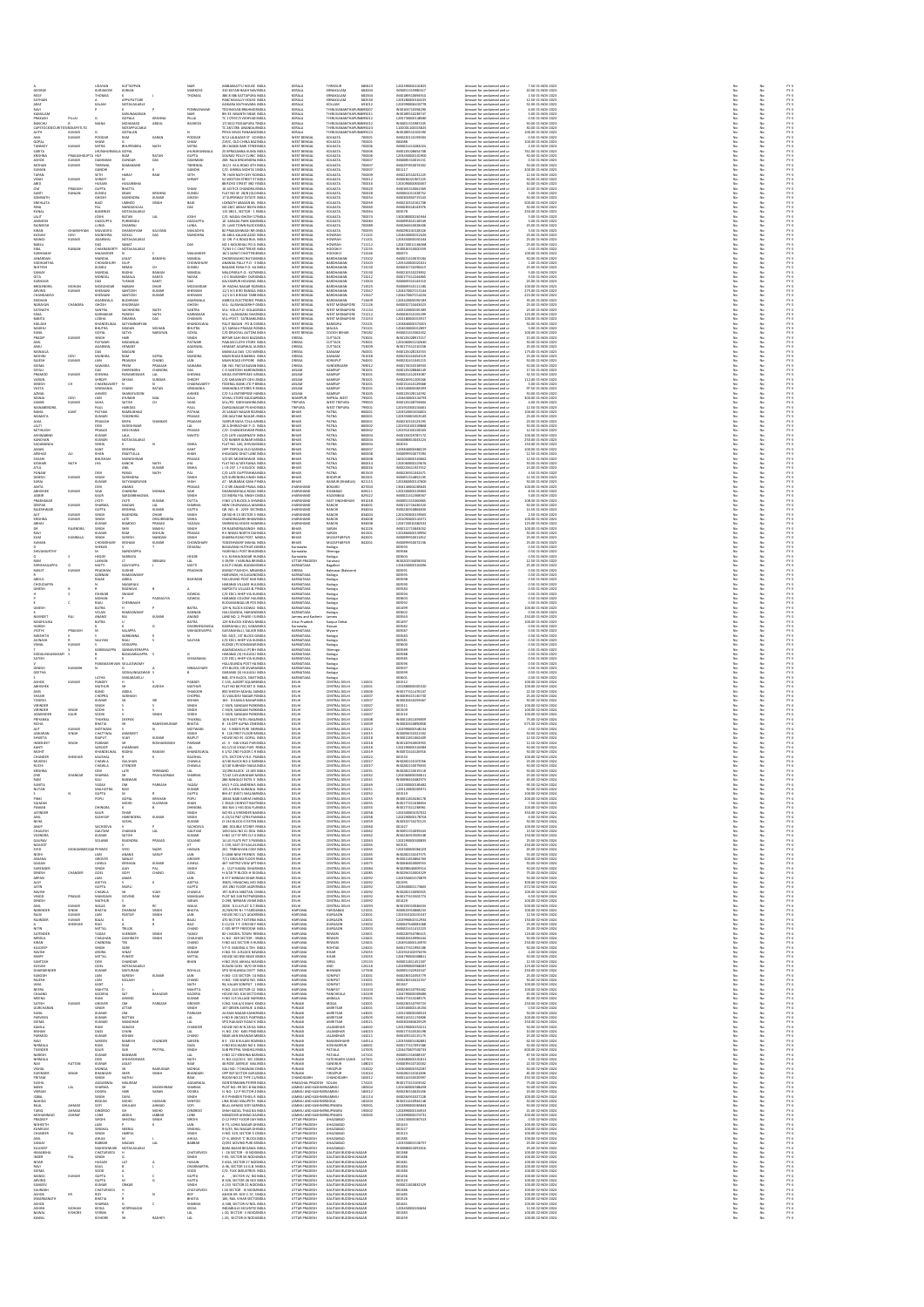| YOGINDEE<br>ABHAY<br>ABHAY<br>PRITI<br>KOMACOOP<br>KEERT<br>MADEEM<br>SANAY<br>KANGU RANGU<br>SANAY<br>RANGU RANGU<br>SANAY<br>RANGU RANGU<br>SANAY<br>RANGU RANGU<br>RANGU RANGU<br>RANGU RANGU<br>RANGU RANGU<br>RANGU<br>RANGU RANGU<br>RANGU<br>RANGU RANGU<br>RANGU<br>RANGU<br>RANGU RANGU<br>RANGU |                                                                                                                                                                                                                                        | CHOUBEY<br>SHARMA<br>ARORA<br>MEHROTRA                                                                                                                                                                       |                                                                                                                                                                                                                                                                   |                                       | CHOUSEY<br>SHARMA<br>RAKKARA<br>GUPTA<br>GUPTA<br>MEHROTRA<br>CUPTA<br>GUPTA<br>GUPTA<br>GUPTA<br>GUPTA<br>GUPTA<br>GUPTA | A $\Delta$ (C) and model the spectra control of the spectra control of the spectra control of the spectra control of the spectra control of the spectra control of the spectra control of the spectra control of the spectra cont                                                                                                                                                                                                                            |                            | GAUTAM BUDDHA NAGAI                                                                                                                                                                                                                           |                                                                    | $\begin{array}{l} 0.212 \\ 0.214 \\ 0.214 \\ 1.043 \\ 1.004 \\ 0.000 \\ 0.000 \\ 0.000 \\ 0.000 \\ 0.000 \\ 0.000 \\ 0.000 \\ 0.000 \\ 0.000 \\ 0.000 \\ 0.000 \\ 0.000 \\ 0.000 \\ 0.000 \\ 0.000 \\ 0.000 \\ 0.000 \\ 0.000 \\ 0.000 \\ 0.000 \\ 0.000 \\ 0.000 \\ 0.000 \\ 0.000 \\ 0.000 \\ 0.$ | Are<br>now for undialized and at a distinguished and the system of the undialized and<br>$\mathbf{d}$ are considered and the system of the undialized and the<br>$\mathbf{d}$ are considered and the considered and the system<br>in the consider                                                                                                                                                                                                   |                                                                                                                                                                                                                                                                                                                                                                                 |
|-----------------------------------------------------------------------------------------------------------------------------------------------------------------------------------------------------------------------------------------------------------------------------------------------------------|----------------------------------------------------------------------------------------------------------------------------------------------------------------------------------------------------------------------------------------|--------------------------------------------------------------------------------------------------------------------------------------------------------------------------------------------------------------|-------------------------------------------------------------------------------------------------------------------------------------------------------------------------------------------------------------------------------------------------------------------|---------------------------------------|---------------------------------------------------------------------------------------------------------------------------|--------------------------------------------------------------------------------------------------------------------------------------------------------------------------------------------------------------------------------------------------------------------------------------------------------------------------------------------------------------------------------------------------------------------------------------------------------------|----------------------------|-----------------------------------------------------------------------------------------------------------------------------------------------------------------------------------------------------------------------------------------------|--------------------------------------------------------------------|-----------------------------------------------------------------------------------------------------------------------------------------------------------------------------------------------------------------------------------------------------------------------------------------------------|-----------------------------------------------------------------------------------------------------------------------------------------------------------------------------------------------------------------------------------------------------------------------------------------------------------------------------------------------------------------------------------------------------------------------------------------------------|---------------------------------------------------------------------------------------------------------------------------------------------------------------------------------------------------------------------------------------------------------------------------------------------------------------------------------------------------------------------------------|
|                                                                                                                                                                                                                                                                                                           | KUMA                                                                                                                                                                                                                                   | SHARI<br>GUPTA<br>BHANSAU                                                                                                                                                                                    | - BRAHM<br>SH NAVNET<br>SH NAVNET<br>SH NAVNET<br>ANSH AMIT<br>ANSH AMIT<br>ANSH NAVNET<br>NAVNET<br>SHAMINI NAVNET<br>SHAMINI NAVNET<br>NAVNET<br>NAVNET<br>NAVNET<br>NAVNET<br>NAVNET<br>NAVNET<br>NAVNET<br>NAVNET<br>NAVNET<br>NAVNET NAVNET<br>NAVNET NAVNET | ,<br>Narendr<br>Babu<br>BASANTLAI     |                                                                                                                           |                                                                                                                                                                                                                                                                                                                                                                                                                                                              |                            | SOUTH MARRIE MARRIE STATE AND A STANDARD MARRIE STATE AND MANAGEMENT OF THE MANAGEMENT OF THE MANAGEMENT OF THE MANAGEMENT OF THE MANAGEMENT OF THE MANAGEMENT OF THE MANAGEMENT OF THE MANAGEMENT OF THE MANAGEMENT OF THE MA                |                                                                    |                                                                                                                                                                                                                                                                                                     |                                                                                                                                                                                                                                                                                                                                                                                                                                                     |                                                                                                                                                                                                                                                                                                                                                                                 |
|                                                                                                                                                                                                                                                                                                           | <b>ALIKASIN</b>                                                                                                                                                                                                                        |                                                                                                                                                                                                              |                                                                                                                                                                                                                                                                   |                                       |                                                                                                                           |                                                                                                                                                                                                                                                                                                                                                                                                                                                              |                            |                                                                                                                                                                                                                                               |                                                                    |                                                                                                                                                                                                                                                                                                     |                                                                                                                                                                                                                                                                                                                                                                                                                                                     |                                                                                                                                                                                                                                                                                                                                                                                 |
|                                                                                                                                                                                                                                                                                                           | RANJAN                                                                                                                                                                                                                                 | en Mathama<br>Ali Gupta<br>Ali Gupta<br>Mathama<br>Gupta<br>Ali Gupta<br>Singhi<br>Thware<br>Singhi<br>Gupta<br>Gupta<br>Gupta<br>Gupta<br>Gupta<br>Gupta<br>Gupta<br>Gupta<br>Gupta<br>Gupta<br>Ali Mathama |                                                                                                                                                                                                                                                                   | ₩                                     |                                                                                                                           |                                                                                                                                                                                                                                                                                                                                                                                                                                                              |                            |                                                                                                                                                                                                                                               |                                                                    |                                                                                                                                                                                                                                                                                                     |                                                                                                                                                                                                                                                                                                                                                                                                                                                     |                                                                                                                                                                                                                                                                                                                                                                                 |
|                                                                                                                                                                                                                                                                                                           | KUMA                                                                                                                                                                                                                                   |                                                                                                                                                                                                              |                                                                                                                                                                                                                                                                   | KANT                                  |                                                                                                                           |                                                                                                                                                                                                                                                                                                                                                                                                                                                              |                            |                                                                                                                                                                                                                                               |                                                                    |                                                                                                                                                                                                                                                                                                     |                                                                                                                                                                                                                                                                                                                                                                                                                                                     |                                                                                                                                                                                                                                                                                                                                                                                 |
|                                                                                                                                                                                                                                                                                                           | PRATAI                                                                                                                                                                                                                                 |                                                                                                                                                                                                              |                                                                                                                                                                                                                                                                   |                                       |                                                                                                                           |                                                                                                                                                                                                                                                                                                                                                                                                                                                              |                            |                                                                                                                                                                                                                                               |                                                                    |                                                                                                                                                                                                                                                                                                     |                                                                                                                                                                                                                                                                                                                                                                                                                                                     |                                                                                                                                                                                                                                                                                                                                                                                 |
|                                                                                                                                                                                                                                                                                                           |                                                                                                                                                                                                                                        |                                                                                                                                                                                                              |                                                                                                                                                                                                                                                                   | KUMAI                                 | CHANDAR<br>RASTOGI<br>SINGH<br>GUPTA<br>KUMAR<br>ANSWAL<br>GUPTA                                                          |                                                                                                                                                                                                                                                                                                                                                                                                                                                              |                            |                                                                                                                                                                                                                                               |                                                                    |                                                                                                                                                                                                                                                                                                     |                                                                                                                                                                                                                                                                                                                                                                                                                                                     |                                                                                                                                                                                                                                                                                                                                                                                 |
|                                                                                                                                                                                                                                                                                                           |                                                                                                                                                                                                                                        |                                                                                                                                                                                                              |                                                                                                                                                                                                                                                                   | RAMAN<br>NARAYAN                      |                                                                                                                           |                                                                                                                                                                                                                                                                                                                                                                                                                                                              |                            |                                                                                                                                                                                                                                               |                                                                    |                                                                                                                                                                                                                                                                                                     |                                                                                                                                                                                                                                                                                                                                                                                                                                                     |                                                                                                                                                                                                                                                                                                                                                                                 |
| SHAKUNTAL                                                                                                                                                                                                                                                                                                 |                                                                                                                                                                                                                                        | GUPTA                                                                                                                                                                                                        |                                                                                                                                                                                                                                                                   | RAM                                   |                                                                                                                           |                                                                                                                                                                                                                                                                                                                                                                                                                                                              |                            |                                                                                                                                                                                                                                               |                                                                    | IN30051313676177                                                                                                                                                                                                                                                                                    |                                                                                                                                                                                                                                                                                                                                                                                                                                                     |                                                                                                                                                                                                                                                                                                                                                                                 |
| REENA<br>NISHANT                                                                                                                                                                                                                                                                                          |                                                                                                                                                                                                                                        | AGARWAI                                                                                                                                                                                                      | LALMAN<br>MANCU<br>GANGA                                                                                                                                                                                                                                          |                                       | GUPTA<br>KUMAR<br>SINGH<br>PRAKASH                                                                                        |                                                                                                                                                                                                                                                                                                                                                                                                                                                              |                            |                                                                                                                                                                                                                                               |                                                                    | 1201090400012830<br>1304140000442670                                                                                                                                                                                                                                                                |                                                                                                                                                                                                                                                                                                                                                                                                                                                     |                                                                                                                                                                                                                                                                                                                                                                                 |
| SHALINI<br>HARISH<br>ASTHA<br>RAM<br>                                                                                                                                                                                                                                                                     | CHANDRA                                                                                                                                                                                                                                | SINGH<br>PRAKASH<br>AGARWAI<br>MAURYA<br>MAURYA                                                                                                                                                              | R<br>IAG                                                                                                                                                                                                                                                          | MOHAN                                 |                                                                                                                           |                                                                                                                                                                                                                                                                                                                                                                                                                                                              |                            |                                                                                                                                                                                                                                               |                                                                    | 001336<br>1203980000003512<br>IN30155721208067                                                                                                                                                                                                                                                      |                                                                                                                                                                                                                                                                                                                                                                                                                                                     |                                                                                                                                                                                                                                                                                                                                                                                 |
|                                                                                                                                                                                                                                                                                                           |                                                                                                                                                                                                                                        | DWVED<br>ASRE                                                                                                                                                                                                |                                                                                                                                                                                                                                                                   | KANT<br>SAGAI                         | AGARWAL<br>MAURYA<br>DWIVEDI<br>SINGH<br>SINGH<br>SINGH                                                                   |                                                                                                                                                                                                                                                                                                                                                                                                                                                              |                            |                                                                                                                                                                                                                                               |                                                                    | IN30105510546321<br>120327000030496<br>N3005561025588                                                                                                                                                                                                                                               |                                                                                                                                                                                                                                                                                                                                                                                                                                                     |                                                                                                                                                                                                                                                                                                                                                                                 |
| jai<br>Raiksh<br>SUNEETA<br>PIYUSH<br>SUMITA                                                                                                                                                                                                                                                              | KUMAR<br>KUMAR                                                                                                                                                                                                                         | SINGH<br>SINGH<br>JASWAL<br>AGARWAL<br>SHARMA                                                                                                                                                                | S<br>S<br>DUIAN<br>DUIAN<br>MARHAYA<br>DINESH<br>SURINDER<br>SURINDER<br>SURINDER                                                                                                                                                                                 | ūц.<br>KUMAR                          |                                                                                                                           |                                                                                                                                                                                                                                                                                                                                                                                                                                                              |                            |                                                                                                                                                                                                                                               |                                                                    | 1304140001916515<br>120186000030152<br>IN30155720843106                                                                                                                                                                                                                                             |                                                                                                                                                                                                                                                                                                                                                                                                                                                     |                                                                                                                                                                                                                                                                                                                                                                                 |
|                                                                                                                                                                                                                                                                                                           |                                                                                                                                                                                                                                        |                                                                                                                                                                                                              |                                                                                                                                                                                                                                                                   | PAL                                   | MISWAL<br>AGARWAL<br>SHARMA<br>PRAKASH                                                                                    |                                                                                                                                                                                                                                                                                                                                                                                                                                                              |                            |                                                                                                                                                                                                                                               |                                                                    | 120299000470704<br>IN3030286253990                                                                                                                                                                                                                                                                  |                                                                                                                                                                                                                                                                                                                                                                                                                                                     |                                                                                                                                                                                                                                                                                                                                                                                 |
| ANUI<br>PRERNA<br>ASHWANI<br>DHARMENDRA<br>RAIRANI<br>FAURANI                                                                                                                                                                                                                                             | KUMA<br><b>GOPAL</b>                                                                                                                                                                                                                   | SINGH<br>AGAITINAL<br>MISHRA<br>VARSHNEY<br>KUMAR<br>GARG                                                                                                                                                    | AMNOER<br>DARTH<br>DAULAT<br>DAULAT<br>DALWANT<br>DALWANT<br>RAMESH<br>RAMESH                                                                                                                                                                                     | ABHILASP<br>RAM                       | GOVIL<br>MISHNEY<br>MASHNEY<br>SINGH<br>SINGH<br>TYAGI DEEPAK<br>SINGH                                                    |                                                                                                                                                                                                                                                                                                                                                                                                                                                              |                            |                                                                                                                                                                                                                                               |                                                                    | N30177410419120<br>1204720010607240<br>N30118520122193                                                                                                                                                                                                                                              |                                                                                                                                                                                                                                                                                                                                                                                                                                                     |                                                                                                                                                                                                                                                                                                                                                                                 |
|                                                                                                                                                                                                                                                                                                           |                                                                                                                                                                                                                                        |                                                                                                                                                                                                              |                                                                                                                                                                                                                                                                   |                                       |                                                                                                                           |                                                                                                                                                                                                                                                                                                                                                                                                                                                              |                            |                                                                                                                                                                                                                                               |                                                                    | IN3002141409678<br>IN3002142081934<br>IN3009231006554                                                                                                                                                                                                                                               |                                                                                                                                                                                                                                                                                                                                                                                                                                                     |                                                                                                                                                                                                                                                                                                                                                                                 |
| SAUBHAGYAWATI<br>PUKHRAJ<br>vipin<br>Avantika                                                                                                                                                                                                                                                             |                                                                                                                                                                                                                                        | SINGH<br>TYAGI<br>DEEPAI                                                                                                                                                                                     | R<br>VSHWA                                                                                                                                                                                                                                                        | o                                     |                                                                                                                           |                                                                                                                                                                                                                                                                                                                                                                                                                                                              |                            |                                                                                                                                                                                                                                               |                                                                    | 120175000022157<br>003473<br>IN30018311742795                                                                                                                                                                                                                                                       |                                                                                                                                                                                                                                                                                                                                                                                                                                                     |                                                                                                                                                                                                                                                                                                                                                                                 |
| SIDDHARTH<br>DEEPTI                                                                                                                                                                                                                                                                                       |                                                                                                                                                                                                                                        | TEOTIA<br>MALIK                                                                                                                                                                                              | SURENDRA<br>PRADEEP<br>NOTAVALABLI                                                                                                                                                                                                                                |                                       | SINGH<br>MALIK                                                                                                            |                                                                                                                                                                                                                                                                                                                                                                                                                                                              |                            |                                                                                                                                                                                                                                               |                                                                    | IN30177411839580<br>IN3014772006265                                                                                                                                                                                                                                                                 |                                                                                                                                                                                                                                                                                                                                                                                                                                                     |                                                                                                                                                                                                                                                                                                                                                                                 |
| anii,<br>Vinod<br>Sangita                                                                                                                                                                                                                                                                                 | KUMAR                                                                                                                                                                                                                                  | MISHRA<br>YADAV                                                                                                                                                                                              |                                                                                                                                                                                                                                                                   | CHANDR                                | YADAV<br>SINGH<br>PRASAD                                                                                                  | TAUR KOMI GARA NOGRA NOGRA NA MARAMA NA SAMA NA MARAMA CARP NANGRA A 2478 MANAHA SIMPA NA MARAMA SIMPA NA MARAMA SIMPA NA MARAMA SIMPA NA MARAMA SIMPA NA MARAMA NA MARAMA NA MARAMA NA MARAMA NA MARAMA NA MARAMA NA MARAMA                                                                                                                                                                                                                                 |                            |                                                                                                                                                                                                                                               |                                                                    | 120612000028471<br>IN30311611046769<br>IN3015572187809                                                                                                                                                                                                                                              |                                                                                                                                                                                                                                                                                                                                                                                                                                                     |                                                                                                                                                                                                                                                                                                                                                                                 |
| AIAY<br>anii.<br>Ravi                                                                                                                                                                                                                                                                                     | KUMAF                                                                                                                                                                                                                                  | rani<br>Kumar<br>Agrawai                                                                                                                                                                                     | RAMPHER<br>GIRDHARI<br>SITARAM<br>SITARAM<br>ERAI                                                                                                                                                                                                                 |                                       | agrawai<br>Kumar<br>Murari                                                                                                |                                                                                                                                                                                                                                                                                                                                                                                                                                                              |                            |                                                                                                                                                                                                                                               |                                                                    | IN3015572126882<br>IN30169611041638<br>120300000001954                                                                                                                                                                                                                                              |                                                                                                                                                                                                                                                                                                                                                                                                                                                     |                                                                                                                                                                                                                                                                                                                                                                                 |
| GHANSHYAM                                                                                                                                                                                                                                                                                                 |                                                                                                                                                                                                                                        | GUPTA<br>GUPTA<br>RANI<br>DUBEY                                                                                                                                                                              | KRISHNA<br>RAMJI                                                                                                                                                                                                                                                  | c                                     | DAS<br>DUBEY                                                                                                              |                                                                                                                                                                                                                                                                                                                                                                                                                                                              |                            |                                                                                                                                                                                                                                               |                                                                    | 1206970000010881<br>1202290000217768                                                                                                                                                                                                                                                                |                                                                                                                                                                                                                                                                                                                                                                                                                                                     |                                                                                                                                                                                                                                                                                                                                                                                 |
| ASHA<br>BIGHNESH<br>SHYAM<br><b>HARENCRA</b>                                                                                                                                                                                                                                                              | SUNDER<br>KUMAR                                                                                                                                                                                                                        |                                                                                                                                                                                                              | KAMLESH                                                                                                                                                                                                                                                           | TRILOKINATH                           | KUMAR<br>BANSAL                                                                                                           |                                                                                                                                                                                                                                                                                                                                                                                                                                                              |                            |                                                                                                                                                                                                                                               |                                                                    | 001530<br>1202060000712846<br>IN30055610328050                                                                                                                                                                                                                                                      |                                                                                                                                                                                                                                                                                                                                                                                                                                                     |                                                                                                                                                                                                                                                                                                                                                                                 |
| RAHUL<br>KRISHAN                                                                                                                                                                                                                                                                                          | KANT                                                                                                                                                                                                                                   | SHARMA<br>BANSAL<br>GUPTA<br>GUPTA<br>GUPTA                                                                                                                                                                  | shiri<br>Agarwal                                                                                                                                                                                                                                                  |                                       |                                                                                                                           |                                                                                                                                                                                                                                                                                                                                                                                                                                                              |                            |                                                                                                                                                                                                                                               |                                                                    | 120132000107177<br>120177010019657<br>120292000005785                                                                                                                                                                                                                                               |                                                                                                                                                                                                                                                                                                                                                                                                                                                     |                                                                                                                                                                                                                                                                                                                                                                                 |
| PUSHPA<br>MANOJ<br>RAVINDR                                                                                                                                                                                                                                                                                | DEVI<br>KUMAR<br>KUMAR<br>KUMAI                                                                                                                                                                                                        | iain<br>Sharma                                                                                                                                                                                               |                                                                                                                                                                                                                                                                   | PRAKASH                               | GUPTA<br>GUPTA<br>SHARMA<br>MSHRA<br>GOYAL<br>GOYAL                                                                       |                                                                                                                                                                                                                                                                                                                                                                                                                                                              |                            |                                                                                                                                                                                                                                               | 302004<br>302018<br>303331                                         | 120292000010755<br>N3016961102489<br>120106000286213                                                                                                                                                                                                                                                |                                                                                                                                                                                                                                                                                                                                                                                                                                                     |                                                                                                                                                                                                                                                                                                                                                                                 |
| ASHISH<br>SAFNA<br>SYED<br>RAJENDRA<br>ASHOK<br>FLINITA                                                                                                                                                                                                                                                   | MOHAM                                                                                                                                                                                                                                  | MISHRA<br>GUPTA<br>AЦ                                                                                                                                                                                        | -<br>DM<br>MAHESH<br>SUBHASH<br>SYED<br>IMMAH                                                                                                                                                                                                                     | CHANDRA<br>CHAND<br>BAKHLIYAR         |                                                                                                                           |                                                                                                                                                                                                                                                                                                                                                                                                                                                              |                            |                                                                                                                                                                                                                                               | 104504<br>104804<br>105000                                         | 120332000278880<br>120206000005520                                                                                                                                                                                                                                                                  |                                                                                                                                                                                                                                                                                                                                                                                                                                                     |                                                                                                                                                                                                                                                                                                                                                                                 |
|                                                                                                                                                                                                                                                                                                           | SINGH<br>KUMAR                                                                                                                                                                                                                         | RATHORI<br>DOSHI<br>KABIN<br>MODANI                                                                                                                                                                          | UMMED<br>TARA<br>NIRMAL<br>RAXISH                                                                                                                                                                                                                                 | CHAND<br>KUMAR                        | ALI<br>SINGH<br>KABRA<br>MODANI<br>VOHRA<br>KOTHARI                                                                       |                                                                                                                                                                                                                                                                                                                                                                                                                                                              |                            |                                                                                                                                                                                                                                               | 305000<br>105800<br>105800<br>105814                               | N30177410191329<br>IN3004501147978                                                                                                                                                                                                                                                                  |                                                                                                                                                                                                                                                                                                                                                                                                                                                     |                                                                                                                                                                                                                                                                                                                                                                                 |
| SUNITA<br>SWATI<br>SAMPAT<br>SAMPAT                                                                                                                                                                                                                                                                       | KUMAR                                                                                                                                                                                                                                  |                                                                                                                                                                                                              | ramesh<br>Laxmi                                                                                                                                                                                                                                                   | CHANDRA                               |                                                                                                                           |                                                                                                                                                                                                                                                                                                                                                                                                                                                              |                            |                                                                                                                                                                                                                                               | 311000<br>311000                                                   | IN:30045013728102<br>IN:30116030494548<br>N30021412624815<br>130176000010567                                                                                                                                                                                                                        |                                                                                                                                                                                                                                                                                                                                                                                                                                                     |                                                                                                                                                                                                                                                                                                                                                                                 |
| NEELAM<br>MUKESH                                                                                                                                                                                                                                                                                          | KUMAF                                                                                                                                                                                                                                  |                                                                                                                                                                                                              | MR<br>MR<br>AU                                                                                                                                                                                                                                                    | lal<br>Tejshingh                      | <b>NAHAR</b>                                                                                                              |                                                                                                                                                                                                                                                                                                                                                                                                                                                              |                            |                                                                                                                                                                                                                                               | 311000<br>311810                                                   | 120437000019543<br>1201060500209440                                                                                                                                                                                                                                                                 |                                                                                                                                                                                                                                                                                                                                                                                                                                                     |                                                                                                                                                                                                                                                                                                                                                                                 |
| AHMED<br>PARESH                                                                                                                                                                                                                                                                                           | MAL                                                                                                                                                                                                                                    | WOMBA<br>KOTHARI<br>DAGAYA<br>MAGAR<br>NAGAR<br>SHARIAA<br>MEENA<br>MEENA                                                                                                                                    | KRISHNA<br>GOGA<br>KASTURCH                                                                                                                                                                                                                                       | KANT<br>LAL                           | HAGAL<br>MOHD<br>NAGAR<br>SHARMA<br>MEENA<br>MEENA                                                                        | UNDER LAND AND MANUSCRIPS AND STRUCTURE AND STRUCTURE CARD STRUCTURES AND STRUCTURE AND STRUCTURE AND STRUCTURE AND STRUCTURE AND STRUCTURE AND STRUCTURE AND STRUCTURE AND STRUCTURE AND STRUCTURE AND STRUCTURE AND STRUCTU                                                                                                                                                                                                                                |                            | AGRA AGRA A MARIN BREWARA AGRA A MARA A MARIN BREWARA<br>AGRA A MARIN BREWARA A MARIN BREWARA<br>BREWARA A MARIN TOWK A MARIN BREWARA<br>BREWARA BREWARA A MARIN BREWARA<br>BREWARA KOTA CHURU DEURU DEURU DEURU DEURU<br>CHURU DEURU DEURU D | 313000<br>313300                                                   | IN:30047642505122<br>1203320004258205<br>IN3010551009254                                                                                                                                                                                                                                            | $\begin{minipage}{0.99\textwidth} {\small\textbf{M}}\textbf{M}=\textbf{M}\textbf{M}\textbf{M}=\textbf{M}\textbf{M}\textbf{M}\textbf{M}=\textbf{M}\textbf{M}\textbf{M}\textbf{M}=\textbf{M}\textbf{M}\textbf{M}\textbf{M}=\textbf{M}\textbf{M}\textbf{M}\textbf{M}=\textbf{M}\textbf{M}\textbf{M}\textbf{M}=\textbf{M}\textbf{M}\textbf{M}\textbf{M}=\textbf{M}\textbf{M}\textbf{M}=\textbf{M}\textbf{M}\textbf{M}=\textbf{M}\textbf{M}\textbf{M}=\$ |                                                                                                                                                                                                                                                                                                                                                                                 |
| SOBHAG<br>IANKILAL<br>SUMITRA<br>PERMESHI                                                                                                                                                                                                                                                                 |                                                                                                                                                                                                                                        | DIW                                                                                                                                                                                                          |                                                                                                                                                                                                                                                                   |                                       | LAL<br>LAL<br>SHARMA                                                                                                      |                                                                                                                                                                                                                                                                                                                                                                                                                                                              |                            |                                                                                                                                                                                                                                               | 124005<br>125200<br>131000<br>331000                               | IN30302858919517<br>1201210100489333<br>1201210100489350                                                                                                                                                                                                                                            |                                                                                                                                                                                                                                                                                                                                                                                                                                                     |                                                                                                                                                                                                                                                                                                                                                                                 |
| GOVIND<br>CHANDRA<br>CHANDRAKALA<br>CHANDRAKALA<br>TARUN                                                                                                                                                                                                                                                  | PRAKASH                                                                                                                                                                                                                                | lal<br>Sharma<br>SHARMA                                                                                                                                                                                      | PERMISSING<br>MOHAN<br>SANWAR<br>ATTRI<br>MAHAVEER<br>MAHAVEER                                                                                                                                                                                                    | MAL                                   |                                                                                                                           | $\begin{tabular}{l c c c} \hline \textbf{DAABITA PO} \end{tabular} \hline \textbf{ADATA NOMA} \end{tabular} \hline \begin{tabular}{l c c} \multicolumn{2}{c}{\textbf{MOMA} SOMA TAMBUM}} \end{tabular} \hline \begin{tabular}{l c c} \multicolumn{2}{c}{\textbf{NUMA} S MOMA TAMBUM}} \end{tabular} \hline \begin{tabular}{l c c} \multicolumn{2}{c}{\textbf{NUMA} S MOMA TAMBUM}} \end{tabular} \end{tabular} \hline \begin{tabular}{l c c} \multicolumn{2$ |                            |                                                                                                                                                                                                                                               | 33102<br>33102                                                     | 1203660000080115<br>1201770100511095                                                                                                                                                                                                                                                                |                                                                                                                                                                                                                                                                                                                                                                                                                                                     |                                                                                                                                                                                                                                                                                                                                                                                 |
|                                                                                                                                                                                                                                                                                                           | KUMAR                                                                                                                                                                                                                                  | RAI<br>PAREEK                                                                                                                                                                                                | JAGDISH<br>RAM                                                                                                                                                                                                                                                    | PRASAD                                | INVESTMEN<br>PRASAD<br>PAREEK                                                                                             |                                                                                                                                                                                                                                                                                                                                                                                                                                                              |                            |                                                                                                                                                                                                                                               | 331027<br>111042<br>114801<br>115001                               | 1206070000004038<br>1201770100087325<br>1201210100240920                                                                                                                                                                                                                                            |                                                                                                                                                                                                                                                                                                                                                                                                                                                     |                                                                                                                                                                                                                                                                                                                                                                                 |
| tarun<br>Darshana<br>NAROTAM<br>MANJU                                                                                                                                                                                                                                                                     | KUMAR                                                                                                                                                                                                                                  | daga.<br>Kukar<br>HUF<br>AGARWAI                                                                                                                                                                             | W<br>NOTAVALABLE                                                                                                                                                                                                                                                  | CHANDRA<br>OPANKAJ                    | DAGA<br>KUKAR<br>CHAND                                                                                                    |                                                                                                                                                                                                                                                                                                                                                                                                                                                              |                            |                                                                                                                                                                                                                                               | 135513<br>141306                                                   | 1201910103154181<br>120121010050656<br>120177010050915                                                                                                                                                                                                                                              |                                                                                                                                                                                                                                                                                                                                                                                                                                                     |                                                                                                                                                                                                                                                                                                                                                                                 |
| anii.<br>Laxman                                                                                                                                                                                                                                                                                           | DEVI<br>KUMAR<br>KUMAR                                                                                                                                                                                                                 | iain<br>Sharma                                                                                                                                                                                               | MUL<br>UGAM<br>NOTAVALLABLI                                                                                                                                                                                                                                       | RAI<br>KUMAR                          | JAIN                                                                                                                      |                                                                                                                                                                                                                                                                                                                                                                                                                                                              |                            |                                                                                                                                                                                                                                               | 142000<br>142000<br>142000                                         | 120200000014373<br>120121010021343<br>120109000057130                                                                                                                                                                                                                                               |                                                                                                                                                                                                                                                                                                                                                                                                                                                     |                                                                                                                                                                                                                                                                                                                                                                                 |
| SUNITA<br>SUNITA<br>DINESH                                                                                                                                                                                                                                                                                |                                                                                                                                                                                                                                        | JAN<br>SHARAA<br>SHARAA<br>SANDILA<br>SANDILA                                                                                                                                                                | SURENDRA<br>SHEKHAR<br>SHYAM                                                                                                                                                                                                                                      |                                       | jajn<br>Jajn<br>lal<br>Chandar                                                                                            |                                                                                                                                                                                                                                                                                                                                                                                                                                                              |                            |                                                                                                                                                                                                                                               | 142000<br>142000                                                   | IN3014771001250<br>N30073210043413                                                                                                                                                                                                                                                                  |                                                                                                                                                                                                                                                                                                                                                                                                                                                     |                                                                                                                                                                                                                                                                                                                                                                                 |
| NAND<br>OMA<br>MEUDEEN                                                                                                                                                                                                                                                                                    | KISHORE<br>RAM                                                                                                                                                                                                                         |                                                                                                                                                                                                              | JUGAL<br>NOTAVALABLE                                                                                                                                                                                                                                              | KISHOF                                | KHAN                                                                                                                      |                                                                                                                                                                                                                                                                                                                                                                                                                                                              |                            |                                                                                                                                                                                                                                               | 142600<br>142600<br>142600                                         | N3016041030115<br>120121010025157<br>120121010027768                                                                                                                                                                                                                                                |                                                                                                                                                                                                                                                                                                                                                                                                                                                     |                                                                                                                                                                                                                                                                                                                                                                                 |
| KAILASH<br>SAURABH<br>HEMANT<br>VINOD                                                                                                                                                                                                                                                                     |                                                                                                                                                                                                                                        | SINDHE<br>JAIN<br>KUMAR<br>KHATRI                                                                                                                                                                            |                                                                                                                                                                                                                                                                   | MAL                                   | JAIN<br>CHANDRA<br>KHATRI                                                                                                 |                                                                                                                                                                                                                                                                                                                                                                                                                                                              |                            |                                                                                                                                                                                                                                               | 144000<br>144000                                                   | 130414000007816<br>IN30311610096121                                                                                                                                                                                                                                                                 |                                                                                                                                                                                                                                                                                                                                                                                                                                                     |                                                                                                                                                                                                                                                                                                                                                                                 |
| YOGESH                                                                                                                                                                                                                                                                                                    |                                                                                                                                                                                                                                        | BANSAL<br>POPAT                                                                                                                                                                                              | NOTAVALMALE<br>SARDAR<br>FARDAR<br>FURUSOTAM<br>GOKALDINAL<br>GOKALDINA<br>NOTAVALMANALE<br>NOTAVALMANALE<br>ARUANDINAL                                                                                                                                           | DAS<br>GIRDHAR                        | BANSAL                                                                                                                    |                                                                                                                                                                                                                                                                                                                                                                                                                                                              |                            |                                                                                                                                                                                                                                               | 144000<br>144022<br>360000                                         | IN3031161007746<br>120121010002005<br>1201800000108467<br>120180000001492                                                                                                                                                                                                                           |                                                                                                                                                                                                                                                                                                                                                                                                                                                     |                                                                                                                                                                                                                                                                                                                                                                                 |
| BHARAT<br>JAYANTILAI                                                                                                                                                                                                                                                                                      |                                                                                                                                                                                                                                        | DHOLARIYA                                                                                                                                                                                                    |                                                                                                                                                                                                                                                                   | MARDASSINA                            | <b>GHUT</b>                                                                                                               |                                                                                                                                                                                                                                                                                                                                                                                                                                                              |                            |                                                                                                                                                                                                                                               | 160000<br>360004<br>160005                                         | IN30097411750918                                                                                                                                                                                                                                                                                    |                                                                                                                                                                                                                                                                                                                                                                                                                                                     |                                                                                                                                                                                                                                                                                                                                                                                 |
| BHANJEEN<br>LEELABEN                                                                                                                                                                                                                                                                                      | KUMAR<br>KANTILAL<br>GOKALBHAI<br>VALLABHARIN<br>ARJANDHAI<br>ARJANDHAI<br>BHUXABHAI<br>BHUXABHAI<br>ALPESH                                                                                                                            |                                                                                                                                                                                                              |                                                                                                                                                                                                                                                                   | NAGJEPIAI                             |                                                                                                                           |                                                                                                                                                                                                                                                                                                                                                                                                                                                              |                            |                                                                                                                                                                                                                                               | 160005<br>160005                                                   | IN:30097410217959<br>1201800000125278<br>1201800000217968                                                                                                                                                                                                                                           |                                                                                                                                                                                                                                                                                                                                                                                                                                                     |                                                                                                                                                                                                                                                                                                                                                                                 |
| KESHUBHAI<br>VADODARIYA<br>DHARMENDRA<br>ANILABEN<br>PATEL<br>HANSABEN<br>RAYHNA                                                                                                                                                                                                                          | RAMESH                                                                                                                                                                                                                                 |                                                                                                                                                                                                              |                                                                                                                                                                                                                                                                   |                                       | ADODARIYA<br>RAMANI                                                                                                       |                                                                                                                                                                                                                                                                                                                                                                                                                                                              |                            |                                                                                                                                                                                                                                               | 160000<br>16031<br>16031                                           | 120710000010202<br>IN30097410864670<br>120230000075264                                                                                                                                                                                                                                              |                                                                                                                                                                                                                                                                                                                                                                                                                                                     |                                                                                                                                                                                                                                                                                                                                                                                 |
|                                                                                                                                                                                                                                                                                                           | HARISH<br>ARAG                                                                                                                                                                                                                         | EMUT<br>FORMANA<br>DOBARIA<br>CHHAGANEI<br>CHHAGANEI<br>KARIA<br>KARIA<br>KARIA<br>KARIA<br>KARIA<br>KARIA<br>KARIA<br>KARIA<br>KARIA<br>KARIA<br>KARIA                                                      | <b>RAMESHERA</b><br>VETHALBHAI<br>GOVINGII<br>PARAG<br>TEKCHAND<br>Faures                                                                                                                                                                                         | KADVAIHA<br>G                         | PATEL<br>KARIA<br>CHANDANI<br>KANAKHANI<br>SANGHANI                                                                       | $\begin{tabular}{l c c c} \hline \textbf{X} & \textbf{G} & \textbf{G} & \textbf{G} & \textbf{G} & \textbf{G} & \textbf{G} & \textbf{G} \\ \hline \textbf{X} & \textbf{G} & \textbf{G} & \textbf{G} & \textbf{G} & \textbf{G} & \textbf{G} & \textbf{G} & \textbf{G} & \textbf{G} & \textbf{G} \\ \hline \textbf{X} & \textbf{A} & \textbf{G} & \textbf{G} & \textbf{G} & \textbf{G} & \textbf{G} & \textbf{G} & \textbf{G} & \$                              |                            |                                                                                                                                                                                                                                               | 360370                                                             | IN30097410887055<br>IN3010392452896<br>N30103924587827                                                                                                                                                                                                                                              |                                                                                                                                                                                                                                                                                                                                                                                                                                                     |                                                                                                                                                                                                                                                                                                                                                                                 |
| MANSABEN<br>RACHNA<br>VUAY<br>RUCHI<br>SANGHANI<br>GHANSYAM<br>SHILPA<br>ASHOK<br>ASHOK<br>ASHOK                                                                                                                                                                                                          | TEXCHAND<br>SANJAY                                                                                                                                                                                                                     |                                                                                                                                                                                                              |                                                                                                                                                                                                                                                                   | ċ                                     |                                                                                                                           |                                                                                                                                                                                                                                                                                                                                                                                                                                                              |                            |                                                                                                                                                                                                                                               | 160575<br>160575<br>161004<br>161005<br>361005                     | IN3012763045808<br>IN3010392443049<br>IN300974104169                                                                                                                                                                                                                                                |                                                                                                                                                                                                                                                                                                                                                                                                                                                     |                                                                                                                                                                                                                                                                                                                                                                                 |
|                                                                                                                                                                                                                                                                                                           | IMARATIO<br>DEVJENA                                                                                                                                                                                                                    |                                                                                                                                                                                                              | TEXCHAND<br>ARIAN<br>ARIAN<br>GULARDAS<br>GULARDAS<br>DENAVAN<br>BANAN<br>MARIAN<br>CALIFICANDAS<br>ARILAL<br>ARIANI<br>ARIANI<br>ARIANI<br>ARIANI<br>ARIANI<br>ARIANI<br>ARIANI<br>ARIANI<br>ARIANI<br>ARIANI<br>ARIANI<br>ARIANI<br>ARIANI<br>ARIANI            | RUDAINA                               | VADI                                                                                                                      |                                                                                                                                                                                                                                                                                                                                                                                                                                                              |                            |                                                                                                                                                                                                                                               | 361005<br>361005                                                   | IN3003941332771<br>N30097411002412                                                                                                                                                                                                                                                                  |                                                                                                                                                                                                                                                                                                                                                                                                                                                     |                                                                                                                                                                                                                                                                                                                                                                                 |
|                                                                                                                                                                                                                                                                                                           |                                                                                                                                                                                                                                        | <b>VADI<br/>VADI<br/>RATHOO<br/>PATALIA</b><br>LIMBEON                                                                                                                                                       |                                                                                                                                                                                                                                                                   | x                                     | <b>RATHOD</b><br>PATALIA                                                                                                  |                                                                                                                                                                                                                                                                                                                                                                                                                                                              |                            |                                                                                                                                                                                                                                               | 361005<br>361000<br>361000                                         | N3009741033992<br>IN:30097411857390<br>IN:30226911554130                                                                                                                                                                                                                                            |                                                                                                                                                                                                                                                                                                                                                                                                                                                     |                                                                                                                                                                                                                                                                                                                                                                                 |
| MITA<br>IADEIA<br>DILIPICUMAR                                                                                                                                                                                                                                                                             |                                                                                                                                                                                                                                        | UMEDSIN<br>DOSHI<br>PAREXP                                                                                                                                                                                   |                                                                                                                                                                                                                                                                   | LILADHAR                              | UMEDSINH<br>DOSHI                                                                                                         |                                                                                                                                                                                                                                                                                                                                                                                                                                                              |                            |                                                                                                                                                                                                                                               | 361000<br>361000<br>162000                                         | N3031161000856<br>120132000026006                                                                                                                                                                                                                                                                   |                                                                                                                                                                                                                                                                                                                                                                                                                                                     |                                                                                                                                                                                                                                                                                                                                                                                 |
| DIUPKUMAR<br>MASTAFAALI<br>MASTAFAALI<br>SUMAN<br>MINAKSI<br>DIUCHARAR<br>MASHNA<br>MASHNA<br>MASHNA<br>MASHNA<br>MASHNA<br>MASHNA<br>MASHNA<br>MASHNA                                                                                                                                                    | --<br>DILIPSINH<br>PRANLAL<br>LAXMIDAS<br>AKILALI<br>AKIANEHAJ<br>AKIANEHAJ                                                                                                                                                            | LADANI<br>SHEKH                                                                                                                                                                                              |                                                                                                                                                                                                                                                                   | <b>FAXIBALI</b>                       | LADAN<br>SHEKH                                                                                                            |                                                                                                                                                                                                                                                                                                                                                                                                                                                              |                            |                                                                                                                                                                                                                                               | 162000<br>162000                                                   | 1201800000326030<br>1206460000015964<br>IN:30097411608219<br>1203320001278352                                                                                                                                                                                                                       |                                                                                                                                                                                                                                                                                                                                                                                                                                                     |                                                                                                                                                                                                                                                                                                                                                                                 |
|                                                                                                                                                                                                                                                                                                           | HITESH                                                                                                                                                                                                                                 | GOSTER<br>cosm<br>RATHOD                                                                                                                                                                                     | ARUANDHAI<br>SAVOASABHAI<br>JAVAASABHAI<br>JAVAATILAL<br>RAMUBHAI<br>BALUDHAI<br>BALUDHAI<br>VADILAL<br>VADILAL<br>VADILAL                                                                                                                                        |                                       | RATHOD                                                                                                                    |                                                                                                                                                                                                                                                                                                                                                                                                                                                              |                            |                                                                                                                                                                                                                                               | 162226<br>162226<br>362268                                         | 120332000197580<br>N30021413308547                                                                                                                                                                                                                                                                  |                                                                                                                                                                                                                                                                                                                                                                                                                                                     |                                                                                                                                                                                                                                                                                                                                                                                 |
|                                                                                                                                                                                                                                                                                                           | PIYUSHKUM                                                                                                                                                                                                                              | PATEL                                                                                                                                                                                                        |                                                                                                                                                                                                                                                                   |                                       | PATEL                                                                                                                     |                                                                                                                                                                                                                                                                                                                                                                                                                                                              |                            |                                                                                                                                                                                                                                               | 16100<br>16164<br>164290                                           | 120321000001799<br>1201800000179164<br>1201980000123643                                                                                                                                                                                                                                             |                                                                                                                                                                                                                                                                                                                                                                                                                                                     |                                                                                                                                                                                                                                                                                                                                                                                 |
| RAIESHBHAI<br>JYOTYBEN                                                                                                                                                                                                                                                                                    | RAMIEMA<br>BATUKRAI<br>BALUBHAI                                                                                                                                                                                                        | FALL<br>SANGHAN<br>CHHOTALA<br>BHAVSAR<br>SURANI<br>SHETH<br>SHETH<br>SHETH                                                                                                                                  |                                                                                                                                                                                                                                                                   |                                       |                                                                                                                           |                                                                                                                                                                                                                                                                                                                                                                                                                                                              |                            |                                                                                                                                                                                                                                               |                                                                    | 1201120200014228<br>120338000005153<br>120112020000295                                                                                                                                                                                                                                              |                                                                                                                                                                                                                                                                                                                                                                                                                                                     |                                                                                                                                                                                                                                                                                                                                                                                 |
| PRAKASHKUN<br><b>BHARATEHA</b>                                                                                                                                                                                                                                                                            | VINCCEHA<br>VADILAL<br>NARMADI                                                                                                                                                                                                         | PATHAI                                                                                                                                                                                                       |                                                                                                                                                                                                                                                                   |                                       | 95B                                                                                                                       |                                                                                                                                                                                                                                                                                                                                                                                                                                                              |                            |                                                                                                                                                                                                                                               | 364730<br>364730<br>364730<br>364730<br>364730<br>364730<br>364730 | 120112020001335<br>120112020000918                                                                                                                                                                                                                                                                  |                                                                                                                                                                                                                                                                                                                                                                                                                                                     |                                                                                                                                                                                                                                                                                                                                                                                 |
| VADIA<br>KETAN<br>KUNTAL                                                                                                                                                                                                                                                                                  | SOMIL<br>DALSURY                                                                                                                                                                                                                       | SALIMBNA<br>GADAN                                                                                                                                                                                            | VADEAL<br>NATMADASHANKAR<br>SALSUKHEHA<br>DALSUKHEHA<br>SEUTISICHI NATIONAL                                                                                                                                                                                       |                                       | GADAN                                                                                                                     |                                                                                                                                                                                                                                                                                                                                                                                                                                                              |                            |                                                                                                                                                                                                                                               | 370000                                                             | IN:30097411749019<br>IN:30097410795449<br>IN30097411266433                                                                                                                                                                                                                                          |                                                                                                                                                                                                                                                                                                                                                                                                                                                     |                                                                                                                                                                                                                                                                                                                                                                                 |
| VIRBILISAN<br>SHAH<br>ANILKUMAR                                                                                                                                                                                                                                                                           | DALSUISHINAI GADANI<br>SRESHONGOMA MEHTA<br>HARSHAOKUMARMEHTA<br>HARSHAA NEHALS<br>SAVAILAL SHAH<br>SAVAILAL DESA<br>MORARDAS PATEL<br>JAMNADAS GAJIAR<br>JERAMEHNAI GAJIAR<br>JERAMEHNAI DESA<br>JERAMEHNAI PATEL<br>JERAMEHNAI PATEL | NEHALKU                                                                                                                                                                                                      | HARSHADKUMAR                                                                                                                                                                                                                                                      |                                       | MEHTA<br>MEHTA<br>VADLA                                                                                                   | 6 D FUNJARMAI TOWE INDIA<br>152/A KAGADA SMERI INDIA<br>1005 A MAHESH BHUVINDIA<br>B/S SHILPALAY APPTS IINDIA                                                                                                                                                                                                                                                                                                                                                |                            |                                                                                                                                                                                                                                               | 380000<br>380005                                                   | N3030521009648<br>IN:30034311197590<br>IN:30246110528498                                                                                                                                                                                                                                            | Amount for unclaimed and us<br>Amount for unclaimed and us                                                                                                                                                                                                                                                                                                                                                                                          |                                                                                                                                                                                                                                                                                                                                                                                 |
| EIPIN<br>SOMADHAI<br>NILESH<br>KANUDHAI<br>SOOTTI                                                                                                                                                                                                                                                         |                                                                                                                                                                                                                                        |                                                                                                                                                                                                              | SHAH<br>SAVAEAL<br>SAVAEAL<br>MORAEDAS<br>JAMNADAS                                                                                                                                                                                                                | GULABONANO                            | SHAH<br>DESAI                                                                                                             | 88/528 VUAYNAGAR FINDIA<br>B-295 FALGON SOC JEINDIA                                                                                                                                                                                                                                                                                                                                                                                                          |                            |                                                                                                                                                                                                                                               | 380000<br>380013<br>38001                                          | 1202440000017662<br>120421000006759                                                                                                                                                                                                                                                                 | Amount for unclaimed and us<br>Amount for unclaimed and us<br>Amount for unclaimed and us                                                                                                                                                                                                                                                                                                                                                           | 12.50 02-NOV-202-<br>5.00 02-NOV-202-<br>75.00 02-NOV-202-                                                                                                                                                                                                                                                                                                                      |
| SHAIKH                                                                                                                                                                                                                                                                                                    |                                                                                                                                                                                                                                        | AMIN                                                                                                                                                                                                         | .<br>MOHMED                                                                                                                                                                                                                                                       | P<br>AMIN                             | GAUAR<br>PATEL<br>SHARP                                                                                                   | 3 FOOLWADI SOC GONNOM<br>BLOCK NO - 9/227 BHINDIA<br>52 A PRACHINA SOC B INDIA                                                                                                                                                                                                                                                                                                                                                                               | <b>GUIARAT</b>             | MMEDABAD                                                                                                                                                                                                                                      | 380023<br>380024<br>380055                                         | IN30305210030<br>120341000033151<br>N3029271004073                                                                                                                                                                                                                                                  | Amount for unclaimed and us<br>Amount for unclaimed and us<br>int for unclaimed and u                                                                                                                                                                                                                                                                                                                                                               | 50.00 02-NOV-202-<br>45.00 02-NOV-202-<br>250.00 02-NOV-202-                                                                                                                                                                                                                                                                                                                    |
| SURESHKUMAR<br>GHANSHYA                                                                                                                                                                                                                                                                                   | <b>BHURCHAND</b><br>EHIKHAEHAI                                                                                                                                                                                                         | GOYAL<br>PATEL                                                                                                                                                                                               | SOMAG<br>DIUROVANO                                                                                                                                                                                                                                                |                                       | <b>GOYAL</b>                                                                                                              | 1/13/9<br>LUMAR CHAKLA DAMECINDIA                                                                                                                                                                                                                                                                                                                                                                                                                            |                            | GANDHI NAGAJ<br>GANDHI NAGAJ                                                                                                                                                                                                                  | 182305<br>182321                                                   | IN30034310679234<br>120484000002417                                                                                                                                                                                                                                                                 | Amount for unclaimed and u                                                                                                                                                                                                                                                                                                                                                                                                                          | 19.50 02-NOV-200<br>250.00 02-NOV-202-                                                                                                                                                                                                                                                                                                                                          |
| MAHENDRA<br>JIGNABEN                                                                                                                                                                                                                                                                                      | JOITRAM                                                                                                                                                                                                                                | PATEL<br>MODE                                                                                                                                                                                                | DHIONADNAI<br>JOITARAM<br>MANOHARLAL<br>MANOHARLAL                                                                                                                                                                                                                | MANAXLAL                              | PATEL                                                                                                                     |                                                                                                                                                                                                                                                                                                                                                                                                                                                              |                            | GANDHI NAGAJ<br>GANDHI NAGAJ                                                                                                                                                                                                                  | 18234<br>182346<br>182424                                          | 120341000010762<br>120257000002581                                                                                                                                                                                                                                                                  | Amount for unclaimed and us<br>Amount for unclaimed and us<br>Amount for unclaimed and us<br>Amount for unclaimed and us<br>Amount for unclaimed and us<br>Amount for unclaimed and us                                                                                                                                                                                                                                                              | 25.00 02-NOV-2024<br>12.50 02-NOV-2024<br>20.00 02-NOV-202-                                                                                                                                                                                                                                                                                                                     |
| VIMLA<br>SAIDABANG<br>PARMAR                                                                                                                                                                                                                                                                              | M<br>DILIPIUMAR                                                                                                                                                                                                                        | SANDILA<br>GABHAZ                                                                                                                                                                                            | NOTAPPLICABL<br>PARMAR                                                                                                                                                                                                                                            | GABHABHA                              | SOMABHA                                                                                                                   |                                                                                                                                                                                                                                                                                                                                                                                                                                                              |                            | AHMEDABAD<br>AHMEDABAD<br>MAHESANA                                                                                                                                                                                                            | 182449<br>18272                                                    | 1304140005844305<br>12044000012146<br>1203600000341333                                                                                                                                                                                                                                              |                                                                                                                                                                                                                                                                                                                                                                                                                                                     | 6000.50 02-NOV-202-<br>50.00 02-NOV-202-                                                                                                                                                                                                                                                                                                                                        |
| RAMESHBHAI<br>KANAIYALAL                                                                                                                                                                                                                                                                                  | SOMABHAI<br>AMULKUMA                                                                                                                                                                                                                   | PATEL<br>PATEL                                                                                                                                                                                               | SOMABHA<br>SNAH                                                                                                                                                                                                                                                   | MOHANEHA<br>KUMUDCHANDRA              | PATEL<br>PATEL                                                                                                            |                                                                                                                                                                                                                                                                                                                                                                                                                                                              |                            |                                                                                                                                                                                                                                               | 182830<br>383110<br>183245                                         | IN:30097410898174<br>1203450000449173<br>N3002141134878                                                                                                                                                                                                                                             |                                                                                                                                                                                                                                                                                                                                                                                                                                                     |                                                                                                                                                                                                                                                                                                                                                                                 |
|                                                                                                                                                                                                                                                                                                           |                                                                                                                                                                                                                                        | KUMUDEH<br>PRAJAPATI<br>PATEL                                                                                                                                                                                | AMTHARAM                                                                                                                                                                                                                                                          | SEVAKRAM                              | DAHYALAL<br>PRAJAPATI<br>PATEL<br>ASANAN                                                                                  | $\begin{array}{lcl} \textbf{LUMM} & \textbf{GOMIA} & \textbf{GOMIA} \\ \textbf{DOMIA} & \textbf{GOMIA} & \textbf{GOMIA} \\ \textbf{DOMIA} & \textbf{GOMIA} & \textbf{GOMIA} \\ \textbf{S} & \textbf{MAMAI} & \textbf{GOMIA} \\ \textbf{1:} & \textbf{GOMIA} & \textbf{NAMIA} & \textbf{NRMIA} \\ \textbf{1:} & \textbf{GOMIA} & \textbf{NAMIA} & \textbf{NRMIA} \\ \textbf{1:} & \textbf{GOMIA} & \textbf{NAMIA} & \textbf{NAMIA} \\ \$                      |                            | GANDHI NAGAR<br>SABARKANTHA<br>SABARKANTHA<br>MAHESANA<br>MAHESANA<br>MAHESANA                                                                                                                                                                | 18400<br>18400                                                     | IN30051313217913<br>N3012331001057                                                                                                                                                                                                                                                                  | Amount for unclusimed and us<br>Amount for unclusimed and us<br>Amount for unclusimed and us<br>Amount for unclusimed and us<br>Amount for unclusimed and us<br>Amount for unclusimed and us<br>Amount for unclusimed and us<br>Amount for unclusim                                                                                                                                                                                                 |                                                                                                                                                                                                                                                                                                                                                                                 |
| SHAH<br>KANUBHAI<br>NARSINHEHAI<br>GANGARAM<br>AMRUTEHAI<br>SANIAYKUMAR<br>TENGAR                                                                                                                                                                                                                         | GANGARAM                                                                                                                                                                                                                               | ASANANI<br>PATEL<br>PATEL                                                                                                                                                                                    | HARGOVANDAS<br>LALUMAL<br>GANGARAM<br>PRABHUDAS<br>---------                                                                                                                                                                                                      | RAMDIANOOAS                           | PATEL<br>PATEL                                                                                                            |                                                                                                                                                                                                                                                                                                                                                                                                                                                              |                            | MAHESANA<br>PATAN<br>PATAN<br>MAHESANA<br>MAHESANA<br>MAHESANA<br>BANASKANTHA<br>BANASKANTHA<br>RHEDA<br>XHEDA<br>XHEDA<br>XHEDA                                                                                                              | 18415<br>384170<br>184170                                          | N3005132000267<br>120133000080682<br>IN:30047642651726<br>IN:30226911289691                                                                                                                                                                                                                         | Amount for unclaimed and u<br>Amount for unclaimed and u                                                                                                                                                                                                                                                                                                                                                                                            | $\begin{array}{c} 50.00 \times 460 \times 3024 \\ 25.00 \times 300 \times 400 \times 3024 \\ 25.00 \times 300 \times 400 \times 3024 \\ 55.00 \times 300 \times 400 \times 3024 \\ 55.00 \times 300 \times 400 \times 3024 \\ 55.00 \times 300 \times 400 \times 3024 \\ 50.00 \times 300 \times 400 \times 3024 \\ 125.00 \times 300 \times 400 \times 3024 \\ 135.00 \times $ |
| ITENDRA                                                                                                                                                                                                                                                                                                   | PRAIHUDAS<br>MANILAL<br>DAWOOD<br>ITENDRAK                                                                                                                                                                                             | PATEL<br>NADOLIYA                                                                                                                                                                                            | MANILAL<br>DAWOOD<br>SENDHABHA                                                                                                                                                                                                                                    | KHODIDAS<br>SHANKARDAS                | PATEL<br>PATEL                                                                                                            |                                                                                                                                                                                                                                                                                                                                                                                                                                                              |                            |                                                                                                                                                                                                                                               | 184220<br>184290<br>184315                                         | 130425000005406<br>N30048413194195                                                                                                                                                                                                                                                                  | Amount for unclaimed and us<br>Amount for unclaimed and us<br>Amount for unclaimed and us<br>Amount for unclaimed and us                                                                                                                                                                                                                                                                                                                            |                                                                                                                                                                                                                                                                                                                                                                                 |
| STENDA<br>PATEL<br>SUNILBHAI<br>RAMESHBHAI<br>SATISHBHAI<br>MOHANBHAI<br>MUINAI<br>NULISAI<br>NULISAI<br>NULISAI                                                                                                                                                                                          | RASIKLAL<br>JOITARAM                                                                                                                                                                                                                   | JOSHI<br>PATEL                                                                                                                                                                                               |                                                                                                                                                                                                                                                                   | MANILAL<br><b>BANSILAL</b>            | JOSHI<br>PATEL                                                                                                            |                                                                                                                                                                                                                                                                                                                                                                                                                                                              |                            |                                                                                                                                                                                                                                               | 18500<br>185515<br>18700                                           | 120360000135009<br>N3012763012056<br>120268000011102                                                                                                                                                                                                                                                |                                                                                                                                                                                                                                                                                                                                                                                                                                                     |                                                                                                                                                                                                                                                                                                                                                                                 |
|                                                                                                                                                                                                                                                                                                           | RAMJASZINAI<br>RATANLAL<br>RAGHUNA<br>RATILAL                                                                                                                                                                                          | SHAH<br>SHAH<br>PARMAI<br>THAXXAF                                                                                                                                                                            | RAGHUNAT<br>RATILAL                                                                                                                                                                                                                                               | KARAMSHIDHA                           | SNAH<br>SNAH<br>PARMAR<br>THAIXAR<br>PATEL<br>T                                                                           |                                                                                                                                                                                                                                                                                                                                                                                                                                                              |                            | KHEDA                                                                                                                                                                                                                                         | 18700<br>18700<br>388120                                           | 1202680000112905<br>IN3006362008072<br>N30051311417640                                                                                                                                                                                                                                              |                                                                                                                                                                                                                                                                                                                                                                                                                                                     |                                                                                                                                                                                                                                                                                                                                                                                 |
| KRUNAL<br>AMISHA                                                                                                                                                                                                                                                                                          | ITENDRA                                                                                                                                                                                                                                | PATEL<br>SHAM                                                                                                                                                                                                | WTHALSHA<br>ITENDRA                                                                                                                                                                                                                                               | KUMAR                                 | SHAH                                                                                                                      |                                                                                                                                                                                                                                                                                                                                                                                                                                                              |                            |                                                                                                                                                                                                                                               | 188530<br>385000                                                   | N3005131695413<br>IN30160411169451                                                                                                                                                                                                                                                                  |                                                                                                                                                                                                                                                                                                                                                                                                                                                     |                                                                                                                                                                                                                                                                                                                                                                                 |
| anjej<br>Babudenaj<br>Nileshkumar                                                                                                                                                                                                                                                                         | VIPUL<br>VIPUL<br>Mohandhai<br>Narshihidhai                                                                                                                                                                                            | SHAM<br>PANDYA<br>PARDES                                                                                                                                                                                     | WPUL<br>VPUL<br>NGHANDHAI<br>NARSHIHDHAI<br>DHAVISHYA<br>M                                                                                                                                                                                                        | KUMARPAL<br>CHANDRAKAN?               | SNAH<br>PANDYA                                                                                                            |                                                                                                                                                                                                                                                                                                                                                                                                                                                              |                            |                                                                                                                                                                                                                                               | 190000<br>190000<br>190000                                         | IN30177410540760<br>N30051312014169<br>1301670000501400                                                                                                                                                                                                                                             |                                                                                                                                                                                                                                                                                                                                                                                                                                                     |                                                                                                                                                                                                                                                                                                                                                                                 |
| SNEHA<br>SANDEEP                                                                                                                                                                                                                                                                                          |                                                                                                                                                                                                                                        | EHIMANI<br>PANDYA                                                                                                                                                                                            |                                                                                                                                                                                                                                                                   | <b>HARSHADKUMAR</b>                   | PANDYA<br>BHAMBANI                                                                                                        |                                                                                                                                                                                                                                                                                                                                                                                                                                                              |                            |                                                                                                                                                                                                                                               | 190000<br>190010<br>190013                                         | 12044000004262<br>120111000036426<br>000045                                                                                                                                                                                                                                                         |                                                                                                                                                                                                                                                                                                                                                                                                                                                     |                                                                                                                                                                                                                                                                                                                                                                                 |
| HARIIHAGNAN<br>NAJIRABANU                                                                                                                                                                                                                                                                                 |                                                                                                                                                                                                                                        | BHANDAN<br>BHAMDAN<br>ahele<br>Shaikh                                                                                                                                                                        | H<br>NOTAVALABLE<br>AFRID<br>ISMAILIIMAI                                                                                                                                                                                                                          |                                       |                                                                                                                           |                                                                                                                                                                                                                                                                                                                                                                                                                                                              |                            |                                                                                                                                                                                                                                               | 190013<br>190012                                                   | 000046<br>1304140004482933                                                                                                                                                                                                                                                                          |                                                                                                                                                                                                                                                                                                                                                                                                                                                     |                                                                                                                                                                                                                                                                                                                                                                                 |
|                                                                                                                                                                                                                                                                                                           |                                                                                                                                                                                                                                        |                                                                                                                                                                                                              | ARAIANEMAI                                                                                                                                                                                                                                                        | <b>JVANIHA</b>                        | HASANEHAI<br>DOBARIYA<br>POPAT                                                                                            |                                                                                                                                                                                                                                                                                                                                                                                                                                                              |                            |                                                                                                                                                                                                                                               | 192001<br>194101<br>194211                                         | IN:30199110093989<br>IN:30042510156480<br>N3016041041576                                                                                                                                                                                                                                            |                                                                                                                                                                                                                                                                                                                                                                                                                                                     |                                                                                                                                                                                                                                                                                                                                                                                 |
| MOHMAD<br>KANAIYALAL<br>HARSUKHEHAI                                                                                                                                                                                                                                                                       |                                                                                                                                                                                                                                        |                                                                                                                                                                                                              | VRAILAL                                                                                                                                                                                                                                                           |                                       | PATEL                                                                                                                     |                                                                                                                                                                                                                                                                                                                                                                                                                                                              |                            |                                                                                                                                                                                                                                               | 195000                                                             |                                                                                                                                                                                                                                                                                                     |                                                                                                                                                                                                                                                                                                                                                                                                                                                     |                                                                                                                                                                                                                                                                                                                                                                                 |
| PATEL<br>KAMLESH<br>LAHERCHAND                                                                                                                                                                                                                                                                            | AFRID<br>HANIFI<br>ARAJANI<br>VRAJLAL<br>CHIRAG<br>UMEDONANO                                                                                                                                                                           | DOBARIYA<br>POPAT<br>DHANSUKI                                                                                                                                                                                | DHANSUKHI<br>POPATLAL                                                                                                                                                                                                                                             | $\overline{M}$                        | TALIA                                                                                                                     |                                                                                                                                                                                                                                                                                                                                                                                                                                                              |                            |                                                                                                                                                                                                                                               | 195000<br>195000                                                   | N3022011055069<br>IN:30088814016823<br>1204150000075554                                                                                                                                                                                                                                             |                                                                                                                                                                                                                                                                                                                                                                                                                                                     |                                                                                                                                                                                                                                                                                                                                                                                 |
| BANARSIDAS<br>PRAKASHDEVI                                                                                                                                                                                                                                                                                 |                                                                                                                                                                                                                                        |                                                                                                                                                                                                              | UMEDCHAND<br>RAMLAL                                                                                                                                                                                                                                               |                                       |                                                                                                                           |                                                                                                                                                                                                                                                                                                                                                                                                                                                              |                            |                                                                                                                                                                                                                                               | 19500<br>19500                                                     | N3021641011039<br>IN3021641009101                                                                                                                                                                                                                                                                   |                                                                                                                                                                                                                                                                                                                                                                                                                                                     | $\begin{array}{l} 12.50 \, \, 000 \, \, 000 \, \, 000 \, \, 000 \, \, 000 \, \, 000 \, \, 000 \, \, 000 \, \, 000 \, \, 000 \, \, 000 \, \, 000 \, \, 000 \, \, 000 \, \, 000 \, \, 000 \, \, 000 \, \, 000 \, \, 000 \, \, 000 \, \, 000 \, \, 000 \, \, 000 \, \, 000 \, \, 000 \, \, 00$                                                                                     |
| JAYESH<br>SHAH<br>ZINABHAI                                                                                                                                                                                                                                                                                | DHANSURHLAL<br>BHARATKUMAR                                                                                                                                                                                                             | TALIA<br>SHAH<br>AGARWAL<br>AGARWAL<br>JARIWALA<br><b>JAYANTILAL</b><br>PATEL                                                                                                                                | Banarsidas<br>Dhansukhlal<br>SMAH<br>RAVJIDMAI                                                                                                                                                                                                                    | <b>MAGANLAI</b><br>L                  | AGARWAL<br>AGARWAL<br>JARWALA<br>JAYANTILAL                                                                               | $\begin{aligned} &\text{R}^{\text{H}}\mathcal{R}^{\text{H}}\mathcal{R}^{\text{H}}\mathcal{R}^{\text{H}}\mathcal{R}^{\text{H}}\mathcal{R}^{\text{H}}\mathcal{R}^{\text{H}}\mathcal{R}^{\text{H}}\mathcal{R}^{\text{H}}\mathcal{R}^{\text{H}}\mathcal{R}^{\text{H}}\mathcal{R}^{\text{H}}\mathcal{R}^{\text{H}}\mathcal{R}^{\text{H}}\mathcal{R}^{\text{H}}\mathcal{R}^{\text{H}}\mathcal{R}^{\text{H}}\mathcal{R}^{\text{H$                                   |                            |                                                                                                                                                                                                                                               | 195000<br>195004                                                   | 120484000002883<br>IN3022011057012<br>IN30051315414162                                                                                                                                                                                                                                              |                                                                                                                                                                                                                                                                                                                                                                                                                                                     |                                                                                                                                                                                                                                                                                                                                                                                 |
| raiesh<br>Agrawal<br>RAULKUMAR                                                                                                                                                                                                                                                                            |                                                                                                                                                                                                                                        | AGARWAL<br>BHARATKU                                                                                                                                                                                          | BANARSIDAS<br>RAMKUMAR<br><b>JAYANTILAI</b>                                                                                                                                                                                                                       |                                       | PATEL<br>AGARWAI                                                                                                          |                                                                                                                                                                                                                                                                                                                                                                                                                                                              |                            |                                                                                                                                                                                                                                               | 195006<br>195007<br>195007<br>19500                                | IN3021641009172<br>IN:30039410596536<br>1204470002321522                                                                                                                                                                                                                                            |                                                                                                                                                                                                                                                                                                                                                                                                                                                     |                                                                                                                                                                                                                                                                                                                                                                                 |
| KANAIYALAL<br>CHANDRIKABEN                                                                                                                                                                                                                                                                                |                                                                                                                                                                                                                                        | PATEL<br>MEHTA<br>MEHTA                                                                                                                                                                                      | KADIARALA<br>NOTAVAILABLE                                                                                                                                                                                                                                         | MANILAI<br>ï                          | PATEL<br>MEHTA                                                                                                            |                                                                                                                                                                                                                                                                                                                                                                                                                                                              |                            |                                                                                                                                                                                                                                               | 195009<br>195009<br>195009                                         | 1202890000768088<br>120289000076809<br>N30051380641425                                                                                                                                                                                                                                              |                                                                                                                                                                                                                                                                                                                                                                                                                                                     |                                                                                                                                                                                                                                                                                                                                                                                 |
| rinal<br>Bharatkumar                                                                                                                                                                                                                                                                                      | IAYANTILAL<br>KACHARALAL<br>KANAYALAL<br>AMRUTLAL<br>AMRUTLAL                                                                                                                                                                          | SHAH<br>Sheth<br>Bokariya                                                                                                                                                                                    | EMAVIN<br>AMRUTLAL                                                                                                                                                                                                                                                |                                       |                                                                                                                           | 203 SHANGHEANNAIR INDIA<br>1-817 ASHIRWAD PALAINDIA<br>8-803 DEVICEUPA APALINDIA<br>8-803 DEVICEUPA APALINDIA<br>405 DHANMORA COMINDIA<br>405 DHANMORA COMINDIA<br>403 DHANMORA COMINDIA<br>162 SHIV OM NAGAR IINDIA<br>162 SHIV OM NAGAR IINDIA                                                                                                                                                                                                             |                            |                                                                                                                                                                                                                                               | 195009<br>195010                                                   | 120415000020544<br>120431000002272                                                                                                                                                                                                                                                                  |                                                                                                                                                                                                                                                                                                                                                                                                                                                     |                                                                                                                                                                                                                                                                                                                                                                                 |
| SHILPA<br>SAROSH<br>KUMUDBEN<br>DIFESHBHA                                                                                                                                                                                                                                                                 | M<br>MARZBAN<br>BHAGUEHAI<br>BABUBHAI                                                                                                                                                                                                  | MARFATIA<br>PATEL<br>SURATI                                                                                                                                                                                  | M<br>MARZBAN<br>EMAGUEHA                                                                                                                                                                                                                                          | RUSTOMI<br>š                          | SHAH<br>SHETH<br>BOKARIYA<br>MARFATIA<br>TARIY<br>PATEL<br>SURATI                                                         |                                                                                                                                                                                                                                                                                                                                                                                                                                                              |                            |                                                                                                                                                                                                                                               | 396000<br>396000<br>195000                                         | 120186000000230<br>N3004841070012<br>N30177413040452                                                                                                                                                                                                                                                |                                                                                                                                                                                                                                                                                                                                                                                                                                                     |                                                                                                                                                                                                                                                                                                                                                                                 |
| AMOD<br>VIRAL<br>USHABEN                                                                                                                                                                                                                                                                                  | <b>JAYANTILAI</b>                                                                                                                                                                                                                      | PRAKASH<br>SHAH<br>SHETH                                                                                                                                                                                     | B<br>RAIMANGAL<br><b>JAYANTILAI</b>                                                                                                                                                                                                                               | KANTILAI                              |                                                                                                                           |                                                                                                                                                                                                                                                                                                                                                                                                                                                              |                            |                                                                                                                                                                                                                                               | 196190<br>396190<br>196321                                         | IN3011512233759<br>120332000077731<br>120342000000270                                                                                                                                                                                                                                               |                                                                                                                                                                                                                                                                                                                                                                                                                                                     |                                                                                                                                                                                                                                                                                                                                                                                 |
| IIGNESH<br><b>DHANSUK</b>                                                                                                                                                                                                                                                                                 | Haishadina<br>Gajuinai<br>Maganlal                                                                                                                                                                                                     | PATEL<br>PAREXH                                                                                                                                                                                              |                                                                                                                                                                                                                                                                   | <b>BHANABHA</b>                       | SHETH<br>PATEL<br>PAREKH                                                                                                  |                                                                                                                                                                                                                                                                                                                                                                                                                                                              |                            |                                                                                                                                                                                                                                               | 196360<br>196590                                                   | 120447000212213<br>1202890000171571                                                                                                                                                                                                                                                                 |                                                                                                                                                                                                                                                                                                                                                                                                                                                     |                                                                                                                                                                                                                                                                                                                                                                                 |
| JASHNANILEASIN                                                                                                                                                                                                                                                                                            | FINANCELTO<br>DEWANCHAND                                                                                                                                                                                                               | <b>KAPOOR</b><br><b>TARAPOREWA</b>                                                                                                                                                                           | HARSHAD<br>GAJUEHN<br>MAGANLAL<br>DEWANCHAND<br>-                                                                                                                                                                                                                 |                                       | KAPOOR                                                                                                                    |                                                                                                                                                                                                                                                                                                                                                                                                                                                              |                            |                                                                                                                                                                                                                                               | 400000<br>400005<br>400005                                         | IN:30088814910987<br>IN:30036020746409                                                                                                                                                                                                                                                              |                                                                                                                                                                                                                                                                                                                                                                                                                                                     |                                                                                                                                                                                                                                                                                                                                                                                 |
| DILIP<br>ASHISH<br>HARISH<br>HARISH<br>SYXESRAYEQUI                                                                                                                                                                                                                                                       | SAM<br>SOHRADII<br>CHANDRA                                                                                                                                                                                                             | TARAPOREWALA<br>TIWARI                                                                                                                                                                                       | EMAGWAT                                                                                                                                                                                                                                                           | DIN                                   | TARAPOREWALA<br>TARAPOREWALA<br>TIWARI                                                                                    |                                                                                                                                                                                                                                                                                                                                                                                                                                                              |                            |                                                                                                                                                                                                                                               | 400005<br>400005<br>400005                                         | 003445<br>003446<br>120315000009069                                                                                                                                                                                                                                                                 |                                                                                                                                                                                                                                                                                                                                                                                                                                                     |                                                                                                                                                                                                                                                                                                                                                                                 |
| HOOSHANG<br>PRAFULLA                                                                                                                                                                                                                                                                                      | ARDESHIP                                                                                                                                                                                                                               | NAWS<br>EMAT                                                                                                                                                                                                 | NOTAPPLICABLE<br>ARDESHIR                                                                                                                                                                                                                                         | KAIKAWOOS<br>PANDIT<br><b>PUKARDA</b> | NAWSHIRWAN                                                                                                                | $\begin{split} &A/401~\text{N}\,10.74~\text{C}\,10.74~\text{M}\,10.74~\text{M}\,10.74~\text{M}\,10.74~\text{M}\,10.74~\text{M}\,10.74~\text{M}\,10.74~\text{M}\,10.74~\text{M}\,10.74~\text{M}\,10.74~\text{M}\,10.74~\text{M}\,10.74~\text{M}\,10.74~\text{M}\,10.74~\text{M}\,10.74~\text{M}\,10.74~\text{M$<br>1ST FLOOR DOULATRAINDIA<br>NEW SAINIKETAN BLOCINDIA                                                                                        |                            |                                                                                                                                                                                                                                               | 400010<br>400013                                                   | 1100001100014777<br> N30223610419109<br>1206940000004788                                                                                                                                                                                                                                            |                                                                                                                                                                                                                                                                                                                                                                                                                                                     |                                                                                                                                                                                                                                                                                                                                                                                 |
| RAIENDRA<br>DINESH<br>NILESH                                                                                                                                                                                                                                                                              | SUBHASHCHA<br>BHIKOHANO<br>KARANSINGH<br><b>VINCORA</b>                                                                                                                                                                                | KAMRA<br>DAS<br>BHAYANI                                                                                                                                                                                      | SUEMASHEM<br>EIKMCHAND                                                                                                                                                                                                                                            |                                       | IIHAT<br>KAMRA<br>DAS<br>BHAYANI                                                                                          |                                                                                                                                                                                                                                                                                                                                                                                                                                                              |                            |                                                                                                                                                                                                                                               | 400010<br>400010<br>400018                                         | 120186000020586<br>120249000000108<br>IN30051312194000                                                                                                                                                                                                                                              |                                                                                                                                                                                                                                                                                                                                                                                                                                                     |                                                                                                                                                                                                                                                                                                                                                                                 |
| HEMSECURI                                                                                                                                                                                                                                                                                                 | GULAS<br>NAVANITLAL                                                                                                                                                                                                                    | BHATLA<br>MANUAR                                                                                                                                                                                             | KARANSINGH<br>VINODRAI<br>NOTAPPLICABLE                                                                                                                                                                                                                           |                                       | <b>DHATIA</b><br>MANIAR                                                                                                   |                                                                                                                                                                                                                                                                                                                                                                                                                                                              |                            |                                                                                                                                                                                                                                               | 400023<br>40002<br>400049                                          | IN30001110005153<br>120230000009071<br>IN30127630734216                                                                                                                                                                                                                                             |                                                                                                                                                                                                                                                                                                                                                                                                                                                     | 75.00 02-NOV-202-<br>2350.00 02-NOV-202-<br>5.00 02-NOV-202-                                                                                                                                                                                                                                                                                                                    |
| NAVIN<br>VIREN<br>FRANK<br>MATILDA<br><br>HARSHA                                                                                                                                                                                                                                                          | CHANDRAKAN'                                                                                                                                                                                                                            | VAZ<br>VAZ<br>CHICITALLA                                                                                                                                                                                     |                                                                                                                                                                                                                                                                   |                                       |                                                                                                                           |                                                                                                                                                                                                                                                                                                                                                                                                                                                              |                            |                                                                                                                                                                                                                                               | 400055<br>400055<br>400055                                         | 003420<br>003419<br>1201860000222496                                                                                                                                                                                                                                                                |                                                                                                                                                                                                                                                                                                                                                                                                                                                     | 100.00 02-NOV-202-<br>100.00 02-NOV-202-<br>150.00 02-NOV-202-                                                                                                                                                                                                                                                                                                                  |
| NAVEED<br>KAILASHKI<br>RAKESH                                                                                                                                                                                                                                                                             | JASHANEER<br>CHHABINATH                                                                                                                                                                                                                | NIZAMI                                                                                                                                                                                                       | NUMPULABU<br>NAVANITLAL<br>NOTAVALABLE<br>NOTAVALABLE<br>CHANDRAKANT<br>NAVIBLE                                                                                                                                                                                   | JAYSHANKARI                           | NIZAMI<br>TRATIO                                                                                                          |                                                                                                                                                                                                                                                                                                                                                                                                                                                              |                            |                                                                                                                                                                                                                                               | 400055<br>400059<br>400059                                         | N30021410433298<br>120175000022818<br>IN30311610155717                                                                                                                                                                                                                                              | Amount for unclaimed and u<br>Amount for unclaimed and u<br>Amount for unclaimed and u<br>Amount for unclaimed and u<br>Amount for unclaimed and us                                                                                                                                                                                                                                                                                                 | 20.00 02-NOV-202-<br>50.00 02-NOV-202-<br>1949.50 02-NOV-202-                                                                                                                                                                                                                                                                                                                   |
| DAMYALAL                                                                                                                                                                                                                                                                                                  |                                                                                                                                                                                                                                        | TRIVEDI<br>SINGH<br><b>UMBACHT</b><br>SANDIE                                                                                                                                                                 | NAUMAN<br>KUMAR<br>CHHABINATH<br>M<br>VASUDEO                                                                                                                                                                                                                     | NAMDEO                                | SINGH<br>LIMBACHIYA                                                                                                       | NEW SANKELTAN BLOCKBOAR<br>TA TA NG-DO 1909 INCINON ANG TATANG AD 1909 INDEX CARA CARA TA TA GARAMAN<br>TA C-21 GAMPAH NG ANG TANGGANG ANG TATANG TAO 1912 NANG TANGGANG ANG TANGGANG ANG TAO 1912 NANG TAO 1912 NA ANG TAO 1912 AN                                                                                                                                                                                                                          |                            |                                                                                                                                                                                                                                               | 40006<br>400066                                                    | 002056<br>IN30021412674271                                                                                                                                                                                                                                                                          | Amount for unclaimed and us<br>Amount for unclaimed and us                                                                                                                                                                                                                                                                                                                                                                                          | 150.00 02-NOV-202-<br>15.00 02-NOV-202-                                                                                                                                                                                                                                                                                                                                         |
| VIDYA<br>KAUSHIK<br>JATIN<br>BHAVESH                                                                                                                                                                                                                                                                      | M<br>DILIP<br>GAIANAN<br>JITENDRA<br>RAMESHO                                                                                                                                                                                           | PAREKH<br>CHIKHAL<br>PANDIAL                                                                                                                                                                                 | GAIANAN<br>RAMESH                                                                                                                                                                                                                                                 | CHANDRAN                              | SANKOHE<br>PAREKOH                                                                                                        | BON BON, 7, GRAM PAINDIA<br>ROOM NO 1 GEETA BHINDIA<br>2/63 CCI COLONY RAILINDIA<br>VRAJEHOOMI BUNGALINDIA<br>C/S JAYLAXMI CHS LTD INDIA                                                                                                                                                                                                                                                                                                                     |                            |                                                                                                                                                                                                                                               | 400066<br>400066<br>40006                                          | IN:30090710180012<br>1205560000000163<br>120307000000917                                                                                                                                                                                                                                            | Amount for unclaimed and us<br>Amount for unclaimed and us<br>Amount for unclaimed and us                                                                                                                                                                                                                                                                                                                                                           |                                                                                                                                                                                                                                                                                                                                                                                 |
| RAKESH                                                                                                                                                                                                                                                                                                    |                                                                                                                                                                                                                                        | PANDEY<br>SHETH<br>SHARDA                                                                                                                                                                                    | SHIVSHANKAJ<br>GIRISH                                                                                                                                                                                                                                             | PRAKASH                               | CHICHAL<br>PANCHAL<br>PANCEY<br>SHARDA                                                                                    | B 704 RAHUL SAIBABA INDIA<br>VARDHMAN CHS LTD TINDIA                                                                                                                                                                                                                                                                                                                                                                                                         |                            |                                                                                                                                                                                                                                               | 40006<br>40006<br>400068                                           | IN30021411764972<br>N3000951070829<br>120447000003924                                                                                                                                                                                                                                               | Amount for unclaimed and us<br>Amount for unclaimed and us<br>Amount for unclaimed and us                                                                                                                                                                                                                                                                                                                                                           |                                                                                                                                                                                                                                                                                                                                                                                 |
| RUPA<br>ANAND<br>BHAVESH<br>MOHAN<br>SHITHILA<br>VINITA                                                                                                                                                                                                                                                   | HIMATLAL<br>BABAJI<br>PRAKASH<br>SHREIXAR                                                                                                                                                                                              | VORA<br>PATIL<br>UDIL<br><b>UDERANI</b>                                                                                                                                                                      | VED<br>HIMATLAL<br>BABAJI<br>MR<br>DEVANANO                                                                                                                                                                                                                       | PRAKASH                               | VORA<br>PATIL<br><b>UCHIL</b>                                                                                             | VARIS N G PARK BLDEINDIA<br>2ND SURYA KIRAN B INDIA<br>17/ LABELLA AZAD ROJINDIA<br>D-8 BINA NAGAR SIR MNDIA<br>3/2A SATYA JIVAN SOCINDIA<br>D-88 GURUPPASAD C INDIA                                                                                                                                                                                                                                                                                         | MAHARASHTRA<br>MAHARASHTRA |                                                                                                                                                                                                                                               | 400068<br>40006<br>40006<br>400070                                 | IN:30040910159584<br>1207100000016460<br>120160000000309<br>1201090000457420                                                                                                                                                                                                                        | Amount for unclaimed and us<br>Amount for unclaimed and us<br>Amount for unclaimed and us<br>Amount for unclaimed and u<br>Amount for unclaimed and u                                                                                                                                                                                                                                                                                               | 25.00 02-NOV-2024<br>75.00 02-NOV-2024<br>75.00 02-NOV-2024<br>75.00 02-NOV-2024<br>80.00 02-NOV-2024<br>150.00 02-NOV-2024<br>1.00 02-NOV-202-<br>50.00 02-NOV-202-<br>75.00 02-NOV-202-<br>5.00 02-NOV-202-                                                                                                                                                                   |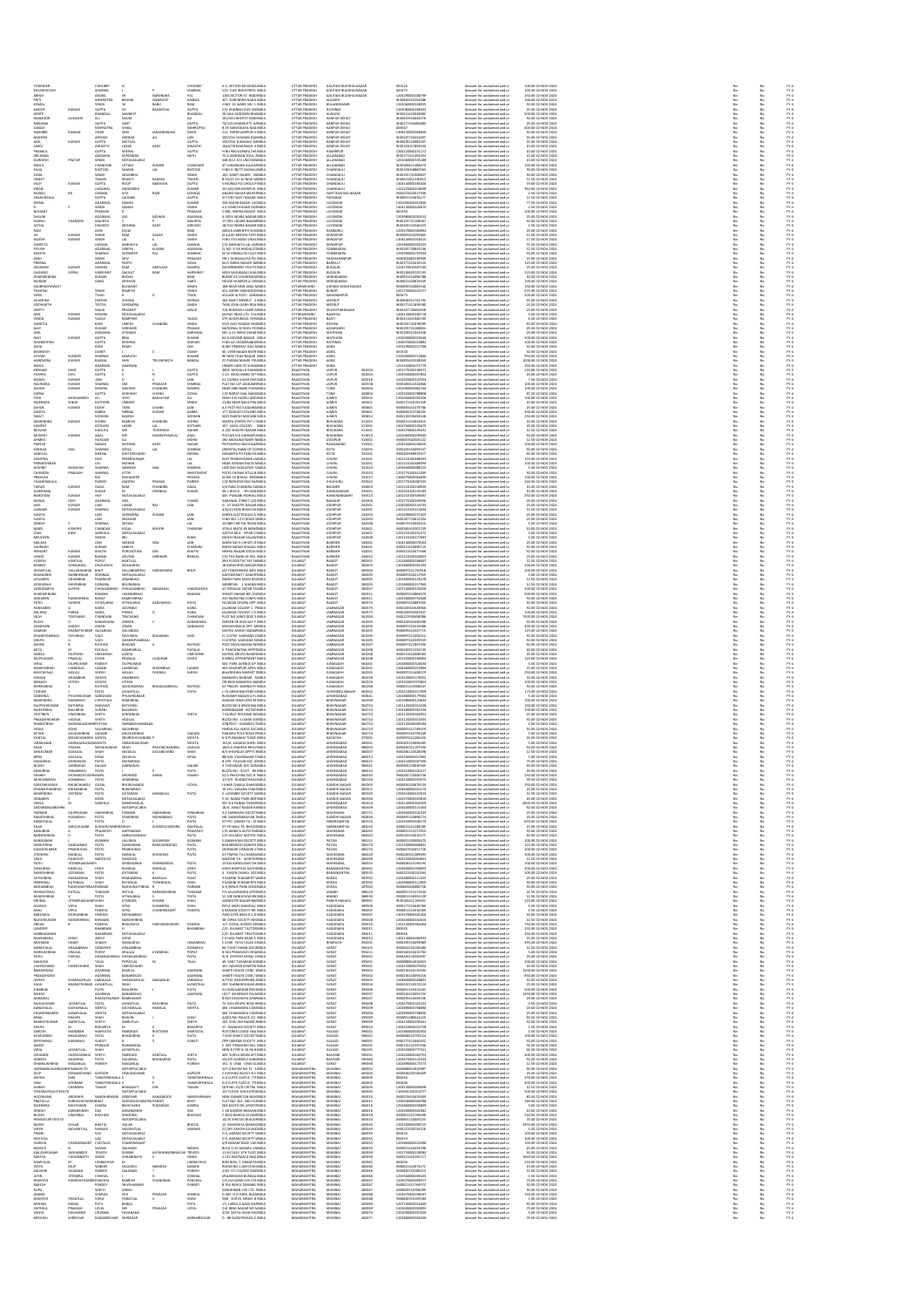| BINDU<br>RAINKANT<br>ARJANDAS<br>NARENDRA                                                                                                                             |                                                                                                                                                               |                                                                                                                                                                  | ecttaan                                                                                                                                                                                                                                                                                    |                                                        |                                                                                                                                                |                                                                                                                                                                                                                                                                                                                                                                                       |                                                                                                                                                                                                                                                                                         | MUMB/<br>MUMB/                                                                                                                                                                                                                                                                               |                                                                                                                                                                                                                                                                   | $\begin{array}{l} \textbf{W12015407} \textbf{7012323} \textbf{723323} \textbf{732323} \textbf{7332323} \textbf{7332323} \textbf{7332323} \textbf{7332323} \textbf{7332323} \textbf{733233} \textbf{733233} \textbf{733233} \textbf{733233} \textbf{733233} \textbf{733233} \textbf{733233} \textbf{733233} \textbf{733233} \textbf{73$ |                                                                                                                                                                                                                                      |                                                                                                                                                                                                                                                          |
|-----------------------------------------------------------------------------------------------------------------------------------------------------------------------|---------------------------------------------------------------------------------------------------------------------------------------------------------------|------------------------------------------------------------------------------------------------------------------------------------------------------------------|--------------------------------------------------------------------------------------------------------------------------------------------------------------------------------------------------------------------------------------------------------------------------------------------|--------------------------------------------------------|------------------------------------------------------------------------------------------------------------------------------------------------|---------------------------------------------------------------------------------------------------------------------------------------------------------------------------------------------------------------------------------------------------------------------------------------------------------------------------------------------------------------------------------------|-----------------------------------------------------------------------------------------------------------------------------------------------------------------------------------------------------------------------------------------------------------------------------------------|----------------------------------------------------------------------------------------------------------------------------------------------------------------------------------------------------------------------------------------------------------------------------------------------|-------------------------------------------------------------------------------------------------------------------------------------------------------------------------------------------------------------------------------------------------------------------|----------------------------------------------------------------------------------------------------------------------------------------------------------------------------------------------------------------------------------------------------------------------------------------------------------------------------------------|--------------------------------------------------------------------------------------------------------------------------------------------------------------------------------------------------------------------------------------|----------------------------------------------------------------------------------------------------------------------------------------------------------------------------------------------------------------------------------------------------------|
|                                                                                                                                                                       | NAROTTAMDAS<br>TOTARAM<br>VIDYASHANKAR<br>PALKU<br>BHANWARLAL<br>NIHALCHAND<br>JAYANT<br>JAYANT                                                               | BALASUBR<br>SOTA<br>SINGH<br>SINGH<br>SANGH<br>DHOPATEL<br>DHOPATEL<br>DHOPATEL<br>TAMHANK<br>SANGHE<br>SANGHE<br>SANGHE<br>SANGHE<br>SANGHE<br>SANGHE<br>SANGHE | NAROTTAMDAS<br>TOTARAM<br>VIDYASHANKAR<br>NOTAVALABLE<br>NDTAVALABLE<br>NDTAVALABLE                                                                                                                                                                                                        |                                                        |                                                                                                                                                | R/12 AUGUSTRON HITELIKOA AREAR<br>12 AUGUSTRON HITELIKOA AREAR<br>12 AUGUSTRON HITELIKOA AREAR<br>12 AUGUSTRON HITELIKOA AREAR<br>12 AUGUSTRON HITELIKOA AREAR<br>12 AUGUSTRON HITELIKOA AREAR<br>12 AUGUSTRON HITELIKOA AREAR<br>12 AUGUSTRON HIT                                                                                                                                    | SHARASHTI<br>SHARASHTI                                                                                                                                                                                                                                                                  | urner.                                                                                                                                                                                                                                                                                       | 400077140077140077140077140077140077140077140077140077140077140077140077140077140077140707140707140707140707140707140707140707140707140707140707140707140707140707140707140707140707140707140707140707140707071400707140070714                                    |                                                                                                                                                                                                                                                                                                                                        | Arrows for uncidented and as $\alpha$<br>Arrows for uncidented and a state of the state of the state of the state of the state of the state of the state of the state of the state of the state of the state of the state of the sta |                                                                                                                                                                                                                                                          |
| <b>VARENDAA</b><br>RAMPYARE<br>KIRMAL<br>NIRMAL                                                                                                                       |                                                                                                                                                               |                                                                                                                                                                  |                                                                                                                                                                                                                                                                                            | VAILONNI                                               | aan                                                                                                                                            |                                                                                                                                                                                                                                                                                                                                                                                       | WWW.COMMISSION<br>MAHARASHTR<br>MAHARASHTR<br>MAHARASHTR<br>MAHARASHTR<br>MAHARASHTR<br>MAHARASHTR<br>MAHARASHTR<br>MAHARASHTR<br>MAHARASHTR<br>MAHARASHTR<br>MAHARASHTR<br>MAHARASHTR<br>MAHARASHTR<br>MAHARASHTR<br>MAHARASHTR<br>MAHARASHTR<br>MAHARASHTR<br>MAHARASHTR<br>MAHARASHT |                                                                                                                                                                                                                                                                                              |                                                                                                                                                                                                                                                                   |                                                                                                                                                                                                                                                                                                                                        |                                                                                                                                                                                                                                      |                                                                                                                                                                                                                                                          |
|                                                                                                                                                                       |                                                                                                                                                               |                                                                                                                                                                  | www.                                                                                                                                                                                                                                                                                       |                                                        | <b>BUDHWA</b>                                                                                                                                  |                                                                                                                                                                                                                                                                                                                                                                                       |                                                                                                                                                                                                                                                                                         |                                                                                                                                                                                                                                                                                              |                                                                                                                                                                                                                                                                   |                                                                                                                                                                                                                                                                                                                                        |                                                                                                                                                                                                                                      |                                                                                                                                                                                                                                                          |
| NINY<br>JAY<br>JAY<br>JAYTABEN<br>CHHAYA<br>CHANDRASA<br>SHIRKARA<br>AJAY<br>ME<br>SHAHIRA<br>SHAHIR<br>SHAHIR<br>SHAHIRA<br>SHAHIRA<br>SHAHIRA<br>SHAHIRA<br>SHAHIRA | <b>MARAN</b>                                                                                                                                                  |                                                                                                                                                                  | .<br>Man                                                                                                                                                                                                                                                                                   |                                                        | BULITIN<br>PATEL<br>DHOPAT<br>DAVDA                                                                                                            |                                                                                                                                                                                                                                                                                                                                                                                       |                                                                                                                                                                                                                                                                                         |                                                                                                                                                                                                                                                                                              |                                                                                                                                                                                                                                                                   |                                                                                                                                                                                                                                                                                                                                        |                                                                                                                                                                                                                                      |                                                                                                                                                                                                                                                          |
|                                                                                                                                                                       | u<br>Praful<br>Vindo<br>Vindo                                                                                                                                 |                                                                                                                                                                  | NARAN<br>DATTATRAY<br>PRAFUL<br>VASHWANT<br>OPIAGANLA<br>OPIAGANLA<br>ARUNKUMAI                                                                                                                                                                                                            |                                                        |                                                                                                                                                |                                                                                                                                                                                                                                                                                                                                                                                       |                                                                                                                                                                                                                                                                                         |                                                                                                                                                                                                                                                                                              |                                                                                                                                                                                                                                                                   |                                                                                                                                                                                                                                                                                                                                        |                                                                                                                                                                                                                                      |                                                                                                                                                                                                                                                          |
|                                                                                                                                                                       |                                                                                                                                                               |                                                                                                                                                                  |                                                                                                                                                                                                                                                                                            | vasuoto                                                | SANDS                                                                                                                                          |                                                                                                                                                                                                                                                                                                                                                                                       |                                                                                                                                                                                                                                                                                         |                                                                                                                                                                                                                                                                                              |                                                                                                                                                                                                                                                                   |                                                                                                                                                                                                                                                                                                                                        |                                                                                                                                                                                                                                      |                                                                                                                                                                                                                                                          |
|                                                                                                                                                                       | SATYAN                                                                                                                                                        |                                                                                                                                                                  |                                                                                                                                                                                                                                                                                            |                                                        | VYAS<br>SINGHV                                                                                                                                 |                                                                                                                                                                                                                                                                                                                                                                                       |                                                                                                                                                                                                                                                                                         |                                                                                                                                                                                                                                                                                              |                                                                                                                                                                                                                                                                   |                                                                                                                                                                                                                                                                                                                                        |                                                                                                                                                                                                                                      |                                                                                                                                                                                                                                                          |
|                                                                                                                                                                       | DNYANESHI<br>AKRAM<br>RAMCHAND<br>SHASHIKAN                                                                                                                   | NANDO<br>PATEL<br>GARGE<br>PANDIT<br>SUGANI<br>NAYAK<br>KULKAR<br>KULKAR                                                                                         | <br>NOTAVAIL<br>AKRAM                                                                                                                                                                                                                                                                      |                                                        | PATEL<br>GARGH                                                                                                                                 |                                                                                                                                                                                                                                                                                                                                                                                       |                                                                                                                                                                                                                                                                                         |                                                                                                                                                                                                                                                                                              |                                                                                                                                                                                                                                                                   |                                                                                                                                                                                                                                                                                                                                        |                                                                                                                                                                                                                                      |                                                                                                                                                                                                                                                          |
|                                                                                                                                                                       |                                                                                                                                                               |                                                                                                                                                                  | R<br>SHASHIKANT<br>PARASHURA<br>GOPAL<br>SHIURAM<br>RAM<br>RAM                                                                                                                                                                                                                             |                                                        |                                                                                                                                                |                                                                                                                                                                                                                                                                                                                                                                                       |                                                                                                                                                                                                                                                                                         |                                                                                                                                                                                                                                                                                              |                                                                                                                                                                                                                                                                   |                                                                                                                                                                                                                                                                                                                                        |                                                                                                                                                                                                                                      |                                                                                                                                                                                                                                                          |
| SHUBHANG<br>LAXMIKANT<br>CANESH<br>CHITRA<br>SANJAY<br>SANTOSH<br>SANTOSH<br>SANTOSH<br>SUBHASH                                                                       |                                                                                                                                                               |                                                                                                                                                                  |                                                                                                                                                                                                                                                                                            | KRISHNA<br>VASANT                                      | NAYAK<br>KULKARN                                                                                                                               |                                                                                                                                                                                                                                                                                                                                                                                       |                                                                                                                                                                                                                                                                                         |                                                                                                                                                                                                                                                                                              |                                                                                                                                                                                                                                                                   |                                                                                                                                                                                                                                                                                                                                        |                                                                                                                                                                                                                                      |                                                                                                                                                                                                                                                          |
|                                                                                                                                                                       |                                                                                                                                                               | <b>YADAV</b>                                                                                                                                                     |                                                                                                                                                                                                                                                                                            | KANWAJ                                                 | YADAV                                                                                                                                          |                                                                                                                                                                                                                                                                                                                                                                                       | MAHARASHTRA                                                                                                                                                                                                                                                                             |                                                                                                                                                                                                                                                                                              | 400614                                                                                                                                                                                                                                                            | IN30051314456308                                                                                                                                                                                                                                                                                                                       |                                                                                                                                                                                                                                      |                                                                                                                                                                                                                                                          |
|                                                                                                                                                                       | J.                                                                                                                                                            | LAL<br>SHENDE<br>BASTOLA                                                                                                                                         | ANI,<br>JAVANT<br>BADRI<br>FURNASH<br>SURHASH<br>KARMATALAL<br>KARMATALAL<br>KARMATALAL                                                                                                                                                                                                    | ALLAMAW                                                | LAL<br>SHENDE<br>BASTOLA                                                                                                                       |                                                                                                                                                                                                                                                                                                                                                                                       | MAHARASHTRA<br>MAHARASHTRA<br>MAHARASHTRA<br>MAHARASHTRA<br>MAHARASHTRA<br>MAHARASHTRA<br>MAHARASHTRA<br>MAHARASHTRA<br>MAHARASHTRA<br>MAHARASHTRA<br>MAHARASHTRA<br>MAHARASHTRA<br>MAHARASHTRA<br>MAHARASHTRA<br>MAHARASHTRA<br>MAHARASHTRA<br>MAHARASHTRA<br>MAHARASHTRA<br>MAHARA    |                                                                                                                                                                                                                                                                                              | 400700<br>40070)                                                                                                                                                                                                                                                  | IN30051314729750<br>IN3005131591063                                                                                                                                                                                                                                                                                                    | Amount for unclaimed and u<br>Amount for unclaimed and u<br>Amount for unclaimed and u                                                                                                                                               |                                                                                                                                                                                                                                                          |
| SUBHASH<br>Nanjibhai                                                                                                                                                  |                                                                                                                                                               | PARTE<br>PRAJAPATI                                                                                                                                               |                                                                                                                                                                                                                                                                                            | TOLARAM                                                |                                                                                                                                                |                                                                                                                                                                                                                                                                                                                                                                                       |                                                                                                                                                                                                                                                                                         |                                                                                                                                                                                                                                                                                              | 00070<br>401000                                                                                                                                                                                                                                                   | 1203600001005692<br>120332000010128                                                                                                                                                                                                                                                                                                    | Amount for unclaimed and u<br>Amount for unclaimed and u                                                                                                                                                                             |                                                                                                                                                                                                                                                          |
| raj<br>Fulchand                                                                                                                                                       | KRISHNA<br>FURAI<br>SUBHASH                                                                                                                                   |                                                                                                                                                                  |                                                                                                                                                                                                                                                                                            | AMRUTLAL                                               | PRAIAPAT<br>SHAH<br>SONI                                                                                                                       |                                                                                                                                                                                                                                                                                                                                                                                       |                                                                                                                                                                                                                                                                                         |                                                                                                                                                                                                                                                                                              | 401100<br>401100                                                                                                                                                                                                                                                  | 120332000309803<br>120109000174679                                                                                                                                                                                                                                                                                                     | Amount for unclaimed and us<br>Amount for unclaimed and us                                                                                                                                                                           |                                                                                                                                                                                                                                                          |
| DEEPALI                                                                                                                                                               | KANHAIYAL<br>KALPESH                                                                                                                                          | SHAH<br>SONI<br>VAKHARIA                                                                                                                                         | KALPESH                                                                                                                                                                                                                                                                                    |                                                        |                                                                                                                                                |                                                                                                                                                                                                                                                                                                                                                                                       |                                                                                                                                                                                                                                                                                         |                                                                                                                                                                                                                                                                                              | 401100<br>401100                                                                                                                                                                                                                                                  | 130234000018075<br>120106000097348                                                                                                                                                                                                                                                                                                     | Amount for unclaimed and us<br>Amount for unclaimed and us                                                                                                                                                                           |                                                                                                                                                                                                                                                          |
| ATULBHAI<br>KALPIT                                                                                                                                                    |                                                                                                                                                               | SOUTRA<br>DESAI<br>RIKAME                                                                                                                                        | .<br>DHIRAJ                                                                                                                                                                                                                                                                                | o                                                      | SQIITRA                                                                                                                                        |                                                                                                                                                                                                                                                                                                                                                                                       |                                                                                                                                                                                                                                                                                         |                                                                                                                                                                                                                                                                                              | 401100<br>401100                                                                                                                                                                                                                                                  | 120345000026724<br>IN30198310193670                                                                                                                                                                                                                                                                                                    | Amount for unclaimed and us<br>Amount for unclaimed and us                                                                                                                                                                           |                                                                                                                                                                                                                                                          |
|                                                                                                                                                                       | <b>MAHADEV</b><br>DHIRAJ<br>PIRAJI                                                                                                                            | RADHESH                                                                                                                                                          | MAHADEV                                                                                                                                                                                                                                                                                    | BABU                                                   | DESAI<br>RIKAME<br>NAYAK                                                                                                                       |                                                                                                                                                                                                                                                                                                                                                                                       |                                                                                                                                                                                                                                                                                         |                                                                                                                                                                                                                                                                                              | 401100<br>401602<br>401603                                                                                                                                                                                                                                        | 1204170001412951<br>1204170004187621<br>IN30051314647180                                                                                                                                                                                                                                                                               | Amount for unclaimed and us<br>Amount for unclaimed and us                                                                                                                                                                           |                                                                                                                                                                                                                                                          |
| RAJU<br>NAYAK<br>NAMDEO<br>NAJIENDRA<br>FAMIAY                                                                                                                        |                                                                                                                                                               | BANSOC<br>=ARQUE<br>KAMAT<br>JOIL<br>BAVISKAR<br>GADE<br>THADANEY<br>MITTAL<br>MITTAL                                                                            | .<br>Piraji                                                                                                                                                                                                                                                                                | GANGARAM                                               | BANSOD<br>KAMAT                                                                                                                                |                                                                                                                                                                                                                                                                                                                                                                                       | GOA<br>MAHARASHTRA                                                                                                                                                                                                                                                                      |                                                                                                                                                                                                                                                                                              | 403520                                                                                                                                                                                                                                                            | IN3005131924684                                                                                                                                                                                                                                                                                                                        | Amount for unclaimed and us<br>Amount for unclaimed and us                                                                                                                                                                           |                                                                                                                                                                                                                                                          |
| SANJAY<br>NANDKUMAR<br>MANJULA<br>SIDDHARTH<br>---------                                                                                                              | GANGARAM                                                                                                                                                      |                                                                                                                                                                  | FROM BARNATH<br>GANGARAM<br>NIMBA<br>NOTAVALABLE<br>RAMALEVAN<br>RAMALEVAN<br>RAMALEVAN                                                                                                                                                                                                    | NARAYAN<br>DEVOO<br>BENIRAM<br>DHONDIS,                | JOIL<br>BAVISKAR<br>SAJOURE                                                                                                                    |                                                                                                                                                                                                                                                                                                                                                                                       |                                                                                                                                                                                                                                                                                         |                                                                                                                                                                                                                                                                                              | 410200<br>410210                                                                                                                                                                                                                                                  | 1203600000155488<br>IN30051315078342                                                                                                                                                                                                                                                                                                   | Amount for unclaimed and us<br>Amount for unclaimed and us                                                                                                                                                                           |                                                                                                                                                                                                                                                          |
| MUKESH                                                                                                                                                                | NIMBA<br>RAMESH<br>RAMEEVAR<br>RAMEEVAR                                                                                                                       |                                                                                                                                                                  |                                                                                                                                                                                                                                                                                            | M                                                      | MITTAL                                                                                                                                         |                                                                                                                                                                                                                                                                                                                                                                                       |                                                                                                                                                                                                                                                                                         |                                                                                                                                                                                                                                                                                              | $\begin{array}{r} 111111 \\ 410507 \\ 411002 \\ 411014 \\ 411028 \\ \ldots \end{array}$                                                                                                                                                                           | 1202060000403446<br>IN30177410721993<br>1203320001435468                                                                                                                                                                                                                                                                               | Amount for unclaimed and us<br>Amount for unclaimed and us<br>Amount for unclaimed and us                                                                                                                                            |                                                                                                                                                                                                                                                          |
| ABHUEET<br>YOGENDRA                                                                                                                                                   |                                                                                                                                                               | MUKHERJEE                                                                                                                                                        | SARDJ<br>NOTAVALABLE                                                                                                                                                                                                                                                                       |                                                        | MUDIERUEE                                                                                                                                      |                                                                                                                                                                                                                                                                                                                                                                                       |                                                                                                                                                                                                                                                                                         |                                                                                                                                                                                                                                                                                              |                                                                                                                                                                                                                                                                   | IN30223610878765<br>IN30154918877673                                                                                                                                                                                                                                                                                                   | Amount for unclaimed and us<br>Amount for unclaimed and us                                                                                                                                                                           |                                                                                                                                                                                                                                                          |
| TUGENUMA<br>SUMIT<br>RAIKUMAR<br>SANGITA<br>SANDP<br>TARACHANG<br>PHARANGE                                                                                            | SARDI<br>PRAKASH<br>HARISHCH<br>HARISHCH<br>MADAN                                                                                                             | SINGHAL<br>AGAINNAL<br>AGARWAL                                                                                                                                   |                                                                                                                                                                                                                                                                                            | <b>OMPRAKAS</b>                                        | <b>AGARWAL</b>                                                                                                                                 |                                                                                                                                                                                                                                                                                                                                                                                       |                                                                                                                                                                                                                                                                                         |                                                                                                                                                                                                                                                                                              | 411039                                                                                                                                                                                                                                                            | IN30051315810922<br>IN30051315753216                                                                                                                                                                                                                                                                                                   | Amount for unclaimed and us<br>Amount for unclaimed and us                                                                                                                                                                           |                                                                                                                                                                                                                                                          |
|                                                                                                                                                                       |                                                                                                                                                               | ARORA<br>AGARWAL<br>SHENDGE                                                                                                                                      |                                                                                                                                                                                                                                                                                            | MOHAN                                                  | <b>ARORA</b>                                                                                                                                   |                                                                                                                                                                                                                                                                                                                                                                                       |                                                                                                                                                                                                                                                                                         |                                                                                                                                                                                                                                                                                              | 411039<br>411044<br>411044<br>411046                                                                                                                                                                                                                              | 1203350000541550<br>120132000052719                                                                                                                                                                                                                                                                                                    | Amount for unclaimed and us<br>Amount for unclaimed and us                                                                                                                                                                           |                                                                                                                                                                                                                                                          |
|                                                                                                                                                                       |                                                                                                                                                               | DESARDA                                                                                                                                                          |                                                                                                                                                                                                                                                                                            |                                                        |                                                                                                                                                |                                                                                                                                                                                                                                                                                                                                                                                       |                                                                                                                                                                                                                                                                                         |                                                                                                                                                                                                                                                                                              | 412210                                                                                                                                                                                                                                                            | 120332000132343<br>1304140000762472                                                                                                                                                                                                                                                                                                    | Amount for unclaimed and us<br>Amount for unclaimed and us                                                                                                                                                                           |                                                                                                                                                                                                                                                          |
|                                                                                                                                                                       | MNUNN<br>MANKUMA<br>MOTILAL<br>SHAGA<br>SUNIL<br>SHANILAL<br>MALLIKARU<br>MALLIKARU<br>M                                                                      | RAJENDRA<br>KALE<br>PRAIHAKA                                                                                                                                     | NOTAVALA<br>HARISHCHANDER<br>NARISHCHANDER<br>VUAYKUMAR<br>NAMIJAL<br>NAMIJAL<br>VUAS<br>VUAS<br>VUAS<br>VUAS                                                                                                                                                                              | <b>BHAG</b>                                            | JADHAV                                                                                                                                         | $\begin{tabular}{l c c c} \hline \textbf{0.5} & \textbf{0.5} & \textbf{0.5} & \textbf{0.5} & \textbf{0.5} & \textbf{0.5} & \textbf{0.5} & \textbf{0.5} & \textbf{0.5} & \textbf{0.5} & \textbf{0.5} & \textbf{0.5} & \textbf{0.5} & \textbf{0.5} & \textbf{0.5} & \textbf{0.5} & \textbf{0.5} & \textbf{0.5} & \textbf{0.5} & \textbf{0.5} & \textbf{0.5} & \textbf{0.5} & \textbf{0$ |                                                                                                                                                                                                                                                                                         |                                                                                                                                                                                                                                                                                              | $\begin{array}{r} 412803 \\ 412803 \\ 41001 \\ 411002 \\ 411003 \\ 411005 \\ 411005 \\ \ldots \end{array}$                                                                                                                                                        | IN30051318715242<br>1203000000377255                                                                                                                                                                                                                                                                                                   | Amount for unclaimed and us<br>Amount for unclaimed and us                                                                                                                                                                           |                                                                                                                                                                                                                                                          |
| VINOD<br>MADKAR<br>KIRTIKUMAJ<br>MEETALI                                                                                                                              |                                                                                                                                                               |                                                                                                                                                                  | .<br>SHANTILAL                                                                                                                                                                                                                                                                             | p                                                      | MADKAR<br>JAIN<br>KATTIMAN                                                                                                                     |                                                                                                                                                                                                                                                                                                                                                                                       |                                                                                                                                                                                                                                                                                         |                                                                                                                                                                                                                                                                                              |                                                                                                                                                                                                                                                                   | IN3005131375552<br>IN:10109810127127<br>IN:10051314763846                                                                                                                                                                                                                                                                              | Amount for unclaimed and us<br>Amount for unclaimed and us                                                                                                                                                                           |                                                                                                                                                                                                                                                          |
|                                                                                                                                                                       |                                                                                                                                                               | ian<br>Mant                                                                                                                                                      | -<br>MURLIDINA                                                                                                                                                                                                                                                                             |                                                        | SINGHANIA<br>GANDHI                                                                                                                            |                                                                                                                                                                                                                                                                                                                                                                                       |                                                                                                                                                                                                                                                                                         |                                                                                                                                                                                                                                                                                              |                                                                                                                                                                                                                                                                   | IN30109810463116<br>1201330000734466                                                                                                                                                                                                                                                                                                   | Amount for unclaimed and us<br>Amount for unclaimed and us                                                                                                                                                                           |                                                                                                                                                                                                                                                          |
| NILIPRASAD<br>POPATLAL<br>RAJASHRI<br>RAM<br>KAN<br>KANG<br>ATISH<br>ATISH                                                                                            | M<br>TEJRAJ                                                                                                                                                   | SINGHANIA<br>GANDHI<br>TEXE<br>ATOLE                                                                                                                             | TEJRAJ<br>MEHETRE<br>RHIMRAO<br>NOTAVALABLE<br>NATAVAL                                                                                                                                                                                                                                     | MURLIDHAR                                              | BABURAO<br>ATOLE                                                                                                                               |                                                                                                                                                                                                                                                                                                                                                                                       |                                                                                                                                                                                                                                                                                         |                                                                                                                                                                                                                                                                                              | 413102<br>413102                                                                                                                                                                                                                                                  | 1201310000768470                                                                                                                                                                                                                                                                                                                       | Amount for unclaimed and us<br>Amount for unclaimed and us                                                                                                                                                                           |                                                                                                                                                                                                                                                          |
|                                                                                                                                                                       |                                                                                                                                                               | anpat<br>Nagalah                                                                                                                                                 |                                                                                                                                                                                                                                                                                            | VITTHAL                                                |                                                                                                                                                |                                                                                                                                                                                                                                                                                                                                                                                       |                                                                                                                                                                                                                                                                                         |                                                                                                                                                                                                                                                                                              | 413102<br>41310                                                                                                                                                                                                                                                   | 120133000080954<br>1208160001597117                                                                                                                                                                                                                                                                                                    | Amount for unclaimed and us<br>Amount for unclaimed and us                                                                                                                                                                           |                                                                                                                                                                                                                                                          |
|                                                                                                                                                                       |                                                                                                                                                               |                                                                                                                                                                  |                                                                                                                                                                                                                                                                                            |                                                        |                                                                                                                                                |                                                                                                                                                                                                                                                                                                                                                                                       |                                                                                                                                                                                                                                                                                         |                                                                                                                                                                                                                                                                                              | 413512<br>413709                                                                                                                                                                                                                                                  | 1203320000615171<br>IN30364710026132                                                                                                                                                                                                                                                                                                   | Amount for unclaimed and us<br>Amount for unclaimed and us                                                                                                                                                                           |                                                                                                                                                                                                                                                          |
| MEERABA<br>PATIL<br>SATISM                                                                                                                                            | SANDESH<br>BHIMRAD<br>BALBHIM<br>MRUTYUNA<br>AMRUTIAL<br>BALASAHEB<br>BALASAHEB                                                                               | MUTHA<br>KHOOAL<br>TRIMBAK<br>MAWAL                                                                                                                              | NOTAVALABLE<br>AMRUTIAL<br>AMRUTIAL<br>DNYANDED<br>TRIMBAK<br>NOTAVALABLE<br>NOTAVALABLE<br>NOTAVALABLE<br>NOTAVALABLE<br>NOTAVALABLE<br>NOTAVALABLE<br>NOTAVALABLE<br>NOTAVALABLE<br>NOTAVALABLE<br>NOTAVALABLE<br>NOTAVALABLE                                                            | LIMBAR                                                 | TAKE                                                                                                                                           | C/O SUDHARA ROKATINDIA<br>ATSI NIVAS WARD N INDIA<br>ATSI NIVAS WARD N INDIA<br>VIDEOCON INTERNATINDIA<br>VIDEOCON INTERNATINDIA<br>GANGAPUR GIN COMP INDIA<br>GANGAPUR GIN COMP INDIA<br>GANGAPUR GIN COMP INDIA<br>GANGAPUR GIN COMP INDIA<br>GANGAPUR                                                                                                                              |                                                                                                                                                                                                                                                                                         |                                                                                                                                                                                                                                                                                              |                                                                                                                                                                                                                                                                   | IN30177415498277<br>002149                                                                                                                                                                                                                                                                                                             | Amount for unclaimed and us<br>Amount for unclaimed and us<br>Amount for unclaimed and us                                                                                                                                            |                                                                                                                                                                                                                                                          |
| MAHESH<br>PRAVIN                                                                                                                                                      | N<br>S                                                                                                                                                        | CHAVAN<br>POOJARY                                                                                                                                                |                                                                                                                                                                                                                                                                                            |                                                        |                                                                                                                                                |                                                                                                                                                                                                                                                                                                                                                                                       |                                                                                                                                                                                                                                                                                         |                                                                                                                                                                                                                                                                                              |                                                                                                                                                                                                                                                                   | 002151<br>002117<br>002129                                                                                                                                                                                                                                                                                                             | Amount for unclaimed and us<br>Amount for unclaimed and us                                                                                                                                                                           |                                                                                                                                                                                                                                                          |
| PRAKASE                                                                                                                                                               |                                                                                                                                                               | SHETTY<br>PARWATE                                                                                                                                                |                                                                                                                                                                                                                                                                                            |                                                        |                                                                                                                                                |                                                                                                                                                                                                                                                                                                                                                                                       |                                                                                                                                                                                                                                                                                         |                                                                                                                                                                                                                                                                                              |                                                                                                                                                                                                                                                                   | 00216<br>002131                                                                                                                                                                                                                                                                                                                        | Amount for unclaimed and us<br>Amount for unclaimed and us                                                                                                                                                                           |                                                                                                                                                                                                                                                          |
| VISHWANATH<br>PRASHANT<br>GANDHI                                                                                                                                      |                                                                                                                                                               | PANDIT<br>VIKAS                                                                                                                                                  |                                                                                                                                                                                                                                                                                            |                                                        |                                                                                                                                                |                                                                                                                                                                                                                                                                                                                                                                                       |                                                                                                                                                                                                                                                                                         |                                                                                                                                                                                                                                                                                              |                                                                                                                                                                                                                                                                   | 002161<br>002163                                                                                                                                                                                                                                                                                                                       | Amount for unclaimed and us<br>Amount for unclaimed and us                                                                                                                                                                           |                                                                                                                                                                                                                                                          |
| SHAH<br>DEEPAK                                                                                                                                                        | NILESH                                                                                                                                                        | SUBHASH<br>DEDNEKAR                                                                                                                                              | KANTILAL<br>SHAH                                                                                                                                                                                                                                                                           | SUBHAS                                                 | AMRUTLAI                                                                                                                                       |                                                                                                                                                                                                                                                                                                                                                                                       |                                                                                                                                                                                                                                                                                         |                                                                                                                                                                                                                                                                                              |                                                                                                                                                                                                                                                                   | 002140<br>00210                                                                                                                                                                                                                                                                                                                        | Amount for unclaimed and us<br>Amount for unclaimed and us                                                                                                                                                                           |                                                                                                                                                                                                                                                          |
| VIKAS<br>SUNIL<br>VINAY                                                                                                                                               |                                                                                                                                                               | SHETTI<br>DHURS                                                                                                                                                  | <br>Notavalable                                                                                                                                                                                                                                                                            |                                                        |                                                                                                                                                | GANGAPUR GIN COMPINDIA<br>VIDEOCON INTERNATIINDIA<br>VIDEOCON INTERNATIINDIA<br>GANGAPUR GIN COMPINDIA<br>GANGAPUR GIN COMPINDIA<br>GANGAPUR GIN COMPINDIA<br>GANGAPUR GIN COMPINDIA<br>GANGAPUR GIN COMPINDIA<br>VIDEOCON INTERNATIINDIA                                                                                                                                             |                                                                                                                                                                                                                                                                                         |                                                                                                                                                                                                                                                                                              |                                                                                                                                                                                                                                                                   | 002162<br>002161                                                                                                                                                                                                                                                                                                                       | Amount for unclaimed and us<br>Amount for unclaimed and us                                                                                                                                                                           |                                                                                                                                                                                                                                                          |
| DINESH                                                                                                                                                                |                                                                                                                                                               | KADAM<br>SALUI                                                                                                                                                   | NOTAVALABLE<br>NOTAVALABLE<br>NOTAVALABLE                                                                                                                                                                                                                                                  |                                                        |                                                                                                                                                |                                                                                                                                                                                                                                                                                                                                                                                       |                                                                                                                                                                                                                                                                                         |                                                                                                                                                                                                                                                                                              |                                                                                                                                                                                                                                                                   | 002123<br>00212                                                                                                                                                                                                                                                                                                                        | Amount for unclaimed and us<br>Amount for unclaimed and us                                                                                                                                                                           |                                                                                                                                                                                                                                                          |
| SALUNKI                                                                                                                                                               | s,                                                                                                                                                            | VILAS<br>CHEMTE                                                                                                                                                  | RAMBHAU<br>NOTAVAILABLE                                                                                                                                                                                                                                                                    |                                                        |                                                                                                                                                |                                                                                                                                                                                                                                                                                                                                                                                       |                                                                                                                                                                                                                                                                                         |                                                                                                                                                                                                                                                                                              |                                                                                                                                                                                                                                                                   | 002152<br>002103                                                                                                                                                                                                                                                                                                                       | Amount for unclaimed and us<br>Amount for unclaimed and us                                                                                                                                                                           |                                                                                                                                                                                                                                                          |
| SAIEEVAN                                                                                                                                                              | M                                                                                                                                                             | MENON<br>KOLI<br>NAIK                                                                                                                                            | NOTAVAILABLE                                                                                                                                                                                                                                                                               |                                                        |                                                                                                                                                | VIDEOCON INTERNATIONAL<br>GANGAPUR GIN COMPINDIA<br>GANGAPUR GIN COMPINDIA<br>GANGAPUR GIN COMPINDIA<br>GANGAPUR GIN COMPINDIA<br>GANGAPUR GIN COMPINDIA                                                                                                                                                                                                                              |                                                                                                                                                                                                                                                                                         |                                                                                                                                                                                                                                                                                              |                                                                                                                                                                                                                                                                   | 002119<br>002120                                                                                                                                                                                                                                                                                                                       | Amount for unclaimed and us<br>Amount for unclaimed and us                                                                                                                                                                           |                                                                                                                                                                                                                                                          |
| RAMRAM                                                                                                                                                                | JAHAN                                                                                                                                                         |                                                                                                                                                                  | NOTAVALABLE<br>NOTAVALABLE<br>NOTAVALABLE                                                                                                                                                                                                                                                  |                                                        |                                                                                                                                                |                                                                                                                                                                                                                                                                                                                                                                                       |                                                                                                                                                                                                                                                                                         |                                                                                                                                                                                                                                                                                              | $\begin{array}{l} 413735\\ 414001\\ 414001\\ 414002\\ 414003\\ 414003\\ 414003\\ 414000\\ 414000\\ 414000\\ 414000\\ 414000\\ 414000\\ 414000\\ 414000\\ 414000\\ 414000\\ 414000\\ 414000\\ 414000\\ 414000\\ 414000\\ 414000\\ 414000\\ 414000\\ 414000\\ 4140$ | 002160<br>002150                                                                                                                                                                                                                                                                                                                       | Amount for unclaimed and us<br>Amount for unclaimed and us                                                                                                                                                                           |                                                                                                                                                                                                                                                          |
| SURENDRA                                                                                                                                                              |                                                                                                                                                               | MONAN<br>BABU<br>SHETTY                                                                                                                                          | NOTAVAILABLE                                                                                                                                                                                                                                                                               |                                                        |                                                                                                                                                | VIDEOCON INTERNATIONALE<br>GANGAPUR GIN COMPINDIA<br>GANGAPUR GIN COMPINDIA<br>GANGAPUR GIN COMPINDIA<br>14 VERBRANDE COLORINGIA                                                                                                                                                                                                                                                      |                                                                                                                                                                                                                                                                                         |                                                                                                                                                                                                                                                                                              |                                                                                                                                                                                                                                                                   | 002118<br>002134                                                                                                                                                                                                                                                                                                                       | Amount for unclaimed and us<br>Amount for unclaimed and us                                                                                                                                                                           |                                                                                                                                                                                                                                                          |
| ANAND<br>SUNIL<br>NITIN<br>BALU                                                                                                                                       | CHAMPALAL                                                                                                                                                     | SOLANIC<br>ECRA                                                                                                                                                  | NOTAVAILABLE<br>NOTAVAILABLE<br>CHAMPALAL<br>NOTAVAILABLE<br>                                                                                                                                                                                                                              | CHUNILAL                                               | BORA                                                                                                                                           |                                                                                                                                                                                                                                                                                                                                                                                       |                                                                                                                                                                                                                                                                                         |                                                                                                                                                                                                                                                                                              |                                                                                                                                                                                                                                                                   | 002167<br>1204980000073453<br>002136                                                                                                                                                                                                                                                                                                   | Amount for unclaimed and us<br>Amount for unclaimed and us                                                                                                                                                                           |                                                                                                                                                                                                                                                          |
| PRAKASE                                                                                                                                                               | ٠                                                                                                                                                             | WAGHMARI<br>KASTURE<br>ROUDHAL                                                                                                                                   | NOTAVAILABLE                                                                                                                                                                                                                                                                               |                                                        | <b>KASTURI</b>                                                                                                                                 | MANOMOURING COLONINOLA<br>CANGAPUR GIN COMPINDIA<br>VIDEOCON INTERNATIONAL<br>VIDEOCON INTERNATIONAL<br>GANGAPUR GIN COMPINDIA<br>CANGAPUR GIN COMPINDIA<br>VIDEOCON INTERNATIONAL                                                                                                                                                                                                    |                                                                                                                                                                                                                                                                                         |                                                                                                                                                                                                                                                                                              |                                                                                                                                                                                                                                                                   | 002142                                                                                                                                                                                                                                                                                                                                 | Amount for unclaimed and us<br>Amount for unclaimed and us                                                                                                                                                                           |                                                                                                                                                                                                                                                          |
| <b>ASHOK</b>                                                                                                                                                          |                                                                                                                                                               | SHETTY<br>RAJGURU                                                                                                                                                | NOTAVAILABLE<br>NOTAVAILABLE                                                                                                                                                                                                                                                               |                                                        |                                                                                                                                                |                                                                                                                                                                                                                                                                                                                                                                                       |                                                                                                                                                                                                                                                                                         |                                                                                                                                                                                                                                                                                              |                                                                                                                                                                                                                                                                   | 002107<br>002151                                                                                                                                                                                                                                                                                                                       | Amount for unclaimed and us<br>Amount for unclaimed and us                                                                                                                                                                           |                                                                                                                                                                                                                                                          |
| DEVIDAS<br>NANDALAL<br>SAPKAL                                                                                                                                         | NARHARI                                                                                                                                                       |                                                                                                                                                                  | NOTAVAILABLE                                                                                                                                                                                                                                                                               | p                                                      |                                                                                                                                                |                                                                                                                                                                                                                                                                                                                                                                                       |                                                                                                                                                                                                                                                                                         |                                                                                                                                                                                                                                                                                              |                                                                                                                                                                                                                                                                   | 002135<br>002156<br>002145                                                                                                                                                                                                                                                                                                             | Amount for unclaimed and us<br>Amount for unclaimed and us                                                                                                                                                                           |                                                                                                                                                                                                                                                          |
| MODHAVE                                                                                                                                                               | VILAS                                                                                                                                                         | PASI<br>BHIMRAD<br>VASANT<br>VASANTRAD<br>--------                                                                                                               |                                                                                                                                                                                                                                                                                            |                                                        | SHESHARAD<br>MODHAVE                                                                                                                           |                                                                                                                                                                                                                                                                                                                                                                                       |                                                                                                                                                                                                                                                                                         |                                                                                                                                                                                                                                                                                              |                                                                                                                                                                                                                                                                   | 002153                                                                                                                                                                                                                                                                                                                                 | Amount for unclaimed and us<br>Amount for unclaimed and us                                                                                                                                                                           |                                                                                                                                                                                                                                                          |
| VMIK                                                                                                                                                                  | SURESH                                                                                                                                                        |                                                                                                                                                                  | DATTATRAYA                                                                                                                                                                                                                                                                                 |                                                        |                                                                                                                                                |                                                                                                                                                                                                                                                                                                                                                                                       |                                                                                                                                                                                                                                                                                         |                                                                                                                                                                                                                                                                                              |                                                                                                                                                                                                                                                                   | 002166<br>002140<br>IN3004501                                                                                                                                                                                                                                                                                                          | Amount for unclaimed and us<br>Amount for unclaimed and us<br>Amount for unclaimed and us                                                                                                                                            |                                                                                                                                                                                                                                                          |
| VIVEK<br>SANJAY<br>VISHAL<br>SIKANDAR<br>SHYANAND<br>SHYANAND<br>SHYANAND                                                                                             | PARASMAL<br>BALASAHEE                                                                                                                                         |                                                                                                                                                                  | SURESH<br>PARASMAL<br>BALASAHEB                                                                                                                                                                                                                                                            | HANKAI                                                 | LOYA<br>BHANDARI<br>PSE<br>DANGE<br>BOBACE                                                                                                     |                                                                                                                                                                                                                                                                                                                                                                                       |                                                                                                                                                                                                                                                                                         |                                                                                                                                                                                                                                                                                              |                                                                                                                                                                                                                                                                   | 120109190001502<br>IN3002141938449                                                                                                                                                                                                                                                                                                     | Amount for unclaimed and us<br>Amount for unclaimed and us                                                                                                                                                                           |                                                                                                                                                                                                                                                          |
|                                                                                                                                                                       | MANSUR                                                                                                                                                        |                                                                                                                                                                  | MANSUR<br>SHAUKAT<br>LAXMAN                                                                                                                                                                                                                                                                | ADDAS<br>IDRAHIM                                       |                                                                                                                                                |                                                                                                                                                                                                                                                                                                                                                                                       |                                                                                                                                                                                                                                                                                         |                                                                                                                                                                                                                                                                                              | 415110<br>415211<br>415521<br>416012                                                                                                                                                                                                                              | 120191010232418<br>120133000095174                                                                                                                                                                                                                                                                                                     | Amount for unclaimed and us<br>Amount for unclaimed and us                                                                                                                                                                           |                                                                                                                                                                                                                                                          |
|                                                                                                                                                                       | SHAUKAT<br>LAXMAN                                                                                                                                             |                                                                                                                                                                  |                                                                                                                                                                                                                                                                                            |                                                        |                                                                                                                                                |                                                                                                                                                                                                                                                                                                                                                                                       |                                                                                                                                                                                                                                                                                         |                                                                                                                                                                                                                                                                                              | 416012<br>416115                                                                                                                                                                                                                                                  | 120200000009452<br>002313                                                                                                                                                                                                                                                                                                              | Amount for unclaimed and us<br>Amount for unclaimed and us                                                                                                                                                                           |                                                                                                                                                                                                                                                          |
| kishor<br>Manisha<br>Pradeep                                                                                                                                          |                                                                                                                                                               | VASANTRAC<br>LOYA<br>LOYA<br>BHANDARI<br>PISE<br>DALIYA<br>MAGADUM<br>BAGRICHA<br>RULKARNI<br>DALIYA<br>DALIYA<br>DALIYA                                         |                                                                                                                                                                                                                                                                                            |                                                        | BAGRECHA<br>RATHI<br>KULKARNI<br>DALIYA<br>MOHTA<br>KULKARNI                                                                                   | GAMGAPUN DIN COMPINISTAN SUNG THE COMPINENT SURFACE VIDEO CON INTERPACTIONS AND VIDEO CON INTERFACTIONS AND VIDEO CON INTERFACTIONS AT THE SURFACE THE SURFACE IN THE SURFACE IN EACH INTERFACE IN EACH INTERFACE IN EACH INT                                                                                                                                                         |                                                                                                                                                                                                                                                                                         |                                                                                                                                                                                                                                                                                              | 416115<br>416115                                                                                                                                                                                                                                                  | 002304<br>002312                                                                                                                                                                                                                                                                                                                       | Amount for unclaimed and us<br>Amount for unclaimed and us                                                                                                                                                                           |                                                                                                                                                                                                                                                          |
| KISHANGOPAL<br>JYOTI<br>NAGESH                                                                                                                                        |                                                                                                                                                               | DALIYA<br>MOHTA<br>KULKARN                                                                                                                                       |                                                                                                                                                                                                                                                                                            |                                                        |                                                                                                                                                |                                                                                                                                                                                                                                                                                                                                                                                       |                                                                                                                                                                                                                                                                                         |                                                                                                                                                                                                                                                                                              | 416115<br>416115                                                                                                                                                                                                                                                  | 002315                                                                                                                                                                                                                                                                                                                                 | Amount for unclaimed and us<br>Amount for unclaimed and us                                                                                                                                                                           |                                                                                                                                                                                                                                                          |
|                                                                                                                                                                       |                                                                                                                                                               | MAGDUM                                                                                                                                                           |                                                                                                                                                                                                                                                                                            |                                                        |                                                                                                                                                |                                                                                                                                                                                                                                                                                                                                                                                       |                                                                                                                                                                                                                                                                                         |                                                                                                                                                                                                                                                                                              | 416115<br>41611                                                                                                                                                                                                                                                   | 002305<br>002314<br>002306                                                                                                                                                                                                                                                                                                             | Amount for unclaimed and us<br>Amount for unclaimed and us                                                                                                                                                                           |                                                                                                                                                                                                                                                          |
| CHANDRAKANT<br>MILIND<br>SHRIKANT<br>IIOCPATHY                                                                                                                        | RAMCHANDE                                                                                                                                                     | THORAT                                                                                                                                                           | PANDURANO                                                                                                                                                                                                                                                                                  | s                                                      | MAGDUM<br>THORAT                                                                                                                               | A/P WALWA PETH BHAINDIA                                                                                                                                                                                                                                                                                                                                                               |                                                                                                                                                                                                                                                                                         |                                                                                                                                                                                                                                                                                              | 416313<br>421102                                                                                                                                                                                                                                                  | IN30177411707466<br>1201320000779082                                                                                                                                                                                                                                                                                                   | Amount for unclaimed and us<br>Amount for unclaimed and us                                                                                                                                                                           |                                                                                                                                                                                                                                                          |
| VIRENDRA                                                                                                                                                              | PANDURANG<br>KUMARAVEL                                                                                                                                        | MORE<br>NADAR                                                                                                                                                    | KUMARAVEL                                                                                                                                                                                                                                                                                  | RAIAPAND                                               | NADAR<br>SANCHETI<br>MATHURE<br>MNOVIAARI                                                                                                      | A POWER WAS PRINCIPAL BANKING AND A ANDERSA PRINCIPAL BANKING AND MALL AND STRUCTURE FOR THE PARTY OF THE PARTY OF THE PARTY OF THE PARTY OF THE PARTY OF THE PARTY OF THE PARTY OF THE PARTY OF THE PARTY OF THE PARTY OF TH                                                                                                                                                         |                                                                                                                                                                                                                                                                                         |                                                                                                                                                                                                                                                                                              | 421200                                                                                                                                                                                                                                                            | IN30226911356009<br>IN30051314645828                                                                                                                                                                                                                                                                                                   | Amount for unclaimed and us<br>Amount for unclaimed and us                                                                                                                                                                           |                                                                                                                                                                                                                                                          |
| SAPNA<br>HEMANT<br>RAVINDRA<br>VIRENDRA<br>VIRENDRA                                                                                                                   | POPATLAL                                                                                                                                                      | SANCHETI<br>MATHURE<br>PENDHARK                                                                                                                                  | POPATLAL                                                                                                                                                                                                                                                                                   | VITHAL<br>NARHARI<br>RAMPRATAS                         |                                                                                                                                                |                                                                                                                                                                                                                                                                                                                                                                                       |                                                                                                                                                                                                                                                                                         |                                                                                                                                                                                                                                                                                              | 421301<br>422002<br>422003<br>422006                                                                                                                                                                                                                              | IN3005131696256<br>120109070009318                                                                                                                                                                                                                                                                                                     | Amount for unclaimed and us<br>Amount for unclaimed and us                                                                                                                                                                           |                                                                                                                                                                                                                                                          |
|                                                                                                                                                                       | BALU<br>VALLABHDAS<br>BHAGWAT<br>SWAROOP<br>HAARI                                                                                                             | BHATTAD<br>DHANCE                                                                                                                                                | BALU<br>VALLABHDAS                                                                                                                                                                                                                                                                         |                                                        | PENDHARKAJ<br>BHATTAD                                                                                                                          |                                                                                                                                                                                                                                                                                                                                                                                       |                                                                                                                                                                                                                                                                                         |                                                                                                                                                                                                                                                                                              | 422009                                                                                                                                                                                                                                                            | 120200000004919<br>120257000000080                                                                                                                                                                                                                                                                                                     | Amount for unclaimed and us<br>Amount for unclaimed and us                                                                                                                                                                           |                                                                                                                                                                                                                                                          |
| RUPAL<br>NAMITA                                                                                                                                                       |                                                                                                                                                               | KALANI<br>SHAH<br>PARAKH                                                                                                                                         |                                                                                                                                                                                                                                                                                            |                                                        | DHANDE<br>KALANI<br>SHAH<br>PARAKH<br>MUNDADA<br>KALANTRI<br>PATIL                                                                             |                                                                                                                                                                                                                                                                                                                                                                                       |                                                                                                                                                                                                                                                                                         |                                                                                                                                                                                                                                                                                              | 422011<br>422011                                                                                                                                                                                                                                                  | 1201060000078300<br>1202300000006                                                                                                                                                                                                                                                                                                      | Amount for unclaimed and us<br>Amount for unclaimed and us                                                                                                                                                                           |                                                                                                                                                                                                                                                          |
|                                                                                                                                                                       |                                                                                                                                                               | MUNDADI                                                                                                                                                          |                                                                                                                                                                                                                                                                                            | SHANKERLAL<br>PARASMAL<br>RATANLALI<br>RRALAL<br>BHALU |                                                                                                                                                |                                                                                                                                                                                                                                                                                                                                                                                       |                                                                                                                                                                                                                                                                                         |                                                                                                                                                                                                                                                                                              | 42310                                                                                                                                                                                                                                                             | IN30177413332014<br>1201060002187752                                                                                                                                                                                                                                                                                                   | Amount for unclaimed and u<br>Amount for unclaimed and us                                                                                                                                                                            |                                                                                                                                                                                                                                                          |
|                                                                                                                                                                       |                                                                                                                                                               | KALANTRI<br>KHAIRNAR                                                                                                                                             |                                                                                                                                                                                                                                                                                            |                                                        |                                                                                                                                                |                                                                                                                                                                                                                                                                                                                                                                                       |                                                                                                                                                                                                                                                                                         |                                                                                                                                                                                                                                                                                              | 424000<br>424000<br>424002                                                                                                                                                                                                                                        | 1202990004577119<br>IN3017741166365                                                                                                                                                                                                                                                                                                    | Amount for unclaimed and us<br>Amount for unclaimed and us                                                                                                                                                                           |                                                                                                                                                                                                                                                          |
|                                                                                                                                                                       |                                                                                                                                                               | GADIYA                                                                                                                                                           |                                                                                                                                                                                                                                                                                            |                                                        |                                                                                                                                                |                                                                                                                                                                                                                                                                                                                                                                                       |                                                                                                                                                                                                                                                                                         |                                                                                                                                                                                                                                                                                              |                                                                                                                                                                                                                                                                   |                                                                                                                                                                                                                                                                                                                                        |                                                                                                                                                                                                                                      |                                                                                                                                                                                                                                                          |
|                                                                                                                                                                       |                                                                                                                                                               | PARDESH                                                                                                                                                          |                                                                                                                                                                                                                                                                                            |                                                        |                                                                                                                                                |                                                                                                                                                                                                                                                                                                                                                                                       |                                                                                                                                                                                                                                                                                         |                                                                                                                                                                                                                                                                                              | 424101<br>424201                                                                                                                                                                                                                                                  | 1201320000014623<br>IN30177410178264                                                                                                                                                                                                                                                                                                   | Amount for unclaimed and us<br>Amount for unclaimed and us                                                                                                                                                                           |                                                                                                                                                                                                                                                          |
|                                                                                                                                                                       |                                                                                                                                                               | WAGH<br>PATIL                                                                                                                                                    |                                                                                                                                                                                                                                                                                            | SINGD<br>DAGA<br>GANSING                               |                                                                                                                                                | ADWA BAZAR CHALIS INDIA<br>VIVEKANAND NAGAR / INDIA<br>150 MINADA COLONY INDIA                                                                                                                                                                                                                                                                                                        |                                                                                                                                                                                                                                                                                         |                                                                                                                                                                                                                                                                                              |                                                                                                                                                                                                                                                                   | IN3019831074825                                                                                                                                                                                                                                                                                                                        | Amount for unclaimed and us<br>Amount for unclaimed and us                                                                                                                                                                           |                                                                                                                                                                                                                                                          |
|                                                                                                                                                                       |                                                                                                                                                               | GUNVAN                                                                                                                                                           |                                                                                                                                                                                                                                                                                            | MURLIDHAR<br>MANAKCHAND                                |                                                                                                                                                | C/O. NANDANSING PU INDIA<br>AT POST ASODA - JALG INDIA<br>119 GANESH COLONY - INDIA                                                                                                                                                                                                                                                                                                   |                                                                                                                                                                                                                                                                                         |                                                                                                                                                                                                                                                                                              |                                                                                                                                                                                                                                                                   | 1204920000110477<br>IN30133019918957<br>IN30177411954359                                                                                                                                                                                                                                                                               | Amount for unclaimed and us<br>Amount for unclaimed and us                                                                                                                                                                           |                                                                                                                                                                                                                                                          |
|                                                                                                                                                                       |                                                                                                                                                               |                                                                                                                                                                  |                                                                                                                                                                                                                                                                                            |                                                        |                                                                                                                                                | 08 S NO 44 PLOT NO 11INDIA                                                                                                                                                                                                                                                                                                                                                            |                                                                                                                                                                                                                                                                                         |                                                                                                                                                                                                                                                                                              |                                                                                                                                                                                                                                                                   | IN3005131825629<br>120106000061156                                                                                                                                                                                                                                                                                                     | Amount for unclaimed and us<br>Amount for unclaimed and us                                                                                                                                                                           |                                                                                                                                                                                                                                                          |
|                                                                                                                                                                       |                                                                                                                                                               |                                                                                                                                                                  |                                                                                                                                                                                                                                                                                            | BADRINARAYAN<br>BABULAL                                |                                                                                                                                                | WORD NO. 37/1 VAIBINDIA<br>PRATIK APT P NO 5 ADINDIA<br>PLOT NO 4 15T FLOOR INDIA                                                                                                                                                                                                                                                                                                     |                                                                                                                                                                                                                                                                                         |                                                                                                                                                                                                                                                                                              |                                                                                                                                                                                                                                                                   | 1201060001728122<br>IN30177411085226                                                                                                                                                                                                                                                                                                   | Amount for unclaimed and us<br>Amount for unclaimed and us                                                                                                                                                                           |                                                                                                                                                                                                                                                          |
| ROMA<br>HARKUMAR<br>DIUP<br>SUSHIL<br>SUSHIL<br>RAOSAHIR<br>PATIL<br>ASHISH<br>MANGALA<br>KANTUAL<br>SURANA<br>SURANA<br>SURANA                                       | HUKUM<br>HUKUM<br>ANINGRA<br>ANINGRASH<br>PRAKASH<br>STARAM<br>HUKUMA<br>HUKUMA<br>NASANT<br>PRUTHYRAN<br>RATANLA<br>RATANLA<br>RATANLA<br>RATANLA<br>RATANLA |                                                                                                                                                                  |                                                                                                                                                                                                                                                                                            | OMKAR<br>GANSING                                       |                                                                                                                                                |                                                                                                                                                                                                                                                                                                                                                                                       |                                                                                                                                                                                                                                                                                         |                                                                                                                                                                                                                                                                                              |                                                                                                                                                                                                                                                                   | 1201060000854882<br>1203600000787490                                                                                                                                                                                                                                                                                                   | Amount for unclaimed and us<br>Amount for unclaimed and us                                                                                                                                                                           |                                                                                                                                                                                                                                                          |
| SURESH<br>SATISH<br>DEEPAN                                                                                                                                            | <b>JANARDAN</b>                                                                                                                                               | <b>UUWATI<br/>KAPARE<br/>YERNA<br/>KALANTRI JAYOHAND<br/>KAPARE<br/>PATIL<br/>PHALAK</b><br>PARDESHI<br>PARDESH                                                  |                                                                                                                                                                                                                                                                                            | CGAN<br>SHVLALSING                                     |                                                                                                                                                |                                                                                                                                                                                                                                                                                                                                                                                       |                                                                                                                                                                                                                                                                                         |                                                                                                                                                                                                                                                                                              |                                                                                                                                                                                                                                                                   | 1203350001947148<br>1201060000826768                                                                                                                                                                                                                                                                                                   | Amount for unclaimed and us<br>Amount for unclaimed and u                                                                                                                                                                            |                                                                                                                                                                                                                                                          |
|                                                                                                                                                                       |                                                                                                                                                               | DAGA<br>LODAYA                                                                                                                                                   | EMAGNATI<br>MENGANATION<br>JAMINI HUKUM<br>JAMINI HUKUMEN<br>PRAKASH<br>PRAKASH<br>TAMINI HUKUMEN<br>STAMINI GUNUMEN<br>MAGNATION<br>NAGNATION<br>NAGNATION<br>NAGNATION<br>NAGNATION<br>NAGNATION<br>NAGNATION<br>NAGNATION<br>NAGNATION<br>NAGNATION<br>NAGNATION<br>NAGNATION<br>NAGNAT |                                                        | PARDESHI<br>WAGH<br>PATIL<br>PATIL<br>KAPARE<br>VERMA<br>KAPARE<br>SURANA<br>PARDESHI<br>PARDESHI<br>PARDESHI<br>PARDESHI<br>PARDESHI<br>PATIL |                                                                                                                                                                                                                                                                                                                                                                                       |                                                                                                                                                                                                                                                                                         |                                                                                                                                                                                                                                                                                              |                                                                                                                                                                                                                                                                   | N30154918281638<br>1203350002115333                                                                                                                                                                                                                                                                                                    | Amount for unclaimed and u<br>Amount for unclaimed and u                                                                                                                                                                             |                                                                                                                                                                                                                                                          |
|                                                                                                                                                                       | UDAYSINGH<br>NEMIDHAND<br>KUVRAJI<br>LAXMIKANT<br>MATINGHAN                                                                                                   | KINHIKAP<br>KOTECHA                                                                                                                                              | JAVARCHAND<br>RAMDAS                                                                                                                                                                                                                                                                       | HANSRAJ<br>SHANKARRAD<br>GHEVERCHANDII                 | DEO<br>KOTEDIA                                                                                                                                 |                                                                                                                                                                                                                                                                                                                                                                                       |                                                                                                                                                                                                                                                                                         |                                                                                                                                                                                                                                                                                              |                                                                                                                                                                                                                                                                   | IN30177418142086<br>IN30177411111521                                                                                                                                                                                                                                                                                                   | Amount for unclaimed and us<br>Amount for unclaimed and u                                                                                                                                                                            | (2) 我们的人们,我们的人们,我们的人们,我们的人们,我们的人们,我们的人们,我们的人们,我们的人们,我们的人们,我们的人们,我们的人们,我们的人们,我们的人们,我们的人们,我们的人们,我们的人们,我们的人们,我们的人们,我们的人们,我们的人们,我们的人们,我们的人们,我们的人们,我们的人们,我们的人们,我们的人们,我们的人们,我们的人们,我们的人们,我们的人们,我们的人们,我们的人们,我们的人们,我们的人们,我们的人们,我们的人                               |
| SATYANAS<br>BHARTI<br>KSHAMA<br>KIRAN<br>AVINASH<br>MAMTA<br>MAMTA                                                                                                    | NAGINCHA<br>BHAURAD<br>PIYLISH                                                                                                                                |                                                                                                                                                                  | NAGINCHAN<br>Ehaurao                                                                                                                                                                                                                                                                       |                                                        |                                                                                                                                                | PLOT NO 4 251 FLOOR NUMBER<br>SHIV COLONY SUR NO INDIA<br>AT FULPAT TAL ERAND INDIA<br>F TO 2 SANKALP APPA INDIA<br>FLOT NO 4 GUT NO 31, INDIA<br>SUGMASHAN IS QUE NO 4<br>FLOT NO 95 RANDRUSINDIA<br>A NAGAR DE NUMBER SUGMA<br>A NAGAR DE NUMBER SUG<br>Q NO TYPE II 10/40 DE INDIA<br>PLOT NO 9 R C PATEL 9 INDIA                                                                  |                                                                                                                                                                                                                                                                                         |                                                                                                                                                                                                                                                                                              |                                                                                                                                                                                                                                                                   | 120106010019665<br>120106000258200                                                                                                                                                                                                                                                                                                     | Amount for unclaimed and us<br>Amount for unclaimed and us                                                                                                                                                                           | 100.00 02-NOV-202-<br>100.00 02-NOV-202-                                                                                                                                                                                                                 |
| AMIT<br>NEMICHAND                                                                                                                                                     |                                                                                                                                                               | <b>RAUT<br/>SHARMA<br/>NAHAR<br/>DECCA</b>                                                                                                                       | PIYUSH<br>KIRAN<br>SUGANCHAND                                                                                                                                                                                                                                                              | MADANLALI<br><b>JVA</b>                                | RAUT<br>SHARMA<br>NAHAR<br>DEODA                                                                                                               | K 1 L 1 NUPUR APRT INDIA<br>RANGAV GALLI - AURA INDIA                                                                                                                                                                                                                                                                                                                                 | <b>MARKASSERING SUMMANI SUMMANI SUMMANI SUMMANI SUMMANI SUMMANI SUMMANI SUMMANI SUMMANI SUMMANI SUMMANI SUMMANI SU<br/>SUMMANI SUMMANI SUMMANI SUMMANI SUMMANI SUMMANI SUMMANI SUMMANI SUMMANI SUMMANI SUMMANI SUMMANI SUMMANI SUM</b><br>MAHARASHTRA                                   |                                                                                                                                                                                                                                                                                              |                                                                                                                                                                                                                                                                   | 1203350000046710<br>IN3017741244714                                                                                                                                                                                                                                                                                                    | Amount for unclaimed and us<br>Amount for unclaimed and us                                                                                                                                                                           | 17.50 02-NOV-202-<br>37.50 02-NOV-202-                                                                                                                                                                                                                   |
| NILESH                                                                                                                                                                | KIRAN<br>SUGANCHAND<br>INDERCHAND                                                                                                                             | SETHI                                                                                                                                                            | INDERCHAND                                                                                                                                                                                                                                                                                 |                                                        |                                                                                                                                                | NILESH TRADING COM INDIA                                                                                                                                                                                                                                                                                                                                                              |                                                                                                                                                                                                                                                                                         | SANGUN MASHIR MASHIR MASHIR MASHIR MASHIR MASHIR MASHIR MASHIR MASHIR MASHIR MASHIR MASHIR MASHIR MASHIR MASHIR MASHIR MASHIR MASHIR MASHIR MASHIR MASHIR MASHIR MASHIR MASHIR MASHIR MASHIR MASHIR MASHIR MASHIR MASHIR MASHI                                                               | 425001<br>425001<br>425001<br>425001<br>425001<br>425002<br>425002<br>425002<br>425002<br>425002<br>425002<br>425002<br>425002<br>425002<br>425002<br>425002<br>425002<br>425002<br>425002<br>425002<br>425002<br>425002<br>425002<br>425002<br>425002            | 120132000047164                                                                                                                                                                                                                                                                                                                        | int for unclaimed and u<br>Amount for unclaimed and <b>L</b>                                                                                                                                                                         | 8.50 02-NOV-202-                                                                                                                                                                                                                                         |
| SANDEER<br>DHIRAJ<br>MAYUR                                                                                                                                            | ASHOKKUMAR<br>REVONAND                                                                                                                                        | PATNI<br>SHAM<br>SHAM                                                                                                                                            | ASHOKKUMAI<br>RAVOHAND<br>PANKAJ                                                                                                                                                                                                                                                           | NEMICHAND<br>LALCHAND                                  | PATN                                                                                                                                           | SARSWATI DAIRY PLOTINDIA<br>76 SHASTRI NAGAR TQINDIA<br>1 PLOT NO 20 MAHARI INDIA                                                                                                                                                                                                                                                                                                     |                                                                                                                                                                                                                                                                                         | AURANGABAD<br>AURANGABAD<br>AURANGABAS                                                                                                                                                                                                                                                       | 431112<br>431112                                                                                                                                                                                                                                                  |                                                                                                                                                                                                                                                                                                                                        |                                                                                                                                                                                                                                      | 50.00 02-NOV-202-<br>25.00 02-NOV-202-<br>50.00 02-NOV-202-                                                                                                                                                                                              |
| ULAL<br>MR.                                                                                                                                                           | PANKAJ<br>KAMALBAI<br>RAMAKANTVA                                                                                                                              | BAUNATHI<br>NIRMALE                                                                                                                                              |                                                                                                                                                                                                                                                                                            | SURAIMAI<br>BALLAPPA                                   |                                                                                                                                                | SHRIKILSHNA MACH (INDIA<br>LAXMI MARKET MONDINDIA                                                                                                                                                                                                                                                                                                                                     |                                                                                                                                                                                                                                                                                         |                                                                                                                                                                                                                                                                                              |                                                                                                                                                                                                                                                                   | IN30177412491406<br>IN30177413278603<br>IN30177413126527<br>IN3005131588062<br>IN3005131128565                                                                                                                                                                                                                                         | Amount for unclaimed and u<br>Amount for unclaimed and u<br>Amount for unclaimed and u<br>Amount for unclaimed and u<br>Amount for unclaimed and u                                                                                   | 87.50 02-NOV-202-<br>100.00 02-NOV-202-                                                                                                                                                                                                                  |
| MR.<br>SHIVKUMA                                                                                                                                                       | ASHQKPANNALALIAIN                                                                                                                                             | GIRAM                                                                                                                                                            | VITTINALDAS<br>VAUNATHAPPI<br>PANNALAL<br>JAGANNATH                                                                                                                                                                                                                                        | GAMERIELA                                              | SHAH<br>SHAH<br>BAHETI<br>NEWALE<br>GEAM<br>GEAM                                                                                               |                                                                                                                                                                                                                                                                                                                                                                                       |                                                                                                                                                                                                                                                                                         |                                                                                                                                                                                                                                                                                              |                                                                                                                                                                                                                                                                   | IN30051314231119<br>IN30051314387893                                                                                                                                                                                                                                                                                                   | Amount for unclaimed and u<br>Amount for unclaimed and u                                                                                                                                                                             |                                                                                                                                                                                                                                                          |
| DR                                                                                                                                                                    | jagannath Giram<br>Dineshapparaokurne<br>SRIGOPALRAMPRZANWA                                                                                                   |                                                                                                                                                                  |                                                                                                                                                                                                                                                                                            | <b>BAMRAO</b><br>RAMKISHAN                             | KURME<br>ZANWAR                                                                                                                                |                                                                                                                                                                                                                                                                                                                                                                                       |                                                                                                                                                                                                                                                                                         |                                                                                                                                                                                                                                                                                              |                                                                                                                                                                                                                                                                   | IN3005131423298<br>IN30051312582920                                                                                                                                                                                                                                                                                                    | Amount for unclaimed and u<br>Amount for unclaimed and u                                                                                                                                                                             |                                                                                                                                                                                                                                                          |
| MAHAN                                                                                                                                                                 | SHIVKUMAR                                                                                                                                                     | GIRAM<br>JAIN                                                                                                                                                    | APPARAD<br>RAMPRASAD<br>SHIVKUMAR                                                                                                                                                                                                                                                          |                                                        |                                                                                                                                                |                                                                                                                                                                                                                                                                                                                                                                                       |                                                                                                                                                                                                                                                                                         |                                                                                                                                                                                                                                                                                              |                                                                                                                                                                                                                                                                   | IN30051310878139                                                                                                                                                                                                                                                                                                                       | Amount for unclaimed and us<br>Amount for unclaimed and us                                                                                                                                                                           |                                                                                                                                                                                                                                                          |
| SANJAY<br>ADITYA<br>SHEXHAR                                                                                                                                           |                                                                                                                                                               | <b>JAJOO</b><br>KULKARN                                                                                                                                          | SURENDRA<br>BALKISAN                                                                                                                                                                                                                                                                       | KUMAR<br>RAMPRASAD<br>SHANKARRAD<br>TAINUTONI          | JAIN<br>JAJOO<br>KULKARNI                                                                                                                      |                                                                                                                                                                                                                                                                                                                                                                                       |                                                                                                                                                                                                                                                                                         |                                                                                                                                                                                                                                                                                              | 431112<br>43555<br>43555<br>43555<br>43555<br>43555<br>43551<br>43551<br>43560                                                                                                                                                                                    | IN:10169611176205<br>IN:10177413113601<br>IN30051316311188                                                                                                                                                                                                                                                                             | Amount for unclaimed and us<br>Amount for unclaimed and us                                                                                                                                                                           |                                                                                                                                                                                                                                                          |
| SYED<br>PAEETI<br>ASHOK                                                                                                                                               | Balkisan<br>Shashikant<br>Nabisab<br>CHANDRAKUMATIAIN                                                                                                         | AKBARSAB<br><b>JAIN</b>                                                                                                                                          | SHASHKANT<br>AKBARSAB<br>MADANINJ<br>CHANDRAKUMAP                                                                                                                                                                                                                                          | ZAINUDDIN<br>KESRIMAL                                  |                                                                                                                                                |                                                                                                                                                                                                                                                                                                                                                                                       |                                                                                                                                                                                                                                                                                         |                                                                                                                                                                                                                                                                                              |                                                                                                                                                                                                                                                                   | IN3005131423129<br>1203320001074111<br>120175010009548                                                                                                                                                                                                                                                                                 | Amount for unclaimed and us<br>Amount for unclaimed and us<br>Amount for unclaimed and us                                                                                                                                            |                                                                                                                                                                                                                                                          |
| HAJI<br>DEEPAK                                                                                                                                                        | MOHAMMED                                                                                                                                                      | RLABDE                                                                                                                                                           | HAJI<br><b>PURLISHOTTAMR</b>                                                                                                                                                                                                                                                               | ABDULKARIN                                             | SYED<br>SMAH<br>JAIN<br>NAGANI                                                                                                                 |                                                                                                                                                                                                                                                                                                                                                                                       |                                                                                                                                                                                                                                                                                         |                                                                                                                                                                                                                                                                                              | 431604<br>440002<br>440002<br>440008<br>440010                                                                                                                                                                                                                    | 120360000002564<br>1201070000117251                                                                                                                                                                                                                                                                                                    | Amount for unclaimed and us<br>Amount for unclaimed and us                                                                                                                                                                           |                                                                                                                                                                                                                                                          |
| VIMA<br>VUAYRAMBAC                                                                                                                                                    | PURUSHOTTAM<br>JAWAHARLAL<br>SATYNARAYAN                                                                                                                      | NAHAR<br>GANGISI                                                                                                                                                 | iawaharlal<br>Satyanarayan                                                                                                                                                                                                                                                                 | LAXMAINA                                               | NAMAR                                                                                                                                          | LARM MARKET MONICHELE SUR PRODUCED AND MONICHER SURFACE AND VARIABLE SURFACE VIOLATING AND THE INSIDE VIOLATING AND MONICHAR PARTLY PARTICULAR PRODUCED AND MONICHAR PARTLY PARTICULAR SHOWN AND COMPLEX AND CONFINENT PARTIC                                                                                                                                                         |                                                                                                                                                                                                                                                                                         |                                                                                                                                                                                                                                                                                              | 640012<br>640027                                                                                                                                                                                                                                                  | IN30133018666068<br>IN3002141983458                                                                                                                                                                                                                                                                                                    | Amount for unclaimed and us                                                                                                                                                                                                          |                                                                                                                                                                                                                                                          |
| ANITA                                                                                                                                                                 |                                                                                                                                                               | <b>YADAV</b><br>MURKUTE                                                                                                                                          | OM<br>NOTAVALABLE                                                                                                                                                                                                                                                                          | LAXMANSING                                             | GANGISHETTY<br>YADAV                                                                                                                           |                                                                                                                                                                                                                                                                                                                                                                                       |                                                                                                                                                                                                                                                                                         |                                                                                                                                                                                                                                                                                              |                                                                                                                                                                                                                                                                   | 1201750100081711<br>120816000365546                                                                                                                                                                                                                                                                                                    | Amount for unclaimed and u<br>Amount for unclaimed and u<br>Amount for unclaimed and us                                                                                                                                              |                                                                                                                                                                                                                                                          |
| SUDHIRKUN<br>ASHOK                                                                                                                                                    | OM<br>TULSHIRAM<br>CHAMPALAL<br>RUPCHAND                                                                                                                      | MOHTA<br>AGRAWAL                                                                                                                                                 | CHAMPALAL<br>RUPCHAND                                                                                                                                                                                                                                                                      | BADRINATH                                              | MOHTA<br>AGRAWAL                                                                                                                               |                                                                                                                                                                                                                                                                                                                                                                                       |                                                                                                                                                                                                                                                                                         | <i>JAINA JAINA ARABARA JARAHA JARAHA JARAHA JARAHA JARAHA JARAHA JARAHA JARAHA JARAHA JARAHA JARAHA JARAHA JARAHA JARAHA JARAHA JARAHA JARAHA JARAHA JARAHA JARAHA JARAHA JARAHA JARAHA JARAHA JARAHA JARAHA JARAHA JARAHA JARAH</i>                                                         |                                                                                                                                                                                                                                                                   | 1302310000002945<br>120109000017805                                                                                                                                                                                                                                                                                                    | Amount for unclaimed and us<br>Amount for unclaimed and us                                                                                                                                                                           |                                                                                                                                                                                                                                                          |
| GOPAL<br>SHRIKANT<br>SANTOSHICU                                                                                                                                       |                                                                                                                                                               | KARWA<br>RUMATIYA                                                                                                                                                | NOTAVAILABLE<br>SHANKARLAI                                                                                                                                                                                                                                                                 |                                                        |                                                                                                                                                |                                                                                                                                                                                                                                                                                                                                                                                       |                                                                                                                                                                                                                                                                                         |                                                                                                                                                                                                                                                                                              |                                                                                                                                                                                                                                                                   | 120106000066640<br>120106000107380                                                                                                                                                                                                                                                                                                     | Amount for unclaimed and us<br>Amount for unclaimed and us                                                                                                                                                                           |                                                                                                                                                                                                                                                          |
|                                                                                                                                                                       | EHIKULAL<br>SHANKARLAL<br>GOPALDASJI<br>GOPALDASJI                                                                                                            | CHANDA<br>BHUTADA                                                                                                                                                |                                                                                                                                                                                                                                                                                            | BALKISANDASI                                           | <b>BHUTADA</b>                                                                                                                                 |                                                                                                                                                                                                                                                                                                                                                                                       |                                                                                                                                                                                                                                                                                         |                                                                                                                                                                                                                                                                                              |                                                                                                                                                                                                                                                                   | 1303580000021453<br>IN30133019027001                                                                                                                                                                                                                                                                                                   | Amount for unclaimed and us<br>Amount for unclaimed and us                                                                                                                                                                           |                                                                                                                                                                                                                                                          |
| MADHURI<br>SANJAYKUMAI<br>VASDEV                                                                                                                                      |                                                                                                                                                               | HUF<br>KHADS<br>MAHAJAN                                                                                                                                          |                                                                                                                                                                                                                                                                                            | M<br>s                                                 | VATNANI<br>KHADSE                                                                                                                              |                                                                                                                                                                                                                                                                                                                                                                                       |                                                                                                                                                                                                                                                                                         |                                                                                                                                                                                                                                                                                              |                                                                                                                                                                                                                                                                   | 120200000023337<br>1202890000868554<br>IN30088813782462                                                                                                                                                                                                                                                                                | Amount for unclaimed and us<br>Amount for unclaimed and us<br>Amount for unclaimed and us                                                                                                                                            |                                                                                                                                                                                                                                                          |
| SUDAS<br>SHEELA                                                                                                                                                       |                                                                                                                                                               | NAVANDA<br>WAGH                                                                                                                                                  | NAVALKISHOR<br>GOPALDASI<br>CHANDANAMAL<br>PANDURANG<br>NOTAVALABLE<br>RAMEN ATI                                                                                                                                                                                                           | a                                                      | NAVANDA                                                                                                                                        |                                                                                                                                                                                                                                                                                                                                                                                       |                                                                                                                                                                                                                                                                                         |                                                                                                                                                                                                                                                                                              |                                                                                                                                                                                                                                                                   | 120200000022569<br>120433000008132                                                                                                                                                                                                                                                                                                     | Amount for unclaimed and us<br>Amount for unclaimed and us                                                                                                                                                                           |                                                                                                                                                                                                                                                          |
|                                                                                                                                                                       | CHANDANIAN<br>PANDURANG<br>DEVIDAS<br>RAMBILASJI<br>TUKARAM<br>MOHO<br>MOHD<br>MOHANLAL                                                                       | ZUBAIR<br>RATHI                                                                                                                                                  | RAMBILASJI<br>TUKARAM<br>M                                                                                                                                                                                                                                                                 | IMS                                                    | WAGH<br>SAHIR                                                                                                                                  |                                                                                                                                                                                                                                                                                                                                                                                       |                                                                                                                                                                                                                                                                                         |                                                                                                                                                                                                                                                                                              | 442001<br>443405<br>444305<br>444506<br>444601<br>444601<br>444601<br>444601<br>444601<br>444605<br>444605<br>444605<br>444605                                                                                                                                    | IN30039415976019<br>IN3011271677878                                                                                                                                                                                                                                                                                                    |                                                                                                                                                                                                                                      |                                                                                                                                                                                                                                                          |
| GOPAL<br>CHANDRAD<br>SAHIR<br>RAIKUMAR<br>------<br>ANKUR                                                                                                             |                                                                                                                                                               | ALYA<br>MITTAL                                                                                                                                                   | MOHANLAL<br>MR<br>SUMER                                                                                                                                                                                                                                                                    | ANIL<br>CHAND                                          | <b>ALYA</b>                                                                                                                                    |                                                                                                                                                                                                                                                                                                                                                                                       |                                                                                                                                                                                                                                                                                         | AKOLA<br>AKOLA<br>AMBAVATI<br>AMBAVATI<br>AMBAVATI<br>AMBAVATI<br>AMBAVATI<br>AMBAVATI<br>YAVATMAL<br>YAVATMAL                                                                                                                                                                               | 452000<br>452000                                                                                                                                                                                                                                                  | 120437000001421                                                                                                                                                                                                                                                                                                                        | Amount for unclaimed and us<br>Amount for unclaimed and us<br>Amount for unclaimed and us<br>Amount for unclaimed and u                                                                                                              |                                                                                                                                                                                                                                                          |
| SUNIL<br>SAMYAK<br>RITIKA                                                                                                                                             |                                                                                                                                                               | MODE<br>BAHETI                                                                                                                                                   | RAJENDRA                                                                                                                                                                                                                                                                                   |                                                        | JAJN<br>MODI                                                                                                                                   |                                                                                                                                                                                                                                                                                                                                                                                       |                                                                                                                                                                                                                                                                                         |                                                                                                                                                                                                                                                                                              | 452000                                                                                                                                                                                                                                                            | 1204940000105735<br>IN30281410310544<br>1203320001666637                                                                                                                                                                                                                                                                               | Amount for unclaimed and us<br>Amount for unclaimed and us                                                                                                                                                                           |                                                                                                                                                                                                                                                          |
| aruna<br>Virendra                                                                                                                                                     | KUMAF                                                                                                                                                         | GODHA<br>JAIN                                                                                                                                                    | ANIL<br>JAMBU<br>HASTIMAL<br>                                                                                                                                                                                                                                                              | KUMAR                                                  | GODINA                                                                                                                                         |                                                                                                                                                                                                                                                                                                                                                                                       |                                                                                                                                                                                                                                                                                         |                                                                                                                                                                                                                                                                                              | 452000<br>452002<br>452009                                                                                                                                                                                                                                        | IN30611421017490<br>120262000008729                                                                                                                                                                                                                                                                                                    | Amount for unclaimed and us<br>Amount for unclaimed and us                                                                                                                                                                           |                                                                                                                                                                                                                                                          |
| PREMLATA<br>MAHESH                                                                                                                                                    |                                                                                                                                                               | RUHWAN<br>MODE                                                                                                                                                   | DHAWANDAS<br>PARASRAM                                                                                                                                                                                                                                                                      |                                                        | JAIN<br>LALCHANDA<br>MODI                                                                                                                      |                                                                                                                                                                                                                                                                                                                                                                                       |                                                                                                                                                                                                                                                                                         |                                                                                                                                                                                                                                                                                              | 452009<br>453443                                                                                                                                                                                                                                                  | 1205090000017642<br>1203320000233733                                                                                                                                                                                                                                                                                                   | Amount for unclaimed and u<br>Amount for unclaimed and u                                                                                                                                                                             |                                                                                                                                                                                                                                                          |
| ABMA<br>AYUSH                                                                                                                                                         | ARUN                                                                                                                                                          | SONONE<br>SETHI                                                                                                                                                  | arun<br>Kailashidhane                                                                                                                                                                                                                                                                      |                                                        | SONONE<br>SETHE                                                                                                                                | SANDARU LORDE PARISON (1997)<br>2002 - CARL MARINA CONTRACTION (1997)<br>2013 - MARA CARL CARL MARINA CONTRACTION (1997)<br>2013 - CARL MARINA CONTRACTION (1997)<br>2013 - CARL MARINA CONTRACTION (1997)<br>2014 - MAR CARL MARINA CO                                                                                                                                               |                                                                                                                                                                                                                                                                                         |                                                                                                                                                                                                                                                                                              | 454000                                                                                                                                                                                                                                                            | 1204330000007754<br>IN3019831065957                                                                                                                                                                                                                                                                                                    | Amount for unclaimed and u<br>Amount for unclaimed and us                                                                                                                                                                            |                                                                                                                                                                                                                                                          |
| amina<br>Ashok                                                                                                                                                        | KUMAR                                                                                                                                                         | BAI<br>SONI                                                                                                                                                      |                                                                                                                                                                                                                                                                                            | LAL                                                    |                                                                                                                                                |                                                                                                                                                                                                                                                                                                                                                                                       |                                                                                                                                                                                                                                                                                         |                                                                                                                                                                                                                                                                                              | 455221<br>456001                                                                                                                                                                                                                                                  | 1201580000114100<br>1201580000160316                                                                                                                                                                                                                                                                                                   | Amount for unclaimed and us<br>Amount for unclaimed and us                                                                                                                                                                           |                                                                                                                                                                                                                                                          |
| ASHIK<br>LOKENDRA                                                                                                                                                     | HUSAIN                                                                                                                                                        | MAKSIWALI                                                                                                                                                        | SAIFUCCIN<br>BASANTI<br>KAMARALI                                                                                                                                                                                                                                                           | KUMAR                                                  |                                                                                                                                                |                                                                                                                                                                                                                                                                                                                                                                                       |                                                                                                                                                                                                                                                                                         |                                                                                                                                                                                                                                                                                              |                                                                                                                                                                                                                                                                   | 120158000017517<br>IN30198310260472                                                                                                                                                                                                                                                                                                    | Amount for unclaimed and us<br>Amount for unclaimed and u                                                                                                                                                                            |                                                                                                                                                                                                                                                          |
| <b>JABEEN</b>                                                                                                                                                         | v                                                                                                                                                             | GANGWAL<br>BADSHAH                                                                                                                                               | kamal<br>Viquar                                                                                                                                                                                                                                                                            | HUSAIN<br>DAS                                          |                                                                                                                                                |                                                                                                                                                                                                                                                                                                                                                                                       |                                                                                                                                                                                                                                                                                         |                                                                                                                                                                                                                                                                                              | 456000<br>456000<br>456000<br>456000<br>456010                                                                                                                                                                                                                    | IN30088813780637<br>IN30198310022950                                                                                                                                                                                                                                                                                                   | Amount for unclaimed and us<br>Amount for unclaimed and us                                                                                                                                                                           |                                                                                                                                                                                                                                                          |
| DEEPAK<br>SAMTA<br>PRADEEP                                                                                                                                            | KUMAR                                                                                                                                                         | MUNDRA<br>AIMERA<br>SOMAN                                                                                                                                        |                                                                                                                                                                                                                                                                                            | KUMAR<br>DAS                                           | SONI<br>MAKSIWALA<br>GANGWAL<br>MUNDRA<br>AIMERA<br>SOMANI<br>SOMANI                                                                           |                                                                                                                                                                                                                                                                                                                                                                                       |                                                                                                                                                                                                                                                                                         |                                                                                                                                                                                                                                                                                              | 456010<br>456010                                                                                                                                                                                                                                                  | 1204330000082425<br>IN30226912017100                                                                                                                                                                                                                                                                                                   | Amount for unclaimed and us<br>Amount for unclaimed and us                                                                                                                                                                           |                                                                                                                                                                                                                                                          |
|                                                                                                                                                                       | KUMAR                                                                                                                                                         | SHARMA<br>SONWANI                                                                                                                                                | GOPAL<br>MAHAVEER<br>GHANSHYAM<br>NOTAVALABLE<br>RAMESH                                                                                                                                                                                                                                    | CHANDRA                                                |                                                                                                                                                |                                                                                                                                                                                                                                                                                                                                                                                       |                                                                                                                                                                                                                                                                                         |                                                                                                                                                                                                                                                                                              | 456010<br>456010                                                                                                                                                                                                                                                  | 003565<br>1201580000158391                                                                                                                                                                                                                                                                                                             | Amount for unclaimed and us<br>Amount for unclaimed and us                                                                                                                                                                           |                                                                                                                                                                                                                                                          |
|                                                                                                                                                                       | KUMAR                                                                                                                                                         | KOTHARI<br>KATARIYA                                                                                                                                              |                                                                                                                                                                                                                                                                                            | KUMAJ                                                  | SONWANI<br>KOTHARI<br>KATARIYA                                                                                                                 | 912 CHOTA BAZAR MENDICIAL COLONISTAN BELL'EST ANGENISTAN<br>232 SEKURI HELL COLONISTAN<br>232 SEKURI HELL COLONISTAN<br>232 CHORA HELL COLONISTAN<br>242 CHORA ANGERIA NA MENDICIAL SANTA BELLE CULTURE SANTA BANG<br>24 SEKURI HELL COLONIS                                                                                                                                          |                                                                                                                                                                                                                                                                                         |                                                                                                                                                                                                                                                                                              | 456331<br>456771                                                                                                                                                                                                                                                  | IN30611421038488                                                                                                                                                                                                                                                                                                                       | Amount for unclaimed and us<br>Amount for unclaimed and us                                                                                                                                                                           |                                                                                                                                                                                                                                                          |
|                                                                                                                                                                       |                                                                                                                                                               | dave<br>Kumar                                                                                                                                                    |                                                                                                                                                                                                                                                                                            |                                                        |                                                                                                                                                |                                                                                                                                                                                                                                                                                                                                                                                       |                                                                                                                                                                                                                                                                                         |                                                                                                                                                                                                                                                                                              |                                                                                                                                                                                                                                                                   | IN30198310356662<br>IN30198310233337<br>IN30133018382702                                                                                                                                                                                                                                                                               | Amount for unclaimed and u<br>Amount for unclaimed and u                                                                                                                                                                             |                                                                                                                                                                                                                                                          |
|                                                                                                                                                                       |                                                                                                                                                               | ACHARYA<br>UPADHYAY                                                                                                                                              | <b>MANISH<br/>ABHAYA<br/>ABHAYA<br/>DEVENDRA<br/>RAVINDRA<br/>RAVINDRA</b><br>KRISHNA<br>RAVINDRA                                                                                                                                                                                          | CHANDIV                                                | DAVE<br>KUMAR<br>ADIARYA                                                                                                                       | $\begin{array}{ll} 1/3 & \text{SPAN (GAL)} & \text{BAPINOM} \\ 4 & \text{SPINALI PATH} & \text{BAPINMOM} \\ 7 & \text{MAHABANA PRATAP INOM} \\ \text{EO VIRPAMADITTA MAINOM} \end{array}$                                                                                                                                                                                             |                                                                                                                                                                                                                                                                                         |                                                                                                                                                                                                                                                                                              |                                                                                                                                                                                                                                                                   | 120433000002917<br>IN30133017506479                                                                                                                                                                                                                                                                                                    | Amount for unclaimed and u<br>Amount for unclaimed and us                                                                                                                                                                            |                                                                                                                                                                                                                                                          |
|                                                                                                                                                                       |                                                                                                                                                               | MATHUR<br>PALREONA                                                                                                                                               | <b>NAXS</b><br>SANJAY                                                                                                                                                                                                                                                                      |                                                        | UPADIYAN<br>MATHUR                                                                                                                             |                                                                                                                                                                                                                                                                                                                                                                                       |                                                                                                                                                                                                                                                                                         |                                                                                                                                                                                                                                                                                              |                                                                                                                                                                                                                                                                   | IN30198310058012<br>120332000133682                                                                                                                                                                                                                                                                                                    | Amount for unclaimed and us<br>Amount for unclaimed and u                                                                                                                                                                            |                                                                                                                                                                                                                                                          |
| SANJAY<br>SANTOSH<br>SUSHILA<br>SANJAY<br>MANISH<br>MANISH<br>TARUN<br>SHASHI<br>SAURABH<br>SAURABH<br>PRATIBHA                                                       |                                                                                                                                                               | MAHESHW<br>SOMANI<br>MEHTA                                                                                                                                       | SATISH<br>RAMESH<br>SUJANMA                                                                                                                                                                                                                                                                | CHANDRA                                                | MANESHW.                                                                                                                                       |                                                                                                                                                                                                                                                                                                                                                                                       |                                                                                                                                                                                                                                                                                         |                                                                                                                                                                                                                                                                                              | 456771<br>456771<br>456771<br>457001<br>457001<br>457001<br>457001<br>457000<br>457220                                                                                                                                                                            | IN30198310094683<br>IN30198310034703<br>IN30198310135427                                                                                                                                                                                                                                                                               | Amount for unclaimed and u<br>Amount for unclaimed and u<br>Amount for unclaimed and u                                                                                                                                               |                                                                                                                                                                                                                                                          |
|                                                                                                                                                                       | KUMAI                                                                                                                                                         |                                                                                                                                                                  |                                                                                                                                                                                                                                                                                            | <b>NARAYAN</b>                                         |                                                                                                                                                |                                                                                                                                                                                                                                                                                                                                                                                       |                                                                                                                                                                                                                                                                                         |                                                                                                                                                                                                                                                                                              | 458000<br>461775                                                                                                                                                                                                                                                  | 120181000001001<br>1203160000152066                                                                                                                                                                                                                                                                                                    | Amount for unclaimed and u<br>Amount for unclaimed and us                                                                                                                                                                            |                                                                                                                                                                                                                                                          |
| SARLA<br>MANGLESH<br>BARKHA<br>JAGDISH<br>----<br>ram<br>raiev                                                                                                        | BABU                                                                                                                                                          | SONI<br>SHARMA<br>SAXENA<br>CHOPDI                                                                                                                               | raj<br>Ramesh<br>5193<br>G                                                                                                                                                                                                                                                                 | $^{2N}$                                                |                                                                                                                                                |                                                                                                                                                                                                                                                                                                                                                                                       |                                                                                                                                                                                                                                                                                         |                                                                                                                                                                                                                                                                                              | 462016<br>462039                                                                                                                                                                                                                                                  | 1203160000134672<br>1203160000100756                                                                                                                                                                                                                                                                                                   | Amount for unclaimed and us<br>Amount for unclaimed and us                                                                                                                                                                           |                                                                                                                                                                                                                                                          |
| SHEELA                                                                                                                                                                |                                                                                                                                                               | THAKUP<br><b>JAIN</b>                                                                                                                                            | SANTOSI                                                                                                                                                                                                                                                                                    | KUMAR                                                  | SOMANI<br>MEHTA<br>KUMAR<br>SAXENA<br>CHOPDE<br>THAKUR                                                                                         | RO VIERMAMENTA MAGINA<br>17 RAHAMSHAFF SAS KAYINDA<br>17 RAHAMSHAFF SAS KAYINDA<br>17 RAHAMSHAFF SAS KAYINDA<br>17 RAHAMSHAFF KINDA<br>17 RAHAM KUNI SARI INDIA<br>17 RAHAM KUNI SARI INDIA<br>1911 AND WARD PP INDIA<br>1911 AND WARD PP INDIA<br>1911 A                                                                                                                             | MADHYA PRADESH<br>MADHYA PRADESH                                                                                                                                                                                                                                                        |                                                                                                                                                                                                                                                                                              | 462046<br>472001                                                                                                                                                                                                                                                  | IN3013301776589                                                                                                                                                                                                                                                                                                                        | Amount for unclaimed and us<br>Amount for unclaimed and us                                                                                                                                                                           |                                                                                                                                                                                                                                                          |
|                                                                                                                                                                       |                                                                                                                                                               | <b>JAIN</b><br>HABLAN                                                                                                                                            |                                                                                                                                                                                                                                                                                            | KUMAJ                                                  | JAIN<br>JAIN<br>HABLANI                                                                                                                        |                                                                                                                                                                                                                                                                                                                                                                                       | MADHYA PRADESH<br>MADHYA PRADESH                                                                                                                                                                                                                                                        |                                                                                                                                                                                                                                                                                              | 474001<br>474002                                                                                                                                                                                                                                                  | 1204470004964301<br>IN30155721224167<br>IN30133020364521                                                                                                                                                                                                                                                                               | Amount for unclaimed and us<br>Amount for unclaimed and us                                                                                                                                                                           |                                                                                                                                                                                                                                                          |
|                                                                                                                                                                       | KUMAF                                                                                                                                                         | SHARMA<br><b>GUPTA</b>                                                                                                                                           | ARUN<br>JAIPAL<br>SHARAA<br>NAND                                                                                                                                                                                                                                                           | RAM                                                    | GUPTA                                                                                                                                          |                                                                                                                                                                                                                                                                                                                                                                                       | MADHYA PRADESH<br>MADHYA PRADESH                                                                                                                                                                                                                                                        |                                                                                                                                                                                                                                                                                              | 474005<br>476000                                                                                                                                                                                                                                                  | 1201320001049443<br>IN30226911183062                                                                                                                                                                                                                                                                                                   | Amount for unclaimed and us<br>Amount for unclaimed and us                                                                                                                                                                           |                                                                                                                                                                                                                                                          |
| ANSHUL<br>RANAANA<br>FUSHPA<br>SADHNA<br>RAVI<br>AMIT<br>AMIT<br>GHANSHYAN                                                                                            | DAS                                                                                                                                                           | SONON<br>NAGRAN                                                                                                                                                  | NOTAVAILABL<br>OSTAN                                                                                                                                                                                                                                                                       | DAS                                                    |                                                                                                                                                |                                                                                                                                                                                                                                                                                                                                                                                       | MADHYA PRADESH<br>MADHYA PRADESH                                                                                                                                                                                                                                                        |                                                                                                                                                                                                                                                                                              | 482002<br>482002                                                                                                                                                                                                                                                  | IN30045013001362<br>IN30169611055148                                                                                                                                                                                                                                                                                                   | Amount for unclaimed and us<br>Amount for unclaimed and us                                                                                                                                                                           |                                                                                                                                                                                                                                                          |
| SMIRIN<br>VEERENDR                                                                                                                                                    | KUMAR                                                                                                                                                         | GOUTAM<br><b>JAISWA</b>                                                                                                                                          | KESHAV                                                                                                                                                                                                                                                                                     | PRASAD                                                 |                                                                                                                                                | EN 7 JURIST CONTROL CONTROL<br>S-31 NEW KUSHA, NACHOLA<br>C-4 AKANSENA APPARTING<br>NA S-21 NEW KUSHA, NACHOLA<br>B-1 20 D NAGAR APPARTING<br>A S-2 KANSENAN WHAR YI NGIA<br>PLOT NO 129 COD CALINDA<br>NA S-20 D COLONING<br>NA S-20 D COLONING                                                                                                                                      | MADHYA PRADESH<br>MADHYA PRADESH                                                                                                                                                                                                                                                        |                                                                                                                                                                                                                                                                                              | 48200                                                                                                                                                                                                                                                             | IN30133021084788<br>1203560200011585                                                                                                                                                                                                                                                                                                   | Amount for unclaimed and us<br>Amount for unclaimed and us                                                                                                                                                                           |                                                                                                                                                                                                                                                          |
| SIDDH<br>RANJEET                                                                                                                                                      | GANESH                                                                                                                                                        | SHUKLA<br>BASAK                                                                                                                                                  |                                                                                                                                                                                                                                                                                            |                                                        | NAGRANI<br>GOUTAM<br>JAISWAL<br>SHUKLA<br>BASAK<br>MAGHE                                                                                       |                                                                                                                                                                                                                                                                                                                                                                                       | MADHYA PRADESH<br>MADHYA PRADESH                                                                                                                                                                                                                                                        |                                                                                                                                                                                                                                                                                              |                                                                                                                                                                                                                                                                   | 1203560200014455<br>120356020000849                                                                                                                                                                                                                                                                                                    | Amount for unclaimed and us<br>Amount for unclaimed and us                                                                                                                                                                           |                                                                                                                                                                                                                                                          |
| <b>ATAUL</b><br>RAIENDR                                                                                                                                               | KUMAR                                                                                                                                                         | HAQUE<br>PANDET                                                                                                                                                  |                                                                                                                                                                                                                                                                                            | <b>NARAYAN</b>                                         | HAQUE                                                                                                                                          |                                                                                                                                                                                                                                                                                                                                                                                       | MADHYA PRADESH<br>MADHYA PRADESH                                                                                                                                                                                                                                                        |                                                                                                                                                                                                                                                                                              |                                                                                                                                                                                                                                                                   | 120356020000810<br>1203560200003111                                                                                                                                                                                                                                                                                                    | Amount for unclaimed and us<br>Amount for unclaimed and us                                                                                                                                                                           | <b>"我们是我们的,我们是我们的。" "我们是我们的,我们是我们的,我们是我们的,我们是我们的,我们是我们的,我们的,我们是我们的,我们就是我们的,我们就是我们的。" "我们的,我们就是我们的。" "我们的,我们就是我们的。" "我们的,我们是我们的,我们的,我们是我们的。" "我们的,我们是我们的。" "我们的,我们是我们的。" "我们的,我们是我们的。" "我们的,我们是我们的。" "我们的,我们是我们的。" "我们的,我们是我们的。"</b><br>25.00 02-NOV-202- |
|                                                                                                                                                                       | PRAKASH<br>PRASAD                                                                                                                                             | SHARMA<br>DUBEY                                                                                                                                                  | .<br>ABRARUL<br>PRAKASH<br>NATHMAL                                                                                                                                                                                                                                                         | SHANKAF                                                | PANDEY<br>SHARMA                                                                                                                               |                                                                                                                                                                                                                                                                                                                                                                                       | MADHYA PRADESH<br>MADHYA PRADESH                                                                                                                                                                                                                                                        |                                                                                                                                                                                                                                                                                              |                                                                                                                                                                                                                                                                   | 1203560200008823<br>120356020001130                                                                                                                                                                                                                                                                                                    | Amount for unclaimed and us<br>Amount for unclaimed and us                                                                                                                                                                           | 100.00 02-NOV-202-<br>25.00 02-NOV-202-                                                                                                                                                                                                                  |
| IYOTI<br>GANESH<br>FRACHI<br>FRACHI                                                                                                                                   |                                                                                                                                                               | CHIB<br>DHODY                                                                                                                                                    | RAM<br>CHANDAN<br>DEEPAK                                                                                                                                                                                                                                                                   |                                                        |                                                                                                                                                |                                                                                                                                                                                                                                                                                                                                                                                       | MADHYA PRADESH<br>MADHYA PRADESH                                                                                                                                                                                                                                                        |                                                                                                                                                                                                                                                                                              |                                                                                                                                                                                                                                                                   | 120356020000137<br>120356020000187                                                                                                                                                                                                                                                                                                     | Amount for unclaimed and us<br>Amount for unclaimed and us                                                                                                                                                                           | 10.00 02-NOV-202-<br>150.00 02-NOV-202-                                                                                                                                                                                                                  |
| ANUPMA<br>KANTA                                                                                                                                                       |                                                                                                                                                               | MISHRA<br>BAJAJ                                                                                                                                                  | М<br><br>GURUDAS                                                                                                                                                                                                                                                                           |                                                        | CHIS<br>DHODY<br>MISHIM                                                                                                                        |                                                                                                                                                                                                                                                                                                                                                                                       | MADHYA PRADESH<br>MADHYA PRADESH                                                                                                                                                                                                                                                        |                                                                                                                                                                                                                                                                                              | 484000<br>484000<br>484000<br>484000<br>484000<br>484000<br>484000<br>484000<br>484000<br>484110                                                                                                                                                                  | 1203560200001263<br>1203560200001688                                                                                                                                                                                                                                                                                                   | Amount for unclaimed and us<br>Amount for unclaimed and us                                                                                                                                                                           | 50.00 02-NOV-202-<br>100.00 02-NOV-202-                                                                                                                                                                                                                  |
| ANUJ<br>SANTOSH<br>SUNIL<br>SHUSMLATA                                                                                                                                 | devi<br>Kumar<br>Kumar<br>Kumar                                                                                                                               | <b>YADAV</b><br>MEDYA<br>SINGH<br>singer                                                                                                                         | DHARMMATH<br>NANDA<br>RAM<br>SATYADEV                                                                                                                                                                                                                                                      | PRASAD<br><b>DULAI</b><br>SAKAL                        | YADAV<br>MEDYA<br>SINGH<br>SINGH                                                                                                               | PADT NO 130 COR COL MIGHA<br>SOMATIVATO SCHALD VIANO A CHANGA<br>CHAPPA BAGICHA - SHANGA<br>CHAPPA BAGICHA - SHANGA<br>SARDAR PATEL NAGA MIGHA<br>627 - MI G. NEW HOUNGA MIGHA<br>HCARL JAK - BALLONG DISHA<br>NGA JAK - BALLONG DISHA<br>W/O SHIH MAN<br>VAISHALI GARMENTS HNDIA<br>RAVI NAGAR COLONY JINDIA<br>C/O CENTAL BANK OF IINDIA<br>Q NO. TR-1/6 BRILA CCINDIA              | MADHYA PRADESH<br>MADHYA PRADESH<br>MADHYA PRADESH<br>MADHYA PRADESH                                                                                                                                                                                                                    | <i><b>BHOPAL MANUFAL BHOPAL BHOPAL THEAMER</b></i><br><b>BHOPAL CWALDRE CWALDRED</b><br>CWALDRED WALDRED CWALDRED<br>MANUFFUR ANUFFUR ANUFFUR<br>ANUFFUR ANUFFUR ANUFFUR<br>ANUFFUR ANUFFUR<br>ANUFFUR ANUFFUR<br>ANUFFUR ANUFFUR<br>ANUFFUR ANUFFUR<br>ANUFFUR<br>ANUPPUR<br>UMARIA<br>SIDM | 454117<br>48446<br>484551<br>48688                                                                                                                                                                                                                                | 120335000003113<br>1202650000030105<br>1203560200008971<br>1204720009606978                                                                                                                                                                                                                                                            | Amount for unclaimed and us<br>Amount for unclaimed and us<br>Amount for unclaimed and us<br>Amount for unclaimed and us                                                                                                             | 2.50 02-NOV-202-<br>50.00 02-NOV-202-<br>100.00 02-NOV-2024<br>100.00 02-NOV-2024                                                                                                                                                                        |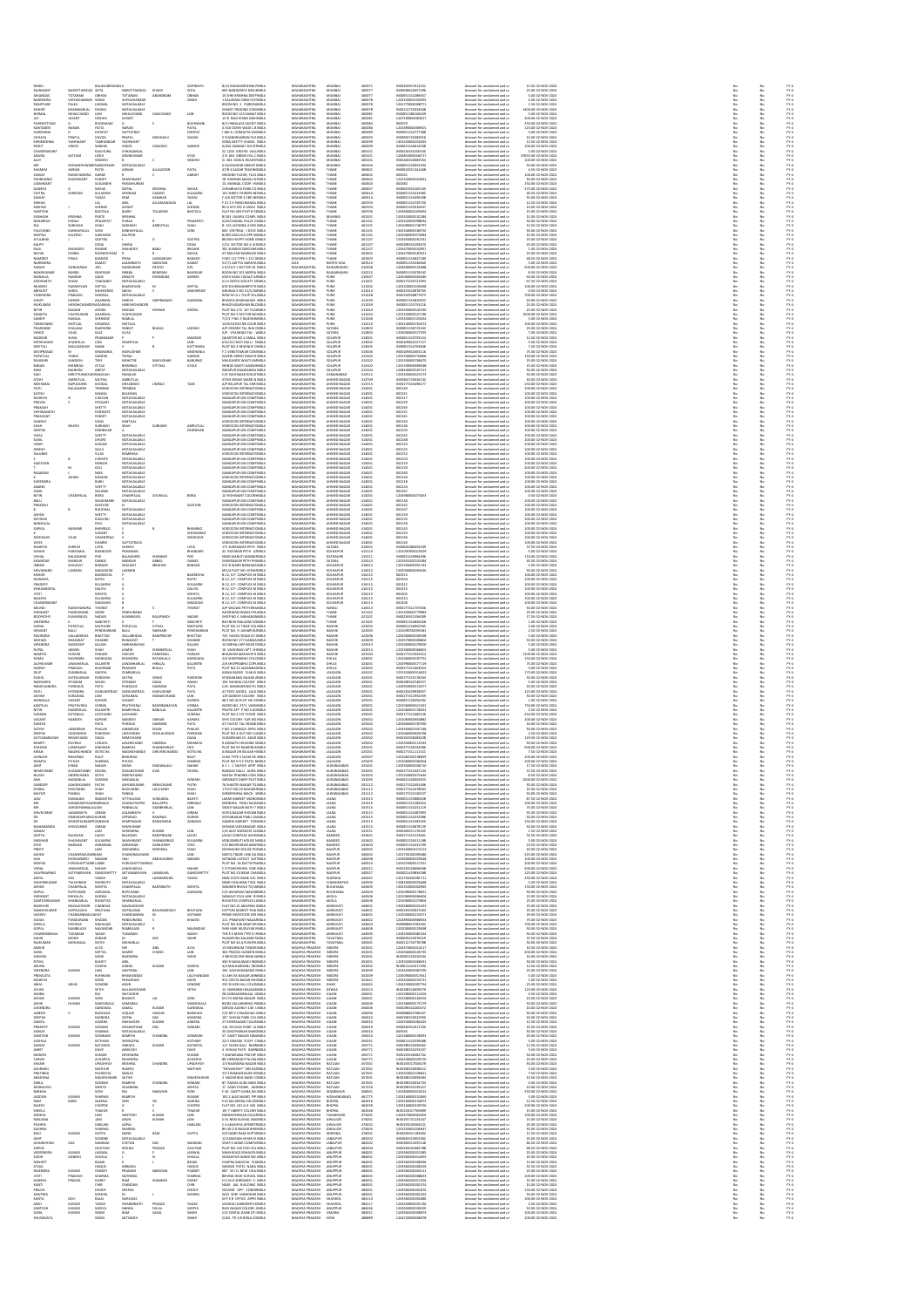| SUNIL<br>SATYA                         | SHANKET                                 | SINGH<br>Kumar                                   | RAM<br>SURENDRA                                | NARAYAN                    | PRASAD                                            | QTR NO-IR-1/6 BIRLA CINDIA<br>C/O GOPI CHAND AGIS INDIA                                | MADHYA PRADES                                                                                                                                                                                                                                                            | sce                                                                           | 48688                                | IN30155721893150<br>IN3015572189604                      | Amount for uncl<br>med and <b>L</b><br>Amount for unclaimed and u                         | 62.50 02-NOV-2024<br>2.50 02-NOV-2024                          |                         |
|----------------------------------------|-----------------------------------------|--------------------------------------------------|------------------------------------------------|----------------------------|---------------------------------------------------|----------------------------------------------------------------------------------------|--------------------------------------------------------------------------------------------------------------------------------------------------------------------------------------------------------------------------------------------------------------------------|-------------------------------------------------------------------------------|--------------------------------------|----------------------------------------------------------|-------------------------------------------------------------------------------------------|----------------------------------------------------------------|-------------------------|
|                                        | KUMAR                                   | SAHU<br>MANOHA                                   | JAGJEEVAN                                      | LAL                        | SAHU<br>GANESH<br>KHOSLA                          | 225 K JAITAPUR SINGA INDIA<br>QTR. NO. - 3/8 STREET INDIA                              | MADHYA PRADESI<br>MADHYA PRADESI<br>DINATTISGAR                                                                                                                                                                                                                          | SIDMI<br>SIDMI<br>DURC                                                        | 48688<br>490000                      | IN303116109593<br>120113000033945                        | Amount for unclaimed and u<br>Amount for unclaimed and u<br>Amount for unclaimed and u    | 400.00 02-NOV-2024<br>105.00 02-NOV-2024                       |                         |
| MANADE                                 | <b>KUMAR</b><br>IRSPLTE                 | KHOSLA                                           | NOTAPPLIC                                      |                            |                                                   | BLOCK 64 PLOT 9 NEHRINDM<br>199-A SAMTA COLONY INDIA                                   | DINATTISGAR<br>DINATTISGAR                                                                                                                                                                                                                                               | DURC<br>RAIPUI                                                                | 490020<br>492000                     | IN3004501131534<br>130234000008067                       | Amount for unclaimed and u                                                                | 5.00 02-NOV-202-<br>0.50 02-NOV-2024                           |                         |
| MAN                                    | PRASAD                                  | kumar<br>Ram<br>Rad                              | TARLIN<br>NEHRU                                | KUMAR<br><b>VENKA</b>      | VARSHNE <sup>*</sup><br>ram                       | E 3 LAFARGE COLONY (INDIA<br>DENA BANK BR SAMBAINDIA<br>BODHGHAT NEAR GUP INDIA        | DINATTISGAR<br>DINATTISGAR                                                                                                                                                                                                                                               | RAIPUP<br>DHAMTAI<br>BASTAR                                                   | 493332<br>493773                     | 120360000259436<br>N3013301911254                        | Amount for unclaimed and us<br>Amount for unclaimed and us<br>Amount for unclaimed and us | 22.00 02-NOV-2024<br>30.00 02-NOV-2024                         |                         |
| RAMESH<br><b>URMLA</b><br>RAJ          |                                         | SURANA                                           | MADIRLA<br>rambalar<br><b>BANCER</b>           | CHAND                      | RAO<br><b>ADAY</b><br><b>CIRAN</b>                | H NO. H/2 ENG. COLLE INDIA<br>H NO-59 PALACE ROACINDM                                  | DINATTISGAR<br>DINATTISGAR<br>DINATTISGAR                                                                                                                                                                                                                                |                                                                               | 034000<br>034000<br>034000<br>035000 | 12018600002<br>120186000028771<br>1201860000210522       | Amount for unclaimed and us<br>Amount for unclaimed and us<br>Amount for unclaimed and us | 100.00 02-NOV-2024<br>50.00 02-NOV-2024<br>25.00 02-NOV-2024   |                         |
| <b>VOIRAJL</b><br>PREM                 | kumar<br>Uday<br>SHANKA                 | INASKAI                                          | VASUDEV                                        | SURAYA<br>LAL              | MURTY                                             | H NO-16/370 INDERA CINDI                                                               | DINATTISGAR<br>DINATTISGAR                                                                                                                                                                                                                                               | BASTAR<br>BASTAR<br>BILASPUR<br>BILASPUR                                      | 495000                               | IN3003941534447<br>IN3009401000763                       | Amount for un<br>imed and <b>L</b>                                                        | 25.00 02-NOV-2024<br>10.00 02-NOV-2024                         |                         |
| FIRAT<br><b>AMRUTLA</b>                |                                         | JAJODIA<br>RAM                                   | GMASI<br>NOTAVAILABLI                          |                            | JAJODIA<br>RAM                                    | gurumukh rai mar India<br>C/O dr.sarita singhi India<br>PLOT NO 12 JAGADISH INDIA      | CHINATTISGARH<br>ANDHRA PRADISH<br>ANDHRA PRADISH<br>ANDHRA PRADISH<br>ANDHRA PRADISH<br>ANDHRA PRADISH<br>ANDHRA PRADISH<br>ANDHRA PRADISH<br>ANDHRA PRADISH<br>ANDHRA PRADISH<br>ANDHRA PRADISH<br>ANDHRA PRADISH<br>ANDHRA PRADISH<br>ANDHRA PRADISH<br>ANDHRA PRADIS | SURGUIA<br>HYDERABAG                                                          | 497000<br>500000                     | IN3015572190215<br>IN301696124244                        | Amount for un<br>imed and u<br>imed and u<br>Amount for ur                                | 50.00 02-NOV-2024<br>50.00 02-NOV-2024                         |                         |
| SAMATHA                                | KUMAR                                   | SHAH<br>KATARIYA<br>UPPALAPA                     | BABU<br>VINOD                                  | BABU                       | LAL.<br>PARUCHUR<br>Hussalani                     | D NO 15-8-586 FEEL KHNDI<br>11230/33 IND FLOORINGH                                     |                                                                                                                                                                                                                                                                          | <b>HYDERABA</b><br><b>HYDERABAG</b>                                           | 50001<br>500020                      | IN300669101<br>IN3005131887045                           | Amount for un<br>med and <b>L</b><br>Amount for un                                        | 10.00 02-NOV-2024<br>52.50 02-NOV-2024                         |                         |
| SYED<br>SUDHIR                         | <b>ALILUQMAI</b>                        | HUSSAIN<br>MANNE                                 | .<br>WGESWARA                                  | K<br>RAD                   | MANNE                                             | 18 8 589 1 160 AKBAR INDIA<br>FLAT NO 11 PLOT NO 6 INDIA                               |                                                                                                                                                                                                                                                                          | HYDERABAG<br>HYDERABAG                                                        | 50002<br>500034                      | 120472000760415<br>IN3005131308330                       | imed and u<br>imed and u<br>imed and u<br>Amount for un<br>Amount for ur                  | 10.00 02-NOV-2024<br>20.00 02-NOV-2024                         |                         |
| MALLAIA                                | <b>HARI</b>                             | HARAN<br><b>JEKUSANI</b>                         | NARSIMLOO                                      |                            | <b>UNDARISAN</b><br>EXUSANI                       | 6 1 132/4 ROYAL ASCHNOL<br>1 NO 4-11-21 MAMILL INDIA                                   |                                                                                                                                                                                                                                                                          | <b>HYDERABAG</b><br><b>HYDERABAG</b>                                          | 50006<br>500074<br>504231            | IN3010222040372<br>120447000340924                       | Amount for unclaimed and us<br>Amount for unclaimed and us<br>Amount for unclaimed and us | 25.00 02-NOV-2024<br>6.00 02-NOV-2024                          |                         |
| PARASILA<br><b>KODIPYAK</b><br>VADLURI | VGAY                                    | BAFNAJAI<br>untse<br>KUMAR                       | RANULAL<br><b>KODIPYAKA</b><br>DUCHAMM         |                            | PAREKH<br>VENKATESHAN                             | H NO 64-184 MARKET INDIA<br>HNO: 1-2-291 INDIRA NINDIA<br>2-7-319/3 OLD COLON INDIA    |                                                                                                                                                                                                                                                                          | ADILABAD<br>ADILABAD<br>ADILABAD                                              | 504296<br>504296                     | 120384000112635<br>120307000005555<br>120307000006402    | Amount for un<br>med and u<br>Amount for unclaimed and u                                  | 25.00 02-NOV-202-<br>25.00 02-NOV-202-<br>25.00 02-NOV-2024    |                         |
| VADDEPALL<br><b>NOTHSNA</b>            |                                         | SARASWATH<br>KATKURI                             | NARASAIAH<br>VENU                              | <b>GOPAL</b>               | cont<br><b>AITHA</b>                              | #18-9-112 KARIMADAUNDIA<br>9-2-222 GIRMAUPET INDIA                                     | ANDHRA PRADESP<br>ANDHRA PRADESP                                                                                                                                                                                                                                         | WARANGAI<br>WARANGAL                                                          | 506002<br>506002                     | 12023000001696<br>N30021419714177                        | Amount for unclaimed and u<br>Amount for unclaimed and u                                  | 25.00 02-NOV-2024<br>1400.00 02-NOV-2024                       |                         |
| URWOX<br>RAVI                          | VUAYABI<br><b>KUMAR</b>                 | <b>MAD</b>                                       | KRISHINA<br><b>HANUMANTH</b>                   | RAD                        | MURTHY                                            | Q NO 309 ITC LTD PSP INDIA<br>D NO 3 350 OPP VASAVINDM                                 | ANDHRA PRADESH<br>ANDHRA PRADESP                                                                                                                                                                                                                                         | KHAMMAM<br><b>ANANTHAPU</b>                                                   | 507128<br>515134                     | 1205450000081630<br>IN30102221298306                     | Amount for unclaimed and u<br>Amount for unclaimed and u                                  | 50.00 02-NOV-2024<br>1.00 02-NOV-2024                          |                         |
| PACHIPULUSU                            |                                         | MAHESH<br>PRABHAVATH                             | PADIEPULUSU<br>DASKAR                          | SRIDHAR                    | MURTHY<br>REDOY                                   | 7-2-99 DHANALAKSHMINDIA<br>D NO 9D-22 REVENUE INDIA                                    | ANDHRA PRADESP<br>ANDHRA PRADESH                                                                                                                                                                                                                                         | <b>ANANTHAPU</b><br>ANANTHAPUR                                                | 515200<br>515762                     | IN30311612280210<br>IN30066910188199                     | Amount for unclaimed and<br>Amount for unclaimed and u                                    | 12.50 02-NOV-2024<br>50.00 02-NOV-2024                         |                         |
| VUDAYAGIRI<br>MOHAN                    |                                         | HARINATH                                         | VUDAYAGIRI<br>RENGANATHAN                      | <b>VENKATAPPA</b>          | setty<br>SAMILANDAM                               | D NO 8-221 GUNDLAPHNOIA<br>3-2730 LD 581-8 RLY CINDIA                                  | ANDHRA PRADESH<br>ANDHRA PRADESP                                                                                                                                                                                                                                         | ANANTHAPUR<br><b>ANANTHAPU</b>                                                | 515762<br>515800                     | 1204770000000531<br>IN3022691069893                      | Amount for unclaimed and u<br>Amount for unclaimed and                                    | 22.50 02-NOV-2024<br>16.50 02-NOV-2024                         |                         |
| cutie<br>POLEPALLI                     | RAGHUNATH                               | MURALI<br>BABU                                   | THIPPESWAMI                                    |                            | THIPPESWAMY                                       | D NO 8-3-376 CAR STR INDIA<br>9-2-292 LAKSHMI BAZFINDIA                                | ANDHRA PRADESP<br>ANDHRA PRADESH                                                                                                                                                                                                                                         | ANANTHAPUR<br>ANANTHAPUR                                                      | 515865<br>515865                     | IN30066910176476<br>IN30066910172176                     | Amount for unclaimed and u<br>Amount for unclaimed and u                                  | 22.50 02-NOV-2024<br>25.00 02-NOV-2024                         |                         |
| PALUVURI<br>THAI<br>KUSUMAPPA          | NARASIHMA<br>ASWATH                     | SETTY<br>NAGARAJU<br>KURUBA                      | <b>NAGAPPA</b><br>HANUMANTHAPPA                |                            | SIDDAPPA<br>setty<br><b>KURUBA</b>                | D.NO.16 - 2 - 200 VAR/INDIA<br>D NO 8-3-329 CAR STR INDIA<br>3 26 KADALUR VLG D HINDIA | ANDHRA PRADESP<br>ANDHRA PRADESP<br>ANDHRA PRADESH                                                                                                                                                                                                                       | ANANTHAPUR<br>ANANTHAPUR<br>ANANTHAPUR                                        | 515865<br>515865<br>515865           | 1201860000105114<br>N30066910170533<br>1201860000133551  | Amount for unclaimed and u<br>Amount for unclaimed and<br>Amount for unclaimed and u      | 50.00 02-NOV-2024<br>50.00 02-NOV-2024<br>10.00 02-NOV-2024    |                         |
|                                        |                                         | EINARIKA<br>NAGESH                               | RAGHAVENDRA                                    |                            | SREENIVASULL                                      | D NO 9-3-420 MAIN BAINDIA<br>D NO 10-1-135-3 LAKSHNDM                                  | ANDHRA PRADESH<br>ANDHRA PRADESP                                                                                                                                                                                                                                         | ANANTHAPUR<br>ANANTHAPUR                                                      | 515865<br>515865                     | IN30066910173746<br>IN30066910165488                     | Amount for unclaimed and u<br>Amount for unclaimed and                                    | 15.00 02-NOV-2024<br>5.00 02-NOV-2024                          |                         |
| AYANTHI<br>SURASURA                    | VISWANATH<br>VENKATA                    | <b>SETTY</b><br><b>RAMANA</b>                    | VENKAIAH<br><b>SURASURA</b>                    | PEDDA                      | setty<br><b>KONDAPPA</b>                          | 1 NO 10-1-135/1 RAILVINDIA<br>6/745-46-7 GANGIKUNINDIA                                 | ANDHRA PRADESH<br>ANDHRA PRADESH                                                                                                                                                                                                                                         | <b>ANANTHAPU</b><br><b>CUDDAPAH</b>                                           | 515865<br>516000                     | IN30066910148762<br>IN30148510598258                     | Amount for unclaimed and<br>Amount for unclaimed and u                                    | 54.00 02-NOV-2024<br>10.50 02-NOV-2024                         |                         |
| DAASARI                                | KISHORE                                 | KUMAR<br>VEDAVATH                                | <b>KONDA</b>                                   | SCHANDRA<br>THIRUMALA      | sost<br>KONDAIAH                                  | NO 28-1328/3 NEW BAINDIA<br>19 8 152/12 SAI RESIDENDIA                                 | ANDHRA PRADESH<br>ANDHRA PRADESP                                                                                                                                                                                                                                         | CHITTOOR<br>CHITTOOR                                                          | 517000<br>517500                     | IN30189510455432<br>IN30021413398562                     | Amount for unclaimed and u<br>Amount for unclaimed and                                    | 50.00 02-NOV-2024<br>250.00 02-NOV-2024                        |                         |
| HEMACHANE<br>CHITTEM                   |                                         | THALLA<br>LAVANYA                                | <b>BANGAPPA</b>                                |                            | <b>PIALLA</b><br>VENKATESWARLL                    | DNO.18/1/721 BHAVA INDIA<br>HNO 51 1028 02 SEETHNOIA                                   | ANDHRA PRADESH<br>ANDHRA PRADESH                                                                                                                                                                                                                                         | CHITTOOR<br>KURNOOL                                                           | 517500<br>518003                     | IN30023912670318<br>IN30102221346593                     | Amount for unclaimed and u<br>Amount for unclaimed and u                                  | 1.00 02-NOV-2024<br>5.00 02-NOV-2024                           |                         |
| AMARESH                                | MAHESH                                  | KUMAR<br><b>IDTHAMASUM</b>                       | KESHAVLAL<br>SUBBARAYUDU                       |                            | <b>HANG</b><br>KOTHAMASUM                         | ARUNA XEROX SHOP NINDIA<br>19/14 MEDAM STREET INDIA                                    | ANDHRA PRADESP<br>ANDHRA PRADESH                                                                                                                                                                                                                                         | KURNOOL<br>KURNOOL                                                            | 518300<br>518500                     | IN30102221326684<br>120447000114396                      | Amount for unclaimed and<br>Amount for unclaimed and                                      | 25.00 02-NOV-2024<br>300.00 02-NOV-2024<br>25.00 02-NOV-2024   |                         |
| VENKATA<br>PANDU                       | SUDRAMAN<br>RANGARAD                    | AM KANAMARLAPUD VENKATA<br>SIRISHA<br>KANDIERLA  | œ<br>PANDU                                     | NARAYANA<br>RANGARAD       | <b>KANAMARLAPUD</b><br><b>BAMESH</b><br>KANCHERLA | 9-72A SUBHASH ROAD INDIA<br>APT GC SATYAM TOW INDIA<br>PARAMESWARI AUTO INDIA          | ANDHRA PRADESH<br>ANDHRA PRADESH<br>ANDHRA PRADESP                                                                                                                                                                                                                       | <b>KRISHNA</b><br><b>KRISHNA</b><br><b>KRISHNA</b>                            | 520000<br>520008<br>521300           | 1203230000493095<br>IN30226910404060<br>IN3023241005030  | Amount for unclaimed and u<br>Amount for unclaimed and u<br>Amount for unclaimed and      | 1000.00 02-NOV-2024<br>5.00 02-NOV-2024                        |                         |
|                                        | SAMIRAJYA<br><b>BHARATH</b>             | LAKSHMI<br>KUMAR                                 |                                                | YLN<br>PR.                 | MURTHY<br><b>URUWAR</b>                           | LAKSHMI APARTMENT:INDIA<br>D NO 25 31 87 A T AGRINDIA                                  | ANDHRA PRADESH<br>ANDHRA PRADESH                                                                                                                                                                                                                                         | GUNTUR<br>GUNTUR                                                              | 522000<br>522002                     | IN30232410121153<br>IN30115122138184                     | Amount for unclaimed and u<br>Amount for unclaimed and u                                  | 15.00 02-NOV-2024<br>78.50 02-NOV-2024                         |                         |
| <b>BURAGADDA</b><br>FAXRUDDE           | VENKAT                                  | RAD<br>BAIG                                      | NOTAVAILABLE<br>ANWAR                          |                            | BAIG                                              | DOOR NO 4 20 23 IST INDIA<br>5/O ANWAR BAIG DUF INDIA                                  | ANDHRA PRADESP<br>ANDHRA PRADESP                                                                                                                                                                                                                                         | GUNTUR<br>GUNTUR                                                              | 522006<br>522124                     | IN30102210089784<br>IN30102220221628                     | Amount for unclaimed and u<br>Amount for unclaimed and                                    | 50.00 02-NOV-2024<br>50.00 02-NOV-2024                         |                         |
| MURALI<br>ANJANEYA                     | KRISHNABABU<br><b>GUPTA</b>             | ANDE<br>NUNNA                                    | VENKAIAH<br>NOTAVAILABLE                       | BABU                       | ANDE                                              | DOOR NO 2-31 LEMALINDM<br>D NO-4-22 PEDANAND INDIA                                     | ANDHRA PRADESH<br>ANDHRA PRADESH                                                                                                                                                                                                                                         | GUNTUR<br>GUNTUR                                                              | 522212<br>522235                     | 1201910101337333<br>IN30039414168018                     | Amount for unclaimed and u<br>Amount for unclaimed and u                                  | 100.00 02-NOV-2024<br>50.00 02-NOV-2024                        |                         |
| SITA<br>VANDANAPL                      | MANALAIGHM                              | NUMMA<br>KAWTHA                                  | ANJANEYA                                       | HNAGESWARA                 | GUPTHA<br><b>RAO</b>                              | SITA MAHA LAKSHMI NINDIA<br>D NO 13-170 RAVILLA IINDIA                                 | ANDHRA PRADESP<br>ANDHRA PRADESP                                                                                                                                                                                                                                         | GUNTUR<br>GUNTUR                                                              | 522235<br>522413                     | IN30039411236302<br>IN3027341005798                      | Amount for unclaimed and<br>Amount for unclaimed and u                                    | 50.00 02-NOV-2024<br>50.00 02-NOV-2024                         |                         |
| CHELLU                                 | SAMBASIVA                               | RAD<br>SRINIVASALI                               | DIELU<br>PAPALAH                               | NAGESWARA                  | tuo<br>MATURI                                     | GANGANNA PALEM CHINDIA<br>H NO 6-10-1 BALUAPAINDIA                                     | ANDHRA PRADESH<br>ANDHRA PRADESP                                                                                                                                                                                                                                         | GUNTUR<br>PRAKASAM                                                            | 522611<br>523114                     | IN30232410374560<br>1204470004026651                     | Amount for unclaimed and u<br>Amount for unclaimed and u                                  | 2.50 02-NOV-2024<br>95.00 02-NOV-2024                          |                         |
| <b>ALADE</b><br>SIVA                   | NAGAPRASAD                              | RAMADEVI<br>LAKSHMI<br>NERELLA                   | SUBBARAO<br>NERELLA                            | VENKATASUBM                | SWAMP<br><b>RAD</b>                               | 15-15-56/1 R R ROAD INDIA<br>D NO-13-2-4/2 15T FLCINDIA<br>D NO 9-61-2 R T C COUNDM    | ANDHRA PRADESP<br>ANDHRA PRADESP<br>ANDHRA PRADESP                                                                                                                                                                                                                       | PRAKASAM<br>PRAKASAM<br>PRAKASAM                                              | 523155<br>523155<br>523157           | 120352000003859<br>IN30039414876399<br>IN30039416115917  | Amount for unclaimed and<br>Amount for unclaimed and u<br>Amount for unclaimed and u      | 50.00 02-NOV-2024<br>150.00 02-NOV-2024<br>2.50 02-NOV-2024    |                         |
| CHILLAKURU                             | VSUBBA                                  | RAD<br>SUIATHA                                   | VENKUREDDY                                     | AS<br>SIVA                 | <b>GUPTA</b><br>atoon                             | MAIN ROAD PERALA C INDIA<br>NO 27/1/1409 FLAT NEINDIA                                  | ANDHRA PRADESP<br>ANDHRA PRADESP                                                                                                                                                                                                                                         | PRAKASAM<br>NELLORE                                                           | 523157<br>524002                     | IN30039411380759<br>IN3017741260862                      | Amount for unclaimed and<br>Amount for unclaimed and u                                    | 10.00 02-NOV-2024<br>5.00 02-NOV-2024                          |                         |
| DIYYA<br>SRIVIDYA                      | JANAKI                                  | RAMALAH                                          | <b>JANDYALA</b>                                | MOHAN                      | tuo<br><b>BAMAKI</b>                              | D NO 86 214 NEAR N INDIA<br>10-27-3/A GANGIREDEINDIA                                   | ANDHRA PRADESP<br>ANDHRA PRADESP                                                                                                                                                                                                                                         | NELLORE<br>VISAKHAPATNAM                                                      | 524305<br>530016                     | 1204340000011772<br>1203840000175801                     | Amount for unclaimed and u<br>Amount for unclaimed and u                                  | 10.00 02-NOV-2024<br>16.00 02-NOV-2024                         |                         |
| RAVI                                   | KUMAR                                   | MAMDIPAKA<br>RAJULAMMA                           | GANAPATH<br>KONDA                              |                            | $\frac{\text{RAO}}{\text{PLA}}$                   | 43-9-122 SUBBALAKSHINDIA<br>D E T OPP SARVAKAM/INDIA                                   | ANDHRA PRADESP<br>ANDHRA PRADESH                                                                                                                                                                                                                                         | VISAKHAPATNAN<br>VISAKHAPATNAN                                                | 530016<br>531000                     | IN30232410834669<br>IN30189510600619                     | Amount for unclaimed and<br>Amount for unclaimed and u                                    | 12.50 02-NOV-2024<br>25.00 02-NOV-2024                         |                         |
| TATAPUD<br>MAHADEVL                    | MAR                                     | NAGENDRA<br>BABU                                 | GURUMURTH<br><b>BAMA</b>                       | RAD                        | MANADEVU                                          | SATYANARAYANAPUR/INDIA<br>TELAGA STREET VADAHNDIA                                      | ANDHRA PRADESH<br>ANDHRA PRADESH                                                                                                                                                                                                                                         | SRIKAKULAM<br>SRIKAKULAM                                                      | 532127<br>532440                     | 1203810000031318<br>IN30177411718434                     | Amount for unclaimed and u<br>Amount for unclaimed and u                                  | 26.00 02-NOV-2024<br>0.50 02-NOV-2024                          |                         |
| AMPAVALLI<br><b>DANIEL</b>             | <b>KISAVA</b><br><b>VUAYAPAUL</b>       | RAD<br>MUNGAMURI                                 | SREERAMULU<br><b>DANIL</b>                     |                            |                                                   | REGULAPADU (VILL) VEINDIA<br>D NO 64-8A-4C TREASLINDIA                                 | ANDHRA PRADESP<br>ANDHRA PRADESH                                                                                                                                                                                                                                         | SRIKAKULAM<br><b>EAST GOOAVAR</b>                                             | 532460<br>533004                     | IN30232410255140<br>1203810000003843                     | Amount for unclaimed and<br>Amount for unclaimed and u<br>Amount for unclaimed and u      | 5.00 02-NOV-2024<br>100.00 02-NOV-2024<br>200.00 02-NOV-2024   |                         |
| RAMA<br>RAMAN<br>GODAVARTHY            | KRISHNA                                 | MAJETY<br>JAIN<br>VEERAJU                        | PANDU<br>VAKTAWAI<br>SUBBA                     | RANGA                      | RAD<br>MALII<br>MO                                | 11-5-2 SAI NIVAS GOP INDIA<br>H.NO 31 10 18 MB SHINDIA<br>D NO.13-191 SITANAG INDIA    | ANDHRA PRADESH<br>ANDHRA PRADESP<br>ANDHRA PRADESH                                                                                                                                                                                                                       | <b>EAST GOOAVAR</b><br><b>EAST GOOAVAR</b><br><b>EAST GOOAVAR</b>             | 533004<br>533100<br>533234           | IN30286310025965<br>IN30102220633148<br>IN30286310242767 | Amount for unclaimed and<br>Amount for unclaimed and u                                    | 300.00 02-NOV-2024<br>50.00 02-NOV-2024                        |                         |
| VEERA                                  | <b><i>BHADRAREDON</i></b><br>SRAGHURAMA | CHINTA<br>RAIU                                   | VEERA<br><b>DANDL</b>                          | VENKATASA<br><b>GOPALA</b> | CHINTA<br>RAJU                                    | DNO 5 85 SIVALAYAM INDIA<br>D NO 1-28 KORUKOLLL INDIA                                  | ANDHRA PRADESH<br>ANDHRA PRADESP                                                                                                                                                                                                                                         | <b>EAST GOOAVAR</b><br>WEST GOOAVAR                                           | 533264<br>534209                     | IN30102221368355<br>1201060001638585                     | Amount for unclaimed and u<br>Amount for unclaimed and u                                  | 50.00 02-NOV-2024<br>63.50 02-NOV-2024                         |                         |
| GUNTREDO<br>HEGUE                      | THAMM<br>SRIKANTAN                      | NAIDU<br>SATISH                                  | SRIVUN<br>HEGUE                                |                            | NAIDU<br>SRIKANTAI                                | <b>BAVI VALASA (VILL) GAINDIA</b><br>SRI CHAMBERS 4TH FLINDIA                          | ANDHRA PRADESP<br>KARNATAKA                                                                                                                                                                                                                                              | <b>WZIANAGARAM</b><br>BANGALORS                                               | 535525<br>560004                     | N30232410569362<br>1203350002303302                      | Amount for unclaimed and<br>Amount for unclaimed and u                                    | 25.00 02-NOV-2024<br>250.00 02-NOV-2024                        |                         |
|                                        | <b>KV</b>                               | <b>JAISIMHA</b><br>RATHNAM                       | NIDIGERE                                       | <b>JAISIMHA</b>            | HARITSEN<br><b>MATHAN</b>                         | 114 NANDINI 20TH A MINDIA<br>NO 21 SHOPPING STREINDIA                                  | KARNATAKA<br>KARNATAKA                                                                                                                                                                                                                                                   | BANGALORS<br>BANGALORS                                                        | 560010<br>560020                     | IN30051314925085<br>IN30214810111268                     | Amount for unclaimed and u<br>Amount for unclaimed and                                    | 387.50 02-NOV-2024<br>2.50 02-NOV-2024                         |                         |
| <b>KISHORS</b>                         | KUMAR                                   | <b>KUMARASY</b>                                  | MANICK                                         | SHIVARAMA                  | setty<br>CHAND                                    | C-121 15T FLOOR 2NCINDIA<br>NO 17 15T MAIN 3RD INDIA                                   | KARNATAKA<br>KARNATAKA                                                                                                                                                                                                                                                   | BANGALORI<br>BANGALORI                                                        | 560021<br>560021                     | IN30214810132874<br>IN30113526676637                     | Amount for unclaimed and<br>Amount for unclaimed and u                                    | 5.00 02-NOV-2024<br>12.50 02-NOV-2024                          |                         |
| GAUTAM<br><b>ACAUSE</b>                | KUMAR                                   | SPANI<br><b>EAVIORAN</b>                         | PRAKASHCHAND<br>GOPALAKRISHNA                  | HOSURNARAYANA              | <b>SPANI</b><br>semy                              | NO 9 KCD COMPLEX 3RINDIA<br>NO 325 6TH MAIN ROFINDIA                                   | KARNATAKA<br>KARNATAKA                                                                                                                                                                                                                                                   | BANGALORI<br>BANGALORI                                                        | 560027<br>560038                     | 1201090000652517<br>120299000418008                      | Amount for unclaimed and u<br>Amount for unclaimed and                                    | 150.00 02-NOV-2024<br>29.50 02-NOV-2024                        |                         |
| KAMALA<br>NIFMAL                       |                                         | DEW<br>SANCHETI                                  | GHENARCHAND<br>PARASMAL                        |                            |                                                   | 421 50 FEET ROAD HAFINDM<br>HARISH AUTOMOBILESINDIA                                    | KARNATAKA<br>KARNATAKA                                                                                                                                                                                                                                                   | BANGALORI<br>BANGALORI                                                        | 560050<br>560050                     | 1202990005292972<br>IN30214810608069                     | Amount for unclaimed and u<br>Amount for unclaimed and u                                  | 50.00 02-NOV-2024<br>50.00 02-NOV-2024                         |                         |
| RASHMI                                 | RANJAN                                  | BALASUBRAMA<br>sunzse<br>PADHI                   | N VELLAI<br>DAMODARAN<br>GAGAN                 | CHANDRA                    | SWAMP<br>PADM                                     | FLAT NO 301 3RD FLOCINDIA<br>135 3 RD MAIN 2 ND : INDIA<br>PRATT AND WHITNEY (INDIA    | KARNATAKA<br>KARNATAKA<br>KARNATAKA                                                                                                                                                                                                                                      | BANGALORI<br>BANGALORI<br>BANGALORS                                           | 560075<br>secose<br>560095           | IN30192630044528<br>1204720011327135<br>IN30051318351303 | Amount for unclaimed and<br>Amount for unclaimed and<br>Amount for unclaimed and u        | 35.00 02-NOV-2024<br>2.50 02-NOV-2024<br>540.50 02-NOV-2024    |                         |
|                                        |                                         | RAVICHANDRAM<br>SIVASUBRAMA                      |                                                |                            | LAKSHMINARASI<br>MASILAMAN                        | NO. 2937/1, 4TH MAININDIA<br>848 SWETHA NILAYA 4 INDIA                                 | KARNATAKA<br>KARNATAKA                                                                                                                                                                                                                                                   | MYSORE<br>KODAGU                                                              | 570002<br>571234                     | 003474<br>003580                                         | Amount for unclaimed and u<br>Amount for unclaimed and                                    | 100.00 02-NOV-2024<br>0.50 02-NOV-2024                         |                         |
|                                        | <b>RRAMAK</b>                           | GRITSH<br>PRASAD                                 | SADASHIVA                                      | CRANGAIAE                  | semy                                              | 5/O SADASHIVAMURTHNDIA<br>SRI RANGANATHA EN INDIA                                      | KARNATAKA<br>KARNATAKA                                                                                                                                                                                                                                                   | MANDYA<br>TUMCUR                                                              | 571440<br>572102                     | 1203500000235554<br>1203070000132861                     | Amount for unclaimed and u<br>Amount for unclaimed and u                                  | 25.00 02-NOV-2024<br>50.00 02-NOV-2024                         |                         |
| <b>RITA</b><br>CHETHAN                 | PRAKASH                                 | NARIELWAL                                        | PRAKASH<br>MURTHY                              |                            | MARIELWALA                                        | KARIAMMA TEMPLE RUNDIA<br>SRI RAMA NEAYA OPP INDIA                                     | KARNATAKA<br>KARNATAKA                                                                                                                                                                                                                                                   | <b>HASSAN</b><br><b>HASSAN</b>                                                | 573103<br>573116                     | IN30169610484874<br>IN30169610846839                     | Amount for unclaimed and<br>Amount for unclaimed and                                      | 9.00 02-NOV-2024<br>250.00 02-NOV-2024                         |                         |
| PRIYA<br>PORATHUKARA                   | KURIAN                                  | THOMAS                                           | VEERAPPA<br>PORATHUKA                          | VARGHESE                   | cowon<br>KURIAN                                   | DUGGALA HOUSE KOL'INDIA<br>H.NO.2/99 ALANGAR FINDIA                                    | KARNATAKA<br>KARNATAKA                                                                                                                                                                                                                                                   | DAKSHINA KANNADA 574212<br>DAKSHINA KANNADA 574227                            |                                      | IN3002391393798<br>IN30169610227584                      | Amount for unclaimed and u<br>Amount for unclaimed and u                                  | 1712.00 02-NOV-2024<br>18.50 02-NOV-2024                       |                         |
| HERMAN<br>COMV                         | VIRAS                                   | PERIERA<br>JOSHI                                 | <b>JOAXHM</b><br>VARADARAJ                     | JOSHI                      | periera                                           | NEAR KARNATAKA BANINDIA<br>LECTURER ALVAS AYUFINDIA                                    | KARNATAKA<br>KARNATAKA                                                                                                                                                                                                                                                   | DAKSHINA KANNADA 574227<br>DAKSHINA KANNADA 574227                            |                                      | 120344010000679<br>IN3016961118029                       | Amount for unclaimed and<br>Amount for unclaimed and u                                    | 45.00 02-NOV-2024<br>5.00 02-NOV-2024                          |                         |
| ATHANKOOY<br>SATHYASHANKAI<br>AYARAM   | NARAYANA                                | PRASAD<br><b>TANI</b><br>SHETTY                  | <b>ISHWARA</b><br><b>CUNCHINADIO</b><br>KYA    | KRISHNA                    | <b>SHAT</b><br><b>SHAT</b><br>aem                 | D NO 1/124 JATHANAUNDIA<br>PANCHAVATY HOUSE TINDIA<br>MEDICARE CENTRE NE. INDIA        | KARNATAKA<br>KARNATAKA<br>KARNATAKA                                                                                                                                                                                                                                      | DAKSHINA KANNADA 574289<br>DAKSHINA KANNADA 574326<br>DAKSHINA KANNADA 575000 |                                      | IN30169611348217<br>IN30169612424877<br>IN30192630170218 | Amount for unclaimed and u<br>Amount for unclaimed and<br>Amount for unclaimed and        | 25.00 02-NOV-2024<br>175.00 02-NOV-2024<br>250.00 02-NOV-2024  |                         |
| VEDA                                   | MANABALA<br>MANUMATH                    | SHETTY                                           | NARAYANA<br>SANIEEVA                           |                            | KOTTARI<br>SHETTY                                 | PATEL HOUSE GUDDE INDIA<br>D NO 202 VINAYAKA A INDIA                                   | KARNATAKA<br>KARNATAKA                                                                                                                                                                                                                                                   | DAKSHINA KANNADA 575002<br>DAKSHINA KANNADA 575006                            |                                      | IN30189510594687<br>IN30214810316201                     | Amount for unclaimed and u<br>Amount for unclaimed and u                                  | 24.50 02-NOV-2024<br>50.00 02-NOV-2024                         |                         |
| ATHRABAI<br>RACHANA                    |                                         | <b>POOVAPPA</b><br>KORKOCC                       | MADARA<br><b>HARANATHI</b>                     |                            | KORKODE                                           | SANJEEVA SADANA NE INDIA<br>MADHAVTHARA VIDYAINDIA                                     | KARNATAKA<br>KARNATAKA                                                                                                                                                                                                                                                   | DAKSHINA KANNADA 575010<br>DAKSHINA KANNADA 575019                            |                                      | IN30226911116933<br>IN30226911989914                     | Amount for unclaimed and<br>Amount for unclaimed and                                      | 1.00 02-NOV-2024<br>25.00 02-NOV-2024                          |                         |
| SURESH<br>MANJAPPA                     |                                         |                                                  | GANAPAYER<br><b>APPI</b>                       |                            | SHEREGAR                                          | D NO 2/114 A 35 KART INDIA<br>NO 128 WARD 4 LALA INDIA                                 | KARNATAKA<br>KARNATAKA                                                                                                                                                                                                                                                   | UDUPI<br>UDUPI                                                                | 576105<br>576201                     | IN30169611761501<br>IN3011352625264                      | Amount for unclaimed and u<br>Amount for unclaimed and u                                  | 25.00 02-NOV-2024<br>50.00 02-NOV-2024                         |                         |
| THRWENI                                | $\boldsymbol{N}$                        | SHANKAR                                          |                                                | RNARASIMHGA<br>M           | <b>BHATT</b><br>RAMEGOWDA                         | LALITHA KRUPA B/H GINDIA<br>C D C C BANK LTD HEA INDIA                                 | KARNATAKA<br>KARNATAKA                                                                                                                                                                                                                                                   | CHICKMAGALUR<br>CHICKMAGALUR                                                  | 577101<br>577101                     | IN3006101021965<br>IN30023911307854                      | Amount for unclaimed and<br>Amount for unclaimed and u                                    | 25.00 02-NOV-2024<br>21.00 02-NOV-2024                         |                         |
| <b>AMIIE</b><br>milip<br>SADANANDA     |                                         | FIRDOSE                                          | SAMUEL<br>RAMEGOWD.                            |                            | NAWAB                                             | D/O NAWAS JAN CDCCINDIA<br>PHILIP N 5 S/O SAMUEINDIA<br>5/O RAMEGOWDA KALINDIA         | KARNATAKA<br>KARNATAKA<br>KARNATAKA                                                                                                                                                                                                                                      | CHICKMAGALUR<br>CHICKMAGALUR<br>CHICKMAGALUR                                  | 577101<br>577101<br>577146           | IN30023911777837<br>IN3002391314050<br>IN30023913432647  | Amount for unclaimed and u<br>Amount for unclaimed and<br>Amount for unclaimed and        | 50.00 02-NOV-2024<br>250.00 02-NOV-2024<br>50.00 02-NOV-2024   |                         |
| MUKESH<br>MALATH                       | ٠                                       | KUMAR                                            | KANWARI<br>PUTTAPPA                            |                            | LAL<br><b>BELIMALLUR</b>                          | MAHESH MAHAL M K HNDV<br>P.F. 20 S.V.P. COLONY INDIA                                   | KARNATAKA<br>KARNATAKA                                                                                                                                                                                                                                                   | SHIMOGA<br>SHIMOGA                                                            | 577200<br>577201                     | IN30226911150376<br>1204450000071711                     | Amount for unclaimed and u<br>Amount for unclaimed and u                                  | 50.00 02-NOV-2024<br>5.00 02-NOV-2024                          |                         |
| <b>HALAKATTI</b><br>SARLA              |                                         | <b>RUDRAPPA</b><br>ptw                           | <b>GANGAPPA</b><br>MAHESH                      |                            | KUMAR                                             | ADHARA BASINDIA<br>RATAN ENTERPRISES KINDIA                                            | KARNATAKA<br>KARNATAKA                                                                                                                                                                                                                                                   | SHIMOGA<br>SHIMOGA                                                            | 577200<br>577200                     | IN30023911299813<br>IN30226911150392                     | Amount for unclaimed and<br>Amount for unclaimed and                                      | 200.00 02-NOV-2024<br>50.00 02-NOV-2024                        |                         |
| LAKSHMI                                | KANT<br>ũ                               | VEENA                                            | HARI                                           | RAD                        | MAGARAJA                                          | MAYURA FANCY STORINDIA<br>H NO 174 BENAKESHMINDIA                                      | KARNATAKA<br>KARNATAKA                                                                                                                                                                                                                                                   | SHIMOGA<br>SHIMOGA                                                            | 577203<br>577204                     | IN30169610069157<br>1201060000541219                     | Amount for unclaimed and u<br>Amount for unclaimed and                                    | 2.50 02-NOV-2024<br>62.50 02-NOV-2024                          |                         |
| VEENA<br><b>ESHIVAN</b><br>DATTATREYA  |                                         |                                                  | NANJUNDAPPA<br>KUNTE                           |                            | CHETANA                                           | NO 2637 DASARA BEEEINDIA<br>DOOR NO 67 C HUDCOINDIA<br>STYLE CHECK ASHOK R INDIA       | KARNATAKA<br>KARNATAKA<br>KARNATAKA                                                                                                                                                                                                                                      | SHIMOGA<br>SHIMOGA<br>SHIMOGA                                                 | 577228<br>577302<br>577401           | 120447000044988<br>IN30169611688446<br>120177000007933   | Amount for unclaimed and<br>Amount for unclaimed and u<br>Amount for unclaimed and u      | 8.00 02-NOV-2024<br>10.00 02-NOV-2024<br>50.00 02-NOV-2024     |                         |
| AMITHA<br>SHRIKANTH                    | M                                       | TATER                                            | NEMICHANO<br><b>GOPAL</b>                      |                            | TATER<br><b>RAO</b>                               | ANATHA SILK HOUSEINDIA<br>FORT AUAMPURA TAR INDIA                                      | KARNATAKA<br>KARNATAKA                                                                                                                                                                                                                                                   | SHIMOGA<br>CHITRADURGA                                                        | 577400<br>577547                     | IN3016961094692<br>IN30226911791143                      | Amount for unclaimed and<br>Amount for unclaimed and u                                    | 12.50 02-NOV-2024<br>14.00 02-NOV-2024                         |                         |
| MANJUNATHA                             | <b>OANIL</b>                            | RAIU                                             |                                                | OTHEVAN                    | <b>MAJU</b><br>CNKARAPPA                          | STAFF NO. 49240 CANJINDIA                                                              | KARNATAKA                                                                                                                                                                                                                                                                | CHITRADURGA                                                                   | 577548                               | IN3002391186029                                          | Amount for unclaimed and u                                                                |                                                                |                         |
|                                        |                                         |                                                  |                                                |                            |                                                   | S/O B V ONKARAPPA S INDIA                                                              | KARNATAKA                                                                                                                                                                                                                                                                | CHITRADURGA                                                                   | 577548                               | IN30226911855336                                         | Amount for unclaimed and u                                                                | 25.00 02-NOV-2024<br>10.00 02-NOV-2024                         |                         |
| <b>SHRISHAILAPP</b><br><b>ASHOK</b>    |                                         | kumar<br>Matti<br>MEHARWADE                      | GAVIYAPPA<br>ASHOK                             | KESHAVASA                  | <b>MATTI</b><br>MEHARWADE                         | K.M.P CHAWL BADAMINDIA<br>SHOP NO 11 JAI JAGADINDIA                                    | KARNATAKA<br>KARNATAKA                                                                                                                                                                                                                                                   | UDUPI<br>DHARWARD                                                             | 578201<br>580020                     | 120445000010439<br>N30223610796726                       | Amount for unclaimed and<br>Amount for unclaimed and u                                    | 25.00 02-NOV-2024<br>25.00 02-NOV-2024                         |                         |
| SHYLAJA<br>SHARABHLING                 |                                         | <b>JALINAL</b><br>TENGINKAI                      | <b>SUGIRAPPA</b><br>GANGADHARAPPA              |                            |                                                   | PLOT NO 40 SANTRAPTINDM<br>14 VUAYANAGAR REVI INDIA                                    | KARNATAKA<br>KARNATAKA                                                                                                                                                                                                                                                   | DHARWARD<br>DHARWARD                                                          | 580025<br>580032                     | 120335000019388<br>N30113526475160                       | Amount for unclaimed and u<br>Amount for unclaimed and                                    | 100.00 02-NOV-2024<br>75.00 02-NOV-2024                        |                         |
| HUKMICHAND<br>SAYED                    | LALCHANDE<br>SAFWAN                     | <b>JAIN</b><br>KARIKAL                           | LALDIANO<br>SAYED                              | ABUBAKAR                   | KARIKAL                                           | HRI RAJENDRA GINNI INDIA<br>159 VILLAGE SUSAGAEINDIA                                   | KARNATAKA<br>KARNATAKA                                                                                                                                                                                                                                                   | <b>HAVER!</b><br>UTTARA KANNADA                                               | 581115<br>581320                     | 1201060000889016<br>IN30023913084900                     | Amount for unclaimed and<br>Amount for unclaimed and u                                    | 250.00 02-NOV-2024<br>100.00 02-NOV-2024                       |                         |
| ORAN<br>BASAVARAJ                      | SHIVARAM                                | HEGDE<br>ANNIGERI                                | SHVARAM<br>SHIVAPPA                            | VEERAPPA                   | HEGDE<br>ANNIGERI                                 | AT GUISIGADDE PO IMINDIA<br>COSTO PAND TEOTINOM                                        | KARNATAKA<br>KARNATAKA                                                                                                                                                                                                                                                   | UTTARA KANNADA<br>GADAG                                                       | 581402<br>582101                     | 1203350000441955<br>N30147710051162                      | Amount for unclaimed and u<br>Amount for unclaimed and                                    | 0.50 02-NOV-2024<br>10.00 02-NOV-2024                          |                         |
| <b>BHAVARILAL</b><br><b>SRIGOPAL</b>   | scos<br><b>BHAVARILAL</b>               | HUF<br>soos                                      | NOTAVAILABLE<br><b>DIAVARLAL</b>               |                            |                                                   | RANGANATH COTTON INDIA<br>RANGANATH BOOB & IINDIA                                      | KARNATAKA<br>KARNATAKA                                                                                                                                                                                                                                                   | RAICHUR<br>RAICHUR                                                            | 584101<br>584102                     | 1302340000093412<br>1302340000084340                     | Amount for unclaimed and u<br>Amount for unclaimed and u                                  | 150.00 02-NOV-2024<br>150.00 02-NOV-2024                       |                         |
| USHA<br>MUSHTAQ<br>VEERKUMARAYYA       | AHMED                                   | LAHOTI<br>SALWATI<br>MASTYAVAR                   | SHRIKANT<br>ASDUL<br>SHIVAYYA                  |                            | LAHOTI<br>QADAR                                   | NO 1-51 LAHOTI HOUSINDM<br>HASHIMI HOUSE NO 1 INDIA<br>WARD NO 5 HUNDEKAINDIA          | KARNATAKA<br>KARNATAKA<br>KARNATAKA                                                                                                                                                                                                                                      | GULBARGA<br>BUAFUR<br>BAGALKOT                                                | 585102<br>586101<br>587101           | IN30192630201128<br>IN30113526455012<br>IN30113526629833 | Amount for unclaimed and<br>Amount for unclaimed and<br>Amount for unclaimed and u        | 100.00 02-NOV-2024<br>25.00 02-NOV-2024<br>100.00 02-NOV-2024  |                         |
| ANKAPPA<br>DURADUNDESHWA               | <b>NAGAPPA</b><br>CHANDRA:              | KARDIGUDD<br>IREMATH                             | <b>NAGAPPA</b><br>CHANDRASHEKHAI               |                            | KARDIGUED                                         | CHALUKYA NAGER BAEINDIA<br>KALAMARUTI GALLI CHINDIA                                    | KARNATAKA<br>KARNATAKA                                                                                                                                                                                                                                                   | BAGALKOT<br>BELGAUM                                                           | 587201<br>591201                     | 1204450000104100<br>1202090000242874                     | Amount for unclaimed and u<br>Amount for unclaimed and                                    | 20.00 02-NOV-2024<br>2.50 02-NOV-2024                          |                         |
| LOMAM<br>MALLIKARJUN                   | MONAN                                   | SAMMATASHE<br>KATTI                              | NOTAVAILABLE<br>MOHAN                          |                            |                                                   | 1047 SHETTI GALLI CHI INDIA<br>EXAMBA TAL CHIKODI INDIA                                | KARNATAKA<br>KARNATAKA                                                                                                                                                                                                                                                   | BELGAUM<br>BELGAUM                                                            | 591201<br>591244                     | 120106000067603<br>1202090000353792                      | Amount for unclaimed and u<br>Amount for unclaimed and u                                  | 5.00 02-NOV-2024<br>4.00 02-NOV-2024                           |                         |
| <b>SUJATA</b><br>SHIVAPPA              | MANDJKUMAR<br><b>RAPPA</b>              | KATTI<br><b>RUDRAPUR</b>                         | NOTAVAILABLE<br>IRAPPA                         |                            |                                                   | EXAMBA TAL-CHIKODI INDIA<br>A\P YARAZARVI TQ SALINDIA                                  | KARNATAKA<br>KARNATAKA                                                                                                                                                                                                                                                   | BELGAUM<br>BELGAUM                                                            | 591244<br>591307                     | 1201060000928027<br>1201320000697871                     | Amount for unclaimed and u<br>Amount for unclaimed and                                    | 50.00 02-NOV-2024<br>9.00 02-NOV-2024                          |                         |
| VEENA<br>SHIDAGOUDA                    | VASTUPAL                                | BAFNA<br>CHOUGALA                                | VASTUPAL                                       |                            | BAFNA<br>HOUGAU                                   | CTS NO. 2686 RAW/W/INDIA<br>1804 SANIFORMAR TUNDIA                                     | KARNATAKA<br>KARNATAKA                                                                                                                                                                                                                                                   | BELGAUM<br>BELGAUM                                                            | 591307<br>591313                     | 1201320000364129<br>IN30216410342268                     | Amount for unclaimed and u<br>Amount for unclaimed and u                                  | 125.00 02-NOV-2024<br>25.00 02-NOV-2024<br>50.00.02.NOV-2024   |                         |
| BASANAGOUC<br><b>MAYAPPA</b>           | <b>HANUMANT</b><br><b>EARAMAPPA</b>     | <b>FPATIL</b><br>MAYANAVA                        | <b>HANUMANTHAPPA</b><br><b>BARAMAPPA</b>       | SHIDDAPPA                  | MAYANAVAR                                         | HANAMANTAPPA LAG INDIA<br>NEAR GOVERNMENT HINDIA                                       | <b>KARNATAKA</b><br>KARNATAKA                                                                                                                                                                                                                                            | BELGAUM<br>BELGAUM                                                            | 591313<br>591317                     | 120106000102646-<br>1203320009293708                     | Amount for unclaimed and u<br>Amount for unclaimed and u                                  | 130.00 02-NOV-2024                                             |                         |
| <b>SUNDAR</b><br>VUAYARAJ<br>NEMICHAND |                                         | <b>KAWAR</b><br>KOTHAR<br>KOTHAR                 | NEMICHANO<br>NEMICHANO<br>HANUMANCHAND         |                            | KOTHARI<br>KOTHARI<br>KOTHARI                     | NO 15/8 MAHAVEER CINDIA<br>NO.8 MAHAVEER COLCINDIA<br>NO 8 MAHAVEER COLCINDIA          | TAMIL NADU<br>TAMIL NADU<br>TAMIL NADU                                                                                                                                                                                                                                   | CHENNA<br>CHENNA<br>CHENNA                                                    | 600007<br>600007<br>600007           | IN30163760057626<br>IN30311610053364<br>120323000056749  | Amount for unclaimed and u<br>Amount for unclaimed and u<br>Amount for unclaimed and u    | 0.50 02-NOV-2024<br>0.50 02-NOV-2024<br>1.00 02-NOV-2024       |                         |
| <b>SUMITA</b><br><b>AIOIA</b>          |                                         | KOTHARI<br>SAMBASIVAM                            | <b>VEAYRAJ</b>                                 | KOTHAR                     | SAMBASIVAM                                        | NO 8 MAHAVEER COLINDIA<br>OLD NO 4 NEW NO 11 INDIA                                     | TAMIL NADU<br>TAMIL NADU                                                                                                                                                                                                                                                 | CHENNA<br>CHENNA                                                              | 600007<br>600033                     | IN30163760024709<br>120445000039903                      | Amount for unclaimed and u<br>Amount for unclaimed and u                                  | 0.50 02-NOV-2024<br>25.00 02-NOV-2024                          |                         |
| TRIVIKRAM<br>MALLIKA                   | M                                       | <b>GANGUR</b><br>ERGHNAMUR                       | MADHWACHARYA<br>ORISHINAMURTH                  |                            | <b>GANGUR</b>                                     | C2 2 4 3RD LOOP ROALINDIA<br>NO 5 11 GAYALAKSHM INDIA                                  | TAMIL NADU<br>TAMIL NADU                                                                                                                                                                                                                                                 | CHENNA<br>CHENNA                                                              | 6CCO36<br>600044                     | IN3005131165694<br>1203350000160183                      | Amount for unclaimed and<br>Amount for unclaimed and u                                    | 0.50 02-NOV-2024<br>12.50 02-NOV-2024                          |                         |
|                                        | A                                       | GOKUL                                            | SHIVASANKAILAN AMBALAVANAN<br>BALAII           |                            |                                                   | DOOR NO 310 TNHS 1: INDIA<br>83/38 15T STREET TIRLINDIA                                | TAMIL NADU<br>TAMIL NADU                                                                                                                                                                                                                                                 | CHENNA<br>CHENNA                                                              | scooso<br>600094                     | IN30226911855897<br>IN30163741855107                     | Amount for unclaimed and u<br>Amount for unclaimed and u                                  | 1.00 02-NOV-2024<br>25.00 02-NOV-2024                          |                         |
| KAMI<br><b>XAVIER</b><br>DHEERAJ       | REDO                                    | azpov<br>                                        | KAMI<br>ARDCKTKASAMY<br>CHANDRAKANT            | REDDY                      | MIAL                                              | 198 23RD STREET SRI KINDIA<br>BLOCK 28/3111 JEEVAHNDIA<br>NO 1 HUNTERS ROAD INDIA      | TAMIL NADU<br>TAMIL NADU<br>TAMIL NADU                                                                                                                                                                                                                                   | CHENNA<br>CHENNA<br>CHENNAI                                                   | 600095<br>600100<br>600112           | IN30220111153614<br>IN30169610671286<br>IN30047643383178 | Amount for unclaimed and u<br>Amount for unclaimed and u<br>Amount for unclaimed and u    | 500.00 02-NOV-2024<br>150.00 02-NOV-2024<br>100.00 02-NOV-2024 |                         |
| <b>SUSHIL</b>                          | KUMAR                                   | <b>EAMESH</b>                                    | HEERACHAND                                     |                            | CHORDIA<br><b>ITAMATI</b>                         | PLOT NO 25 FLAT NO FINDIA<br>NO 1/45 DEVANGA STRINDIA                                  | TAMIL NADU<br>TAMIL NADU                                                                                                                                                                                                                                                 | CHENNAI<br>TRUVALLUP                                                          | 100122<br>601200                     | IN3016376005704<br>IN30051315136387                      | Amount for unclaimed and u<br>Amount for unclaimed and u                                  | 5.00 02-NOV-2024<br>47.50 02-NOV-2024                          |                         |
| SHENBAGA                               |                                         | <b>ADALARASU</b><br>VALU                         |                                                |                            | KANAGASABA<br>VENKATESAN                          | BRAHMIN STREET ORAINDIA<br>NO 13 ESWARAN KOIL INDIA                                    | TAMIL NADU<br>TAMIL NADU                                                                                                                                                                                                                                                 | KANDIFURAN<br>VILLUPURAM                                                      | 603307<br>604000                     | IN30163740526869<br>IN30177410614590                     | Amount for unclaimed and u<br>Amount for unclaimed and u                                  | 27.00 02-NOV-2024<br>350.00 02-NOV-2024                        |                         |
| ALEXANDER                              | 5                                       | MALLIKA                                          | <b>BAJAIAH</b>                                 |                            | SELVARAJ                                          | 261/8 TYPE II BLOCK 2 INDIA<br>W/O MR T SELVARAJ NINDIA                                | TAMIL NADU<br>TAMIL NADU                                                                                                                                                                                                                                                 | <b>CUDDALORS</b><br>TRUVARUR                                                  | 607807<br>610000                     | IN30017510592692<br>IN30163740574942                     | Amount for unclaimed and<br>Amount for unclaimed and u                                    | 245.50 02-NOV-2024<br>9.50 02-NOV-2024                         |                         |
| PERUMAL                                |                                         | VIGNESW                                          | PERUMAL<br>MANCHARAN                           |                            | BALUSAMY                                          | DOOR NO 1/105 CHETINDIA<br>NO 935/H RAIL TOWN INDIA                                    | TAMIL NADU<br>TAMIL NADU                                                                                                                                                                                                                                                 | THANIAVUR<br>TRUCHRAPPALL                                                     | 612300<br>620004                     | 1204450000406911<br>1204720001861191                     | Amount for unclaimed and u<br>Amount for unclaimed and u                                  | 247.50 02-NOV-2024<br>1.00 02-NOV-2024                         |                         |
| EROME<br>RAIASEKARAN                   | $\mathbf{N}$                            |                                                  | NARAYANAN                                      |                            | CHRISPINROMULA:<br><b>PITCHAL</b>                 | 3 2094 NOCHIVADI THINDIA<br>NO 45 LAKSHMIPURAAINDIA                                    | TAMIL NADU<br>TAMIL NADU                                                                                                                                                                                                                                                 | <b>RAMANATHAPURAN</b><br>MADURAI                                              | 623525<br>625000                     | 1304140005302929<br>IN30189510326132                     | Amount for unclaimed and<br>Amount for unclaimed and u                                    | 50.00 02-NOV-2024<br>5.00 02-NOV-2024                          |                         |
| KEERTHIMEEN<br><b>SUBBAREDOY</b>       |                                         | ANANTHAN                                         | VETRISELVAN<br>OVUREDOY                        |                            | <b>SUBBAREDO</b>                                  | 2/020215TSTREET NINDIA<br>NO 1 LOURDHU NAGA INDIA                                      | TAMIL NADU<br>TAMIL NADU                                                                                                                                                                                                                                                 | MADURAI<br>MADURAI                                                            | 625002<br>625007                     | IN30169610895523<br>IN30177410536327                     | Amount for unclaimed and u<br>Amount for unclaimed and                                    | 100.50 02-NOV-2024<br>5.00 02-NOV-2024                         |                         |
| KARTHICK                               |                                         | VIMALA<br>ARUNICUMA                              | ARUNADIALAN<br>ARUNADIALAM                     |                            | <b>JAIGANESH</b><br>CHINNAH                       | DOOR NO 4/107 L G N INDIA<br>228 CHURCH ROAD ANINOIA<br>190 G H ROAD THEN TINDIA       | TAMIL NADU<br>TAMIL NADU<br>TAMIL NADU                                                                                                                                                                                                                                   | MADURAI<br>MADURAI<br>MADURAI                                                 | 625019<br>625020<br>625532           | IN30108022549409<br>1201580000010145<br>130414000011658  | Amount for unclaimed and u<br>Amount for unclaimed and u<br>Amount for unclaimed and u    | 2.50 02-NOV-2024<br>50.00 02-NOV-2024<br>50.00 02-NOV-2024     |                         |
| GANESH<br>SRINIVASAN                   | KUMAR:                                  |                                                  | KRISHNA<br>MAIKAMANUM                          | SAMYRAJAS                  |                                                   | 34 PANDIT SUBBA RAJ/INDIA<br>NO 17 PILLAYAR KOIL SINDIA                                | TAMIL NADU<br>TAMIL NADU                                                                                                                                                                                                                                                 | <b><i>VIRUDHUNAGAR</i></b><br>KRISHNAGIE                                      | 626117<br>635000                     | IN30023910593565<br>IN30023912001204                     | Amount for unclaimed and<br>Amount for unclaimed and u                                    | 6.00 02-NOV-2024<br>100.00 02-NOV-2024                         |                         |
| KAVI                                   | KAAVYANIALI                             | SRIDHAI                                          | MONANEAL                                       |                            | VISWANATHAI                                       | 5/O VISWANATHAN H. INDIA<br>42 SRINIVASA COLONY INDIA                                  | TAMIL NADU<br>TAMIL NADU                                                                                                                                                                                                                                                 | KRISHNAGIE<br>KRISHNAGIE                                                      | 635000<br>635000                     | IN30039413972717<br>IN3002391193908                      | Amount for unclaimed and u<br>Amount for unclaimed and u                                  | 75.00 02-NOV-2024<br>150.00 02-NOV-2024                        | FY.                     |
| RADHAKRISHNAN                          | <b>JOHANDRA</b>                         | SEKAR                                            | <b>ALAGAPPAN</b>                               |                            | <b>JANARDHANA</b>                                 | 35/A WEST LINE CO OFINDIA<br>BHAGYALAXMI ILLAM INDIA                                   | TAMIL NADU<br>TAMIL NADU                                                                                                                                                                                                                                                 | KRISHNAGIE<br>KRISHNAGIE                                                      | 635000<br>635109                     | IN30051311641998<br>IN30017510661800                     | Amount for unclaimed and u<br>Amount for unclaimed and u                                  | 100.00 02-NOV-2024<br>100.00 02-NOV-2024                       |                         |
| IHUVANESWARI                           |                                         | KANNAN                                           | MAGARAJ<br>PONNUSAMY                           |                            |                                                   | D 8/22 TNHS COLONY INDIA<br>4/42 MAHALAKSHMI LINDIA                                    | TAMIL NADU<br>TAMIL NADU                                                                                                                                                                                                                                                 | KRISHNAGIE<br>KRISHNAGIE                                                      | 635109<br>635109                     | IN30017510720289<br>IN30226911026015                     | Amount for unclaimed and u<br>Amount for unclaimed and                                    | 187.50 02-NOV-2024<br>5.00 02-NOV-2024                         |                         |
| RAIENDRAN<br>AYASHRED                  |                                         | MANIUNATI<br>VENKATESAN                          | CHIKAMUNIYAPPA<br>NARAYANA<br><b>JEEVANATH</b> | SWAMP                      | RAJENDRAN<br>MATABAJAN                            | NO.1/14-A MAIN ROACINDIA<br>3 SPCOT INDL COMPLINDIA<br>12/185 ATHORAVEEDI INDIA        | TAMIL NADU<br>TAMIL NADU<br>TAMIL NADU                                                                                                                                                                                                                                   | KRISHNAGIE<br>KRISHNAGIR<br>DHARMAPUR                                         | 635113<br>635126<br>636903           | IN30177410001620<br>1203500000000534<br>IN30017510470652 | Amount for unclaimed and u<br>Amount for unclaimed and u<br>Amount for unclaimed and u    | 10.50 02-NOV-2024<br>39.00 02-NOV-2024<br>50.00 02-NOV-2024    |                         |
| <b>JEEVANATI</b>                       |                                         | DHAMAYANTH                                       | <b>CUPPUSAMY</b>                               |                            | KANNAIYAN<br><b>ILAMURUGAN</b>                    | 12/185 ATHORAVEEDIINDIA<br>DOOR NO 200 A2 SALEINDIA                                    | TAMIL NADU<br>TAMIL NADU                                                                                                                                                                                                                                                 | DHARMAPUR<br>NAMAXXAL                                                         | 636903<br>637000                     | IN30017510614668<br>1203350000239781                     | Amount for unclaimed and u<br>Amount for unclaimed and u                                  | 100.00 02-NOV-2024<br>150.00 02-NOV-2024                       |                         |
|                                        |                                         | KANNAN<br>BALUSAMY                               | <b>ANGAMUTHL</b><br>ATHIYANNA                  | GOUNDER                    | KALLANINAN                                        | 6 1 A 5 PETTAI 1ST ST NINDIA<br>4/212 COAKKADU PO- INDIA                               | TAMIL NADU<br>TAMIL NADU                                                                                                                                                                                                                                                 | NAMAXXAL<br>NAMAXXAL                                                          | 637000<br>637205                     | 120335000024904<br>IN30039415951779                      | Amount for unclaimed and u<br>Amount for unclaimed and                                    | 50.00 02-NOV-2024<br>50.00 02-NOV-2024                         |                         |
|                                        | 5                                       | MURUGASEN<br>CHANDRASEKAR                        | SUBBANNA                                       |                            | GOUNDER<br><b>MAACHANDRAN</b>                     | 60 THANGAPERUMAL (INDIA<br>NO: 205 KAMBAN NAG. INDIA                                   | TAMIL NADU<br>TAMIL NADU                                                                                                                                                                                                                                                 | ERODE<br>ERODE                                                                | 638000<br>638183                     | 1201060000749596<br>1203500000058688                     | Amount for unclaimed and u<br>Amount for unclaimed and u                                  | 1475.00 02-NOV-2024<br>75.00 02-NOV-2024                       |                         |
| THANGAVELU                             | $\sigma$                                | VENKATACHALAN KANNAN                             | KARLIPPA                                       | GOUNDER                    |                                                   | C K LODGE RANGASAN INDIA<br>OLD NO 18 NEW NO 41NOIA                                    | TAMIL NADU<br>TAMIL NADU                                                                                                                                                                                                                                                 | ERODE<br>ERODE                                                                | 638402<br>638452                     | IN30017510360306<br>120109000292361                      | Amount for unclaimed and u<br>Amount for unclaimed and u                                  | 50.00 02-NOV-2024<br>5.00 02-NOV-2024                          |                         |
| SASI                                   | NARAYANANI                              | BALASUBRAMAN G<br>KANAKARAJ                      | RAMASAMY                                       |                            | THIRUVENKATA<br><b>CUBRAMANIAN</b>                | DOOR NO 144A BAZAA INDIA<br>31 KARUPPUSAMY MAINDIA<br>NO 8 PERMAR STREET INDIA         | TAMIL NADU<br>TAMIL NADU<br>TAMIL NADU                                                                                                                                                                                                                                   | ERODE<br>ERODE<br>ERODE                                                       | 638452<br>638452<br>638476           | IN30226911434796<br>IN30169610149587<br>IN30039411845466 | Amount for unclaimed and u<br>Amount for unclaimed and u<br>Amount for unclaimed and      | 12.50 02-NOV-2024<br>40.00 02-NOV-2024<br>20.00 02-NOV-2024    |                         |
| TRISHLA                                |                                         | SUNDARARAJAN                                     | RADHAKRISHNAN<br>NOTAVAILABLE                  |                            | CHETTIAR                                          | 279 BIG BAZAAR STREEINDIA<br>16 C VENKATARAMAN INDIA                                   | TAMIL NADU<br>TAMIL NADU                                                                                                                                                                                                                                                 | COIMBATOR<br>COIMBATOR                                                        | 641000<br>641002                     | IN3017741172908<br>IN30108010775135                      | Amount for unclaimed and u<br>Amount for unclaimed and u                                  | 50.00 02-NOV-2024<br>17.50 02-NOV-2024                         |                         |
|                                        | VENKATESH                               | PRAIL<br>VENKATESAN                              | ANACITAM<br>BALA                               | <b>VITTAL</b>              | NATHAN                                            | H-1 HUDCO COL IFL OF INDIA<br>137-8 SUNDAKAMUTHINDIA                                   | TAMIL NADU<br>TAMIL NADU                                                                                                                                                                                                                                                 | COIMBATOR<br>COIMBATOR                                                        | 641004<br>641026                     | IN30177410999547<br>IN30039415887283                     | Amount for unclaimed and u<br>Amount for unclaimed and                                    | 5.00 02-NOV-2024<br>200.00 02-NOV-2024                         |                         |
|                                        |                                         | MANIVANNAN<br><b>BAMALINGAM</b>                  | DEVANAGOUNDER                                  | JAYA                       | PRABAKARAN                                        | OLD NO 52 NEW NO 7 INDIA<br>2/942 D AND E NETHA INDIA                                  | TAMIL NADU<br>TAMIL NADU                                                                                                                                                                                                                                                 | COIMBATOR<br>COIMBATORS                                                       | 641100<br>641687                     | IN30108022628710<br>IN30021421537507                     | Amount for unclaimed and u<br>Amount for unclaimed and u                                  | 7.50 02-NOV-2024<br>150.00 02-NOV-2024                         |                         |
| SANTHANAN<br>DHANARAJ                  |                                         |                                                  | AGANATHAN<br>PUNCHAYEKURUVIKANDY               | <b>NAIRS</b>               | CRISHNAN                                          | 26 GHOUSE COLONY LINDIA<br>VELANDY HOUSE KAVLINDIA                                     | TAMIL NADU<br>KERALA                                                                                                                                                                                                                                                     | COIMBATORS<br>KANNUR                                                          | 642120<br>670110                     | IN30017510523974<br>120447000186952                      | Amount for unclaimed and<br>Amount for unclaimed and u                                    | 12.50 02-NOV-2024<br>50.00 02-NOV-2024                         |                         |
| SURESH<br>RETNAKARA<br>GOPA            | KUMARI<br>ACHUTI                        | KURUP<br>KIZHEDATH                               | GOPINATHAN<br>KRISHINAN<br>KIZHAKEKALATHE.     | <b>ACHUTHAN</b>            | NAIR<br>NAYAR                                     | RAIASREE NEAR AZHAINDIA<br>PP1/437 A SURASREE INDIA<br>KEEZHEDATH HOUSE PINDIA         | KERALA<br>KERALA<br>KERALA                                                                                                                                                                                                                                               | KOZHIKODE<br>KOZHIKODE<br><b>MALAPPURAM</b>                                   | 673004<br>673503<br>676107           | IN30169610171247<br>IN30189510386564<br>1304140000154546 | Amount for unclaimed and u<br>Amount for unclaimed and u<br>Amount for unclaimed and      | 3.50 02-NOV-2024<br>50.00 02-NOV-2024<br>432.50 02-NOV-2024    |                         |
| SAJU<br>VANAJA                         |                                         | JOHN                                             | VSWANATHAN                                     |                            |                                                   | ALPHA CLINIC, KACHERINDIA<br>URATH HOUSE VALANCINDIA                                   | KERALA<br>KERALA                                                                                                                                                                                                                                                         | <b>MALAPPURAM</b><br><b>MALAPPURAM</b>                                        | 676308<br>676552                     | 802200<br>IN30023912221693                               | Amount for unclaimed and u<br>Amount for unclaimed and u                                  | 50.00 02-NOV-2024<br>2.50 02-NOV-2024                          | FY<br>FY:<br>FY:<br>FY. |
| HABEEB<br>MAN                          | KOYA                                    | <b>HANGAL</b>                                    | <b>IMBIO100YATHA</b><br>PAULSON                |                            |                                                   | SHAREEF MANZIL KOL/INDIA<br>THARAYIL HOUSE AKKI INDIA                                  | KERALA<br>KERALA                                                                                                                                                                                                                                                         | <b>MALAPPURAM</b><br>THRISSUR                                                 | 676552<br>680519                     | IN30177416698120<br>IN30163740623048                     | Amount for unclaimed and u<br>Amount for unclaimed and u                                  | 12.50 02-NOV-2024<br>2.00 02-NOV-2024                          |                         |
| MARY                                   |                                         | GEORGE<br>UDAYAN                                 | GEORGE<br>KUTTAPPAN                            |                            | NAIR                                              | CHAKKALAKKAL HOUSINDIA<br>AMBAKKATTU HOUSE INDIA                                       | KERALA<br>KERALA                                                                                                                                                                                                                                                         | THRISSUR<br>THRISSUR                                                          | 680618<br>680623                     | IN3016371000569<br>1202390000241825                      | Amount for unclaimed and u<br>Amount for unclaimed and u                                  | 7.50 02-NOV-2024<br>7.50 02-NOV-2024                           |                         |
| GEORGE<br>RAPHY                        |                                         | KURIAKOS!                                        | KURIAN<br><b>JOSEPH</b>                        |                            | MARKOSE<br>ABRAHAM                                | 310 KATARI BAGH NAVINDIA<br>KOLOTHUM HOUSE TOINDIA                                     | KERALA<br>KERALA                                                                                                                                                                                                                                                         | ERNAKULAN<br>ERNAKULAN                                                        | 682004<br>682023                     | IN30051315980317<br>IN3016961002524                      | Amount for unclaimed and<br>Amount for unclaimed and u                                    | 35.00 02-NOV-2024<br>150.00 02-NOV-2024                        |                         |
| THANKACHAN<br>CELEBRUSCAPITA<br>REGY   | MITED                                   | THOMAS                                           | MATHEW<br>NOTAPPLICABLE                        |                            | THOMAS                                            | 49/733A MALIEKAL HCINDIA<br>EAK TOWERS MAIN AVINDIA<br>385 8 385 KATTAPURA INDIA       | KERALA<br>KERALA<br>KERALA                                                                                                                                                                                                                                               | ERNAKULAN<br>ERNAKULAN<br>ERNAKULAM                                           | 682026<br>682036<br>682304           | IN30023910181533<br>1100001100018942<br>IN30189510694910 | Amount for unclaimed and u<br>Amount for unclaimed and u<br>Amount for unclaimed and      | 100.00 02-NOV-2024<br>50.00 02-NOV-2024<br>1.50 02-NOV-2024    |                         |
| EINOY<br>EINDHYA                       | $\mathbf{v}$                            | JOSE<br>MANILAI                                  | 105E<br>LAKSHMANAN                             |                            | SANKARAN                                          | VELUMOGZHAYIL HOUINDIA<br>BINJ BHAVAN KAROOHNDIA                                       | KERALA<br>KERALA                                                                                                                                                                                                                                                         | IDUKKI<br><b>ALAPPUZNA</b>                                                    | 685602<br>688563                     | IN30189510894226<br>IN30023912982687                     | Amount for unclaimed and u<br>Amount for unclaimed and u                                  | 500.00 02-NOV-2024<br>90.00 02-NOV-2024                        | FY.                     |
| ANIL<br>ARAF                           |                                         | ARAVINE<br>KALAM                                 | ARAVINDAKSHAM<br>NOTAVAILABLE                  |                            | PILLAI                                            | MARUNNOORATHU VEINDIA<br>KAIKARA KAITHAVARA INDIA                                      | KERALA<br>KERALA                                                                                                                                                                                                                                                         | PATHANAMTHITTI<br>KOLLAM                                                      | 680509<br>191012                     | IN30023914131454<br>120299000643377                      | Amount for unclaimed and<br>Amount for unclaimed and u                                    | 77.50 02-NOV-2024<br>52.00 02-NOV-2024                         |                         |
| SANTHOSP<br>RATHEESH                   | KUMAR<br>KUMAR                          | M.                                               | <b>MOHANA</b><br>INDIRADEVI                    |                            | WARRIER                                           | WARIEM THEVALAPPUINDIA<br>GOURI BHAVANAM ANINDIA                                       | KERALA<br>KERALA                                                                                                                                                                                                                                                         | KOLLAM<br>KOLLAM                                                              | 091507<br>091523                     | IN30226912422928<br>120567000001807                      | Amount for unclaimed and u<br>Amount for unclaimed and u                                  | 80.00 02-NOV-2024<br>92.50 02-NOV-2024                         | FY<br>FY:<br>FY:        |
| KAMALAM<br>BANCHU<br><b>PRAKASE</b>    | PILLAI                                  | NAINA                                            | KARUNAKARAN<br>MOHAMAD<br>GOPALA               | <b>ASDUL</b><br>KRISHNA    | NAIR<br>RASHEED<br>PILLAI                         | BN 33 NISANTH NEAR INDIA<br>17/1022 POOJAPURA TINDIA<br>TC 17/937/3 VIDHYADIINDIA      | KERALA<br>KERALA<br>KERALA                                                                                                                                                                                                                                               | THIRUVANANTHAI<br>THIRUVANANTHAPURASSO12<br>THIRUVANA                         | 695011<br>APURA95012                 | IN30189510238741<br>IN30051315987435<br>120573000014858  | Amount for unclaimed and<br>Amount for unclaimed and u<br>Amount for unclaimed and u      | 5.00 02-NOV-2024<br>50.00 02-NOV-2024<br>0.50 02-NOV-2024      | FY<br>FY:<br>FY:<br>FY. |
| <b>GOPA</b><br>NEMA                    |                                         | SHAW<br>DAGA                                     | vivoo                                          | KUMAR                      | DAAW<br>DAGA                                      | 219/C, OLD CHINA BAZINDIA<br>C/O MEGHRAJ BHIKHA INDIA                                  | WEST BENGA<br>WEST BENGAL                                                                                                                                                                                                                                                | KOLKATA<br>KOLKATA                                                            | 700000<br>700006                     | ODDOBS<br>IN30125028287002                               | Amount for unclaimed and<br>Amount for unclaimed and u                                    | 100.00 02-NOV-2024<br>10.00 02-NOV-2024                        |                         |
| SUMAN<br>MOHAN                         | KUMAR                                   | GANDH<br>TIBRIWAL                                | RAMANANO                                       |                            | GANDHI<br><b><i><u>RALMA</u></i></b>              | C/O. GIRIRAJ MOHTA 1INDIA<br>161/1 M.G.ROAD 4TH INDIA                                  | WEST BENGAL<br>WEST BENGAL                                                                                                                                                                                                                                               | KOLKATA<br>KOLKATA                                                            | 700007<br>700007                     | 001117<br>IN30297810074102                               | Amount for unclaimed and u<br>Amount for unclaimed and u                                  | 200.00 02-NOV-2024<br>50.00 02-NOV-2024                        |                         |
| TAPAN<br>VINAY                         | KUMAR                                   | SETH<br>SHRAFF                                   | <b>HARAY</b>                                   | RAM                        | sette<br>SHAFF                                    | 78 HARI NATH DEY ROINDIA<br>52 WESTON STREET STINDIA                                   | WEST BENGAL<br>WEST BENGAL                                                                                                                                                                                                                                               | KOLKATA<br>KOLKATA                                                            | rocoos<br>700012                     | IN30210510231225<br>IN30036021967225                     | Amount for unclaimed and<br>Amount for unclaimed and u                                    | 12.50 02-NOV-2024<br>50.00 02-NOV-2024                         |                         |
| ABID<br>KABITA<br>MOUSUM               |                                         | HUSAIN<br>SAHOO<br>SENGUPTA                      | HUSAININA<br>DIASKAR<br>TARUN                  |                            | SAHU<br>SENGLIPTA                                 | 88 ROYD STREET 3RD FINDIA<br>FLAT NO -3 ASHRAYA - INDIA<br>FLAT B 6 44 IRONSIDE IINDIA | WIST BINGAL<br>WEST BENGAL<br>WEST BENGAL                                                                                                                                                                                                                                | KOLKATA<br>KOLKATA<br>KOLKATA                                                 | 700016<br>700019<br>700019           | 120109000083336<br>IN30021412696588<br>IN30287120788815  | Amount for unclaimed and u<br>Amount for unclaimed and<br>Amount for unclaimed and        | 50.00 02-NOV-2024<br>550.00 02-NOV-2024<br>525.00 02-NOV-2024  |                         |
| OM<br><b>ALCK</b><br>RINA<br>KUNAL     | PRAKAS                                  | <b>GUPTA</b><br><b>JHABAK</b><br>PAL<br>BANERIEE | DIATTU<br>HIRALAL<br>NANDADULAI                |                            | SHAW<br><b>BABAX</b><br>DAS                       | 10 JUSTICE CHANDRA FINDIA<br>25D HARISH MUKHERINDIA<br>NO 28/C ABHAY BIDYA INDIA       | WIST BINGAL<br>WEST BENGAL<br>WEST BENGAL                                                                                                                                                                                                                                | KOLKATA<br>KOLKATA<br>KOLKATA                                                 | 700020<br>700025<br>700060           | IN30165310061369<br>IN30032710375395<br>IN30039418143976 | Amount for unclaimed and u<br>Amount for unclaimed and u<br>Amount for unclaimed and u    | 10.00 02-NOV-2024<br>250.00 02-NOV-2024<br>50.00 02-NOV-2024   | 17 17 17 17             |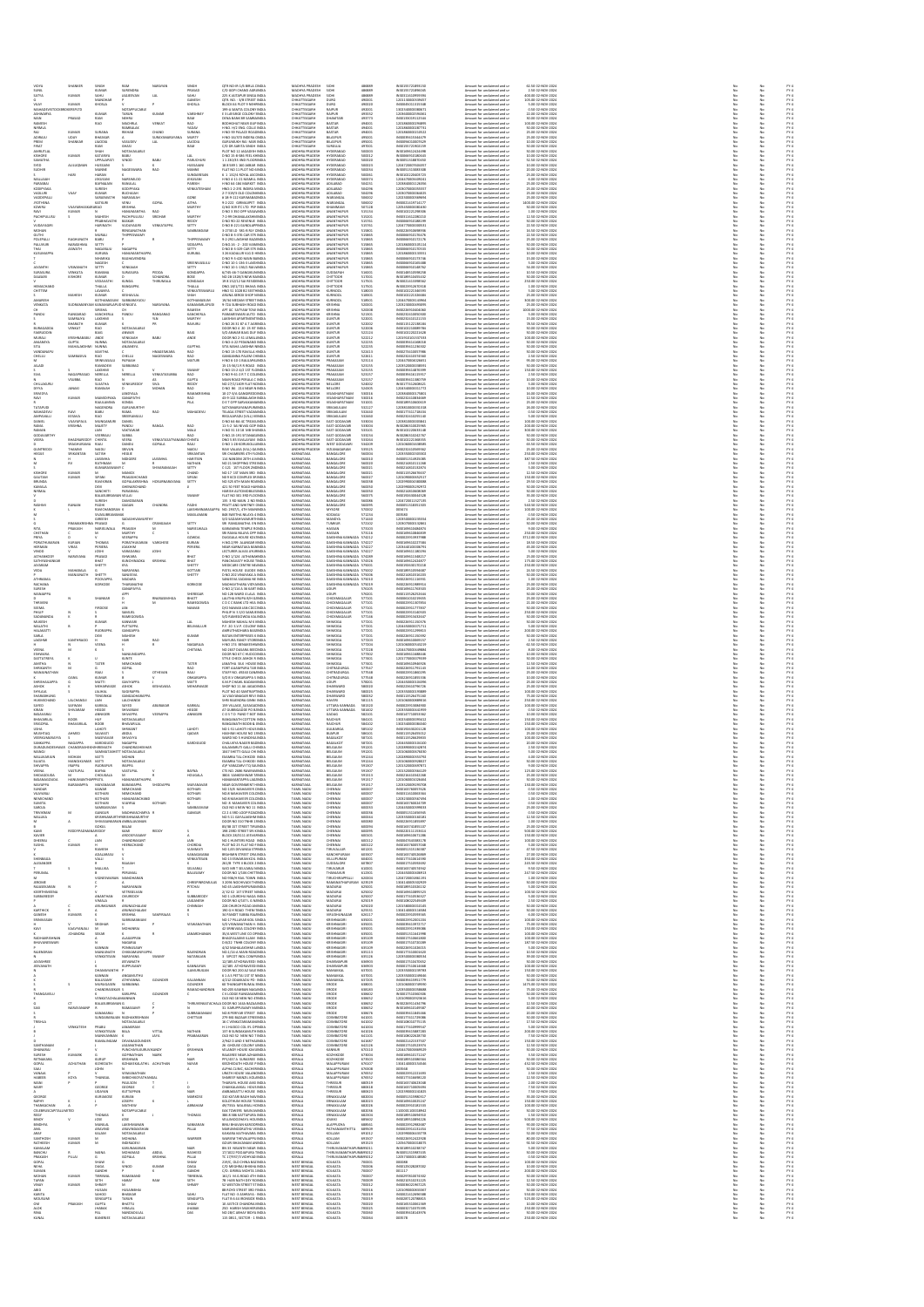| <b>MOUMITA</b><br>LAUT<br>ANIMESH<br>NARAYAN        | KANTI                                               | KUNDL<br>JOSHI<br>DASGUPTA<br><b>GUPTA</b>          | COBINDA<br>BATAN<br>PURNENDU<br>REBATI                    | CHANDRA<br>LAL<br>RANJAN                              | KUNDU<br>30910<br>DASGUPTA<br>GUPTA                 | 1/1G JAHAR LAL DUTT INDIA<br>C/O MADAI GHOSH 17INDIA<br>10 SARADA PARK KAMINDIA<br>P-17 KAMBADHARI S. EINDIA                          | <b>WEST BENGAL</b><br>KOLKATA<br>70005<br>WIST BINGAL<br>KOLKATA<br>700074<br>WIST BINGAL<br>EDUCATA<br>700084<br>WIST BINGAL<br>EDUCATA<br>700084      | IN3007731016056<br>1302080000261944<br>IN30095810118549<br>1203840000198118  | Amount for unclaimed and us<br>Amount for unclaimed and us<br>Amount for unclaimed and us<br>Amount for unclaimed and us                | 112.00.02.NOV-202V<br>5.00 02-NOV-2024<br>5.00 02-NOV-2024<br>350.00 02-NOV-202-   |                                                                                                                                                                                                                               |
|-----------------------------------------------------|-----------------------------------------------------|-----------------------------------------------------|-----------------------------------------------------------|-------------------------------------------------------|-----------------------------------------------------|---------------------------------------------------------------------------------------------------------------------------------------|---------------------------------------------------------------------------------------------------------------------------------------------------------|------------------------------------------------------------------------------|-----------------------------------------------------------------------------------------------------------------------------------------|------------------------------------------------------------------------------------|-------------------------------------------------------------------------------------------------------------------------------------------------------------------------------------------------------------------------------|
| DIPANKAR<br>KIRAN<br>KOUSHICK                       | GHANSHYAN                                           | DAS<br>MAVADIYA<br>MALLICK                          | JOYDEV<br>GHANSHYAM<br>DEBENDRA                           | KALYANI<br>NATH                                       | DAS<br>MAVADIYA<br>MALICK                           | BG/62 SALT LAKE CITY INDIA<br>82 PRAKASHWADI NR IINDIA<br>257 1 SATIN SEN NAGAINDIA                                                   | WEST BENGAL<br>EDUCATA<br>TODOS:<br>WIST BINGAL<br>EDUCATA<br>ccoss<br>WIST BINGAL<br>SOUTH 24 PARGI<br>5 700131                                        | 003576<br>IN30290241528326<br>IN30290246463302                               | Amount for unclaimed and u<br>Amount for unclaimed and u<br>Amount for unclaimed and u                                                  | 0.50 02-NOV-202<br>3.50 02-NOV-202<br>600.00 02-NOV-202-                           |                                                                                                                                                                                                                               |
| KANTA<br><b>JAYANTA</b><br>ENAISHE<br>SIBA          | ptw<br>RANJAN                                       | KEJRIWAL<br>SANTRA<br><b>BISWAS</b><br>CHAXXABORTY  | CM<br>SADANANDI<br>RAJ<br>NOTAVAILABLE                    | PRAKASH<br>KUMAR                                      | KEJRIWA<br>SANTRA<br><b>BISWAS</b>                  | 21 KHETRA MITRA LAFINDIA<br>SUMDA SUMDA HOWINDIA<br>G TROAD PADRIPARA INDIA<br>71/63 S C CHATTERJEE INDIA                             | WIST BINGAL<br>HOWRAH<br>711000<br>WIST BINGAL<br>HOWRAH<br>711303<br>WIST BINGAL<br>HOOGHLY<br>712130<br>WIST BINGAL<br>HOOGHLY<br>712235              | IN30265410000799<br>1208030000013548<br>1203320004549782<br>IN30026310000359 | Amount for unclaimed and us<br>Amount for unclaimed and u<br>Amount for unclaimed and u<br>Amount for unclaimed and u                   | 250.00 02-NOV-202-<br>200.00 02-NOV-202-<br>50.00 02-NOV-202-<br>0.50 02-NOV-202   |                                                                                                                                                                                                                               |
| <b>SUBHAMAY</b><br>GOUTAM<br>SIDDHARTHA             |                                                     | MAJUMDER<br>PATHAK<br>CHOWDHURY                     | OSTTA<br>DILIP                                            | RANJAN                                                | MAJUMDER<br>PATHAK<br>CHOWDHURY                     | 16/1 SARAT CHATTERSINDIA<br>26 BHATCHALA PEONP INDIA<br>ANANDA PALLY P.O - 5 INDIA                                                    | WIST BINGAL<br>HOOGHLY<br>712240<br>WIST BINGAL<br>BARDHAMA<br>713103<br>WIST BINGAL<br>BARDHAMAN<br>713103                                             | 000073<br>1203500000180725<br>1205320000021021                               | Amount for unclaimed and us<br>Amount for unclaimed and u<br>Amount for unclaimed and u                                                 | 100.00 02-NOV-202-<br>500.00 02-NOV-202-<br>1.00 02-NOV-202                        |                                                                                                                                                                                                                               |
| SANJAY<br>NISITESH                                  |                                                     | MANDAL<br>KUNDU<br>PAUL                             | RADHA<br>NEMAL<br>SAMIR                                   | RAMAN<br>CH.                                          | MANDAL<br>KUNDU<br>PALIL                            | MALOPARA P.O. - KATVINDIA<br>BAGANE PARA P.O. KA INDIA<br>D - II / 30 VIDYASAGAFINDIA                                                 | WIST BINGAL<br>BARDHAMAN<br>713130<br>WIST BINGAL<br>BARDHAMAN<br>713130<br>WIST BINGAL<br>BARDHAMAN<br>713205                                          | IN30210510223852<br>IN30032710296613<br>IN3007731019307                      | Amount for unclaimed and u<br>Amount for unclaimed and us<br>Amount for unclaimed and u                                                 | 5.00 02-NOV-202-<br>25.00 02-NOV-202<br>150.00 02-NOV-202-                         |                                                                                                                                                                                                                               |
| HIRA<br>GITA<br>SUBHASIS                            |                                                     | GHOSAL<br>MONDAL<br>DAS                             | KARTICK<br>RAM<br><b>TUSHAR</b>                           | CHANDIV<br>CHANDRA<br>KANTI                           | AKHULI<br>MONDAL<br>DAS                             | 6A/11 SARATPALLY DLINDIA<br>RAISANDH STATION RUNDIA<br>KALYANFUR HOUSING INDIA                                                        | WIST BINGAL<br>BARDHAMAN<br>713206<br>WIST BINGAL<br>BARDHAMAN<br>713212<br>WIST BINGAL<br>BARDHAMAN<br>713304                                          | IN30177412513243<br>IN30177412244805<br>IN30069310143310                     | Amount for unclaimed and u<br>Amount for unclaimed and us<br>Amount for unclaimed and us                                                | 99.00 02-NOV-202-<br>9.50 02-NOV-202<br>25.00 02-NOV-202                           |                                                                                                                                                                                                                               |
| BROJENDRA<br>CHANDADEV<br><b>GIVING</b>             | MONAN<br>KUMAR                                      | MOZUMDAR<br>DIEMANI<br>KHEMAN                       | NASANI<br>SANTOSH<br>SANTOSH                              | DHAR<br>KUMAR<br>KUMAR                                | MOZUMDAR<br>KHEMANI<br>KHEMANI                      | 19 RADHA NAGAR ROJINDIA<br>11/1 N S B ROAD TARB INDIA<br>11/1 N S B RD RANIGA INDIA                                                   | WIST BINGAL<br>BARDHAMAN<br>713325<br>WIST BINGAL<br>BARDHAMAN<br>713347<br>WIST BINGAL<br>BARDHAMAN<br>713347                                          | IN30069310111180<br>1204470007214226<br>1204470007213144                     | Amount for unclaimed and u<br>Amount for unclaimed and u<br>Amount for unclaimed and u                                                  | 100.00 02-NOV-202-<br>225.00 02-NOV-202-<br>275.00 02-NOV-202-                     |                                                                                                                                                                                                                               |
| NABAYAN<br>SATINATH<br>SIMA<br>Babita               | CHANDRA                                             | GHOSH<br>SANTRA<br><b>KARMAKA</b>                   | <b>KHUCKRAM</b><br><b>SACHINDRA</b><br>PARESH<br>DWARKA   | NATH                                                  | GHOSH<br>SANTRA<br>KARMAKA                          | VILL- ALISANAGARH P. IINDIA<br>VILL- KOLA P.O.- KOLAGINDIA<br>VILL - ALAMGANI GHA' INDIA                                              | WIST BINGAL<br>WEST MIDNAPOR<br>721120<br>WEST BENGAL<br>WEST BENGAL<br>WEST BENGAL<br>WEST MIDNAPORE<br>$721134\n721212\n721253$<br>WEST MIDNAPOR      | IN30032710443623<br>120512000000138<br>N3002631015529                        | Amount for unclaimed and us<br>Amount for unclaimed and us<br>Amount for unclaimed and us<br>Amount for unclaimed and us                | 25.00 02-NOV-202<br>25.00 02-NOV-202-<br>125.00 02-NOV-202-                        |                                                                                                                                                                                                                               |
| <b>UMANA</b><br>MADHL                               |                                                     | LODHA<br>BAIDYA<br>BHUTRA                           | MOHAN<br>MADAN                                            | NATH<br>DAS<br>LAL<br>MOHAN                           | CHAMARI<br><b>DUTTA</b>                             | VILL+POST .- SATBANKLINDIA<br>OTRNO - 10/158 IOC HNDIA<br>3/1 SARAJU PRASAD RIINDIA                                                   | WEST MIDNAPOR<br>WEST BENGAL<br><b>EAST MIDNAPOR</b><br>72160<br>WEST BENGAL<br>MALDA<br>71210                                                          | 1202180000015913<br>N3029781005364<br>120461000001289                        | Amount for unclaimed and                                                                                                                | 100.00 02-NOV-202-<br>37.50 02-NOV-202-<br>5.00 02-NOV-202-                        |                                                                                                                                                                                                                               |
| SUNIL<br>ASHOK<br>ANIL<br>ANJU                      | KUMAR                                               | GOYAL<br>AGARWAI<br>PATWAR<br>GARINA                | SATYA<br>RAM<br>MADANLA                                   | NARAYAN<br>CHANDRA                                    | DOTTA<br>BHUTRA<br>AGARWAI<br>PATWARI<br>AGARWA     | C/O DRUGYAL AUTOM INDIA<br>KANTHADHAR ICHAPU INDIA<br>PAWAN CLOTH STORE INDIA<br>HEMANT AGARWAL JAINDIA                               | WEST BENGAL<br>WEST BENGAL<br>COOCH BEHAR<br>1618<br>NORTH 24 PARC<br>74314<br>ORISSA<br>CUTTACK<br>75300<br><b>CUTTACK</b><br>75300                    | N30021413362452<br>1203600000<br>120106000124264<br>N3017741221025           | Amount for unclaimed and u<br>Amount for unclaimed and u<br>Amount for unclaimed and u<br>Amount for unclaimed and u                    | 100.00 02-NOV-202-<br>10.00 02-NOV-202-<br>50.00 02-NOV-202-<br>25.00 02-NOV-202-  |                                                                                                                                                                                                                               |
| <b>HAKTA</b><br>MANJU<br>SOVANA                     | <b>BANDHL</b>                                       | PRADINAR<br>AHANY                                   | HEMANT<br>GHASINATH<br>MAGUN<br>SUDHA                     | NDH                                                   | PRADHAN<br>DAS<br>SAHANY                            | C/O GHASINATH PRAD INDIA<br>MANUULA DAS C/O M/INDIA<br>NILADRI BIHAR2ND LININDIA                                                      | KENDLINN<br>758018<br>760001<br>GANJAM<br>GANJAM<br>76000                                                                                               | 1203450000<br>N30125028132553<br>12081600006                                 | Amount for unclaimed and us<br>Amount for unclaimed and us<br>Amount for unclaimed and us<br>Ammunt for containsed and a                | 62.50 02-NOV-202-<br>175.00 02-NOV-202-<br>105.00 02-NOV-202-                      |                                                                                                                                                                                                                               |
| UMA<br>MOHIN<br>RAIDH                               | SHANKAR<br>DEVI<br>KUMAR                            | PADHY<br><b>IUNOR</b>                               | ARJUNA<br>RAM<br>PRAKASH                                  | COPA                                                  | PADINY<br><b>JUNDRA</b>                             | BISWANATH NAGAR 1INDM<br>MAIN ROAD RAMBINA INDIA<br>MAIN ROAD JEYPORE INDIA                                                           | ORISSA<br>ORISSA<br>ORISSA<br>ORISSA<br>ORISSA<br>ORISSA<br>ORISSA<br>ORISSA<br>ORISSA<br>GANJAM<br>roos<br>GANJAN<br>761028<br>764000<br>KORAPU        | N3000791045105<br>IN3023241045451<br>IN30232411045215                        | Amount for unculmed and u<br>Amount for unclaimed and u<br>Amount for unclaimed and u<br>Amount for unclaimed and u                     | 150.00 02-NOV-202-<br>25.00 02-NOV-202-<br>50.00.02.NOV-202-                       |                                                                                                                                                                                                                               |
| <b>VUETA</b><br><b>ONESI</b>                        | $\alpha$                                            | ian<br>Sarat<br>INCHAND                             | SURESH<br>CHAND                                           | CHAND<br>KUMAR<br>RATAN                               | jain<br>Saraf<br>SINGHANN<br>CHAKRAVART             | C/O. SURESH SARAF TEINDIA<br>GHANA STORES 9-1NDM<br>FEDERAL BANK LTD P SINDM                                                          | 781000<br>KAMRUP<br>ASSAM<br>ASSAM<br>ASSAM<br>KAMRUR<br>78100<br>KAMRUR                                                                                | 130234000018017<br>1302340000005392<br>N3015161012966                        | Ammunt for containsed and a<br>Amount for unclaimed and                                                                                 | 250.00 02-NOV-202-<br>97.50 02-NOV-202-<br>5.00 02-NOV-202-                        |                                                                                                                                                                                                                               |
| SEFALI<br>AZMAL<br>SANJAY<br>AMITAWA                |                                                     | CHAKRAY<br>DAS<br>AHMED                             | DHIRENDRA<br>SHARAFUE<br>PRASANNA                         | CHANDR<br>KUMAR                                       | DAS<br>AHMED<br>KEJRIWAL<br>SENGJJPTA               | C O SANTOSH HARDY<br>C/O S A ENTERPRISE HINDIA<br>H S ROAD DIBRUGARHNDM                                                               | 781000<br>781000<br>KAMRUS<br>ASSAM<br>KAMRUP<br>781005<br>DIBRUGARY                                                                                    | IN3012502884814<br>IN3012502811459<br>1201060000588130                       | .<br>Amount for unclaimed and u<br>Amount for unclaimed and u<br>Ammunt for containsed and a<br>Amount for unclaimed and u              | 17.50 02-NOV-202-<br>50.00 02-NOV-202-<br>100.00 02-NOV-202-                       |                                                                                                                                                                                                                               |
| MADINA                                              |                                                     | KEJRIWAL<br>SENGUPTA<br>DASGUPTA<br>GADI            | AMRO<br>GAURANGA                                          | LAL                                                   | DASGUPTA<br>GADI                                    | PALLY SREE LANE NATI INDIA<br>W O SANJIB KUMAR DENDIA<br>C/O-RAIDHANI AUTO / INDIA                                                    | ASSAM<br>ASSAM<br>ASSAM<br>-<br>786000<br>788150<br>CADIAR<br>CADIAR<br>ARUNACI<br>WEST SIANO<br>791110                                                 | 130513000004828<br>N3017741854346<br>120109000426978                         | .<br>Amount for unclaimed and u<br>Amount for unclaimed and u<br>Amount for unclaimed and u                                             | 50.00 02-NOV-202-<br>46.50 02-NOV-202-<br>1200.00 02-NOV-202-                      |                                                                                                                                                                                                                               |
| MANUJ<br>SANJIB<br>MANABENDRA                       | pty<br>KUMAR                                        | <b>JAIN</b><br>SAHA<br>PAUL<br>PRAKASI              | IN<br>JHUMAR<br>HARIDAS                                   | MAL<br>CH                                             | KALA<br>PALE                                        | VISHAL STORE KAUDAFINDIA<br>VILL/PO SIDDHIASHRAINDIA<br>DURGANAGAR PS-KHOINDIA                                                        | MANIPUL<br>IMPHAL WEST<br>-----<br>795000<br>799000<br>799200<br>TRIPURA<br>TRIPURA<br>BIHAR<br>WEST TRIPUR<br>WEST TRIPUR                              | 120463000014479<br>N3012502875980-<br>12010103023446                         | Amount for unclaimed and<br>.<br>Amount for unclaimed and u<br>Amount for unclaimed and u                                               | 300.00 02-NOV-202-<br>4.00 02-NOV-202-<br>12.50 02-NOV-202-                        |                                                                                                                                                                                                                               |
| ALKA<br>MAMATA<br>JUGESH<br>MITHILESH               | KUMAR                                               | <b>KUMAR</b><br>KINDRA<br>PRASAD                    | KRIPA<br><b>YOGENERA</b><br>KEDAR<br>DEOCHAND             | SHANKAI<br>NATH                                       | PRAKASH<br>PRASAD<br>KINDRA<br>PRASAD               | YARPUR NAYA TOLA K/INDIA<br>238 GAUTAM NAGAR JINDIA<br>M.P. REGENCY R.K. BISINDIA                                                     | PATNA<br>scop<br>PATNA<br>PATNA<br>PATNA<br>PATNA<br>scop<br>scop                                                                                       | N3021051012129<br>120335000181914<br>130234000010478                         | Amount for unclaimed and u<br>Amount for unclaimed and u<br>.<br>Amount for unclaimed and u<br>Amount for unclaimed and u               | 25.00 02-NOV-202-<br>25.00 02-NOV-202-<br>50.00 02-NOV-202-                        |                                                                                                                                                                                                                               |
| SADANANDA<br>KANCHAN                                | BIHARI                                              | SINHA<br>KUMARI<br>SULTANIA                         | NOTAVALABL                                                | Ń.<br><b>NANO</b>                                     | SINHA<br><b>SULTANIA</b>                            | C/O- CHANDESHWAR FINDIA<br>FLAT NO. 106, SHIVAMINDIA<br>C/O RANSIR KUMAR MINDIA<br>C/O MEGHATEXTILES FINDIA                           | scoop<br>scoos<br>scoos                                                                                                                                 | 1201910100200165<br>002033<br>IN30088813043224<br>IN3011271516627            | Amount for unclaimed and u<br>Amount for unclaimed and u                                                                                | 12.50 02-NOV-202-<br>150.00 02-NOV-202-<br>250.00 02-NOV-202-<br>35.00 02-NOV-202- |                                                                                                                                                                                                                               |
| SHYAM<br>ASHWABIND<br>AMAN<br>SHASHI                |                                                     | KUMAR<br>KANT<br>EHUSHA                             | GAJA<br>LALA<br>KRISHINA<br>MUNESHWAI                     |                                                       | MAHTO<br>KANT<br>PRASAD                             | C/O LATE JAGARNATH INDIA<br>OPP-TRIPOLIA OLD GA' INDIA<br>S/O SRI MUNESHWAR INDIA                                                     | PATNA<br>PATNA<br>PATNA<br>PATNA<br>800004<br>scoop:<br>scoop                                                                                           | IN30133019787172<br>120384000068021<br>160101000016366                       | .<br>Amount for unclaimed and u<br>Amount for unclaimed and u<br>Amount for unclaimed and<br>Amount for unclaimed and u                 | 100.00 02-NOV-202-<br>12.50 02-NOV-202-<br>12.50 02-NOV-202-                       |                                                                                                                                                                                                                               |
| KESHARI<br>MDJAWEDALA<br>ROHAN                      | NATH                                                | m<br>RAI                                            | KANCHI<br>NOTAPPLICABLE<br>SHALLSH                        | NATH<br>KUMAR                                         | asa.<br>SINHA                                       | FLAT NO A/103 RANJA INDIA<br>NO 57 E ROAD NO 12NDM<br>B 49 VYAS NAGAR ASH INDIA                                                       | PATNA<br>PATNA<br>PATNA<br>PATNA<br>800014<br>800016<br>80002                                                                                           | 120206000022367<br>1204720012725838<br>N3005138010344                        | .<br>Amount for unclaimed and u<br>Amount for unclaimed and u<br>Amount for und<br>aimed and                                            | 50.00 02-NOV-202-<br>125.00 02-NOV-202-<br>89.50 02-NOV-202-                       |                                                                                                                                                                                                                               |
| ATUL<br>RAJNI<br>AWANAR                             | <b>LAL</b>                                          | DEW<br>SAH<br>KUMAR                                 | ANIL<br>SURENDRA<br>NOTAVALABLE                           | KUMAR                                                 | SINHA<br>PRASAD                                     | LIG-237 LF-6 BLOCK INDIA<br>C/O SRI KRISHNA PRASINDIA<br>234 VILL GANGTA KHU INDIA                                                    | PATNA<br>800020<br>NALAND<br>0310<br><b>DUMKA</b><br>114133                                                                                             | IN30223611927912<br>N3024531012482<br>120312000659115                        | Amount for unclaimed and u<br>-<br>Amount for unclaimed and u<br>Amount for unclaimed and u                                             | 15.00 02-NOV-202-<br>150.00.02.NOV-202-<br>200.00 02-NOV-202-                      |                                                                                                                                                                                                                               |
| SURAI<br><b>ABHISHEK</b>                            | TAUSED                                              | ANANG<br>ALI<br>BANERIEE                            | SATIONARAYAN<br>NOTAVAILABLE                              | SHAUKAT                                               | SHAH<br><b>ALI</b>                                  | AT - MUSARAK GANJ PINDIA<br><b>VEL SIDA BIGHA AKOEMDIA</b><br>AT NEW KARIMGANJ P INDIA                                                | KAIMUR I<br>82111<br>EIHAR<br>EIHAR<br>JHARDIANI<br>ROHTAS<br>121300<br>121000<br>126000<br>GAYA<br>DHANIAD                                             | 12018000014760<br>1208160001170400<br>N30311612244112                        | Amount for unclaimed and<br>Amount for unclaimed and u<br>-<br>Amount for unclaimed and u<br>Amount for unclaimed and u                 | 50.00 02-NOV-202-<br>25.00 02-NOV-202-<br>5.50 02-NOV-202-                         |                                                                                                                                                                                                                               |
| <b>JAYDEEP</b><br>TRICKS<br>PINXI                   |                                                     | BANERIED<br>wont                                    | <b>AMULYA</b><br>SUBODH<br>NOTAVALABLE                    | RATAN<br>KUMAR                                        | BANERJEE<br>BANERJEE                                | NORTH LOCO TANK ALINOM<br>NORTH LOCO TANK HIINDIA<br>MORE NIWAS HOUSE FINDIA<br>SECTOR - U/C ON 3-10 INDIA                            | DHANBAD<br><b>HAROMANI</b><br>82600<br><b>HAROMANI</b><br>DHANBAD<br>82600                                                                              | 12038400001938<br>120384000127071<br>IN3003941019520                         | Amount for unclaimed and<br>Amount for unclaimed and u                                                                                  | 607.50 02-NOV-202-<br>111.00.02.NOV-202<br>150.00 02-NOV-202-                      |                                                                                                                                                                                                                               |
| <b>RASHAN</b><br>ANITA<br>Abhishek<br><b>JASBIR</b> | $\mathbf{E} \mathbf{R}$<br>KUMAR                    | matier.<br>DEVI<br>SAW<br>KAUR                      | ADITYA<br>ANAND<br><b>ONANDRA</b><br>SARDARI              | MOHAN                                                 | MAHTO<br>HANHO<br>PRASAD<br>SINGH                   | CO SE ANANO PRASA INDIA<br>DHARAMSHALA ROAD INDIA<br>CO INDRA PAL SINGH CINDIA                                                        | <b>HAROLAN</b><br>EOKARD<br>827000<br>HAROMANI<br>EOKARD<br>HAROMANI<br>DHANSAD<br>128113<br><b>HAROMANI</b><br><b>HAZARIBAG</b><br>129122              | IN3031161119577<br>130414000428564<br>120230000010596<br>N30021412368567     | -<br>Amount for unclaimed and u<br>Amount for unclaimed and u<br>Amount for unclaimed and<br>Amount for unclaimed and u                 | 12.50 02-NOV-202-<br>100.00.02.NOV-202-<br>8.50 02-NOV-202-<br>5.00 02-NOV-202-    |                                                                                                                                                                                                                               |
| SOVING<br>PRAIHAKA<br>HEMA                          | <b>DEVI</b>                                         | BANERJEE<br>JYDTI<br>JAIN                           | <b>SERVE</b><br>REPUTI<br>BIMAL                           | BHUSHAT<br>CUMAR<br>KUMAR                             | BANCRICE<br><b>DUTTA</b><br>AIN                     | C/O-LAXMEE NARAYANNON<br>NO 1/18/OCEA 9/09/09<br><b>BATTAN ALL TARACHAINEN</b>                                                        | HAROMANI<br><b>EAST SING</b><br>83100<br>831018<br>834001<br>HAROMANI<br><b>EAST SING</b><br>HAROMANI<br>RANDS                                          | 120345000009816<br>N3005131536086<br>IN 93068811711625                       | -<br>Amount for unclaimed and u<br>Amount for unclaimed and u<br>Amount for uncl<br>aimed and                                           | 75.00 02-NOV-202-<br>108 SD 02-NOV-202-<br>1250.00.02.NOV-202                      |                                                                                                                                                                                                                               |
| <b>HANESP</b><br><b>AIIT</b><br>KRISHNA             | KUMAR<br>KUMAR                                      | KUMAR                                               | <b>BRAJAN</b><br><b>BAJENCIU</b>                          | DHARI                                                 | PRASAD<br>SINGH<br>SINHA                            | CORPORATION BANK EINDIA<br>OR NO-8-15 SECTOR 3 INDIA<br>CHANDRAGARH BHAWINDIA                                                         | HAROMANI<br>RANDS<br>83400<br><b>HAROLAN</b><br><b>EANCH</b><br>EANCH<br>834004<br>HAROMANI<br>\$34000                                                  | 1201092600133935<br>120109260015956<br>120109260014117                       | Amount for unclaimed and<br>Amount for unclaimed and u<br>Amount for unclaimed and u<br>Amount for unclaimed and u                      | 100.00 02-NOV-202-<br>2.50 02-NOV-202-<br>100.00 02-NOV-202-                       |                                                                                                                                                                                                                               |
| RAVI<br><b>SUMAN</b>                                | <b>BAJENDRA</b>                                     | SINGH<br>SINGH<br>SINGH<br>KUMAR<br><b>HOM</b>      | LATE<br>SHID<br>RAM                                       | DRSUREN<br>MAKHU                                      | SNGH<br>PRASAD                                      | DR RAJENDRAASINGH INDIA<br>R K NEWAS NORTH DAHNDIA<br><b>COLESNIARY MANAL INFINI</b>                                                  | <b>SIHAR</b><br>SARAN<br>841220<br>SARAN<br>841300<br><b>MUZAFFARPUR</b><br>84200                                                                       | N3011271584305<br>120186000013995<br>N3009991007223                          | Ammunt for containsed and a                                                                                                             | 100.00 02-NOV-202-<br>50.00 02-NOV-202-<br>25.00 02-NOV-202-                       |                                                                                                                                                                                                                               |
| KUM<br>CHANDRA<br>voti                              | KUMBALA<br>BHUSHAN                                  | SINGH<br>CHOUDHARY<br><b>UMARI</b>                  | naw<br>Suresh<br>Raj<br>Ramananda                         | KISHUN<br>KUMAR<br>NANDAN<br>KUMAR                    | CHOWDHARY<br>SINGH<br>CHOUDHARY<br>PURBEY           | KHABRA ROAD POST, MINDIA<br>C/O- ANKIT SEC. AND FINDIA<br><b>VILLAND PO FOREFSCINDIN</b>                                              | <b>BHAR</b><br>BHAR<br>BHAR<br>BHAR<br>BHAR<br><b>MUZAFFARE</b><br>84200<br>MUZAFFARPUR<br>84200<br>PURNIA<br>854318                                    | IN30099910011812<br>IN3009991002614<br>120816000035812                       | Amount for unclaimed and u<br>Amount for unclaimed and u<br>Amount for unclaimed and u<br>Ammunt for containsed and                     | 25.00 02-NOV-202-<br>30.00 02-NOV-202-<br>515.50 02-NOV-202-                       |                                                                                                                                                                                                                               |
|                                                     | s                                                   | <b>CANNAN</b><br>HEKAR<br>ESHWAR                    | RAMASWAM<br>SWAMY                                         |                                                       | DEVARAJ<br>GOWDA                                    | HARUNGH, HULUGANEINDIA<br><b>BASAVANA HITHIIR KIINDIA</b><br>C/O EDCL HHEP VIA KUINDIA                                                | KARNATAKA<br>UDUPI<br>UDUPI<br>KARNATAK<br>KARNATAKA<br>KODAGU                                                                                          | 003593<br>003593<br>003594                                                   | Amount for unclaimed and u<br>Amount for unclaimed and u<br>Amount for unclaimed and u                                                  | 0.50 02-NOV-202-<br>0.50 02-NOV-202-<br>0.50 02-NOV-202-                           |                                                                                                                                                                                                                               |
| GEETHA<br>LANULT<br>1ARISH                          | KUMAR                                               | PARAM<br>PRADINAR                                   | VELLAISWAM<br>SIDDALINGASI<br>SUDHIR                      |                                                       | PRADHAN                                             | HI II ISLINDA POST HA INDIA<br>GARANGI (V) HULUGU INDIA<br>KISMAT PASHCHI, MIMINDIA                                                   | KARNATAKA<br>KODAGU<br>KARNATAKA<br>KODAGU<br>ORISSA                                                                                                    | 003596<br>003591<br>003593                                                   | Ammunt for containsed and<br>Amount for unclaimed and<br>Amount for u<br>Amount for u<br>imed and <mark>L</mark><br>imed and L          | 0.50 02-NOV-202-<br>0.50 02-NOV-202-<br>0.50 02-NOV-202-                           |                                                                                                                                                                                                                               |
| <b>HIVAMUR</b>                                      |                                                     | MONAR                                               | NANDEAPPA                                                 | c.<br>PADMAYYA                                        | DHARMEGOWD<br><b>GOWDA</b>                          | KADRAHALLI (V), VANAINDIA<br>YADEHALLI POST BHACINDIA<br>HARANGI COLONY HULINDIA                                                      | ANDHRA PRAD<br><b>HYDERABAC</b><br>KARNATAKA<br>SHIMOGA<br>KARNATAKA<br>KODAGU                                                                          | 003582<br>003580<br>003601                                                   | Ammunt for containsed and a                                                                                                             | 0.50 02-NOV-202-<br>0.50 02-NOV-202-<br>0.50 02-NOV-202-                           |                                                                                                                                                                                                                               |
| DINESH                                              | KUMAR                                               | velan<br>Raiu                                       | <b>BAMASWAM</b><br>OSENNAIAH                              |                                                       | KANNAN<br>NINGADHARY                                | HULUGUNDA, HARANCINDI<br>KUDUMANGALUR POS INDIA<br>4TH BLOCK, DR SIVARAINDIA                                                          | KARNATAKA<br>KODAGU<br>KARNATAKA<br>KODAGU<br>KARNATAKA<br>KODAGU                                                                                       | 003602<br>003592<br>003597                                                   | Amount for unclaimed and u<br>Amount for unclaimed and u<br>Amount for unclaimed and u<br>Amount for unclaimed and u                    | 0.50 02-NOV-202-<br>0.50 02-NOV-202-<br>0.50 02-NOV-202-                           |                                                                                                                                                                                                                               |
| LAKSHITI<br>uм<br>ABOUL                             | $\frac{5}{8}$                                       | stopt<br>LAKHAN<br><b>BAJAK</b>                     | SUBRAYA<br>UBBANNA<br>uou                                 | SRIBABLI                                              | HEGOE<br>RAHIMAN                                    | V A. KUSHALNAGAR HUNDIA<br>NO. 60/1, 15T BLOCK GINDIA<br>5-19/99 - I VARUNA BRINDIA<br>HULUGUND POST HAR INDIA                        | KARNATAKA<br>KODAGU<br>KARNATAKA<br>COAGU<br>UTTAR PRADE:<br>VARANAS<br>KARNATAKA<br>KODAGU                                                             | 003604<br>003583<br>IN30202534058454<br>003598                               | Amount for unclaimed and u<br>enount for u<br>imed and <mark>L</mark><br>imed and L<br>Amount for u<br>Amount for unclaimed and u       | 0.50 02-NOV-202-<br>3.50 02-NOV-202-<br>12.50 02-NOV-202-<br>0.50 02-NOV-202-      |                                                                                                                                                                                                                               |
| aucse<br>UMESH                                      |                                                     | <b>ARIBA</b><br>BATRA                               | BAGHAVA<br>SANNAVEERAPPA                                  |                                                       | BATRA                                               | NAPOKTU VILLAGE & PINDIA<br>AGARADAHALLI (P) BH INDIA<br>129 N, BLOCK KIDWAI INDIA                                                    | KARNATAKA<br>KODAGU<br>KARNATAKA<br><b>HIMOG</b><br>UTTAR PRADES<br>KANPUR DEHAT                                                                        | 003584<br>003589<br>001499                                                   | Amount for unclaimed and u<br>Amount for unclaimed and u<br>Amount for unclaimed and u                                                  | 0.50 02-NOV-202-<br>0.50 02-NOV-202-<br>100.00 02-NOV-202-                         |                                                                                                                                                                                                                               |
| WINASH<br>SATISM                                    | ×                                                   | SALIYAN                                             | <b>BAJU</b><br>BASAVARAJAPPA                              | ×                                                     | SALIYAN<br>SHVARAMA                                 | C/O EDCL HHEP VIA KUINDIA<br>C/O EDCL HHEP VIA KUINDIA<br>ARANGI (V) HULUGU INDIA                                                     | KARNATAKA<br>KODAGL<br>KARNATAKA<br>KODAGU<br>KARNATAKA<br><b>COOAGL</b>                                                                                | 003582<br>003587<br>003581                                                   | Amount for unclaimed and u<br>Amount for unclaimed and<br>enount for u                                                                  | 0.50 02-NOV-202-<br>0.50 02-NOV-202-<br>0.50 02-NOV-202-                           |                                                                                                                                                                                                                               |
| <b>VIMAL</b><br>NAVNEET<br>HOUDAPP                  | KUMAR<br>RAJ                                        | ANANG                                               | <b>COAPPA</b><br><b>BAJ</b><br>UASARAJU                   | KUMAR                                                 | ANAND                                               | KUDIGE (P) SOMAWARINDIA<br>LANE NO. 2. PHASE-I SIINDIA<br>ARANGI VILLAGE HULINDIA                                                     | KARNATAK<br>KODAGL<br><b>JAMMU AND</b><br>AMML<br>KARNATAKA<br>KDDAGL                                                                                   | 003563                                                                       | laimed and s<br>laimed and s<br>Amount for uncl<br>Amount for unclaimed and<br>Amount for unclaimed and                                 | 0.50 02-NOV-202-<br>250.00 02-NOV-202-<br>0.50 02-NOV-202-                         |                                                                                                                                                                                                                               |
| SULTAN<br>JYOTHI                                    | PRAKASH                                             | NG-<br>LATHA                                        | MAR<br>KALAPPA<br>SINGARAVELL                             |                                                       | CHANDRA<br>MAHADEVAPPA                              | MR SULTAN SINGH 154 INDV<br>GAYANAHALLI, SALIGR INDIA<br><b>B48, 4TH BLOCK, SWETINDIA</b>                                             | PUNJAB<br>KARNATAKA<br>PATIALA<br>wson<br>KARNATAKA<br>KODAGU                                                                                           | IN30177412159131<br>003587<br>003601                                         | Amount for uncl <mark>.</mark><br>Amount for uncl.<br>laimed and s<br>laimed and s<br>Amount for unclaimed and u                        | 50.00 02-NOV-202-<br>0.50 02-NOV-202-<br>0.50 02-NOV-202-                          |                                                                                                                                                                                                                               |
| MADISLIKA<br><b>ANJANA</b>                          |                                                     | BATRA<br>POPLI<br>GROVER                            | GOPAL                                                     | KRISHAN                                               | BATRA<br>POPLI<br>GROVER                            | 129 N BLOCK KIDWAI NINDIA<br>10544 NASI KARIM JIVINDIA                                                                                | UTTAR PRADE:<br>KANPUR DEHAY<br>DELHI<br>CENTRAL DELH<br>11005                                                                                          | 001497<br>N30011810436178                                                    | Amount for unclaimed and<br>Amount for u<br>Amount for u<br>laimed and s<br>laimed and s                                                | 100.00 02-NOV-202-                                                                 |                                                                                                                                                                                                                               |
|                                                     |                                                     |                                                     | SANJAY                                                    |                                                       |                                                     | 7/11 GROUND FLOOR : INDIA                                                                                                             | DELHI<br>CENTRAL DELH<br>11006                                                                                                                          | IN3001181086476                                                              |                                                                                                                                         | 200.00 01-NOV-2021<br>500.00 01-NOV-2021                                           |                                                                                                                                                                                                                               |
| POONAM<br>iunii.<br>/ikash                          |                                                     | KUMAR                                               | AVINESH<br>OM<br>NOTAVALABLE                              |                                                       | KUMAR<br>PARKASH                                    | POCKET-F 52-B MIG FLINDIA<br>24 RAM NAGAR KANGI INDIA<br>21 LADPUR PASHCHIM INDI                                                      | DELHI<br>CENTRAL DELH<br>110093<br>PUNJAB<br>UTTAR PRADESI<br><b>MRTSAR</b><br>143000<br><b>HATHRAS</b>                                                 | IN30090610166458<br>120521000000052<br>120332000755085                       | Amount for unclaimed and u<br>Amount for unclaimed and u                                                                                | 47.50 01-NOV-2021<br>50.00 01-NOV-2021<br>500.00 01-NOV-2021                       |                                                                                                                                                                                                                               |
| <b>AHZ</b><br>SAVITABEN                             | BADSIBH<br>NAILESHI                                 | ELIMAN<br>KLIMAR<br>FATEL<br>FATEL                  | MMI<br>BADYUSHA<br>NARANDHA                               | $\overline{M}$                                        | DAS<br>PATEL                                        | 9/367 PRASHAT GALL MINDIA<br>D - 14 AAKANSHA APPLINDIA<br>A/8 GHANSHYAM FLA'INDIA                                                     | UTTAR PRADE<br>AGRA<br>GUIARAT<br>AHMEDABAD<br>180063<br>GUIARAT<br>AHMEDABAD                                                                           | 120220000021776<br>120312000071350<br>12030000002086                         | Amount for u<br>Amount for u<br>laimed and s<br>laimed and s<br>Amount for unclaimed and u<br>Amount for unclaimed and                  | 50.00 01-NOV-2021<br>140.00 01-NOV-2021<br>22.50 01-NOV-2021                       |                                                                                                                                                                                                                               |
| PATEL<br>NAJIRABANU<br>MAHESH<br>SHILPA             | <b>AFRID</b><br>KANTILAL                            | AMELE<br>SHAM<br><b>BOKARY</b>                      | AFRID<br>KANTILAL                                         |                                                       | SNH<br>BOKARIYA                                     | C 6 HAZI PARK NEAR A INDIA<br>4/D SIDDHISHETRA AUNDIA<br>17 JAWAHAR SOCIETY INDIA                                                     | 102480<br>102480<br>102012<br>GUIARAT<br><b>VADODARA</b><br>GUIARAT<br>SURAT<br>GUIARAT<br>SURAT<br>195010                                              | 130414000448293<br>1204150000052112<br>120411000002272                       | .<br>Amount for unclaimed and u<br>Amount for unclaimed and u<br>Amount for unclaimed and u                                             | 25.00 01-NOV-2021<br>750.00 01-NOV-2021<br>2.50 01-NOV-2021                        |                                                                                                                                                                                                                               |
| MALEKAR<br><b>VARAN</b>                             | <b>INANCEITE</b><br><b>MANOHA</b><br><b>HANSRAI</b> | DAGADU                                              | <b>VOTAPPLICABLE</b><br>MALEKAR<br>HANSRA                 | DAGADL                                                | PANDURANO<br>SENGHAN                                | 227 G ROOM NO.15 1 INCH<br>5/5 M T PROPERTIZ<br>29 WINDAVAN MUINDIA                                                                   | MAHARASHTR<br>MUMBA<br>400002<br>400023<br>400038<br>MAHARASHTR<br>MUMBA<br>MAHARASHTR<br>MUMBA                                                         | IN3006881491098<br>IN3005131195904<br>120175000023726                        | Amount for unclaimed and u<br>-<br>Amount for unclaimed and u<br>Amount for unclaimed and u                                             | 30.00 01-NOV-2021<br>100.00 01-NOV-2021<br>12.50.01-MOV-2021                       |                                                                                                                                                                                                                               |
| MILINO<br>woun<br><b>USHIU</b>                      | KAILASHO                                            | PATIL<br>ALYA                                       | NILKANT<br>KAILASH                                        | <b>ANIL</b><br>CHANDRA                                | <b>ALYA</b>                                         | FLAT NO 201 PLOT NO INDIA<br>13 MISHNUM TOWERINDM                                                                                     | 421500<br>MAHARASHTR<br>THANE<br>MADHYA PRADES<br>NOOR<br>45200<br>MADHYA PRA<br>NDOR<br>6200                                                           | N3002141024145<br>1204170000014213<br>120170000010813                        | Amount for unclaimed and u<br>Amount for unclaimed and                                                                                  | 130.00 01-NOV-2021<br>10.50 01-NOV-2021<br>25.00 01-NOV-2021                       |                                                                                                                                                                                                                               |
| GAUTAM<br><b>KISANGOPAL</b><br><b>PRATHIBH</b>      | KUMAR.<br>SITARAM                                   | SIPANI<br>SONI<br><b>ANGERA</b>                     | PRAKASHCHAND<br>STANA                                     | OMRDEVADAS                                            | MAHESHWARI<br>SIPANI<br>SONI<br>BANGERA             | 25/2 NORTH RAIMON INDIA<br>NO 9 KCD COMPLEX 3R INDIA<br>NO:20 GROUND FLOOTINGH                                                        | KARNATAKA<br>ANGALORI<br>56002<br>KARNATAKA<br>BANGALORI<br>6002<br>KARNATAKA<br>DAKSHINA K<br>575014                                                   | 120307000011795<br>120100000051188                                           | Amount for u<br>Amount for u<br>nclaimed and <mark>L</mark><br>nclaimed and L<br>Amount for unclaimed and u<br>Amount for unclaimed and | 150.00 01-NOV-2021<br>184.50 01-NOV-2021<br>55.00 01-NOV-2021                      |                                                                                                                                                                                                                               |
|                                                     | <b>NARENOR</b>                                      | BAFNA<br>ARUNKUMAR<br>SAKTHIVEL<br>SUNDARAR         | MAJNADIALAM<br>PALANGAPPA<br>RADHAKRISHNAI                | PUKHRAJ                                               | BAFNA<br>CHINNIAH<br>GOUNDAR<br>CHETTIAR            | MATHRU KRUPA 3-6/1INDIA<br>M/S PUSHPDANTH ENTINDIA<br>228 CHURCH ROAD ANIMENA<br>100/8 KARUPPA GOUNINDIA<br>279 BIG BAZAAR STREEINDIA | KARNATAKA<br>DHARWA<br>8002<br>TAMIL NADI<br>MADURAL<br>625020<br>TAMIL NADL<br>KARLIR<br>53502<br>TAMIL NADL<br>COIMBATOR<br>64100                     | N3022351080095<br>120158000001014<br>N30177415861482<br>IN3017741172908      | -<br>Amount for unclaimed and u<br>Amount for unclaimed and u<br>Amount for unclaimed and<br>Amount for unclaimed and                   | 50.00 01-NOV-2021<br>50.00.01.NOV-2021<br>600.00 01-NOV-2021<br>50.00 01-NOV-2021  |                                                                                                                                                                                                                               |
| MID<br>IALALUDDIN<br>PEDDINA                        |                                                     | <b>FUSAIN</b><br><b>VIMED</b><br>VENKATASWARA GUPTA | HUSAINBHA<br>MOHAMMAD<br>NOTAVAILABLE                     |                                                       | ABED                                                | 88 ROYD STREET 3RD FINDIA<br><b>RAMKRISHNA PALLY EFINDIA</b><br>PLOT 26 BRAMESHWA INDIA                                               | WEST BENGA<br>WEST BENGA<br><b>KOLKATA</b><br>coos<br>MALDA<br>73210<br>ORISSA<br>KHORDA<br>75100                                                       | 12010900083336<br>120532000011811<br>N30125028046541                         | .<br>Amount for unclaimed and u<br>Amount for unclaimed and u<br>Ammunt for conclaimed and                                              | 50.00 01-NOV-2021<br>123.00 01-NOV-2021<br>1500.00 01-NOV-2021                     |                                                                                                                                                                                                                               |
| <b>HAKTA</b><br>SEFALL<br><b>MAMATA</b>             | BANDHU                                              | PRADINAR<br>das<br>Kumari                           | GHASINATH<br><b>DHIRENDRA</b><br>OGENERA                  | CHANDRA                                               | PRADHAN<br>DAS<br>PRASAD                            | C/O GHASINATH PRAD INDIA<br>C O SANTOSH HARDWAINDI<br>CALITAN NACAR IANT INFIN                                                        | KENDLINNA<br>758018<br>781001<br>CAMPLIP<br>PATNA                                                                                                       | 120345000070984<br>N30125028848149<br>120335000181914                        | Ammunt for conclaimed and<br>mount for unclaimed and<br>enount for u<br>sclaimed and u                                                  | 62.50 01-NOV-2021<br>17.50 01-NOV-2021<br>25.00 01-NOV-2021                        | THIRT THIRT THIRT THIRT THIRT THIRT THIRT THIRT THIRT THIRT THIRT THIRT THIRT THIRT THIRT THIRT THIRT THIRT THIRT THIRT THIRT THIRT THIRT THIRT THIRT THIRT THIRT THIRT THIRT THIRT THIRT THIRT THIRT THIRT THIRT THIRT THIRT |
| MILAN<br>wun                                        | KUMUDON<br>KUMAR.                                   | PRADINAR                                            | KUMUDCHANDRA<br><b>BAMASW</b>                             |                                                       | JOSHI<br>PRADHAN                                    | 79 COG HILL DRIVE VA CANADA<br>KISMAT PASHCHI, MIMINDIA                                                                               | ORISSA<br>ASSAM<br>BIHAR<br>NA<br>ORISSA                                                                                                                | IN30034311492882<br>003595                                                   | Amount for unclaimed and us<br>imed and<br>Longwood fry a                                                                               | 125.00 01-NOV-2021<br>0.50 01-NOV-2021<br>0.50.01.50%202                           |                                                                                                                                                                                                                               |
| RAKSHITH<br><b>VUENDRA</b>                          | x<br>SHEKHAR                                        | KUMAR                                               | <b>SUBBANNA</b><br><b>SATISH</b>                          | $\mathbf{x}$<br>$\mathbf{R}$                          | KUMAR<br><b>MO</b>                                  | NO 60/1 157 NODECIMBIA<br>H NO 127 SE BRS CLY K INDIA<br>D 11/20 FF ORCHID FINDM                                                      | Kodagu<br>CENTRAL DELHI<br>DELHI<br>HARYANA<br>110062<br>GURGAON<br>122002                                                                              | 003583<br>IN30226913509248<br>IN3004764008105                                | Ammunt for containsed and<br>Amount for unclaimed and<br>Ammunt for containsed and a                                                    | 0.50 01-NOV-2021<br>0.50 01-NOV-2021<br>25.00 01-NOV-2021                          |                                                                                                                                                                                                                               |
| NITIN<br>SATENDER<br>RANI                           |                                                     | RAD<br>MITTAL<br>YADAV<br>BHUTANI                   | TRILOK<br>VUENDER<br>NOTAVAILABLE                         | SINGH                                                 | CHAND<br>YADAV                                      | <b>C-301 BPTP FREEDOM INDIA</b><br>82-L MODEL TOWN REINDIA<br>NO 198 WARD 18 NEINDIA                                                  | HARYANA<br><b>GURGAON</b><br>122003<br>HARYANA<br><b>ECWARD</b><br>12340<br>HARYANA<br>KARNAL<br>13200                                                  | IN30021411412223<br>N3022691078641<br>120312000551096                        | Ammunt for conclaimed and<br>procure for conclaimed and<br>Ammunt for containsed and                                                    | 25.00 01-NOV-2021<br>120.00 01-NOV-2021<br>27.00 01-NOV-2021                       |                                                                                                                                                                                                                               |
| <b>VIRMALA</b><br><b>URMALA</b><br>row              |                                                     | RANI<br>DEVI<br>MONGA                               | RAM<br><b>ASHVEST</b>                                     | RAIKUMA                                               | DASS<br>NATH<br>MONGA                               | 1 NO-B-1 816 CHAH JAINDIA<br>1. NO.142/20-C SEC 21NDM<br>GALI NO.-7 DHAV<br><b>VAN CINTIN</b><br>ROOM NO 22 TYPE 11/INDIA             | PUNJAB<br>HOSHIARPUR<br><b>AFOD</b><br>FATEHGARH SAHIB<br>14730<br><b>IROZPUR</b><br>15200<br>OSMOSSAN                                                  | IN3017741709158<br>120468000010181<br>120300000035228                        | Amount for unclaimed and u<br>Amount for unclaimed and<br>procure for conclaimed and                                                    | 50.00 01-NOV-2021<br>5.00 01-NOV-2021<br>50.00 01-NOV-2021                         |                                                                                                                                                                                                                               |
| PRITAM<br>KOMA<br>URENDRA                           | KUMAR                                               | SINGH<br>SINGH<br>SABHARWAL                         | NATHU                                                     | BABU                                                  | <b>MAR</b><br><b>MAR</b><br>SABHARWA                | NO. 16 WARD NO. 1 INDIA<br>17F SAMAR VIHAR MA INDIA<br>314 NUMBER CAMP NINTH                                                          | FUNJAR<br>FUNJAR<br>CHANDIGARH<br>160012<br>UTTAR PRADE:<br><b>BULANDSHAHR</b><br>UTTAR PRADE:<br>LUCKNOW                                               | N3011411052099<br>120206000042892<br>N30070810345124                         | Amount for unclaimed and<br>Ammunt for conclaimed and a<br>Amount for unclaimed and                                                     | 292.50 01-NOV-2021<br>50.00 01-NOV-2021<br>250.00 01-NOV-2021                      |                                                                                                                                                                                                                               |
| DEEPTI<br>SUSHAMA<br><b>RAVINDRA</b>                | KUMAR                                               | MALIK<br>AGRAWAL<br>SHARMA<br>MAHESWAR              | PRADEEP<br>ASHOE<br><b>OM</b><br><b>LADU</b>              | KUMAR                                                 | MALIK<br><b>AGRAWAL</b><br>SHARMA<br>MUNDRA         | ATHWARIA KOTHI SAD INDIA<br>FLAT NO 137 JAGOAMIINDIA<br>SOUTH ASHEEMAN OF INDIA                                                       | UTTAR PRADE:<br>MUZAFFARNAGA<br>UTTAR PRADE:<br>AZAMGARH<br>RAJASTHAN<br><b>JAIPUR</b><br>303338<br>RAJASTHAN<br>10500                                  | IN3014772006265<br>IN3015572104228<br>IN3016961102489<br>IN3017741086553     | enount for u<br>sclaimed and<br>nclaimed and<br>Amount for u<br>Ammunt for containsed and a<br>Amount for unclaimed and                 | 25.00 01-NOV-2021<br>100.00 01-NOV-2021<br>100.00 01-NOV-2021<br>12.50 01-NOV-2021 |                                                                                                                                                                                                                               |
| GYAN<br>SWATI<br>suwit<br>SAMIR                     | DEO<br><b>HARIKANT</b>                              | MODANI<br>PANWAR<br>SHAH                            | RAKESH<br>SURESH<br>HARIKANT                              | PRAKASH<br>RAM                                        | MODANI<br>PANNAR<br><b>HANG</b>                     | W/O RAKESH MODANI INDIA<br><b>PLOT NO 47 SECTION 7 INDIA</b><br>SHETHWALI SHERI M/INDIA                                               | AMER<br>AMER<br>JODHPUR<br>10581<br>RAJASTHAN<br>RAJASTINA<br>14200<br>GUIARAT<br>KADICHE<br>17040                                                      | IN3011603049454<br>IN3019811093885<br>IN3009741162010                        | -<br>Amount for unclaimed and u<br>Amount for unclaimed and u<br>Ammunt for containsed and a                                            | 250.00 01-NOV-2021<br>21.00 01-NOV-2021<br>15.00 01-NOV-2021                       |                                                                                                                                                                                                                               |
| GHANSH<br>KANUSHA<br>SANJAYKUMA                     | <b>BHIKHABH</b><br>PRAINVIDAS                       | PATEL<br><b>BAMPATI</b><br>PATEL                    | <b>STRONAGE</b><br>AMTHARAN<br>PRAGHUDA                   |                                                       | PRAIAPATE                                           | 10 VILL VASANA CHALLINDIA<br>C/O AMBICA AUTO EN INDIA<br>DEVINAGRI VISNAGRI VINDIA                                                    | GUIARAT<br>GANDHI NAGAJ<br>182321<br>184002<br>GUIARAT<br><b>MAHESANA</b><br>GUIARAT<br>PATAN<br>184170                                                 | 120484000002417<br>N3005131321791<br>IN3004764265172                         | Amount for unclaimed and<br>-<br>Amount for unclaimed and u<br>Amount for unclaimed and u                                               | 25.00 01-NOV-2021<br>50.00 01-NOV-2021<br>100.00 01-NOV-2021                       |                                                                                                                                                                                                                               |
| <b>TUSHAR</b><br>KAUSHIK<br><b>GLPT</b>             | GAIANAN                                             | PATEL<br>PAREKI                                     | AYANTILAL<br>GAIANAN<br><b>LARING</b>                     |                                                       | PATEL<br>PATEL<br>PAREKH<br>DESAI                   | 2 KENCE VILLA BUNGLONDIA<br>2/63 CCI COLONY RAILINDIA<br>C/14 SECTOR NO-4 4/1NDM                                                      | GUIARAT<br>MAHESANA<br>184267<br>MAHARASHTR<br>MUMBA<br><b>ECCOS</b><br>MAHARASHTR<br>401100                                                            | 120321000001799<br>N30090710180012<br>IN3019831019367                        | Ammunt for containsed and a<br>Amount for unclaimed and                                                                                 | 125.00 01-NOV-2021<br>15.00 01-NOV-2021<br>25.00 01-NOV-2021                       |                                                                                                                                                                                                                               |
| RAIKUMAR<br>PILLAI<br>SAPKAL                        | <b>HARISHCHA</b><br>RAMARAJAR<br>NARHAR             | DESAI<br>AGARIVA<br>NARAYAN<br>EMMAN                | GASTONTHANITYS<br>NOTAVAILABLE                            |                                                       | <b>BHIMRAD</b>                                      | BHAGYADARSHAN BILLINDIA<br>VIDEOCON INTERNATIONOM<br>VIDEOCON INTERNATIONOM                                                           | THANE<br>PUNE<br>MAHARASHTR<br>411039<br>MAHARASHTR<br>AMMED NAGAR<br>41400<br>MAHARASHTR<br>AMMED NAGAR<br>41400                                       | IN30051315753216<br>002144<br>002145                                         | .<br>Amount for unclaimed and u<br>Amount for unclaimed and u<br>Ammunt for conclaimed and a<br>Amount for unclaimed and u              | 25.00.01.NOV-2021<br>100.00 01-NOV-2021<br>100.00 01-NOV-2021                      |                                                                                                                                                                                                                               |
| RAIDH<br>PRAKASH                                    | CHAND                                               | OEMT<br><b>NORDI</b><br><b>VERMA</b>                | NOTAVALABLE<br>NARAYAR<br>NOTAVAILABLE                    |                                                       |                                                     | GANGAPUR GIN COMPINDIA<br>CANCARLIS CIN COMPINENT<br>GANGAPUR GIN COMPINDIA                                                           | MAHARASHTR<br>AMMED NAGAL<br>41400<br>MAHABASHTIV<br>AMMED NAGAL<br>41400<br>MAHABASHTIV<br>AMMED NAGAL<br>41400                                        | 002103<br>002104<br>002121                                                   | Amount for u<br>Amount for u<br>sclaimed and s<br>sclaimed and s<br>Amount for unclaimed and u                                          | 100.00 01-NOV-2021<br>100.00 01-NOV-2021<br>200.00 01-NOV-2021                     |                                                                                                                                                                                                                               |
| <b>VANDALAI</b><br>HARI<br>Subhash                  | PRASAD                                              | PASI<br>RAI<br>HEGDE                                | NOTAVAILABLE<br>NOTAVALABL<br>NOTAVAILABLE                |                                                       |                                                     | CANCARLIS CIN COMPINENT<br>CANCARLIS CIN COMPINENT<br>GANGAPUR GIN COMPINDIA                                                          | MAHABASHTIV<br>AMMED NAGAL<br>41400<br>MAHARASHTRA<br>AMMED NAGAL<br>41400<br>MAHARASHTRA<br>AMMED NAGAR<br>41400                                       | 002156<br>002157<br>002158                                                   | Amount for unclaimed and<br>enount for u<br>sclaimed and s<br>sclaimed and s<br>Amount for u                                            | 100.00 01-NOV-2021<br>100.00 01-NOV-2021<br>100.00 01-NOV-2021                     |                                                                                                                                                                                                                               |
| HARISH<br>sing                                      | PRAKASH<br>SURAIMAL                                 | KHAIRNA<br>JAIN<br>PATIL<br>GODHA                   | PRAKASH<br>SURAJMAL                                       | <b>SHALL</b><br>MANAKCHAND<br>SANSINO<br><b>KUMAR</b> | PATIL<br>JAIN<br>PATIL<br>GODHA                     | PLOT NO 23 JAGANINA INDIA<br>119 GANESH COLONY INDIA<br>AT FULPAT TAL ERAND INDIA<br>4/4 MAI HARGANI INTINENA                         | MAHABASHTIV<br>DHULE<br>424002<br>MAHARASHTRA<br><b>IALGAON</b><br>42500<br>MAHARASHTRA<br><b>IALGACH</b><br>425002<br>MADHYA PRADESH<br>NOOR<br>452002 | IN30177411663654<br>IN 93172411054150<br>120360000078749<br>N3061142101749   | Amount for unclaimed and<br>Amount for unclaimed and<br>enount for unclaimed and u<br>Amount for unclaimed and u<br>Amount for u        | 5.00 01-NOV-2021<br>50.00 01-NOV-2021<br>6.00 01-NOV-2021<br>12.50.01.NOV-2021     |                                                                                                                                                                                                                               |
| SURESH<br>ARUNA<br>MAHESH<br>WKT<br><b>ARADHNA</b>  |                                                     | MODI<br>DAVE<br>MAHESHWAR                           | PUNDLIK<br>JAMBU<br>PARASRAM<br><b>MONILESH</b>           |                                                       | MODI<br>DAVE<br>MAHESHWAR                           | 912 CHOTA BAZAR MHINEIN<br>SHIVAJI PATH BARNINDIA<br>2. NAZAR BAG BANK CUNDIA                                                         | NOOR<br>MADHYA PRADESH<br>453442<br>MADHYA PRADESH<br><b>UIJAIN</b><br>MADHYA PRADES!<br>RATLAM                                                         | 120312000023373<br>IN3019831023333<br>IN3019831009468                        | Ammunt for conclaimed and a<br>Amount for unclaimed and                                                                                 | 1.00 01-NOV-2021<br>5.50 01-NOV-2021<br>0.50 01-NOV-2021                           |                                                                                                                                                                                                                               |
| PRATISHA<br>wit<br>VEERENDRA                        | KUMAR<br>KUMAR                                      | PALREONA<br>RAIZADA<br><b>JAISWA</b>                | SATISH<br>SANJAY<br>MOHAN                                 | SWARDOR                                               | <b>BAIZADA</b>                                      | 22/1 PAMADEVA IEE KUNDIA<br>42 C. P. COLONY MOR INDIA<br>MAIN ROAD SOHAGPUINDIA                                                       | 456771<br>457000<br>457000<br>MADHYA PRADESH<br>RATLAM<br>MADHYA PRADESH<br>GWALION<br>474000<br>MADHYA PRADESH<br><b>ANUPPLE</b><br>48400              | 120312000133682<br>1202090000594256<br>120356020001158                       | Amount for u<br>Amount for u<br>sclaimed and s<br>sclaimed and s<br>Amount for unclaimed and u<br>Amount for unclaimed and u            | 7.50 01-NOV-2021<br>100.00 01-NOV-2021<br>25.00 01-NOV-2021                        |                                                                                                                                                                                                                               |
| SHWARK<br><b>JAITHWALA</b><br>GAJULA                |                                                     | <b>UMAR</b><br><b>REENIVASU</b><br><b>BAMACH</b>    | TARLIN<br><b>INTHONIALA</b>                               | CUMAR<br>BALARAM                                      | ANSWAL<br>VARSHNEY<br>VARMA<br><b>BAJAIAH</b>       | E 3 LAFARGE COLONY 1NDM<br>29-1379/8 KAKATIYA INDIA<br>9-3-7 GOPAL NAGAR SINDM                                                        | <b>OBIATTISGARI</b><br>RAIPUR<br>493332<br>ANDHRA PRADESH<br><b>HYDERABAC</b><br>occo<br>ANDHRA PRADESP<br>KARIM NAGAL<br>105300                        | 120360000259416<br>1201910100324850<br>N3028631015408                        | .<br>Amount for unclaimed and u<br>Amount for unclaimed and u<br>Amount for unclaimed and u                                             | 22.00 01-NOV-2021<br>38.50 01-NOV-2021<br>50.00 01-NOV-2021                        |                                                                                                                                                                                                                               |
| MOHAN<br>WARD<br>LARISA                             | RAM<br>NAGRA                                        | KUMAR                                               | RENGANATHAN<br>SHIVINDER                                  |                                                       | SAMBANDAN<br>SUBBANNA<br>SINGH                      | 3-2730 LD 583-8 RLY CINDIA<br>5-373 VUAYANAGAR STINDI<br>102 PRESTIGE CARRI 4 INDIA                                                   | ANDHRA PRADES!<br>ANANTHAPU<br>51580<br>ANDHRA PRADES!<br><b>CUCCAPAP</b><br>3636<br>KARNATAKA<br>BANGALORI<br>mu                                       | IN3022691069893<br>IN3003941662036<br>IN3004764205688                        | Amount for unclaimed and u<br>Amount for u<br>Amount for u<br>sclaimed and s<br>sclaimed and s                                          | 16.50 01-NOV-2021<br>85.50 01-NOV-2021<br>100.00 01-NOV-2021                       |                                                                                                                                                                                                                               |
| ORATHUKARA<br>MALATH                                | KURIAN                                              | SINGH<br>THOMAS<br>GOKUL                            | PORATHUKARAN<br>PUTTAPPA<br><b>BALAJI</b>                 | VARGHESE                                              | KURIAN<br>BELIMALLUR                                | 1.NO.2/99 ALANGAR FINDIA<br>P.F. 20 S.V.P. COLONY INDIA<br>63/38 15T STREET TIRLINDM                                                  | KARNATAKA<br>DAKSHINA KAN<br>574227<br>KARNATAKA<br>SHIMOGA<br>577200<br>CHENNA<br>scoos                                                                | IN3016961022758<br>120445000007171<br>N3016374185510                         | Amount for unclaimed and<br>Amount for unclaimed and u                                                                                  | 18.50 01-NOV-2021<br>5.00 01-NOV-2021<br>25.00 01-NOV-2021                         |                                                                                                                                                                                                                               |
| KAVI                                                | <b>KAAVYANIAL</b><br>NARAYANAN                      | MALLIKA                                             | MOHANRAJ<br><b>MMASAMY</b><br>UNCHAYERU                   | <b>IN LINEY</b>                                       | SELVARAJ<br>KRISHNAN                                | <b>WO MR T SELVARAJ NINDIA</b><br>42 SRINIVASA COLONY INDIA<br>31 KARUPPUSAMY MAINDIA<br>VELANDY HOUSE KAVLINDIA                      | TAMIL NADU<br>TAMIL NADU<br>TRUVARUR<br>61000<br>TAMIL NADL<br>KRISHNAGIR<br>63500<br>TAMIL NADL<br>ERODE<br>638452<br>KERALA<br>570110                 | IN30163740574942<br>IN3002391193908<br>IN30169610149587<br>1204470001869529  | Amount for u<br>Amount for u<br>sclaimed and s<br>sclaimed and s<br>Amount for unclaimed and u<br>Amount for unclaimed and u            | 9.50 01-NOV-2021<br>150.00 01-NOV-2021<br>40.00 01-NOV-2021<br>125.00 01-NOV-2021  |                                                                                                                                                                                                                               |
| SASI<br>DHANARAJ<br>SUMANA<br>AMIT<br>AZMAL         |                                                     | BAIDYA<br>AGARWA<br>AHMED                           | MOHAN<br><b>RAJ</b><br>SHARAFUDDIN                        | lal<br>Kumar                                          | DUTTA<br>AGARWAL<br>AHMED                           | OTRNO - 10/158 IOC HINDIA<br>AMIT AGARWAL SIGG INDIA<br>C/O S A ENTERPRISE HINDIA                                                     | WEST BENGAL<br><b>EAST MIDNAPOR</b><br>72160<br>siona<br><b>LAST SHOOM</b><br>737130<br>ASSAM<br>KAMRUP<br>78100                                        | N3029781005364<br>120447000799508<br>N3012502811459                          | .<br>Amount for unclaimed and u<br>Amount for unclaimed and u<br>Amount for unclaimed and<br>Amount for unclaimed and                   | 37.50 01-NOV-2021<br>100.00 01-NOV-2021<br>50.00 01-NOV-2021                       |                                                                                                                                                                                                                               |
| RAJU<br>JASBIR<br>SHWETA                            | KUMAR                                               | SINHA<br>KAUR<br>RAIPUT                             | SHEO<br>SARDARDI                                          | KUMAR<br>KUMAR                                        | SINHA<br>SINGH<br>RAPUT                             | -952 MAGOH COLON INDIA<br>CO INDRA PALSINGH CINDIA<br>HOUSE NO-35 GOPAL INDIA                                                         | EIHAR<br>JHARDIANG<br>GAYA<br>HAZARIBAG<br>12100<br>129122<br>DELHI<br>CENTRAL DELHI<br>11001                                                           | IN3031161130537<br>IN3002141236856<br>IN30011811052409                       | .<br>Amount for unclaimed and u<br>Amount for unclaimed and u<br>Amount for u<br>nclaimed and u                                         | 50.00 01-NOV-2021<br>5.00 01-NOV-2021<br>12.50 01-NOV-2021                         |                                                                                                                                                                                                                               |
| KAMLESP<br>GAGAN<br>NITESH                          |                                                     | KUMAR<br><b>JUNEA</b><br>BATRA                      | VEAY<br>HANS                                              | RAI<br><br>KUMAR<br>CHAND                             | GANDH<br>ANIJA<br>BATRA                             | 34 JEEVAN APARTMENINDIA<br>657 METRO VIEW APT INDIA<br>101 B PKT 1 MAYUR VI INDIA                                                     | DELHI<br>CENTRAL DELH<br>110012<br>CENTRAL DELH<br>11007<br>CENTRAL DELH<br>11009                                                                       | IN30177410035365<br>N3004681006955<br>IN3005132234120                        | Amount for unclaimed and u<br>.<br>Amount for unclaimed and L<br>Amount for unclaimed and L                                             | 100.00 01-NOV-2021<br>50.00 01-NOV-2021<br>500.00 01-NOV-2021                      |                                                                                                                                                                                                                               |
| <b>ARPAN</b><br>SUBOOH                              |                                                     | JAIN<br>JAIN<br>SIRDHI                              | KRISHAN<br>HARI<br>AMAR                                   | KUMAR                                                 |                                                     | B 377 NEMAN VESAR UNDIA<br>INO-115 SECTOR-14 INDIA<br>D-12 FIRST FLOOR DAYINDM                                                        | DELHI<br>DELHI<br>DELHI<br>CENTRAL DELH<br>1100%<br><b>HARYANA</b><br>SONIPAT<br>131000<br>UTTAR PRADE:<br>CHAZIABAD                                    | 120335000157087<br>N3023651035177<br>120421000006711                         | Amount for u<br>nclaimed and<br>Amount for unclaimed and u                                                                              | 50.00 01-NOV-2021<br>25.00 01-NOV-2021<br>0.50 01-NOV-2021                         |                                                                                                                                                                                                                               |
| PRADEEP<br>VINEET<br>SANDEEP<br>IDDHARTH            |                                                     | TMAR<br>KHANNA<br>TEOTIA                            | SURESH<br>SHEORAI<br>REWATI<br>SURENDR                    | SINGH<br>RAMAN<br>KUMAR                               | JAIN<br>JAIN<br>SIROHI<br>TIWARI<br>KHANNA<br>SINGH | 6-33/21 CH-1K NEW S/INDIA<br>4/177 VIKASH NAGAR INDIA<br>TARU KUNJ GARH ROA INDIA                                                     | UTTAR PRADE:<br>CHANDAULI<br>UTTAR PRADES<br>LUCKNOW<br>UTTAR PRADE:<br>MEERUT                                                                          | N3001181123081<br>120312000386092<br>N3017741183958                          | Amount for u<br>Amount for u<br>sclaimed and s<br>sclaimed and s<br>Amount for u<br>nclaimed and<br>Amount for unclaimed and u          | 11.50 01-NOV-2021<br>100.00 01-NOV-2021<br>24.50 01-NOV-2021                       |                                                                                                                                                                                                                               |
| SACHIN<br>BADRI<br>MANOJEHAI                        | LAL<br>D                                            | <b>DIANDELWAL</b><br>DADHIOH<br>MEHTA               | RAM<br>SOHAN                                              | SARAN<br>LAL                                          | DUSAD<br>DADHICH<br>MEHTA                           | SHOP NO-16 17 OPPOSINDM<br>SHRI BADRI LAL DADHI INDIA<br>L/10 SUKRUTI FLATS B/INDIA                                                   | RAJASTHAN<br><b>AIPUR</b><br>302000<br>RAJASTINA<br>EMLWARA<br>AMMEDABAD<br>31100<br>GUIARAT<br>18001                                                   | 120177010011320<br>N3002141472466<br>IN30051321102314                        | .<br>Amount for unclaimed and u<br>Amount for unclaimed and u<br>Amount for unclaimed and                                               | 50.00 01-NOV-2021<br>500.00 01-NOV-2021<br>250.00 01-NOV-2021                      |                                                                                                                                                                                                                               |
| HOGHASEN<br>PATEL<br>PRASHANT                       | CHIRAG<br>DHANS,                                    | SHIMPI<br>TAMAKUWALA                                | BABURAC<br>DHANSUR<br>DHANSUKHLAI                         | VAMAN                                                 | PATEL                                               | <b>E/4 TRIMURTI DUPLEXINDIA</b><br>9/ B DIVYESH SIDRAJ CINDIA<br>53 - 54 SHIVPARK SOC INDIA                                           | GUIARAT<br>VADODARA<br>19000<br>GUIARAT<br>SURAT<br>19500<br>GUIARAT<br>SURAT<br>195000                                                                 | IN30199110883472<br>IN3022011055069<br>120287000002080                       | Amount for unclaimed and<br>.<br>Amount for unclaimed and u<br>Amount for unclaimed and u                                               | 31.00 01-NOV-2021<br>25.00 01-NOV-2021<br>52.00 01-NOV-2021                        |                                                                                                                                                                                                                               |
| HELEN<br>RAICNDRA<br>SADHANA                        | GABRIEL<br>DHIKONANI<br>POORAN                      | SALINS<br>KAMINA<br>DHAMANI                         | GABRIEL<br>BIOSCHAND<br>POORAN                            | <b>PUKARDA</b>                                        | KAMBA                                               | 105 KANII ALLARAKIA LINDIA<br>504-DAFFO DILAPARTINDIA<br>8/84 JEEVAN AKASH DINDIA                                                     | MAHARASHTR<br>MUMBA<br>000030<br>MAHARASHTR<br>MUMBA<br>00001<br>MAHARASHTR<br>MUMBA<br>coos                                                            | 120111000008952<br>120186000020586<br>N3001421042492                         | Amount for unclaimed and<br>Amount for unclaimed and<br>mount for unclaimed and                                                         | 2.50 01-NOV-2021<br>5.00 01-NOV-2021<br>150.00 01-NOV-2021                         |                                                                                                                                                                                                                               |
| .<br>VALLAIMDAS<br>RAMCHANDR                        | JAYESH<br><b>PUNDALIK</b><br><b>MANUNA</b>          | DABHI<br>MAJETHIA<br>PATIL                          | <b>JAYESH</b><br>GOVINDAS<br><b>FUNDALIA</b><br>MANJUNATI | VASANII<br>GANSING                                    | DHAMANE<br>DABHI<br>MAJETHIA<br>PATIL               | <b><i>CAMPARAYAN BUILDINGS</i></b><br>MAITHIA APT 3RD FURINDIA<br>C/O. NANDANSING PU INDIA<br>15T CROSS H NO 91 ARINDIA               | MAHARASHTR<br>MUMBA<br>00102<br>MAHARASHTR<br>RAIGARHIT<br>410200<br>MAHARASHTR<br><b>IALGAON</b><br>42500<br>KARNATAKA<br>DHARWARD<br>580024           | IN3013301902739<br>120230000111442<br>120492000011047<br>N3028141029975      | enount for u<br>nclaimed and<br>Amount for unclaimed and<br>Amount for unclaimed and                                                    | 37.50 01-NOV-2021<br>150.00 01-NOV-2021<br>50.00 01-NOV-2021<br>5.00 01-NOV-2021   |                                                                                                                                                                                                                               |
| SATISM<br>XAVIER<br>OM<br>RAJESH                    | PRAKASH                                             | NAK<br><b>GUPTA</b><br><b>RANJAP</b>                | MOCKITASAM<br><b>BHATTU</b><br>SHYAM                      | SHANKARPD                                             | <b>SHAW</b><br><b>GUPTA</b>                         | BLOCK 28/3111 JEEVATINDIA<br>10 JUSTICE CHANDRA FINDIA<br>C/O SHANKAR MEDICAINDIA                                                     | TAMIL NADL<br>CHENNA<br>10010<br>WEST BENGAL<br>EDLKATA<br>700020<br><b>SIHAR</b><br>PATNA<br>803212                                                    | N3016961067128<br>IN3016531006136<br>IN3005891014519                         | l<br>mount for unclaimed and L<br>lenount for unclaimed and L<br>Amount for unclaimed and<br>Amount for unclaimed and u                 | 150.00 01-NOV-2021<br>10.00 01-NOV-2021<br>100.00 01-NOV-2021                      |                                                                                                                                                                                                                               |
| <b>HANESP</b><br>INDEREET<br>DHARMENDER             | sayon                                               | KUMAR<br>BAJU<br>PARMAR<br>KUMAR                    | BRAJANANDA<br>OSTANAJAH<br>MATURAM                        | ROSHANSINGH                                           | PRASAD<br>PARMAR<br>ROHILLA                         | CORPORATION BANK EINDIA<br>KUDUMANGALUR POS INDIA<br>IG - II - 346 VIKAS PURIINDIA<br>VPO SEHLANGA DISTT INDIA                        | RANDS<br>HAROMAND<br>83400<br>KARNATAKA<br>Kodagu<br>CENTRAL DELHI<br>DELHI<br>110018<br><b>HARYANA</b><br><b>DYNAN</b><br>127306<br>152001             | 1201092600133935<br>003592<br>IN30120910001955<br>IN30051322924347           | Amount for unclaimed and<br>mount for unclaimed and<br>mount for unclaimed and u<br>mount for unclaimed and                             | 100.00 01-NOV-2021<br>0.50 01-NOV-2021<br>12.50 01-NOV-2021<br>250.00 01-NOV-2021  |                                                                                                                                                                                                                               |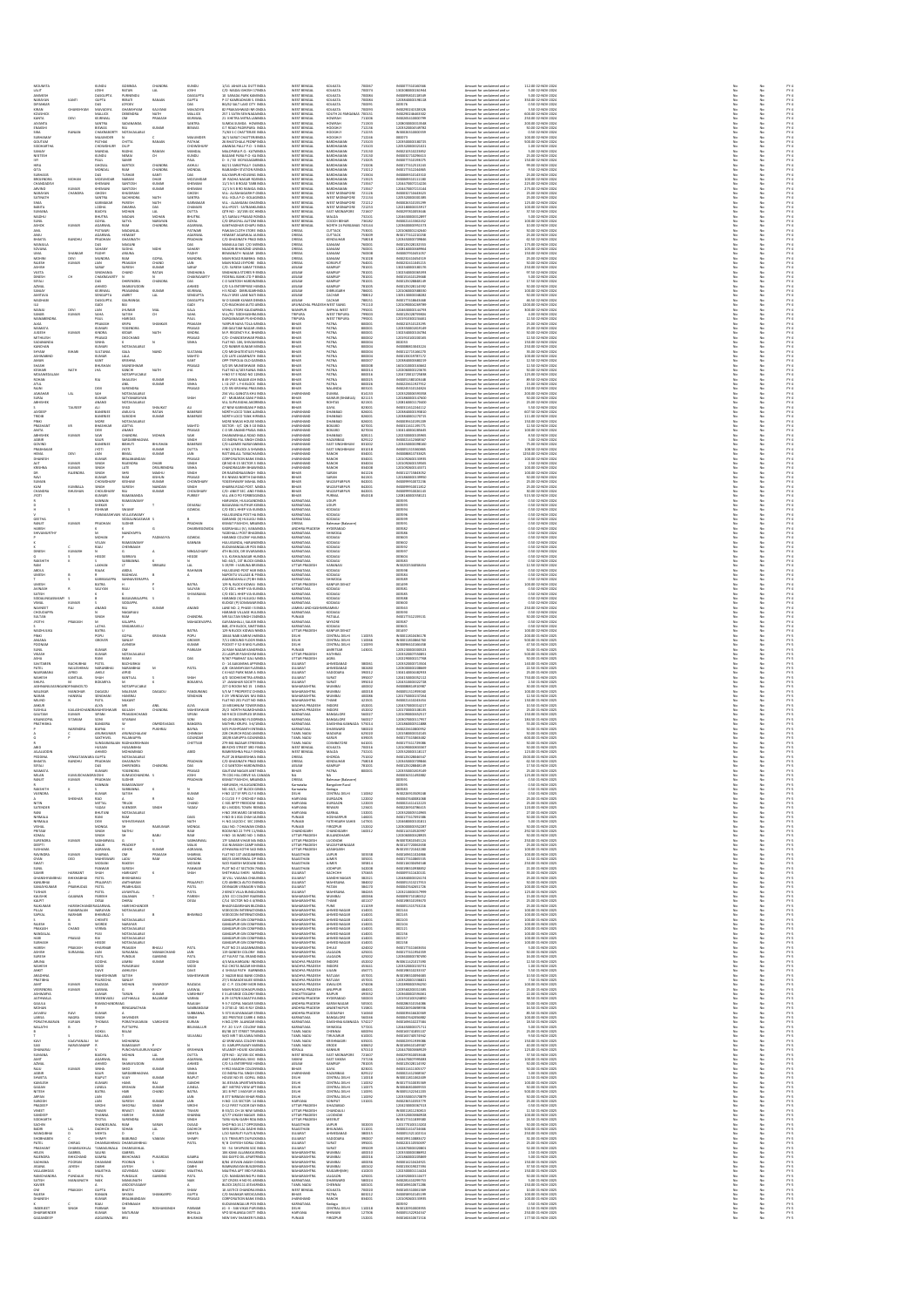|                                                                                                                                                                                                                                                                                                           |                                                        |                                                                                                                                                                                                                    |                                                                                      | KUMAR<br>PAL                     |                                                                                                    |                                                                                                                                                                                                                                    |                                                                                                                                                                                                                                                                                                                                                                                                                                                                                                | 001441<br>101294<br>1202990004707044<br>102990004707044<br>N20021412955419<br>N20021412955419<br>120146000692246<br>120170100511065<br>120170100511065                                                                                   | Are<br>now for uncidented and tail and the state of the state of the state<br>of the uncidented and tail and the state of the state of the state<br>investigation of the state of the state of the state of the state of<br>the state of                                                                                                                                                                                                                                                                                                          |                                                                                                                                              |  |
|-----------------------------------------------------------------------------------------------------------------------------------------------------------------------------------------------------------------------------------------------------------------------------------------------------------|--------------------------------------------------------|--------------------------------------------------------------------------------------------------------------------------------------------------------------------------------------------------------------------|--------------------------------------------------------------------------------------|----------------------------------|----------------------------------------------------------------------------------------------------|------------------------------------------------------------------------------------------------------------------------------------------------------------------------------------------------------------------------------------|------------------------------------------------------------------------------------------------------------------------------------------------------------------------------------------------------------------------------------------------------------------------------------------------------------------------------------------------------------------------------------------------------------------------------------------------------------------------------------------------|------------------------------------------------------------------------------------------------------------------------------------------------------------------------------------------------------------------------------------------|---------------------------------------------------------------------------------------------------------------------------------------------------------------------------------------------------------------------------------------------------------------------------------------------------------------------------------------------------------------------------------------------------------------------------------------------------------------------------------------------------------------------------------------------------|----------------------------------------------------------------------------------------------------------------------------------------------|--|
| NISHEETH<br>ANURADHA<br>ANURADHA<br>SUMITA ASHOR<br>SUMITA<br>NISHEETA<br>URAARTII BARAAFT<br>BARAAFT<br>NAYAK<br>SUDDHARTH<br>DARAAFT<br>MARAAFT<br>SUDDHARTH<br>MARAAFT<br>MARAAFT<br>MARAAFT<br>MARAAFT<br>MARAAFT<br>MARAAFT<br>MARAAFT<br>MARAAFT<br>MARAAFT<br>MARAAFT<br>MARAAFT<br>MARAAFT<br>MAR | KUMAR                                                  | iain<br>Mehra<br>Singh<br>Sharma<br>Harma<br>Harga                                                                                                                                                                 | P<br>MARAYAN<br>SURINDEN<br>NARAYAN<br>GAURI<br>THAKUR<br>ATTRI<br>COKALINA<br>VALAL | <b>SHANK2</b>                    | ann<br>Mehra<br>Singh<br>Sinarna<br>Sinarna<br>Hargava<br>Ni                                       | <b>B</b> 71, (DHI MAGARI DENIS CONDUCTS) AND MAGAZINE SUBSERVERS AND MONDRER AND MONDRER AND SUBSERVERS (SUBSERVERS) AND MONDRER SUBSERVERS (SUBSERVERS) AND MONDRER SUBSERVERS (SUBSERVERS) AND MONDRER DEVICE CONDUCTS (SUBSERVE | UTTAR PRADES<br>UTTAR PRADES<br>UTTAR PRADES<br>UTTAR PRADES<br>RAIASTIVAN<br>RAIASTIVAN<br>RAIASTIVAN<br>GUINAAT<br>GUINAAT<br>MAHARASHTRA<br>MAHARASHTRA<br>MAHARASHTRA<br>MAHARASHTRA<br>MAHARASHTRA<br>MAHARASHTRA<br>MAHARASHTRA<br>MAHARASHTRA<br>MAHARASHTRA                                                                                                                                                                                                                            |                                                                                                                                                                                                                                          |                                                                                                                                                                                                                                                                                                                                                                                                                                                                                                                                                   |                                                                                                                                              |  |
|                                                                                                                                                                                                                                                                                                           | PRAKASH<br>GOKALEHI                                    | MIMMAN<br>IAIN<br>IAIN SHABMA<br>SHABMA<br>MISWAS<br>IAINISWAS<br>IAINISMAS<br>KAKATKAR<br>KAKATKAR<br>THADAMEY                                                                                                    |                                                                                      | PRASAD                           | AN<br>JAIN<br>SHIRVASTAVI<br>WESTMEN                                                               |                                                                                                                                                                                                                                    | 302011<br>131002<br>131002<br>135002<br>135002<br>135002<br>40203<br>411002<br>411002<br>414002<br>444002<br>444002<br>444002<br>444002<br>444002<br>444002<br>44002<br>44002<br>444002<br>444002<br>44002<br>44002<br>44002<br>444002<br>444002<br>444002<br>444002<br>444002<br>444002<br>444002<br>444002<br>444002<br>4440                                                                                                                                                                 |                                                                                                                                                                                                                                          |                                                                                                                                                                                                                                                                                                                                                                                                                                                                                                                                                   |                                                                                                                                              |  |
|                                                                                                                                                                                                                                                                                                           |                                                        |                                                                                                                                                                                                                    |                                                                                      |                                  | AGARWAL<br>BISWAS                                                                                  |                                                                                                                                                                                                                                    |                                                                                                                                                                                                                                                                                                                                                                                                                                                                                                | 1201800000011452<br>WAD21440105201452<br>1201310001011452<br>12013100315414852<br>12013100315414852<br>NAD21411744652<br>NAD2141174452<br>120131000010254<br>NAD317445408277<br>022111<br>022113<br>022113<br>022113<br>022113<br>022113 |                                                                                                                                                                                                                                                                                                                                                                                                                                                                                                                                                   |                                                                                                                                              |  |
|                                                                                                                                                                                                                                                                                                           | <sup>ta</sup><br>Dhiraj<br>Sham<br>Shimrao             |                                                                                                                                                                                                                    |                                                                                      | TATOLA                           | nayak<br>Kakatkan                                                                                  |                                                                                                                                                                                                                                    |                                                                                                                                                                                                                                                                                                                                                                                                                                                                                                |                                                                                                                                                                                                                                          |                                                                                                                                                                                                                                                                                                                                                                                                                                                                                                                                                   |                                                                                                                                              |  |
|                                                                                                                                                                                                                                                                                                           | <b>BAPUSA</b>                                          | THADANEY<br>ATOLE<br>EHODAL<br>USHNU<br>MAWAL<br>MURUKAN<br>MURUKAN<br>RAVINDRA<br>RAVINDRA                                                                                                                        | ANTILAL                                                                              | VITTHAL<br>LIMBAJI               | ATOLE<br>TAKE                                                                                      |                                                                                                                                                                                                                                    |                                                                                                                                                                                                                                                                                                                                                                                                                                                                                                |                                                                                                                                                                                                                                          |                                                                                                                                                                                                                                                                                                                                                                                                                                                                                                                                                   |                                                                                                                                              |  |
|                                                                                                                                                                                                                                                                                                           |                                                        |                                                                                                                                                                                                                    | M<br>BALKISAN<br>NOTAVAILABLE<br>NOTAVAILABLE<br>                                    |                                  | ADIUTRAD                                                                                           |                                                                                                                                                                                                                                    | <b>AMABASH</b>                                                                                                                                                                                                                                                                                                                                                                                                                                                                                 |                                                                                                                                                                                                                                          |                                                                                                                                                                                                                                                                                                                                                                                                                                                                                                                                                   |                                                                                                                                              |  |
|                                                                                                                                                                                                                                                                                                           |                                                        |                                                                                                                                                                                                                    | NOTAVAILABLE                                                                         |                                  | <b>STINEVASACHA</b>                                                                                |                                                                                                                                                                                                                                    | www.com<br>Maharasht<br>Maharasht                                                                                                                                                                                                                                                                                                                                                                                                                                                              |                                                                                                                                                                                                                                          |                                                                                                                                                                                                                                                                                                                                                                                                                                                                                                                                                   |                                                                                                                                              |  |
| BALU<br>PRASHAN<br>PRAKASH                                                                                                                                                                                                                                                                                |                                                        | WAGHMARE<br>PANDIT<br>SHETTY                                                                                                                                                                                       | NOTAVAILABLE<br>NOTAVAILABLE                                                         |                                  |                                                                                                    | GANGAPUR GIN COMPINDIA<br>GANGAPUR GIN COMPINDIA<br>GANGAPUR GIN COMPINDIA                                                                                                                                                         |                                                                                                                                                                                                                                                                                                                                                                                                                                                                                                | 002136<br>002161<br>002165                                                                                                                                                                                                               |                                                                                                                                                                                                                                                                                                                                                                                                                                                                                                                                                   | 100.00 01-NOV-2021<br>100.00 01-NOV-2021<br>100.00 01-NOV-2021                                                                               |  |
| VUAY<br>NILESH                                                                                                                                                                                                                                                                                            | PANDIRAD<br>INDERENAI                                  | CHAUDHAR<br>SETHI<br>MAASIWALA                                                                                                                                                                                     | PANDITRAD<br>INDERCHAND<br>KAMARALI<br>NOTAVAILABLE                                  |                                  | MAKSIWALA                                                                                          | SHOP NO 32 GHOLANI INDIA<br>NILESH TRADING COM INDIA<br>83/84 VALLABHEHAI P.INDIA<br>E-4/209 AREARA CLIVY INDIA                                                                                                                    |                                                                                                                                                                                                                                                                                                                                                                                                                                                                                                | 1601010000323540<br>1201320000471646<br>1201580000175179                                                                                                                                                                                 |                                                                                                                                                                                                                                                                                                                                                                                                                                                                                                                                                   | 25.00 01-NOV-2021<br>8.50 01-NOV-2021<br>50.00 01-NOV-2021<br>30.00 01-NOV-2021                                                              |  |
| ASHIK<br>RAIV<br>KESHAR<br>GUNNALA<br>PRAKASH                                                                                                                                                                                                                                                             | savon                                                  | SHARMA<br>CHINARIA<br>MADHAVI<br>KUDUKULI<br>KODUKULI                                                                                                                                                              | GUNNALA                                                                              | VENKATRAN                        | CHHABRA<br>REDDY                                                                                   | Near richa gas ailíndia<br>813291YELLOW BLO INDIA                                                                                                                                                                                  | AURANGARAD<br>BHOPAL<br>SHAROG<br>HYDERARAD<br>HYDERARAD<br>HYDERARAD<br>HYDERARAD<br>HYDERARAD                                                                                                                                                                                                                                                                                                                                                                                                | 1208160009243658<br>1203560200002515<br>120472000241153                                                                                                                                                                                  |                                                                                                                                                                                                                                                                                                                                                                                                                                                                                                                                                   | 100.00 01-NOV-2021<br>32.50 01-NOV-2021                                                                                                      |  |
| anii.<br>Kiran                                                                                                                                                                                                                                                                                            | kumar<br>Kumar                                         | <b>CAKKERLA</b>                                                                                                                                                                                                    | KALIDAS<br>PARVATISM<br>LAXMI                                                        | NARSAIAI<br>VG                   | JAIN<br>KODUKULA<br>KAKKERLA                                                                       | 5-3-22 HINDI NAGAR GINDIA<br>5-1-31/14 14 SYLVAN CINDIA<br>2-12 DUGGONDI DUGEINDIA<br>H NO 52-158 FORT ROI NOIA                                                                                                                    | $\begin{array}{l} \textbf{MMMAMASTIA} \\ \textbf{MMMAMASTIA} \\ \textbf{MMMAMASTIA} \\ \textbf{MMMAMASTIA} \\ \textbf{MMMAMASTIA} \\ \textbf{MMMAMASTIA} \\ \textbf{MMDHAN SETIA} \\ \textbf{MMDHAN SPALISSH} \\ \textbf{MMDHAN SPALISSH} \\ \textbf{MMDHAN PRAOLSH} \\ \textbf{AMDHAN PRAOLSH} \\ \textbf{AMDHAN PRAOLSH} \\ \textbf{AMDHAN PRAOLSH} \\ \textbf{AMDHAN PRAOLSH} \\ \textbf{AMDHAN PRAOLSH} \\ \textbf{MMDHAN PRAOLSH} \\$<br>500008<br>500012<br>500087<br>506331<br>WARANGAI | IN:30066910176442<br>IN:30047642457112<br>1201090006945184<br>1203810000085837                                                                                                                                                           |                                                                                                                                                                                                                                                                                                                                                                                                                                                                                                                                                   | 112.50 01-NOV-2021<br>500.00 01-NOV-2021<br>100.00 01-NOV-2021                                                                               |  |
| DIYKA<br>TATAPUDI                                                                                                                                                                                                                                                                                         | VSANDHYA<br>NARESH<br>JANAKI                           |                                                                                                                                                                                                                    | APPARAC<br>GURUMURTH                                                                 | MOHA                             | kummetha<br>Pendam<br>Imo                                                                          | FLAT NO 117 ANJANEY INDIA<br>D NO B6 214 NEAR N INDIA                                                                                                                                                                              | KURNOOL<br>518001<br>521456<br>524305<br>532127<br>KRSHNA<br>NELLORE                                                                                                                                                                                                                                                                                                                                                                                                                           | IN30160411613210<br>1204340000011772<br>1203810000031318                                                                                                                                                                                 |                                                                                                                                                                                                                                                                                                                                                                                                                                                                                                                                                   | 100.00 01-NOV-2021<br>25.00 01-NOV-2021<br>10.00 01-NOV-2021<br>26.00 01-NOV-2021                                                            |  |
| GODAVAR<br>VEENA<br>SANJAY<br>BASAVARA                                                                                                                                                                                                                                                                    | VASTUPAL<br>VANECHA                                    | VEERRAJ,<br>BAFNA<br>BAFNA                                                                                                                                                                                         | SUBBA<br>VASTUPAL                                                                    |                                  | rao<br>Batna                                                                                       | SATYANARAYANAPUR/INDI<br>D NO.13-191 SITANAG: INDI<br>CTS NO. 2686 RAW/W/INDI                                                                                                                                                      | SRIKAKULAN<br><b>EAST GODAVA</b><br>591307<br>591307                                                                                                                                                                                                                                                                                                                                                                                                                                           | IN30286310242767<br>1201320000364129<br>1201320000549748                                                                                                                                                                                 |                                                                                                                                                                                                                                                                                                                                                                                                                                                                                                                                                   | 50.00 01-NOV-2021<br>114.50 01-NOV-2021<br>75.00 01-NOV-2021                                                                                 |  |
|                                                                                                                                                                                                                                                                                                           | <b>KHMRA</b>                                           | MSJDDI<br>ian<br>Maksh                                                                                                                                                                                             | VANECHANDJI<br>SHANKAR<br>OHUNEALIAIN                                                | BASAPPI                          | SANSUDDI<br>VUMMATI                                                                                | 2458 GOKAK RAVIWARINDI<br>SANSUDDI GALLI AT PCINDIA<br>OLD NO 148 NEW NO 1NDV                                                                                                                                                      | BELGAUM<br>BELGAUM<br>BELGAUM<br>591313<br>CHENNAI<br>600079                                                                                                                                                                                                                                                                                                                                                                                                                                   | N3022011056838<br>1201090001461933<br>IN30051315136387                                                                                                                                                                                   |                                                                                                                                                                                                                                                                                                                                                                                                                                                                                                                                                   | 145.00 01-NOV-2021<br>50.00 01-NOV-2021                                                                                                      |  |
| LAUTH                                                                                                                                                                                                                                                                                                     | MANIU                                                  | <b>AGNESW</b><br>SRIDHAR                                                                                                                                                                                           | KARTHIKEYAN                                                                          |                                  | <b>ISWANATHAI</b>                                                                                  | NO 1/45 DEVANGA STENDIA<br>NO 936/H RAIL TOWN INDIA<br>47H 7 FORTH STREET JINDIA                                                                                                                                                   | TAMIL NADU<br>TAMIL NADU<br>TAMIL NADU<br>TAMIL NADU<br>TRUVALUR<br>TRUCHRAPPI<br>TUTICORIN<br>601201<br>620004<br>628002<br>ERSHNAGIR                                                                                                                                                                                                                                                                                                                                                         | 1204720001861191<br>N30169611205312<br>N301696113972717<br>N30039411395466<br>1202390000336161<br>N30290006481778                                                                                                                        |                                                                                                                                                                                                                                                                                                                                                                                                                                                                                                                                                   | 47.50 01-NOV-2021<br>1.00 01-NOV-2021<br>225.00 01-NOV-2021<br>75.00 01-NOV-2021                                                             |  |
| raan<br>Araf                                                                                                                                                                                                                                                                                              |                                                        | KANAKARAJ<br>BHASKARAN<br>KALAM                                                                                                                                                                                    | DIASKARA<br>NOTAVAILABLE                                                             |                                  | SUBRAMANIAM                                                                                        | S/O VISWANATHAN H. INDIA<br>NO 8 PERIYAR STREET INDIA<br>PAMPANAL THELLAKO INDIA<br>KAIKARA KAITHAVARA INDIA                                                                                                                       | TAMIL NADU<br>TAMIL NADU<br>KERALA<br>KERALA<br>WEST BENGA<br>635001<br>638476<br>ERODE<br>KOTTAYAM<br>KOLLAM                                                                                                                                                                                                                                                                                                                                                                                  |                                                                                                                                                                                                                                          |                                                                                                                                                                                                                                                                                                                                                                                                                                                                                                                                                   | 20.00 01-NOV-2021<br>150.00 01-NOV-2021<br>52.00 01-NOV-2021                                                                                 |  |
| ASMA<br>JANARDA!<br>ARVIND<br>ANJU                                                                                                                                                                                                                                                                        | KUMAR                                                  | IAIN<br>MANDAL<br>AGAITIVAL                                                                                                                                                                                        | PRADEEP<br>JAGAT<br>SANTOSH<br>HEMANT                                                | KUMAR<br>BANDHI.<br>KUMAR        | jain<br>Mandal<br>Khemani<br>Agarwai                                                               | 25/26 NARASINGHA B INDIA<br>DHOKRASAHID NUTANINDIA<br>11/1 N 5 B RD RANIGA INDIA                                                                                                                                                   | HOWRAH<br>BARDHAMAN<br>BARDHAMAN<br>CUTTACK                                                                                                                                                                                                                                                                                                                                                                                                                                                    | N30210510429242<br>IN3002141067018                                                                                                                                                                                                       |                                                                                                                                                                                                                                                                                                                                                                                                                                                                                                                                                   | 100.00 01-NOV-2021<br>62.50 01-NOV-2021<br>275.00 01-NOV-2021                                                                                |  |
| MANADEN                                                                                                                                                                                                                                                                                                   |                                                        | PAUL<br>SINGH                                                                                                                                                                                                      | HARIDAY<br>PRITAM                                                                    |                                  | PAUL<br>SINGH                                                                                      | HEMANT AGARWAL JAINDIA                                                                                                                                                                                                             | 686631<br>691012<br>711101<br>711102<br>713167<br>750201<br>148024<br>683594<br>110058<br>121401<br>WEST BENGA<br>WEST BENGA<br>ORISSA<br>TREVIRA<br>WEST TRIPURA                                                                                                                                                                                                                                                                                                                              | 1204470007213144<br> N30177412210258<br>120191030023446<br>IN3023651094949                                                                                                                                                               |                                                                                                                                                                                                                                                                                                                                                                                                                                                                                                                                                   | 25.00 01-NOV-2021<br>12.50 01-NOV-2021                                                                                                       |  |
| IASWANT<br>VARGHESE<br>anii.<br>Kiran                                                                                                                                                                                                                                                                     |                                                        | .<br>KASHYAP<br>CHANDN                                                                                                                                                                                             | POULOSE                                                                              | KUMAR                            | imcr                                                                                               | DURGANAGAR PS-KHOINDIA<br>VPO, BAMAL TEHSIL DIINDIA<br>412 - PULICKAL 9 ELAN INDIA<br>A-13/14 P&T QTRS PAHNDIA<br>H NO 441 SECTOR-3 HUNDIA                                                                                         | PUNJAB<br>KERALA<br>DELHI<br>HARYANA<br>SANGRUR<br>ERNAKULAM<br>CENTRAL DELH<br>REWARD                                                                                                                                                                                                                                                                                                                                                                                                         | IN3002391480985<br>1202290000178704<br>1204910000143970                                                                                                                                                                                  |                                                                                                                                                                                                                                                                                                                                                                                                                                                                                                                                                   | 2200.00 01-NOV-2021<br>2250.00 01-NOV-2021<br>6.00 01-NOV-2021<br>250.00 01-NOV-2021                                                         |  |
| RAVISH<br>Ranjana<br>Santosh<br>Viribusan<br>Miriusan                                                                                                                                                                                                                                                     |                                                        | ARDRA<br>GUPTA<br>EUMAR                                                                                                                                                                                            | HARENDERA<br>TEK<br>MNAY<br>AMIT<br>RAITT                                            |                                  | CHAND<br>KUMAR<br>GUPTA                                                                            | H.NO. 94 A-BLOCK NETINDM<br>74/115 DHANKUTTI KUNDIA<br>HOUSE NO 180 VPO SLINDIA                                                                                                                                                    | HISAR<br>KANPUR DEHAT<br>FAIZABAD                                                                                                                                                                                                                                                                                                                                                                                                                                                              | 1201910102976376<br>N3017741048288<br>120542000010166                                                                                                                                                                                    |                                                                                                                                                                                                                                                                                                                                                                                                                                                                                                                                                   | 4.00 01-NOV-2025<br>25.00 01-NOV-2025<br>22.50 01-NOV-2025<br>5.00 01-NOV-2025<br>5.00 01-NOV-2025<br>25.00 01-NOV-2025                      |  |
| EIPIN<br>PARMAR<br>PRATULLA                                                                                                                                                                                                                                                                               | SAVAILAL<br>DILIPKUMAA                                 | ATHTA<br>DISAI<br>GABHAI                                                                                                                                                                                           | HARSH<br>SAVARAI<br>PARMAR                                                           | GABHA                            | RAM<br>MEHTA<br>DESAI<br>SOMABHA                                                                   | 152/A KAGADA SHERI INDIA<br>88/528 VIIAYNAGAR FINDIA<br>A 2 KARMAVIR SOCIET INDIA<br>FLAT NO-301 3RD FLCINDIA                                                                                                                      | 180000<br>ANMEDABAD<br>VMEDABAL<br>MAHESANA                                                                                                                                                                                                                                                                                                                                                                                                                                                    | IN3030521009648<br>1202440000017662                                                                                                                                                                                                      |                                                                                                                                                                                                                                                                                                                                                                                                                                                                                                                                                   |                                                                                                                                              |  |
| MANISH                                                                                                                                                                                                                                                                                                    | SUBHASHC                                               | VARASIYA<br>SHAM                                                                                                                                                                                                   | SUBHASH<br>WIAY                                                                      | PANCIT<br>NARSI                  | BHAT<br>VARASIYA                                                                                   | ROOM NO 6 LAXMI CINDIA<br>A-2/507 KAMLA PARK INDIA                                                                                                                                                                                 | MUMBAI<br>MUMBAI                                                                                                                                                                                                                                                                                                                                                                                                                                                                               | 1203600000341133<br>1206940000004788<br>IN3019751002399<br>1202840000084833                                                                                                                                                              |                                                                                                                                                                                                                                                                                                                                                                                                                                                                                                                                                   | 25.00 01-NOV-2025<br>189.00 01-NOV-2025<br>17.50 01-NOV-2025<br>10.00 01-NOV-2021                                                            |  |
| RAMILABEN<br>PRASHANT<br>MEETALI<br>ALKESH                                                                                                                                                                                                                                                                | VGAY<br>BIFINEHAI<br>MAHESHKUMAR<br>MALLIKARIUN<br>    | SHAH<br>MANE<br>JOSHI                                                                                                                                                                                              | EIPINBHAI<br>MAHESH                                                                  | KUMAR                            | SHAH<br>KATTIMANI                                                                                  | V-16 203 VINAY NAGAINDIA<br>PLOT NO 4 REVENUE GINDIA<br>B-5 MANJULA SMRUTI INDIA<br>WARD NO 2 DEULGAO INDIA                                                                                                                        |                                                                                                                                                                                                                                                                                                                                                                                                                                                                                                | 1201060000234191<br>IN30051314763846<br>1203320004766510                                                                                                                                                                                 |                                                                                                                                                                                                                                                                                                                                                                                                                                                                                                                                                   | 50.00 01-NOV-2021<br>7.50 01-NOV-2021<br>350.00 01-NOV-2021                                                                                  |  |
| ASHISH<br>VASDEV<br>RAIKUMARI                                                                                                                                                                                                                                                                             | VISHNU<br>CHANDA                                       | HOTELE<br>VAHUE<br>GUPTA                                                                                                                                                                                           | VISHNU<br>CHANDANI<br>JAGANNATI                                                      | GANESH                           | <b>ACIDITY</b><br>VATNANI<br>AGARWAL<br>REDDY<br>RAO                                               | PRIME INVESTORS SER INDIA<br>4 1 872 TILAK ROAD AEINDIA                                                                                                                                                                            | HAWAMA<br>UTAR PRACESI<br>UTAR PRACESI<br>GUIRANT<br>GUIRANT<br>GUIRANT<br>MAHARASHTRA<br>MAHARASHTRA<br>MAHARASHTRA<br>MAHARASHTRA<br>MAHARASHTRA<br>MAHARASHTRA<br>MAHARASHTRA<br>MAHARASHTRA<br>MAHARASHTRA<br>MAHARASHTRA<br>MAHARASHTRA<br>MAHARASHTRA<br>MAHARASHTRA<br>MAHARASHT<br>180011<br>182721<br>400011<br>401006<br>401107<br>411005<br>411005<br>441701<br>4446001<br>500001<br>THANE<br>THANE<br>SOLAPUR<br>CONDIA<br>AMRAVATI<br>HYDERABAD<br>HYDERABAD                      | IN3005138144294<br>1202000000233371<br>IN30021412726396                                                                                                                                                                                  |                                                                                                                                                                                                                                                                                                                                                                                                                                                                                                                                                   | 150.00 01-NOV-2021<br>29.00 01-NOV-2021<br>50.00 01-NOV-2021                                                                                 |  |
|                                                                                                                                                                                                                                                                                                           | KUMAR                                                  | REDOY<br>MAMDIR<br>SANCHETI                                                                                                                                                                                        | CHINNAPU<br>GANAPATH<br>PARASMAL                                                     |                                  |                                                                                                    | 18 4 2ND FLOOR 2ND LINDS<br>43-9-122 SUBBALAKSHINDI                                                                                                                                                                                | 520003<br>530036                                                                                                                                                                                                                                                                                                                                                                                                                                                                               | 120674000020300<br>IN3023241083466<br>IN3021481060806                                                                                                                                                                                    |                                                                                                                                                                                                                                                                                                                                                                                                                                                                                                                                                   | 325.00 01-NOV-2021<br>12.50 01-NOV-2021<br>50.00 01-NOV-2021<br>5.00 01-NOV-2021                                                             |  |
| SOBHA<br>RAVI<br>NIRMAL<br>SIDDARAJA<br>PARTHASARAT<br>MANGAYARKA<br>KANIDI                                                                                                                                                                                                                               |                                                        |                                                                                                                                                                                                                    | SHIVAKUMA<br><b>BAJAG OPAI</b><br>MAGARAJ                                            |                                  |                                                                                                    | HARISH AUTOMOBILESINDIA<br>91 BENACHANAHALLI FINDIA<br>NO.28/34 B KUMARAS INDIA                                                                                                                                                    | ERSHNA<br>VISAKHAPATN<br>BANGALORE<br>COMBATORE<br>COMBATORE<br>COMBATORE<br>560050<br>562111<br>641027<br>641101                                                                                                                                                                                                                                                                                                                                                                              | 1204720000411075<br>IN:30169610038209<br>N30021413190110                                                                                                                                                                                 |                                                                                                                                                                                                                                                                                                                                                                                                                                                                                                                                                   | 250.00 01-NOV-2021<br>1.00 01-NOV-2021                                                                                                       |  |
| SANJIV<br>KALASH<br>KRAN<br>CM<br>RADHA<br>ASHWABING<br>ARVIND<br>ARVIND                                                                                                                                                                                                                                  | RATAN<br>CHANDRA<br>PRAKASH<br>PRAKASH                 | SINHA<br>BARASIA<br>BAIORIA<br>BAIORIA                                                                                                                                                                             | GAJANANO<br>GHANSHYAN                                                                | KALYANI                          | SINHA<br>BARASIA<br>BAJORJA                                                                        | NO 1/4 THODAKKAPALINDIA<br>SF 32C ENGINEERS FLAINDIA<br>47 RAMLAL BAZAR NE INDIA<br>82 PRAKASHWADI NR IINDIA<br>TANGERIA P O MIDN INDIA<br>TANGERIA P O MIDN INDIA<br>TANGERIA P O MIDN INDIA                                      | KOLKATA<br>700056<br>700078<br>KOLKATA<br>KOLKATA<br>700093<br>721101                                                                                                                                                                                                                                                                                                                                                                                                                          | IN:30016021958565<br>IN:30012710467026<br>IN:30290241528126<br>IN:30021414304692                                                                                                                                                         |                                                                                                                                                                                                                                                                                                                                                                                                                                                                                                                                                   | 250.00 01-NOV-2021<br>600.00 01-NOV-2021<br>3.50 01-NOV-2021                                                                                 |  |
|                                                                                                                                                                                                                                                                                                           | KANT                                                   |                                                                                                                                                                                                                    | lal<br>Kameshwaj<br>LALA<br>NOTAVAILABLE                                             |                                  | JNA<br>MAHTO                                                                                       | NHPC LIMITED VIDYUT INDIA<br>C/O LATE JAGARNATH INDIA<br>BA/122 W.E.A NEAR CHNDIA                                                                                                                                                  | WEST BENGA<br>WEST MIDNAI<br>PATNA<br>PATNA<br>CENTRAL DELH<br>800001<br>800004                                                                                                                                                                                                                                                                                                                                                                                                                | IN3011512003764<br>IN:3013:3019787172<br>IN:30310810001261                                                                                                                                                                               |                                                                                                                                                                                                                                                                                                                                                                                                                                                                                                                                                   | 9.00 01-NOV-2021<br>125.00 01-NOV-2021<br>100.00 01-NOV-2021<br>200.00 01-NOV-2021                                                           |  |
| IΙA                                                                                                                                                                                                                                                                                                       |                                                        | INA<br>KUMAR<br>GUPTA<br>KALA<br>TAYAL                                                                                                                                                                             | NDRISK                                                                               |                                  | KALA<br>TAYAL                                                                                      | 1581 LAXMI BAI NAGA INDIA<br>18, NEW KRISHNA NACINDIA<br>304 BLK-1 HIG DDA FL/INDIA                                                                                                                                                | 110005<br>110023<br>CENTRAL DELHI<br>CENTRAL DELHI<br>CENTRAL DELHI<br>CENTRAL DELHI<br>110051                                                                                                                                                                                                                                                                                                                                                                                                 | N30021413258802<br>001513<br>IN:30177411238961                                                                                                                                                                                           |                                                                                                                                                                                                                                                                                                                                                                                                                                                                                                                                                   | 25.00 01-NOV-2021<br>100.00 01-NOV-2021                                                                                                      |  |
| <b>DHARAT</b><br>PAWAN<br>ANUP<br>SYED<br>KAMNI                                                                                                                                                                                                                                                           |                                                        | DHINGRA<br>SACHDEVA<br><b>UPERWEZ</b>                                                                                                                                                                              | syzo                                                                                 | NAZIR                            | DHINGRA<br>SADHDEVA<br>HASSAN                                                                      | 188, DOUBLE STOREY FINDM<br>201 TRIBHUVAN COM INDI<br>PODIET I S7C DILSHAD INDI                                                                                                                                                    | $\begin{array}{c} 110055 \\ 110060 \\ 110065 \end{array}$<br>CENTRAL DELH                                                                                                                                                                                                                                                                                                                                                                                                                      |                                                                                                                                                                                                                                          |                                                                                                                                                                                                                                                                                                                                                                                                                                                                                                                                                   | 100.00 01-NOV-2021<br>100.00 01-NOV-2021<br>45.00 01-NOV-2021                                                                                |  |
| NAV<br>MANOJ<br>SANJAY<br>NADEEM                                                                                                                                                                                                                                                                          | <b>RATTAN</b><br>KUMAR                                 | SAXENI<br>EUMAR<br>GUPTA                                                                                                                                                                                           | NOTAVAIL<br>JAGAT<br><b>VIMAL</b>                                                    | $\mathsf{c}\,$                   | RAM<br>GUPTA<br>MEHROTIN                                                                           | 46 ROSE AVENUE MALINDIA<br>A , SECTOR-1V, NO INDIA<br>B-25 SARVODAYA NAGINDIA<br>105/234 CHAMAN GAEINDIA                                                                                                                           | CENTRAL DELHI<br>110095<br>148023<br><b>GAR</b>                                                                                                                                                                                                                                                                                                                                                                                                                                                | 001427<br>1202300000066103<br>IN30088813517634<br>001455<br>001455                                                                                                                                                                       |                                                                                                                                                                                                                                                                                                                                                                                                                                                                                                                                                   | 25.00 01-NOV-2021<br>22.50 01-NOV-2021<br>100.00 01-NOV-2021<br>600.00 01-NOV-2021                                                           |  |
|                                                                                                                                                                                                                                                                                                           | KUMAR                                                  | MEHROTRA<br>ARSHAD<br>GUPTA                                                                                                                                                                                        |                                                                                      | $\mathsf{ALI}$<br><b>ABHILAS</b> | LARI<br>GUPTA                                                                                      | 5/17/87 SAKTI NAGAR INDIA                                                                                                                                                                                                          | SANGRUR<br>GAUTAM BUDDH<br>KANPUR DEHAT<br>KANPUR DEHAT<br>FAIZABAD<br>RUDDUN                                                                                                                                                                                                                                                                                                                                                                                                                  | 003567<br>N30155710441607<br>IN30051313676177                                                                                                                                                                                            |                                                                                                                                                                                                                                                                                                                                                                                                                                                                                                                                                   | 50.00 01-NOV-2021<br>12.50 01-NOV-2021<br>25.00 01-NOV-2021                                                                                  |  |
| SHAKUNTALA<br>ASHWANI<br>GHANSHYAM<br>MAHESHIIHAI<br>RAIESHIIHAI<br>MAHESHIIHAI                                                                                                                                                                                                                           | LAXMIDAS                                               |                                                                                                                                                                                                                    | ARSHAD<br>LALMAN<br>KRISHNA<br>LAXMIDAS<br>BALUBHAI<br>BALUBHAI                      | книша                            | mshira<br>Murari<br>LADANI                                                                         | GOVERNMENT POLYTEINDIA<br>H NO 42 CHANDRABHAINDIA                                                                                                                                                                                  | 162001                                                                                                                                                                                                                                                                                                                                                                                                                                                                                         | 1204720010607240<br>1206970000010881<br>120646000001596                                                                                                                                                                                  |                                                                                                                                                                                                                                                                                                                                                                                                                                                                                                                                                   | 100.00 01-NOV-2021<br>25.00 01-NOV-2021                                                                                                      |  |
| VIMLA<br>INDERMAL<br>RAULKUMAR                                                                                                                                                                                                                                                                            | BALUBHA<br>RATANLAL                                    | MISHIRA<br>GUPTA<br>SANOHA<br>SANOHA<br>SANOHA<br>SANOHA<br>SANOHA<br>DANOHA<br>NAUTHA<br>NAUTHA<br>NAUTHA<br>NAUTHA<br>NAUTHA<br>NAUTHA<br>NAUTHA<br>NAUTHA<br>NAUTHA<br>NAUTHA                                   | MANCHAE<br>RATANLAL                                                                  |                                  | SMAH<br>PATEL<br>DAVDA                                                                             | THU AZ CHANGHEINIAR<br>SARIMMAGAR BOTADINDIA<br>SARIMMAGAR BOTADINDIA<br>SEAMINI TENAMENTS INDIA<br>75 YOGI KRUPA ROW FINDIA<br>75 YOGI KRUPA ROW FINDIA                                                                           | BINA<br>REGIONAL SERIES CONTRA PROGRAMMENT DE CONTRA PROGRAMMENT<br>SERIES CONTRA PROGRAMMENT DE CONTRA PROGRAMMENT<br>CONTRA PROGRAMMENT DE CONTRA PROGRAMMENT<br>CONTRA PROGRAMMENT<br>CONTRA PROGRAMMENT<br>MARINA PROGRAMMENT<br>MARINA PROGRAM<br><b>BUDAUN<br/>BUDAUN<br/>BINAGAGH<br/>AHMEDABAD<br/>AHMEDABAD<br/>SURAT<br/>SURAT</b><br>164710<br>182424<br>187002<br>195008<br>400091<br>400004<br>401305                                                                             | 1203380000051536<br>1304140005844305<br>1202680000112905<br>1204470002321522                                                                                                                                                             |                                                                                                                                                                                                                                                                                                                                                                                                                                                                                                                                                   | 100.00 01-NOV-2025<br>0.50 01-NOV-2025<br>50.00 01-NOV-2025                                                                                  |  |
| CHHAYA<br>LAXMKANT                                                                                                                                                                                                                                                                                        | JAYANTILAI<br>PRAFUL<br>RAJARAM                        |                                                                                                                                                                                                                    | AYANTILAI<br>PRAFUL<br>PARASHURAM<br>RAJARAM                                         | RAVJEMAJ<br>MADMAVJI             |                                                                                                    | 5 CHANDRAKIRAN PLOINDIA<br>13, MANGAL COOP, HSINDIA<br>09 RADHAKIRSHNA AF INDIA<br>PLOT NO.8 TLAT NO.8 INDIA                                                                                                                       |                                                                                                                                                                                                                                                                                                                                                                                                                                                                                                | IN30090710383916<br>002082<br>IN:30160411746965                                                                                                                                                                                          |                                                                                                                                                                                                                                                                                                                                                                                                                                                                                                                                                   | 0.50 01-NOV-2021<br>15.00 01-NOV-2021<br>250.00 01-NOV-2021<br>112.50 01-NOV-2021                                                            |  |
| ASHOK<br>KHEMEHAI                                                                                                                                                                                                                                                                                         |                                                        |                                                                                                                                                                                                                    | JANKIRAM<br>DATTATRAYA<br>NOTAVALABLE<br>NOTAVALABLE                                 | MARUTI<br>NAMDEO                 | SAWANT<br>PATIL                                                                                    | VIDEOCON INTERNATI(INDIA                                                                                                                                                                                                           | MUMBA<br>THANE<br>THANE<br>FUNE<br>APMED NAGAR<br>APMED NAGAR<br>APMED NAGAR<br>SATARA<br>JADAR<br>JADAR<br>JADAR<br>JADAR<br>JADAR<br>JADAR<br>JADAR<br>JADAR<br>JADAR<br>JADAR<br>JADAR<br>JADAR<br>JADAR<br>JADAR<br>JADAR<br>JADAR<br>JADAR<br>JADAR<br>JADAR<br>JADAR<br>JADAR<br>JADAR<br>411012                                                                                                                                                                                         | 1201060002699908<br>002140<br>002132                                                                                                                                                                                                     |                                                                                                                                                                                                                                                                                                                                                                                                                                                                                                                                                   | 1.00 01-NOV-2021<br>100.00 01-NOV-2021                                                                                                       |  |
| VIVEK<br>RAJAN<br>NITIN<br>SIKANDA                                                                                                                                                                                                                                                                        |                                                        |                                                                                                                                                                                                                    | NOTAVAILABLE<br>MANSUR                                                               | ABBAS                            |                                                                                                    | GANGAPUR GIN COMPINDIA<br>GANGAPUR GIN COMPINDIA<br>GANGAPUR GIN COMPINDIA                                                                                                                                                         | 414001<br>414001<br>414001<br>415521<br>425307<br>431001<br>431515<br>446001                                                                                                                                                                                                                                                                                                                                                                                                                   | 002137<br>002154<br>1201910102324184                                                                                                                                                                                                     |                                                                                                                                                                                                                                                                                                                                                                                                                                                                                                                                                   | 100.00 01-NOV-2021<br>100.00 01-NOV-2021<br>100.00 01-NOV-2021<br>45.50 01-NOV-2021                                                          |  |
| avinash<br>Sagar                                                                                                                                                                                                                                                                                          | MANSUR<br>BHAURAD<br>SOMESH<br>DINESHAP                | iurme                                                                                                                                                                                                              | EMAURAO<br>SOMESH<br>APPARAO                                                         | SADASH<br>RAMRAO                 | DANGE<br>RAUT<br>LIMBHARE<br>KURME<br>BHUTADA<br>ADHARYA<br>ADHARYA<br>THARUR<br>THARUR            | SHUKBAWAR PETH PHINDIA<br>Q NO TYPE II 10/40 DE INDIA<br>18 V K MARKET PANDINDIA                                                                                                                                                   |                                                                                                                                                                                                                                                                                                                                                                                                                                                                                                | 1201060100196655<br>IN:30177412520046<br>IN3005131423298                                                                                                                                                                                 |                                                                                                                                                                                                                                                                                                                                                                                                                                                                                                                                                   | 100.00 01-NOV-2021<br>10.00 01-NOV-2021<br>50.00 01-NOV-2021                                                                                 |  |
| SANJAYKU<br>PRADEEP<br>TARUN<br>SHEELA                                                                                                                                                                                                                                                                    | GOPALDASJ<br>KUMAR                                     | EMUTADI<br>SOMANI<br>ACHARYA                                                                                                                                                                                       | GOPALDASI<br>GHANSHYAN<br>RAVINDRA                                                   | BALKSANDASI<br>DAS               |                                                                                                    | THE VEHICLE PARK UNIVERSITY AND A COTTON MARKET ROA INDIA<br>COTTON MARKET ROA INDIA<br>116 SHUVAII PARK UUINDIA<br>19/7 JURENT COLONY INDIA<br>19/7 JURENT COLONY INDIA<br>19/7 JURENT COLONY INDIA                               | 444601<br>456010<br>456771                                                                                                                                                                                                                                                                                                                                                                                                                                                                     | IN3013301902700<br>IN:10226912017100<br>1204110000029170                                                                                                                                                                                 |                                                                                                                                                                                                                                                                                                                                                                                                                                                                                                                                                   | 25.00 01-NOV-2021<br>21.50 01-NOV-2021<br>25.00 01-NOV-2021<br>15.00 01-NOV-2021                                                             |  |
|                                                                                                                                                                                                                                                                                                           |                                                        | THAKUR<br>KANSAL<br>MISHRA<br>LAHANGIR<br>BAJAJ                                                                                                                                                                    | MAGAN                                                                                | s<br>LAL                         | KANSAL<br>MISHRA<br>LAHANGIR                                                                       | KANSHAL MARKET ASHNDIA                                                                                                                                                                                                             | 462046<br>473331                                                                                                                                                                                                                                                                                                                                                                                                                                                                               | IN3013301776589                                                                                                                                                                                                                          |                                                                                                                                                                                                                                                                                                                                                                                                                                                                                                                                                   |                                                                                                                                              |  |
|                                                                                                                                                                                                                                                                                                           |                                                        |                                                                                                                                                                                                                    |                                                                                      |                                  |                                                                                                    |                                                                                                                                                                                                                                    |                                                                                                                                                                                                                                                                                                                                                                                                                                                                                                |                                                                                                                                                                                                                                          |                                                                                                                                                                                                                                                                                                                                                                                                                                                                                                                                                   | 94.00 01-NOV-2021                                                                                                                            |  |
| RAVIKANT<br>ANUPMA<br>VUAY<br>KANTA                                                                                                                                                                                                                                                                       | KUMAR<br>DEVI                                          |                                                                                                                                                                                                                    |                                                                                      | PRASHAD                          |                                                                                                    | w/o shii manoharindia<br>Near ramjanis manindia<br>MP E B OFFICE APPO INDIA                                                                                                                                                        | 484001<br>484130<br>484130                                                                                                                                                                                                                                                                                                                                                                                                                                                                     | IN:30039417693759<br>1203560200001262<br>IN:30198310531049<br>1203560200001680                                                                                                                                                           |                                                                                                                                                                                                                                                                                                                                                                                                                                                                                                                                                   | 50.00 01-NOV-2025<br>106.00 01-NOV-2025<br>100.00 01-NOV-2025                                                                                |  |
|                                                                                                                                                                                                                                                                                                           |                                                        |                                                                                                                                                                                                                    | M<br>DEVI<br>GURUDAS<br>RAMBALAK<br>RAMBALAK<br>RAJAMOUL<br>VENKATA                  | NARSAIAI                         | YADAV<br><b>THATIPAMULA</b>                                                                        | H NO. H/2 ENG. COLLE INDIA<br>Q.NO NC-3 POWER HOINDIA                                                                                                                                                                              | ASHOK NAGAR<br>ANUPPUR<br>SHAHDOL<br>SHAHDOL<br>BASTAR<br>VARIALISCH                                                                                                                                                                                                                                                                                                                                                                                                                           | 1201860000287733<br>IN3031161064547                                                                                                                                                                                                      |                                                                                                                                                                                                                                                                                                                                                                                                                                                                                                                                                   | 50.00 01-NOV-2021                                                                                                                            |  |
| NIRMLA<br>BHAVANI<br>BODDULA<br>NAGESWARI<br>HEMACHAND<br>VENKATA                                                                                                                                                                                                                                         |                                                        | SOUIANYA<br>GURAM<br><b>HALL</b><br>KANAMA                                                                                                                                                                         | <b>MAGAPPA</b><br><b>D VENKATA</b>                                                   | NARAYANA                         | MALLESWARJ                                                                                         | H NO 5-11-966 KUC RCINDIA<br>DOOR NO 1/415-9 MA INDIA<br>DNO.18/1/721 BHAVA INDIA                                                                                                                                                  | KARIM NAGAL<br>WARANGAL<br>CUDDAPAH<br>CHITTOOR<br>ERSHNA                                                                                                                                                                                                                                                                                                                                                                                                                                      | 1205140000185540<br>IN30148510699496<br>N30023912670318<br>120323000049309                                                                                                                                                               |                                                                                                                                                                                                                                                                                                                                                                                                                                                                                                                                                   | 0.50 01-NOV-2021<br>13.50 01-NOV-2021<br>150.00 01-NOV-2021<br>1.00 01-NOV-2021<br>25.00 01-NOV-2021                                         |  |
| CH<br>KANDLAGU)                                                                                                                                                                                                                                                                                           | VSUBBA                                                 | SIRISMA<br>PADMAVATM<br>RAD                                                                                                                                                                                        | C1                                                                                   |                                  |                                                                                                    | 9-72A SUBHASH ROAD INDIA<br>APT GC SATYAM TOW INDIA<br>4-219 SATYANARAYAN INDIA<br>MAIN ROAD PERALA C INDIA                                                                                                                        | 494001<br>505209<br>506009<br>516001<br>517501<br>520001<br>520001<br>521002<br>KRISHNA<br>PRAKASAN<br>PRAKASAM                                                                                                                                                                                                                                                                                                                                                                                | N3022691040406<br>1203500000961338<br>IN30039411380759                                                                                                                                                                                   |                                                                                                                                                                                                                                                                                                                                                                                                                                                                                                                                                   | 1000.00 01-NOV-2021<br>75.00 01-NOV-2021<br>10.00 01-NOV-2021                                                                                |  |
| MIT                                                                                                                                                                                                                                                                                                       |                                                        | EENADE                                                                                                                                                                                                             | RAMACHA<br>NAVAL<br>SAYED                                                            | AS<br>APPAIL<br>ABUBAKAR         | MALLESWANNAM<br>THALLA<br>KANAMARLAPUDI<br>KAMESH<br>GLPTA<br>RENADE<br>KEHORE<br>KARKAL<br>KARKAL | ERICSSON I GLOBAL SE INDIA<br>NO:444 SATYAMARGA INDI                                                                                                                                                                               | BANGALORE<br>MYSORE<br>UTTARA KAN<br>560048<br>570011<br>581320                                                                                                                                                                                                                                                                                                                                                                                                                                | 120818000035385<br>120350000005934<br>N3002391308490                                                                                                                                                                                     |                                                                                                                                                                                                                                                                                                                                                                                                                                                                                                                                                   | 100.00 01-NOV-2021<br>459.00 01-NOV-2021<br>100.00 01-NOV-2021<br>150.00 01-NOV-2021                                                         |  |
| VIKASH<br>SAYED<br>SRIGOPAL                                                                                                                                                                                                                                                                               | SAFWAN<br>BHAVARILA                                    | KUMAR<br>KARIKAL<br>BOOB<br>PREETHA<br>CANNAN                                                                                                                                                                      | EMAVARILAL<br>RAMANTR                                                                |                                  | RAMAMOORTH                                                                                         | 159 VILLAGE_SUSAGALINDIA<br>RANGANATH BOOB & HNDIA<br>20 MAHA MAHAM SOLINDIA<br>6 1 A 5 PETTAI 15T ST 9 INDIA                                                                                                                      | MADHINA PRADISH<br>ANDHIA PRADISH<br>ANDHIA PRADISH<br>ANDHIA PRADISH<br>ANDHIA PRADISH<br>ANDHIA PRADISH<br>ANDHIA PRADISH<br>ANDHIA PRADISH<br>ANDHIA PRADISH<br>ANDHIA PRADISH<br>KAROHA PRADISH<br>KAROHA PRADISH<br>KAROHA PRADISH<br>KAROHA PRADISH<br>KAROHA PRAD<br>584102<br>TAMIL NADU<br>TAMIL NADU<br>612000                                                                                                                                                                       | 1102340000084340<br>1204450000431982<br>1203350000249046                                                                                                                                                                                 |                                                                                                                                                                                                                                                                                                                                                                                                                                                                                                                                                   | 50.00 01-NOV-2021<br>50.00 01-NOV-2021<br>102.50 01-NOV-2021                                                                                 |  |
| preman                                                                                                                                                                                                                                                                                                    | k<br>Kidya                                             | .<br>HANGAL<br>105E                                                                                                                                                                                                | angamuthu<br>Talappan<br>MEDICIO<br>IOSE                                             | asal                             | DAS                                                                                                | NAMBIAR PARVATHI NINDIA<br>SHAREEF MANZIL KOL/INDIA<br>VELUMOGEHAYIL HOUINDI                                                                                                                                                       | RAICHUR<br>THANIAVUR<br>NAMAKKAL<br>KANNUR<br>MALAPPURAM<br>MALAPPURAM<br>637001<br>670663<br>676552                                                                                                                                                                                                                                                                                                                                                                                           | IN3005132255869<br>N30177416698120<br>IN30189510894226<br>IN30039418143976                                                                                                                                                               |                                                                                                                                                                                                                                                                                                                                                                                                                                                                                                                                                   | 12.50 01-NOV-2021<br>750.00 01-NOV-2021<br>50.00 01-NOV-2021                                                                                 |  |
| HABEEB<br>BINOY<br>RINA<br>KUNAL<br>SUBHASIS<br>CHANDADEV                                                                                                                                                                                                                                                 |                                                        | PAL<br>BANERJEE<br>DAS<br>OIEMANI                                                                                                                                                                                  | NANDADULAL<br>NOTAVALABLE<br>TITOLOGI<br><b>TUSHAR</b><br>SANTOSH                    | KANTI<br>KUMAR                   | DAS<br>KHEMANI                                                                                     | NO 28/C ABHAY BIDYA INDIA<br>115 DB11, SECTOR - 1 INDIA<br>KALYANFUR HOUSING INDIA<br>11/1 N S & ROAD TAR& INDIA                                                                                                                   | KERALA<br>KERALA<br>KERALA<br>WEST BENGAL<br>WEST BENGAL<br>WEST BENGAL<br>MEST BENGAL<br>IDUKKI<br>KOLKATA<br>685602<br>700060<br>700064<br>713304<br>713347<br>KOLKATA<br>BARDHAMAN<br>BARDHAMAN<br>WEST BENGA                                                                                                                                                                                                                                                                               | 003578<br> N30069310141310<br>1204170007214226                                                                                                                                                                                           |                                                                                                                                                                                                                                                                                                                                                                                                                                                                                                                                                   | 250.00 01-NOV-2021<br>25.00 01-NOV-2021<br>225.00 01-NOV-2021                                                                                |  |
|                                                                                                                                                                                                                                                                                                           | SHANKAR                                                | AGARW<br>SHARMA                                                                                                                                                                                                    |                                                                                      | KUMAR<br>PRAHLADI                |                                                                                                    | B/19 SOUTH JALAN NAINDI                                                                                                                                                                                                            | <b>KORAPU</b><br>ASSAM<br>DELHI<br>DIBRUGARH<br>CENTRAL DELH<br>786001<br>110012                                                                                                                                                                                                                                                                                                                                                                                                               | IN302324110452<br>IN30039414855976<br>1202060000050611                                                                                                                                                                                   | Amount for unclaimed and u                                                                                                                                                                                                                                                                                                                                                                                                                                                                                                                        | 3850.00 01-NOV-2021<br>25.00 01-NOV-2021                                                                                                     |  |
| noman<br>CMI<br>Niranjan<br>RAIV<br>MONIKA<br>MONIKA                                                                                                                                                                                                                                                      | KUMAR                                                  | SINGH<br>JAIN<br>YADAV                                                                                                                                                                                             | SUNIL<br>SH<br>DEEP<br>PARTAP<br>NOTAVAILABLE                                        | SINGH                            | JAIN<br>AGARWALLA<br>SHARMA<br>CHAND<br>CHAND<br>aaan                                              | 7/142-143 JAWAHAR NINDIA<br>VPO GHORI TEH PALW INDIA<br>HOUSE NO 11/1 ADAR(INDIA<br>KOSLI KOSLI KOSLI HAINDIA                                                                                                                      | HARYANA<br>HARYANA<br><b>FARIDABAC</b><br>121102<br>GURGAON<br>REWARI<br>122001<br>123302                                                                                                                                                                                                                                                                                                                                                                                                      | IN3004841423150<br>1201910102431547<br>1208160004322348                                                                                                                                                                                  |                                                                                                                                                                                                                                                                                                                                                                                                                                                                                                                                                   | 215.00 01-NOV-2021<br>12.50 01-NOV-2021<br>50.00 01-NOV-2021                                                                                 |  |
| ANIL<br>ANITA                                                                                                                                                                                                                                                                                             | KUMAR                                                  |                                                                                                                                                                                                                    | MOTILAL<br>RAM                                                                       | KUMAR                            | <b>GLIPTA</b><br>NAGAP                                                                             | 130/258- B BAGAHI KAINDIA<br>4-MA-18 NEAR ASHOKINDU                                                                                                                                                                                | HARYANA<br>UTTAR PRAD<br>KANPUR DEHAT<br>124005<br>KOTA<br>364710                                                                                                                                                                                                                                                                                                                                                                                                                              | IN3007811008250<br>N30105510143728                                                                                                                                                                                                       |                                                                                                                                                                                                                                                                                                                                                                                                                                                                                                                                                   | 25.00 01-NOV-2021<br>0.50 01-NOV-2021                                                                                                        |  |
| RAINKANT<br>RAINKUMAR<br>LAHERCHANG                                                                                                                                                                                                                                                                       | BALDEVIER<br>UMEDCH<br>DERAMA                          |                                                                                                                                                                                                                    | VASHRAMEN<br>BALDEVEHAI<br>UMEDCHANE<br>DERAMA                                       |                                  | PATEL<br>SETTY                                                                                     | MANEK CHOWK HITAL INDIA<br>UMIYANAGAR (KHAK CINDIA<br>101 NAVKAR APARTM INDIA                                                                                                                                                      | 382870<br>195000<br>400077                                                                                                                                                                                                                                                                                                                                                                                                                                                                     | 1203380000096611<br>IN30305210299706<br>120415000007555<br>IN30311610103091                                                                                                                                                              |                                                                                                                                                                                                                                                                                                                                                                                                                                                                                                                                                   | 250.00 01-NOV-2025<br>25.00 01-NOV-2025<br>50.00 01-NOV-2025<br>50.00 01-NOV-2021                                                            |  |
| SHIVA<br>RAJ<br>VRENDRA<br>VRENDRA                                                                                                                                                                                                                                                                        | SUBHASH<br>NIMBA<br><b>JANARDAN</b>                    |                                                                                                                                                                                                                    | SUBHASH<br>NIMBA                                                                     | AMRUTLAI<br>BENIRAM              |                                                                                                    | 22 MAHAVIR MANSIONINDIA<br>B-311 JAYSONA 4 DEVINDIA<br>ROOM NO 101 MEERA INDIA                                                                                                                                                     | 401101<br>410210<br>421301                                                                                                                                                                                                                                                                                                                                                                                                                                                                     | 1201090001746793<br>IN30051315078342<br>IN30051314645828                                                                                                                                                                                 |                                                                                                                                                                                                                                                                                                                                                                                                                                                                                                                                                   | 12.50 01-NOV-2021<br>8.50 01-NOV-2021<br>1.00 01-NOV-2021                                                                                    |  |
| SATISM<br>PREETI                                                                                                                                                                                                                                                                                          | SONALAZO<br>ROSHAN                                     | GUPTA<br>NAGAR<br>ITALIYA<br>PATEL<br>SHAH<br>SANGKAR<br>SANGKET<br>PHALAX<br>SARADGI                                                                                                                              | n<br>Ianaardan                                                                       | KISAN<br>ABDUL<br>LAL            | SHAH<br>BAVISKAR<br>SANCHET<br>PHALAK<br>LATELY                                                    | <b>B43 NEW RAILAXMI SCINDIA</b><br>FLAT NO 2 SANKALP AFINDIA<br>H NO 7-1-68/3/2 D K R INDIA<br>6-103 PLOT 393 GULM INDIA<br>NO 5 2ND CROSS MODINDIA                                                                                | NJIA<br>GANDHI NAGAR<br>GANDHI NAGAR<br>SURAT<br>THANE<br>PANGARH MH <br>THANE<br>JALGACN<br>JALGACN<br>HANE<br>425002<br>500016                                                                                                                                                                                                                                                                                                                                                               | 1201090008036803<br>1206300000020078<br>120472001097728                                                                                                                                                                                  |                                                                                                                                                                                                                                                                                                                                                                                                                                                                                                                                                   | 50.00 01-NOV-2021<br>250.00 01-NOV-2021<br>10.00 01-NOV-2021<br>0.50 01-NOV-2021                                                             |  |
| MOHD<br>RAMESH<br>RICHARD                                                                                                                                                                                                                                                                                 |                                                        | LATEEF<br>BORANA<br>PINTO                                                                                                                                                                                          | SUBHASH<br>MOHAMMED<br>ROSHAN<br>ROSARIO<br>--------<br>MADARA<br>NEMICHANO          |                                  | BORANA<br>PINTO                                                                                    |                                                                                                                                                                                                                                    | UTTAR PRACER<br>RAMSTRAN<br>GUIARAT<br>GUIARAT<br>GUIARAT<br>MAHARASHTRA<br>MAHARASHTRA<br>MAHARASHTRA<br>MAHARASHTRA<br>MAHARASHTRA<br>MAHARASHTRA<br>MAHARASHTRA<br>MAHARASHTRA<br>MAHARASHTRA<br>MAHARASHTRA<br>MAHARASHTRA<br>MAHARASHTRA<br>KARIHARA PRACESH<br>KARIHARA PRACES                                                                                                                                                                                                           | IN30089610266603<br>1203440100020658<br>N30226911116933                                                                                                                                                                                  |                                                                                                                                                                                                                                                                                                                                                                                                                                                                                                                                                   | 75.00 01-NOV-2021                                                                                                                            |  |
| ATHRABAI<br>SUNDAR<br>SARQIA<br><b>VARAYAN</b>                                                                                                                                                                                                                                                            |                                                        |                                                                                                                                                                                                                    | KHUCKRAM                                                                             |                                  | KOTHARI<br>SAMILASIVAI<br>JAIGANESH<br>GHOSH                                                       | LOBO PRABHU APARTHINDIA<br>SANIETVA SADANA NE INDIA<br>NO 15/8 MAHAVEER CINDIA<br>OLD NO 4 NEW NO 11 INDIA<br>DOOR NO 4/107 L G N/INDIA                                                                                            | PRIMANN<br>HYDERABAD 500035<br>RYDERABAD 500035<br>BANGAHORE 500035<br>DAKSHINA KANNADA 575003<br>DAKSHINA KANNADA 575003<br>CHENNA<br>MUSENINAPORI 600037<br>MUSENINAPORI 771135<br>MUSENINAPORI 771135<br>TAMIL NADU<br>TAMIL NADU<br>TAMIL NADU<br>WEST BENGA<br>721120                                                                                                                                                                                                                     | IN:0163760057626<br>1204450000399033<br>IN:0108022549409                                                                                                                                                                                 |                                                                                                                                                                                                                                                                                                                                                                                                                                                                                                                                                   | 25.00 01-NOV-2021                                                                                                                            |  |
| SURENDRA<br>GEETHA<br>wis                                                                                                                                                                                                                                                                                 | CHANDRA<br>KUMAR                                       | POOVAPPA<br>KAWAR<br>SAMBASIVAM<br>VIMALA<br>GHOSH<br>JAIN                                                                                                                                                         | MISHRI<br>SIDDALINGA<br>AEDUL                                                        | ua s                             | MIA<br>SHAKOOR                                                                                     | VILL- ALISANAGARH P.IINDIA<br>40/4 STRAND ROAD 41INDIA                                                                                                                                                                             | WEST MIDNAPORE<br>KOLKATA<br>700000<br>Bangalore Rural<br>CENTRAL DELHI<br>110000                                                                                                                                                                                                                                                                                                                                                                                                              | IN:30032710443623<br>IN:30077310181560<br>003599<br>IN:30177411476107                                                                                                                                                                    |                                                                                                                                                                                                                                                                                                                                                                                                                                                                                                                                                   | 2000.00 01-NOV-2021<br>0.50 01-NOV-2021<br>54.50 01-NOV-2021                                                                                 |  |
| ASWNDER<br>SHEETAL                                                                                                                                                                                                                                                                                        | KAUR                                                   | BANO<br>SODHI                                                                                                                                                                                                      |                                                                                      | SINGH                            | SCIDHI<br>Krishan<br>Singh                                                                         | GARANGI (V) HULUGU INDIA<br>850 SHEESH MAHAL SAINDIA<br>C-30/8, SANGAM PARKINDIA<br>HOUSE NO 1861 HOUSINDIA<br>107 CREEK AUTHUR ANDIA<br>107 GREEN AVENUE A INDIA                                                                  | CENTRAL DELHI<br>KARNAL<br>AMRITSAR                                                                                                                                                                                                                                                                                                                                                                                                                                                            | 001510<br> N30231610336325                                                                                                                                                                                                               |                                                                                                                                                                                                                                                                                                                                                                                                                                                                                                                                                   | 100.00 01-NOV-2021<br>15.00 01-NOV-2021<br>0.50 01-NOV-2021                                                                                  |  |
| SURCHARAN<br>VARESH<br>URINDER                                                                                                                                                                                                                                                                            | SINGH                                                  |                                                                                                                                                                                                                    | V<br>KEWAL<br>ATTAR<br>BANWARI<br>SHER<br>Thakur                                     | SINGH                            | lal<br>Bhandari<br>DASS                                                                            | H NO 127 KRISHNA BA'INDIA<br>OPP BSF SECTOR GURLINDIA<br>VPO SEOBAG DISTT KIINDIA                                                                                                                                                  | WIST BENGA<br>KARNATAKA<br>DELHI<br>PARYANA<br>FUNDAR<br>FUNDAR<br>PUNDAR<br>HUNDAR<br>110007<br>132001<br>143001<br>147101<br>PATIALA<br><b>IROZPUR</b><br>152024<br>175032                                                                                                                                                                                                                                                                                                                   | 1203500000145156<br>IN30051316588337<br>IN30282210161836<br>IN30105510403037                                                                                                                                                             |                                                                                                                                                                                                                                                                                                                                                                                                                                                                                                                                                   | 87.50 01-NOV-2021<br>81.00 01-NOV-2021<br>275.00 01-NOV-2021                                                                                 |  |
|                                                                                                                                                                                                                                                                                                           | SINGH<br>KISHORE                                       | SINGH<br>KUMAR<br>BHANDARI<br>DOGRA<br>VERMA<br>kaul<br>Ehaturvedi                                                                                                                                                 |                                                                                      | t.                               | LAL<br>DHARMARTH<br>CHATURVEDI                                                                     | L-20, SECTOR - II NOIDI INDIA<br>A-36, SECTOR 14 G.B. FINDIA<br>1 - 26 SECTOR - XI NOICINDIA                                                                                                                                       | MANDI<br>GAUTAM BUDDHA NAGAR<br>GAUTAM BUDDHA NAGAR<br>GAUTAM BUDDHA NAGAR                                                                                                                                                                                                                                                                                                                                                                                                                     | 001381<br>001484<br>001388                                                                                                                                                                                                               |                                                                                                                                                                                                                                                                                                                                                                                                                                                                                                                                                   | 100.00 01-NOV-2021<br>100.00 01-NOV-2021<br>100.00 01-NOV-2021                                                                               |  |
| <b>BALBIR</b><br>NAWAL<br>NAW<br>HIMANSHU<br>ASTHA<br>IAI<br>VINOD                                                                                                                                                                                                                                        | KUMAR                                                  | DWVEDI<br>SINGH<br>FADAV                                                                                                                                                                                           | KRISHINA                                                                             | KANT<br>SAGAR<br>KUMAR           | DWIVED!                                                                                            |                                                                                                                                                                                                                                    | LUCKNOW                                                                                                                                                                                                                                                                                                                                                                                                                                                                                        | IN30105510546323<br>IN30055610255865<br>IN30311611046769                                                                                                                                                                                 |                                                                                                                                                                                                                                                                                                                                                                                                                                                                                                                                                   |                                                                                                                                              |  |
|                                                                                                                                                                                                                                                                                                           | NARDERAN                                               | HANDELWA                                                                                                                                                                                                           | RAM<br>RAMPHER<br>SURENDRA<br>MAHAVEER<br>NOTAVAILABLE<br>NOTAVAILABLE               |                                  | SINGH<br>YADAV<br>ARORA<br>PRASAD                                                                  | 18/214 INDIRA NAGAR INDIA<br>VILLAGE-MEDIYA POSTINDIA<br>279 JAYAPURAVA TEHSINDIA<br>20/215 SIR KI MANDI JINDIA<br>W.NO-15 BISSAU BISSINDIA                                                                                        | PUNAN<br>HMACHAL PRACESH<br>UTTAR PRACESH<br>UTTAR PRACESH<br>UTTAR PRACESH<br>UTTAR PRACESH<br>UTTAR PRACESH<br>UTTAR PRACESH<br>UTTAR PRACESH<br>UTTAR PRACESH<br>UTTAR PRACESH<br>MIRZAPLIR<br>BASTI<br>AGRA<br>331027                                                                                                                                                                                                                                                                      | N3001181111126<br>1206070000004030<br>IN30097410217959                                                                                                                                                                                   |                                                                                                                                                                                                                                                                                                                                                                                                                                                                                                                                                   | 2.50 01-NOV-2025<br>12.50 01-NOV-2025<br>6.50 01-NOV-2025<br>42.50 01-NOV-2025<br>50.00 01-NOV-2021<br>5.00 01-NOV-2021<br>50.00 01-NOV-2021 |  |
| VINNY<br>PRAHLAD<br>RHANUSEN<br>RAMESH<br>VADODARIY<br>SUNILDHA                                                                                                                                                                                                                                           | GOVING<br>ALPESH<br>RASIKLAL<br>PRAKASH                | RAI<br>Koringa<br>Rathoo<br>CHHAGA<br>JOSHI                                                                                                                                                                        | <b>DIPIAGANEMA</b><br>rasiklal<br>MR                                                 | NAGJEM<br>MANILAL<br>PRAKASH     | VADODARIY.                                                                                         | ADHYASHAKTI DAMJIFINDIA<br>DEVANG 2-JALARAM LINDIA<br>AT-VERAVAL SAPAR TAINDIA<br>JOSHI HOSPITAL GATH INDIA                                                                                                                        | CHURU<br>RAIKOT<br>RAIKOT<br>RAIKOT<br>360005<br>360005<br>160000                                                                                                                                                                                                                                                                                                                                                                                                                              | 130199000008586<br>1207100000102028<br>1203600001350092                                                                                                                                                                                  |                                                                                                                                                                                                                                                                                                                                                                                                                                                                                                                                                   | 100.00 01-NOV-2021<br>150.00 01-NOV-2021<br>75.00 01-NOV-2021                                                                                |  |
|                                                                                                                                                                                                                                                                                                           | VISHNUD<br>EKNATH                                      | UDHI.<br>SINGHVI<br>HUF                                                                                                                                                                                            | NOTAVAILABLE<br>EXNATH                                                               |                                  | JOSHI<br>UCHIL<br>SINGHVI                                                                          | D-8 BINA NAGAR SIR MINDIA<br>G- 504 GOKUL HEAVENNDIA<br>C/O SHAM DALL MILL TINDIA<br>VIDEOCON INTERNATIONDIA                                                                                                                       | 185001<br>400060<br>400101<br>413512                                                                                                                                                                                                                                                                                                                                                                                                                                                           | 1201600000000091<br>IN30160410081554<br>1204470001896902<br>002116                                                                                                                                                                       |                                                                                                                                                                                                                                                                                                                                                                                                                                                                                                                                                   | 250.00 01-NOV-2021<br>0.50 01-NOV-2021<br>100.00 01-NOV-2021                                                                                 |  |
| SHITHILA<br>AIAY<br>DHOOT<br>JAYANT<br>PRAKASH<br>KESHARMAL<br>V                                                                                                                                                                                                                                          | JANAN                                                  |                                                                                                                                                                                                                    | NOTAVAILABLE                                                                         |                                  | JADHAV<br>KASTURE<br>GANDHI                                                                        | VIDEOCON INTERNATIONDIA<br>VIDEOCON INTERNATIONDIA<br>VIDEOCON INTERNATIINDIA                                                                                                                                                      |                                                                                                                                                                                                                                                                                                                                                                                                                                                                                                | 002142<br>002147<br>002150                                                                                                                                                                                                               |                                                                                                                                                                                                                                                                                                                                                                                                                                                                                                                                                   | 100.00 01-NOV-2021<br>100.00 01-NOV-2021<br>100.00 01-NOV-2021                                                                               |  |
| SAILEVAN<br>/INOD                                                                                                                                                                                                                                                                                         |                                                        | -<br>ADMAY<br>KASTURE<br>GANDHI<br>MCHAN<br>MENON<br>SHARMAR<br>RAMAKR                                                                                                                                             | NOTAVAILABLE<br>NOTAVAILABLE                                                         |                                  |                                                                                                    | GANGAPUR GIN COMPINDIA<br>GANGAPUR GIN COMPINDIA                                                                                                                                                                                   |                                                                                                                                                                                                                                                                                                                                                                                                                                                                                                | 002119<br>002133<br>002138                                                                                                                                                                                                               |                                                                                                                                                                                                                                                                                                                                                                                                                                                                                                                                                   | 100.00 01-NOV-2021                                                                                                                           |  |
| .<br>Rajaram<br>NITIN                                                                                                                                                                                                                                                                                     |                                                        | NAK<br>ECRA                                                                                                                                                                                                        | NOTAVAILABLE<br>NOTAVAILABLE<br><b>CHAMPALAL</b>                                     |                                  |                                                                                                    | GANGAPUR GIN COMPINDIA<br>GANGAPUR GIN COMPINDIA                                                                                                                                                                                   | <b>BAIKOT<br/>ANGKANINA<br/>ANGKANABAD<br/>ANGKANABAD<br/>ANGKANABAD<br/>ANGKANABAD NAGAR<br/>ANGKAN ANGKANABAD NAGAR<br/>ANGKANABAD NAGAR<br/>ANGKANABAD NAGAR<br/>ANGKANABAD NAGAR<br/>ANGKANABAD NAGAR<br/>ANGKANABAD NAGAR<br/>ANGKANABAD NAGAR<br/>ANGKANABAD NAGAR<br/>ANGKANABAD </b>                                                                                                                                                                                                   |                                                                                                                                                                                                                                          |                                                                                                                                                                                                                                                                                                                                                                                                                                                                                                                                                   | 100.00 01-NOV-2021<br>100.00 01-NOV-2021<br>100.00 01-NOV-2021<br>0.50 01-NOV-2021                                                           |  |
|                                                                                                                                                                                                                                                                                                           | -<br>CHAMPALAL<br>JAWAHARLAL<br>SITAMBAR<br>SHANGARLAL | KALANTRI<br>PARDESHI<br>CHAUDHAR)<br>RUMATIYA                                                                                                                                                                      |                                                                                      | CHUNIAL<br>HIRALAL<br>GUNA       | BORA<br>KALANTRI<br>PARDESHI<br>CHAUDHARI                                                          | 14 YESHWANT COLONINDIA<br>2/8 SHIVPRABHU COPLINDIA<br>VIVEKANAND NAGAR FINDIA<br>A/P NEW F - 9 - 54 DEIINDIA<br>RUHATIYA COMPLEX LIINDIA                                                                                           |                                                                                                                                                                                                                                                                                                                                                                                                                                                                                                | 002160<br>12049800000073453<br>1202990004577119<br>IN:30177410178264<br>N3019831073158                                                                                                                                                   |                                                                                                                                                                                                                                                                                                                                                                                                                                                                                                                                                   | 50.00 01-NOV-2021<br>50.00 01-NOV-2021<br>25.00 01-NOV-2021<br>25.00 01-NOV-2021                                                             |  |
| NIIIN<br>SUSHIL<br>CHANDRAKANT<br>SANTOSHKUMF<br>BRANDRABHAL<br>PRIYANKA<br>PRIYANKA<br>ARHA                                                                                                                                                                                                              | TUKARAM                                                |                                                                                                                                                                                                                    | SAWANINAL<br>SATPAL<br>PEAMEAR<br>SISANGALALE<br>TUKARAM<br>TUKARAM<br>LAXMINARAIN   |                                  |                                                                                                    | HARVE SABHAPATI COINDIA<br>THE E E MSEB TYPE III IINDIA<br>9/3 MAHESH NAGAR INDIA                                                                                                                                                  | DHULE<br>JAGAON<br>JAGAON<br>AMBAVATI<br>AMBAVATI<br>MDORE                                                                                                                                                                                                                                                                                                                                                                                                                                     |                                                                                                                                                                                                                                          |                                                                                                                                                                                                                                                                                                                                                                                                                                                                                                                                                   | 100.00 01-NOV-2025<br>50.00 01-NOV-2025<br>50.00 01-NOV-2025                                                                                 |  |
| ABINA<br>SANTOSH<br>MANISH                                                                                                                                                                                                                                                                                | arun<br>Kumar                                          |                                                                                                                                                                                                                    |                                                                                      | CHANDIS                          |                                                                                                    | 232 SEVER HILL COLORINOV<br>57 SAKET NAGAR SAN INDIA                                                                                                                                                                               | DHAR                                                                                                                                                                                                                                                                                                                                                                                                                                                                                           | 120106001073804<br>N3008811722217<br>1204110000011324<br>1204100000011754<br>12041000007754<br>120158000015839<br>N30133018382702                                                                                                        |                                                                                                                                                                                                                                                                                                                                                                                                                                                                                                                                                   | 25.00 01-NOV-2021                                                                                                                            |  |
| NEHA<br>MANGLESH<br>DILIP<br>SADHNA                                                                                                                                                                                                                                                                       | KUMAR                                                  |                                                                                                                                                                                                                    | ARUN<br>RAMISH<br>DEVENDRA<br>AIT<br>SUIANMAL<br>RAMEMANI<br>RAMCHAND<br>SHARMA      |                                  | WAGH<br>CHANDAK<br>SONONE<br>SONWANI<br>KUMAR<br>BHANDARI<br>MEHTA<br>MEHTA<br>WADHWAN             | 7 MAHABANA PRATAP INDIA<br>125 SHASTRI NAGAR BINDIA<br>17 AZAD CHOWK - JACINDIA<br>20 PARI BAZAR ROAD FINDIA<br>BH 30 D D NAGAR BHIFINDI                                                                                           | $\begin{array}{r} 414001 \\ 414001 \\ 414001 \\ 414001 \\ 414001 \\ 414001 \\ 414001 \\ 414001 \\ 414001 \\ 414001 \\ 414001 \\ 414001 \\ 414001 \\ 414001 \\ 4140001 \\ 4140001 \\ 4140001 \\ 4140001 \\ 4140001 \\ 4140001 \\ 4140001 \\ 4140001 \\ 4140001 \\ 4140001 \\ 4140001 \\ 4$<br>UIJAIN<br>UIJAIN<br>RATLAM<br>RATLAM                                                                                                                                                              | IN:3002:3911759661<br>IN:30198310135421                                                                                                                                                                                                  |                                                                                                                                                                                                                                                                                                                                                                                                                                                                                                                                                   | 20.00 01-NOV-2021<br>50.00 01-NOV-2021<br>20.00 01-NOV-2021<br>10.00 01-NOV-2021<br>355.50 01-NOV-2021                                       |  |
| LAL<br>JYOTI                                                                                                                                                                                                                                                                                              | CHAND<br>PRAKASH<br>GANESH                             |                                                                                                                                                                                                                    | RAM<br>NATHMAL                                                                       | <b>BHARDS</b><br>N               |                                                                                                    | M.I.G.-A/65 HSG.BOARINDI<br>BEHIND HIGH SCHOOL INDIA<br>SOHAGPUR WARD NO. INDIA                                                                                                                                                    |                                                                                                                                                                                                                                                                                                                                                                                                                                                                                                | 1201050800122111<br>1201120001049447<br>1204720009476020<br>1203560200008823<br>1203560200014455                                                                                                                                         |                                                                                                                                                                                                                                                                                                                                                                                                                                                                                                                                                   | 50.00 01-NOV-2025<br>150.00 01-NOV-2025<br>100.00 01-NOV-2025<br>20.00 01-NOV-2021                                                           |  |
| SIDDH<br>MAN<br>CH<br>SUDHIR                                                                                                                                                                                                                                                                              | PRASAD<br>CHENCHI                                      |                                                                                                                                                                                                                    |                                                                                      |                                  | arya<br>Sharma<br>Shukla                                                                           | DENA BANK BR SAMBAINDIA<br>HETERO DRUGS LIMITEINDIA<br>FLAT NO 11 PLOT NO 61NDIA                                                                                                                                                   | RAIGHTEAN<br>GUIREACH<br>GUIREACH<br>GUIREACH<br>GUIREACH<br>MARAIGHTEAN<br>MARAIGHTEAN<br>MARAIGHTEAN<br>MARAIGHTEAN<br>MARAIGHTEAN<br>MARAIGHTEAN<br>MARAIGHTEAN<br>MARAIGHTEAN<br>MARAIGHTEAN<br>MARAIGHTEAN<br>MARAIGHTEAN<br>MARAIGHTEAN<br>MARAIGHTEAN<br>MARAIGHTEAN<br>MARAIGHT<br>462001<br>474005<br>484001<br>484001<br>484001<br>493773<br>500018<br>500034                                                                                                                        | IN3013301911254<br>1204470005483129<br>IN30051313083308                                                                                                                                                                                  |                                                                                                                                                                                                                                                                                                                                                                                                                                                                                                                                                   | 30.00 01-NOV-2021<br>1040.00 01-NOV-2021<br>20.00 01-NOV-2021                                                                                |  |
| PARASILA                                                                                                                                                                                                                                                                                                  | RAWNDER                                                | SHARMA<br>WAGH<br>RATHI<br>KUMAR<br>KACHCHHARA<br>KACHCHHARA<br>SHARMA<br>SHARMA<br>SHARMA<br>SHARMA<br>SHARMA<br>SHARMA<br>SHARMA<br>SHARMA<br>SHARMA<br>SHARMA<br>SHARMA<br>SHARMA<br>SHARMA<br>SHARMA<br>SHARMA | L<br>NEHRU<br>NAGESWARA<br>YAGESWARA<br>SREENIVAS<br>PONAGOT                         | RAD<br>REDOY                     |                                                                                                    | HNO 48/248/1 SURYA INDIA<br>H NO 5-11-51/40 PRIY/INDIA<br>H NO 64-184 MARKET INDIA                                                                                                                                                 | <b>DISPAL<br/>GWALIOR<br/>MALPUR<br/>ANUPFUR<br/>ANUPFUR<br/>HYDERABAD<br/>HYDERABAD</b><br>HYDERABAD<br>HYDERABAD<br><b>HYDERABA</b><br>500037<br>504106<br>504231                                                                                                                                                                                                                                                                                                                            | 1204470005261911                                                                                                                                                                                                                         |                                                                                                                                                                                                                                                                                                                                                                                                                                                                                                                                                   | 1400.00 01-NOV-2021<br>75.00 01-NOV-2021<br>25.00 01-NOV-2021                                                                                |  |
| NARESH<br>IAYANTHI                                                                                                                                                                                                                                                                                        | KUMAR<br>VISWANATH                                     | SHASHIKAN<br>BAFNAJAIN<br>THUMATI<br>SETTY<br>VEDAVATH                                                                                                                                                             | ranulal<br>ramarao<br>VENKAIA                                                        | THIRUMAL                         | RAM<br>CHAGANTI<br>MANNE<br>CUMPA<br>RHUMARAO<br>PAREKH<br>THUMATI<br>THUMATI                      | D NO 1-68/2 BODRAI BINDIA<br>H NO 10-1-136/1 RAILWOW<br>19 8 152/12 SAI RESIDINDIA                                                                                                                                                 | ADILABAD<br>ADILABAD<br>NALGONDA<br>ANANTHAPUT<br>CHITTOOR                                                                                                                                                                                                                                                                                                                                                                                                                                     | IN:0160410280062<br>1203840001126356<br>IN:0286310396104<br>IN30066910148762<br>N30021413398562                                                                                                                                          |                                                                                                                                                                                                                                                                                                                                                                                                                                                                                                                                                   | 700.00 01-NOV-2021<br>52.50 01-NOV-2021<br>250.00 01-NOV-2021                                                                                |  |
| KOLLIKONDA<br>MURALI                                                                                                                                                                                                                                                                                      |                                                        | SRINIVASARAC<br>ANDE<br>NUMMA                                                                                                                                                                                      | KUNDA<br>PCHAYYA<br>VENKAIA<br>ANJANEYA                                              | BABU                             | SETTY<br>KONDAIAH<br>KOLLIKONDA<br>ANDE<br>GUPTHA                                                  |                                                                                                                                                                                                                                    | 508205<br>515865<br>517501<br>522014<br>522212<br>SUNTUR<br>GUNTUR<br>522235                                                                                                                                                                                                                                                                                                                                                                                                                   | IN30021430129830<br>1201910101337333<br>IN30039411236302                                                                                                                                                                                 |                                                                                                                                                                                                                                                                                                                                                                                                                                                                                                                                                   | 500.00 01-NOV-2021<br>100.00 01-NOV-2021<br>50.00 01-NOV-2021                                                                                |  |
|                                                                                                                                                                                                                                                                                                           | KRISHNABABU<br>MAHALAKSHMI<br>PASHAB                   | SHETTY<br>KATTI                                                                                                                                                                                                    | ELIYAPASH                                                                            |                                  | sem                                                                                                | 10-1/C LAM ANDHRA INDIA<br>DOOR NO 2-31 LEMALINDIA<br>SITA MAHA LAKSHMI NINDIA<br>NO 16 JANATHA SAIT BINDIA<br>MEDICARE CENTRE NE. INDIA<br>EXAMBA TAL CHIKODI INDIA                                                               | MADHINA PRADISH<br>ANDHINA PRADISH<br>ANDHINA PRADISH<br>ANDHINA PRADISH<br>ANDHINA PRADISH<br>ANDHINA PRADISH<br>ANDHINA PRADISH<br>ANDHINA PRADISH<br>ANDHINA PRADISH<br>ANDHINA PRADISH<br>ANDHINA PRADISH<br>ANDHINA PRADISH<br>ANDHINA PRADISH<br>ANDHINA PRADIS<br>MASSAN<br>573113<br>575001<br>591244                                                                                                                                                                                  | IN30051382137819<br>IN3019263017021                                                                                                                                                                                                      |                                                                                                                                                                                                                                                                                                                                                                                                                                                                                                                                                   | 25.00 01-NOV-2021<br>250.00 01-NOV-2021<br>4.00 01-NOV-2021                                                                                  |  |
| munci<br>SITA<br>RIMAN<br>JAYARAM<br>MAGALING<br>NAGALING<br>V<br>RADHAKI<br>GOPAL<br>KABITA                                                                                                                                                                                                              | MCHAN<br>RANGAPPA<br><b>JCHANDRA</b>                   | <b>LHUF</b><br>SEKAR<br>MARDO<br>SANDO                                                                                                                                                                             | kya<br>Mohan<br>Rangappa<br>.<br>ALAGAPPAN<br>HARI<br>BHASKAR                        | R<br>RAM                         | JANARDMANAM<br>MARCO<br>SAHU                                                                       | 24592/A OPP DR KADAINDIA<br>35/A WEST LINE CO OFINDM<br>BHAGYALAXMI ILLAM INDIA<br>14 KALAKAR STREET 2 INDIA<br>FLAT NO-3 ASHRAYA - INDIA                                                                                          | KARNATAKA<br>KARNATAKA<br>KARNATAKA<br>KARNATAKA<br>DAKSHINA<br>BELGAUM<br>BELGAUM<br>591307<br>TAMIL NADU<br>TAMIL NADU<br>KRISHNAGIR<br>KRISHNAGIR<br>KOLKATA<br>$\begin{array}{r} 635000 \\ 635109 \\ 700007 \\ 700019 \end{array}$<br>WEST BENGA<br>WEST BENGAL<br>EDUCATA                                                                                                                                                                                                                 | 1202890000353792<br>1201320001047610<br>IN30051311641998<br>IN3001751066180<br>1201130000257551<br>IN30021412696588                                                                                                                      | $\begin{small} &\mathcal{M}_{\text{M}}(\mathbf{w})= \mathbf{0} & \mathcal{M}_{\text{M}}(\mathbf{w})= \mathbf{0} & \mathcal{M}_{\text{M}}(\mathbf{w})= \mathbf{0} & \mathcal{M}_{\text{M}}(\mathbf{w})= \mathbf{0} & \mathcal{M}_{\text{M}}(\mathbf{w})= \mathbf{0} & \mathcal{M}_{\text{M}}(\mathbf{w})= \mathbf{0} & \mathcal{M}_{\text{M}}(\mathbf{w})= \mathbf{0} & \mathcal{M}_{\text{M}}(\mathbf{w})= \mathbf{0} & \mathcal{M}_{\text{M}}(\mathbf$<br>Amount for unclaimed and u<br>Amount for unclaimed and u<br>Amount for unclaimed and u | 100.00 01-NOV-2021<br>100.00 01-NOV-2021<br>100.00 01-NOV-2021<br>150.00 01-NOV-2021<br>693.00 01-NOV-2021                                   |  |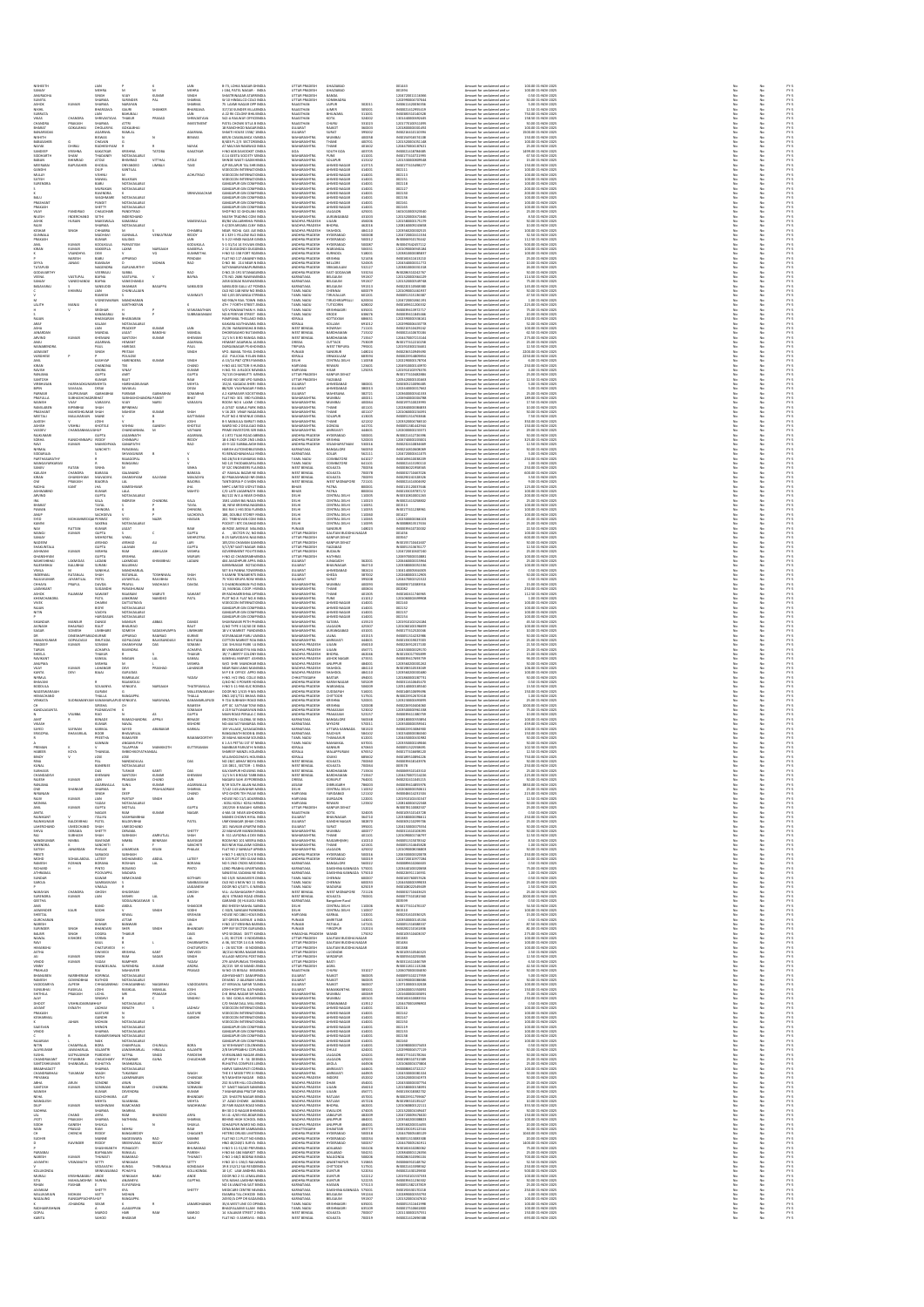|                                                                                                                                                                    |                                                                                      |                                                                                                                                                                                                                     | FATAN<br>BATAN<br>SUDMA                                                                                                                                                                                                                                                                                                | <b>NATH</b>                          |                                                                                                                           | VALUE BARANT GEORGIAN CONTINUES (1) A AMARANT GEORGIAN VALUE BARANT GEORGIAN CONTINUES (1) A CHANNEL CONTINUES (1) AND A MAIN CONTINUES (1) A CHANNEL CONTINUES (1) A CHANNEL CONTINUES (1) A CHANNEL CONTINUES (1) A CHANNEL                                                                                                                                                                                                                  | WEST BENGA                                                                                                                                                                                                                                                                                                             | .<br>WEST MIDNAPORI<br>DARJILING                                                                                                                                                                                                                                                                             | 721212<br>734001<br>760001<br>800004                                                                                                                            |                                                                                                  |                                                                                                                                                        |                                                                                                    |
|--------------------------------------------------------------------------------------------------------------------------------------------------------------------|--------------------------------------------------------------------------------------|---------------------------------------------------------------------------------------------------------------------------------------------------------------------------------------------------------------------|------------------------------------------------------------------------------------------------------------------------------------------------------------------------------------------------------------------------------------------------------------------------------------------------------------------------|--------------------------------------|---------------------------------------------------------------------------------------------------------------------------|------------------------------------------------------------------------------------------------------------------------------------------------------------------------------------------------------------------------------------------------------------------------------------------------------------------------------------------------------------------------------------------------------------------------------------------------|------------------------------------------------------------------------------------------------------------------------------------------------------------------------------------------------------------------------------------------------------------------------------------------------------------------------|--------------------------------------------------------------------------------------------------------------------------------------------------------------------------------------------------------------------------------------------------------------------------------------------------------------|-----------------------------------------------------------------------------------------------------------------------------------------------------------------|--------------------------------------------------------------------------------------------------|--------------------------------------------------------------------------------------------------------------------------------------------------------|----------------------------------------------------------------------------------------------------|
| SIMA<br>SUMIT<br>SOVANA<br>SADANAI<br>RANGAN                                                                                                                       |                                                                                      | NARMA<br>GOYAL<br>SAHAN<br>SINGH<br>ALI<br>NOOR<br>N                                                                                                                                                                |                                                                                                                                                                                                                                                                                                                        | NDH<br><b>CUMAI</b>                  | KARNAN<br>GOYAL<br>SAHANY<br>SINGH<br>SINGH<br>ALI                                                                        |                                                                                                                                                                                                                                                                                                                                                                                                                                                |                                                                                                                                                                                                                                                                                                                        | DAILING<br>GANJAM<br>PATNA<br>PATNA<br>PATNA<br>MAZATAAD DILHI<br>CENTRAL DILHI<br>CENTRAL DILHI<br>CENTRAL DILHI<br>CENTRAL DILHI<br>CENTRAL DILHI<br>CENTRAL DILHI<br>CENTRAL DILHI<br>CENTRAL DILHI<br>CENTRAL DILHI<br>CENTRAL DILHI<br>CENTRAL DILHI                                                    | $rac{1}{2}$                                                                                                                                                     |                                                                                                  |                                                                                                                                                        |                                                                                                    |
|                                                                                                                                                                    | kumar<br>Tauseef<br>Haque<br>Kumarh                                                  |                                                                                                                                                                                                                     | n<br>JAYANT<br>SYAD<br>NOTAVAI                                                                                                                                                                                                                                                                                         |                                      |                                                                                                                           |                                                                                                                                                                                                                                                                                                                                                                                                                                                |                                                                                                                                                                                                                                                                                                                        |                                                                                                                                                                                                                                                                                                              | 42000                                                                                                                                                           |                                                                                                  |                                                                                                                                                        |                                                                                                    |
|                                                                                                                                                                    | ptw                                                                                  | n<br>Khane<br>Garg<br>Kali                                                                                                                                                                                          | u<br>Radha<br>Banwari<br>Mohd<br>Mohd                                                                                                                                                                                                                                                                                  | RAMAN<br>RATTAN                      |                                                                                                                           |                                                                                                                                                                                                                                                                                                                                                                                                                                                |                                                                                                                                                                                                                                                                                                                        |                                                                                                                                                                                                                                                                                                              |                                                                                                                                                                 |                                                                                                  |                                                                                                                                                        |                                                                                                    |
|                                                                                                                                                                    |                                                                                      |                                                                                                                                                                                                                     |                                                                                                                                                                                                                                                                                                                        | SULEMAN<br>VIJAY                     | NINGAD<br>GARG<br>GARG<br>CHAWLA<br>CHAWLA<br>SINGH<br>GUPTA<br>GUPTA<br>GUPTA<br>GUPTA<br>RATHOD<br>RATHOD<br>RATHOD     |                                                                                                                                                                                                                                                                                                                                                                                                                                                |                                                                                                                                                                                                                                                                                                                        |                                                                                                                                                                                                                                                                                                              | 110019<br>110033<br>110041<br>110055<br>110092<br>140031                                                                                                        |                                                                                                  |                                                                                                                                                        |                                                                                                    |
|                                                                                                                                                                    |                                                                                      |                                                                                                                                                                                                                     |                                                                                                                                                                                                                                                                                                                        |                                      |                                                                                                                           |                                                                                                                                                                                                                                                                                                                                                                                                                                                |                                                                                                                                                                                                                                                                                                                        |                                                                                                                                                                                                                                                                                                              | 198001<br>181114<br>GAR                                                                                                                                         |                                                                                                  |                                                                                                                                                        |                                                                                                    |
|                                                                                                                                                                    |                                                                                      |                                                                                                                                                                                                                     |                                                                                                                                                                                                                                                                                                                        |                                      |                                                                                                                           |                                                                                                                                                                                                                                                                                                                                                                                                                                                |                                                                                                                                                                                                                                                                                                                        |                                                                                                                                                                                                                                                                                                              |                                                                                                                                                                 |                                                                                                  |                                                                                                                                                        |                                                                                                    |
|                                                                                                                                                                    | kumaa<br>Kr                                                                          |                                                                                                                                                                                                                     | SH<br>SANDEEP<br>DAYA<br>VEDPRAK<br>NSHWA<br>ROOP<br>SANDASA<br>SANDASA<br>SANDASA                                                                                                                                                                                                                                     | NARAYAN<br>RAM                       |                                                                                                                           |                                                                                                                                                                                                                                                                                                                                                                                                                                                |                                                                                                                                                                                                                                                                                                                        |                                                                                                                                                                                                                                                                                                              |                                                                                                                                                                 |                                                                                                  |                                                                                                                                                        |                                                                                                    |
| IMBANUL<br>DINESH<br>GEETA<br>GEETA<br>SALMANISH<br>SALMANISH<br>SALMANISH<br>NANGHEA<br>NANGHEA<br>NANGHEA<br>NANGHEA<br>NANGHEA<br>NANGHEA<br>NANGHEA<br>NANGHEA | .<br>.<br>.                                                                          | CHAWLA<br>SINGH<br>SINGH<br>KEDIA<br>KEDIA<br>GUPTA<br>DEEPAK<br>DEEPAK<br>RATHOO<br>PATEL<br>NATHOO<br>PATEL<br>NATHOO                                                                                             |                                                                                                                                                                                                                                                                                                                        |                                      |                                                                                                                           |                                                                                                                                                                                                                                                                                                                                                                                                                                                |                                                                                                                                                                                                                                                                                                                        |                                                                                                                                                                                                                                                                                                              | 162268<br>$\frac{1}{2}$<br>18202                                                                                                                                |                                                                                                  |                                                                                                                                                        |                                                                                                    |
| PATEL                                                                                                                                                              | TEJASH                                                                               |                                                                                                                                                                                                                     | .<br>3953NH<br>VOTAVAILABLI<br>ASHNUBHA                                                                                                                                                                                                                                                                                | ATMARAM                              | PATEL                                                                                                                     |                                                                                                                                                                                                                                                                                                                                                                                                                                                |                                                                                                                                                                                                                                                                                                                        |                                                                                                                                                                                                                                                                                                              | 18234<br>182620<br>400067                                                                                                                                       | IN30169612418432                                                                                 | Amount for unclaimed and u<br>Amount for unclaimed and u                                                                                               |                                                                                                    |
| RUPA<br>MEDHALI                                                                                                                                                    | SHREDGAR                                                                             |                                                                                                                                                                                                                     | GIRISH<br>SHREEKAR                                                                                                                                                                                                                                                                                                     | LADHABHA                             | KARAMBELKAA<br>PADMARIA                                                                                                   | <b><i>VARDHANN CHS LTD IINDIA</i></b><br>C-18 GURUPRASAD C INDIA<br>G-1001 BLDG NO 100 HNDIA<br>7/2/1 F NO-3 RAIESHWINDIA<br>PLOT NOT/21 GATE NCINDIA<br>PLOT NOT/21 GATE NCINDIA                                                                                                                                                                                                                                                              | MONARA<br>KARA TARA MARA DENGAN<br>KARA TELUH<br>KIRI DELIH<br>KIRI DELIH<br>KIRI DELIH<br>KIRI DELIH<br>KIRI DELIH<br>KIRI DELIH<br>KIRI DELIH DELIH DELIH DELIH DELIH<br>KIRI DELIH DELIH DELIH DELIH DELIH DELIH DELIH DELIH DELIH DELIH<br>KIRI DELIH DELIH                                                        | MAMMU<br>HAMMU<br>HAMMPUR<br>CHANDAUL CHANDAU<br>MERUT<br>MERUT ANGARA<br>GANDHI NAGAR<br>GANDHI NAGAR<br>MUMBA<br>MUMBA<br>MUMBA<br>MUMBA<br>MUMBA<br>MUMBA<br>MUMBA<br>MUMBA<br>MUMBA<br>MUMBA<br>MUMBA<br>MUMBA<br>MUMBA<br>MUMBA<br>MUMBA<br>MUMBA<br>MUMBA<br>MUMBA<br>MUMBA<br>MUMBA<br>MUMBA<br>MUMBA | 400073<br>40007                                                                                                                                                 | IN30009510708299<br>1201860000165126<br>1203320001180753                                         | Amount for unclaimed and u<br>Amount for unclaimed and u                                                                                               |                                                                                                    |
| PUNIT<br>SANDIP<br>SUMANISA                                                                                                                                        | PREMII<br>RAMLAL<br>BHIMRAO                                                          | SURYAWA                                                                                                                                                                                                             | premji<br>Ramlal<br>ANANDRAD<br>SUGANCHAND                                                                                                                                                                                                                                                                             | MAXHA                                | <b>BHOSALE</b>                                                                                                            |                                                                                                                                                                                                                                                                                                                                                                                                                                                |                                                                                                                                                                                                                                                                                                                        |                                                                                                                                                                                                                                                                                                              | 411046<br>425001<br>431001                                                                                                                                      | 1203320001323434<br>1201060002874129<br>IN30177412447144                                         | Amount for unclaimed and u<br>Amount for unclaimed and u                                                                                               |                                                                                                    |
| NEMICHANI<br><b>DODEPUDE</b>                                                                                                                                       | SUGANCH                                                                              | DECCA<br>DEVI                                                                                                                                                                                                       | <b>IANDYALA</b>                                                                                                                                                                                                                                                                                                        | <b>JVA</b>                           | DEODA<br>KALYANACHAKRA<br><b>UAMAKRISHNA</b>                                                                              | PANGAY GALLI AURA INDIA<br>112-2-788/205 VIJAYA IINDIA<br>10-27-3/A GANGIREDGINDIA<br>10-27-3/A GANGIREDGINDIA<br>17-17/937/3 VIDHYADIINDIA<br>17-17/937/3 VIDHYADIINDIA                                                                                                                                                                                                                                                                       |                                                                                                                                                                                                                                                                                                                        | AURANGABAD<br>HYDERABAD                                                                                                                                                                                                                                                                                      | 500021<br>530010                                                                                                                                                | N30039416426927<br>1203840000175801                                                              | Amount for unclaimed and u<br>Amount for unclaimed and u<br>Amount for unclaimed and u                                                                 |                                                                                                    |
| SRIVIDYA<br>BRUNDA<br>PRAKASH                                                                                                                                      | PILLAI                                                                               | RAVIORAN<br>G<br>SENGUPTA                                                                                                                                                                                           | GOPALAKRI<br>GOPALA<br>TARUN<br>OM                                                                                                                                                                                                                                                                                     | <b>MOSURNARA</b><br>KRISHNA          | SETTY<br>PILLAI                                                                                                           |                                                                                                                                                                                                                                                                                                                                                                                                                                                | ANDHRA PRADESH<br>ANDHRA PRADESH<br>KARNATAKA<br>VEST BENGAL<br>WEST BENGAL                                                                                                                                                                                                                                            | VISAKHAPATNAM<br>BANGALORE<br>THIRUVANAI<br>KOLKATA                                                                                                                                                                                                                                                          | 560031<br>19501                                                                                                                                                 | 1202990004180088<br>1205730000148580                                                             | Amount for unclaimed and u<br>Amount for unclaimed and u                                                                                               |                                                                                                    |
| MOUSUM<br>KANTA<br>RICHA                                                                                                                                           | <b>DEVI</b>                                                                          |                                                                                                                                                                                                                     |                                                                                                                                                                                                                                                                                                                        | PRAKASH<br>RAMESHKUM                 | SENGUPTA<br>KEIRIWAL<br>DHATIA<br>CHAWLA<br>MAMGAIN<br>MAMGAIN                                                            | FLAT B 6 44 IRONSIDE IINDIA<br>21 KHETRA MITRA LAPINDIA<br>B - 16 OPP ALPNA CINEINDIA                                                                                                                                                                                                                                                                                                                                                          | WEST BENGA                                                                                                                                                                                                                                                                                                             |                                                                                                                                                                                                                                                                                                              | 700019<br>711000<br>110009                                                                                                                                      | N30257120785815<br>IN30265410000799<br>IN30020610890858                                          | Amount for unclaimed and u<br>Amount for unclaimed and u<br>Amount for unclaimed and u                                                                 |                                                                                                    |
| RUCHI<br>VINOD<br>SANTOSH                                                                                                                                          | PRASAD                                                                               | KEJRIWAL<br>BHATIA<br>CHAWLA<br>MAMGAID                                                                                                                                                                             | SH<br>SH<br>SOVIND<br>CHANDAR<br>ASHOK<br>NATHU                                                                                                                                                                                                                                                                        | RAM                                  |                                                                                                                           | B - 18 UPP ADMINISTRATION<br>FLOT NO 248 PATPARCINDIA<br>H NO 19/A JAKHAL MAINDIA<br>S/O 3H ASHOK GUPTA INDIA<br>HOUSE NO 43 WARD FINDIA                                                                                                                                                                                                                                                                                                       |                                                                                                                                                                                                                                                                                                                        | Howrah<br>CENTRAL DELHI<br>CENTRAL DELHI<br>CENTRAL DELHI<br>CENTRAL DELHI                                                                                                                                                                                                                                   | 110027<br>1100%<br>125133                                                                                                                                       | IN30282210079833<br>IN30177413502774<br>N30011811451307                                          | Amount for unclaimed and u<br>Amount for unclaimed and u<br>Amount for unclaimed and u                                                                 |                                                                                                    |
| PUNEET<br>ASHA<br>ASHOK                                                                                                                                            |                                                                                      | DEVI<br>GUPTA                                                                                                                                                                                                       |                                                                                                                                                                                                                                                                                                                        | KUMAR<br>RAM                         | <b>BHAN</b><br>GUPTA<br>MITTAL                                                                                            |                                                                                                                                                                                                                                                                                                                                                                                                                                                |                                                                                                                                                                                                                                                                                                                        |                                                                                                                                                                                                                                                                                                              | 145001<br>152001                                                                                                                                                | 1201860000381948<br>IN30160410636258                                                             | Amount for unclaimed and u<br>Amount for unclaimed and u                                                                                               |                                                                                                    |
| ANDO<br>AMIT                                                                                                                                                       | KUMAI                                                                                |                                                                                                                                                                                                                     | SH                                                                                                                                                                                                                                                                                                                     | BASANTLAI<br>PRAMODILIMA             |                                                                                                                           |                                                                                                                                                                                                                                                                                                                                                                                                                                                |                                                                                                                                                                                                                                                                                                                        |                                                                                                                                                                                                                                                                                                              | NAGAR                                                                                                                                                           | 001461<br>1202060000260431<br>IN30296010025835                                                   | Amount for unclaimed and u<br>Amount for unclaimed and u<br>Amount for unclaimed and u                                                                 |                                                                                                    |
| ANIL<br>SHYAM                                                                                                                                                      | SUNDER<br>EISHORE                                                                    |                                                                                                                                                                                                                     |                                                                                                                                                                                                                                                                                                                        |                                      |                                                                                                                           |                                                                                                                                                                                                                                                                                                                                                                                                                                                | WEST BENGAL<br>DELHI<br>DELHI<br>DELHI<br>PUNJAR<br>PUNJAR PRADESH<br>UTTAR PRADESH<br>UTTAR PRADESH<br>UTTAR PRADESH<br>UTTAR PRADESH<br>UTTAR PRADESH<br>UTTAR PRADESH<br>UTTAR PRADESH<br>UTTAR PRADESH                                                                                                             |                                                                                                                                                                                                                                                                                                              |                                                                                                                                                                 | IN30169611041638<br>1202060000712846<br>120106000026695                                          | Amount for unclaimed and u<br>Amount for unclaimed and u<br>Amount for unclaimed and u                                                                 |                                                                                                    |
| JUGAL<br>SAURABH                                                                                                                                                   | <b>KUMAR</b>                                                                         | RANI<br>SHARIMA<br>GUNAKISHWAL<br>MAHISHWAL<br>SHARIMA<br>RANSAL<br>VADINAGIO<br>CULAIDAS<br>PARIXH<br>CHHOTALA<br>PARIXH                                                                                           |                                                                                                                                                                                                                                                                                                                        |                                      | MITTAL<br>GUPTA<br>GUPTA<br>MAHESHWAR<br>AGRAWAL<br>KUMAR<br>DANSAL<br>DANSAL<br>WADNAGRA                                 |                                                                                                                                                                                                                                                                                                                                                                                                                                                |                                                                                                                                                                                                                                                                                                                        |                                                                                                                                                                                                                                                                                                              | 105801<br>144001<br>144022                                                                                                                                      | N30311610096121<br>1201210100020051                                                              | Amount for unclaimed and u<br>Amount for unclaimed and u                                                                                               |                                                                                                    |
| VINOD<br>KAJALBEN                                                                                                                                                  |                                                                                      |                                                                                                                                                                                                                     |                                                                                                                                                                                                                                                                                                                        |                                      |                                                                                                                           |                                                                                                                                                                                                                                                                                                                                                                                                                                                |                                                                                                                                                                                                                                                                                                                        |                                                                                                                                                                                                                                                                                                              | 362000<br>361005                                                                                                                                                | 1201800000112446<br>IN:30039413327715                                                            | Amount for unclaimed and u<br>Amount for unclaimed and u<br>Amount for unclaimed and u                                                                 |                                                                                                    |
| DAMANI<br>VIRAL<br>MAHENDRA<br>DHANSUKHI                                                                                                                           | PRAVINKLIMAR<br>BHARATKUMAR<br>DILIPKUMAR<br>KAMERINA<br>KAMERINA<br>SHIRAM<br>NILIP |                                                                                                                                                                                                                     | STARAM<br>STARAM<br>RAMILSH<br>RAMISH<br>GOVIND<br>GOVIND<br>GULADAM<br>RAMISHA<br>RAMISHA<br>RAMISHA<br>RAMISHA<br>RAMISHA<br>RAMISHA<br>RAMISHA<br>RAMISHA<br>RAMISHA<br>RAMISH<br>RAMISH<br>RAMISH<br>RAMISH<br>RAMISH<br>RAMISH<br>RAMISH<br>RAMISHA<br>RAMISHA<br>RAMISHA<br>RAMISHA                              |                                      | PAREION                                                                                                                   | <b>POSSIBLE TRANSPORT AND REPORT OF A REPORT OF A REPORT OF A REPORT OF A REPORT OF A REPORT OF A REPORT OF A REPORT OF A REPORT OF A REPORT OF A REPORT OF A REPORT OF A REPORT OF A REPORT OF A REPORT OF A REPORT OF A REPOR</b>                                                                                                                                                                                                            | RAIASTHAN<br>RAIASTHAN<br>RAIASTHAN<br>GUIMRAT<br>GUIMRAT<br>GUIMRAT<br>MARAASHTRA<br>MARAASHTRA<br>MARAASHTRA<br>MARAASHTRA<br>MARAASHTRA<br>MARAASHTRA<br>MARAASHTRA<br>MARAASHTRA<br>MARAASHTRA<br>MARAASHTRA<br>MARAASHTRA<br>MARAASHTRA<br>MARAASHTRA<br>MARAASHTRA<br>MARAASHTRA<br>MAR                          |                                                                                                                                                                                                                                                                                                              | 162001<br>164290<br>196590<br>400610                                                                                                                            | 1201800000326030<br>1201980000123643<br>1202890000171571                                         | Amount for unclaimed and u<br>Amount for unclaimed and u                                                                                               |                                                                                                    |
|                                                                                                                                                                    |                                                                                      | EULKARN                                                                                                                                                                                                             |                                                                                                                                                                                                                                                                                                                        | VASANT                               | KULKARN<br><b>SONI</b>                                                                                                    |                                                                                                                                                                                                                                                                                                                                                                                                                                                |                                                                                                                                                                                                                                                                                                                        |                                                                                                                                                                                                                                                                                                              | 401100                                                                                                                                                          | IN30051313223982<br>130234000018075                                                              | Amount for unclaimed and u<br>Amount for unclaimed and u<br>Amount for unclaimed and u                                                                 |                                                                                                    |
| CHITRA<br>VINDO<br>VINDO<br>DEPAK<br>DEEPAK<br>SANJAY<br>MARSALA<br>VINDOSALA<br>GUNVANT<br>DHIRAJ<br>DIHRAJ<br>DHIRAJ<br>DHIRAJ<br>DHIRAJ                         | VILAS<br>TEJRAJ                                                                      | SON<br>KALE<br>GANDHI<br>GHADGE<br>GHADGE                                                                                                                                                                           | NOTAVAILABLE                                                                                                                                                                                                                                                                                                           |                                      | GANDHI<br>DEDNEKAR                                                                                                        |                                                                                                                                                                                                                                                                                                                                                                                                                                                |                                                                                                                                                                                                                                                                                                                        |                                                                                                                                                                                                                                                                                                              | 412803<br>413102                                                                                                                                                | 1203000000377255<br>1201330000734466<br>002105<br>002108                                         | Amount for unclaimed and u<br>Amount for unclaimed and u<br>Amount for unclaimed and u                                                                 |                                                                                                    |
|                                                                                                                                                                    |                                                                                      | PUNGLIA<br>DHOOT                                                                                                                                                                                                    | <br>Maxama                                                                                                                                                                                                                                                                                                             |                                      | PUNGLIA<br>cescat                                                                                                         |                                                                                                                                                                                                                                                                                                                                                                                                                                                |                                                                                                                                                                                                                                                                                                                        |                                                                                                                                                                                                                                                                                                              |                                                                                                                                                                 | 002139<br>IN30045080531200                                                                       | Amount for unclaimed and u<br>Amount for unclaimed and u                                                                                               |                                                                                                    |
|                                                                                                                                                                    | RAIKUMAR<br>ANANDRAO<br>WASANT<br>MURLIDHAR<br>REVONAND<br>MANALKENC                 |                                                                                                                                                                                                                     | ANANDRAD<br>VASANT<br>MURLIDHAR<br>NAVALKISHOI<br>MAVALKISHOI                                                                                                                                                                                                                                                          | PUNDLICRAD                           | PAWAR<br>KAPARE                                                                                                           | 37 CHANDRAPRAIDHA (INDIA<br>08 5 NO 44 PLOT NO 1/INDIA                                                                                                                                                                                                                                                                                                                                                                                         |                                                                                                                                                                                                                                                                                                                        |                                                                                                                                                                                                                                                                                                              | 414000<br>414000<br>414000<br>415000<br>425000<br>425000<br>425000                                                                                              | IN:10177416760781<br>IN:10051318256292<br>1201320000312268                                       | Amount for unclaimed and u<br>Amount for unclaimed and u<br>Amount for unclaimed and u                                                                 |                                                                                                    |
|                                                                                                                                                                    | NAVALKISMOR<br>MOMO                                                                  |                                                                                                                                                                                                                     |                                                                                                                                                                                                                                                                                                                        | LALCHAND                             | SNAH                                                                                                                      | GAT NO 190/5 PLOT NINDIA<br>1 PLOT NO 20 MAHARUNDIA                                                                                                                                                                                                                                                                                                                                                                                            |                                                                                                                                                                                                                                                                                                                        |                                                                                                                                                                                                                                                                                                              | 431112                                                                                                                                                          | N30177413278603<br>1303580000021453                                                              | Amount for unclaimed and u<br>Amount for unclaimed and u                                                                                               |                                                                                                    |
| SAHIR<br>SANJAY<br>AYUSH<br>SAEEDA                                                                                                                                 |                                                                                      |                                                                                                                                                                                                                     | M<br>IAGDISH                                                                                                                                                                                                                                                                                                           | IMS                                  |                                                                                                                           |                                                                                                                                                                                                                                                                                                                                                                                                                                                |                                                                                                                                                                                                                                                                                                                        |                                                                                                                                                                                                                                                                                                              | 444601<br>445001<br>452001<br>455223                                                                                                                            | IN30039415976019<br>IN30198310831892<br>IN30198310659579                                         | Amount for unclaimed and u<br>Amount for unclaimed and u<br>Amount for unclaimed and u                                                                 |                                                                                                    |
|                                                                                                                                                                    | KUMAR                                                                                |                                                                                                                                                                                                                     |                                                                                                                                                                                                                                                                                                                        | HUSSAIN<br>KUMAR                     |                                                                                                                           | FLAT NO-10 ANUPAM INDIA<br>15 JAMPURA KALAMI RINDIA<br>94 BADAGANPATI KACINDIA<br>17 NARSINGH BAZARI NDIA<br>2 AKIR MANZIL 39 NAGINDIA<br>1/3 SHANI GALI BARBINDIA<br>3 MOP 4 AMAR CREP CLOTH 5 INDIA<br>AMAR CREP CLOTH 5 INDIA                                                                                                                                                                                                               | MADHYA PRADESH<br>MADHYA PRADESH<br>MADHYA PRADESH<br>MADHYA PRADESH<br>MADHYA PRADESH<br>MADHYA PRADESH<br>MADHYA PRADESH<br>MADHYA PRADESH<br>MADHYA PRADESH                                                                                                                                                         |                                                                                                                                                                                                                                                                                                              | 456006<br>456771                                                                                                                                                | IN30198310053476<br>IN30198310356662<br>N30169611055148                                          | Amount for unclaimed and u<br>Amount for unclaimed and u                                                                                               |                                                                                                    |
| SANJAY<br>GHANSHYAM<br>NANDA                                                                                                                                       | DAS<br>KUMA                                                                          |                                                                                                                                                                                                                     |                                                                                                                                                                                                                                                                                                                        | DAS<br>KUMAR<br>SAKAL                |                                                                                                                           |                                                                                                                                                                                                                                                                                                                                                                                                                                                |                                                                                                                                                                                                                                                                                                                        |                                                                                                                                                                                                                                                                                                              | 482002<br>484114<br>484551<br>500018                                                                                                                            | 120356020000406<br>1203560200008971                                                              | Amount for unclaimed and u<br>Amount for unclaimed and u<br>Amount for unclaimed and u                                                                 |                                                                                                    |
| SUNIL<br>NALLA<br>RAMYA                                                                                                                                            | TIRUMALI<br>MAHESH                                                                   | PAWAR<br>RATIL<br>PATIL<br>PATIL<br>SUAH ZUAH KARAN<br>SUAH MAGOR<br>KARANA<br>MARANA SUAH<br>SUAH MARANA<br>SUAH MARANA<br>KARILIMAR<br>NARILIMAR<br>NARILIMAR<br>NARILIMAR<br>NARILIMAR<br>NARILIMAR<br>NARILIMAR | IAGOISH<br>KAUASHONAND<br>ZAHID<br>ABHAYA<br>ADISTAN<br>MUSHAM<br>VISHAVAA<br>VISHAVAA<br>NOTAVAILABLE<br>PRAKASH<br>NOTAVAILABLE<br>PRAKASH<br>NOTAVAILABLE<br>PRAKAT<br>NOTAVAA<br>NOTAVAA<br>NOTAVAA                                                                                                                | RAD<br>NARSAIAY                      | SAHIR<br>SHARMA<br>SETHI<br>MAGRANI<br>MAGRANI<br>MAGHA<br>SHAH<br>MAGACH<br>MAGACH<br>MAGACH<br>MAGACH                   |                                                                                                                                                                                                                                                                                                                                                                                                                                                | ANDHRA PRADESP<br>ANDHRA PRADESP<br>ANDHRA PRADESP                                                                                                                                                                                                                                                                     | SING MANY MANAGEMENT WAS ARRESTED FOR A MANAGEMENT WAS ARRESTED FOR A MANAGEMENT WAS A MANAGEMENT WAS A MANAGEMENT WAS A MANAGEMENT WAS A MANAGEMENT WAS A MANAGEMENT WAS A MANAGEMENT WAS A MANAGEMENT WAS A MANAGEMENT WAS A                                                                               | 507116<br>518300                                                                                                                                                | IN30051318637702<br>120816000071699<br>IN30102221326684                                          | Amount for unclaimed and u<br>Amount for unclaimed and u<br>Amount for unclaimed and u                                                                 |                                                                                                    |
| .<br>ANJANEYA<br>RITA<br>AMITHA                                                                                                                                    | GUPTA<br>PRAKASH                                                                     |                                                                                                                                                                                                                     |                                                                                                                                                                                                                                                                                                                        | $\overline{M}$                       | NARIELWALA<br>TATER                                                                                                       |                                                                                                                                                                                                                                                                                                                                                                                                                                                |                                                                                                                                                                                                                                                                                                                        |                                                                                                                                                                                                                                                                                                              | 522235<br>573103                                                                                                                                                | IN30039414168018<br>IN30169610484874<br>IN30169610946926                                         | Amount for unclaimed and u<br>Amount for unclaimed and u                                                                                               |                                                                                                    |
| MANJUNATHAN<br>SADANANO                                                                                                                                            |                                                                                      | RAJU<br>KALAL<br>YACOCIS                                                                                                                                                                                            |                                                                                                                                                                                                                                                                                                                        | OTHEVAN                              | RAJU<br>KALAL                                                                                                             |                                                                                                                                                                                                                                                                                                                                                                                                                                                |                                                                                                                                                                                                                                                                                                                        |                                                                                                                                                                                                                                                                                                              | 577401<br>577548<br>591307                                                                                                                                      | IN30023911860295<br>IN30192630762246                                                             | Amount for unclaimed and u<br>Amount for unclaimed and u<br>Amount for unclaimed and u                                                                 |                                                                                                    |
| A<br>IEROME                                                                                                                                                        |                                                                                      |                                                                                                                                                                                                                     | -<br>SHANKAR<br>NOTAVALABLI                                                                                                                                                                                                                                                                                            |                                      | CHRISPINROMULAS                                                                                                           | $\begin{array}{l} \textbf{MSE} = \textbf{AMAR} \textbf{C} \textbf{MSE} \\ \textbf{MSE} = \textbf{MSE} \\ \textbf{C} \textbf{C} \textbf{MSE} = \textbf{MSE} \\ \textbf{MSE} = \textbf{RSE} \\ \textbf{RSE} = \textbf{MSE} \\ \textbf{RSE} = \textbf{MSE} \\ \textbf{MSE} = \textbf{MSE} \\ \textbf{MSE} = \textbf{MSE} \\ \textbf{MSE} = \textbf{MSE} \\ \textbf{MSE} = \textbf{MSE} \\ \textbf{MSE} = \textbf{MSE} \\ \textbf{MSE} = \textbf{$ | ANDHRA PRADISH<br>ANDHRA PRADISH<br>KARNATAKA<br>KARNATAKA<br>KARNATAKA<br>KARNATAKA<br>TAMIL NADU<br>TAMIL NADU<br>TAMIL NADU<br>TAMIL NADU<br>TAMIL NADU<br>TAMIL NADU<br>KERAA<br>KERAA<br>KERAA<br>KERAA<br>KERAA<br>KERAA<br>KERAA<br>KERAA<br>KERAA<br>KERAA<br>KERAA<br>KERAA<br>KERAA<br>KERAA<br>KE           | SHIMOGA<br>BELGAUM<br>BAMANATHAF<br>BAMANATHAF<br>MADURAI<br>MADURAI<br>MAMAKKAL<br>MAMAKKAL<br>MAMAKKAL<br>MAMAKKAL<br>MAMAKKAL                                                                                                                                                                             | 100023<br>623525                                                                                                                                                | IN30108013085256<br>1304140005302925                                                             | Amount for unclaimed and u<br>Amount for unclaimed and u                                                                                               |                                                                                                    |
| SUBBAREDO                                                                                                                                                          |                                                                                      | .<br>Maanthaa<br>PREMIOJMAR<br>DHAMAYANTH                                                                                                                                                                           | OVUREDOY                                                                                                                                                                                                                                                                                                               |                                      | SUBBAREDOY<br>raja<br>Ilamurugan                                                                                          |                                                                                                                                                                                                                                                                                                                                                                                                                                                |                                                                                                                                                                                                                                                                                                                        |                                                                                                                                                                                                                                                                                                              | 625007<br>625010<br>637000                                                                                                                                      | N30177410536327<br>IN:30039412188875<br>1203350000239783                                         | Amount for unclaimed and u<br>Amount for unclaimed and u<br>Amount for unclaimed and u                                                                 |                                                                                                    |
| VINOD<br>IAITAR                                                                                                                                                    | v                                                                                    | IOSHI<br>NISAMUDHEEN<br>UDAYAN                                                                                                                                                                                      | ARADARAJ<br>ISMAIL<br>KUTTAPPAN                                                                                                                                                                                                                                                                                        | JOSH                                 | <b>NAIR</b>                                                                                                               |                                                                                                                                                                                                                                                                                                                                                                                                                                                |                                                                                                                                                                                                                                                                                                                        |                                                                                                                                                                                                                                                                                                              | 671321<br>676507<br>680623                                                                                                                                      | IN:30169611180294<br>IN:30163741916856<br>1202390000241825                                       | Amount for unclaimed and u<br>Amount for unclaimed and u<br>Amount for unclaimed and u                                                                 |                                                                                                    |
| n<br>RATHEESH                                                                                                                                                      | KUMAR                                                                                | M<br>AGARWAI<br>MONDAL                                                                                                                                                                                              | NDIRADEV<br>BISHWA<br>RAM<br>INUMAR<br>MAHAVIR<br>MAHAVIR                                                                                                                                                                                                                                                              |                                      | AGARWA                                                                                                                    | AMARAKTU MODEL INDIAN ANTHONY ANG ANG COMBANY ANG ANG ANG ARABAN BARANG KATION ANG ARABAN STATION ANG ARABAN STATION ANG ARABAN STATION ANG ARABAN STATION ANG ARABAN STATION ANG ARABAN STATION ANG ARABAN STATION ANG ARABA                                                                                                                                                                                                                  | WEST BENGA                                                                                                                                                                                                                                                                                                             | THISSUR<br>KOLLAM<br>KOLLAM<br>MPHAL WEST<br>PATNA<br>CENTRAL DELHI<br>CENTRAL DELHI                                                                                                                                                                                                                         | 091523<br>700000                                                                                                                                                | 120567000001807<br>IN30115113131172                                                              | Amount for unclaimed and u<br>Amount for unclaimed and u                                                                                               |                                                                                                    |
|                                                                                                                                                                    | <b>DEVI</b>                                                                          |                                                                                                                                                                                                                     |                                                                                                                                                                                                                                                                                                                        | NATH<br>CHANDIV<br>MAL               |                                                                                                                           |                                                                                                                                                                                                                                                                                                                                                                                                                                                | WEST BENGA<br>MANIPUR                                                                                                                                                                                                                                                                                                  |                                                                                                                                                                                                                                                                                                              | 713212<br>795000<br>800009                                                                                                                                      | N30177412244805<br>1204630000144791<br>N30210510337126                                           | Amount for unclaimed and u<br>Amount for unclaimed and u<br>Amount for unclaimed and u                                                                 |                                                                                                    |
| RAJ<br>GITA<br>KUMAR<br>CHANDRA<br>NUTAN<br>CHANDRA                                                                                                                | EHUSHAR                                                                              | IAN<br>AMAND<br>CHOUDHATH<br>MALHOTRA<br>BATRA<br>RATRA<br>SINGH                                                                                                                                                    | raj<br>ravi                                                                                                                                                                                                                                                                                                            | KUMAR                                | MONDAL<br>KALA<br>CHOUDHARY<br>KUMAR<br>GAUTAM<br>MATAA<br>TRICH                                                          |                                                                                                                                                                                                                                                                                                                                                                                                                                                | EIHAR<br>EIHAR<br>DELHI                                                                                                                                                                                                                                                                                                |                                                                                                                                                                                                                                                                                                              | 842000<br>11005                                                                                                                                                 | IN:30099910026143<br>1205120000005971                                                            | Amount for unclaimed and u<br>Amount for unclaimed and u                                                                                               |                                                                                                    |
| CHALLESH<br>GIRI<br>SURENDEP                                                                                                                                       | RAJ                                                                                  |                                                                                                                                                                                                                     | <b>BAVI<br/>CHAMAN<br/>AIAY<br/>DASIRATH<br/>GANGA<br/>GANGA<br/>GANFAT<br/>VAS</b><br>VAS                                                                                                                                                                                                                             | LAL<br>CHAND                         |                                                                                                                           |                                                                                                                                                                                                                                                                                                                                                                                                                                                | DELHI<br>DELHI<br>DELHI                                                                                                                                                                                                                                                                                                | CENTRAL DELHI<br>CENTRAL DELHI<br>CENTRAL DELHI<br>CENTRAL DELH                                                                                                                                                                                                                                              | 11006<br>11006                                                                                                                                                  | IN30051314035643<br>IN30165310164542                                                             | Amount for unclaimed and u<br>Amount for unclaimed and u<br>Amount for unclaimed and u                                                                 |                                                                                                    |
| MRIDUL<br><b>KULDEEP</b>                                                                                                                                           |                                                                                      | SINGH<br>CHAUHAN<br>MAHESHWAI                                                                                                                                                                                       |                                                                                                                                                                                                                                                                                                                        | PAL<br>SINGH                         | SINGH<br>CHALINAN                                                                                                         |                                                                                                                                                                                                                                                                                                                                                                                                                                                |                                                                                                                                                                                                                                                                                                                        |                                                                                                                                                                                                                                                                                                              | 110054<br>123400                                                                                                                                                | IN30298640009314<br>IN30020610996444<br>IN 30088811091816<br>1304140000442670                    | Amount for unclaimed and u<br>Amount for unclaimed and u                                                                                               |                                                                                                    |
| DHARMENDRA<br>ATINDER                                                                                                                                              |                                                                                      | SINGH<br>Kurdia                                                                                                                                                                                                     |                                                                                                                                                                                                                                                                                                                        | RAM                                  | SINGH<br>KURDA<br>DEV<br>MANGE<br>DESAI<br>SHARH                                                                          |                                                                                                                                                                                                                                                                                                                                                                                                                                                |                                                                                                                                                                                                                                                                                                                        | CENTRAL DELH<br>GHAZIABAD<br>GHAZIABAD<br>LUCKNOW<br>BIGANER<br>JAMNOGAR<br>AMNEDABAD<br>RANASKANTNI<br>BANASKANTNI<br>BANASKANTNI<br>SURAT<br>SURAT                                                                                                                                                         | 134801<br>142026<br>161001                                                                                                                                      | 1202060000698972<br>IN:30051320470573                                                            | Amount for unclaimed and u<br>Amount for unclaimed and u<br>Amount for unclaimed and u                                                                 |                                                                                                    |
| PURSHOTTAN<br>KAMALDHAI                                                                                                                                            | SHWARDAS<br>IHUPINDRAINA DISA<br>MOHMEDYUSUFMAMIN                                    | PAL<br>MANGE                                                                                                                                                                                                        |                                                                                                                                                                                                                                                                                                                        | KANJIBHA<br>NANALAL<br>AMIN          |                                                                                                                           |                                                                                                                                                                                                                                                                                                                                                                                                                                                |                                                                                                                                                                                                                                                                                                                        |                                                                                                                                                                                                                                                                                                              | 380014<br>380055                                                                                                                                                | 1204470000239327<br>IN30034310611939<br>N30292710040736                                          | Amount for unclaimed and u<br>Amount for unclaimed and u<br>Amount for unclaimed and u                                                                 |                                                                                                    |
| SHAIKH<br>RAJULBEN<br>ANJLI                                                                                                                                        | GHANSHYAMBHABHAVSA<br>vipul<br>Hasmukhilal                                           |                                                                                                                                                                                                                     |                                                                                                                                                                                                                                                                                                                        | CHANDRAKAN                           | PANDYA                                                                                                                    | DINNING THE CONTRACTOR<br>12-8 HINDU COLONY (INDIA<br>52 A PRACHINA SOC B INDIA<br>6 RANJAN SOCIETY NR INDIA<br>5 DINNING BLOG 5 B SINDA<br>5 DINNING BLOG 5 B SINDA<br>5 DINNING BLOG 5 B SINDA<br>5 DINNING BLOG 5 B SINDA                                                                                                                                                                                                                   |                                                                                                                                                                                                                                                                                                                        |                                                                                                                                                                                                                                                                                                              | 185001<br>190007                                                                                                                                                | 1203320000964682<br>IN30051312014369                                                             | Amount for unclaimed and u<br>Amount for unclaimed and u                                                                                               |                                                                                                    |
| SANDIPERIA                                                                                                                                                         | DEWANCHAND<br>DAWOOD<br>HIMATLAL                                                     | PANDYA<br>SHAH<br>KAPOOR<br>NAGANI<br>VORA<br>YADAV<br>RIKAMI<br>RIKAMI                                                                                                                                             |                                                                                                                                                                                                                                                                                                                        | JAISUICH<br>USMAN                    |                                                                                                                           |                                                                                                                                                                                                                                                                                                                                                                                                                                                |                                                                                                                                                                                                                                                                                                                        |                                                                                                                                                                                                                                                                                                              | 195007<br>400005                                                                                                                                                | N30133019834298<br>IN:30036020746409<br>IN:30160410705232                                        | Amount for unclaimed and u<br>Amount for unclaimed and u<br>Amount for unclaimed and u                                                                 |                                                                                                    |
|                                                                                                                                                                    |                                                                                      |                                                                                                                                                                                                                     |                                                                                                                                                                                                                                                                                                                        |                                      |                                                                                                                           |                                                                                                                                                                                                                                                                                                                                                                                                                                                |                                                                                                                                                                                                                                                                                                                        |                                                                                                                                                                                                                                                                                                              | 400015<br>400058<br>400614<br>401107                                                                                                                            |                                                                                                  |                                                                                                                                                        |                                                                                                    |
|                                                                                                                                                                    |                                                                                      |                                                                                                                                                                                                                     |                                                                                                                                                                                                                                                                                                                        | .<br>Kanwar                          |                                                                                                                           | A 604 VEENA BEENA A INDIA<br>2ND SURYA KIRAN B INDIA<br>F 4/6 SECTOR 3 CBD BEINDIA                                                                                                                                                                                                                                                                                                                                                             |                                                                                                                                                                                                                                                                                                                        |                                                                                                                                                                                                                                                                                                              |                                                                                                                                                                 | IN:30040910159584<br>IN:30051314456308                                                           | Amount for unclaimed and u<br>Amount for unclaimed and u                                                                                               |                                                                                                    |
| DIUP<br>HAJIQBAL<br>BHAVESH<br>SANJAY<br>RAJU<br>MANJULA<br>MANJULA<br>MUKESH                                                                                      |                                                                                      |                                                                                                                                                                                                                     |                                                                                                                                                                                                                                                                                                                        | BABU<br>DHONDIBA                     |                                                                                                                           |                                                                                                                                                                                                                                                                                                                                                                                                                                                |                                                                                                                                                                                                                                                                                                                        |                                                                                                                                                                                                                                                                                                              |                                                                                                                                                                 | 120447000343295                                                                                  | Amount for unclaimed and u<br>Amount for unclaimed and u<br>Amount for unclaimed and u                                                                 |                                                                                                    |
|                                                                                                                                                                    | MAHADEV<br>RAMESH<br>RAMEEVAN<br>ROBATLAL<br>POPATLAL<br>JAIMIN                      | GADE<br>MITTAL<br>MATHUR                                                                                                                                                                                            |                                                                                                                                                                                                                                                                                                                        | M<br>VITHAL<br>SHANKERLAI            | <b>FRIDIA<br/>SHAH<br/>KAPOOR<br/>NAGANI VORA<br/>YADAV<br/>RIKAME<br/>SAXHRE<br/>MITTAL</b><br>MATHUR<br>MATHURI<br>SNAH | 301 SUNDER SAROVARINDIA<br>JOSHI VADA TAKALE VIINDIA<br>678 SHUKRAWARPETHINDIA<br>PLOT NO 12 TIDKE COLINDIA                                                                                                                                                                                                                                                                                                                                    |                                                                                                                                                                                                                                                                                                                        |                                                                                                                                                                                                                                                                                                              | 410507<br>411002<br>422002<br>422013                                                                                                                            | 1202060000403446<br>1203320001435468<br>IN30051316962565<br>120230000006660                      | Amount for unclaimed and u<br>Amount for unclaimed and u                                                                                               |                                                                                                    |
| SAPNA<br>RUPAL<br>KUNDANNA<br>SETHIYA<br>MALLIKA                                                                                                                   |                                                                                      | SHAH<br>SONS<br>GAUTHAMRA<br>ERISHN                                                                                                                                                                                 | MOHMED<br>CHANGHAMED<br>VIPUL<br>VIPUL<br>INAMODIO MANOS<br>DAMODIO<br>INAMODIO<br>MAHADIY<br>MAHADIY<br>INAMON<br>POPATTAL<br>JAMON<br>NAMODIO<br>PAMODIO<br>PAMODIO<br>PAMODIO<br>PAMODIO<br>PAMODIO<br>PAMODIO<br>PAMODIO<br>PAMODIO<br>NAMODIO<br>NAMODIO<br>NAMODIO<br>NAMODIO<br>NAMODIO<br><b>DRISHINAMURTH</b> |                                      | <b>SETHINA</b>                                                                                                            |                                                                                                                                                                                                                                                                                                                                                                                                                                                |                                                                                                                                                                                                                                                                                                                        |                                                                                                                                                                                                                                                                                                              |                                                                                                                                                                 | 1205470000005488<br>1201090006813600<br>1203350000160183                                         | Amount for unclaimed and u<br>Amount for unclaimed and u<br>Amount for unclaimed and u                                                                 |                                                                                                    |
|                                                                                                                                                                    |                                                                                      |                                                                                                                                                                                                                     | NARAYANAM                                                                                                                                                                                                                                                                                                              |                                      | PITCHAI                                                                                                                   |                                                                                                                                                                                                                                                                                                                                                                                                                                                |                                                                                                                                                                                                                                                                                                                        | SURAT<br>MUMBAI<br>MUMBAI<br>MUMBAI<br>THANE<br>THANE<br>PUNE<br>NASHK<br>MASHK<br>DANGAICE<br>DANGAICE<br>DANGAICE<br>DANGAICE<br>DANGAICE<br>DANGAICE                                                                                                                                                      | 560002<br>584101<br>600044<br>625000<br>683553                                                                                                                  | IN30189510326132<br>IN30189510212802                                                             | Amount for unclaimed and u<br>Amount for unclaimed and u                                                                                               |                                                                                                    |
| RAJASEKARAN<br>SUSAN<br>VINAY<br>AMIT<br>AMIT<br>ASHOR                                                                                                             | KUMAI<br>KUMA                                                                        | SHRAFI                                                                                                                                                                                                              |                                                                                                                                                                                                                                                                                                                        | CHANDRA                              | VARUGHESE<br>SHRAFF<br>GHOSH<br>AGARWAL<br>-----------                                                                    |                                                                                                                                                                                                                                                                                                                                                                                                                                                | HARVANA<br>UTAR PRAGES<br>UTAR PRAGES<br>MANSTHAN<br>MANSTHAN<br>MANSTHAN<br>MANASA<br>GUIARAT<br>GUIARAT<br>MANASASHTRA<br>MANASASHTRA<br>MANASASHTRA<br>MANASASHTRA<br>MANASASHTRA<br>MANASASHTRA<br>MANASASHTRA<br>MANASASHTRA<br>MANASASHTRA<br>MANASASHTRA<br>MANASASHTRA<br>MANASASH<br>WEST BENGA<br>WEST BENGA | ERNAKULAM<br>KOLKATA<br>HOWRAH<br>NORTH 24 PA                                                                                                                                                                                                                                                                | 700012<br>711205<br>743144                                                                                                                                      | IN:30036021967225<br>IN:30236511064510<br>1203600000951571                                       | Amount for unclaimed and u<br>Amount for unclaimed and u<br>Amount for unclaimed and u                                                                 |                                                                                                    |
| moth<br>VIMAL                                                                                                                                                      | PRAKASP<br>KUMAI                                                                     | GHOSH<br>AGARWA<br>M                                                                                                                                                                                                | SUBODH<br>RAM<br>KALAPPA<br>SIDDAPPA                                                                                                                                                                                                                                                                                   | PARKASH                              | MAHADEVAPPA<br>YADAV                                                                                                      |                                                                                                                                                                                                                                                                                                                                                                                                                                                | KARNATAKA<br>KARNATAKA                                                                                                                                                                                                                                                                                                 |                                                                                                                                                                                                                                                                                                              | 110049                                                                                                                                                          | 003587<br>003600<br>1202300000185482                                                             | Amount for unclaimed and u<br>Amount for unclaimed and u<br>Amount for unclaimed and u                                                                 |                                                                                                    |
|                                                                                                                                                                    |                                                                                      |                                                                                                                                                                                                                     | om<br>Shar                                                                                                                                                                                                                                                                                                             |                                      |                                                                                                                           |                                                                                                                                                                                                                                                                                                                                                                                                                                                |                                                                                                                                                                                                                                                                                                                        | Mysore<br>Kodagu<br>CENTRAL DELHI                                                                                                                                                                                                                                                                            | 125001<br>131001                                                                                                                                                | 1204470003926160                                                                                 | Amount for unclaimed and u<br>Amount for unclaimed and u                                                                                               |                                                                                                    |
| SUNITA<br>RAM<br>UMA<br>MEENA<br>PARVEEN<br>SANJAY                                                                                                                 |                                                                                      |                                                                                                                                                                                                                     | ARVIND<br>RATTAN<br>MADAN                                                                                                                                                                                                                                                                                              | LAL                                  | DASS<br>NATH<br>KUMAR<br>LAL<br>BABBAR                                                                                    | PLOT NO 32 TIMES CAUSING THE STATISTIC TO ANGERE WAS THAN IN THE STATISTIC OF A SUBJECT CAUSING THE STATISTIC CAUSING THE STATISTIC CAUSING THE STATISTIC CAUSING THE STATISTIC CONTINUES THE STATISTIC CONTINUES THE STATIST                                                                                                                                                                                                                  | DELHI<br>HARYANA<br>HARYANA<br>HARYANA                                                                                                                                                                                                                                                                                 |                                                                                                                                                                                                                                                                                                              | 135000<br>143505                                                                                                                                                | 001367<br>IN30177413248575<br>IN30114311174806<br>1203350001536757                               | Amount for unclaimed and u<br>Amount for unclaimed and u<br>Amount for unclaimed and u                                                                 |                                                                                                    |
| YOGINDER<br>SEEMA<br>SARQJ                                                                                                                                         |                                                                                      |                                                                                                                                                                                                                     |                                                                                                                                                                                                                                                                                                                        | KANT                                 |                                                                                                                           | D/291 GOVIND PURI MINDIA<br>A-2, SECTOR-60 NOIDAINDIA                                                                                                                                                                                                                                                                                                                                                                                          |                                                                                                                                                                                                                                                                                                                        | MISAR<br>HISAR<br>MINIA 135<br>MINITSAR 143<br>GHAZIARAD<br>GHAZIARAD<br>GHAZIARAD<br>GHAZIARAD<br>GHAZIARAD<br>GHAZIARAD<br>GAUTAM BUDDHA NAGAR                                                                                                                                                             |                                                                                                                                                                 | 001525<br>001380<br>N30133017859635                                                              | Amount for unclaimed and u<br>Amount for unclaimed and u<br>Amount for unclaimed and u                                                                 |                                                                                                    |
| PRIYANKA                                                                                                                                                           |                                                                                      |                                                                                                                                                                                                                     | :<br>LAXMI<br>ZILAY                                                                                                                                                                                                                                                                                                    | KUMAR<br>SINGH                       |                                                                                                                           | C/O. FLEX INDUSTRIES INDIA<br>104A/78 RAM BAGH KINDIA<br>KEDAR KUNI KUCHA SHINDIA<br>BUS STAND NANAUTA INDIA                                                                                                                                                                                                                                                                                                                                   |                                                                                                                                                                                                                                                                                                                        |                                                                                                                                                                                                                                                                                                              |                                                                                                                                                                 | IN30021412145963<br>1205630000037195                                                             | Amount for unclaimed and u<br>Amount for unclaimed and u                                                                                               | 150.00 01-NOV-2021                                                                                 |
| SARLA<br>SHWETA<br>GIRRAJ                                                                                                                                          | PRAKAS                                                                               |                                                                                                                                                                                                                     |                                                                                                                                                                                                                                                                                                                        | SK<br>Nadayan                        | <b>CHOUBEY</b><br>SOOD<br>AWASTHI<br>AGARWAL<br>VERMA<br>RASTOGI<br>RASTOGI<br>MOLIA<br>CURG                              | H- 100 SHIVALIK NAGA INDIA<br>PLOT NO 33 VIVEK VIH INDIA<br>874 B K KAUL NAGAR FINDI                                                                                                                                                                                                                                                                                                                                                           | HARYANA<br>FUNNAR<br>UTTAR PRADESH<br>UTTAR PRADESH<br>UTTAR PRADESH<br>UTTAR PRADESH<br>UTTAR PRADESH<br>UTTAR PRADESH<br>UTTAR PRADESH<br>UTTAR PRADESH<br>NAJASTHAN<br>RAJASTHAN<br>RAJASTHAN                                                                                                                       |                                                                                                                                                                                                                                                                                                              |                                                                                                                                                                 | IN30231610145265<br>IN30611420035206<br>N30311610007585                                          | Amount for unclaimed and u<br>Amount for unclaimed and u<br>Amount for unclaimed and u                                                                 | 25.00 01-NOV-2021<br>150.00 01-NOV-2021<br>50.00 01-NOV-2021                                       |
| VISHINU<br>IATEN<br>AJI                                                                                                                                            | DEVI                                                                                 | YADAV<br>SINGH<br>KANT<br>KANT<br>KANT<br>KANTAR<br>GUPTA<br>GUPTA<br>KANTOGI<br>KANTOGI<br>KANTOGI<br>KANTOGI<br>KANTOGI<br>KANTOGI<br>KANTOGI<br>CHOCHAR                                                          | SH<br>GOVIND<br>RAMNIVAS<br>NOTAVALABLE<br>PRAHLAD                                                                                                                                                                                                                                                                     | RA                                   | CHOUDHART                                                                                                                 | 401 SECTOR 3 KHANN/INDIA<br>105 SURERA GALI SE S INDIA                                                                                                                                                                                                                                                                                                                                                                                         | RAJASTHAN<br>RAJASTHAN<br>RAJASTHAM                                                                                                                                                                                                                                                                                    | KANPUR DENAT<br>MORADAMPUR<br>HARISWAR<br>JAPUR<br>AIMER<br>CHURU<br>CHURU<br>CHURU                                                                                                                                                                                                                          | 305004<br>311002                                                                                                                                                | 1601010000273952<br>1201770100542265                                                             | Amount for unclaimed and u<br>nt for unclaimed and u<br>Amount for unclaimed and u                                                                     | 75.00 01-NOV-2021<br>250.00 01-NOV-2021                                                            |
| DARSHANA<br>SUNITA                                                                                                                                                 |                                                                                      |                                                                                                                                                                                                                     | SURENDRA                                                                                                                                                                                                                                                                                                               | OPANKAJ<br>KUMAR                     | <b>KUKAR</b>                                                                                                              | 46-L-BLOCK SRI GAN INDIA<br>SONYA ELECTRICALS G INDIA                                                                                                                                                                                                                                                                                                                                                                                          | RAJASTHAN<br>RAJASTHAN                                                                                                                                                                                                                                                                                                 |                                                                                                                                                                                                                                                                                                              | 135001<br>142001                                                                                                                                                | 1201910103154183<br>120109000057130                                                              |                                                                                                                                                        | 10.00 01-NOV-2021<br>25.00 01-NOV-2021                                                             |
| PATEL<br>RUCHI<br>SUMAN                                                                                                                                            | HARESH<br>ARJANI                                                                     | KUKAR<br>JAIN<br>VITHALBI                                                                                                                                                                                           | <b>VITHALBHA</b><br>DHIREN                                                                                                                                                                                                                                                                                             | KADVAINA                             | iain<br>Patel<br>KANAKHARA                                                                                                | fulwadi dhora opp.india<br>Dhiren 58 digvilay p India<br>MANGROL BUNDAR 5 INDIA                                                                                                                                                                                                                                                                                                                                                                |                                                                                                                                                                                                                                                                                                                        | GANGANAGAR<br>JODHPUR<br>RAJKOT                                                                                                                                                                                                                                                                              | 360370<br>361005<br>162226                                                                                                                                      | IN30097410887055<br>IN30103924430496<br>1203320001278352                                         | Amount for unclaimed and us<br>Amount for unclaimed and us<br>Amount for unclaimed and us<br>Amount for unclaimed and us<br>Amount for unclaimed and u | 50.00 01-NOV-2021<br>50.00 01-NOV-2021<br>50.00 01-NOV-2021                                        |
| VADIA<br>KALPESHI                                                                                                                                                  | SOMIL<br>BATUKRA                                                                     |                                                                                                                                                                                                                     |                                                                                                                                                                                                                                                                                                                        | <b>SEVAKRAM</b>                      |                                                                                                                           | HARAN KULIANTA SOCINDIA<br>BLOCK NO 6 KRUSHNA INDIA                                                                                                                                                                                                                                                                                                                                                                                            |                                                                                                                                                                                                                                                                                                                        |                                                                                                                                                                                                                                                                                                              | 164710<br>164710                                                                                                                                                | IN30097411749019                                                                                 | Amount for unclaimed and u<br>Amount for unclaimed and u                                                                                               | 50.00 01-NOV-2021                                                                                  |
| GANGARAM<br>GULAMUDOR<br>PRAKASHDEV                                                                                                                                | GANISHA                                                                              |                                                                                                                                                                                                                     | ASIANDINA<br>SALIMBHAI<br>BATUKRAI<br>LALUMAL<br>BANBHAI<br>BANARSIDAS<br>AMBITI AI                                                                                                                                                                                                                                    | KALURAM                              |                                                                                                                           | S GANSHYAM SOCIETY INDIA<br>PAYGA TALAV DARWA INDIA<br>SHAKTI HOUSE 1558 /1INDIA                                                                                                                                                                                                                                                                                                                                                               |                                                                                                                                                                                                                                                                                                                        |                                                                                                                                                                                                                                                                                                              |                                                                                                                                                                 | 1201120200014228<br>IN:30051320002670<br>1202770000159810<br>IN30216410091016                    | Amount for unclaimed and u<br>Amount for unclaimed and u<br>Amount for unclaimed and u                                                                 | 250.00 01-NOV-2025<br>150.00 01-NOV-2025<br>391.50 01-NOV-2025<br>850.00 01-NOV-2025               |
| RAIEEV<br>SEEMA                                                                                                                                                    | AMRITLAL<br>BHAMN                                                                    | <b>VIIRALERAN<br/>GOSITA<br/>SALIMBHAI<br/>BHAVSAR<br/>ASARINAL<br/>AGARINAL<br/>AGARINAL</b><br>AGARINAL<br>AGARINAL<br>MEHTA<br>MASUE                                                                             | AMRITLAL<br>DHAVIN                                                                                                                                                                                                                                                                                                     |                                      | ASANANI<br>SHAIKH<br>AGARWAI<br>MUNDRA<br>GOPPLATH                                                                        |                                                                                                                                                                                                                                                                                                                                                                                                                                                | PAUSITINA<br>GUIARAT<br>GUIARAT<br>GUIARAT<br>GUIARAT<br>GUIARAT<br>GUIARAT<br>GUIARAT<br>MAHARASHTRA<br>MAHARASHTRA<br>MAHARASHTRA<br>MAHARASHTRA                                                                                                                                                                     |                                                                                                                                                                                                                                                                                                              | 184151<br>188255<br>195002<br>196230<br>000055<br>00071                                                                                                         | IN30198310870846<br>120332000393184<br>IN30154917612552                                          | Amount for unclaimed and u<br>Amount for unclaimed and u<br>Amount for unclaimed and u                                                                 |                                                                                                    |
| BINDU<br>NAMDEO<br>NARENDR                                                                                                                                         | PIRAI<br>GANGARAM                                                                    | BANSOO<br>KAMAT                                                                                                                                                                                                     | .<br>PIRAJI                                                                                                                                                                                                                                                                                                            | GANGARAM<br>NARAYAN<br>DEVOO         | BANSOD<br>KAMAT                                                                                                           | 20 VEHNDAVAN SOCIETING<br>19 VEHNDAVAN SOCIETING<br>1722 RADHAKRISHNA FINDIA<br>117/2 RADHAKRISHNA FINDIA<br>517/2 ADITYA NARAYA INDIA<br>517/2 ADITYA NARAYA INDIA<br>C 6/21/2 1 SECTOR 18 INDIA                                                                                                                                                                                                                                              | MAHARASHTRA<br>GOA<br>MAHARASHTRA                                                                                                                                                                                                                                                                                      |                                                                                                                                                                                                                                                                                                              | 401603<br>403530<br>410200                                                                                                                                      | IN30051314647180<br>IN30051319246840<br>1203600000155488                                         | Amount for unclaimed and u<br>Amount for unclaimed and u<br>Amount for unclaimed and u                                                                 |                                                                                                    |
| SANJAY<br>LAXMI                                                                                                                                                    | RAJVARDHAN                                                                           | JOIL<br>GADDAM<br>DAYMA                                                                                                                                                                                             |                                                                                                                                                                                                                                                                                                                        |                                      | JOIL<br>GADDAM                                                                                                            | hi hoʻningane hom india<br>Videocon internatilindia                                                                                                                                                                                                                                                                                                                                                                                            | MAHARASHTRA<br>MAHARASHTRA                                                                                                                                                                                                                                                                                             |                                                                                                                                                                                                                                                                                                              | 411052                                                                                                                                                          | IN30177417246192<br>002141                                                                       | Amount for unclaimed and u<br>Amount for unclaimed and us                                                                                              |                                                                                                    |
| SUBHASH<br>SALUNKE<br>GANDHI                                                                                                                                       |                                                                                      | VILAS<br>VIKAS<br>GUPTA                                                                                                                                                                                             | FIRM<br>GANGARAM<br>RAIVARDHAN<br>NOTAVALABLE<br>RAMBHAU<br>KANTILAL<br>KANTILAL                                                                                                                                                                                                                                       | ¢                                    | <b>GUPTA</b>                                                                                                              | VIDEOCON INTERNATIONDIA<br>VIDEOCON INTERNATIINDIA                                                                                                                                                                                                                                                                                                                                                                                             | MAHARASHTR                                                                                                                                                                                                                                                                                                             | JAMNAGAR<br>BIHAWAGAR<br>BIHAWAGAR<br>BIHAWAGAR<br>BIHAWAGAR<br>AHAMD<br>DAMAR<br>MURING NORTH GOA<br>AHAMD NAGAR<br>AHAMD NAGAR<br>AHAMD NAGAR<br>AHAMD NAGAR<br>AHAMD NAGAR<br>AHAMD NAGAR<br>AHAMD NAGAR<br>AHAMD NAGAR<br>AHAMD NAGAR<br>AHAMD NAGAR<br>AMMED NAGAI                                      |                                                                                                                                                                 |                                                                                                  | Amount for unclaimed and us<br>Amount for unclaimed and us<br>Amount for unclaimed and us                                                              |                                                                                                    |
|                                                                                                                                                                    |                                                                                      | KADAM<br>WAGH<br>RAJGURL                                                                                                                                                                                            | .<br>Notavalable                                                                                                                                                                                                                                                                                                       |                                      |                                                                                                                           | GANGAPUR GIN COMPINDIA<br>GANGAPUR GIN COMPINDIA<br>GANGAPUR GIN COMPINDIA<br>GANGAPUR GIN COMPINDIA                                                                                                                                                                                                                                                                                                                                           | MAHARASHTRA<br>MAHARASHTRA<br>MAHARASHTRA<br>MAHARASHTRA<br>MAHARASHTR                                                                                                                                                                                                                                                 | AMMED NAGAI<br>AMMED NAGAI<br>AMMED NAGAI                                                                                                                                                                                                                                                                    |                                                                                                                                                                 |                                                                                                  | Amount for unclaimed and us<br>Amount for unclaimed and us<br>Amount for unclaimed and us                                                              |                                                                                                    |
| B<br>VINAY<br>SANJAY<br>DEVIDAS<br>SANJAY<br>FINIH<br>SUNIL                                                                                                        |                                                                                      | EHUDNAI<br>SOLANKI                                                                                                                                                                                                  |                                                                                                                                                                                                                                                                                                                        |                                      |                                                                                                                           | GANGAPUR GIN COMPINDIA                                                                                                                                                                                                                                                                                                                                                                                                                         | MAHARASHTR<br>MAHARASHTR                                                                                                                                                                                                                                                                                               | AMMED NAGAI                                                                                                                                                                                                                                                                                                  |                                                                                                                                                                 | 002152<br>002163<br>002123<br>002123<br>002128<br>002155<br>002167                               | Amount for unclaimed and us<br>Amount for unclaimed and us                                                                                             |                                                                                                    |
| PRADEEP<br>SAYALI<br>CHANDRAS                                                                                                                                      |                                                                                      |                                                                                                                                                                                                                     |                                                                                                                                                                                                                                                                                                                        | PRAIMAKAR<br>GOPAL                   | PENDS                                                                                                                     | GANGAPUR GIN COMPINDIA<br>GANGAPUR GIN COMPINDIA<br>RAI COLONY FCI ROAD INDIA                                                                                                                                                                                                                                                                                                                                                                  | MAHARASHTR<br>MAHARASHTR<br>MAHARASHTR                                                                                                                                                                                                                                                                                 |                                                                                                                                                                                                                                                                                                              | $\begin{array}{r} 414000 \\ 414000 \\ 414000 \\ 414000 \\ 414000 \\ 414000 \\ 414000 \\ 414000 \\ 414000 \\ 414000 \\ 414000 \\ 414000 \\ 42100 \\ \end{array}$ | 002169<br>IN30177417547014                                                                       | Amount for unclaimed and u<br>Amount for unclaimed and u<br>Amount for unclaimed and us                                                                |                                                                                                    |
| NITIN<br>SUDAS<br>RAIKUMAR                                                                                                                                         | HEMANT<br>SHARAD<br>BHALCHAI<br>PANDURANG<br>MOMANLAL                                | NAR<br>PENDSE<br>WANE<br>PATIL                                                                                                                                                                                      |                                                                                                                                                                                                                                                                                                                        |                                      | WANI<br>PATIL<br>KHADSE                                                                                                   | 4 NANDAN'WAN COLOHNDIA<br>PLOT 121 JAYOYAND NINDIA                                                                                                                                                                                                                                                                                                                                                                                             | MAHARASHTR<br>MAHARASHTRA<br>MAHARASHTRA                                                                                                                                                                                                                                                                               |                                                                                                                                                                                                                                                                                                              | 425001<br>425412<br>444602<br>445002                                                                                                                            | IN30177416486542<br>1201060002762984<br>1202890000<br>IN30112716778788                           | Amount for unclaimed and u<br>Amount for unclaimed and u                                                                                               |                                                                                                    |
| SUNITA<br>NARENDRA                                                                                                                                                 | KUMAR                                                                                | KHADSE<br>RATHI<br>NAMDHA                                                                                                                                                                                           |                                                                                                                                                                                                                                                                                                                        | GIMAR                                | CUPTA<br>LOWANSH                                                                                                          |                                                                                                                                                                                                                                                                                                                                                                                                                                                |                                                                                                                                                                                                                                                                                                                        | APINIED MAGARI<br>AHMIED MAGARI<br>AHMIED MAGARI<br>MASHIK<br>JALGAON<br>MARAVATI<br>MATAMA<br>MATAMA<br>MATAMA<br>MATAMA<br>MATAMA<br>MATAMAL<br>MATAMAL<br>MATAMAL<br>MATAMAL<br>MATAMAL<br>MATAMAL                                                                                                        | 457000<br>461221                                                                                                                                                | IN30198310696417<br>IN30198310913592                                                             | Amount for unclaimed and u<br>Amount for unclaimed and u<br>Amount for unclaimed and u                                                                 |                                                                                                    |
| SHAKUN<br>ABDUL                                                                                                                                                    |                                                                                      | LOWANSHI<br>BHATTAD<br>KADIR<br>MANOHAR<br>---                                                                                                                                                                      | NOTAVAILABLE<br>NOTAVAILABLE<br>NOTAVAILABLE<br>NOTAVAILABLE<br>NOTAVAILABLE<br>NOTAVAILABLE<br>NOTAVAILABLE<br>NOMORAMS<br>NOTAVAILABLE<br>NOTAVAILABLE<br>NOTAVAILABLE<br>NOTAVAILABLE<br>NOTAVAILABLE<br>NOTAVAILABLE<br>NOTAVAILABLE<br>NOTAVAILABLE<br>NOTAVAILABLE<br>NOTAV<br>SHRI                              | MOHD                                 |                                                                                                                           |                                                                                                                                                                                                                                                                                                                                                                                                                                                |                                                                                                                                                                                                                                                                                                                        | BHOPAL<br>JABALPUR                                                                                                                                                                                                                                                                                           | 462023<br>482000<br>490000                                                                                                                                      | IN30133018811102<br>IN30177410087747<br>120113000033945                                          | Amount for unclaimed and u<br>Amount for unclaimed and u<br>Amount for unclaimed and u                                                                 |                                                                                                    |
| G<br>RAMESH<br>UMA                                                                                                                                                 | <b>JAYADEER</b>                                                                      | RAD<br>KHATRI                                                                                                                                                                                                       | MADIRLA                                                                                                                                                                                                                                                                                                                | VENKAT<br>REDOY                      |                                                                                                                           | PEDITI PRASHAWI NAGARINDIA<br>111 PRASHAWI NAGARINDIA<br>157 NO 46 A PUSHPA INDIA<br>157 NO 46 A PUSHPA INDIA<br>158 NAMI NAMER KE SAMINDIA<br>158 NAMI NAGAR NAGAR OCHORA<br>157 NO 4-1/8 STREET INDIA<br>1600HOMA NAMER OLPHOIA<br>1600HOMA NAMER OL                                                                                                                                                                                         | OINATTISGARH<br>OINATTISGARH<br>OINATTISGARH<br>ANDHRA PRADES!                                                                                                                                                                                                                                                         | DURG<br>BASTAR<br>BASTAR                                                                                                                                                                                                                                                                                     | 494000<br>494000<br>500055                                                                                                                                      | 1201860000294895<br>1201860000248303<br>IN30226910781751                                         | Amount for unclaimed and u                                                                                                                             |                                                                                                    |
| POLEPALLI                                                                                                                                                          | RAGHUNATH                                                                            | REDOY<br>PRADHAVATI                                                                                                                                                                                                 | ram<br>Ragawa<br>Baskar                                                                                                                                                                                                                                                                                                |                                      | YASIN<br>GANESH<br>KUMAR<br>KONDARKINDI<br>METER<br>REDOY<br>THIPPESWAMY                                                  |                                                                                                                                                                                                                                                                                                                                                                                                                                                | ANDHRA PRADESP<br>ANDHRA PRADESP                                                                                                                                                                                                                                                                                       |                                                                                                                                                                                                                                                                                                              | 515762<br>51580                                                                                                                                                 | IN30066910188199<br>IN30066910172176                                                             | Amount for unclaimed and u<br>Amount for unclaimed and u<br>Amount for unclaimed and u                                                                 |                                                                                                    |
| THAI<br><b>TUGANDHA</b>                                                                                                                                            | ASWATH                                                                               |                                                                                                                                                                                                                     | AGAPPA<br>SAMIIHASIVA<br>PAPAIAH                                                                                                                                                                                                                                                                                       | RAD                                  | SETTY<br>PADAVALA                                                                                                         |                                                                                                                                                                                                                                                                                                                                                                                                                                                | ANDHRA PRADESP<br>ANDHRA PRADESP<br>ANDHRA PRADESP                                                                                                                                                                                                                                                                     |                                                                                                                                                                                                                                                                                                              | 51580<br>522500<br>523114                                                                                                                                       | IN30066910170533<br>120369000012217<br>120447000402653                                           | Amount for unclaimed and u<br>Amount for unclaimed and u<br>Amount for unclaimed and u<br>Amount for unclaimed and u                                   |                                                                                                    |
|                                                                                                                                                                    |                                                                                      | FARIDI<br>NASARAJU<br>PADAVALA<br>SENIVASALU<br>KUMAR<br>AURO MARI                                                                                                                                                  | VENKATA                                                                                                                                                                                                                                                                                                                | SUBRAMH                              | MATURI<br>MAGANTI                                                                                                         |                                                                                                                                                                                                                                                                                                                                                                                                                                                | ANDHRA PRADESH<br>ANDHRA PRADESH                                                                                                                                                                                                                                                                                       | <b><i>BASIAR</i></b><br>ANANTHAPUR<br>ANANTHAPUR<br>ANANTHAPUR<br>GUNTUR<br>PRAKASAM<br>VEAVASAM                                                                                                                                                                                                             | 530000<br>53300<br>53552                                                                                                                                        | IN30102220927710<br>1203810000003841<br>IN30232410569362                                         | Amount for unclaimed and u<br>Amount for unclaimed and u<br>Amount for unclaimed and u                                                                 |                                                                                                    |
| M<br>MVS<br>GUNTREDDI<br>GUNTREDDI<br>KRISHNA<br>DATTATREYA                                                                                                        | KRISHNA<br>VIJAYAPAUL<br>THAMMI<br>NAGENDRA                                          | MUNGAMUR<br>NAIDU<br>SIMHA                                                                                                                                                                                          | DANIEL<br>SRIVUN                                                                                                                                                                                                                                                                                                       | MURTHY                               | NAIDU<br>RAO                                                                                                              |                                                                                                                                                                                                                                                                                                                                                                                                                                                |                                                                                                                                                                                                                                                                                                                        |                                                                                                                                                                                                                                                                                                              | 56008                                                                                                                                                           | IN30039418455608<br>1201770000079139                                                             | Amount for unclaimed and u<br>Amount for unclaimed and u                                                                                               |                                                                                                    |
| <b>BASAVARAJ</b><br>usha<br>Sadashiv                                                                                                                               |                                                                                      | U<br>ANNIGERI<br>LAHOTI                                                                                                                                                                                             |                                                                                                                                                                                                                                                                                                                        | VIIRAPPA                             | ANNIGERI<br>LAHOTI                                                                                                        | BOONGINAT WAN CUP NOTABLE IN A CAPACITAL PARAMETERS (NOT ON DE 2 REVIEWER PARAMETERS)<br>DN FORM OF 2 ANY MANUFACTURE AND NO DE 2 ANY MANUFACTURE AND DE 2 ANY MANUFACTURE AND NOTABLE 5 - 1 AN ANGLE AND MANUFACTURE AND THE A<br>C 0 S T D PAND T BOT INDIA<br>NO 1-51 LAHOTI HOUSINDIA<br>FORTUNE HOTEL RAISHNOIA                                                                                                                           |                                                                                                                                                                                                                                                                                                                        | FRONTING<br>VSAKHAPATINAM<br>VSAKHAGARAM<br>BANGALORE<br>SHIMOGA<br>GADAG<br>GULBARGA<br>BAGALKOT<br>BAGALKOT                                                                                                                                                                                                | 577401<br>582101<br>585102<br>587201                                                                                                                            | IN30147710051162<br>IN30192630201128<br>1204450000241129                                         | Amount for unclaimed and u<br>Amount for unclaimed and u<br>Amount for unclaimed and u                                                                 |                                                                                                    |
|                                                                                                                                                                    | SHIVABAS<br>VASANT<br>KUMARS                                                         | HANDIGUNG<br>KADEMANI                                                                                                                                                                                               | KRISHNA<br>KUNTE<br>SHIVAPPA<br>SHIVABASAPPA<br>SHIVABASAPPA<br>VIIIANT<br>VASANT<br>MOHANAKRI                                                                                                                                                                                                                         | MALAKAPPA<br>SAMYRAIAS               | KADEMAN<br>s                                                                                                              | AT/PT: HOSPET GALLI TINDIA<br>NO 348 3RD CROSS ST INDIA                                                                                                                                                                                                                                                                                                                                                                                        |                                                                                                                                                                                                                                                                                                                        |                                                                                                                                                                                                                                                                                                              | 591201<br>iccos:<br>626117                                                                                                                                      | 1201060000527281<br>1204470006504641<br>IN30023910593565                                         | Amount for unclaimed and u<br>Amount for unclaimed and u<br>Amount for unclaimed and u                                                                 |                                                                                                    |
| ANAND<br>JANAKIRAMAN<br>GANESH<br>SRINIVASAN<br>-                                                                                                                  |                                                                                      |                                                                                                                                                                                                                     |                                                                                                                                                                                                                                                                                                                        |                                      |                                                                                                                           |                                                                                                                                                                                                                                                                                                                                                                                                                                                |                                                                                                                                                                                                                                                                                                                        | BAGALKOT<br>BELGAUM<br>VIRUDHUNA<br>VIRUDHUNA<br>ERSHNAGIRI                                                                                                                                                                                                                                                  | 635000<br>639002                                                                                                                                                | IN3002391200120                                                                                  | Amount for unclaimed and u<br>Amount for unclaimed and u                                                                                               |                                                                                                    |
| UMISH<br>SUBHAMAY<br>BROJENDRA                                                                                                                                     | $\boldsymbol{\mathsf{A}}$<br>MONAN                                                   | -<br>VUAYARANI<br>ROY<br>MAJUMDER<br>MOZUM                                                                                                                                                                          | KRISHNA<br>SUBRAMANIAM<br>BALAKRISHNAN<br>AMRITHALAL<br>-<br><br>NABANI                                                                                                                                                                                                                                                | DHAI                                 | ROY                                                                                                                       |                                                                                                                                                                                                                                                                                                                                                                                                                                                | ANDHRA PRADISH<br>ANDHRA PRADISH<br>KARNATAKA<br>KARNATAKA<br>KARNATAKA<br>KARNATAKA<br>TAMIL NADU<br>TAMIL NADU<br>TAMIL NADU<br>TAMIL NADU<br>TAMIL NADU<br>TAMIL NADU<br>TAMIL NADU<br>TAMIL NADU<br>TAMIL NADU<br>KERALA<br>WEST BENGA                                                                             | KARUR<br>THIRUVANA<br>HOOGHLY<br>BARDHAMAN                                                                                                                                                                                                                                                                   | 095017<br>712240<br>713325                                                                                                                                      | IN30163741572296<br>IN30163741872166                                                             | Amount for unclaimed and u<br>Amount for unclaimed and u<br>Amount for unclaimed and u                                                                 | 100.00 01-NOV-2021                                                                                 |
| ILLI<br>KANCHAN                                                                                                                                                    | <b>LAL</b>                                                                           | gadi<br>Kummi                                                                                                                                                                                                       | BAI<br>NOTAVAILABLE<br>NOTAVAILABLE                                                                                                                                                                                                                                                                                    |                                      | MAJUMDER<br>MOZUMDAR<br>GADI                                                                                              |                                                                                                                                                                                                                                                                                                                                                                                                                                                | WEST BENGAL<br>ARUNACHAL PR                                                                                                                                                                                                                                                                                            | WEST SIANG                                                                                                                                                                                                                                                                                                   | 791110<br>ICCOD<br>814133                                                                                                                                       |                                                                                                  | Amount for unclaimed and u<br>Amount for unclaimed and u                                                                                               | 1200.00 01-NOV-2021                                                                                |
| IAWAMAR<br>ANITA                                                                                                                                                   | KUMBALA                                                                              | SAM<br>DEVI                                                                                                                                                                                                         | ANAND<br>SURESH                                                                                                                                                                                                                                                                                                        | NANDAN                               | PRASAD                                                                                                                    |                                                                                                                                                                                                                                                                                                                                                                                                                                                | EIHAR<br>JHARKHAND<br><b>IMARKHAND</b><br>EIHAR                                                                                                                                                                                                                                                                        | PATNA<br>DUMKA<br>MUZAFFARPUR<br>MUZAFFARPUR                                                                                                                                                                                                                                                                 | 827004<br>842000                                                                                                                                                | 000073<br>1201090004269789<br>1201090004269789<br>1201120005311041224<br>1201120005231154        | Amount for unclaimed and u<br>Amount for unclaimed and u<br>Amount for unclaimed and u                                                                 |                                                                                                    |
|                                                                                                                                                                    | KUMAR<br>EHUSHAN                                                                     |                                                                                                                                                                                                                     | RAJ                                                                                                                                                                                                                                                                                                                    |                                      |                                                                                                                           |                                                                                                                                                                                                                                                                                                                                                                                                                                                | DELHI<br>DELHI                                                                                                                                                                                                                                                                                                         | CENTRAL DELHI<br>CENTRAL DELHI<br><b>JAMM</b>                                                                                                                                                                                                                                                                | 110012<br>110053<br>180000                                                                                                                                      | 1104140004285645<br>IN30099910011812<br>1202990000548134<br>IN30011810715444<br>IN30236510793367 | Amount for unclaimed and u<br>Amount for unclaimed and u<br>Amount for unclaimed and u                                                                 |                                                                                                    |
| KUM<br>AIIT<br>BHARAT<br>RAKESH<br>SMALINI<br>KAILASH                                                                                                              |                                                                                      |                                                                                                                                                                                                                     | CM                                                                                                                                                                                                                                                                                                                     | <br>Kumar<br>Parkash<br>MOHAN        | SINGH<br>MOTWANI<br>BERRY<br>SHARMA<br>AGARWAL<br>MIN                                                                     |                                                                                                                                                                                                                                                                                                                                                                                                                                                | JAMMU AND KA<br>UTTAR PRADESH                                                                                                                                                                                                                                                                                          | LUCKNOW                                                                                                                                                                                                                                                                                                      |                                                                                                                                                                 | 1203980000003512<br>1304140000078163                                                             | Amount for unclaimed and u<br>Amount for unclaimed and u                                                                                               |                                                                                                    |
| ANILKUMAP<br>NILESH<br>AMISHA                                                                                                                                      | SAVAILAL<br>JAMNADAS                                                                 | SINGH<br>MOTWANI<br>BERRY<br>SHARINAL<br>AGAIRAN<br>GAIRAR<br>GAIRAR<br>SHARI                                                                                                                                       | <b>JAG<br/>SARDAR</b><br>SAVAKAL                                                                                                                                                                                                                                                                                       | MAL<br>GULABCHAND<br><b>KUMARPAL</b> | JAIN<br>SHAH<br>SHAH<br>SHAH                                                                                              | NO 3081 BIO CONSISTE SUBMISSION AND STRAIGE AND STRAIGHT SUBMISSION FOR SUBMISSION PROPERTY SUBMISSION FOR SUBMISSION CONSISTENCY IN The ANGLE OF A BACK AND SUBMISSION FOR SUBMISSION CONSISTENCY CONSISTENCY IN The ANGLE O                                                                                                                                                                                                                  |                                                                                                                                                                                                                                                                                                                        | BARMER<br>AHMEDABAD<br>AHMEDABAD<br>VADODARA<br>VADODARA                                                                                                                                                                                                                                                     | 344001<br>380007<br>380021                                                                                                                                      | IN30246110528498<br>IN30305210030945<br>IN30177410540760                                         | Amount for unclaimed and u<br>Amount for unclaimed and u<br>Amount for unclaimed and u                                                                 |                                                                                                    |
| NILESHKUMAR<br>HZTA<br>CHANDRIKASEN                                                                                                                                | vipul<br>Naishihina<br>DHANSUICHLAI<br>KANAYALAL                                     | SHAH<br>BHIMANI<br><b>JARTWAL</b><br>MEHTA                                                                                                                                                                          |                                                                                                                                                                                                                                                                                                                        | MAGANLAL                             | <b>JAREWALA</b>                                                                                                           | 3 FOOLWADI SOC GONNOM<br>PIPLA SHERI GHADIALI INDIA<br>38 CIPAK SOCIETY NELINDIA                                                                                                                                                                                                                                                                                                                                                               |                                                                                                                                                                                                                                                                                                                        | VADODARA                                                                                                                                                                                                                                                                                                     | 192006<br>192008                                                                                                                                                | 12044000004262<br>1204840000028833<br>1202890000768095                                           | Amount for unclaimed and u<br>Amount for unclaimed and u<br>Amount for unclaimed and u                                                                 |                                                                                                    |
| SELECTMEDI                                                                                                                                                         | <b>ISPVTLTD</b><br>DEVANSNO                                                          | UDERANI                                                                                                                                                                                                             |                                                                                                                                                                                                                                                                                                                        |                                      |                                                                                                                           | 4/7510 BEGUMPURA (INDIA<br>405 DHANMORA COMINDIA<br>1005 EDEN WOODS SHINDIA<br>3/2A SATYA JIVAN SOCINDIA                                                                                                                                                                                                                                                                                                                                       |                                                                                                                                                                                                                                                                                                                        |                                                                                                                                                                                                                                                                                                              | 195001<br>195009<br>400051<br>400070                                                                                                                            | IN30143610856162<br>1201090000457420                                                             | Amount for unclaimed and u<br>Amount for unclaimed and u                                                                                               |                                                                                                    |
| VINITA<br>ARJANDAS<br>SOMAIL<br>DESHMUKH                                                                                                                           | TOTARAM<br>DATTATRAY                                                                 | OBHAN<br>KHAN<br>SUKHDEO                                                                                                                                                                                            | SAWARIA<br>VANDAS<br>VANSHIHIMAI<br>DHANSUIDILAL<br>NOTAVAILABLE<br>DEVANAM<br>DEVANAM<br>AGAMEHMOOD                                                                                                                                                                                                                   | ANANDRAM<br>HASAN<br>MARUTI          |                                                                                                                           | 15 SHRI KRISHNA DEEPINDIA<br>E/3 01 NILGIRI GARDEFINDIA<br>503 KAILASH PLAZA P INDIA                                                                                                                                                                                                                                                                                                                                                           | UTTAR PRADES<br>GUIARAT<br>GUIARAT<br>GUIARAT<br>GUIARAT<br>GUIARAT<br>MAHARASHTRA<br>MAHARASHTRA<br>MAHARASHTRA<br>MAHARASHTRA<br>MAHARASHTRA<br>MAHARASHTR<br>MAHARASHTR                                                                                                                                             |                                                                                                                                                                                                                                                                                                              | 40007<br>400614<br>400700                                                                                                                                       | IN30051314286657<br>IN30051316408304<br>IN30023912245482                                         | Amount for unclaimed and u<br>Amount for unclaimed and u<br>Amount for unclaimed and u                                                                 |                                                                                                    |
| SUMIT<br>VUAYA                                                                                                                                                     | <b>HARISH</b>                                                                        | AGARWAL<br>NARAYANAN                                                                                                                                                                                                |                                                                                                                                                                                                                                                                                                                        | <b>OMPRAKASP</b><br>PRAKASH          | obhan<br>Khan<br>Despimukh<br>Agarwal                                                                                     |                                                                                                                                                                                                                                                                                                                                                                                                                                                | MAHARASHTR<br>MAHARASHTRA<br>MADHYA PRADES                                                                                                                                                                                                                                                                             |                                                                                                                                                                                                                                                                                                              | 411039<br>421202<br>462021                                                                                                                                      | IN30051315810922<br>1204450000090855<br>IN30220110401844                                         | Amount for unclaimed and u<br>Amount for unclaimed and u<br>Amount for unclaimed and u                                                                 | 20.00 01-NOV-2021<br>110.00 01-NOV-2021<br>5.00 01-NOV-2021                                        |
| ATUL<br>ALABAM<br>MALLAIAN                                                                                                                                         | k<br>Viirya                                                                          | SHRIVASTAVA<br>BHASKAR                                                                                                                                                                                              | AGAMEHMOOD<br>SUKHOOD<br>HARISH<br>NOTAVALABLE<br>CM<br>A<br>NARSIMLOO                                                                                                                                                                                                                                                 |                                      |                                                                                                                           | BHAGYA DHARASHAN INDIA<br>101 SHIVASAKTHI SADINDIA<br>H. NO 67 VIVEKANANDINDIA<br>SRI NIVAS 10-1-641 NE INDIA<br>H NO 4-11-21 MAMILL INDIA                                                                                                                                                                                                                                                                                                     | ANDHRA PRADESP<br>ANDHRA PRADESP                                                                                                                                                                                                                                                                                       | VADOOARA<br>SURAT<br>MUMBAI<br>MUMBAI<br>MUMBAI<br>THANE<br>THANE<br>FINANE<br>THANE<br>MUDPAL<br>HTDERABAO<br>HTDERABAO<br>HTDERABAO<br><b>HYDERABAD</b>                                                                                                                                                    | 500020<br>500074                                                                                                                                                | IN30023930030149<br>1204470001409241                                                             | Amount for unclaimed and u<br>Amount for unclaimed and u                                                                                               |                                                                                                    |
| NAND                                                                                                                                                               | <b><i>BHARATH</i></b><br>A                                                           | jekusani<br>Kumar<br>SHIVASA                                                                                                                                                                                        | <br>Notavalabli<br>MBALAVANA                                                                                                                                                                                                                                                                                           | PR                                   | SHRIVASTVA<br>Damodaram<br>Jekusani<br>Ravuru                                                                             | D NO 26 31 87 A T AGRINDIA<br>NO 6 7 15T A CRS KARI INDIA<br>DOOR NO 310 TNHB 1:INDIA                                                                                                                                                                                                                                                                                                                                                          | ANDHRA PRADESH<br>KARNATAKA                                                                                                                                                                                                                                                                                            |                                                                                                                                                                                                                                                                                                              | 52200<br>560091<br>6CCOBC                                                                                                                                       | IN30115122138184<br>1208160001339144<br>IN30226911855897                                         | Amount for unclaimed and u<br>Amount for unclaimed and u<br>Amount for unclaimed and u                                                                 | 25.00 01-NOV-2025<br>6.00 01-NOV-2025<br>1.00 01-NOV-2025<br>10.00 01-NOV-2025<br>1.00 01-NOV-2021 |
| .<br>rama<br>SANJAY                                                                                                                                                |                                                                                      |                                                                                                                                                                                                                     | AKANNAN                                                                                                                                                                                                                                                                                                                | SETTYRA                              |                                                                                                                           | OLD NO 18 NEW NO 41NDM                                                                                                                                                                                                                                                                                                                                                                                                                         |                                                                                                                                                                                                                                                                                                                        | GUNTUR<br>BANGALORE<br>CHEMNAI<br>FALAXXAD<br>PALAXXAD<br>BAETHAMAI                                                                                                                                                                                                                                          | 638452<br>678623<br>713130                                                                                                                                      | 1201090002923616<br>IN:1013:1020073921<br>IN:10210510223852                                      | Amount for unclaimed and u<br>Amount for unclaimed and us                                                                                              | 5.00 01-NOV-2021<br>930.00 01-NOV-2021                                                             |
| MADHL                                                                                                                                                              |                                                                                      | VENKATACH<br>ANURADHA<br>MANDAL<br>BHUTRA                                                                                                                                                                           | KANNAYYA<br>RADHA<br>MADAN                                                                                                                                                                                                                                                                                             | RAMAN<br>MOHAN                       | MANDAL<br>BHUTRA                                                                                                          | C\O UDAYA SHANKAR INDIA<br>MALOPARA P.O.- KATVINDIA<br>3/1 SARAJU PRASAD RIINDIA                                                                                                                                                                                                                                                                                                                                                               | TAMIL NADU<br>TAMIL NADU<br>KERALA<br>WEST BENGAL<br>WEST BENGAL                                                                                                                                                                                                                                                       | BARDHAMAN<br>MALDA                                                                                                                                                                                                                                                                                           | 732100                                                                                                                                                          |                                                                                                  | Amount for unclaimed and u<br>Amount for unclaimed and u                                                                                               | 5.00 01-NOV-2021<br>5.00 01-NOV-2021                                                               |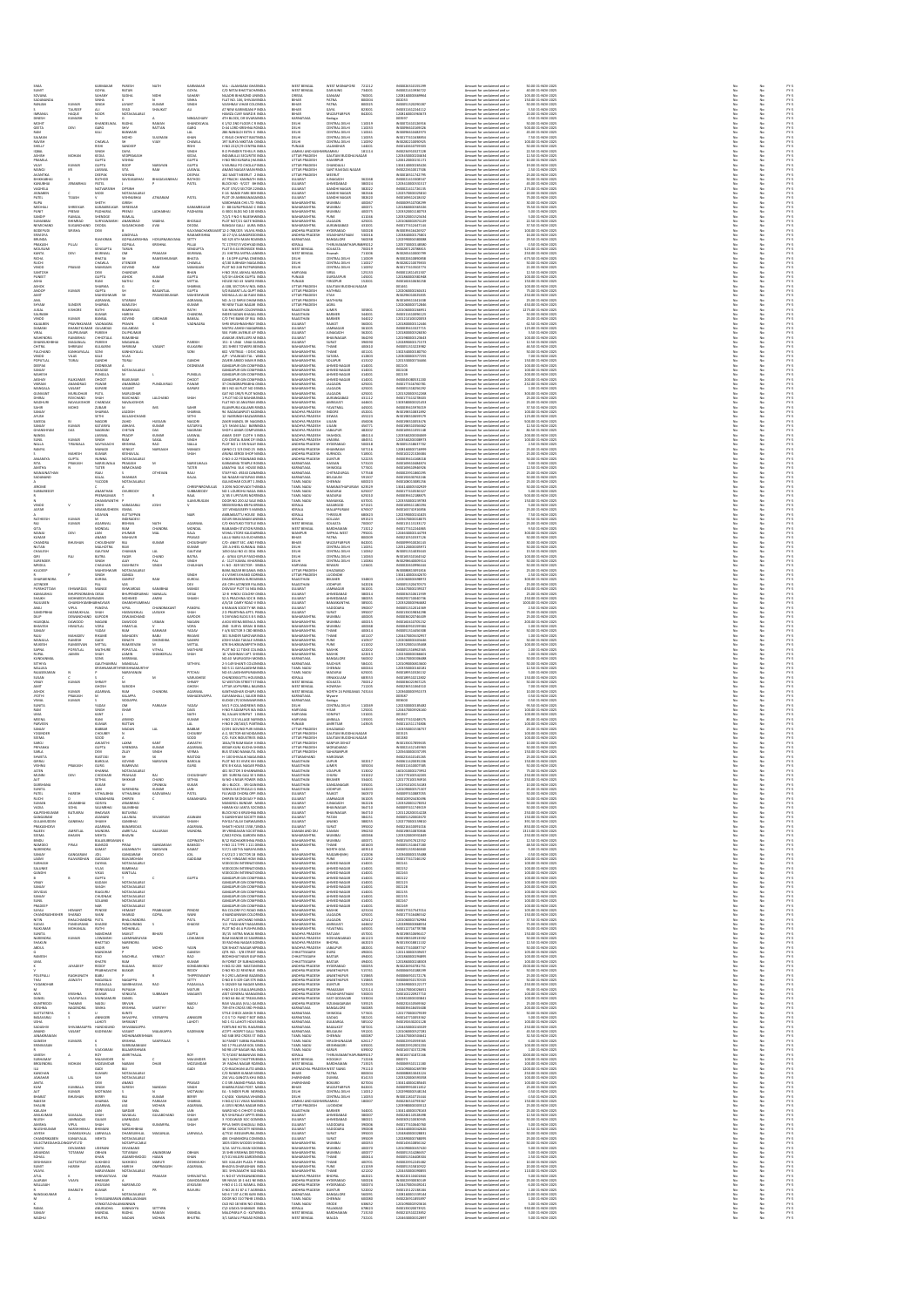| SIBA<br>AMAN                                         | SANKAR                                           | MURMU<br>KANT                                 | NOTAVAILABLE<br>KRISHINA                        |                                          | KANT                                        | RAILWAY COLONY \N FINDM<br>OPP-TRIPOLIA OLD GA' INDIA                                       | ORISSA<br><b>GIMAR</b>                                   | CUTTACK<br>PATNA                                                        | 754022<br>sccoo:           | 1208160006338133<br>1203840000680219                     | Amount for unclaimed and u<br>Amount for unclaimed and u                             | 0.50 01-NOV-2025<br>12.50 01-NOV-2025                           |  |               |
|------------------------------------------------------|--------------------------------------------------|-----------------------------------------------|-------------------------------------------------|------------------------------------------|---------------------------------------------|---------------------------------------------------------------------------------------------|----------------------------------------------------------|-------------------------------------------------------------------------|----------------------------|----------------------------------------------------------|--------------------------------------------------------------------------------------|-----------------------------------------------------------------|--|---------------|
| RAIDHWAR<br>SHALLINDRA                               |                                                  | <b>GUPTA</b><br>KUMAR                         | KRISHINA<br>CM                                  | KUMAR                                    | <b>GUPTA</b><br>PRAKASH                     | OR, NO. - 8 - 2259 SECTION<br>OM PRAKASH RAJNISH INDIA                                      | <b>JHARKHAND</b><br><b>GIMAR</b>                         | RANDS<br>DARIEVANGA                                                     | 834004<br>847211           | IN30226910864830<br>IN30177417395580<br>1206810000040717 | Amount for unclaimed and<br>Amount for unclaimed and u                               | 34.50 01-NOV-2021<br>498.00 01-NOV-2025                         |  |               |
| ANURA                                                | SATYAM                                           | <b>JOSHI</b><br>PARAMAS<br>VELAN              | ARUNGUMAR<br>VILLASWAM<br>RAMASWAMI             |                                          | VYAS<br>KANNAN                              | 2-8 603 GREEN HILL CINDIA<br>HULUGUNDA POST HA INDIA<br>HULUGUNDA, HARANCINDIA              | MAHARASHTR<br>KARNATAKA<br>KARNATAKA                     | MUMBAI<br>Kodagu<br>Kodago                                              | 400100                     | 003596<br>003602                                         | Amount for unclaimed and u<br>Amount for unclaimed and<br>Amount for unclaimed and   | 117844.50 01-NOV-2025<br>0.50 01-NOV-2021<br>0.50 01-NOV-2021   |  |               |
| RAM                                                  | 5                                                | KARIBASAPPA<br>LAKHAN                         | SANNAVEERAPPA<br>u                              | SRIBABU                                  | LAL                                         | AGARADAHALLI (P) BH INDIA<br>5-19/99 - I VARUNA BRINDIA                                     | KARNATAKA<br>UTTAR PRADES                                | Shimogi<br>Varana                                                       |                            | 003589<br>IN30202514058454                               | Amount for unclaimed and u<br>Amount for unclaimed and u                             | 0.50 01-NOV-2021<br>12.50 01-NOV-2021                           |  |               |
| <b>VIRINDER</b><br><b>VIRINDER</b>                   | SINGH                                            | SODHI<br>saxon                                |                                                 |                                          | SINGH<br>SINGH                              | C-30/8, SANGAM PARKINDIA<br>C-30/8, SANGAM PARKINDIA                                        | DELHI<br>DELHI                                           | CENTRAL DELHI<br>CENTRAL DELHI                                          | 110000<br>110007           | 001509<br>001511                                         | Amount for unclaimed and<br>Amount for unclaimed and                                 | 100.00 01-NOV-2021<br>100.00 01-NOV-2021                        |  |               |
| KANTI<br>RAI                                         |                                                  | SARDOP<br>KISHORI                             | <b>JHAMMAN</b><br>RAM                           |                                          | LAL<br>KUMAR                                | KG 1/110 VIKAS PURI TINDIA<br>H.NO.151/10 RAILWA'INDIA                                      | DELHI<br><b>HARYANA</b>                                  | CENTRAL DELHI<br>SONIPAT                                                | 110018<br>131100           | 1202290000104184<br>IN30236510345682                     | Amount for unclaimed and u<br>Amount for unclaimed and u                             | 50.00 01-NOV-2021<br>100.00 01-NOV-2021                         |  |               |
| ARUN<br>SAURABI                                      |                                                  | CHATURVEDE                                    | MADAN                                           | KUMAR                                    | <b>GOYAL</b><br>CHATURVEDS                  | HOUSE NUMBER-147/:INDIA<br>J-26 SECTOR - XI NOIDHNDM                                        | <b>HARYANA</b><br>UTTAR PRADESP                          | SONIPAT<br>GAUTAM BU                                                    | 131100<br><b>AGAR</b>      | IN30177418915486<br>001386                               | Amount for unclaimed and<br>Amount for unclaimed and                                 | 100.00 01-NOV-2021<br>100.00 01-NOV-2021                        |  | 7777777777777 |
| SUNEETA<br>PRERNA                                    |                                                  | <b>JAISWAL</b><br><b>AGARWAL</b>              | KANHAIYA<br>PARTH                               | LAL                                      | JAISWAL<br><b>GOVIL</b>                     | C/O KANHAIYA LAL JAEINDIA<br>64 D INDRA NAGAR S/INDIA                                       | UTTAR PRADESH<br>UTTAR PRADESP                           | MIRZAPLIR<br>BARELLY                                                    |                            | 1201860000301525<br>IN30177410419120                     | Amount for unclaimed and u<br>Amount for unclaimed and u                             | 62.50 01-NOV-2021<br>145.00 01-NOV-2021                         |  |               |
| PUKHRAJ<br>SAPNA<br>KALPESH                          |                                                  | SINGH<br><b>GUPTA</b><br><b>JAIN</b>          | RAMESH<br>SUBHASH<br>GHANSHYAN                  | CHAND<br>DAS                             | SINGH<br><b>GOYAL</b><br>MIAL               | VILL-MORE MAKHDOO INDIA<br>C/O NORAT MAL NAMINDIA<br>37 HANS NAGAR AME INDIA                | UTTAR PRADES<br>RAJASTHAN<br>RAJASTHAN                   | <b>BUNOR</b><br>TONX<br>AMER                                            | 304804<br>305900           | 1201750000221577<br>1203320002788808<br>1201770100244221 | Amount for unclaimed and<br>Amount for unclaimed and<br>Amount for unclaimed and u   | 675.00 01-NOV-2021<br>87.50 01-NOV-2021<br>50.00 01-NOV-2021    |  |               |
| NEELAN<br>SOBHAC                                     | MAI                                              | DAGLIYA<br>SHARMA                             | MR<br>GOGA                                      | <b>TEJSHING</b><br>LAL                   | <b>NAHAR</b><br>SHARMA                      | A-202 SHASTRI NAGAR INDIA<br>ORIENTAL BANK OF COINDIA                                       | RAJASTHAN<br>RAJASTHAM                                   | <b>SHEWARA</b><br>KOTA                                                  | 311000<br>324005           | 1204370000195433<br>IN30105510092547                     | Amount for unclaimed and u<br>Amount for unclaimed and                               | 12.50 01-NOV-2021<br>50.00 01-NOV-2021                          |  |               |
| MANJU<br>DINESH                                      | DEVI                                             | <b>AGARWA</b><br>SHARMA                       | MJL.<br>SHYAM                                   |                                          | CHAND<br>LAL                                | AGRAWAL STREET LAD INDIA<br>23/285 CHB PAL ROAD INDIA                                       | RAJASTHAM<br>RAJASTHAM                                   | NAGAUR<br>JODHPUP                                                       | 341300<br>342008           | 1201770100509156<br>IN30073210043413                     | Amount for unclaimed and<br>Amount for unclaimed and u                               | 25.00 01-NOV-2021<br>1.00 01-NOV-2021                           |  |               |
| NAND<br>JADEJA                                       | KISHOR                                           | CHANDAR<br>UMEDSIP                            | JUGAL<br><b>JADELA</b>                          | KISHOR                                   | CHANDAR<br>UMEDSINH                         | SITALA MATA KE MANUNDIA<br>GATIVAL KILUPA RAMISINDI                                         | RAJASTHAN<br><b>SUIARAT</b>                              | JODHPUP<br><b>JAMNAGA</b>                                               | 342600<br>161000           | IN30160410301159<br>N3031161000856                       | Amount for unclaimed and u<br>mount for unclaimed and                                | 29.00 01-NOV-2021<br>25.00 01-NOV-2021                          |  |               |
| DIUPKUMAI<br>RAMAN                                   | DILIPSIN<br>PRANLAI<br><b>BHAVIK</b>             | ENTENA                                        | PRANLA<br><b>JENTIBAL</b>                       | LILADHA                                  | RAMANI                                      | 9 NIRAY APPARTMENT INDI<br>KASTURBA STREET MA INDIA                                         | <b>GUIARAT</b><br>GUIARAT                                | <b>MATNAGA</b><br><b>JUNAGACE</b>                                       | 161000<br>162220           | 120112000026006<br>N30097410721313                       | nount for unclaimed and<br>Amount for unclaimed and                                  | 125.00 01-NOV-2021<br>491.00 01-NOV-2021                        |  |               |
| MINAKS<br>suwa                                       | <b>HITESH</b><br><b>MGRI</b>                     | GOSTKA<br><b>AUCHELIA</b>                     | HITESH<br><b>JAGRUTSH</b>                       |                                          | <b>BUDHELM</b>                              | ON BHAI MANGROL BAINDIA<br>B/H KALUBHA ROAD PIINDI                                          | GUIARAT<br><b>GUIARAT</b>                                | <b>JUNAGADE</b><br>INAVNAGA                                             | 362221<br>16400            | 120312000197580<br>N3017741487403                        | Amount for unclaimed and<br>mount for unclaimed and                                  | 100.00 01-NOV-2021<br>25.00 01-NOV-2021                         |  |               |
| KUNTAL<br>HITESH                                     | SRESHEHA<br>coving                               | MEHTA<br>PRAIAPAT                             | SRURESHO<br>GOVINDE                             |                                          | MEHTA                                       | 6-D PUNJABHAI TOWE INDIA<br><b>BHIMNATH MANOIR K INDIA</b>                                  | <b>GUIARAT</b><br>GUIARAT                                | KACHCHE<br>vannnass                                                     | 170000<br>190020           | N3009741126643<br>130167000079770                        | mount for unclaimed and<br>Amount for unclaimed and                                  | 25.00 01-NOV-2021<br>25.00 01-NOV-2021                          |  |               |
| KAMLESH                                              | SHANKAR<br>NARAN                                 | TALIA<br>SHIRSAT                              | POPATLAL<br>SHANKAI                             | SAKHARAN                                 | TALIA<br>SHISAT                             | 49 SANT TUKARAM SCINDIA<br>12/3 AKANISHA APAR INDI                                          | GUIARAT<br><b>MAHARASH®</b>                              | SURAT<br><b>MUMBA</b>                                                   | 195000<br>400068           | N30088814016823<br>N3011271602656                        | Amount for unclaimed and<br>procure for conclaimed and                               | 200.00 01-NOV-2021<br>100.00 01-NOV-2021                        |  |               |
| KANTABEN<br>DIUP                                     |                                                  | PATEL<br>onsays                               | NARAN                                           | ×.                                       | PATEL<br>COSAVI                             | 4-116 DOSHI WATEL BINTIN<br>14 SILVER SAND SHASTINGIN<br>A/102 SHARDA MANDINESIA            | MAHARASHTI<br>MAHARASHTE                                 | MUMBA<br>THANE                                                          | 4000B<br>401202            | 120323000021311                                          | mount for unclaimed and<br>Amount for unclaimed and                                  | 125.00 01-NOV-2021<br>125.00 01-NOV-2021                        |  |               |
| NEELA<br>RAIASHI<br>AASHSI                           | ANLKUMA<br>SANDESH                               | CHUDGAR<br>TEKE<br>PALLOD                     | NOTAVAILABLE<br>MINETRE                         | MURLIDHAR                                | BABURAC                                     | MALCURE WASTLAMING.<br>VIDEOCON INTERNATIONOM                                               | MAHARASHTE<br>MAHARASHTI<br>MAHARASHTE                   | THANE<br><b>SOLAPLIT</b><br><b>MIMED NA</b>                             | 401202<br>413102<br>41400  | IN302269123566<br>120111000076547<br>002109              | Amount for unclaimed and<br>mount for unclaimed and<br>mount for unclaimed and       | 500.00 01-NOV-2021<br>25.00 01-NOV-2021<br>00.00 01-NOV-2021    |  |               |
| MODHAVE<br>VIKAS                                     | VILAS                                            | VASANTRAD<br>SHETTY                           | NOTAVAILABL                                     |                                          | PALLOD<br>MODHAVE                           | VIDEOCON INTERNATIONOM<br>CANCARLIE CIN COMPINENT                                           | MAHARASHTR<br>MAHARASHTR                                 | AMMED NAGAR<br>AMMED NAGAR                                              | 414000<br>414000           | 002166<br>002162                                         | Amount for unclaimed and<br>Amount for unclaimed and                                 | 100.00 01-NOV-2021<br>100.00 01-NOV-2021                        |  |               |
| MURLIDINA<br>MONAN                                   | <b>BHAGWAT</b>                                   | GHABRAS<br>DHAND                              | NOTAVAILABLE<br>PHACWAT                         |                                          | DHANDE                                      | JISCO LTD VILL VASIND INDI<br>ROOM NO 177 GANGAINDI                                         | MAHARASHTR<br><b>MAHARASHTR</b>                          | THANE<br><b>NASHIK</b>                                                  | 421604                     | N30047640404922<br>120257000000000                       | procure for conclaimed and<br>mount for unclaimed and                                | 100.00 01-NOV-2021<br>50.00 01-NOV-2021                         |  |               |
| <b>MAYUR</b><br>MR                                   | PANKAJ<br>ASHOKR/                                | SHAH<br>iAN                                   | PANKAJ<br>PANNALA                               | GAMBHIRLA                                | SNH<br><b>JAIN</b>                          | SHRIKISHNA MACH 1NDM<br>SWATI NAGAR NATH T INDIA                                            | MAHARASHTR<br>MAHARASHTR                                 | AURANGAE<br><b>JALNA</b>                                                | 431112<br>43152            | IN30177413126527<br>IN30051314231115                     | Ammunt for containsed and<br>Amount for unclaimed and                                | 50.00 01-NOV-2021<br>50.00 01-NOV-2021                          |  |               |
| AKHILESH<br><b>AVADH</b>                             | GAIANANRA<br><b>BEHAR</b>                        | BHAGWA<br>MISRA                               | GAIANANITAS                                     | BALAIR                                   | <b>BHAGWAT</b><br>DAYAL                     | SHIWAII NAGAR KHED INDI<br>.<br>Near Jr, sethi nagajindia<br>Near Jail Building India       | MAHARASHTR<br>MADHYA PRAD                                | NAGPUR<br><b>UJJAIN</b>                                                 | 44120<br>45601             | N30051319331927<br>001343                                | mount for unclaimed and<br>mount for us<br>claimed and                               | 50.00 01-NOV-2021<br>250.00 01-NOV-2021                         |  |               |
| KANTI<br>RAIDNNA                                     | KUMAR                                            | ois<br>PANDEY                                 | CHANDAN<br>PRAKASH                              | NARAYAN                                  | CHIL<br>PANDEY                              | 687 MIG NEW HOUNDM                                                                          | MADHYA PRADESH<br>MADHYA PRADESH                         | <b>ANUPPLE</b><br><b>ANUPPLE</b>                                        | 484000<br>484000           | 1203560200001374<br>120356020000311                      | Amount for unclaimed and<br>Amount for unclaimed and                                 | 10.00 01-NOV-2021<br>25.00 01-NOV-2021                          |  |               |
| SHUSMLATA<br><b>VUAY</b>                             | SHANKER<br>KUMAR                                 | savan<br>KHOSLA                               | MAR<br>SATYADEV                                 | NARAYAN                                  | SINGH<br>KHOSLA                             | OTR NO-IR-1/6 BIRLA CINDI<br>O NO. TR-1/6 BRLA CCINOL<br>BLOCK 64 PLOT 9 NEHHNOM            | MADHYA PRADES<br>MADHYA PRADESH<br>DINATTISGARI          | SIDME<br>SIDME<br><b>DURG</b>                                           | 48688<br>48688<br>490020   | N3015572189315<br>120472000<br>N30045011315348           | mount for unclaimed and<br>mount for unclaimed and<br>Amount for unclaimed and       | 62.50 01-NOV-2021<br>100.00 01-NOV-2021<br>5.00 01-NOV-2021     |  |               |
| JAGDISH<br>VUDAYAGIT                                 | WADHWAN                                          | HUF                                           | NOTAVAILABLE<br>VUDAYAGIR                       | <b>VENKATAPPA</b>                        | serry                                       | SHOP NO 20 JAGOSH HNDM<br>D NO 8-221 GUNDLAPHNOL                                            | DINATTISGARI<br>WOHRA PRADESP                            | <b>DHAMTAR</b><br>MANTHA                                                | 493773<br>51576            | 120312000820428<br>120477000000051                       | Amount for unclaimed and<br>mount for unclaimed and                                  | 250.00 01-NOV-2021<br>22.50 01-NOV-2021                         |  |               |
| <b>KISHORI</b><br>CHELLU                             | KUMAR.<br>SAMBASIVA                              | ian<br>Rad                                    | <b>LALIT</b><br>omuu                            | NAGESWARA                                | SAMPAT<br><b>MO</b>                         | KESHARYA JEWWELLE INDIA<br>GANGANNA PALEM CHINDIA                                           | ANDHRA PRADES!<br>ANDHRA PRADES!                         | KRISHNA<br>GUNTUR                                                       | 522613                     | 120312000141751<br>IN3023241037456                       | mount for unclaimed and<br>Amount for unclaimed and                                  | 150.00 01-NOV-2021<br>2.50 01-NOV-2021                          |  |               |
| <b>JALADE</b><br><b>VEDA</b>                         |                                                  | RAMADEVI                                      | SUBBARAC<br>ARAYAN                              |                                          | KOTTARI                                     | 15-15-56/1 R R ROAD INDIA<br>PATEL HOUSE GUDDE INDI                                         | ANDHRA PRAD<br><b>KARINATAK</b>                          | PRAKASAM<br>DAKSHINA I                                                  | 523155                     | 120352000003859<br>N3018951059468                        | Amount for unclaimed and<br>mount for unclaimed and                                  | 50.00 01-NOV-2021<br>24.50 01-NOV-2021                          |  |               |
| SANKAPPA<br><b>MAYAPPA</b>                           | MAHABALA<br>NAGAPPA<br>BARAMAPPA                 | KARDIGUDD<br>MAYANAVAR                        | NAGAPPA<br><b>BARAMAPPI</b>                     | SHIDDAPPA                                | KARDIGUDD<br>MAYANAVAR                      | CHALUKYA NAGER BACINDIA<br>NEAR GOVERNMENT HINDIA                                           | <b>CARINATAKA</b><br><b>CARINATAKA</b>                   | BAGALKOT<br>BELGAUM                                                     | 58720<br>591317            | 120445000010410<br>120312000929370                       | enount for uncl<br>aimed and<br>Amount for unclaimed and                             | 20.00 01-NOV-2021<br>130.00 01-NOV-2021                         |  |               |
| <b>SENGUITUVAN</b><br>RAMYA                          |                                                  |                                               | PITONAL                                         | SVELAYUTHA                               | RAIA                                        | IS METTU STREET MU'INDIA<br><b>OLD NO 113 NEW NO 1NDI</b>                                   | PONDICHERR<br><b>AMIL NADL</b>                           | <b>PONDICHER</b><br><b>INTUCHUNAGAI</b>                                 | 626200                     | IN30163741056800<br>N3003941658917                       | Amount for unclaimed and<br>mount for unclaimed and                                  | 750.00 01-NOV-2021<br>0.50 01-NOV-2021                          |  |               |
| BHUVANESWA<br><b>DURAIRAJ</b>                        | KAMALA                                           | $\mathbf{N}$                                  | NAGARAJ<br>SELLAPPAN                            |                                          | MUTHUSAM<br>VENUGOPAL                       | D 8/22 TNHS COLONY INDIA<br>ENV ENGINEER TAMILHINDIA<br>917 BIG BAZAAR STREINFIN            | TAMIL NADL<br>TAMIL NADL<br>TAMIL NADL                   | ERSHNAGIR<br>NAMAKKA<br>COIMBATOR                                       | 635109<br>637000<br>641000 | IN3001751072028<br>IN30334010020075<br>000043            | mount for und<br>aimed and<br>Amount for unclaimed and<br>Amount for unclaimed and   | 183.00 01-NOV-2021<br>1320.00 01-NOV-2021<br>150.00 01-NOV-2021 |  |               |
| HEMA<br>RAVI                                         | DEVI                                             | DEVI<br>JAIN<br>KUMAR                         | <b>GIMAL</b><br>RAM                             | KUMAR<br>KISHUN                          | MIN<br>PRASAD                               | RATTANLALL TARACHAINDI<br>R K NIWAS NORTH DAHNOL                                            | HARKHAND<br><b>SAHID</b>                                 | ANDS<br>SAILAN                                                          | 841300                     | N30068813733825<br>120180000013995                       | mount for unclaimed and<br>enount for u<br>aimed and                                 | 1250.00 01-NOV-2021<br>50.00 01-NOV-2021                        |  |               |
| MUKESH<br>SIDDHARTH                                  |                                                  | CHAWLA<br>MEWAT                               | GULSHAN<br>BATAN                                | SINGH                                    | CHAWLA<br>MEWATI                            | 4/130 BLOCK NO-4 SUITNOM<br>OH 14/230 PASCHIM VINENA                                        | DELHI<br><b>DELHI</b>                                    | CENTRAL DELHI<br>CENTRAL DELHI                                          | 110027<br>110067           | IN30282210107056<br>IN30051317908452                     | Amount for unclaimed and<br>Ammunt for conclaimed and                                | 25.00 01-NOV-2021<br>8.50 01-NOV-2021                           |  |               |
| GAURAY<br>DINESH                                     | CHANDER                                          | SOLANK<br>cott                                | <b>BAJENCINA</b>                                | PRASAD<br>CHAND                          | SOLANIO<br>cott                             | 14 LIG BLATS OUT 3 PASSINGS<br><b>HATE TE BLOCK HISTORIA</b>                                | <b>DELHI</b><br>DELHI                                    | <b>CENTRAL DELHI</b><br><b>CENTRAL DELHI</b>                            | 11008                      | 120229000030083<br>N30294310003325                       | mount for unclaimed and<br>enount for und<br>aimed and                               | 25.00 01-NOV-2021<br>75.00 01-NOV-2021                          |  |               |
| SANIEEV<br>ABHAY                                     |                                                  | KUMAR<br>ARDRA                                | GORI<br>ONKAR                                   | <b>NARENDRA</b>                          | SINGH                                       | A 133 SECTOR 21 NORINDIA<br>1165 SECTOR-37, NORTHERN                                        | UTTAR PRADES<br>UTTAR PRADES                             | GAUTAM BUDE<br>GAUTAM BUDDI<br><b>IAGAR</b>                             |                            | IN30011810832325<br>120429000000679                      | Amount for unclaimed and<br>Ammunt for conclaimed and                                | 100.00 01-NOV-2021<br>250.00.01.NOV-2025                        |  |               |
| RAHUS                                                | RAMANDHA                                         | CHANDAN<br>PATEL                              | UTTAM<br><b>BAMANS</b>                          | KUMAR                                    | CHANDANI                                    | 47 LUKARGANJ ALLANJINDI<br>170 VANITAVAS KUDA INDI                                          | UTTAR PRADES<br><b>GUIARAT</b>                           | <b>ALLAHABAD</b><br>MMEDABAI                                            | 382423                     | N3016961138467<br>130152000003524                        | mount for unclaimed and<br>mount for unclaimed and                                   | 100.00 01-NOV-2021<br>500.00 01-NOV-2021                        |  |               |
| BABUSHAI<br>SHAH<br><b>IMANSHU</b>                   | MOHANSHA<br><b>BHARATKUM</b><br><b>SEVANTILA</b> | PARDES<br><b>JAYANTILAL</b><br>siue           | MONANSHA<br>SNAH<br><b>SEVANTILAL</b>           |                                          | <b>JAYANTILAL</b>                           | PWD OTRS AREA R.C.D INDIA<br>203 SHANDIESHVAR FINDIA<br>24 MORSHWARE BLD INDIA              | GUIARAT<br><b>SUIARAT</b><br>MAHARASHTR                  | VADODARA<br>SURAT<br><b>MUMBA</b>                                       | 190000<br>195004<br>40001  | 1301670000501400<br>N3022011057012<br>N302679319590      | Amount for unclaimed and<br>procent for containsed and<br>mount for unclaimed and    | 30.00 01-NOV-2021<br>25.00 01-NOV-2021<br>0.00 01-NOV-2021      |  |               |
| vath<br><b>RAMPYARE</b>                              | <b>NAVANTI AI</b>                                | MANIAR<br><b>JAISWAL</b>                      | NAVANITLA<br>NOTAVAILABL                        |                                          | MANIAR                                      | ST DEV ASHRH GULMONDIA<br><b>ROOM NO. 1. PARIDRAMON</b>                                     | MAHARASHTR<br>MAHARASHTR                                 | MUMBA<br>MUMBA                                                          | 400049<br>400078           | N30127630734216<br>120177000000877                       | mount for unclaimed and<br>Amount for unclaimed and                                  | 5.00 01-NOV-2021<br>1.50 01-NOV-2021                            |  |               |
| LOMAN                                                | PALKU<br>M                                       | PATEL<br>BASTOLA                              | MOHANLA<br><b>BADRI</b>                         | TOLARAM                                  | PATEL<br>BASTOLA                            | SHI ISHAM CENTER 1 A INDIA<br>FLAT NO 403 PLOT B S: INDIA                                   | MAHARASHTI<br>MAHARASHT                                  | MUMBA<br>THANE                                                          | 40009<br>40070             | N3013301957195                                           | Amount for unclaimed and<br>nount for unclaimed and                                  | 25.00 01-NOV-2021<br>15.00 01-NOV-2021                          |  |               |
| MADKA<br><b>ARMINA'</b>                              | <b>SUNIL</b>                                     | PRAINAKAR<br>WAGHULD                          | ARDON                                           |                                          | <b>MADKAR</b>                               | QUARTER NO 4 SMALL INDIA<br><b>CRISINAL 20 DISABAG INFIG</b>                                | MAHARASHTI<br>MAHARASHTE                                 | <b>SOLAPLIR</b><br>SANGLI                                               | 41100<br>416410            | N30051313755524<br>IN30051318231532                      | mount for uncl<br>aimed and<br>Amount for unclaimed and                              | 12.50 01-NOV-2021<br>115.00.01.NOV-2025                         |  |               |
| <b>ALCK</b>                                          | KUMAR                                            | THAKUP<br>PRAVEEN                             | <b>KRISHINA</b><br>DHARAM                       | KUMAR<br>CHAND                           | THAKUR<br>aan                               | MIG 67 VEER SAWARK INDIA<br>GEETHA ROAD R PET K INDIA                                       | DINATTISGAR<br><b>CARINATAKA</b>                         | RAIPUR<br>KDLAR                                                         | 49200<br>563122            | 120472000108454<br>N3005131302385                        | Amount for unclaimed and<br>mount for unclaimed and                                  | 50.00 01-NOV-2021<br>500.00 01-NOV-2021                         |  |               |
| <b>SUMALATIS</b><br>RATHNAKAR                        | $\overline{\phantom{a}}$                         | SHETTY                                        | HANUMAN<br><b>SECTIONAM</b>                     |                                          | SETTY                                       | NO ALOKHA HIGHER PHI<br>HOLISE NO. 2-122-1-48-MOVIA                                         | <b>CARINATAKA</b><br><b>CARINATAKA</b>                   | HASSAN<br>DAKSHINA                                                      | 7122<br>574237             | IN30051322976833<br>IN3019263014688                      | Amount for unclaimed and<br>Amount for unclaimed and                                 | 170.50 01-NOV-2021<br>12.50 01-NOV-2021                         |  |               |
| RACHAN<br>KAWARLA                                    |                                                  | KORKOCK<br>jan<br>Kumar                       | <b>DIGEANATHI</b><br><b>PUKRA</b>               |                                          | KORKODE                                     | NO 47 UPPARARAKERI INDIA                                                                    | <b>KARINATAK</b><br><b>KARINATAK</b>                     | DAKSHINA I<br><b>SHIMOGA</b>                                            | 57720                      | N30226911989914<br>N3022691382766                        | procent for conclaimed and<br>nount for unclaimed and                                | 25.00 01-NOV-2021<br>00.00 01-NOV-2021                          |  |               |
| PRADEER<br>PRIYA<br>SUSHID                           | UDAY<br>KUMAR                                    | PAWASKAR                                      | KAWARLAL<br>UDAY<br>HEERACHAN                   |                                          | KAWAD<br>CHORDIA                            | HOUSE NO 47 M K K RINDM<br><b>T4 DURGA RESIDENCTINDIA</b><br><b>BUT NO 25 ELAT NO EINEM</b> | <b>CARINATAKA</b><br><b>CARINATAKA</b><br>TAMIL NAD      | <b>SHIMOGA</b><br><b>BELGAUR</b><br>CHENNA                              | 577202<br>600122           | 120447000609756<br>1207240000052496<br>N3016376005704    | Amount for unclaimed and<br>Amount for unclaimed and<br>procent for conclaimed and   | 150.00 01-NOV-2021<br>50.00 01-NOV-2021<br>5.00 01-NOV-2021     |  |               |
| TAPAN<br>LAUT                                        |                                                  | stm<br>JOSHI                                  | <b>HARAY</b><br>RATAN                           | RAM                                      | sm<br><b>JOSE</b>                           | 78 HARI NATH DEY ROINDI<br>C/O MADAI GHOSH 17INDIA                                          | VEST BENGA<br>WEST BENGA                                 | EDUCATA<br>KOLKATA                                                      | 700074                     | N3021051023122<br>11020100026194                         | nount for unclaimed and<br>Amount for uncl<br>imed and                               | 12.50 01-NOV-2021<br>5.00 01-NOV-2021                           |  |               |
| NISITES<br>DINESH                                    |                                                  | KUNDU                                         | NEMAI                                           | LAL<br>CH                                | KUNDU<br>CHAKRAVART                         | BAGANE PARA P.O. KAINENA<br>FEDERAL BANK LTD P SINDM                                        | WEST BENGAL<br>ASSAM                                     | BARDHAMA<br>KAMRUR                                                      | 713130<br>78100            | N30032710296613<br>N3015161012966                        | Amount for unclaimed and<br>Amount for unclaimed and                                 | 25.00 01-NOV-2021<br>5.00 01-NOV-2021                           |  |               |
| uczse<br>SHASHI                                      | ch<br>Kumar                                      | CHAIGH<br>KINDRA<br>BRUSHAR                   | KEDAR<br>MUNISH                                 | NATH                                     | CINDRA<br>PRASAD                            | M.P. REGENCY R.K. BISINDIA<br>S/O SRI MUNESHWAR INDIA                                       | <b>SIHAR</b><br><b>SAHID</b>                             | PATNA<br>PATNA                                                          | scoop<br>sonne             | 130234000010478<br>160101000016366                       | nount for unclaimed and<br>Amount for und<br>aimed and                               | 50.00 01-NOV-2021<br>12.50 01-NOV-2021                          |  |               |
| KANCHAN                                              |                                                  | prvi<br>SHEKAR                                | PODIEAL                                         |                                          | <b>BHAGAT</b><br><b>DEVARA</b>              | H NO 42 BADABAZAR FINDIA<br>BASAVANA HUTHUR KINDIA                                          | <b>SIHAR</b><br><b>CARINATAKA</b>                        | DARIENANCA<br>Kodagu<br>CENTRAL DELHI                                   | 847211                     | IN30045014189871<br>003593                               | Amount for unclaimed and<br>mount for unclaimed and                                  | 50.00 01-NOV-2021<br>0.50 01-NOV-2021                           |  |               |
| <b>JASKARAN</b><br><b>JATINDER</b><br><b>TEINDER</b> | savan                                            | CHATTWAL<br>swon<br>KAUR                      | AMARJEET<br>LEHNA<br>sua                        | PRITPA                                   | SINGH                                       | 1-116 FIRST FLOOR RHNDL<br>VILL, RATTAKHERA SAFINDIA<br>SUB PRITPAL SINGHO FINDIA           | <b>DELHI</b><br>HARYANA<br>PUNJAB                        | iND<br>PATIALA                                                          | 11001<br>126112<br>14700   | N30094010321502<br>1205100000036246<br>1204470007500731  | nount for unclaimed and<br>Amount for unclaimed and<br>Amount for unclaimed and      | 50.00 01-NOV-2021<br>350.00 01-NOV-2021<br>617.50 01-NOV-2021   |  |               |
| <b>SUNIL</b>                                         |                                                  | VUAY                                          | <b>BRAHM</b><br>RAM                             | SWARDC<br>PRAKES                         | KAKKAR<br>VUAY                              | 327 SURENDRA NAGA INDIA<br>8 BANK COLONY KASG INDI                                          | UTTAR PRADE:<br>UTTAR PRADE:                             | <b>AUGARH</b>                                                           |                            | N3002061025458<br>N3001181033415                         | Amount for unclaimed and<br>mount for unclaimed and                                  | 100.00 01-NOV-2021<br>1000.00 01-NOV-2021                       |  |               |
| RAIDE<br><b>VISHU</b>                                | KUMAR                                            | carse<br>AGARINA                              | LAL<br>VIDUR                                    |                                          | SINGH<br>KUMAR                              | H NO 370 AWAS VIKASINDIA<br><b>R/O JEELAL MANDI CHINDIA</b>                                 | UTTAR PRADE:<br>UTTAR PRADE                              | ETAH<br>MIRZAPUR<br>MORADABAD                                           |                            | 130414000191651<br>120206000029282                       | Amount for unclaimed and<br>Amount for unclaimed and                                 | 17.50 01-NOV-2021<br>50.00 01-NOV-2021                          |  |               |
| PRAYEEP<br>MAHENDR                                   | kumar<br>Kumar                                   | TAK<br>VOHRA                                  | <b>BAMESH</b><br><b>BAMESH</b>                  | CHANDRA<br>MAL                           | TANK<br>VOHRA                               | 55 DHOSIYA KA MOHAINDI<br>MORYA SYNTEX PVT LTINDI                                           | <b>BAJASTHAN</b><br><b>BAJASTHAN</b>                     | IAPUR<br>EHEWARA                                                        | 303012<br>311000<br>324005 | 120109000743018<br>N3002141262481                        | mount for unclaimed and<br>mount for unclaimed and                                   | 75.00 01-NOV-2021<br>50.00 01-NOV-2021                          |  |               |
| <b>RAIDRAN</b><br>GOVING<br>NAROTAM                  | NARAYAN<br>KUMAR                                 | GUPTA<br>SHARMA                               | PURAN<br>SANWAI<br>NOTAVAILABL                  | MAL                                      | <b>GUPTA</b><br>SNAMA                       | H.NO.937 MAHAVEER INDIA<br>LODI BAS SADULPUR SINDIA<br>445 PUNJABI MOHALLINDI               | <b>BAJASTHAN</b><br><b>BAJASTHAN</b><br><b>BAJASTHAN</b> | KOTA<br>CHURU<br><b>HANUMAR</b>                                         | 131023                     | N3010551063021<br>12036600000011<br>120121010050656      | Amount for unclaimed and<br>Amount for unclaimed and<br>Amount for unclaimed and     | 600.00 01-NOV-2021<br>5.00 01-NOV-2021<br>250.00 01-NOV-2021    |  |               |
| KETAN                                                | DALSURH                                          | GADAN                                         | DALSUKHE<br>HARCOVANDA                          |                                          | GADANI<br>PATEL                             | PANJARA POLE ROAD FINDS<br>C/O GUIARAT MOTOR INDIA                                          | <b>SUIARAT</b><br>GUIARAT                                | IHAVNAGAI                                                               | 135511<br>164710           | N30097410795449<br>IN3012331001057                       | mount for unclaimed and<br>Amount for unclaimed and                                  | 5.00 01-NOV-2021<br>60.00 01-NOV-2021                           |  |               |
| MANUAL<br>VIRAL                                      |                                                  |                                               |                                                 |                                          |                                             | <b>PIPALIYA NO MADH ATINDIA</b>                                                             |                                                          |                                                                         |                            |                                                          | Amount for unclaimed and                                                             |                                                                 |  |               |
|                                                      | AYANTILAL                                        | PATEL<br>PATEL                                | <b>KHODABHA</b><br>AYANTILA                     | MANBHA                                   | PATEL                                       | NEW & TYPE 8-10-96 NINDI                                                                    | GUIARAT<br><b>SUIARAT</b>                                | MAHESANA<br>MAHESANA<br><b>VALSAG</b>                                   | 184002<br>38422<br>396190  | N30048413276272<br>120312000077731                       | mount for unclaimed and                                                              | 50.00 01-NOV-2021<br>62.50 01-NOV-2021                          |  |               |
| <b>SARSHA</b><br>DIETSH                              | CHANDRA<br>KARLISHA                              | CHOTALLA<br>SAVLA                             | CHANDRAKANT<br>KARUSHA                          |                                          | SAVLA                                       | 5/9 KADAM WADI VAKINDI<br>3 JIVDAYA SOC, JIVDAYINDIA                                        | MAHARASHTE<br>MAHARASHTE                                 | MUMBA<br>MUMBA                                                          | 400055<br>4000B            | 12018000022249<br>N3009071009695                         | mount for unclaimed and<br>Amount for unclaimed and                                  | 000.00 01-NOV-2021<br>250.00 01-NOV-2021                        |  |               |
| KIRTIKLIMAR<br>GADE                                  | SHANTILAL                                        | <b>JAIN</b>                                   | <b>HANTILAL</b>                                 | GANPATRAD                                | <b>JAIN</b><br>NARAYANRAD                   | 613/14 CHATI GALLI SINDIA<br><b>IDEOCON INTERNATI</b>                                       | MAHARASHTI<br>MAHARASHT                                  | <b>SOLAPLIR</b><br><b>MIMED NA</b>                                      | 411002<br>41400            | IN30109810127127<br>002112                               | Amount for unclaimed and<br>Amount for unclaimed and                                 | 5.00 01-NOV-2021<br>100.00 01-NOV-2021                          |  |               |
| PATIL                                                | BALASAHED                                        | GANPATRAD<br>TRIMBAK<br>VASANT                | TRIMBAK                                         |                                          | SHESHARAD                                   | VIDEOCON INTERNATIINDI<br>VIDEOCON INTERNATIINDIA                                           | MAHARASHTI<br>MAHARASHTR                                 | MIMED NAGAR<br>AMMED NAGAR                                              | 414000<br>414000           | 002149<br>002153                                         | mount for unclaimed and<br>Amount for unclaimed and                                  | 100.00 01-NOV-2021<br>100.00 01-NOV-2021                        |  |               |
| BABU<br>MAHES                                        | $_{\rm N}$                                       | PANCHA<br>CHAVAI<br>PARAB                     | NOTAVAILABLE<br>NOTAVAILABL<br>NOTAVAILABLE     |                                          |                                             | GANGAPUR GIN COMPINDIA<br>GANGAPUR GIN COMPINDI<br>GANGAPUR GIN COMPINDI                    | MAHARASHTR<br>MAHARASHTE<br>MAHARASHTR                   | MIMED NAGAR<br>MIMED NAGAL<br>MIMED NAGAR                               | 414000<br>41400<br>41400   | 002106<br>002117<br>002124                               | Amount for unclaimed and<br>mount for unclaimed and<br>enount for u<br>claimed and   | 100.00 01-NOV-2021<br>100.00 01-NOV-2021<br>100.00 01-NOV-2021  |  |               |
| DATTARAM<br>VISHWANATI                               | H                                                | GOGIA<br>PARWATE                              | NOTAVAILABLE                                    |                                          | COGIA                                       | GANGAPUR GIN COMPINDIA<br>GANGAPUR GIN COMPINDIA                                            | MAHARASHTR<br>MAHARASHTR                                 | MIMED NAGAR<br>MIMED NAGAR                                              | 414000<br>414000           | 002126<br>002131                                         | Amount for unclaimed and<br>Amount for unclaimed and                                 | 200.00 01-NOV-2021<br>100.00 01-NOV-2021                        |  |               |
| ASHOK<br>MEHULKUMAR                                  | <b>KUNTILAL</b>                                  | SHETTY<br><b>BHANDAR</b>                      | NOTAVAILABLE<br>KUNTILAL                        | BHAGWANDAS                               | <b>BHANDAR</b>                              | GANGAPUR GIN COMPINDI<br>ASHFON GANESHWADI INDIA                                            | MAHARASHTE<br>MAHARASHTR                                 | MIMED NAGAR<br>MIMED NAGAR                                              | 41400<br>41400             | 002159<br>130234000055372                                | mount for unclaimed and<br>mount for unclaimed and                                   | 100.00 01-NOV-2021<br>50.00 01-NOV-2021                         |  |               |
| APARNA<br>VASANT                                     | PRAVIN<br><b>NAMDEN</b>                          | ADAKE<br>KAPARE                               | SOMNATH<br>NAMDEV<br>NACINON                    | OMKAP                                    | <b>KAPARE</b>                               | ISLAMPUR ROAD WAINDM<br>SHIV COLONY SUIT NO INDIA                                           | MAHARASHTR<br>MAHARASHTR                                 | SANGLI<br><b>JALGAON</b>                                                | 416313<br>42500            | IN30021430188022<br>1201060000854882                     | Amount for unclaimed and<br>Amount for unclaimed and                                 | 100.00 01-NOV-2021<br>100.00 01-NOV-2021                        |  |               |
| KIRAN<br>RAMORGHNA<br>ABOULAJUOU                     | <b>NAGINO</b><br>EKNATH<br>GAFURKNA              | KOTECH<br>POTADAS<br>PATHAM                   | <b>EXAMPLE</b><br>GAFURXIN                      | GHEVERCH<br>JANARDAN<br><b>HUSAINKON</b> | KOTEDIA<br>POTADAR<br>PATHAN                | A NAGAR DR KELKAR HINDIA<br>PARANJAPE WADA PATINDIA<br>NO/922/1 NEAR MASJINDIA              | MAHARASHTE<br>MAHARASHTR<br>MAHARASHTR                   | <b>HLGACP</b><br><b>IALGACH</b><br><b>IALGAON</b>                       | 42520<br>42540<br>425400   | N3017741111152<br>IN3013302035442<br>120105000297176     | mount for unclaimed and<br>mount for us<br>imed and<br>Amount for unclaimed and      | 7.50 01-NOV-2021<br>25.00 01-NOV-2021<br>100.00 01-NOV-2021     |  |               |
| SHEXHAR<br>SUDHIRKUMAI                               | SHASHIKANI<br><b>TULSHIRAM</b>                   | KULKARN<br>MURKUT                             | SHASHIKAN'<br>NOTAVAILABLE                      | OSANYARRAC                               | KULKARN                                     | VENUSMEUTI HOUSE FINDIA<br>NEAR CHAUHAN TILES INDIA                                         | MAHARASHTR<br>MAHARASHTR                                 | NANDED<br>CHANDRAP                                                      | 431602<br>44290            | <b>IN3005131631118</b><br>1208160001655                  | Ammunt for containsed and<br>mount for unclaimed and                                 | 5.00 01-NOV-2021<br>10.00 01-NOV-2021                           |  |               |
| CHANDRAKUM<br>SHRIKANT                               | MADANM<br><b>BHIKULA</b>                         | MOHTA<br>KARWA                                | NOTAVAILABLE                                    |                                          |                                             | MEHTA BHAVAN BALA INDIA<br>SANKALP CIVIL UNE RUNDIA                                         | MAHARASHTR<br>MAHARASHTR                                 | <b>BULDHANA</b><br><b>AKOLA</b>                                         | 444300<br>4450             | 130231000007542<br>120100000066640                       | mount for us<br>aimed and<br>Amount for unclaimed and                                | 150.00 01-NOV-2021<br>25.00 01-NOV-2021                         |  |               |
| SHEELA<br><b>SUSHILA</b>                             | DEVIDAS                                          | MAHAJA<br>KOTHAR                              | NOTAVAILABLE<br>SHRIGOPAL                       |                                          | KOTHAR                                      | PLOT NO 448 NEAR DRINOL<br>22/1 GRASIM STAFF CINDI<br><b>BLOT NO 139 COD COLIMBIA</b>       | MAHARASHTRA<br>MADHYA PRAZ                               | <b>AMBAVATI</b><br><b>UIJAIN</b>                                        | 4460<br>456332             | N30088813782462<br>N3061142103848                        | Amount for unclaimed and<br>mount for us<br>claimed and<br><b>Local based</b>        | 00.00 01-NOV-2021<br>5.00 01-NOV-2021                           |  |               |
| SHIRIN<br>PRACHE<br>PREM                             | SHANKAR                                          | GOUTAM<br>DHOOT<br><b>JAJODIA</b>             | <b>KESHAV</b><br>DEEPAK<br>VASUDEV              | PRASAD                                   | GOUTAM<br>percent<br><b>JAJODIA</b>         | GOVIND OPP, CONGEINDIA<br><b>CURLINS BOY BAL MARE INFINI</b>                                | MADHYA PRADESH<br>MADHYA PRADESH<br>DINATTISGARI         | <b>JABALPUR</b><br>ANUPPLIP<br>BILASPUR                                 | 482004<br>484000<br>495000 | N3013302108478<br>1203560200001870<br>N30094010007629    | mount for us<br>Amount for unclaimed and<br>Amount for unclaimed and                 | 68.50 01-NOV-2021<br>150.00 01-NOV-2021<br>10.00 01-NOV-2021    |  |               |
| <b>AMRUTLAI</b><br>KODIPYAKA                         |                                                  | SHAH<br><b>SURESH</b>                         | NOTAVAILABLE<br><b>KODIPYAKA</b>                | LAL                                      | VENKATESHAM                                 | FLOT NO 12 JAGADISH INDI<br><b>HNO-1-2-201 INFIRA NINFIN</b>                                | ANDHRA PRADESP<br>ANDHRA PRADESP                         | <b>COTFRANA</b><br><b>ADILABAD</b>                                      | 504290                     | N30169612424496<br>1203070000055553                      | nount for unclaimed and<br>enount for u<br>claimed and a                             | 0.00 01-NOV-2021<br>25.00.01.NOV-2025                           |  |               |
| VADLURI                                              | VUAY                                             | <b>KUMAR</b><br><b>SESHADR</b>                | BUCHAIAH                                        |                                          | SUBRAMANYAM                                 | 2-7-319/3 OLD COLON INDIA<br>NO 10-3-556 REDOY ATINOM                                       | ANDHRA PRADESP<br>ANDHRA PRADESP                         | <b>ADILABAD</b><br>CHITTOGE                                             | 504290<br>517500           | 120307000006402<br>N30039418463552                       | Amount for unclaimed and u<br>Amount for unclaimed and u                             | 25.00 01-NOV-2021<br>45.00 01-NOV-2021                          |  |               |
| GATTUPALLI                                           | VENEATAS                                         |                                               | <b>SATIONARAYANA</b>                            |                                          | GATTUPALLI                                  | H NO 17-1-18/O SPP RINDM                                                                    | ANDHRA PRADESP                                           |                                                                         | 522124                     |                                                          | nount for unclaimed and u                                                            | 50.00 01-NOV-2021                                               |  |               |
| SADANANDA<br><b>PERUMAL</b>                          |                                                  |                                               | <b>RAMEGOWDA</b><br><b>PERUMAL</b>              |                                          | BALUSAM                                     | 5/O RAMEGOWDA KALINDIA<br>DOOR NO 1/105 CHETINDI                                            | KARNATAKA<br>TAMIL NAD                                   | CHICKMAGALUR<br><b>THANIAVUR</b>                                        | 577146<br>61230            | IN30023913432647<br>1204450000406911                     | Amount for unclaimed and u<br>Amount for unclaimed and u                             | 50.00 01-NOV-2021<br>247.50 01-NOV-2021                         |  |               |
| RAIENDRAM<br>SHANMUGAVALI<br>MANIMARAN               |                                                  | KRISHNAN                                      | CHIKKAMUNTKAPP:<br>RAGHAVA<br>KRISHNAN          | MOTTAIN                                  | RAJENDRAN<br>GOUNDER                        | NO 1/14-A MAIN EQACINOL<br>NO A 39 SIPCOT HOUSINDM<br>2/129 CHIKKA THORAN INDIA             | <b>TAMIL NADL</b><br>TAMIL NADL<br>TAMIL NADU            | KRISHNAGIR<br>ERKHNAGIE<br>DHAMMAPUR                                    | 635113<br>63512<br>stran   | N30177410001620<br>N3001751060356<br>N3030286029169      | mount for unclaimed and<br>mount for unclaimed and<br>procent for conclaimed and     | 10.50 01-NOV-2021<br>25.00 01-NOV-2021<br>212.50 01-NOV-2021    |  |               |
| MARY<br>BANCHU                                       |                                                  | GEORGE<br>NAINA                               | GEORGE<br><b>MOHAMAD</b>                        | ABDU                                     | <b>USHEED</b>                               | CHAKKALAKKAL HOUSINDIA<br>17/1022 POOJAPURA TINDIA                                          | <b>KERALA</b><br><b>CERALA</b>                           | <b>DISPOSIT</b>                                                         | 680618<br>ssor             | N3016371000569-<br>N30051315987435                       | procent for containsed and<br>mount for u<br>claimed and                             | 7.50.01.NOV-2025<br>50.00 01-NOV-2021                           |  |               |
| SUMAN<br><b>ANIMESH</b>                              |                                                  | GANDH<br><b>DASGUPTA</b>                      | PURNENDU                                        |                                          | GANDHI<br><b>DASGUPTA</b>                   | C/O GRESSI MORTA 199014<br>10 SARADA PARK KAMINDIN                                          | VEST BENGA<br>WEST BENGAL                                | KOLKATA<br>KOLKATA                                                      | 70000<br>700084            | 001117<br>N30095810118549                                | enount for u<br>imed and<br>Ammunt for containsed and                                | 200.00 01-NOV-2021<br>5.00.01.NOV-2025                          |  |               |
| MOHIN<br><b>ARCHANA</b>                              | ptw                                              | MUNDRA<br><b>AGRAWAL</b>                      | RAM<br>GHANSHYAN                                |                                          | MUNDRA<br>AGRAWAL                           | MAIN ROAD RAMBINA INDIA<br>LITTLE ANGEL SCHOOL INDIA                                        | DRISSA<br><b>SRISSA</b>                                  | GANJAM<br>CALAHAND                                                      | 761028<br>766012           | N30232410454519<br>N3022011082878                        | Amount for unclaimed and<br>nount for unclaimed and                                  | 25.00 01-NOV-2021<br>75.00 01-NOV-2021                          |  |               |
| mon<br>RAISH<br>JAYDEER                              |                                                  | <b>JAN</b><br><b>KUMAR</b><br>BANERIES        | <b>BIMAL</b>                                    | GOPAL<br>DAS<br>KUMAR<br>RATAN           | MIN<br><b>BHAGAT</b><br>MANERJER            | SUDHIR SARAWGI & CCINDIA<br>S/O LATE SHIV LAL BHAINDIA<br>NORTH LOCO TANK ALINDM            | ASSAM<br>HAROMAND<br>HARKHAND                            | KAMRUP<br>DHANSAD<br>DHANBAD                                            | 781000<br>826000<br>826000 | 1206850000062<br>N30039413630579<br>120384000019381      | mount for unclaimed and<br>Ammunt for containsed and<br>Amount for unclaimed and     | 116.00 01-NOV-2021<br>24.50 01-NOV-2021<br>\$20.00 01-NOV-2021  |  |               |
| SULTAN                                               |                                                  | swon<br>KANNAN                                | AMULYA<br><b>RAM</b><br>RAMASWAM                |                                          | CHANDRA                                     | ME SILTAN SIMSH 15/INDIA<br>HARUNGH, HULUGANEINDIA                                          | Punjab<br>KARNATAKA                                      | .<br>Patiala<br>KODAGU                                                  |                            | N30177412159131<br>003595                                | mount for us<br>bes benistic<br>Amount for us<br>imed and                            | 50.00 01-NOV-2021<br>0.50.04.NOV-2026                           |  |               |
| GEETHA                                               |                                                  | PARAM                                         | SIDDALINGASWAR S<br>ELLASWAM                    |                                          | α.                                          | GARANGI (V) HULUGU INDIA<br>HULUGUNDA POST HA INDIA                                         | <b>CARINATAKA</b><br><b>KARINATAK</b>                    | KODAGU<br>KODAGU                                                        |                            | 003599<br>003596                                         | Amount for unclaimed and<br>procent for containsed and                               | 0.50 04-NOV-2020<br>0.50 04-NOV-2020                            |  |               |
| VIMAL                                                | KUMAF                                            | VELAN                                         | RAMASWAM<br>SIDDAPPA                            |                                          | KANNAN                                      | HULUGUNDA, HARANCINDIA<br>KUDIGE (P) SOMAWARINDIA                                           | <b>KARINATAK</b><br><b>CARINATAKA</b>                    | KODAGU<br>KODAGU                                                        |                            | 003602<br>003600                                         | mount for us<br>sclaimed and<br>Amount for us<br>imed and                            | 0.50 04-NOV-2020<br>0.50 04-NOV-2020                            |  |               |
| RAKSHITH<br>RAM                                      |                                                  | RAIU<br>LAKHAN                                | OSTANAJAP<br><b>SUBBANNA</b>                    | SRIBABU                                  |                                             | KUDUMANGALUR POS INDIA<br>NO. 60/1, 15T BLOCK GINDIA<br>5-19/99 - I VARUNA BRINDIA          | <b>CARINATAKA</b><br><b>KARINATAK</b><br>UTTAR PRADE     | KODAGU<br>COAGU<br>VARANAS                                              |                            | 003592<br>003583<br>N30202514058454                      | Amount for unclaimed and<br>mount for unclaimed and<br>mount for u<br>aimed and      | 0.50 04-NOV-2020<br>0.50 04-NOV-2020<br>12.50 04-NOV-2026       |  |               |
| ANIS<br>VIRINDER                                     | sayor                                            | BAND<br>SODHI                                 | .<br>ABDUL                                      |                                          | N<br>LAL<br>SHAKOOR<br>SINGH                | 850 SHEESH MAHAL SAINDIA<br>C-30/S SANGAN PARKINGS                                          | DELH<br>DELH                                             | CENTRAL DELHI<br>CENTRAL DELHI                                          | 110000<br>110000           | N30177411476107<br>001509                                | Amount for us<br>aimed and<br>Amount for unclaimed and                               | 79.50 04-NOV-2026<br>100.00 04-NOV-2026                         |  |               |
| <b>JASWIN</b><br><b>VRINDER</b>                      | KAUR                                             | soon<br>sivoi                                 |                                                 | SINGH                                    | soon                                        | C-30/S, SANGAM PARKINDIA<br>C-30/S, SANGAM PARKINDIA                                        | <b>DELH</b><br>otur                                      | CENTRAL DELH<br>CENTRAL DELH                                            | 11000<br>11000             | 001510<br>001511                                         | Amount for unclaimed and<br>mount for u<br>aimed and                                 | 100.00 04-NOV-2026<br>00.00 04-NOV-2026                         |  |               |
| RICHA<br>INDERIEST                                   | swon                                             | BHATIA<br>PARMAR                              | st<br>Gd<br>HAMMAAN                             | RAMESHKUMA<br>ROSHANSIP                  | BHATIA<br>PARMAR                            | 1 - 16 OPP ALPNA CINEINDIA<br>IS - IL 346 VIEAS PUBLININA                                   | DELH<br>DELH                                             | CENTRAL DELH<br>CENTRAL DELHI                                           | 110009<br>110018           | N30020610890858<br>IN30120910001955                      | Amount for us<br>imed and<br>Ammunt for conclaimed and<br>procent for conclaimed and | 675.50 04-NOV-2026<br>12.50 04-NOV-2026                         |  |               |
| KANTI<br>CHANDER<br><b>BHARAT</b>                    | SHEKHAI                                          | SARDOR<br>KAUSHAL<br>TAYAL                    |                                                 |                                          | KAUSHAL<br>TAYAL                            | KG 1/110 VIKAS PURI TINDIA<br>573, SECTOR-VI R.K. PLINDIA<br>18. NEW KRISHNA NACINDIA       |                                                          | CENTRAL DELH<br>CENTRAL DELH<br>CENTRAL DELHI                           | 110018<br>110022<br>110057 | 1202290000104184<br>001513<br>001513                     | mount for u<br>aimed and<br>Amount for us<br>imed and                                | 50.00 04-NOV-2026<br>100.00 04-NOV-2026<br>100.00 04-NOV-2026   |  |               |
| ANUP<br><b>SYED</b>                                  |                                                  | SACHDEVA<br>PERWEZ                            | SYED                                            |                                          | SADIDEVA<br><b>IASSAN</b>                   | 188 DOUBLE STOREY FINDING<br>201 TRIBH IVAN COM INDIA                                       | prus                                                     | CENTRAL DELHI<br>CENTRAL DELH                                           | 110060<br>110065           | 001427<br>120230000006610                                | Ammunt for conclaimed and<br>procured fire conclusionant and a                       | 100.00 04-NOV-2026<br>45.00 04-NOV-2026                         |  |               |
| vivoo<br>KAMN                                        | MOHAM<br>PRASAD                                  | MAMGAIN<br>SAXENA                             | GOVIND<br>NOTAVALABLE                           | NAZIR<br>RAM                             | MAMGAIN                                     | <b>PLOT NO 248 PATPARCINEUM</b><br>PODGET I B7C DILSHAD INDIA                               | oturi<br>Oturi<br>DELH                                   | CENTRAL DELH<br>CENTRAL DELHI                                           | 1100%<br>110095            | IN30177413502774<br>IN 90068811517634                    | mount for unclaimed and<br>Amount for unclaimed and                                  | 0.50 04-NOV-2020<br>25.00 04-NOV-2026                           |  |               |
| NARINGEI                                             | stvon<br>SHEKHAR                                 | <b>BHATIA</b><br><b>BAD</b>                   | DHARAM                                          | SINGH                                    | <b>BHATIA</b><br>MO                         | 2C/WH/95 N I T FARID INDIA<br>D.11/20 E.E. ORCHED EINDIA                                    | HARYAN<br>HARYAN                                         | <b>FARIDABAC</b><br>GURGAON                                             | 121000<br>122002           | IN30023910868233<br>N300476400810                        | Ammunt for containsed and<br>mount for unclaimed and                                 | 250.00 04-NOV-2026<br>25.00 04-NOV-2026                         |  |               |
| NITIN<br>SATENDER<br>RAM                             |                                                  | MITTAL<br><b>YADAV</b><br>swon                | <b>TRILOK</b><br>VUENDER<br><b>SHAR</b>         | SINGH                                    | CHAND<br>YADAY<br>DASS                      | <b>C-301 BPTP FREEDOM INDIA</b><br>82-4 MODEL TOWN RENOVA<br>H NO 9 ADAMPUR WA INDIA        | HARYAN<br>HARYAN<br>HARYAN                               | GURGAON<br>REWARD                                                       | 122000<br>121400<br>125000 | N30021411412221<br>IN3022691078641<br>1204470001926166   | mount for us<br>aimed and<br>Amount for unclaimed and<br>Ammunt for conclaimed and   | 25.00 04-NOV-2026<br>120.00 04-NOV-2026<br>100.00 04-NOV-2026   |  |               |
| SANTOSI<br><b>JATINDER</b>                           |                                                  | DEVI<br>SINGH                                 | <b>OWNDAR</b>                                   |                                          | <b>BHAN</b><br>SINGH                        | H NO 19/A JAKHAL MAINDIA<br>VILL, RATTAKHERA SAFINDIA                                       | <b>SARYANI</b><br><b>SARYANI</b>                         |                                                                         | 125133<br>126112           | N3001181145130<br>120510000003624                        | procure for conclaimed and<br>mount for us<br>sclaimed and                           | 12.50 04-NOV-2026<br>150.00 04-NOV-2026                         |  |               |
| KUSUM<br><b>UMA</b>                                  |                                                  | <b>GOEL</b><br>KANT                           | LEHNA<br>NOTAVAILABLE                           |                                          | NATH                                        | KUSUM GOEL W/O SHINDIA<br>94, KALAN SONIFAT 1 INDIA                                         | HARYANA<br>HARYANA                                       | HISAR<br>SIRSA<br>JIND<br>JIND<br>SONIPAT                               | 126110<br>131000           | 1202090000968287<br>001357                               | Amount for unclaimed and<br>Amount for unclaimed and                                 | 125.00 04-NOV-2026<br>100.00 04-NOV-2026                        |  |               |
| <b>GURINDER</b><br>RAN<br>MEENA                      |                                                  |                                               | MOHAN<br>NOTAVAILABLE                           |                                          | SINGH<br>KUMAR                              | <b>#133/18 CHAR CHAM/INDI</b><br>H NO 198 WARD 18 NEINDIA<br>H NO 113 VILLAGE NAYINDIA      | <b>SARYANI</b><br>HARYANA<br>HARYANA                     | .<br>Karnal<br>Karnal<br>AMBALA                                         | 13200<br>132000<br>135000  | N30165310275600<br>1203120005510965<br>IN30177413248575  | mount for unclaimed and<br>mount for unclaimed and<br>Amount for unclaimed and       | 10.00 04-NOV-2026<br>27.00 04-NOV-2026<br>000.00 04-NOV-2026    |  |               |
| BAL<br>RAVI                                          |                                                  | SINGH<br>BHUTANI<br>RANI<br>KRISHAN<br>SAREEN | ARVING<br>RAM<br><b>BAMESH</b>                  | CHANDE                                   | PARSHAD<br>SAREEN                           | C/O. SINGLA BOOK STEINDIA<br><b>B 5 350 B KULAM RO/INDIA</b>                                | <b>PUNJAE</b>                                            | AMRITSAR<br>NAWANS                                                      | 143532<br>144514           | IN3010551023069<br>120335000148288                       | Amount for unclaimed and<br>mount for unclaimed and                                  | 100.00 04-NOV-2026<br>62.50 04-NOV-2026                         |  |               |
| PUNTET<br><b>TEINDER</b>                             |                                                  | GUPTA<br>KAUR                                 |                                                 | KUMAR<br>PRITPAL                         | <b>GUPTA</b><br>SINGH                       | S/O SH ASHOK GUPTA INDIA<br>SUB PRITPAL SINGHO / INDIA                                      | PUNJAB<br>PUNJAB<br>PUNJAB                               | GURDASPUR<br>PATIALA                                                    | 145000<br>147005           | 120186000038194<br>1204470007500731                      | mount for us<br>sclaimed and<br>Amount for unclaimed and                             | 00.00 04-NOV-2026<br>396.00 04-NOV-2026                         |  |               |
| NARCS®<br>NIRMALA                                    |                                                  |                                               | ASHOK<br>SUB<br>NOTAPPLICABLE<br><b>VISHVES</b> |                                          | NATH                                        | H NO 127 KRISHNA BA'INDIA<br>MO.142/20-C SEC 21NDM                                          |                                                          | PATIALA<br>FATEHGARH SAH                                                | 147100<br>14730            | IN3005131658833<br>1204680000101813                      | Amount for unclaimed and<br>mount for unclaimed and                                  | 87.50 04-NOV-2026<br>5.00 04-NOV-2020                           |  |               |
| VISHAI<br>SURINDER<br>PRITAM                         | sayor                                            | DEVI<br>MONGA<br>BHANDARI<br>swon             | SH<br>SHER<br>NATHU                             | RAIKUMA<br>SINGH                         | MONGA<br><b>BHANDARI</b><br><b>RAM</b>      | GALI NO .- 7 DHAWAN CINDIA<br>OPP BSF SECTOR GURLINDIA<br>ROOM NO 22 TYPE 11/INDIA          | PUNJAB<br>PUNJAB<br>PUNJAB<br>PUNJAB<br>CHANDIGARH       | FIROZPUP<br>FIROZPUP<br>CHANDIGAR                                       | 15200<br>15202<br>160012   | 120300000035228<br>N30282210161830<br>N3011411052092     | mount for unclaimed and<br>Amount for unclaimed and<br>Amount for unclaimed and      | 50.00 04-NOV-2026<br>83.00 04-NOV-2026<br>292.50 04-NOV-2026    |  |               |
| susHill<br>KARUNA                                    |                                                  | AGGARE<br><b>JAN</b>                          | MALISAM<br>PAWAN                                |                                          | <b>AGGARWAL</b><br>MIN                      | GONTERMANN PEIPER INDIA<br>KARUNA FILLING STATIINDIA                                        | <b>IMACHAL PRA</b><br>HIMACHAL PRA                       | SOLAN<br>KANGRA                                                         | 17410<br>176102            | N30177413103502<br>N30105510499100                       | mount for unclaimed and<br>mount for uncl<br>aimed and                               | 23.00 04-NOV-2026<br>1300.00 04-NOV-2020                        |  |               |
| VIKRAM<br>SANJAY                                     |                                                  | <b>DOGRA</b><br>MEHRA                         | HARI                                            | SARAN                                    | <b>DOGRA</b><br>MEHRA                       | H. NO.- 12-P SECTOR-2 INDIA<br>I-184, PATEL NAGAR - INDIA                                   | <b>AMMU AND KAS</b><br>UTTAR PRADES                      | AMMU<br>GHAZIABAD                                                       | 180012                     | IN30236510625456<br>001394                               | Amount for unclaimed and<br>Amount for unclaimed and                                 | 20.00 04-NOV-2026<br>100.00 04-NOV-2026                         |  |               |
| SANJAY<br><b>YOG NDE</b>                             |                                                  | BABBAR<br>orouto                              | MADAN                                           | $^{\rm M}_{\rm 14}$                      | nannan<br>CHOUBEY                           | 1/291 GOVINO PURI MINOV<br>A-2, SECTOR 60 NOIDAINDIA                                        | UTTAR PRADES<br>UTTAR PRADES                             | CHAZIABAD<br>GAUTAM BUDDHA NAGAR                                        |                            | 1203350001536757<br>001525                               | mount for unclaimed and<br>enount for u<br>aimed and                                 | 25.00 04-NOV-2026<br>00.00 04-NOV-2026                          |  |               |
| NAWAL<br><b>ASHOK</b>                                | KISHORE                                          | <b>VERMA</b><br>SHARMA<br>KAUL                |                                                 |                                          | <b>LAL</b><br>SHARMA<br>CHARMARTH           | L-20, SECTOR - II NOIDHNDM<br>A-108, SECTOR-IV NOL INDIA<br>A-16, SECTOR 14 G.B. FINDIA     | UTTAR PRADES<br>UTTAR PRADES<br>UTTAR PRADES             | GAUTAM BUDDHA NAGAI<br>GAUTAM BUDDHA NAGAI<br><b>GAUTAM BUDDHA NAGA</b> |                            | 001383<br>001461<br>001484                               | Amount for unclaimed and<br>Amount for unclaimed and<br>mount for unclaimed and      | 100.00 04-NOV-2026<br>100.00 04-NOV-2026<br>100.00 04-NOV-2026  |  |               |
| <b>SEEMA</b><br>HIMANGHI                             |                                                  | 5000<br>CHATURVEDS                            |                                                 |                                          | soop<br>CHATURVEDI                          | C/O. FLEX INDUSTRIES INDIA<br>- 26 SECTOR - XI NOICINDIA                                    | UTTAR PRADES<br>UTTAR PRADES                             | GAUTAM BUDDHA NAGAI<br>GAUTAM BUDDHA NAGAI                              |                            | 001380<br>001388                                         | enount for u<br>imed and<br>Amount for unclaimed and                                 | 100.00 04-NOV-2026<br>100.00 04-NOV-2026                        |  |               |
| SAURABH<br>MANOJ                                     | KUMAR                                            | CHATURVEDS<br>GUPTA                           |                                                 |                                          | CHATURVED<br><b>GUPTA</b>                   | I-26 SECTOR - XI NOIDHNDM<br>SECTOR-1V, NO INDV                                             | UTTAR PRADES<br>UTTAR PRADES                             | GAUTAM BUDDHA NAGAI<br>GAUTAM BUDDHA NAGA                               |                            | 001386<br>001456                                         | Amount for unclaimed and<br>mount for unclaimed and                                  | 100.00 04-NOV-2026<br>100.00 04-NOV-2026                        |  |               |
| RANGE<br>PRITI                                       |                                                  | GUPTA<br>MEHROTRA                             | <b>BAKES</b><br>DRAHM                           | KUMAR<br>SWARDOP                         | <b>GLIPTA</b><br>KAKKAR                     | B 164 SECTOR 26 NEAFINDM<br>327 SURENDRA NAGA INDIA                                         | UTTAR PRADES<br>UTTAR PRADESP                            | GAUTAM BUDDHA NAGAI<br><b>AUGARH</b>                                    |                            | IN30051318003519<br>N30020610254586                      | enount for u<br>aimed and<br>Amount for unclaimed and                                | 20.00 04-NOV-2026<br>100.00 04-NOV-2026                         |  |               |
| ANDOR<br>KEERT<br>AMIT                               | KUMAR                                            | <b>GUPTA</b><br>BHANSALI<br>MAHESHWARI        | NAVNEET                                         | BASANTLAI<br>PRAMOD                      | <b>GUPTA</b><br><b>INANSAL</b><br>MAHESHWAR | S/O BASANT LAL GUPT INDIA<br><b>MN BHAINES</b><br>20 GALI GOD!<br>MONALLA JAI JAI RAM INDIA | UTTAR PRADES<br>UTTAR PRADES<br>UTTAR PRADES             | <b>HATHRAY</b><br><b>AURAIYA</b><br>ETAH                                |                            | 1202060000260433<br>N303116100496<br>IN30296010025835    | Amount for unclaimed and<br>mount for us<br>claimed and<br>enount for u<br>imed and  | 75.00 04-NOV-2026<br>00.00 04-NOV-2026<br>250.00 04-NOV-2026    |  |               |
| SANJAY<br>NADEEM                                     |                                                  | <b>MEHROTRA</b><br>ARSHAD                     | <b>VIMAL</b><br>ARSHAD                          |                                          | MEHROTRA<br>LARI                            | B-25 SARVODAYA NAGINDIA<br>105/234 CHAMAN GAFINDIA                                          | UTTAR PRADES<br>UTTAR PRADES                             | KANPUR DEHAT<br>KANPUR DEHAT                                            |                            | 003567<br>IN30155710441607                               | Amount for unclaimed and<br>Amount for unclaimed and                                 | 600.00 04-NOV-2026<br>50.00 04-NOV-2026                         |  |               |
| SARQI<br>ANURADMA                                    |                                                  | AWASTHI<br>SINGH                              | LAXMI<br>VEAY                                   | ali<br>Kant<br>Kumar                     | WASTHE                                      | 104A/78 RAM BAGH KINDIA<br>HASTRINAGAR ATARRINDU                                            | UTTAR PRADES<br>UTTAR PRADES                             | <b>CANPUR DEHAT</b><br>BANDA                                            |                            | N30133017859635<br>1204720011116366                      | mount for us<br>sclaimed and<br>enount for u<br>aimed and                            | 10.00 04-NOV-2026<br>0.50 04-NOV-2020                           |  |               |
| KIRAN<br>SHAKUNTALI                                  |                                                  | <b>JASAWAL</b><br><b>GUPTA</b>                | NAGENDRA<br>LALMAN                              |                                          | <b>KUMAR</b><br><b>GUPTA</b>                | 15/144/148 ASHAPUR INDIA<br>127/87 SAKTI NAGAR INDIA                                        | UTTAR PRADES<br>UTTAR PRADES                             | CHANDAULI<br><b>FAIZABAD</b>                                            |                            | 1202470000218568<br>IN3005131167617                      | Amount for unclaimed and<br>Amount for unclaimed and                                 | 324.00 04-NOV-2026<br>12.50 04-NOV-2026                         |  |               |
| <b>SURENDRA</b><br>ASTHA<br>RAISH                    | KUMAR<br>KUMAR                                   | <b>SABHARWAL</b><br><b>DWVED!</b><br>SINGH    | KRISHNA<br><b>UG</b>                            | KANT                                     | <b>SAGHARWAL</b><br>DWWEDI<br>SINGH         | 17F SAMAR VIHAR MA INDIA<br>18/214 INDIRA NAGAR INDIA<br>H NO 370 AWAS VIKASINDIA           | UTTAR PRADES<br>UTTAR PRADES<br>UTTAR PRADES             | LUCKNOW<br>LUCKNOW<br>MIRZAPUR                                          |                            | N3007081034512<br>N3010551054632<br>1304140001916515     | mount for u<br>sclaimed and<br>enount for u<br>aimed and<br>Amount for unclaimed and | 250.00 04-NOV-2026<br>2.50 04-NOV-2020<br>17.50 04-NOV-2026     |  |               |
| SUMITA<br>PRERNA                                     |                                                  | SHARMA<br><b>AGARINA</b>                      | SURINDER                                        | $\frac{3}{\rm{p}}_{\rm{AL}}$             | SHARMA<br>covs.                             | W 10 HINDALCO COLO INDIA<br>54 D INDRA NAGAR S/INDIA                                        | UTTAR PRADES<br>UTTAR PRADES                             | <b>SONSHADRA</b><br>MELLY                                               |                            | 12029900047070<br>N30177410419120                        | Amount for unclaimed and<br>nount for unclaimed and                                  | 0.00 04-NOV-2026<br>145.00 04-NOV-2026                          |  |               |
| ASHWAN<br>VAISHNO                                    | KUMAR<br><b>GOPAL</b>                            | MISHRA<br>VARSHNEY                            | PARTH<br>RAM<br>DAULAT                          | <b>ABHILAS</b><br>RAM                    | MISHRA<br>VARSHNE*                          | GOVERNMENT POLYTEINDIA<br>MOH SAHUKARA UJHA INDIA                                           | UTTAR PRADES<br>UTTAR PRADES                             | <b>BUDAUN</b><br><b>BUDAUN</b>                                          |                            | 120472001060724<br>N30118520122193                       | enount for u<br>aimed and<br>Amount for unclaimed and                                | 25.00 04-NOV-2026<br>125.00 04-NOV-2026                         |  |               |
| VISHU<br><b>PUIDIRA</b><br>UMESH                     |                                                  | <b>AGARWAL</b><br>SINGH<br><b>KUMAR</b>       | VIDUR<br>RAMESH<br><b>SOMU</b>                  |                                          | KUMAR<br>KUMAR                              | <b>R/O JEELAL MANDI CHINDIA</b><br>ALL-MORE MAKHDOO INCH<br>C/O CANARA BANK RUNDIA          | UTTAR PRADES<br>UTTAR PRADES<br>UTTABAKHAND              | MORADABAD<br><b>BUNOR</b><br>DEHRADUN                                   |                            | 120206000029282<br>120175000022157<br>120109100002240    | mount for unclaimed and<br>nount for unclaimed and<br>mount for unclaimed and        | 50.00 04-NOV-2026<br>675.00 04-NOV-2026<br>2.50 04-NOV-2020     |  |               |
| <b>SUDHIR</b><br>DEEPTI                              | KUMAR                                            | <b>WINDLASS</b><br>MALIK                      | NOTAVAILABLE<br>PRADEEP                         | KULDEEP                                  | <b>GOYAL</b><br>MALIK                       | 11 A RAPUR ROAD DE INDIA<br>11 DWARKA PUR ENGNDR<br>314 NUMLASH CAMP NINDIA                 | UTTABAKHAND<br>UTTABARNAND<br>UTTAR PRADESH              | DEHRADUN<br>DEHRADUP<br>MUZAFFARNAGAI                                   |                            | IN30112715739775<br>N3023161004027<br>IN30147720062658   | mount for unclaimed and u<br>nount for unclaimed and u<br>mount for unclaimed and u  | 15.00 04-NOV-2026<br>10.00 04-NOV-2026<br>25.00 04-NOV-2026     |  |               |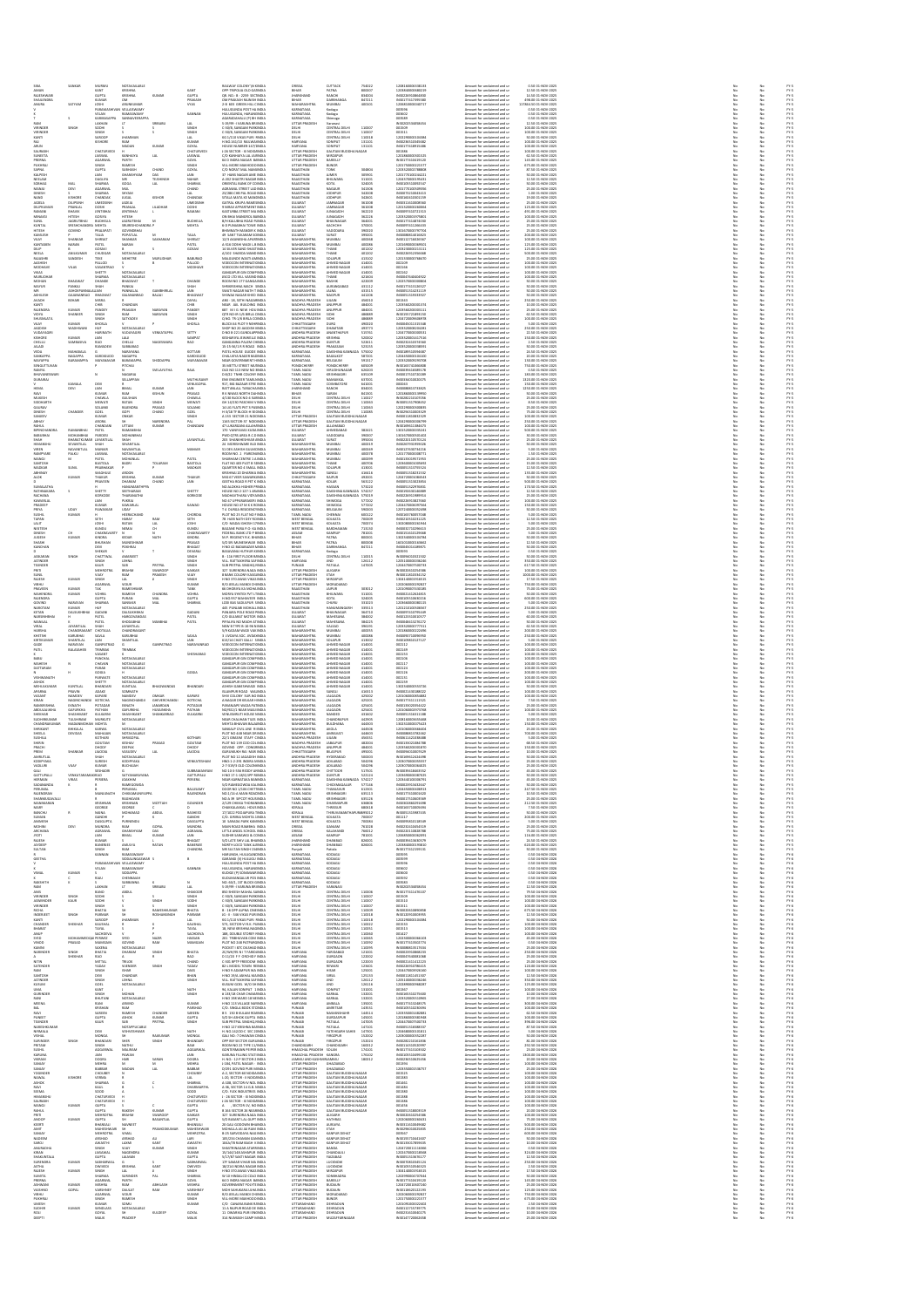| SUSHAM<br>SUNITA                                                |                                                       | AGARWA<br>AGRAWAL<br>NYATI                          | RADHE<br><b>ASHOE</b>                                        | KUMAR                                | AGRAWAL<br>NYATI                               | ATHWARIA KOTHI SAD INDIA<br>503 RADHIKA VIHAR NINDIA<br>20/215 SIR KI MANDI JINDIA                                                            | UTTARAKH<br>UTTAR PRADESH<br>UTTAR PRADESH                            | AZAMGARI<br>MATHURA                                                          |                                      | IN30155721042280<br>IN30155721851771                                         | Amount for unclaimed and u<br>Amount for unclaimed and u<br>Amount for unclaimed and u                                                   |                                                                                                                               |
|-----------------------------------------------------------------|-------------------------------------------------------|-----------------------------------------------------|--------------------------------------------------------------|--------------------------------------|------------------------------------------------|-----------------------------------------------------------------------------------------------------------------------------------------------|-----------------------------------------------------------------------|------------------------------------------------------------------------------|--------------------------------------|------------------------------------------------------------------------------|------------------------------------------------------------------------------------------------------------------------------------------|-------------------------------------------------------------------------------------------------------------------------------|
| vann<br>LAXM<br>vindt                                           | DEVI<br>KUMAR                                         | KHANDEL<br>AGARWAL<br>MEENA<br>SHARMA               | <b>SURENDR</b><br>RAM<br>rami                                | KUMAR<br>AVTAR<br>LAL                | ARORA<br>MEENA<br>SHARMA                       | UNDER CARE OF SUMAINDIA<br>D 205 MALVIYA NAGAJINDIA<br>SATHEA BHAWAN MA INDIA                                                                 | UTTAR PRADES!<br>UTTAR PRADESP<br>RAJASTHAM<br>RAJASTHAM              | AGRA<br>AGRA<br>ALWAT<br>ALWAT                                               | 301000                               | IN30011811113266<br>120132000107177<br>IN3011271568222<br>120206000022463    | Amount for unclaimed and u<br>Amount for unclaimed and u<br>Amount for unclaimed and u<br>Amount for unclaimed and u                     | 100.00 04-NOV-2026<br>100.00 04-NOV-2026<br>42.50 04-NOV-2026<br>512.50 04-NOV-2026<br>512.50 04-NOV-2026<br>25.00 04-NOV-202 |
| DEEPA<br>PRAVEEN<br>RAVINDR                                     | KUMA<br>KUMAI<br>KUMAI                                | MAHESH<br>tak<br>Sharma                             | RADHA<br>RAMESHW<br>CM                                       | <b>CRISHAP</b><br>PRAKASI            | MAHESHV<br>TANK<br>SHARMA                      | K-102 KISHAN NAGAR INDIA<br>56 DHOGIYA KA MOHAINDIA<br>FLAT NO 137 JAGOAMIINDIA<br>108 JANATA COLONY IINDIA                                   | RAJASTHA!<br>RAJASTHA<br>RAJASTHA                                     | <b>IAIPUI</b><br><b>IAIPUI</b><br><b>IAIPUI</b>                              | 302017<br>101012<br>103338           | N30116030314941<br>N30169611024866                                           | Amount for unclaimed and u<br>Amount for unclaimed and u<br>Amount for unclaimed and u                                                   | 750.00 04-NOV-202<br>150.00 04-NOV-202<br>100.00 04-NOV-202                                                                   |
| <b>ASHOP</b><br>KIRAN<br>GYAN                                   | DEO                                                   | AGARWAL<br>GOYAL<br>MAHESV<br>EMARGAVA              | NARESH<br>LADU<br>GAURI                                      | DAS<br>CHAND<br>RAM<br>SHANKER<br>T  | AGARWA<br>AGRAWA<br>MUNDRA<br>BHARGAW          | PILI KOTHI OPP NAGARINDIA<br>600/3 ASHEERWAL OP INDIA                                                                                         | RAJASTHA<br>RAJASTHA<br>RAJASTHA!<br>RAJASTHA                         | TONX<br>TONX<br>AMIT<br>AMIT                                                 | 104804<br>104804<br>105000<br>105000 | 1203320002778065<br>120332000346234<br>IN30177410865535<br>IN30021412955419  | Amount for unclaimed and u<br>Amount for unclaimed and u<br>Amount for unclaimed and u<br>Amount for unclaimed and u                     | 50.00 04-NOV-202<br>25.00 04-NOV-202<br>12.50 04-NOV-202<br>12.50 04-NOV-202                                                  |
| NIKHI.<br>SYED<br>VISHINU<br>SUBHASH                            | PRAKASH<br>CHAND                                      | ALI<br>GURG<br>GARG                                 | SYED<br><b>BAMNIVAS</b><br>AMAR.                             | BAKHLIYAI<br>CHAND                   | ALI<br>GURG<br>GARG                            | 317/10 SUNDER VILLA!INDIA<br>SHAH JI KI HAVELI ANDINDIA<br>874 B K KAUL NAGAR FINDIA<br>4010 CHOKRI MOHALL INDIA<br>A-22 RK COLONY BHILVINDIA | RAJASTHA<br>RAJASTHA<br>RAJASTHAN<br>RAJASTHAN                        | AMIT<br>AMER<br>AMER                                                         | 105000<br>105004                     | 120206000005520<br>N30311610007585<br>120607000001142                        | Amount for unclaimed and u<br>Amount for unclaimed and u<br>Amount for unclaimed and u                                                   | 100.00 04-NOV-202<br>50.00 04-NOV-202<br>150.00 04-NOV-202                                                                    |
| SUBRATA<br>MAHENDRA<br>ATEN                                     | KUMAI                                                 | JAIN<br>VOHIU<br>HUSSAIP<br>KHANNA                  | RAMESH<br>NOTAVALA                                           | CHANDRA                              | JAIN<br>VOHRA<br>MOHD                          | MORYA SYNTEX PVT L'INDIA<br>5/0 ALI MUHAMMAD (INDIA<br>G-1 KHANNA BHAVAN INDIA<br>542-A BAILWAY OFFICINDIA<br>CORNER I BANK OF CONDIN         | RAJASTHA<br>RAJASTHA<br>RAJASTHA                                      | EMEWAR<br>EMEWAR<br>UDAIPUR                                                  | 311000<br>311000<br>313000<br>313024 | IN30383310140328<br>N30021412624815<br>IN30047642505122<br>1601010000273952  | Amount for unclaimed and u<br>Amount for unclaimed and u<br>Amount for unclaimed and u<br>Amount for unclaimed and u                     | 750.00 04-NOV-202<br>50.00 04-NOV-2026<br>12.50 04-NOV-2026<br>75.00 04-NOV-202                                               |
| VIKAS<br>SOGHAG<br>RAIENDRA                                     | CHANDRA<br>MAL                                        | SHARMA<br><b>GUPTA</b>                              | THAKUR<br>GOGA<br>PURAN                                      | PRASAD<br>LAL<br>MAL                 | SHRIVASTAV<br>SHARMA<br>GUPTA                  | <b>ORENTAL BANK OF COINDIA</b><br>H.NO.937 MAHAVEER INDIA                                                                                     | RAJASTHA<br>RAJASTHA<br>RAJASTHA!                                     | UDAIPUR<br>KOTA<br>KOTA<br>KOTA                                              | 324002<br>124005<br>124005           | 1301440000692445<br>IN30105510092547<br>IN30105510630216                     | Amount for unclaimed and u<br>Amount for unclaimed and u<br>Amount for unclaimed and u                                                   | 158.50 04-NOV-202<br>50.00 04-NOV-2026<br>500.00 04-NOV-2026                                                                  |
| GOVIND<br>CHANDRA<br>CHANDRAKALA<br>DARSHANA                    | NARAYAN<br>PRAKASH                                    | SHARMA<br>SHARMA<br>PARTEK<br>KUKAR                 | SANWAR<br>ATTRI<br><b>IAGDISH</b>                            | MAL<br>PRASAD<br>OPANKAL             | SHARMA<br>INVESTMENT<br>PARTEK<br><b>KUKAR</b> | LODI BAS SADULPUR SINDIA<br>PATEL CHOWK SITLA B INDIA<br>C/O RADHESHYAM SHUNDIA<br>45-L-BLOCK SRI GAN INDIA                                   | RAJASTHAN<br>BAJASTHAN<br>BAJASTHAN<br>BAJASTHAN                      | CHURU<br>CHURU<br><b>JHUJHUNL</b><br>GANGANAGA                               | 331023<br>331023<br>333042<br>335001 | 1203660000000115<br>1201770100511095<br>1201770100087325<br>1201910103154183 | Amount for unclaimed and u<br>Amount for unclaimed and u<br>Amount for unclaimed and u<br>Amount for unclaimed and u                     | 5.00 04-NOV-2020<br>50.00 04-NOV-2026<br>140.50 04-NOV-2026<br>10.00 04-NOV-2026                                              |
| <b>MANJU</b><br><b>SUNITA</b><br>DINESH                         | DEVI<br>s                                             | AGARWAI<br><b>JAN</b><br>SHARMA                     | MJL.<br>SURENDRA<br>SHYAM                                    | KUMAR                                | CHAND<br>MIAL<br>LAL                           | AGRAWAL STREET LADINDIA<br>SONYA ELECTRICALS G INDIA<br>23/285 CHB PAL ROAD INDIA                                                             | BAJASTHAN<br>BAJASTHAN<br>BAJASTHAN                                   | NAGAUR<br>JODHPUR<br>JODHPUP                                                 | 141300<br>142001<br>142008           | 1201770100509156<br>1201090000571307<br>IN30073210043413                     | Amount for unclaimed and u<br>Amount for unclaimed and u<br>Amount for unclaimed and u                                                   | 25.00 04-NOV-2026<br>25.00 04-NOV-2026<br>1.00 04-NOV-2020                                                                    |
| SAURABH<br><b>BHARAT</b><br>ANILKUMAR<br>VADODARIYA             | GOKALIMAI<br>VIRENDRASY<br>ALPESH                     | <b>KUMAR</b><br>DHOLARIYA<br>CEHATNAGAI<br>CHHAGANE | HARISH<br>GOKALDIAI<br>VRENDRASWA<br>OTHAGANDIAI             | NAGJEMA                              | CHANDRA<br>VADODARIYA                          | INDER SADAN KHAGAL INDIA<br>18 RANCHHOD NAGARINDIA<br>A/110 AALAP AVENUE INDIA<br>AT-VERAVAL SAPAR TAINDIA                                    | BAJASTHAN<br>GUIARAT<br><b>GUIARAT</b><br><b>GUIARAT</b>              | BARMER<br>RAIKOT<br>RAIKOT<br><b>BAJKOT</b>                                  | 144000<br>360003<br>160005<br>360007 | IN30311610096123<br>1201800000001492<br>IN30047640212866<br>1207100000102028 | Amount for unclaimed and u<br>Amount for unclaimed and u<br>Amount for unclaimed and u<br>Amount for unclaimed and u                     | 50.00 04-NOV-2026<br>100.00 04-NOV-2026<br>300.00 04-NOV-2026<br>100.00 04-NOV-2026                                           |
| KAMANI<br>PATEL<br>KANCHANIEN                                   | NITIN<br>HARESH<br><b>AMRUTLAI</b>                    | <b>VITHALBHA</b><br><b>RUPAPARA</b>                 | VALLABHEMAI<br>WTHALBHAI<br>NOTAVAILABLE                     | CHHAGANISHAI<br><b>KADVABHAI</b>     | KAMANI<br>PATEL                                | NAVA GADH JETPUR, INDIA<br>FULWADI DHORA OPP. INDIA<br>DEVRAM SHERI PORB/INDIA                                                                | <b>GUIARAT</b><br><b>GUIARAT</b><br><b>GUIARAT</b>                    | <b>BAJKOT</b><br><b>BAJKOT</b><br>RAIKOT                                     | 160370<br>160370<br>360490           | IN30097411425043<br>IN30097410887055<br>1301990000002640                     | Amount for unclaimed and u<br>Amount for unclaimed and u<br>Amount for unclaimed and u                                                   | 358.00 04-NOV-2026<br>50.00 04-NOV-2026<br>250.00 04-NOV-2026                                                                 |
| DAMANI<br>GHANSYAMINA<br>SHILPA<br>HARSHIDABEN                  | <b>BHARATICUMA</b><br>DEVJENAI<br>CHHAGANLAI          | GULABDAS<br>VADI<br>VADI<br>CHAUHAN                 | GULABDAS<br>DEVJIBNAI<br>GHANSHYAMBIN<br>PREMJEDNAJ          | RUDAINAI<br>CHAILUBHAI               | VADI<br>MAKWANA                                | MATRU ASHISH NAGAHNDIA<br>H- 2/3756 SADHANA CINDIA<br>H-2/3756 SADHANA SINDIA<br>SIDDHESHWAR SOCIET INDIA                                     | <b>GUIARAT</b><br><b>GUIARAT</b><br><b>GUIARAT</b><br><b>GUIARAT</b>  | <b>JAMNAGA</b><br><b>JAMNAGAS</b><br><b>JAMNAGAS</b><br><b>JAMNAGAS</b>      | 361005<br>361005<br>361005<br>361008 | IN30039413327715<br>IN30097411002412<br>IN30097410339929<br>IN30302858575363 | Amount for unclaimed and u<br>Amount for unclaimed and u<br>Amount for unclaimed and u<br>Amount for unclaimed and u                     | 125.00 04-NOV-2026<br>50.00 04-NOV-2026<br>50.00 04-NOV-2026<br>50.00 04-NOV-2026                                             |
| ADEJA<br>MASTAFAALI<br>VIRAL                                    | DILIPSINH<br>AKILALI<br>DILIPKUMAR                    | UMEDSINH<br>SHEKH<br>PAREKH                         | <b>JADEJA</b><br><b>AKILALI</b><br>DIUPICUMAR                | FAKIRALI                             | <b>UMEDSINH</b><br>SHEKH                       | GATRAL KRUPA RAMISINDIA<br>BALKRISHNA MARKET (INDIA<br>504 PARK AVENUE AP INDIA                                                               | <b>GUIARAT</b><br><b>GUIARAT</b><br><b>GUIARAT</b>                    | <b>JAMNAGAS</b><br><b>JUNAGADE</b><br><b>JUNAGADE</b>                        | 361008<br>362001<br>362001           | IN30311610008560<br>IN30097411608219<br>1201800000326030                     | Amount for unclaimed and u<br>Amount for unclaimed and u<br>Amount for unclaimed and u                                                   | 25.00 04-NOV-2026<br>387.00 04-NOV-2026<br>3.50 04-NOV-2020                                                                   |
| MAHESHIIHA<br>SUMAN<br>MINARSI<br>PAREKH                        | LAXMIDAS<br>MUANDHAI<br>HITESH                        | LADANI<br>GOSTER<br>GOSTER<br>PANKAJ                | LAXMIDAS<br>ARJANDINA<br>HITESH<br>SHASH                     | KHIMIBHAI                            | LADANI<br>KANT                                 | 604 AVADEPURI APPA INDIA<br>MANGROL BUNDAR NINDIA<br>ON BHAI MANGROL B/INDIA<br>C/O PANKAJ MATCHIN INDIA                                      | <b>GUIARAT</b><br><b>GUIARAT</b><br><b>GUIARAT</b><br><b>GUIARAT</b>  | <b>JUNAGADE</b><br><b>JUNAGADE</b><br><b>JUNAGADE</b><br>BHAVNAGAI           | 162001<br>362226<br>362226<br>164001 | 1206460000015964<br>1203320001278352<br>1203320001975801<br>IN30039412698732 | Amount for unclaimed and u<br>Amount for unclaimed and u<br>Amount for unclaimed and u<br>Amount for unclaimed and u                     | 25.00 04-NOV-2026<br>50.00 04-NOV-2026<br>100.00 04-NOV-2026<br>232.00 04-NOV-2026                                            |
| MAHENCRA<br>VADIA<br>GAUTAMENA                                  | RAMIDHA<br>SOHIL<br>BATUKRAY                          | CHHOTALA<br>SALIMIBHA<br>MALVANIA                   | RAMJIBHA<br>SALIMIBHA<br>BATUKRAY                            |                                      |                                                | AVAKAR JEWELLERS M INDIA<br>HARAN KULIANTA SOCINDIA<br><b>BHARAT SOCIETY OPP. INDIA</b>                                                       | <b>GUIARAT</b><br><b>GUIARAT</b><br><b>GUIARAT</b>                    | BHAVNAGAR<br>BHAVNAGAR<br>BHAVNAGAR                                          | 364290<br>364710<br>364710           | 1201980000123643<br>IN30097411749019<br>1201120200018617                     | Amount for unclaimed and u<br>Amount for unclaimed and u<br>Amount for unclaimed and u                                                   | 100.00 04-NOV-2026<br>50.00 04-NOV-2026<br>25.00 04-NOV-2026                                                                  |
| <b>CUNTAL</b><br>MOHAMMEDRAFIQ<br><b>VIMLA</b><br>NARENDRAKUMAR | SRESHCHAN<br>GULAMMURTUJASHAIO<br>NATHALAL            | MERTA<br>SANDILA<br>PATEL                           | SRURESHONA<br>GULAM<br>MANOHARLAL<br>NATHALAL                | MURTUIA<br>ISHWARLAL                 | MEHTA<br>SHARCH<br>PATEL                       | 5-D PUNJABHAI TOWE INDIA<br>JUNA KUMBHARWADAINDIA<br>507 B 6 PANNA TOWERNOIA<br>67 GOLDAN BUNGLOWINDIA                                        | <b>GUIARAT</b><br><b>GUIARAT</b><br><b>GUIARAT</b><br><b>GUIARAT</b>  | KACHCHH<br>ANMEDABAD<br>ANMEDABAD<br>MAHESANA                                | 370001<br>380000<br>382424<br>384000 | N30097411266433<br>1205410000006923<br>1304140005844305<br>1201090001865411  | Amount for unclaimed and u<br>Amount for unclaimed and u<br>Amount for unclaimed and u<br>Amount for unclaimed and u                     | 25.00 04-NOV-2026<br>400.00 04-NOV-2026<br>0.50 04-NOV-2020<br>75.00 04-NOV-2026                                              |
| KANUSHAI<br>NARSINHEHA<br>INDERMAL                              | RATANLAL                                              | PRAIAPATI<br>PATEL<br>SHAH                          | AMTHARAM<br><b>HARGOVANDAS</b><br><b>BATANLAL</b>            | TOSHNINA                             | PRAIAPAT<br>PATEL<br>SNAH                      | C/O AMBICA AUTO EN INDIA<br>C/O GUIARAT MOTOR INDIA<br>S KAMINI TENAMENTS INDIA                                                               | <b>GUIARAT</b><br><b>GUIARAT</b><br><b>GUIARAT</b>                    | MAHESANA<br>MAHESANA<br>KHEDA                                                | 384002<br>384002<br>387002           | IN30051313217913<br>IN30123310010577<br>1202680000112905                     | Amount for unclaimed and u<br>Amount for unclaimed and u<br>Amount for unclaimed and u                                                   | 50.00 04-NOV-2026<br>60.00 04-NOV-2026<br>50.00 04-NOV-2026                                                                   |
| SURESH<br>BANARSIDAS<br>PRAKASHDEVI<br>ZINABHAI                 | <b>HASTIMAL</b>                                       | <b>JAIN</b><br>AGARWA<br>AGARWAL<br>PATEL           | <b>HASTIMAL</b><br>RAMLAL<br>BANARSIDAS<br>RAVJIBHAI         | PREMCHAND                            | AAIN<br>AGARWA<br><b>AGARWAL</b><br>PATEL      | SHOP NO. 4 HIRON CO INDIA<br>SHAKTI HOUSE 1558/ 1INDIA<br>SHAKTI HOUSE 1558 / 1NDIA<br>51 GOKULNAGAR BESEINDIA                                | <b>GUIARAT</b><br><b>GUIARAT</b><br><b>GUIARAT</b><br><b>GUIARAT</b>  | ENARGEN<br>SURAT<br>SURAT<br>SURAT                                           | 393002<br>195002<br>195002<br>195000 | IN30097410784165<br>IN30216410110394<br>IN30216410091016<br>IN30051315414162 | Amount for unclaimed and u<br>Amount for unclaimed and u<br>Amount for unclaimed and u<br>Amount for unclaimed and u                     | 25.00 04-NOV-2026<br>1500.00 04-NOV-2020<br>850.00 04-NOV-2026<br>500.00 04-NOV-2026                                          |
| RAJULKUMAR<br>IIGISHA<br>PRAKASH                                | <b>JAYANTILAL</b><br>ASHOK<br>BALVANTRA               | PATEL<br>PATEL<br>NAIK                              | <b>JAYANTILAL</b><br><b>ASHOE</b><br>BALVANTRA               | RAVJEHA<br>RANCHHOOJ                 | PATEL<br>PATEL<br>NAIK                         | 75 YOGI KRUPA ROW FINDIA<br>SONWADA FAKIRA FALINDIA<br>605 SHIVANAND CO OFINDIA                                                               | <b>GUIARAT</b><br><b>GUIARAT</b><br><b>GUIARAT</b>                    | SURAT<br>NAVSAR<br>NAVSARI                                                   | 195008<br>196375<br>196445           | 1204470002321522<br>1203120001659571<br>IN30051313319805                     | Amount for unclaimed and u<br>Amount for unclaimed and u<br>Amount for unclaimed and u                                                   | 0.50 04-NOV-2020<br>5.00 04-NOV-2020<br>17.50 04-NOV-2026                                                                     |
| DHANSURH<br>RITA<br><b>HARSIM</b><br>VIDYA                      | <b>MAGANLAL</b><br>CHANDRAKANT<br>DILIP               | PAREXH<br>VAKIL<br>CHOTALIA<br>SANDIE               | MAGANLAL<br>CHANDRAKANT<br>vASUDEO                           | NAMOEO                               | PAREKH<br>VAKIL<br>SANDER                      | 151- G UNAI UNAI GLINDIA<br>C/O. EDDIE PATEL MININDIA<br>5/9 KADAM WADI VAKINDIA<br>ROOM NO 1 GEETA BHINDIA                                   | GUIARAT<br>MAHARASHTRA<br>MAHARASHTRA<br>MAHARASHTRA                  | SURAT<br>MUMBA<br>MUMBAI<br>MUMBAI                                           | 196590<br>400054<br>400055<br>400066 | 1202090000171573<br>003418<br>1201860000222496<br>IN30021412674271           | Amount for unclaimed and u<br>Amount for unclaimed and u<br>Amount for unclaimed and u<br>Amount for unclaimed and u                     | 12.50 04-NOV-2026<br>100.00 04-NOV-2026<br>200.00 04-NOV-2026<br>15.00 04-NOV-2026                                            |
| LAXMIKANT<br>CHITRA<br>BABASAHEB                                | SHRIRAM<br>¢                                          | SUGANDH<br>KULKARN<br>CHAVAN                        | PARASHURAM<br>SHRIRAM                                        | VASANT                               | KULKARN                                        | 13. MANGAL COOP, HSINDIA<br>101 SHREE TOWERS BEINDIA<br>B/403 PL 2/3 SECTOR1INDIA                                                             | MAHARASHTRA<br>MAHARASHTRA<br>MAHARASHTRA                             | THANE<br>THANE<br>THAND                                                      | 400604<br>400610<br>400700           | 002082<br>IN30051313223982<br>1201320001051148                               | Amount for unclaimed and u<br>Amount for unclaimed and u<br>Amount for unclaimed and u                                                   | 250.00 04-NOV-2026<br>46.50 04-NOV-2020<br>100.00 04-NOV-2026                                                                 |
| RASHMI<br>SAURABH<br>KALPIT<br>NAYAK                            | DHIRAJ                                                | SHENDE<br><b>JAIN</b><br>DESAL<br>RADHESHYAM        | <b>JAYANT</b><br>DEVENDEA<br>DHIRAI                          |                                      | SHENDS<br>AAIN<br>DESAI<br><b>NAYAK</b>        | RH 4 M 9 SEC 6 VASHI INDIA<br>B-1103 AAKANKSHA BUNDIA<br>C/14 SECTOR NO-4 4/1NDIA<br>AT MALYAN RAMWAD INDIA                                   | MAHARASHTRA<br>MAHARASHTRA<br>MAHARASHTRA<br>MAHARASHTRA              | THAND<br>THAND<br>THAND<br>THANE                                             | 400703<br>401107<br>401107<br>401602 | IN30051315910637<br>IN30047641132077<br>IN30198310193670<br>1204470004187621 | Amount for unclaimed and u<br>Amount for unclaimed and u<br>Amount for unclaimed and u<br>Amount for unclaimed and u                     | 10.00 04-NOV-2026<br>50.00 04-NOV-2026<br>25.00 04-NOV-2026<br>25.00 04-NOV-2026                                              |
| NAMDEC<br>NARENDRA<br>SANJAY                                    | PIRAIL<br>GANGARAM                                    | BANSOC<br>KAMAT<br><b>JOIL</b>                      | PIRAJE<br><b>JAGANINATH</b><br>GANGARAM                      | GANGARAM<br>NARAYAN<br>peypo         | BANSOD<br>KAMAT<br><b>JOL</b>                  | H NO 111 TYPE 1 111 EINDIA<br>517/1 ADITYA NARAYA INDIA<br>C 6/21/2 1 SECTOR 18 INDIA                                                         | MAHARASHTRA<br>GDA<br>MAHARASHTRA                                     | THANE<br>NORTH GOA<br>RAIGARH(MH                                             | 401603<br>403530<br>410206           | IN30051314647180<br>IN30051319246840<br>1203600000155488                     | Amount for unclaimed and u<br>Amount for unclaimed and u<br>Amount for unclaimed and u                                                   | 48.50 04-NOV-2026<br>5.00 04-NOV-2020<br>0.50 04-NOV-2020                                                                     |
| SANJAY<br>SIDDHARTH<br>OEMONANOR<br>TARACHAND                   | KANHAYYALAL<br>SHAM<br>MOTILAL                        | MUNOT<br>THADANEY<br>PATIL<br>DISARDA               | KANAHYALAI<br>NOTAVAILABLE<br><b>JANKIRAM</b><br>MOTILAL     | BHAGCHAND<br>NAMDEO                  | <b>MUNDT</b><br>PATIL                          | A/P-NAYARANGAON T.INDIA<br>G 14 GEETA SOCIETY SINDIA<br>PLOT NO.8 FLAT NO.8 INDIA<br>1218 SUYOG NR COUR INDIA                                 | MAHARASHTRA<br>MAHARASHTRA<br>MAHARASHTRA<br>MAHARASHTRA              | PUNE<br>PUNE<br>PUNE<br>PUNE                                                 | 410504<br>411000<br>411012<br>412210 | 1201770000044618<br>IN30177410721993<br>1201060002699908<br>1304140000762472 | Amount for unclaimed and u<br>Amount for unclaimed and u<br>Amount for unclaimed and u<br>Amount for unclaimed and u                     | 100.00 04-NOV-2026<br>67.50 04-NOV-2026<br>1.00 04-NOV-2020<br>100.00 04-NOV-2026                                             |
| KIRTIKUMAR<br>RAJASHRI<br>POPATLAL                              | SHANTILAL<br>SANDESH<br>TEIRAJ                        | <b>JAIN</b><br>TEKE<br>GANDH                        | SHANTILAL<br>MOSTRE<br>TEIRAI                                | MURLIDHAR                            | AAIN<br>BABURAO<br>GANDHI                      | 613/14 CHATI GALLI SINDIA<br>MALGUNDE WASTI AMINDIA<br>ZAVERI ARKED MAIN RINDIA                                                               | MAHARASHTRA<br>MAHARASHTRA<br>MAHARASHTRA                             | SOLAPUR<br>SOLAPUR<br>SOLAPUR                                                | 411002<br>413102<br>413102           | IN30109810127127<br>1201310000768470<br>1201310000734466                     | Amount for unclaimed and u<br>Amount for unclaimed and u<br>Amount for unclaimed and u                                                   | 5.00 04-NOV-2020<br>25.00 04-NOV-2026<br>150.00 04-NOV-2026                                                                   |
| BABAN<br>PARASWAR<br>DHOOTVISH<br>MEERABA                       | <b>BHIMRAO</b><br>PRAMOD<br>AKABANDING<br>BAPUSAHEB   | ATOLE<br>GOPAL<br>KHODAL                            | DARAD<br><b>GOPAL</b><br>NOTAPPLICABLE<br>DNYANDED           | <b>VITTHAL</b><br>COVIND<br>LIMBAR   | ATOLE<br>PARASWAR<br>TAKE                      | SHINDE WASTI GADIKHINDIA<br>2313 KUMBHAR GHAT INDIA<br>C/O SHAM DALL MILL FINDIA<br>A/P BELAPUR TAL SHRUNDIA                                  | MAHARASHTRA<br>MAHARASHTRA<br>MAHARASHTRA<br>MAHARASHTRA              | SOLAPUR<br>SOLAPUR<br>OSMANABAD<br>AHMED NAGAR                               | 413102<br>413304<br>413512<br>413715 | 1201310000809548<br>IN30051317065936<br>1204470001896902<br>IN30177415498277 | Amount for unclaimed and u<br>Amount for unclaimed and u<br>Amount for unclaimed and u<br>Amount for unclaimed and u                     | 15.00 04-NOV-2026<br>200.00 04-NOV-2026<br>0.50 04-NOV-2020<br>150.00 04-NOV-2026                                             |
| AASHSH<br>GANDHI<br>GADE                                        | NARAYAN                                               | PALLOD<br>DILIP<br>GANPATRAD                        | KANTILAL<br>c                                                | GANPATRAD                            | PALLOD<br>NARAYANRAD                           | VIDEOCON INTERNATIINDIA<br>VIDEOCON INTERNATIONDIA<br>VIDEOCON INTERNATIINDIA                                                                 | MAHARASHTRA<br>MAHARASHTRA<br>MAHARASHTRA                             | AHMED NAGAR<br>AHMED NAGAR<br>AHMED NAGAR                                    | 414000<br>414001<br>414000           | 002109<br>002111<br>002112                                                   | Amount for unclaimed and u<br>Amount for unclaimed and u<br>Amount for unclaimed and u                                                   | 100.00 04-NOV-2026<br>100.00 04-NOV-2026<br>100.00 04-NOV-2026                                                                |
| MULAY<br><b>JAYANT</b><br><b>VIVEK</b><br><b>SUBHASE</b>        | EXNATH                                                | USHNU<br>JADHAV<br>DHARM<br><b>DAYMA</b>            | M<br>EXNATH<br>DATTATRAYA<br>NOTAVAILABLE                    |                                      | ADIUTRAD<br>JADHAV                             | VIDEOCON INTERNATIONDIA<br>VIDEOCON INTERNATIONDIA<br>VIDEOCON INTERNATIONDIA<br>VIDEOCON INTERNATIONDIA                                      | MAHARASHTRA<br>MAHARASHTRA<br>MAHARASHTRA<br>MAHARASHTRA              | AHMED NAGAR<br>AHMED NAGAR<br>AHMED NAGAR<br>AHMED NAGAR                     | 414001<br>414001<br>414000<br>414000 | 002113<br>002116<br>002140<br>002141                                         | Amount for unclaimed and u<br>Amount for unclaimed and u<br>Amount for unclaimed and u<br>Amount for unclaimed and u                     | 100.00 04-NOV-2026<br>100.00 04-NOV-2026<br>100.00 04-NOV-2026<br>100.00 04-NOV-2026                                          |
| PRAKASH<br>PILLAI<br>SAPKAI                                     | RAMARAJAN<br>NARHARI                                  | KASTURI<br>NARAYAN<br>EMIMING                       | NOTAVAILABLE                                                 |                                      | KASTURE<br><b>BHIMRAD</b>                      | VIDEOCON INTERNATIONDIA<br>VIDEOCON INTERNATIONDIA<br>VIDEOCON INTERNATIONDIA                                                                 | MAHARASHTRA<br>MAHARASHTRA<br>MAHARASHTRA                             | AHMED NAGAR<br>AHMED NAGAR<br>AHMED NAGAR                                    | 414000<br>414000<br>414000           | 002142<br>002144<br>002145                                                   | Amount for unclaimed and u<br>Amount for unclaimed and u<br>Amount for unclaimed and u                                                   | 100.00 04-NOV-2026<br>100.00 04-NOV-2026<br>100.00 04-NOV-2026                                                                |
| KESHARMAI<br>PATIL<br>SATISM                                    | BALASAHED<br>JAHAN                                    | GANDHI<br>TRIMIAL<br>MONAN<br>MAWAL                 | TRIMBAK<br>NOTAVAILABLE<br>DALKISAN                          |                                      | GANDHI                                         | VIDEOCON INTERNATIONDIA<br>VIDEOCON INTERNATIONDIA<br>VIDEOCON INTERNATIONDIA<br>VIDEOCON INTERNATIONDIA                                      | MAHARASHTRA<br>MAHARASHTRA<br>MAHARASHTRA<br>MAHARASHTRA              | AHMED NAGAR<br>AHMED NAGAR<br>AHMED NAGAR<br>AHMED NAGAR                     | 414000<br>414000<br>414000<br>414000 | 002147<br>002149<br>002150<br>002151                                         | Amount for unclaimed and u<br>Amount for unclaimed and u<br>Amount for unclaimed and u<br>Amount for unclaimed and u                     | 100.00 04-NOV-2026<br>100.00 04-NOV-2026<br>100.00 04-NOV-2026<br>100.00 04-NOV-2026                                          |
| SALUNKE<br>GANDH                                                |                                                       | VILAS<br>VASANT<br>VIKAS                            | RAMBHAU<br>KANTILAL                                          |                                      | SHESHARAD                                      | VIDEOCON INTERNATIONDIA<br>VIDEOCON INTERNATIONDIA<br>VIDEOCON INTERNATIONDIA                                                                 | MAHARASHTRA<br>MAHARASHTRA<br>MAHARASHTRA                             | AHMED NAGAR<br>AHMED NAGAR<br>AHMED NAGAR                                    | 414000<br>414000<br>414000           | 002152<br>002153<br>002163                                                   | Amount for unclaimed and u<br>Amount for unclaimed and u<br>Amount for unclaimed and u                                                   | 100.00 04-NOV-2026<br>100.00 04-NOV-2026<br>100.00 04-NOV-2026                                                                |
| MODHAVE<br>RAIDH                                                | VILAS<br>N                                            | VASANTRAO<br>CHEMTE<br>WORDE                        | NOTAVAILABLE<br>NARAYAR                                      |                                      | MODHAVE<br><b>DEDNEKAR</b>                     | VIDEOCON INTERNATIONDIA<br>GANGAPUR GIN COMPINDIA<br>GANGAPUR GIN COMPINDIA                                                                   | MAHARASHTRA<br>MAHARASHTRA<br>MAHARASHTRA                             | AHMED NAGAR<br>AHMED NAGAR<br>AHMED NAGAR                                    | 414000<br>414000<br>414000           | 002166<br>002103<br>002104                                                   | Amount for unclaimed and u<br>Amount for unclaimed and u<br>Amount for unclaimed and u                                                   | 100.00 04-NOV-2026<br>100.00 04-NOV-2026<br>100.00 04-NOV-2026                                                                |
| DEEPAK<br>BABU<br>SANJAY<br>MAHESH                              | ×                                                     | DEDNEKA<br>PANCHAL<br>GHADGE<br>CHAVAN              | NOTAVAILABLE<br>NOTAVAILABLE<br>NOTAVAILABLE                 |                                      |                                                | GANGAPUR GIN COMPINDIA<br>GANGAPUR GIN COMPINDIA<br>GANGAPUR GIN COMPINDIA<br>GANGAPUR GIN COMPINDIA                                          | MAHARASHTRA<br>MAHARASHTRA<br>MAHARASHTRA<br>MAHARASHTRA              | AHMED NAGAR<br>AHMED NAGAR<br>AHMED NAGAR<br>AHMED NAGAR                     | 414000<br>414000<br>414000<br>414000 | 002105<br>002106<br>002108<br>002117                                         | Amount for unclaimed and u<br>Amount for unclaimed and u<br>Amount for unclaimed and u<br>Amount for unclaimed and u                     | 100.00 04-NOV-2026<br>100.00 04-NOV-2026<br>100.00 04-NOV-2026<br>100.00 04-NOV-2026                                          |
| SURENDRA<br>SAJEEVAN<br>PRAKASH                                 | CHAND                                                 | BABU<br>MENON<br>VERMA                              | NOTAVAILABLE<br>NOTAVAILABLE<br>NOTAVAILABLE                 |                                      |                                                | GANGAPUR GIN COMPINDIA<br>GANGAPUR GIN COMPINDIA<br>GANGAPUR GIN COMPINDIA                                                                    | MAHARASHTRA<br>MAHARASHTRA<br>MAHARASHTRA                             | AHMED NAGAR<br>AHMED NAGAR<br>AHMED NAGAR                                    | 414000<br>414000<br>414000           | 002118<br>002119<br>002121                                                   | Amount for unclaimed and u<br>Amount for unclaimed and u<br>Amount for unclaimed and u                                                   | 100.00 04-NOV-2026<br>100.00 04-NOV-2026<br>200.00 04-NOV-2026                                                                |
| VINAY<br>DATTARAM                                               |                                                       | GUPTA<br>KADAN<br>PARAB<br>GOGLA                    | NOTAVAILABLE<br>NOTAVAILABLE                                 |                                      | <b>GUPTA</b><br>COGIA                          | GANGAPUR GIN COMPINDIA<br>GANGAPUR GIN COMPINDIA<br>GANGAPUR GIN COMPINDIA<br>GANGAPUR GIN COMPINDIA                                          | MAHARASHTRA<br>MAHARASHTRA<br>MAHARASHTRA<br>MAHARASHTRA              | AHMED NAGAR<br>AHMED NAGAR<br>AHMED NAGAR<br>AHMED NAGAR                     | 414000<br>414000<br>414000<br>414000 | 002122<br>002123<br>002124<br>002126                                         | Amount for unclaimed and u<br>Amount for unclaimed and u<br>Amount for unclaimed and u<br>Amount for unclaimed and u                     | 100.00 04-NOV-2026<br>100.00 04-NOV-2026<br>100.00 04-NOV-2026<br>200.00 04-NOV-2026                                          |
| SANJAY                                                          |                                                       | MURUKAN<br>WAGH<br><b>EAVINGRA</b>                  | NOTAVAILABLE<br>NOTAVAILABLE                                 |                                      | SRINIVASACHAR                                  | GANGAPUR GIN COMPINDIA<br>GANGAPUR GIN COMPINDIA<br>GANGAPUR GIN COMPINDIA                                                                    | MAHARASHTRA<br>MAHARASHTRA<br>MAHARASHTRA                             | AHMED NAGAR<br>AHMED NAGAR<br>AHMED NAGAR                                    | 414000<br>414000<br>414000           | 002127<br>002128<br>002130                                                   | Amount for unclaimed and u<br>Amount for unclaimed and u<br>Amount for unclaimed and u                                                   | 200.00 04-NOV-2026<br>200.00 04-NOV-2026<br>200.00 04-NOV-2026                                                                |
| VISHWANATH<br>RAIAN<br>vinoo<br>DEVIDAS                         |                                                       | PARWATE<br><b>BIDYE</b><br>SHARMA<br>RAIGURU        | NOTAVAILABLE<br>NOTAVAILABLE<br>NOTAVAILABLE<br>NOTAVAILABLE |                                      |                                                | GANGAPUR GIN COMPINDIA<br>GANGAPUR GIN COMPINDIA<br>GANGAPUR GIN COMPINDIA<br>GANGAPUR GIN COMPINDIA                                          | MAHARASHTRA<br>MAHARASHTRA<br>MAHARASHTRA<br>MAHARASHTRA              | AHMED NAGAR<br>AHMED NAGAR<br>AHMED NAGAR<br>AHMED NAGAR                     | 414000<br>414000<br>414000<br>414000 | 002131<br>002132<br>002133<br>002135                                         | Amount for unclaimed and u<br>Amount for unclaimed and u<br>Amount for unclaimed and u<br>Amount for unclaimed and u                     | 100.00 04-NOV-2026<br>100.00 04-NOV-2026<br>100.00 04-NOV-2026<br>100.00 04-NOV-2026                                          |
| BALU<br>NITIN                                                   | ٠                                                     | <b>NAGHMARI</b><br>VAIDYA<br><b>BAMAKRISHT</b>      | NOTAVAILABLE<br>NOTAVAILABLE<br>NOTAVAILABLE                 |                                      |                                                | GANGAPUR GIN COMPINDIA<br>GANGAPUR GIN COMPINDIA<br>GANGAPUR GIN COMPINDIA                                                                    | MAHARASHTRA<br>MAHARASHTRA<br>MAHARASHTRA                             | AHMED NAGAR<br>AHMED NAGAR<br>AHMED NAGAR                                    | 414000<br>414000<br>414000           | 002136<br>002137<br>002138                                                   | Amount for unclaimed and u<br>Amount for unclaimed and u<br>Amount for unclaimed and u                                                   | 100.00 04-NOV-2026<br>100.00 04-NOV-2026<br>100.00 04-NOV-2026                                                                |
| MAHESH<br>SANJAY<br>NANDALAL                                    |                                                       | PUNGLIA<br><b>HARIDASAN</b><br>CHUDNAIK<br>PASI     | NOTAVAILABLE<br>NOTAVAILABLE<br>NOTAVAILABLE                 |                                      | PUNGLIA                                        | GANGAPUR GIN COMPINDIA<br>GANGAPUR GIN COMPINDIA<br>GANGAPUR GIN COMPINDIA<br>GANGAPUR GIN COMPINDIA                                          | MAHARASHTRA<br>MAHARASHTRA<br>MAHARASHTRA<br>MAHARASHTRA              | AHMED NAGAR<br>AHMED NAGAR<br>AHMED NAGAR<br>AHMED NAGAR                     | 414000<br>414000<br>414000<br>414000 | 002139<br>002154<br>002155<br>002156                                         | Amount for unclaimed and u<br>Amount for unclaimed and u<br>Amount for unclaimed and u<br>Amount for unclaimed and u                     | 200.00 04-NOV-2026<br>100.00 04-NOV-2026<br>100.00 04-NOV-2026<br>100.00 04-NOV-2026                                          |
| HARI<br>SUBHASH<br><b>ASHOK</b>                                 | PRASAD                                                | <b>BAI</b><br>HEGDE<br>SHETTY                       | NOTAVAILABLE<br>NOTAVAILABLE<br>NOTAVAILABLE                 |                                      |                                                | GANGAPUR GIN COMPINDIA<br>GANGAPUR GIN COMPINDIA<br>GANGAPUR GIN COMPINDIA                                                                    | MAHARASHTRA<br>MAHARASHTRA<br>MAHARASHTRA                             | AHMED NAGAR<br>AHMED NAGAR<br>AHMED NAGAR                                    | 414000<br>414000<br>414000           | 002157<br>002158<br>002159                                                   | Amount for unclaimed and u<br>Amount for unclaimed and u<br>Amount for unclaimed and u                                                   | 100.00 04-NOV-2026<br>100.00 04-NOV-2026<br>100.00 04-NOV-2026                                                                |
| RAIARAM<br>PRASHANT<br>VIKAS<br>PRAKASH                         | t.                                                    | NAIK<br>PANDO<br>SHETTI<br>SHETTI                   | NOTAVAILABLE<br>NOTAVAILABLE<br>NOTAVAILABLE<br>NOTAVAILABLE |                                      |                                                | GANGAPUR GIN COMPINDIA<br>GANGAPUR GIN COMPINDIA<br>GANGAPUR GIN COMPINDIA<br>GANGAPUR GIN COMPINDIA                                          | MAHARASHTRA<br>MAHARASHTRA<br>MAHARASHTRA<br>MAHARASHTRA              | AHMED NAGAR<br>AHMED NAGAR<br>AHMED NAGAR<br>AHMED NAGAR                     | 414000<br>414000<br>414000<br>414000 | 002160<br>002161<br>002162<br>002165                                         | Amount for unclaimed and u<br>Amount for unclaimed and u<br>procured from conclusions of souther<br>procured from conclusions of souther | 100.00 04-NOV-2026<br>100.00 04-NOV-2026<br>100.00 04-NOV-2026<br>100.00 04-NOV-2026                                          |
| <b>SUNIL</b><br>PRADEEP<br>AKSHAY<br>SIKANDAR                   | <b>BAJKUMAR</b><br>MANSUR                             | SOLANIC<br>NAR<br>DHOOT<br>DANGE                    | NOTAVAILABLE<br>NOTAVAILABLE<br><b>BAJKUMAR</b><br>MANSUR    | ABEAS                                | DHOOT<br>DANGE                                 | GANGAPUR GIN COMPINDIA<br>GANGAPUR GIN COMPINDIA<br>GANGAPUR GIN COMPINDIA<br>SHUKRAWAR PETH PHINDIA                                          | MAHARASHTRA<br>MAHARASHTRA<br>MAHARASHTRA<br>MAHARASHTRA              | AHMED NAGAR<br>AHMED NAGAR<br>AHMED NAGAR<br>SATARA                          | 414000<br>414000<br>414000<br>415523 | 002167<br>002169<br>IN30045080531200<br>1201910102324184                     | Amount for unclaimed and u<br>Amount for unclaimed and u<br>Amount for unclaimed and u<br>Amount for unclaimed and u                     | 100.00 04-NOV-2026<br>100.00 04-NOV-2026<br>200.00 04-NOV-2026<br>45.50 04-NOV-2026                                           |
| AIIT<br>DILIP                                                   | ZUMBARLAL                                             | SETHIA<br>GADIYA                                    | SHIKHAR<br>ZUMBARLAI                                         | CHAND                                | SETHIA                                         | S/O SHIKHAR CHAND SINDIA<br>INCHEHED ROAD PI INDIA<br>ADWA BAZAR CHALIS INDIA                                                                 | MAHARASHTRA<br><b>MAHARASHTRA</b><br>MAHARASHTRA                      | THANE<br><b>JALGAON</b>                                                      | 421305<br>424100                     | 1201770100194916<br>N30177411653734<br>1201320000014623                      | Amount for unclaimed and u<br>mount for unclaimed and<br>Amount for unclaimed and u                                                      | 250.00 04-NOV-2026<br>20.00 04-NOV-2020<br>175.00 04-NOV-2026                                                                 |
| SUSHID<br>CHANDRAKANT<br>CHANDRASHEXHER<br><b>GUNVANT</b>       | SATPALSINGH<br>PITAMBAR<br>SHARAD<br>MURLIDHAR        | PARDESH<br>CHAUDHAR<br><b>WANI</b><br>PATIL         | SATPAL<br>PITAMBAR<br>SHARAD<br>MURLIDINAR                   | SINGD<br><b>GUNA</b><br>COPAL        | PARDESHI<br>CHAUDINAR<br>WANT                  | VIVEKANAND NAGAR / INDIA<br>A/P NEW F - 9 - 54 DEEINDIA<br>4 NANDANWAN COLORINDIA<br>GAT NO 190/5 FLOT NINDIA                                 | MAHARASHTRA<br>MAHARASHTRA<br>MAHARASHTRA<br>MAHARASHTRA              | <b>JALGAON</b><br><b>JALGAON</b><br><b>JALGAON</b><br><b>JALGAON</b>         | 424200<br>425000<br>425000<br>425000 | IN30177410178264<br>IN30198310731589<br>IN30177416486542<br>1201320000312268 | Amount for unclaimed and u<br>Amount for unclaimed and u<br>Amount for unclaimed and u<br>Amount for unclaimed and u                     | 50.00 04-NOV-2026<br>25.00 04-NOV-2026<br>128.50 04-NOV-2026<br>300.00 04-NOV-2026                                            |
| KIRAN<br>AVINASH<br><b>RAMKRISHNA</b>                           | NAGINOHANO<br><b>BHAURAO</b><br>EXNATH                | KOTECHA<br>RAUT<br>POTADAR                          | NAGINOHANDI<br>EMAURAO<br>EXNATH                             | GHEVERCHANDS<br><b>JANARDAN</b>      | KOTEDNA<br>RAUT<br>POTADAR                     | A NAGAR DR KELKAR HINDIA<br>Q NO TYPE II 10/40 DE INDIA<br>PARANJAPE WADA PATINDIA                                                            | MAHARASHTRA<br>MAHARASHTRA<br>MAHARASHTRA                             | <b>JALGAON</b><br><b>JALGAON</b><br><b>JALGAON</b>                           | 425200<br>425307<br>425400           | IN30177411111521<br>120106010019665<br>IN30133020354422                      | Amount for unclaimed and u<br>Amount for unclaimed and u<br>Amount for unclaimed and u                                                   | 7.50 04-NOV-2020<br>100.00 04-NOV-2026<br>25.00 04-NOV-2026                                                                   |
| SAGAR<br>DHIRAJ<br><b>MAYUR</b><br>ULAL                         | sowese<br>REVONANO<br>PANKAJ<br>KAMALBAI              | <b>LIMBHARD</b><br>SHAH<br>SHAH<br>BAUNATHI         | SOMESH<br>RAVOHAND<br>PANKAJ<br>VITTHALDAS                   | SADASHIVAPPA<br>LALCHAND<br>SURAIMAL | LIMBHARD<br>SHAH<br>SHAH<br><b>BANETI</b>      | 18 V K MARKET PANDINDIA<br>1 PLOT NO 20 MAHARUNDIA<br>SHRIKRISHNA MACH 1NDIA<br>LAXMI MARKET MONDINDIA                                        | MAHARASHTRA<br>MAHARASHTRA<br>MAHARASHTRA<br>MAHARASHTRA              | AURANGABAD<br>AURANGABAD<br>AURANGABAD<br><b>JALNA</b>                       | 431001<br>431112<br>431112<br>431515 | IN30177412520046<br>IN30177413278603<br>IN30177413126527<br>IN30051315880628 | Amount for unclaimed and u<br>Amount for unclaimed and u<br>Amount for unclaimed and u<br>Amount for unclaimed and u                     | 10.00 04-NOV-2026<br>25.00 04-NOV-2026<br>50.00 04-NOV-2026<br>150.00 04-NOV-2026                                             |
| AKHILESH<br>RENUKA<br>SHRIKANT                                  | GAJANANRAD<br>EHIKULAI                                | BHAGWAT<br>POHANKAP<br>KARWA                        | GAIANANRAD<br>ARUNRAO<br>NOTAVAILABLE                        | BALAJI                               | BHAGWAT<br><b>BANSOD</b>                       | SHIWAJI NAGAR KHED INDIA<br>OPPO MESHRAM MISTINDIA<br>SANKALP CIVIL LINE RUNDIA                                                               | MAHARASHTRA<br>MAHARASHTRA<br>MAHARASHTRA                             | NAGPUR<br>CHANDRAPUT<br><b>AXOLA</b>                                         | 441206<br>442401<br>444500           | IN30051319331927<br>1204720010993946<br>1201060000665404                     | Amount for unclaimed and u<br>Amount for unclaimed and u<br>Amount for unclaimed and u                                                   | 50.00 04-NOV-2026<br>67.50 04-NOV-2026<br>25.00 04-NOV-2026                                                                   |
| SANTOSH<br>MADISLIRI<br>PRAVIN<br>SUDAS                         | SHANKARLAL<br>NAVALKISHOP<br>BALKRUSHNAJ<br>PANDURANO | <b>RUMATIYA</b><br>CHANDAI<br>MALOO<br>KHADSE       | SHANKARLAL<br>NAVALKISHOP<br>BALKRUSHNAJ<br>PANDURANG        | ż                                    | MALOO<br>KHADSE                                | RUHATIYA COMPLEX LIINDIA<br>FLAT NO-10 ANUPAM JINDIA<br><b>CSHI COLONY CAMP JINDIA</b><br>111 PRASHANT NAGAUNDIA                              | MAHARASHTRA<br>MAHARASHTRA<br>MAHARASHTRA<br>MAHARASHTRA              | <b>AXOLA</b><br><b>AMBAVATI</b><br><b>AMBAVATI</b><br><b>AMBAVATI</b>        | 444500<br>444600<br>444602<br>444602 | 1201060001073804<br>1303580000021453<br>1202000000207556<br>1202090000868554 | Amount for unclaimed and u<br>Amount for unclaimed and u<br>Amount for unclaimed and u<br>Amount for unclaimed and u                     | 25.00 04-NOV-2026<br>25.00 04-NOV-2026<br>1000.00 04-NOV-2020<br>75.00 04-NOV-2020                                            |
| SHEELA<br>GOPAL<br>сналовал                                     | MANGILALI<br>RAMBLASH<br>TUKARAM                      | NAVANDA<br>NAVANDAR<br>WAGH                         | MANGILALI<br>RAMBILASJI<br>TUKARAM                           | ×                                    | NAVANDAR<br>NAVANDAR<br>WAGH                   | MOTI NAGAR AMRAVINDIA<br>SHRI HARI MUDLIYAR FINDIA<br>THE E E MSES TYPE III FINDIA                                                            | MAHARASHTRA<br>MAHARASHTRA<br>MAHARASHTRA                             | <b>AMBAVATI</b><br><b>AMBAVATI</b><br><b>AMBAVAT</b>                         | 444606<br>444606<br>444905           | 1202000000254419<br>120200000022569<br>1204110000081124                      | Amount for unclaimed and u<br>Amount for unclaimed and u<br>Amount for unclaimed and u                                                   | 250.00 04-NOV-2026<br>50.00 04-NOV-2026<br>50.00 04-NOV-2026                                                                  |
| SAHIR<br>RAIKUMAR<br>RITIKA<br>ARUNA                            | MOHD<br>MONANLAL                                      | ZUBAIR<br>RATHI<br>BAHETI<br>GODHA                  | MOHANLAL<br>ANIL<br><b>JAMBU</b>                             | IMS<br>KUMAR                         | SAHIR<br>GODHA                                 | ISLAMPURA KALAMS RINDIA<br>PLOT NO 46 A PUSHPA INDIA<br>450-9 SAMA/WADI INCINDIA<br>4/4 MALHARGANI INDINDIA                                   | MAHARASHTRA<br>MAHARASHTRA<br>MADHYA PRADESI<br>MADHYA PRADESH        | <b>YAVATMAI</b><br><b>TAVATMAL</b><br>NOORE<br><b>NOOR</b>                   | 445000<br>445000<br>452000<br>452002 | IN30039415976019<br>IN30112716778788<br>1203320001666633<br>IN30611421017490 | Amount for unclaimed and u<br>Amount for unclaimed and u<br>Amount for unclaimed and u<br>Amount for unclaimed and u                     | 17.50 04-NOV-2026<br>50.00 04-NOV-2026<br>50.00 04-NOV-2026<br>12.50 04-NOV-2026                                              |
| MAHESH<br>ABINA<br>AYUSH                                        | ARUN                                                  | MODE<br>SONONE<br>SETHI                             | PARASRAM<br>ARUN<br>KAILASHEHAND                             |                                      | MODI<br>savant<br>sene                         | 912 CHOTA BAZAR MHINDIA<br>232 SILVER HILL COLORINOIA<br>12 NARSINGH BAZAARINDIA                                                              | MADHYA PRADESH<br>MADHYA PRADESH<br>MADHYA PRADESH<br>MADHYA PRADESH  | NOOR<br>DHAR<br>DEWAS                                                        | 453441<br>454000<br>455223           | 1203120000233733<br>1204110000007754<br>IN30198310659579                     | Amount for unclaimed and u<br>Amount for unclaimed and u<br>Amount for unclaimed and u                                                   | 1.00 04-NOV-2020<br>25.00 04-NOV-2026<br>125.00 04-NOV-2026                                                                   |
| <b>ALCK</b><br>SAEEDA<br>ASHIK<br>AVADH                         | и<br>HUSAIN<br>EEHAR                                  | AGRAWA<br>NAGORI<br>MAKSIWALA<br>MISRA              | RADHEY<br>ZAHID<br>KAMARALI                                  | SHYAML<br>HUSSAIN                    | <b>AGRAWAL</b><br>NAGORI<br>MAKS/MAL/<br>DAYAL | S KUMAR GALI BIYABAINDIA<br>ZAKIR MANZIL 39 NAGINDIA<br><b>E3/84 VALLABHEHAI P.INDIA</b><br>ANS - 18, SETHI NAGAFINDIA                        | MADHYA PRADESH<br>MADHYA PRADESH<br>MADHYA PRADESH                    | UJJAIN<br>UJJAIN<br>UJJAIN<br>UJJAIN                                         | 456000<br>456006<br>456000<br>456010 | IN30112716727137<br>IN30198310053476<br>1201580000175179<br>001341           | Amount for unclaimed and u<br>Amount for unclaimed and u<br>Amount for unclaimed and u<br>Amount for unclaimed and u                     | 75.00 04-NOV-2020<br>500.00 04-NOV-2026<br>50.00 04-NOV-2026<br>250.00 04-NOV-2026                                            |
| PRADEEP<br><b>JILEDAR</b><br>SANTOSH<br>ANKIT                   | KUMAR<br>singer<br>KUMAR                              | SOMANI<br>SIGARWAR<br>SONWANI<br>DAVE               | GHANSHYAN<br>GOKUL<br>RAMESH<br>AXHILESH                     | DAS<br>SINGH<br>CHANDRA              | SOMANI<br>SIXARWAR<br>SONWANI<br>DAVE          | 116 SHUVAJI PARK UJINDIA<br>C 41 20 RISHI NAGAR IINDIA<br>57 SAKET NAGAR SAN INDIA<br>4 SHIVAJI PATH BARNINDIA                                | MADHYA PRADESH<br>MADHYA PRADESH<br>MADHYA PRADESH<br>MADHYA PRADESH  | UJJAIN<br>UJJAIN<br>UJJAIN<br>UJJAIN                                         | 456010<br>456010<br>456010<br>456771 | IN30226912017100<br>1201580000235402<br>1201580000158191<br>IN30198310233333 | Amount for unclaimed and u<br>Amount for unclaimed and u<br>Amount for unclaimed and u<br>Amount for unclaimed and u                     | 21.50 04-NOV-2020<br>20.00 04-NOV-2026<br>20.00 04-NOV-2026<br>5.50 04-NOV-2020                                               |
| TARUN<br>MANSH<br>NEMA                                          |                                                       | ACHARYA<br><b>KUMAR</b><br>KACHCHHARJ               | RAVINDRA<br>DEVENDRA<br><b>AIT</b>                           |                                      | <b>ADMARYA</b><br>KUMAR<br><b>BHANDAR</b>      | 80 VIKRAMADITYA MA INDIA<br><b><i>TMAHARANA PRATAP INDIA</i></b><br>65 RAISWA COLONY RUNDIA                                                   | MADHYA PRADESH<br>MADHYA PRADESH<br>MADHYA PRADESH                    | UJJAIN<br>UJJAIN<br>RATLAN                                                   | 456771<br>456771<br>457000           | 1204110000029170<br>IN30133018382702<br>IN30023911759667                     | Amount for unclaimed and u<br>Amount for unclaimed and u<br>Amount for unclaimed and u                                                   | 25.00 04-NOV-2026<br>50.00 04-NOV-2026<br>20.00 04-NOV-2026                                                                   |
| SAURABH<br><b>SUNITA</b><br>ARADHNA<br>SARLA                    |                                                       | MATHUR<br>NAMDHAR<br>MAHESHWAR<br>SOMANI            | <b>BAKESH</b><br>MUKUT<br>SATISM<br>RAMESH                   | GIMARI<br>CHANDIS                    | <b>MATHUR</b><br>GUPTA<br>MANESHWAR<br>SCIMANI | "SHIVASHISH" 585 KA'INDIA<br>35/15 MITRA NIWAS FINDIA<br>2 NAZAR BAG BANK CIINDIA<br>87 RADHA KUNJ SABJI INDIA                                | MADHYA PRADESH<br>MADHYA PRADESH<br>MADHYA PRADESH<br>MADHYA PRADESH  | RATLAM<br>RATLAM<br>RATLAM<br>RATLAM                                         | 457001<br>457000<br>457000<br>457000 | IN30198310058012<br>IN30198310696417<br>IN30198310094683<br>IN30198310034703 | Amount for unclaimed and u<br>Amount for unclaimed and u<br>Amount for unclaimed and u<br>Amount for unclaimed and u                     | 5.50 04-NOV-2020<br>150.00 04-NOV-2026<br>10.50 04-NOV-2026<br>5.00 04-NOV-2020                                               |
| SHASH<br>MANGLESH<br>SHAKUN                                     |                                                       | UPADHYAY<br>MEHTA<br>BHATTAD                        | KRISHNA<br>SUJANMAJ<br>NARENCRA                              | CHANDRA                              | <b>UPADIYYAY</b><br>MEHTA                      | 1/3 RAJENDRA NAGAR INDIA<br>17 AZAD CHOWK JACINDIA<br>33 RACHNA NAGAR GCINDIA                                                                 | MADHYA PRADESH<br>MADHYA PRADESH<br>MADHYA PRADESH                    | RATLAM<br>RATLAM<br><b>SHOPAL</b>                                            | 457000<br>457226<br>462023           | IN30133017506479<br>IN30198310135427<br>IN30133018811102                     | Amount for unclaimed and u<br>Amount for unclaimed and u<br>Amount for unclaimed and u                                                   | 50.00 04-NOV-2026<br>10.00 04-NOV-2026<br>12.50 04-NOV-2026                                                                   |
| SHEELA<br>RAVIKANT<br><b>PUS/PA</b><br>AMIT                     | KUMAI                                                 | THAKUR<br>KANSAL<br>HABLAN<br>RAIZADA               | MAGAN<br><b>JAPAL</b><br>MOHAN                               | LAL<br>SWARDOR                       | THAKUR<br>KANSAL<br>HAILAN<br>RAIZADA          | 19/7 LIBERTY COLONY INDIA<br>KANSHAL MARKET ASHNDIA<br>C 4 AKASHIYA APPARTIINDIA<br>42 C. P. COLONY MOR INDIA                                 | MADHYA PRADESH<br>MADHYA PRADESH<br>MADHYA PRADESH<br>MADHYA PRADESH  | ENOPAL<br>ASHOK NAGAI<br><b>GWALIOR</b><br><b>GWALIOR</b>                    | 462046<br>473332<br>474002<br>474005 | IN30133017765899<br>IN30039417691759<br>IN30133020364521<br>1202890000594250 | Amount for unclaimed and u<br>Amount for unclaimed and u<br>Amount for unclaimed and u<br>Amount for unclaimed and u                     | 15.00 04-NOV-2026<br>94.00 04-NOV-2026<br>25.00 04-NOV-2026<br>100.00 04-NOV-2026                                             |
| AMIT<br>GHANSHYAM<br>SHIRIN                                     | DAS                                                   | SONONE<br>NAGRANI<br>GOUTAM                         | NOTAVAILABLE<br>OSTAN<br>KESHAV                              | DAS<br>PRASAD                        | NAGRANI<br>GOUTAM                              | 12 KANCHAN VIHAR VI INDIA<br>SHOP 4 AMAR COMPLINDIA<br>PLOT NO 139 COD COLINDIA                                                               | MADHYA PRADESH<br>MADHYA PRADESH<br>MADHYA PRADESH                    | <b>JABALPUR</b><br><b>JABALPUR</b><br><b>JABALPUR</b>                        | 482002<br>482002<br>482004           | IN30045013001362<br>IN30169611055148<br>IN30133021084788                     | Amount for unclaimed and u<br>Amount for unclaimed and u<br>Amount for unclaimed and u                                                   | 25.00 04-NOV-2026<br>85.50 04-NOV-2026<br>68.50 04-NOV-2026                                                                   |
| LAL<br>PRAVEEN<br>KANTI<br>mon                                  | CHAND<br>PRAKASH                                      | ARYA<br>SHARMA<br>CHIE<br>SHARMA                    | RAM<br>OWNDAY<br>NATHMAL                                     | BHARDSE<br>N                         | ARYA<br>SMMAG<br>$_{\text{CHII}}$<br>SHARMA    | M.I.G.-A/65 HSG.BOARINDIA<br>NALANDA NIWAS NEALINDIA<br>NEAR JAIL BUILDING INDIA<br>BEHIND HIGH SCHOOL INDIA                                  | MADHYA PRADESH<br>MADHYA PRADESH<br>MADHYA PRADESH<br>MADHYA PRADESH  | <b>JABALPUR</b><br>ANUPPLIR<br>ANUPPLIR<br>ANUPPLIR                          | 482009<br>484000<br>484000<br>484000 | 1204720009476020<br>1203560200011663<br>1203560200001374<br>1203560200008823 | Amount for unclaimed and u<br>Amount for unclaimed and u<br>Amount for unclaimed and u<br>Amount for unclaimed and u                     | 150.00 04-NOV-2026<br>50.00 04-NOV-2026<br>10.00 04-NOV-2026<br>100.00 04-NOV-2026                                            |
| SIDDH<br>ANUPMA<br>KESHAR                                       | GANESH<br>sayon                                       | SHUKLA<br>MISHRA<br>CHHADO                          | M<br>M                                                       | b.                                   | SHUKLA<br>MSHIU<br>CHHASE/                     | SOHAGPUR WARD NO. INDIA<br>W/O SHIE MANOHARINDIA<br>NEAR RICHA GAS AIEINDIA                                                                   | MADHYA PRADESH<br>MADHYA PRADESH<br>MADHYA PRADESH                    | ANUPPLIR<br>ANUPPLIR<br>SHAHDOL                                              | 484000<br>484000<br>484110           | 1203560200014455<br>1203560200001262<br>1203560200002515                     | Amount for unclaimed and u<br>Amount for unclaimed and u<br>Amount for unclaimed and u                                                   | 20.00 04-NOV-2026<br>50.00 04-NOV-2026<br>100.00 04-NOV-2026                                                                  |
| NANDA<br>VIDYA<br>SHUSMLATA                                     | SHANKER                                               | <b>JAISWAL</b><br>swan<br>swan<br>MANDHAR           | PRACE<br>RAM<br>SATYADEV                                     | KUMAR<br>NARAYAN                     | <b>JAISWAL</b><br>SINGH<br>SINGH<br>GANESH     | AMAR DEEP CLOTH SINDIA<br>QTR NO-IR-1/6 BIRLA CINDIA<br>Q NO. TR-1/6 BRLA CCINDIA<br>QTR. NO. - 3/8 STREET INDIA                              | MADHYA PRADESH<br>MADHYA PRADESH<br>MADHYA PRADESH<br>OWATTISGARH     | SHAHDOL<br>SIDME<br>sipes<br>DURG                                            | 484114<br>416819<br>486889<br>490000 | 120356020000406<br>IN30155721893150<br>1204720009606978<br>1201130000339457  | Amount for unclaimed and u<br>Amount for unclaimed and u<br>Amount for unclaimed and u<br>Amount for unclaimed and u                     | 200.00 04-NOV-2026<br>62.50 04-NOV-2026<br>100.00 04-NOV-2026<br>105.00 04-NOV-2026                                           |
| VUAY<br><b>IAGDIS</b><br>MAN                                    | KUMAR<br>PRASAD                                       | KHOSLA<br>RAM                                       | NOTAPPLICABLE<br>NEHRU                                       |                                      | KHOSLA<br>RAM                                  | <b>BLOCK 64 PLOT 9 NEHRINDIA</b><br>SHOP NO 20 JAGOISH HNDIA<br>DENA BANK BR SAMBAINDIA                                                       | <b>OINATTISGARH</b><br>DINATTISGARH<br>DINATTISGARH                   | DURG<br><b>DHAMTAR</b><br>DHAMTARI                                           | 490020<br>493773<br>493773           | IN30045011315348<br>1203320008204283<br>N30133019112544                      | Amount for unclaimed and u<br>Amount for unclaimed and u<br>Amount for unclaimed and u                                                   | 5.00 04-NOV-2020<br>250.00 04-NOV-2026<br>30.00 04-NOV-2026                                                                   |
| RAMESH<br><b>UMA</b><br>NIRMLA<br><b>JAITHWALA</b>              |                                                       | RAD<br>KHATRI<br>SREENWASU                          | MADIRLA<br>RAM<br>RAMBALAR<br><b>JAITHWALA</b>               | VENKAT<br>BALARAM                    | <b>RAD</b><br>KUMAR<br>YADAV<br>VARMA          | BODHGHAT NEAR GUP INDIA<br>IN FORNT OF SUBHASHINDIA<br>H NO. H/2 ENG. COLLE INDIA<br>29-1379/8 KAKATIYA INDIA                                 | DINATTISGARH<br>DINATTISGARH<br><b>OINATTISGARH</b><br>ANDHRA PRADESP | BASTAR<br>BASTAR<br>BASTAR<br><b>HYDERABAC</b>                               | 494000<br>494001<br>494000<br>500003 | 1201860000294895<br>1201860000248301<br>1201860000287731<br>1201910100324850 | Amount for unclaimed and u<br>Amount for unclaimed and u<br>Amount for unclaimed and u<br>Amount for unclaimed and u                     | 100.00 04-NOV-2026<br>100.00 04-NOV-2026<br>50.00 04-NOV-2026<br>38.50 04-NOV-2026                                            |
| GUNNALA<br>PRAKASH<br>CH                                        | CHENCH                                                | MADHAVI<br>KUMAR<br>REDOY                           | <b>GUNNALA</b><br>KALIDAS<br><b>BANGAREDO</b>                | VENKATRAM                            | REDOY<br>AAIN<br>CHAGANTI                      | 813291YELLOW BLO INDIA<br>5-3-22 HINDI NAGAR GINDIA<br>HETERO DRUGS LIMITEINDIA                                                               | ANDHRA PRADESP<br>ANDHRA PRADESP<br>ANDHRA PRADESP                    | <b>HYDERABAC</b><br><b>HYDERABAC</b><br><b>HYDERABAC</b>                     | 500008<br>500012<br>500018           | 1204720002411534<br>IN30066910176442<br>1204470005483129                     | Amount for unclaimed and u<br>Amount for unclaimed and u<br>Amount for unclaimed and u                                                   | 12.50 04-NOV-2026<br>112.50 04-NOV-2026<br>1040.00 04-NOV-2020                                                                |
| NALLA<br>VIJAY<br><b>SUDHIR</b><br><b>ANIL</b>                  | TIRUMALA<br><b>KUMAR</b><br>KUMAI                     | SAVYASACHI<br>LAHDTI<br>MANNE<br>KODUKULA           | KRISHINA<br>RAMMIWAS<br>NAGESWARI<br>PARVATISM               | RAD<br>RAD                           | NALLA<br>LAHOTI<br>MANNE<br>KODUKULA           | PLOT NO 1 E SRI NILAY INDIA<br>12 11 338/5/A WARAS INDIA<br>PLOT NO 988 FLAT NO INDIA<br>5-1-31/14 14 SYLVAN CINDIA                           | ANDHRA PRADESP<br>ANDHRA PRADESP<br>ANDHRA PRADESP<br>ANDHRA PRADESP  | <b>HYDERABAC</b><br><b>HYDERABAC</b><br><b>HYDERABAC</b><br><b>HYDERABAC</b> | 500018<br>500063<br>500073<br>500087 | IN30051318637702<br>1202990001994727<br>IN30051313083308<br>IN30047642457112 | Amount for unclaimed and u<br>Amount for unclaimed and u<br>Amount for unclaimed and u<br>Amount for unclaimed and u                     | 9.00 04-NOV-2020<br>50.00 04-NOV-2026<br>20.00 04-NOV-2026<br>500.00 04-NOV-2026                                              |
| PARASILA<br>KODIPYAKA                                           |                                                       | SHASHIKANT<br>BAFNAJAIN<br><b>SURESH</b>            | PONAGOTI<br><b>BANULAL</b><br>KODEPYAKA                      |                                      | <b>BHUMARAO</b><br>PAREKH<br>VENKATESHAN       | H NO 5-11-51/40 PRIV/INDIA<br>H NO 64-184 MARKET INDIA<br>HNO: 1-2-291 INDIRA NINDIA                                                          | ANDHRA PRADESP<br>ANDHRA PRADESP<br>ANDHRA PRADESP                    | <b>ADILABAD</b><br><b>ADILABAD</b><br><b>ADILABAD</b>                        | 504106<br>504231<br>504296           | IN30160410280062<br>1203840001126356<br>1203070000055557                     | Amount for unclaimed and u<br>Amount for unclaimed and u<br>Amount for unclaimed and u                                                   | 75.00 04-NOV-2020<br>25.00 04-NOV-2026<br>25.00 04-NOV-2026                                                                   |
| VADLURI<br><b>BHAVANI</b><br>GAJULA<br>BODDULA                  | VUAY                                                  | KUMAR<br><b>RAMACH</b><br>SOUIANYA                  | BUCHAIAH<br>RAJAMOULI<br>VENKATA                             | NARSAIAH                             | RAMAN<br><b>THATIPAMULA</b>                    | 2-7-319/3 OLD COLON INDIA<br>Q.NO NC-3 POWER HOINDIA<br>9-3-7 GOPAL NAGAR SIINDIA<br>H NO 5-11-966 KUC RCINDIA                                | ANDHRA PRADESP<br>ANDHRA PRADESP<br>ANDHRA PRADESP<br>ANDHRA PRADESP  | <b>ADILABAD</b><br>KARIM NAGAI<br>KARIM NAGAR<br>WARANGAL                    | 504296<br>505209<br>505300<br>506009 | 1203070000064025<br>IN30311610645470<br>IN30286310154080<br>1205140000185540 | Amount for unclaimed and u<br>Amount for unclaimed and u<br>Amount for unclaimed and u<br>Amount for unclaimed and u                     | 25.00 04-NOV-2026<br>1.00 04-NOV-2020<br>50.00 04-NOV-2026<br>11.50 04-NOV-2020                                               |
| KIRAN<br>RAMYA                                                  | KUMAR                                                 | <b>EAXXZRLA</b><br>MANADI<br>PRAINAVATHI            | LAXMI<br>VENKAT<br>DASKAR                                    | NARSAIAH<br>NARSAIAN                 | KAKEERLA<br>MANADI<br>REDDY                    | 2-12 DUGGONDI DUGENDIA<br>OHNO C1 5/3 DNO 25 INDIA<br>D NO 9D-22 REVENUE INDIA                                                                | ANDHRA PRADESP<br>ANDHRA PRADESP<br>ANDHRA PRADESP                    | WARANGAL<br>KHAMMAM<br><b>ANANTHAPUT</b>                                     | 506331<br>507116<br>515761           | 1201090006945184<br>120816000071699<br>IN30066910188199                      | Amount for unclaimed and u<br>Amount for unclaimed and u<br>Amount for unclaimed and u                                                   | 100.00 04-NOV-2026<br>25.00 04-NOV-2026<br>50.00 04-NOV-2026                                                                  |
| POLEPALLI<br><b>JAYANTHI</b><br>THAI<br>NAGESWARAIAH            | RAGHUNATH<br>VISWANATH<br>ASWATH                      | BABU<br>stTTY<br>NAGARAJU<br>GURAM                  | VENKAIAH<br>NAGAPPA                                          | ø                                    | THIPPESWAM<br>semy<br>SETTY<br>MALLESWARAIAH   | 9-2-292 LAKSHMI BAZAINDIA<br>H NO 10-1-135/1 RAILVINDIA<br>D NO 8-3-329 CAR STR INDIA<br>DOOR NO 1/415-9 MA INDIA                             | ANDHRA PRADESP<br>ANDHRA PRADESP<br>ANDHRA PRADESP<br>ANDHRA PRADESP  | ANANTHAPUR<br>ANANTHAPUR<br><b>ANANTHAPUT</b><br>CUDDAPAH                    | 515865<br>515865<br>515865<br>516000 | IN30066910172176<br>IN30066910148762<br>IN30066910170533<br>IN3014851069949  | Amount for unclaimed and u<br>Amount for unclaimed and u<br>Amount for unclaimed and u<br>Amount for unclaimed and u                     | 25.00 04-NOV-2026<br>52.50 04-NOV-2026<br>50.00 04-NOV-2026<br>150.00 04-NOV-2026                                             |
| HEMACHAND                                                       | MAHESH                                                | THALLA<br>KUMAR                                     | <b>BANGAPPA</b><br>KESHAVLAI                                 |                                      | THALLA<br>SHAH                                 | DNO.18/1/721 BHAVA INDIA<br>ARUNA XEROX SHOP NINDIA                                                                                           | ANDHRA PRADESH<br>ANDHRA PRADESH                                      | CHITTOOR<br>KURNOOL                                                          | 517500<br>518300                     | IN30023912670318<br>IN30102221326684                                         | Amount for unclaimed and u<br>Amount for unclaimed and u                                                                                 | 1.00 04-NOV-2020<br>25.00 04-NOV-2026                                                                                         |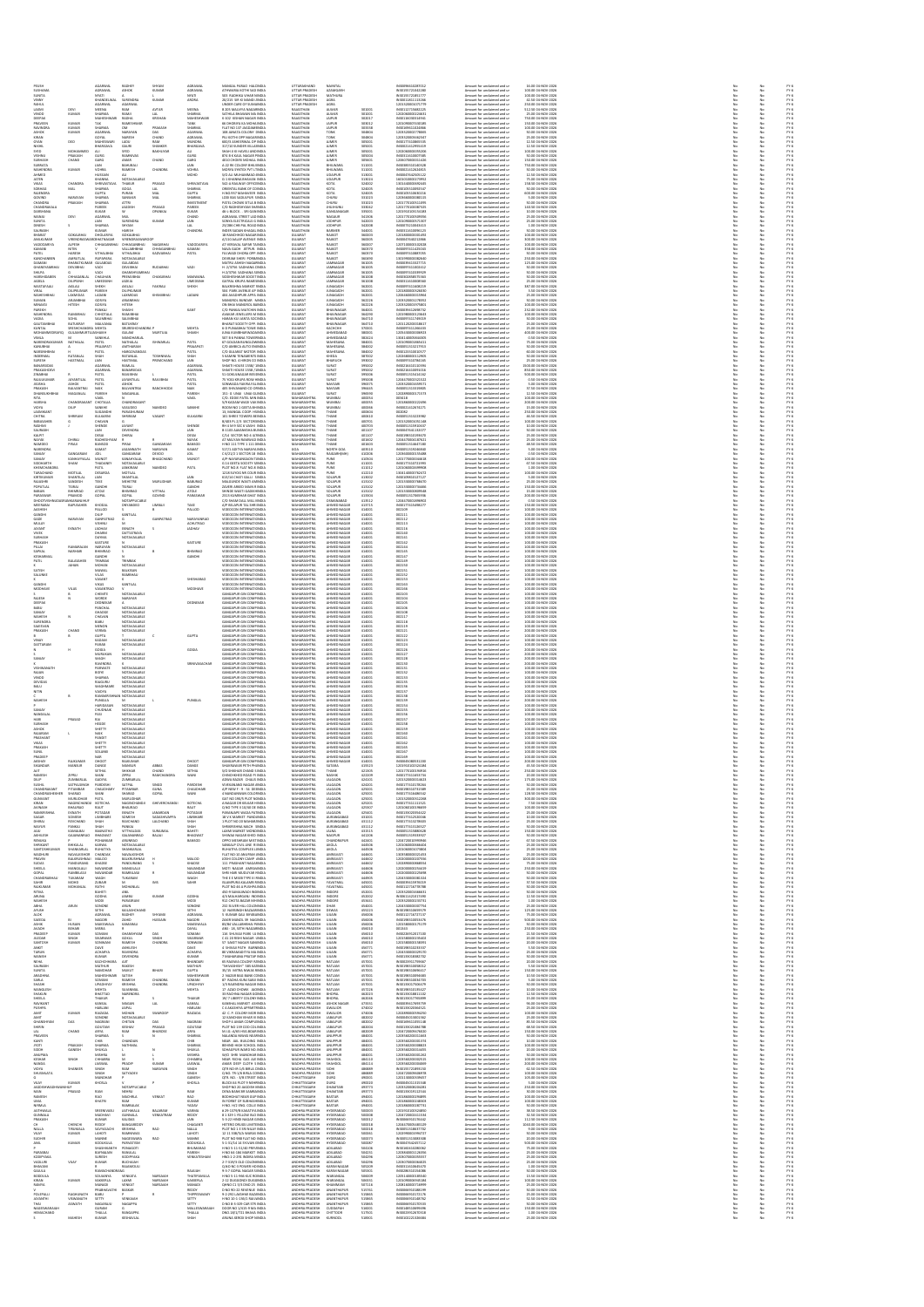| GATTUPALLI<br>MURALI<br>SITA                                                                                                                                                                                                                                                                                                                                                                                                                                                      | NARESH<br>VENKATAR                                                                                                                            | SIRISHA<br>BABU<br><b>BAD</b>                                                                                                                                                                                                                                                                                                                                                                                                                       | CH<br>APPARAD                                                                                                                                                                                                                                                                                |                                                        |                                                                                                                                                                                                                                | APT GC SATYAM TOW INDIA<br><b>FLAT NO. 117 ANIANEY INFIN</b><br>1 NO 17-1-18/Q SPP RINDM                                                                                                                                           | ANDHRA PRADESH<br>KRISHNA<br>ANDHRA PRADESP<br>KRISHNA<br>ANDHRA PRADESP<br>GUNTUR                                                                                                                                                                                                                                                                                                                                                                                                                            | sanna<br>52145<br>522124                                                                                                                                                                                                                                              | IN3022691040406<br>IN33160411611210<br>120309000008702                                                                                                                                                                                                             | Amount for unclaimed and us<br>Ammunt for conclaimed and a                                                             | 1000.00 04-NOV-2026<br>25.00 04-NOV-2026<br>50.00 04-NOV-2026 |                                                                                                                 |
|-----------------------------------------------------------------------------------------------------------------------------------------------------------------------------------------------------------------------------------------------------------------------------------------------------------------------------------------------------------------------------------------------------------------------------------------------------------------------------------|-----------------------------------------------------------------------------------------------------------------------------------------------|-----------------------------------------------------------------------------------------------------------------------------------------------------------------------------------------------------------------------------------------------------------------------------------------------------------------------------------------------------------------------------------------------------------------------------------------------------|----------------------------------------------------------------------------------------------------------------------------------------------------------------------------------------------------------------------------------------------------------------------------------------------|--------------------------------------------------------|--------------------------------------------------------------------------------------------------------------------------------------------------------------------------------------------------------------------------------|------------------------------------------------------------------------------------------------------------------------------------------------------------------------------------------------------------------------------------|---------------------------------------------------------------------------------------------------------------------------------------------------------------------------------------------------------------------------------------------------------------------------------------------------------------------------------------------------------------------------------------------------------------------------------------------------------------------------------------------------------------|-----------------------------------------------------------------------------------------------------------------------------------------------------------------------------------------------------------------------------------------------------------------------|--------------------------------------------------------------------------------------------------------------------------------------------------------------------------------------------------------------------------------------------------------------------|------------------------------------------------------------------------------------------------------------------------|---------------------------------------------------------------|-----------------------------------------------------------------------------------------------------------------|
| <b>YUGANDHAI</b>                                                                                                                                                                                                                                                                                                                                                                                                                                                                  | KRISHNABABU                                                                                                                                   | ANDE<br>NUNN/<br>PADAVALA                                                                                                                                                                                                                                                                                                                                                                                                                           | SATIONARI<br>ANJANEYA<br>SAMBHASIVA                                                                                                                                                                                                                                                          | BAN<br>RAD                                             | PENDAM<br>GATTUPALLI<br>ANDE<br>GUPTHA<br>PADAVALA                                                                                                                                                                             | DOOR NO 2-31 LEMALINDM<br>SITA MAHA LAKSHMI NINDIA<br>132A19 SAI NAGAR FINDIA                                                                                                                                                      | ANDHRA PRADESP<br>GUNTUR<br>ANDHRA PRADESP<br>GUNTUR<br>ANDHRA PRADESP<br>GUNTUR                                                                                                                                                                                                                                                                                                                                                                                                                              | 52221<br>52223<br>52250                                                                                                                                                                                                                                               | 120191010133733<br>N3003941123630<br>120309000012217                                                                                                                                                                                                               | .<br>Amount for unclaimed and u<br>Amount for unclaimed and u<br>Amount for unclaimed and<br>Ammunt for conclaimed and | 100.00 04-NOV-2021<br>50.00 04-NOV-2020<br>250.00 04-NOV-2020 |                                                                                                                 |
| KANDLAGUNTI<br><b>JALADE</b>                                                                                                                                                                                                                                                                                                                                                                                                                                                      |                                                                                                                                               | PADMAVATH<br>SRINIVASALU<br>RAMADEVI                                                                                                                                                                                                                                                                                                                                                                                                                | PAPALAH<br>SUBBARAO                                                                                                                                                                                                                                                                          |                                                        | SOMAIAH<br>MATURI                                                                                                                                                                                                              | 4-219 SATYANARAYAN INDI<br>1NO 6-30-1 BALIJAPAINDIA<br>15-15-56/1 R R ROAD INDIA                                                                                                                                                   | ANDHRA PRADES!<br>PRAKASA<br>ANDHRA PRADESP<br>PRAKASA<br>ANDHRA PRADESP<br>PRAKASAN                                                                                                                                                                                                                                                                                                                                                                                                                          | 52100<br>523114<br>52315                                                                                                                                                                                                                                              | 12035000095113<br>120447000402665<br>120352000003859                                                                                                                                                                                                               | mount for unclaimed and<br>mount for unclaimed and<br>Amount for unclaimed and                                         | 75.00 04-NOV-2020<br>95.00 04-NOV-2020<br>50.00 04-NOV-2020   |                                                                                                                 |
| HONDEPL                                                                                                                                                                                                                                                                                                                                                                                                                                                                           | BALA<br>VSUBBA                                                                                                                                | UBRAMAN<br><b>BAD</b>                                                                                                                                                                                                                                                                                                                                                                                                                               | <b>BANGA</b>                                                                                                                                                                                                                                                                                 |                                                        | NAYAKULU<br><b>GUPTA</b>                                                                                                                                                                                                       | D NO 21-1-78 OPP PER INDIA<br>MAIN ROAD PERALA C INDIA                                                                                                                                                                             | ANDHRA PRADESP<br>PRAKASA<br>ANDHRA PRADES!<br>PRAKASAN                                                                                                                                                                                                                                                                                                                                                                                                                                                       | 523157<br>52315                                                                                                                                                                                                                                                       | N3023241023719<br>N30039411380                                                                                                                                                                                                                                     | Amount for unclaimed and<br>l<br>mount for unclaimed and L<br>lenount for unclaimed and L                              | 50.00 04-NOV-2020<br>10.00 04-NOV-2021                        |                                                                                                                 |
| <b>GUNABANTA</b><br>TATAPUDE                                                                                                                                                                                                                                                                                                                                                                                                                                                      | <b>KUMAR</b>                                                                                                                                  | sukesH<br><b>JAN</b><br><b>IAGENDRA</b>                                                                                                                                                                                                                                                                                                                                                                                                             | perp<br>GURUMURTHY                                                                                                                                                                                                                                                                           | VENKATARATNAM<br>CHAND                                 | LATE<br>JAIN                                                                                                                                                                                                                   | 26-6-149 3RD FLOOR 1NDM<br>49-2-58/A IIND FLOORINGH<br><b>SATYAMARAYAMARI IRJINENI</b>                                                                                                                                             | ANDHRA PRADES!<br>NELLORE<br>ANDHRA PRADESP<br><b>VISAKHAPATNA</b><br>ANDHRA PRADESP<br>SRIKAKULAM                                                                                                                                                                                                                                                                                                                                                                                                            | 52400<br>530010<br>532127                                                                                                                                                                                                                                             | IN30232410139224<br>IN3023241075813<br>120381000003131                                                                                                                                                                                                             | Amount for unclaimed and<br>Amount for unclaimed and                                                                   | 25.00 04-NOV-2020<br>250.00 04-NOV-2021<br>26.00 04-NOV-2020  |                                                                                                                 |
| <b>DANIEL</b><br>GODAVARTHY<br><b>GUNTREDOI</b>                                                                                                                                                                                                                                                                                                                                                                                                                                   | <b>VUAYAPAU</b><br>THAMM                                                                                                                      | MUNGAMURI<br>VEERAAU<br>NAIDU                                                                                                                                                                                                                                                                                                                                                                                                                       | DANEL<br>SUBBA<br>SRIVUN                                                                                                                                                                                                                                                                     |                                                        | <b>RAO</b>                                                                                                                                                                                                                     | D NO 64-8A-4C TREASUNDS<br>D NO.13-191 SITANAG INDIA<br>BAVE VALASA (VEL) GAINFILE                                                                                                                                                 | ANDHRA PRADESP<br><b>LAST GODAVAL</b><br>ANDHRA PRADES!<br><b>EAST GODAVAL</b><br>ANDHRA PRAD<br><b>VIZIANAGARAM</b>                                                                                                                                                                                                                                                                                                                                                                                          | 533234<br>53552                                                                                                                                                                                                                                                       | 120381000000384<br>N3028631024276<br>IN3023241056936                                                                                                                                                                                                               | l<br>mount for unclaimed and L<br>lenount for unclaimed and L<br>Amount for unclaimed and                              | 100.00 04-NOV-202<br>50.00 04-NOV-2020<br>25.00 04-NOV-2020   |                                                                                                                 |
| LAKSHMIN<br>nose                                                                                                                                                                                                                                                                                                                                                                                                                                                                  | SETTYA<br>PRAKAS                                                                                                                              | <b>UMAR</b><br>NARIELWALA                                                                                                                                                                                                                                                                                                                                                                                                                           | NAGARA<br>WW<br>PRAKASI                                                                                                                                                                                                                                                                      |                                                        | NAIDU<br>SETTY<br>KISHORE<br>NARIELWALA                                                                                                                                                                                        | 5/O NAGARATHNAPPA INDIA<br><b>VO:444 SATYAMARGA INDIA</b><br>KARIAMMA TEMPLE RUNDIA                                                                                                                                                | KARNATAKA<br>BANGALORS<br>KARNATAKA<br><b>MYSORE</b><br>KARNATAKA<br>HASSAN                                                                                                                                                                                                                                                                                                                                                                                                                                   | 560053<br>57001<br>573100                                                                                                                                                                                                                                             | 120307000010496<br>1207000000314<br>N3016961048487                                                                                                                                                                                                                 | Amount for unclaimed and<br>l<br>mount for unclaimed and i<br>lenount for unclaimed and i                              | 35.00 04-NOV-2020<br>459.00 04-NOV-2021<br>9.00 04-NOV-2020   |                                                                                                                 |
| RITA<br>NABAYANA<br>HERMAN<br>PORATHUKARA<br>JAYARAM                                                                                                                                                                                                                                                                                                                                                                                                                              | MURTHYM<br><b>VIRAS</b><br>KURIAN                                                                                                             | PERIERA<br>HOMAS                                                                                                                                                                                                                                                                                                                                                                                                                                    | VENKATA<br><b>JOAKHIN</b>                                                                                                                                                                                                                                                                    | SUBBALAHM<br>VARGHESI                                  | PERIERA                                                                                                                                                                                                                        | NO 42 KUMARA KRUP/INDIA<br>NTAR KARNATAKA BANINENA<br>H NO 2-99 ALANGAR MINDIA                                                                                                                                                     | KARNATAKA<br>HASSAN<br>KARNATAKA<br>DAKSHINA KANNAD<br>KARNATAKA<br>DAKSHINA KANNADA                                                                                                                                                                                                                                                                                                                                                                                                                          | 573200<br>574227<br>57422                                                                                                                                                                                                                                             | IN30214810769533<br>120344010000679<br>N3016961022758                                                                                                                                                                                                              | Amount for unclaimed and<br>Amount for unclaimed and                                                                   | 0.50 04-NOV-2020<br>45.00 04-NOV-2020<br>18.50 04-NOV-2020    |                                                                                                                 |
|                                                                                                                                                                                                                                                                                                                                                                                                                                                                                   | <b>MAHABAL</b>                                                                                                                                | skirn                                                                                                                                                                                                                                                                                                                                                                                                                                               | PORATHI<br>KYA                                                                                                                                                                                                                                                                               |                                                        | KURIAN<br>SHETTY                                                                                                                                                                                                               | MEDICARE CENTRE NE INDIA                                                                                                                                                                                                           | KARNATAKA<br>DAKSHINA KANNADA                                                                                                                                                                                                                                                                                                                                                                                                                                                                                 | 57500                                                                                                                                                                                                                                                                 | IN30192630170218                                                                                                                                                                                                                                                   | Amount for unclaimed and u<br>Amount for unclaimed and u                                                               | 250.00 04-NOV-2020                                            |                                                                                                                 |
|                                                                                                                                                                                                                                                                                                                                                                                                                                                                                   |                                                                                                                                               | RDOS                                                                                                                                                                                                                                                                                                                                                                                                                                                | KIA<br>NARAYANA<br>PUTTAPPA<br>NEMICHAN                                                                                                                                                                                                                                                      |                                                        |                                                                                                                                                                                                                                |                                                                                                                                                                                                                                    |                                                                                                                                                                                                                                                                                                                                                                                                                                                                                                               |                                                                                                                                                                                                                                                                       |                                                                                                                                                                                                                                                                    |                                                                                                                        |                                                               |                                                                                                                 |
| VEDA<br>SEEMA<br>AMALATHI<br>AMALATHA<br>MARAUSANARA<br>SANKAPPA<br>ANAND<br>MALIKARAPPA<br>MALIKARAD<br>VEENA<br>VEENA<br>VEENA                                                                                                                                                                                                                                                                                                                                                  | SAFWAN                                                                                                                                        |                                                                                                                                                                                                                                                                                                                                                                                                                                                     |                                                                                                                                                                                                                                                                                              | OTHEVAN<br>ABUBAKAI<br>VEERAPPA                        | SHETTY<br>KOTTARI<br>TATURA<br>TATER<br>TATER<br>KARIKAL<br>ANNIGERI<br>LAHOTI<br>KARIKAL<br>LAHOTI<br>KARIKAL<br>KARIKAL                                                                                                      |                                                                                                                                                                                                                                    |                                                                                                                                                                                                                                                                                                                                                                                                                                                                                                               |                                                                                                                                                                                                                                                                       | 18/10/19/201017/0218<br>18/10/10/201017/11/11<br>18/10/02/2011777817<br>12/04450000771711<br>18/10/2020121118/2020<br>18/10/2021211084900<br>18/10/12/20212011081<br>12/04450000104100<br>12/04450000104100                                                        |                                                                                                                        |                                                               |                                                                                                                 |
|                                                                                                                                                                                                                                                                                                                                                                                                                                                                                   | NAGAPP)<br>VASANT<br>MOHAN                                                                                                                    |                                                                                                                                                                                                                                                                                                                                                                                                                                                     |                                                                                                                                                                                                                                                                                              | MALAKAPP.                                              |                                                                                                                                                                                                                                |                                                                                                                                                                                                                                    |                                                                                                                                                                                                                                                                                                                                                                                                                                                                                                               |                                                                                                                                                                                                                                                                       |                                                                                                                                                                                                                                                                    |                                                                                                                        |                                                               |                                                                                                                 |
|                                                                                                                                                                                                                                                                                                                                                                                                                                                                                   |                                                                                                                                               |                                                                                                                                                                                                                                                                                                                                                                                                                                                     |                                                                                                                                                                                                                                                                                              |                                                        | KALAL<br>BAFNA<br>SANSUDDI                                                                                                                                                                                                     |                                                                                                                                                                                                                                    |                                                                                                                                                                                                                                                                                                                                                                                                                                                                                                               |                                                                                                                                                                                                                                                                       |                                                                                                                                                                                                                                                                    |                                                                                                                        |                                                               |                                                                                                                 |
|                                                                                                                                                                                                                                                                                                                                                                                                                                                                                   | VASTURI                                                                                                                                       | TATER<br>RAU<br>KARIKAL<br>ANNIGERI<br>LAHOTI<br>KARIKAL<br>KATTI<br>KALAL<br>SANSUDD<br>YACOOR<br>YACOOR<br>YACOOR                                                                                                                                                                                                                                                                                                                                 | S<br>SAYED<br>SHIVAPPA<br>SHIVAPPA<br>VASANT<br>NAMAN<br>SHANKAR<br>SHANKAR<br>SHANKAR<br>SHANKAR<br>NATAVALABI<br>SHANKAR<br>NAWARLALI<br>N                                                                                                                                                 | -<br>BASAPPA                                           |                                                                                                                                                                                                                                |                                                                                                                                                                                                                                    | $\begin{array}{l} \textbf{DAGNIR}\textbf{H} \textbf{M} \textbf{M} \textbf{M} \textbf{M} \textbf{M} \textbf{M} \textbf{M} \textbf{M} \textbf{M} \textbf{M} \textbf{M} \textbf{M} \textbf{M} \textbf{M} \textbf{M} \textbf{M} \textbf{M} \textbf{M} \textbf{M} \textbf{M} \textbf{M} \textbf{M} \textbf{M} \textbf{M} \textbf{M} \textbf{M} \textbf{M} \textbf{M} \textbf{M} \textbf{M} \textbf{M} \textbf{M} \textbf{M} \$                                                                                     |                                                                                                                                                                                                                                                                       |                                                                                                                                                                                                                                                                    |                                                                                                                        |                                                               |                                                                                                                 |
| POPATLAL                                                                                                                                                                                                                                                                                                                                                                                                                                                                          | o<br>Kasana                                                                                                                                   | JAIN<br>MOORTHY<br>VALU                                                                                                                                                                                                                                                                                                                                                                                                                             |                                                                                                                                                                                                                                                                                              |                                                        | RAMASWAM<br>VENKATESAN                                                                                                                                                                                                         |                                                                                                                                                                                                                                    |                                                                                                                                                                                                                                                                                                                                                                                                                                                                                                               |                                                                                                                                                                                                                                                                       |                                                                                                                                                                                                                                                                    |                                                                                                                        |                                                               |                                                                                                                 |
| H<br>SHENBAGA<br>PERUMAL<br>PERUMAL<br>M                                                                                                                                                                                                                                                                                                                                                                                                                                          |                                                                                                                                               |                                                                                                                                                                                                                                                                                                                                                                                                                                                     | ><br>RAJAIAH<br>PERUMAL<br>MANCHAB<br>MARI<br>PABI<br>CVUREDO'<br>-                                                                                                                                                                                                                          |                                                        | BALUSAM                                                                                                                                                                                                                        |                                                                                                                                                                                                                                    |                                                                                                                                                                                                                                                                                                                                                                                                                                                                                                               |                                                                                                                                                                                                                                                                       |                                                                                                                                                                                                                                                                    |                                                                                                                        |                                                               |                                                                                                                 |
| M<br>RADHIKA<br>MOHAMED<br>SUBBAREDI                                                                                                                                                                                                                                                                                                                                                                                                                                              | M                                                                                                                                             | =<br>Vignesya<br>Bajaj<br>Farhaun<br>Ananthai<br>Premkum<br>-                                                                                                                                                                                                                                                                                                                                                                                       |                                                                                                                                                                                                                                                                                              |                                                        | BAIN<br>AHAMED<br>SUBBAREDDY<br>RAIA<br>L                                                                                                                                                                                      |                                                                                                                                                                                                                                    |                                                                                                                                                                                                                                                                                                                                                                                                                                                                                                               |                                                                                                                                                                                                                                                                       |                                                                                                                                                                                                                                                                    |                                                                                                                        |                                                               |                                                                                                                 |
| t<br>GANESH<br>RAMYA<br>LAUTH<br>-                                                                                                                                                                                                                                                                                                                                                                                                                                                | <b>KUMAR</b>                                                                                                                                  |                                                                                                                                                                                                                                                                                                                                                                                                                                                     | <b>DESHNA</b>                                                                                                                                                                                                                                                                                | -<br>SAMYRAJAS<br>SVELAYUTHA                           |                                                                                                                                                                                                                                |                                                                                                                                                                                                                                    |                                                                                                                                                                                                                                                                                                                                                                                                                                                                                                               |                                                                                                                                                                                                                                                                       |                                                                                                                                                                                                                                                                    |                                                                                                                        |                                                               |                                                                                                                 |
|                                                                                                                                                                                                                                                                                                                                                                                                                                                                                   | MANU<br>JOHANDRA<br>KAAVYANI                                                                                                                  | stkar<br>M                                                                                                                                                                                                                                                                                                                                                                                                                                          | CARTHIREYAN                                                                                                                                                                                                                                                                                  | R                                                      | <b>ALAS</b><br>.<br>JANARDINA                                                                                                                                                                                                  |                                                                                                                                                                                                                                    |                                                                                                                                                                                                                                                                                                                                                                                                                                                                                                               |                                                                                                                                                                                                                                                                       |                                                                                                                                                                                                                                                                    |                                                                                                                        |                                                               |                                                                                                                 |
| k<br>Kavi<br>Srinivasan<br>Rajenakrismi<br>Shanmugavi?<br>Shanmugavi?                                                                                                                                                                                                                                                                                                                                                                                                             |                                                                                                                                               |                                                                                                                                                                                                                                                                                                                                                                                                                                                     | k<br>Mohameai<br>Subramani<br>Chikkamun<br>Daghavani<br>Raghavani                                                                                                                                                                                                                            |                                                        |                                                                                                                                                                                                                                |                                                                                                                                                                                                                                    |                                                                                                                                                                                                                                                                                                                                                                                                                                                                                                               |                                                                                                                                                                                                                                                                       |                                                                                                                                                                                                                                                                    |                                                                                                                        |                                                               |                                                                                                                 |
|                                                                                                                                                                                                                                                                                                                                                                                                                                                                                   |                                                                                                                                               |                                                                                                                                                                                                                                                                                                                                                                                                                                                     |                                                                                                                                                                                                                                                                                              |                                                        | RAJENDRAN                                                                                                                                                                                                                      |                                                                                                                                                                                                                                    |                                                                                                                                                                                                                                                                                                                                                                                                                                                                                                               |                                                                                                                                                                                                                                                                       |                                                                                                                                                                                                                                                                    |                                                                                                                        |                                                               |                                                                                                                 |
| DURAIRA                                                                                                                                                                                                                                                                                                                                                                                                                                                                           |                                                                                                                                               |                                                                                                                                                                                                                                                                                                                                                                                                                                                     | -<br>SELLAPPAN                                                                                                                                                                                                                                                                               |                                                        | ILAMURUGAN<br>MUTHUSAMY<br>GR<br>MUTHUSAMY<br>MUTHUSAMY                                                                                                                                                                        |                                                                                                                                                                                                                                    |                                                                                                                                                                                                                                                                                                                                                                                                                                                                                                               |                                                                                                                                                                                                                                                                       |                                                                                                                                                                                                                                                                    |                                                                                                                        |                                                               |                                                                                                                 |
| iASI                                                                                                                                                                                                                                                                                                                                                                                                                                                                              |                                                                                                                                               | SAKTHIVEL<br>BALACHAN<br>KUMAR                                                                                                                                                                                                                                                                                                                                                                                                                      |                                                                                                                                                                                                                                                                                              |                                                        |                                                                                                                                                                                                                                |                                                                                                                                                                                                                                    |                                                                                                                                                                                                                                                                                                                                                                                                                                                                                                               |                                                                                                                                                                                                                                                                       |                                                                                                                                                                                                                                                                    |                                                                                                                        |                                                               |                                                                                                                 |
|                                                                                                                                                                                                                                                                                                                                                                                                                                                                                   | KAMALI<br>KDYA                                                                                                                                | R<br>KANAKARAJ<br>DEVI<br>THANGAL<br>GEORGE<br>BHASKARAN<br>                                                                                                                                                                                                                                                                                                                                                                                        |                                                                                                                                                                                                                                                                                              |                                                        | <b>INFAMANIA</b><br>VENUGOPAL                                                                                                                                                                                                  |                                                                                                                                                                                                                                    |                                                                                                                                                                                                                                                                                                                                                                                                                                                                                                               |                                                                                                                                                                                                                                                                       |                                                                                                                                                                                                                                                                    |                                                                                                                        |                                                               |                                                                                                                 |
|                                                                                                                                                                                                                                                                                                                                                                                                                                                                                   |                                                                                                                                               |                                                                                                                                                                                                                                                                                                                                                                                                                                                     |                                                                                                                                                                                                                                                                                              |                                                        | $\circ$                                                                                                                                                                                                                        |                                                                                                                                                                                                                                    |                                                                                                                                                                                                                                                                                                                                                                                                                                                                                                               |                                                                                                                                                                                                                                                                       |                                                                                                                                                                                                                                                                    |                                                                                                                        |                                                               |                                                                                                                 |
|                                                                                                                                                                                                                                                                                                                                                                                                                                                                                   | kumar<br>Kumar                                                                                                                                |                                                                                                                                                                                                                                                                                                                                                                                                                                                     | n<br>MBCHKOY<br>GEORGE<br>BHASKARAN<br>NGTAVALA<br>BHASKAR<br>NGTAVALA<br>PURNENCU<br>PURNENCU                                                                                                                                                                                               | NATH                                                   | AGARWAL<br>SAHU                                                                                                                                                                                                                |                                                                                                                                                                                                                                    | NAMARIZA<br>KAMARIZA<br>KAMARIZA<br>ITAGGE ETAGGE ETAGGE ETAGGE ETAGGE<br>COMMATORE ANGUARIZA<br>ITAGGE ETAGGE ETAGGE ETAGGE ETAGGE ETAGGE ETAGGE ETAGGE ETAGGE ETAGGE ETAGGE ETAGGE ETAGGE ETAGGE ETAGGE ETAGGE ETAGGE ETAGGE ETAGGE ETAGGE                                                                                                                                                                                                                                                                  |                                                                                                                                                                                                                                                                       |                                                                                                                                                                                                                                                                    |                                                                                                                        |                                                               |                                                                                                                 |
|                                                                                                                                                                                                                                                                                                                                                                                                                                                                                   |                                                                                                                                               |                                                                                                                                                                                                                                                                                                                                                                                                                                                     |                                                                                                                                                                                                                                                                                              |                                                        |                                                                                                                                                                                                                                |                                                                                                                                                                                                                                    |                                                                                                                                                                                                                                                                                                                                                                                                                                                                                                               |                                                                                                                                                                                                                                                                       |                                                                                                                                                                                                                                                                    |                                                                                                                        |                                                               |                                                                                                                 |
|                                                                                                                                                                                                                                                                                                                                                                                                                                                                                   |                                                                                                                                               |                                                                                                                                                                                                                                                                                                                                                                                                                                                     |                                                                                                                                                                                                                                                                                              | <b>BANDHL</b>                                          |                                                                                                                                                                                                                                |                                                                                                                                                                                                                                    |                                                                                                                                                                                                                                                                                                                                                                                                                                                                                                               |                                                                                                                                                                                                                                                                       |                                                                                                                                                                                                                                                                    |                                                                                                                        |                                                               |                                                                                                                 |
|                                                                                                                                                                                                                                                                                                                                                                                                                                                                                   | KUMA                                                                                                                                          |                                                                                                                                                                                                                                                                                                                                                                                                                                                     |                                                                                                                                                                                                                                                                                              | KANTI<br>KUMA<br>KUMA<br>NATH                          |                                                                                                                                                                                                                                |                                                                                                                                                                                                                                    |                                                                                                                                                                                                                                                                                                                                                                                                                                                                                                               |                                                                                                                                                                                                                                                                       |                                                                                                                                                                                                                                                                    |                                                                                                                        |                                                               |                                                                                                                 |
|                                                                                                                                                                                                                                                                                                                                                                                                                                                                                   |                                                                                                                                               | $\begin{tabular}{l} \hline \textbf{A-GANTNA} \\ \textbf{A-GANTNE} \\ \textbf{BANTNE} \\ \textbf{MAGNING} \\ \textbf{MAGNING} \\ \textbf{MAGNING} \\ \textbf{MAGNING} \\ \textbf{DAGMANNE} \\ \textbf{DAGMANNE} \\ \textbf{DAGMANNE} \\ \textbf{DAGMNNNE} \\ \textbf{DAGMNNNE} \\ \textbf{MAGNNNNE} \\ \textbf{MAGNNNNE} \\ \textbf{MAGNNNNE} \\ \textbf{MAGNENNE} \\ \textbf{DAGNNNNE} \\ \textbf{MAGNENNE} \\ \textbf{DAGNNNNE} \\ \textbf{MAGNEN$ | AGAT<br>AGAT<br>SAMIR TUSHAR<br>SANTOSI<br>SANTOSI<br>DATAN<br>MOMAN<br>MANSHE<br>SINANT GHANSHE<br>SANTAN<br>SANTOGI<br>SHANSHE                                                                                                                                                             | LAL                                                    | DASGUPTA<br>MAUMDER<br>MANDAL<br>PAUL<br>KHEMAN<br>KHEMAN<br>KAMAAKAR<br>DATTAL<br>GOTFAL<br>AGARWAL<br>AGARWAL<br>AGARWAL                                                                                                     |                                                                                                                                                                                                                                    |                                                                                                                                                                                                                                                                                                                                                                                                                                                                                                               |                                                                                                                                                                                                                                                                       |                                                                                                                                                                                                                                                                    |                                                                                                                        |                                                               |                                                                                                                 |
|                                                                                                                                                                                                                                                                                                                                                                                                                                                                                   |                                                                                                                                               |                                                                                                                                                                                                                                                                                                                                                                                                                                                     |                                                                                                                                                                                                                                                                                              | DAS<br>BISHAN                                          |                                                                                                                                                                                                                                |                                                                                                                                                                                                                                    |                                                                                                                                                                                                                                                                                                                                                                                                                                                                                                               |                                                                                                                                                                                                                                                                       |                                                                                                                                                                                                                                                                    |                                                                                                                        |                                                               |                                                                                                                 |
|                                                                                                                                                                                                                                                                                                                                                                                                                                                                                   | KUMA                                                                                                                                          |                                                                                                                                                                                                                                                                                                                                                                                                                                                     |                                                                                                                                                                                                                                                                                              |                                                        | <b>AGRAW</b><br>MITTAL<br>AHMED<br>SINHA<br>SINGH                                                                                                                                                                              |                                                                                                                                                                                                                                    |                                                                                                                                                                                                                                                                                                                                                                                                                                                                                                               |                                                                                                                                                                                                                                                                       |                                                                                                                                                                                                                                                                    |                                                                                                                        |                                                               |                                                                                                                 |
|                                                                                                                                                                                                                                                                                                                                                                                                                                                                                   |                                                                                                                                               |                                                                                                                                                                                                                                                                                                                                                                                                                                                     | .<br>VAND<br>VOTAVAI                                                                                                                                                                                                                                                                         | <b>KISHOR</b>                                          |                                                                                                                                                                                                                                |                                                                                                                                                                                                                                    |                                                                                                                                                                                                                                                                                                                                                                                                                                                                                                               |                                                                                                                                                                                                                                                                       |                                                                                                                                                                                                                                                                    |                                                                                                                        |                                                               |                                                                                                                 |
|                                                                                                                                                                                                                                                                                                                                                                                                                                                                                   |                                                                                                                                               |                                                                                                                                                                                                                                                                                                                                                                                                                                                     |                                                                                                                                                                                                                                                                                              | RATAN                                                  |                                                                                                                                                                                                                                |                                                                                                                                                                                                                                    |                                                                                                                                                                                                                                                                                                                                                                                                                                                                                                               |                                                                                                                                                                                                                                                                       | 120104000015988<br>IN1002141236856<br>120106000013995                                                                                                                                                                                                              |                                                                                                                        |                                                               |                                                                                                                 |
|                                                                                                                                                                                                                                                                                                                                                                                                                                                                                   |                                                                                                                                               |                                                                                                                                                                                                                                                                                                                                                                                                                                                     |                                                                                                                                                                                                                                                                                              | Kishun<br>Kumar<br>Ito                                 |                                                                                                                                                                                                                                |                                                                                                                                                                                                                                    |                                                                                                                                                                                                                                                                                                                                                                                                                                                                                                               |                                                                                                                                                                                                                                                                       |                                                                                                                                                                                                                                                                    |                                                                                                                        |                                                               |                                                                                                                 |
|                                                                                                                                                                                                                                                                                                                                                                                                                                                                                   | DEVI<br>DEVI<br>$\circ$                                                                                                                       |                                                                                                                                                                                                                                                                                                                                                                                                                                                     | S<br>AMULYA<br>SARDARBI<br>SARDARBI<br>RAL<br>ARBIND<br>SANDIEP<br>VERAPPA<br>VERAPPA<br>SUNIL<br>SUNIL                                                                                                                                                                                      | PD<br>KUMAR                                            | BHAGAT<br>PRASAD<br>PRASAD<br>SINGH<br>PRASAD<br>CHOLDHAR<br>AGARWALLA<br>AGARWALLA<br>AGARWALLA<br>AGARWALLA<br>AGARWALLA<br>RIKEACHAR                                                                                        |                                                                                                                                                                                                                                    |                                                                                                                                                                                                                                                                                                                                                                                                                                                                                                               |                                                                                                                                                                                                                                                                       |                                                                                                                                                                                                                                                                    |                                                                                                                        |                                                               |                                                                                                                 |
|                                                                                                                                                                                                                                                                                                                                                                                                                                                                                   | KUMAR                                                                                                                                         | GARW                                                                                                                                                                                                                                                                                                                                                                                                                                                |                                                                                                                                                                                                                                                                                              | KUMAR                                                  |                                                                                                                                                                                                                                |                                                                                                                                                                                                                                    |                                                                                                                                                                                                                                                                                                                                                                                                                                                                                                               | -<br>-<br>186003<br>186003                                                                                                                                                                                                                                            |                                                                                                                                                                                                                                                                    |                                                                                                                        |                                                               |                                                                                                                 |
|                                                                                                                                                                                                                                                                                                                                                                                                                                                                                   | KUMAR                                                                                                                                         |                                                                                                                                                                                                                                                                                                                                                                                                                                                     |                                                                                                                                                                                                                                                                                              |                                                        |                                                                                                                                                                                                                                |                                                                                                                                                                                                                                    |                                                                                                                                                                                                                                                                                                                                                                                                                                                                                                               |                                                                                                                                                                                                                                                                       | 1201860000139950<br>1201860000139950<br>1201890000023481<br>1201890000023491<br>1201890000023491<br>1201890000023491<br>12018000001344855976<br>18100233114855976<br>10025111110012561<br>12029000034811402469<br>18100011111001460<br>1810077440139956<br>1810077 |                                                                                                                        |                                                               |                                                                                                                 |
|                                                                                                                                                                                                                                                                                                                                                                                                                                                                                   | <b>DEV</b>                                                                                                                                    | MOTWAN<br>RAIPUT<br>KHANDEL<br>KANG<br>KALI<br>KALI<br>BERRY                                                                                                                                                                                                                                                                                                                                                                                        |                                                                                                                                                                                                                                                                                              | n<br>Kumar<br>Raman<br>Rai<br>Rattan                   |                                                                                                                                                                                                                                |                                                                                                                                                                                                                                    |                                                                                                                                                                                                                                                                                                                                                                                                                                                                                                               |                                                                                                                                                                                                                                                                       |                                                                                                                                                                                                                                                                    |                                                                                                                        |                                                               |                                                                                                                 |
|                                                                                                                                                                                                                                                                                                                                                                                                                                                                                   | anus                                                                                                                                          |                                                                                                                                                                                                                                                                                                                                                                                                                                                     |                                                                                                                                                                                                                                                                                              | KUMAR<br>Sultman<br>Krishan                            |                                                                                                                                                                                                                                |                                                                                                                                                                                                                                    |                                                                                                                                                                                                                                                                                                                                                                                                                                                                                                               |                                                                                                                                                                                                                                                                       |                                                                                                                                                                                                                                                                    |                                                                                                                        |                                                               |                                                                                                                 |
|                                                                                                                                                                                                                                                                                                                                                                                                                                                                                   |                                                                                                                                               |                                                                                                                                                                                                                                                                                                                                                                                                                                                     |                                                                                                                                                                                                                                                                                              |                                                        |                                                                                                                                                                                                                                |                                                                                                                                                                                                                                    |                                                                                                                                                                                                                                                                                                                                                                                                                                                                                                               |                                                                                                                                                                                                                                                                       |                                                                                                                                                                                                                                                                    |                                                                                                                        |                                                               |                                                                                                                 |
|                                                                                                                                                                                                                                                                                                                                                                                                                                                                                   | <b>BAJ</b>                                                                                                                                    |                                                                                                                                                                                                                                                                                                                                                                                                                                                     |                                                                                                                                                                                                                                                                                              |                                                        |                                                                                                                                                                                                                                |                                                                                                                                                                                                                                    |                                                                                                                                                                                                                                                                                                                                                                                                                                                                                                               |                                                                                                                                                                                                                                                                       |                                                                                                                                                                                                                                                                    |                                                                                                                        |                                                               |                                                                                                                 |
|                                                                                                                                                                                                                                                                                                                                                                                                                                                                                   | œ                                                                                                                                             |                                                                                                                                                                                                                                                                                                                                                                                                                                                     |                                                                                                                                                                                                                                                                                              | KUMAR<br>LAL<br>CHAND<br>KUMAR<br>PAL<br>CHAND<br>VUAY |                                                                                                                                                                                                                                |                                                                                                                                                                                                                                    |                                                                                                                                                                                                                                                                                                                                                                                                                                                                                                               |                                                                                                                                                                                                                                                                       | 1N/2020051041297<br>1N/20111110715461<br>1N/20177411031855<br>1N/20177411031855<br>1N/20211110416177<br>120220000017925<br>1N/20251114015641<br>1N/20265110103551<br>1N/20265110029551<br>1N/20264100031100121210020011<br>1N/2028411002131001311<br>1N/2028410    |                                                                                                                        |                                                               |                                                                                                                 |
|                                                                                                                                                                                                                                                                                                                                                                                                                                                                                   |                                                                                                                                               |                                                                                                                                                                                                                                                                                                                                                                                                                                                     |                                                                                                                                                                                                                                                                                              |                                                        |                                                                                                                                                                                                                                |                                                                                                                                                                                                                                    |                                                                                                                                                                                                                                                                                                                                                                                                                                                                                                               |                                                                                                                                                                                                                                                                       |                                                                                                                                                                                                                                                                    |                                                                                                                        |                                                               |                                                                                                                 |
|                                                                                                                                                                                                                                                                                                                                                                                                                                                                                   | KUMA                                                                                                                                          |                                                                                                                                                                                                                                                                                                                                                                                                                                                     |                                                                                                                                                                                                                                                                                              | SINGH<br>SINGH                                         |                                                                                                                                                                                                                                |                                                                                                                                                                                                                                    |                                                                                                                                                                                                                                                                                                                                                                                                                                                                                                               |                                                                                                                                                                                                                                                                       | 120115000157087<br>120191010243156<br>120191010243154<br>120491000014397                                                                                                                                                                                           |                                                                                                                        |                                                               |                                                                                                                 |
|                                                                                                                                                                                                                                                                                                                                                                                                                                                                                   |                                                                                                                                               |                                                                                                                                                                                                                                                                                                                                                                                                                                                     |                                                                                                                                                                                                                                                                                              | KUMAR<br>CHAND                                         |                                                                                                                                                                                                                                |                                                                                                                                                                                                                                    |                                                                                                                                                                                                                                                                                                                                                                                                                                                                                                               |                                                                                                                                                                                                                                                                       |                                                                                                                                                                                                                                                                    |                                                                                                                        |                                                               |                                                                                                                 |
|                                                                                                                                                                                                                                                                                                                                                                                                                                                                                   |                                                                                                                                               |                                                                                                                                                                                                                                                                                                                                                                                                                                                     |                                                                                                                                                                                                                                                                                              |                                                        |                                                                                                                                                                                                                                |                                                                                                                                                                                                                                    |                                                                                                                                                                                                                                                                                                                                                                                                                                                                                                               |                                                                                                                                                                                                                                                                       |                                                                                                                                                                                                                                                                    |                                                                                                                        |                                                               |                                                                                                                 |
|                                                                                                                                                                                                                                                                                                                                                                                                                                                                                   |                                                                                                                                               |                                                                                                                                                                                                                                                                                                                                                                                                                                                     |                                                                                                                                                                                                                                                                                              | CHANDE                                                 |                                                                                                                                                                                                                                |                                                                                                                                                                                                                                    |                                                                                                                                                                                                                                                                                                                                                                                                                                                                                                               |                                                                                                                                                                                                                                                                       |                                                                                                                                                                                                                                                                    |                                                                                                                        |                                                               |                                                                                                                 |
|                                                                                                                                                                                                                                                                                                                                                                                                                                                                                   |                                                                                                                                               |                                                                                                                                                                                                                                                                                                                                                                                                                                                     |                                                                                                                                                                                                                                                                                              | SINGH                                                  |                                                                                                                                                                                                                                |                                                                                                                                                                                                                                    | EOLIMO MARINARISMO MARINARISMO MARINARISMO MARINARISMO MARINARISMO MARINARISMO MARINARISMO MARINARISMO MARINARISMO MARINARISMO MARINARISMO MARINARISMO MARINARISMO MARINARISMO MARINARISMO MARINARISMO MARINARISMO MARINARISMO                                                                                                                                                                                                                                                                                | $\begin{array}{l} 11002\\ 11001\\ 11001\\ 11001\\ 11001\\ 11001\\ 11001\\ 11001\\ 11001\\ 11002\\ 11002\\ 11002\\ 11002\\ 11002\\ 11003\\ 11003\\ 11003\\ 11003\\ 11003\\ 11003\\ 11003\\ 11003\\ 11003\\ 11003\\ 11003\\ 11003\\ 11003\\ 11003\\ 11003\\ 11003\\ 11$ |                                                                                                                                                                                                                                                                    |                                                                                                                        |                                                               |                                                                                                                 |
|                                                                                                                                                                                                                                                                                                                                                                                                                                                                                   |                                                                                                                                               |                                                                                                                                                                                                                                                                                                                                                                                                                                                     |                                                                                                                                                                                                                                                                                              |                                                        |                                                                                                                                                                                                                                |                                                                                                                                                                                                                                    |                                                                                                                                                                                                                                                                                                                                                                                                                                                                                                               |                                                                                                                                                                                                                                                                       |                                                                                                                                                                                                                                                                    |                                                                                                                        |                                                               |                                                                                                                 |
|                                                                                                                                                                                                                                                                                                                                                                                                                                                                                   |                                                                                                                                               |                                                                                                                                                                                                                                                                                                                                                                                                                                                     |                                                                                                                                                                                                                                                                                              |                                                        | MOTWARE CARRIER SERVER AND MANUFACTURE CANDIDENT WAS SERVER TO A MATTAIN A SHORT WAS SERVER TO A MATTAIN A SHORT WAS SERVER TO A MATTAIN A SHORT WAS SERVER TO A MATTAIN A SHORT WAS SERVER TO A MATTAIN A SHORT WAS SERVED AN |                                                                                                                                                                                                                                    |                                                                                                                                                                                                                                                                                                                                                                                                                                                                                                               |                                                                                                                                                                                                                                                                       |                                                                                                                                                                                                                                                                    |                                                                                                                        |                                                               |                                                                                                                 |
|                                                                                                                                                                                                                                                                                                                                                                                                                                                                                   | KUMA                                                                                                                                          |                                                                                                                                                                                                                                                                                                                                                                                                                                                     |                                                                                                                                                                                                                                                                                              |                                                        |                                                                                                                                                                                                                                |                                                                                                                                                                                                                                    |                                                                                                                                                                                                                                                                                                                                                                                                                                                                                                               |                                                                                                                                                                                                                                                                       |                                                                                                                                                                                                                                                                    |                                                                                                                        |                                                               |                                                                                                                 |
| 特别的人 医反射性 计多级 医全身性 医心腹膜炎 医心腹 医心腹膜炎 医心腹膜炎 医心腹膜炎 医心腹 医心腹膜 医心腹膜 医心腹膜炎 医心腹膜炎 医心腹膜炎 医心腹膜炎 医心腹膜炎 医心腹膜炎 医心腹膜炎 医心腹膜炎 医心腹膜炎 医心腹膜炎 医心腹膜炎 医心腹膜炎 医心腹膜炎 医心腹膜炎 医心腹膜炎 医心腹膜炎 医心腹膜炎 医心腹膜炎 医心腹膜炎 医心腹膜炎 医心腹膜炎 医心腹膜炎 医心腹膜炎 医心腹膜炎 医心腹膜炎 医心腹膜炎 医心腹膜                                                                                                                                                                                                                                                     |                                                                                                                                               |                                                                                                                                                                                                                                                                                                                                                                                                                                                     |                                                                                                                                                                                                                                                                                              | KUMAR<br>RAMAN<br>NARAYAN<br>RAM                       |                                                                                                                                                                                                                                |                                                                                                                                                                                                                                    |                                                                                                                                                                                                                                                                                                                                                                                                                                                                                                               |                                                                                                                                                                                                                                                                       |                                                                                                                                                                                                                                                                    |                                                                                                                        |                                                               |                                                                                                                 |
| HALINI<br>ANDEEP                                                                                                                                                                                                                                                                                                                                                                                                                                                                  | KUMAN<br>KR<br>P                                                                                                                              | FOR A STREAM AND RESEARCH THREE STREAM AND RESEARCH THREE STREAM AND RESEARCH THREE STREAM AND RESEARCH THREE STREAM AND RESEARCH THREE STREAM AND RESEARCH THREE STREAM AND RESEARCH THREE STREAM AND RESEARCH THREE STREAM A                                                                                                                                                                                                                      | SH<br>AMIT<br>MOTAVAL<br>MOTALAL<br>UTTAM<br>RUWATI<br>ROOP<br>SITA<br>GANGA<br>JAG<br>HARISH                                                                                                                                                                                                | MOHAN<br>KUMAR                                         |                                                                                                                                                                                                                                | <b>PARK DO THE CHARLES AND ARRANGEMENT CONTRACT CONTRACT CONTRACT CONTRACT CONTRACT CONTRACT CONTRACT CONTRACT CONTRACT CONTRACT CONTRACT CONTRACT CONTRACT CONTRACT CONTRACT CONTRACT CONTRACT CONTRACT CONTRACT CONTRACT CON</b> | 以随意的现在的 医阴道性脑膜炎 医阴道性脑膜炎 医阴道神经 医阴道神经 医阴道神经 医阴道性神经 医阴道神经 医阴道神经 医阴道神经 医阴道性神经 医阴道性神经 医阴道性神经 医阴道性神经 医阴道性 医心腹下的 医心腹下的 医心腹下的 医心腹下的 医心腹下的 医心腹下的 医心腹下的 医心腹下的 医心腹下的 医心腹下的 医心腹下的 医心腹下的 医心腹下的 医心腹下的 医心腹下的 医心腹下的 医心腹下的 医心腹下的 医心腹下的 医心腹下的 医                                                                                                                                                                                                                                                                                 |                                                                                                                                                                                                                                                                       |                                                                                                                                                                                                                                                                    |                                                                                                                        |                                                               |                                                                                                                 |
|                                                                                                                                                                                                                                                                                                                                                                                                                                                                                   |                                                                                                                                               |                                                                                                                                                                                                                                                                                                                                                                                                                                                     |                                                                                                                                                                                                                                                                                              |                                                        | GUPTA<br>CHANDAN<br>TIWARI<br>GUPTA<br>MISWAL<br>KIANNA<br>KIANNA<br>KIANNA<br>SINGH                                                                                                                                           |                                                                                                                                                                                                                                    | $\begin{array}{lll} \textbf{J} & \textbf{1440} \\ \textbf{J} & \textbf{0480} \\ \textbf{J} & \textbf{0480} \\ \textbf{J} & \textbf{0480} \\ \textbf{0447} \\ \textbf{0447} \\ \textbf{0447} \\ \textbf{0447} \\ \textbf{0447} \\ \textbf{0447} \\ \textbf{0447} \\ \textbf{0447} \\ \textbf{0447} \\ \textbf{0480} \\ \textbf{0447} \\ \textbf{0480} \\ \textbf{0447} \\ \textbf{0480} \\ \textbf{$                                                                                                           |                                                                                                                                                                                                                                                                       |                                                                                                                                                                                                                                                                    |                                                                                                                        |                                                               |                                                                                                                 |
|                                                                                                                                                                                                                                                                                                                                                                                                                                                                                   | KANT                                                                                                                                          |                                                                                                                                                                                                                                                                                                                                                                                                                                                     | SURENDRA<br>SALAUDOR<br>RAMJI<br>K                                                                                                                                                                                                                                                           |                                                        |                                                                                                                                                                                                                                |                                                                                                                                                                                                                                    |                                                                                                                                                                                                                                                                                                                                                                                                                                                                                                               |                                                                                                                                                                                                                                                                       |                                                                                                                                                                                                                                                                    |                                                                                                                        |                                                               |                                                                                                                 |
|                                                                                                                                                                                                                                                                                                                                                                                                                                                                                   |                                                                                                                                               |                                                                                                                                                                                                                                                                                                                                                                                                                                                     |                                                                                                                                                                                                                                                                                              | .<br>Narayan<br>Kumar                                  |                                                                                                                                                                                                                                |                                                                                                                                                                                                                                    |                                                                                                                                                                                                                                                                                                                                                                                                                                                                                                               |                                                                                                                                                                                                                                                                       |                                                                                                                                                                                                                                                                    |                                                                                                                        |                                                               |                                                                                                                 |
|                                                                                                                                                                                                                                                                                                                                                                                                                                                                                   |                                                                                                                                               | TEOTIA<br>IDRISI<br>KANI<br>GUPTA<br>BAROLI<br>MGAR<br>LAL<br>KURDIA                                                                                                                                                                                                                                                                                                                                                                                | K<br>RAM<br>NGHAN<br>MGHAN<br>GANFAT<br>KOTAPPUCABLE<br>NG<br>VAS<br>VAS                                                                                                                                                                                                                     | RAM                                                    | DAS<br>GUPTA<br>BARCAIA<br>NAGAR<br>LAL<br>KURDIA                                                                                                                                                                              |                                                                                                                                                                                                                                    |                                                                                                                                                                                                                                                                                                                                                                                                                                                                                                               |                                                                                                                                                                                                                                                                       | 120332001370899<br>NX017741183580<br>120235000021776<br>120279000021776<br>NX051142003520<br>NX0051142003520<br>NX005150048219<br>120121010048931<br>120121010048931                                                                                               |                                                                                                                        |                                                               |                                                                                                                 |
|                                                                                                                                                                                                                                                                                                                                                                                                                                                                                   |                                                                                                                                               |                                                                                                                                                                                                                                                                                                                                                                                                                                                     |                                                                                                                                                                                                                                                                                              |                                                        | pev                                                                                                                                                                                                                            |                                                                                                                                                                                                                                    |                                                                                                                                                                                                                                                                                                                                                                                                                                                                                                               |                                                                                                                                                                                                                                                                       |                                                                                                                                                                                                                                                                    |                                                                                                                        |                                                               |                                                                                                                 |
|                                                                                                                                                                                                                                                                                                                                                                                                                                                                                   | <b>IANDLAI</b>                                                                                                                                |                                                                                                                                                                                                                                                                                                                                                                                                                                                     |                                                                                                                                                                                                                                                                                              | MAL<br>Kanjidhai<br>Dhagawan                           | MANGE<br>RATHOL<br>VYAS                                                                                                                                                                                                        |                                                                                                                                                                                                                                    |                                                                                                                                                                                                                                                                                                                                                                                                                                                                                                               |                                                                                                                                                                                                                                                                       |                                                                                                                                                                                                                                                                    |                                                                                                                        |                                                               |                                                                                                                 |
|                                                                                                                                                                                                                                                                                                                                                                                                                                                                                   |                                                                                                                                               |                                                                                                                                                                                                                                                                                                                                                                                                                                                     |                                                                                                                                                                                                                                                                                              |                                                        |                                                                                                                                                                                                                                |                                                                                                                                                                                                                                    |                                                                                                                                                                                                                                                                                                                                                                                                                                                                                                               |                                                                                                                                                                                                                                                                       |                                                                                                                                                                                                                                                                    |                                                                                                                        |                                                               |                                                                                                                 |
|                                                                                                                                                                                                                                                                                                                                                                                                                                                                                   | V<br>HARSHAG<br>DIPAK<br>DIPAK<br>TRUSHA<br>SAVAILAI<br>SAVAILAI                                                                              |                                                                                                                                                                                                                                                                                                                                                                                                                                                     | NOTAPUCABLE<br>SARDAR<br>SARDAR<br>SARDAR<br>NANDAR<br>NANDAR<br>MASHADIUNA<br>DIPAK<br>DIPAK<br>SANALAL<br>SANALAL<br>SANALAL<br>SANALAL<br>SANALAL<br>SANALAL                                                                                                                              | GULABEHAND                                             |                                                                                                                                                                                                                                |                                                                                                                                                                                                                                    |                                                                                                                                                                                                                                                                                                                                                                                                                                                                                                               |                                                                                                                                                                                                                                                                       |                                                                                                                                                                                                                                                                    |                                                                                                                        |                                                               |                                                                                                                 |
|                                                                                                                                                                                                                                                                                                                                                                                                                                                                                   |                                                                                                                                               | PAL<br>MANGE<br>MANGE<br>MANGE<br>MANGHA<br>MEHAT<br>SHAHI SHAHI<br>SHAHI SHAHI<br>DESAI<br>DESAI<br>MEHAKI                                                                                                                                                                                                                                                                                                                                         | -<br>VOTAPPLICABLE                                                                                                                                                                                                                                                                           | c<br>$\bar{p}$                                         | MEHTA<br>PANCHAT<br>SHELAT<br>VADILAL<br>SHAH<br>DESAI<br>MEHTA<br>PATEL                                                                                                                                                       |                                                                                                                                                                                                                                    |                                                                                                                                                                                                                                                                                                                                                                                                                                                                                                               |                                                                                                                                                                                                                                                                       |                                                                                                                                                                                                                                                                    |                                                                                                                        |                                                               |                                                                                                                 |
|                                                                                                                                                                                                                                                                                                                                                                                                                                                                                   | IERAMEN<br>EHIEHAE                                                                                                                            |                                                                                                                                                                                                                                                                                                                                                                                                                                                     |                                                                                                                                                                                                                                                                                              |                                                        |                                                                                                                                                                                                                                |                                                                                                                                                                                                                                    |                                                                                                                                                                                                                                                                                                                                                                                                                                                                                                               |                                                                                                                                                                                                                                                                       |                                                                                                                                                                                                                                                                    |                                                                                                                        |                                                               |                                                                                                                 |
|                                                                                                                                                                                                                                                                                                                                                                                                                                                                                   |                                                                                                                                               |                                                                                                                                                                                                                                                                                                                                                                                                                                                     |                                                                                                                                                                                                                                                                                              | GABHABHA                                               |                                                                                                                                                                                                                                |                                                                                                                                                                                                                                    | AZAME<br>AZAME<br>AZAME<br>AZAME<br>AZAME<br>AZAME<br>AZAME<br>AZAME<br>AZAME<br>AZAME<br>AZAME<br>AZAME<br>AZAME<br>AZAME<br>AZAME<br>AZAME<br>AZAME<br>AZAME<br>AZAME<br>AZAME<br>AZAME<br>AZAME<br>AZAME<br>AZAME<br>AZAME<br>AZAME<br>AZAME<br>AZAME<br>AZAME<br>AZAME<br>AZAME<br>AZAME<br>AZAME<br>AZAME<br>AZAME<br>AZAME<br>AZAME                                                                                                                                                                     |                                                                                                                                                                                                                                                                       |                                                                                                                                                                                                                                                                    |                                                                                                                        |                                                               |                                                                                                                 |
|                                                                                                                                                                                                                                                                                                                                                                                                                                                                                   | C<br>RAMANDHA<br>NALESHDIV<br>DILIPRJMAR<br>NSHNUDHA<br>GHANSHYAR<br>GHANSHYAR<br><b>MPLE</b>                                                 | PATEL<br>PATEL<br>MODI<br>PATEL<br>NARAN<br>GABHA<br>PATEL<br>PATEL                                                                                                                                                                                                                                                                                                                                                                                 | I<br>BHIKHABHAI<br>NOTAVALAB<br>RABANBHAI<br>RABANBHAI<br>DABAAR<br>WSHNUBHAI<br>VSHNUBHAI<br>VSHNUBHAI                                                                                                                                                                                      | JOITARAN<br><b>KUMARPA</b>                             | PATEL<br>SOMABHA<br>PATEL<br>PATEL                                                                                                                                                                                             |                                                                                                                                                                                                                                    |                                                                                                                                                                                                                                                                                                                                                                                                                                                                                                               |                                                                                                                                                                                                                                                                       | 1204840000024174<br>12025700000253410<br>13015200000025341<br>12030000002018666<br>12030000000341333<br>IN30305210299706<br>1204570000024892<br>12031200000004882                                                                                                  |                                                                                                                        |                                                               |                                                                                                                 |
|                                                                                                                                                                                                                                                                                                                                                                                                                                                                                   |                                                                                                                                               |                                                                                                                                                                                                                                                                                                                                                                                                                                                     |                                                                                                                                                                                                                                                                                              | NAMAN<br>VAMAN<br>CHANDRAKANT                          | SHAH<br>SHIMPI<br>PANDYA                                                                                                                                                                                                       |                                                                                                                                                                                                                                    |                                                                                                                                                                                                                                                                                                                                                                                                                                                                                                               |                                                                                                                                                                                                                                                                       |                                                                                                                                                                                                                                                                    |                                                                                                                        |                                                               |                                                                                                                 |
|                                                                                                                                                                                                                                                                                                                                                                                                                                                                                   |                                                                                                                                               |                                                                                                                                                                                                                                                                                                                                                                                                                                                     |                                                                                                                                                                                                                                                                                              |                                                        |                                                                                                                                                                                                                                |                                                                                                                                                                                                                                    |                                                                                                                                                                                                                                                                                                                                                                                                                                                                                                               |                                                                                                                                                                                                                                                                       |                                                                                                                                                                                                                                                                    |                                                                                                                        |                                                               |                                                                                                                 |
|                                                                                                                                                                                                                                                                                                                                                                                                                                                                                   |                                                                                                                                               | EMAVSA<br>SHAM<br>SHIMPI<br>PARDESI<br>BHIMAN<br>AHELE<br>AHELE<br>AHELE<br>PHAMPI                                                                                                                                                                                                                                                                                                                                                                  |                                                                                                                                                                                                                                                                                              | MAGANLAL                                               | AHIR<br>PATEL<br><b>JARIWAL</b>                                                                                                                                                                                                |                                                                                                                                                                                                                                    |                                                                                                                                                                                                                                                                                                                                                                                                                                                                                                               |                                                                                                                                                                                                                                                                       |                                                                                                                                                                                                                                                                    |                                                                                                                        |                                                               |                                                                                                                 |
|                                                                                                                                                                                                                                                                                                                                                                                                                                                                                   | C<br>MOHANIHAI<br>MOHANIHAI<br>AFRID<br>MARANIHAI<br>OHRAGUMEO<br>DHARGUMEO<br>DHARGUMEO<br><b>DIMMOURITURE</b><br>CIMPRAKASH<br>BHARATIGUMAR | SHAH<br>JARIWALA<br>GUPTA<br>JAYANTILAL                                                                                                                                                                                                                                                                                                                                                                                                             |                                                                                                                                                                                                                                                                                              |                                                        | SOFITAL<br>GUPTA<br>JAYANTILAL                                                                                                                                                                                                 |                                                                                                                                                                                                                                    |                                                                                                                                                                                                                                                                                                                                                                                                                                                                                                               |                                                                                                                                                                                                                                                                       |                                                                                                                                                                                                                                                                    |                                                                                                                        |                                                               |                                                                                                                 |
|                                                                                                                                                                                                                                                                                                                                                                                                                                                                                   | DEINANCELTO                                                                                                                                   |                                                                                                                                                                                                                                                                                                                                                                                                                                                     | -<br>CHANSHYAMIN<br>WPUL<br>VPUL<br>VPUL<br>VPUL<br>VARIHINA<br>MANSUCHINA<br>CHANSUCHINA<br>CHANSUCHINA<br>CHANSUCHINA<br>CHANSUCHINA<br>CHANSUCHINA<br>CHANSUCHINA<br>CHANSUCHINA<br>CHANSUCHINA<br>CHANSUCHINA<br>CHANSUCHINA<br>CHANSUCHINA<br>CHANSUCHINA<br>CHANSUCHINA<br>CHANSUCHINA |                                                        |                                                                                                                                                                                                                                |                                                                                                                                                                                                                                    |                                                                                                                                                                                                                                                                                                                                                                                                                                                                                                               |                                                                                                                                                                                                                                                                       |                                                                                                                                                                                                                                                                    |                                                                                                                        |                                                               |                                                                                                                 |
|                                                                                                                                                                                                                                                                                                                                                                                                                                                                                   | ARDESHIR<br>GABREL                                                                                                                            | KAPOOR<br>MONDA<br>NAWSHI<br>SALINS<br>PATEL<br>PATEL                                                                                                                                                                                                                                                                                                                                                                                               |                                                                                                                                                                                                                                                                                              | KAIKAWOO                                               | KAPOOR<br>MONDAL<br>NAWSHIR                                                                                                                                                                                                    |                                                                                                                                                                                                                                    |                                                                                                                                                                                                                                                                                                                                                                                                                                                                                                               |                                                                                                                                                                                                                                                                       |                                                                                                                                                                                                                                                                    |                                                                                                                        |                                                               |                                                                                                                 |
|                                                                                                                                                                                                                                                                                                                                                                                                                                                                                   |                                                                                                                                               |                                                                                                                                                                                                                                                                                                                                                                                                                                                     |                                                                                                                                                                                                                                                                                              |                                                        |                                                                                                                                                                                                                                |                                                                                                                                                                                                                                    | $\begin{array}{l} \begin{array}{l} \text{UTM-RMAG} \end{array} \begin{tabular}{l} \text{MMS} \end{tabular} \begin{tabular}{l} \hline \text{MMS} \end{tabular} \begin{tabular}{l} \hline \text{MMS} \end{tabular} \begin{tabular}{l} \hline \text{MMS} \end{tabular} \begin{tabular}{l} \hline \text{MMS} \end{tabular} \begin{tabular}{l} \hline \text{MMS} \end{tabular} \begin{tabular}{l} \hline \text{MMS} \end{tabular} \begin{tabular}{l} \hline \text{MMS} \end{tabular} \end{tabular} \begin{tabular$ |                                                                                                                                                                                                                                                                       |                                                                                                                                                                                                                                                                    |                                                                                                                        |                                                               |                                                                                                                 |
|                                                                                                                                                                                                                                                                                                                                                                                                                                                                                   |                                                                                                                                               |                                                                                                                                                                                                                                                                                                                                                                                                                                                     |                                                                                                                                                                                                                                                                                              | L<br>PANDIT<br>SINGHMO<br>PUKARDA!<br>DAGADU<br>G      |                                                                                                                                                                                                                                |                                                                                                                                                                                                                                    |                                                                                                                                                                                                                                                                                                                                                                                                                                                                                                               |                                                                                                                                                                                                                                                                       | 120123000113346                                                                                                                                                                                                                                                    |                                                                                                                        |                                                               |                                                                                                                 |
| $\begin{tabular}{l c c c} \hline \multicolumn{1}{l}{\multicolumn{1}{l}{\multicolumn{1}{l}{\multicolumn{1}{l}{\multicolumn{1}{l}{\multicolumn{1}{l}{\multicolumn{1}{l}{\multicolumn{1}{l}{\multicolumn{1}{l}{\multicolumn{1}{l}{\multicolumn{1}{l}{\multicolumn{1}{l}{\multicolumn{1}{l}{\multicolumn{1}{l}{\multicolumn{1}{l}{\multicolumn{1}{l}{\multicolumn{1}{l}{\multicolumn{1}{l}{\multicolumn{1}{l}{\multicolumn{1}{l}{\multicolumn{1}{l}{\multicolumn{1}{l}{\multicolumn{$ | L<br>SUBHASHCH<br>SINGH<br>BHIKCHAND<br>MANDHAR<br>SUVANTILAL<br>SUVANTILAL<br>POGRAN<br>P                                                    |                                                                                                                                                                                                                                                                                                                                                                                                                                                     |                                                                                                                                                                                                                                                                                              | .<br>Masuraj                                           | PATEL<br>BHAT<br>TEJAWAT<br>KAMBA<br>PANDURANG<br>KHARBA                                                                                                                                                                       |                                                                                                                                                                                                                                    | MANARASHTI<br>MAHARASHTI<br>MAHARASHTI<br>MAHARASHTI                                                                                                                                                                                                                                                                                                                                                                                                                                                          |                                                                                                                                                                                                                                                                       |                                                                                                                                                                                                                                                                    |                                                                                                                        |                                                               |                                                                                                                 |
|                                                                                                                                                                                                                                                                                                                                                                                                                                                                                   | S<br>NAVANITLAI<br>GSPVTLTD                                                                                                                   | EMAT<br>TEJAWAT<br>RAYAT<br>KAMRA<br>DAGADU<br>KHAMA<br>DHAMA<br>BMATIA<br>BMATIA<br>RANIAR                                                                                                                                                                                                                                                                                                                                                         |                                                                                                                                                                                                                                                                                              |                                                        | DHAMANE<br>BHATIA<br>MANIAR                                                                                                                                                                                                    |                                                                                                                                                                                                                                    | MANAKASNII<br>MAHARASHTI<br>MAHARASHTI<br>MAHARASHTI                                                                                                                                                                                                                                                                                                                                                                                                                                                          |                                                                                                                                                                                                                                                                       |                                                                                                                                                                                                                                                                    |                                                                                                                        |                                                               |                                                                                                                 |
|                                                                                                                                                                                                                                                                                                                                                                                                                                                                                   |                                                                                                                                               |                                                                                                                                                                                                                                                                                                                                                                                                                                                     |                                                                                                                                                                                                                                                                                              | NARSI                                                  | NIZAMI<br>VARASIYA<br>PAREKH                                                                                                                                                                                                   |                                                                                                                                                                                                                                    | MANAKASNII<br>MAHARASHTI<br>MAHARASHTI<br>MAHARASHTI                                                                                                                                                                                                                                                                                                                                                                                                                                                          |                                                                                                                                                                                                                                                                       |                                                                                                                                                                                                                                                                    |                                                                                                                        |                                                               |                                                                                                                 |
|                                                                                                                                                                                                                                                                                                                                                                                                                                                                                   | N<br>VUAY<br>GAJANAN<br>HIMMATLAI                                                                                                             |                                                                                                                                                                                                                                                                                                                                                                                                                                                     |                                                                                                                                                                                                                                                                                              | v                                                      |                                                                                                                                                                                                                                |                                                                                                                                                                                                                                    |                                                                                                                                                                                                                                                                                                                                                                                                                                                                                                               |                                                                                                                                                                                                                                                                       |                                                                                                                                                                                                                                                                    |                                                                                                                        |                                                               |                                                                                                                 |
|                                                                                                                                                                                                                                                                                                                                                                                                                                                                                   |                                                                                                                                               |                                                                                                                                                                                                                                                                                                                                                                                                                                                     |                                                                                                                                                                                                                                                                                              | LADHABHAI<br>ANANDRAM                                  |                                                                                                                                                                                                                                |                                                                                                                                                                                                                                    | MANAKASNII<br>MAHARASHTI<br>MAHARASHTI<br>MAHARASHTI                                                                                                                                                                                                                                                                                                                                                                                                                                                          |                                                                                                                                                                                                                                                                       | 120186000215180<br>NE20251111292040212123600<br>NE202573102171550022<br>NE20257311259022<br>NE20257311259022<br>NE20257311259022<br>NE2025214-767252<br>NE20251111250211112502<br>NE2025731125124<br>NE20250731128021<br>NE202523124<br>NE2025023111               |                                                                                                                        |                                                               |                                                                                                                 |
|                                                                                                                                                                                                                                                                                                                                                                                                                                                                                   | HIMATLAL<br>SHIEEKAR<br>FREMII<br>TOTARAMA<br>DERAMA                                                                                          |                                                                                                                                                                                                                                                                                                                                                                                                                                                     |                                                                                                                                                                                                                                                                                              |                                                        |                                                                                                                                                                                                                                |                                                                                                                                                                                                                                    | MANARASHTI<br>MAHARASHTI<br>MAHARASHTI<br>MAHARASHTI                                                                                                                                                                                                                                                                                                                                                                                                                                                          |                                                                                                                                                                                                                                                                       |                                                                                                                                                                                                                                                                    |                                                                                                                        |                                                               |                                                                                                                 |
|                                                                                                                                                                                                                                                                                                                                                                                                                                                                                   |                                                                                                                                               |                                                                                                                                                                                                                                                                                                                                                                                                                                                     |                                                                                                                                                                                                                                                                                              | GOHIMAL<br>PRAKASH<br>SARMUKH                          |                                                                                                                                                                                                                                |                                                                                                                                                                                                                                    |                                                                                                                                                                                                                                                                                                                                                                                                                                                                                                               |                                                                                                                                                                                                                                                                       |                                                                                                                                                                                                                                                                    |                                                                                                                        |                                                               |                                                                                                                 |
|                                                                                                                                                                                                                                                                                                                                                                                                                                                                                   |                                                                                                                                               |                                                                                                                                                                                                                                                                                                                                                                                                                                                     |                                                                                                                                                                                                                                                                                              |                                                        | VORA<br>PADHAMBELKA<br>PADHAMR<br>SIMENY<br>SEMAYA<br>SEMAYA<br>SUMENA<br>SAVLA<br>SEMGHAM<br>SEMGHAM<br>SEMGHAM                                                                                                               |                                                                                                                                                                                                                                    | MATAKASATI<br>MAHARASHTI<br>MAHARASHTI<br>MAHARASHTI<br>MAHARASHT                                                                                                                                                                                                                                                                                                                                                                                                                                             |                                                                                                                                                                                                                                                                       |                                                                                                                                                                                                                                                                    |                                                                                                                        |                                                               |                                                                                                                 |
|                                                                                                                                                                                                                                                                                                                                                                                                                                                                                   | N<br>N<br>VIKAS<br>PAFINDER<br>KARUBHA<br>KARUBHAL<br>NAREAL<br>VASANT<br>VIKOD<br>M<br>MAREAL<br>VASANT<br>VIKOD                             |                                                                                                                                                                                                                                                                                                                                                                                                                                                     |                                                                                                                                                                                                                                                                                              | vasuoto                                                |                                                                                                                                                                                                                                |                                                                                                                                                                                                                                    | MANARASHI<br>MAHARASHT<br>MAHARASHT<br>MAHABASHT                                                                                                                                                                                                                                                                                                                                                                                                                                                              |                                                                                                                                                                                                                                                                       |                                                                                                                                                                                                                                                                    |                                                                                                                        |                                                               |                                                                                                                 |
|                                                                                                                                                                                                                                                                                                                                                                                                                                                                                   | AYESH<br>KRISHNAJ                                                                                                                             |                                                                                                                                                                                                                                                                                                                                                                                                                                                     |                                                                                                                                                                                                                                                                                              | SHANKAI                                                |                                                                                                                                                                                                                                |                                                                                                                                                                                                                                    | MANARASHI<br>MAHARASHT<br>MAHARASHT                                                                                                                                                                                                                                                                                                                                                                                                                                                                           |                                                                                                                                                                                                                                                                       |                                                                                                                                                                                                                                                                    |                                                                                                                        |                                                               |                                                                                                                 |
|                                                                                                                                                                                                                                                                                                                                                                                                                                                                                   | PRAMOD<br>DATTATRAY                                                                                                                           |                                                                                                                                                                                                                                                                                                                                                                                                                                                     |                                                                                                                                                                                                                                                                                              |                                                        |                                                                                                                                                                                                                                |                                                                                                                                                                                                                                    |                                                                                                                                                                                                                                                                                                                                                                                                                                                                                                               |                                                                                                                                                                                                                                                                       |                                                                                                                                                                                                                                                                    |                                                                                                                        |                                                               |                                                                                                                 |
| VIRTIN MARINE MARINE MARINE MARINE MARINE MARINE MARINE MARINE MARINE MARINE MARINE MARINE MARINE MARINE MARINE MARINE MARINE MARINE MARINE MARINE MARINE MARINE MARINE MARINE MARINE MARINE MARINE MARINE MARINE MARINE MARIN                                                                                                                                                                                                                                                    | difinenai<br>Suenash<br>Madhavlal<br>Bifin                                                                                                    | NIZAM WARN WARRAND MARK MARK WARRAND SHEAR WARRAND SHEAF TOWARD SHEAF TO THE SHEAP WAS SHARED AS SHARED DRAFT TO DRAFT TO DRAFT TO DRAFT TO DRAFT TO DRAFT TO DRAFT TO DRAFT TO DRAFT TO DRAFT TO DRAFT TO DRAFT TO DRAFT TO D                                                                                                                                                                                                                      |                                                                                                                                                                                                                                                                                              | KANWAR<br>BAPURAO<br>MARUTI<br>TOLARAM<br>AMRUTLA      | BANGERA<br>SANKONI<br>PATEL<br>DABINI<br>SAWANT<br>SPANARI<br>THAKARI<br>DESHMUKI<br>DESHMUKI<br>BASTOLA<br>SHAH<br>GANDHI<br>PATEL                                                                                            | The base distance in the control of the control of the control of the control of the control of the control of the control of the control of the control of the control of the control of the control of the control of the c      | 2.2012年2月22日,2012年1月22日,1月22日,1月22日,1月22日,1月22日,1月22日,1月22日,1月22日,1月22日,1月22日,1月22日,1月22日,1月22日,1月22日,1月22日,1月22日,1月22日,1月22日,1月22日,1月22日,1月22日,1月22日,1月22日,1月22日,1月22日,1月22日,1月22日,1月22日,1月22日,1月22日,1月22日,1月22日,1月22日,1月22日<br>MAHARASHTI<br>MAHARASHTI<br>MAHARASHTI<br>MAHARASHTI<br>MAHARASHTI<br>MAHARASHTI<br>MAHARASHTI<br>MAHARASHTI                                                                                                                                                                 | 2020年11月18日,2020年12月20日,11月20日,2020年12月20日,12月20日,12月20日,12月20日,12月20日,12月20日,12月20日,12月20日,12月20日,1 12月20日,12月20日,12月20日,12月20日,12月20日,12月20日,12月20日,12月20日,12月20日,12月20日,12月20日,12月20日,12月20日,12月20日,12月20日,12月20日,12月20日,12                                        |                                                                                                                                                                                                                                                                    |                                                                                                                        |                                                               | zera a la mara a mara a mara a mara a mara a mara a mara a mara a mara a mara a mara a mara a mara a mara a mar |